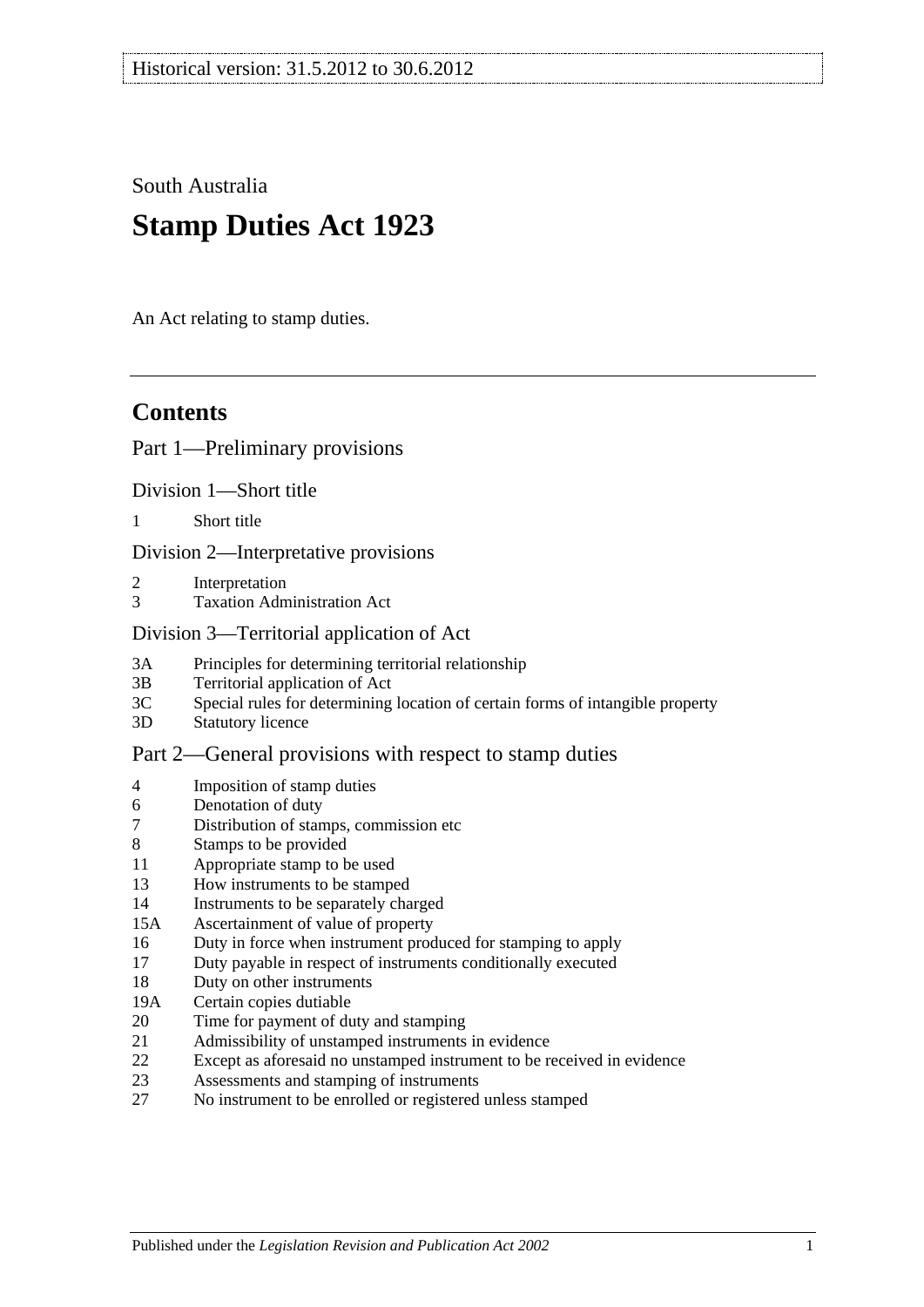# [Part 3—Special provisions with respect to certain stamp duties](#page-18-0)

#### [Division 1—Agreements](#page-18-1)

- 30 [When agreement comprised of several letters](#page-18-2)
- 31 [Certain contracts to be chargeable as conveyances on sale](#page-18-3)
- 31A [Duty on agreements for "walk in walk out" sales of land used for primary production](#page-19-0)

#### [Division 2—Rental business](#page-19-1)

- 31B [Interpretation](#page-19-2)
- 31C [Jurisdictional nexus](#page-21-0)
- 31D [Obligation to be registered](#page-21-1)
- 31E [Registration](#page-21-2)
- 31F [Lodgement of statement and payment of duty](#page-21-3)
- 31H [Manner of denoting duty on statement](#page-23-0)
- 31I [Matter not to be included in statement](#page-23-1)
- 31K [Calculation by other methods](#page-25-0)
- 31L [Passing on a rental duty](#page-25-1)
- 31M [Ascertainment and disclosure of place of use of goods](#page-26-0)
- 31N [Repeal of Division](#page-26-1)

Division [3—Insurance](#page-26-2)

Subdivision [1—Interpretation](#page-26-3)

32 [Interpretation](#page-26-4)

#### Subdivision [2—Registration and payment of duty](#page-28-0)

- 33 [Registration](#page-28-1)
- 34 [Lodgement of statement and payment of duty—general insurance](#page-28-2)
- 35 [Lodgement of statement and payment of duty—life insurance](#page-29-0)

Subdivision [3—Exempt insurance](#page-31-0)

36 [Certain premiums exempt from duty](#page-31-1)

[Subdivision](#page-31-2) 4—General

- 37 [Denoting of duty](#page-31-3)
- 38 [Duty in respect of policies effected outside South Australia](#page-32-0)
- 39 [Insurers not required to be registered](#page-32-1)
- 40 [Duty payable on acquisition of insurance business](#page-33-0)
- 41 [Refunds](#page-33-1)

#### [Division 4—Application for motor vehicle registration](#page-33-2)

- 42A [Interpretation](#page-33-3)
- 42B [Duty on applications for motor vehicle registration or transfer of registration](#page-34-0)
- 42BA [Concessional rate of duty on some applications to transfer registration](#page-36-0)
- 42C [Refund of duty where vehicle returned or registration or transfer in error](#page-37-0)
- 42CA [Refund of duty on eligibility for reduced fee](#page-37-1)
- 42D [Taxation Administration Act and functions of Registrar](#page-37-2)
- 42E [Regulations](#page-37-3)

[Division 6—Conveyances and conveyances on sale](#page-38-0)

60 [Interpretation](#page-38-1)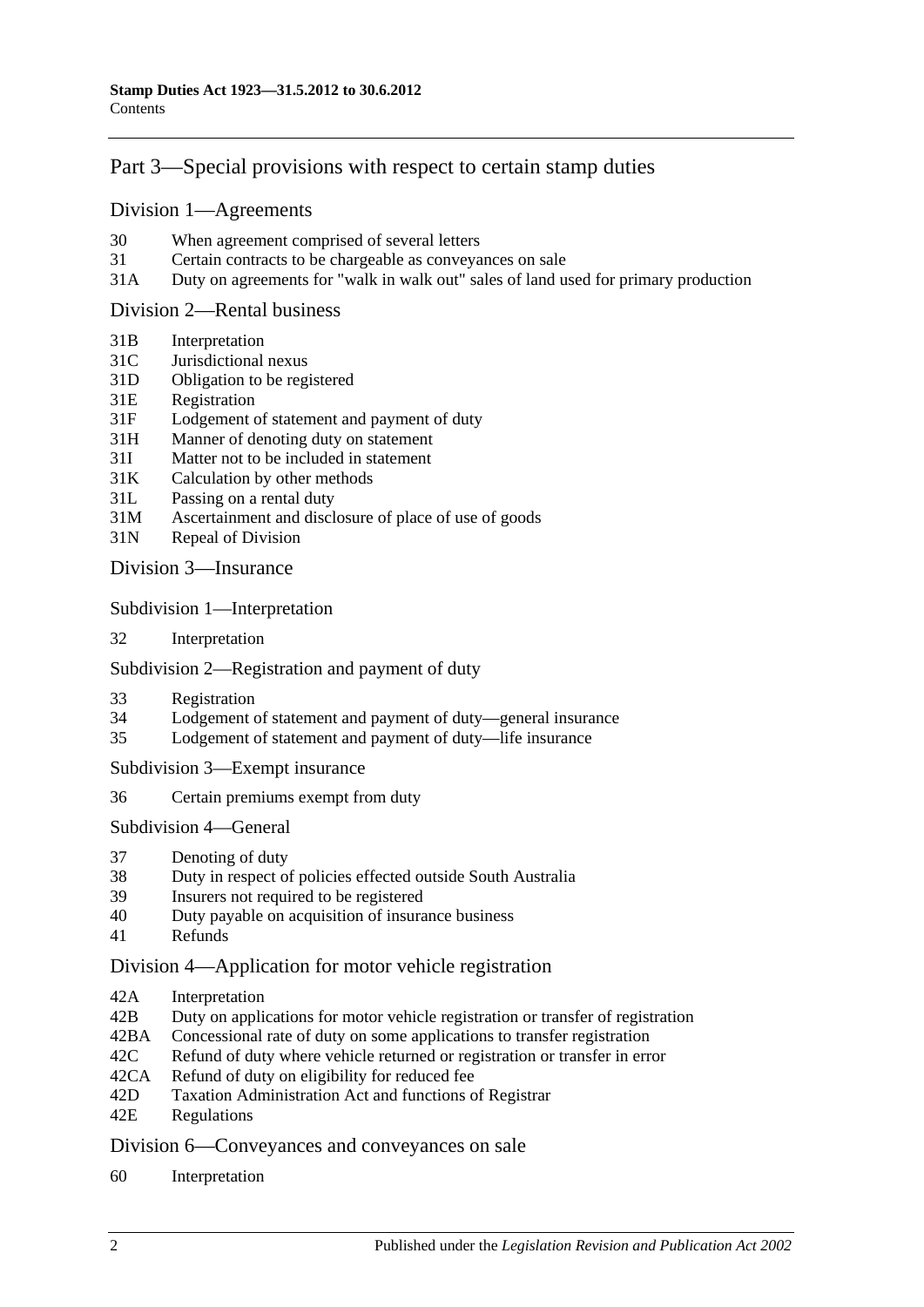- 60A [Value of property conveyed or transferred](#page-38-2)
- 60B [Refund of duty where transaction](#page-40-0) is rescinded or annulled
- 60C [Refund of duty on reconveyance of property subject to a common law mortgage](#page-40-1)
- 61 [Method or estimating value of consideration where consideration consists of shares](#page-41-0)
- 62 [Land use entitlements](#page-41-1)
- 64 [Consideration in case of lease](#page-42-0)
- 65 [Where consideration consists of real or personal property](#page-42-1)
- 66 [Where consideration is payable in instalments](#page-42-2)
- 67 [Computation of duty where instruments are interrelated](#page-42-3)
- 68 [Duty in certain cases](#page-43-0)
- 70 [Evasion of duty](#page-43-1)
- 71 [Instruments chargeable as conveyances](#page-44-0)
- 71AA [Instruments disclaiming etc an interest in the estate of a deceased person](#page-49-0)
- 71A [Provision where trust property distributed](#page-50-0) *in specie*
- 71B [Partition or division of property](#page-50-1)
- 71C [Concessional rates of duty in respect of purchase of first home etc](#page-50-2)
- 71CA [Exemption from duty in respect of Family Law instruments](#page-54-0)
- 71CB [Exemption from duty in respect of certain transfers between spouses etc or former spouses](#page-57-0)  [etc](#page-57-0)
- 71CBA [Exemption from duty in respect of domestic partnership agreements or property](#page-58-0)  [adjustment orders](#page-58-0)
- 71CC [Interfamilial transfer of farming property](#page-60-0)
- 71CD [Duty on conveyances by Official Trustee etc](#page-61-0)
- 71D [Concessional duty to encourage resource exploration activity](#page-62-0)
- 71DA [Duty on certain conveyances between superannuation funds etc](#page-63-0)
- 71DB [Concessional duty on purchases of off-the-plan apartments](#page-65-0)

#### [Division 7—Gaming machine surcharge](#page-67-0)

- 71EA [Interpretation](#page-67-1)
- 71EB [Direct interests](#page-68-0)
- 71EC [Related entities](#page-69-0)
- 71ED [Indirect interests](#page-69-1)<br>71EE Notional interests
- [Notional interests](#page-70-0)
- 71EF [Application of this Division](#page-70-1)<br>71EG Imposition of surcharge
- [Imposition of surcharge](#page-70-2)
- 71EH [Exempt transactions](#page-71-0)
- 71EI [Notice of transaction to which this Division applies](#page-71-1)
- 71EJ [Recovery of duty](#page-71-2)

#### [Division 8—Transactions effected without creating dutiable instrument](#page-72-0)

- 71E [Transactions otherwise than by dutiable instrument](#page-72-1)
- 71F [Statutory transfers](#page-73-0)

#### [Division 10—Mortgages](#page-74-0)

- 76 [Interpretation](#page-74-1)
- 77 [Where mortgage consists of several instruments](#page-75-0)
- 78 [Security for stock, how to be charged](#page-75-1)
- 79 [Mortgage securing future and contingent liabilities](#page-75-2)
- 80 [Security for repayment by periodical payments, how to be charged](#page-77-0)
- 81 [Transfers and further charges](#page-77-1)
- 81B [Duty chargeable proportioned to value of South Australian property](#page-77-2)
- 81C [Duty paid on one mortgage may be denoted as having been paid on another mortgage](#page-78-0)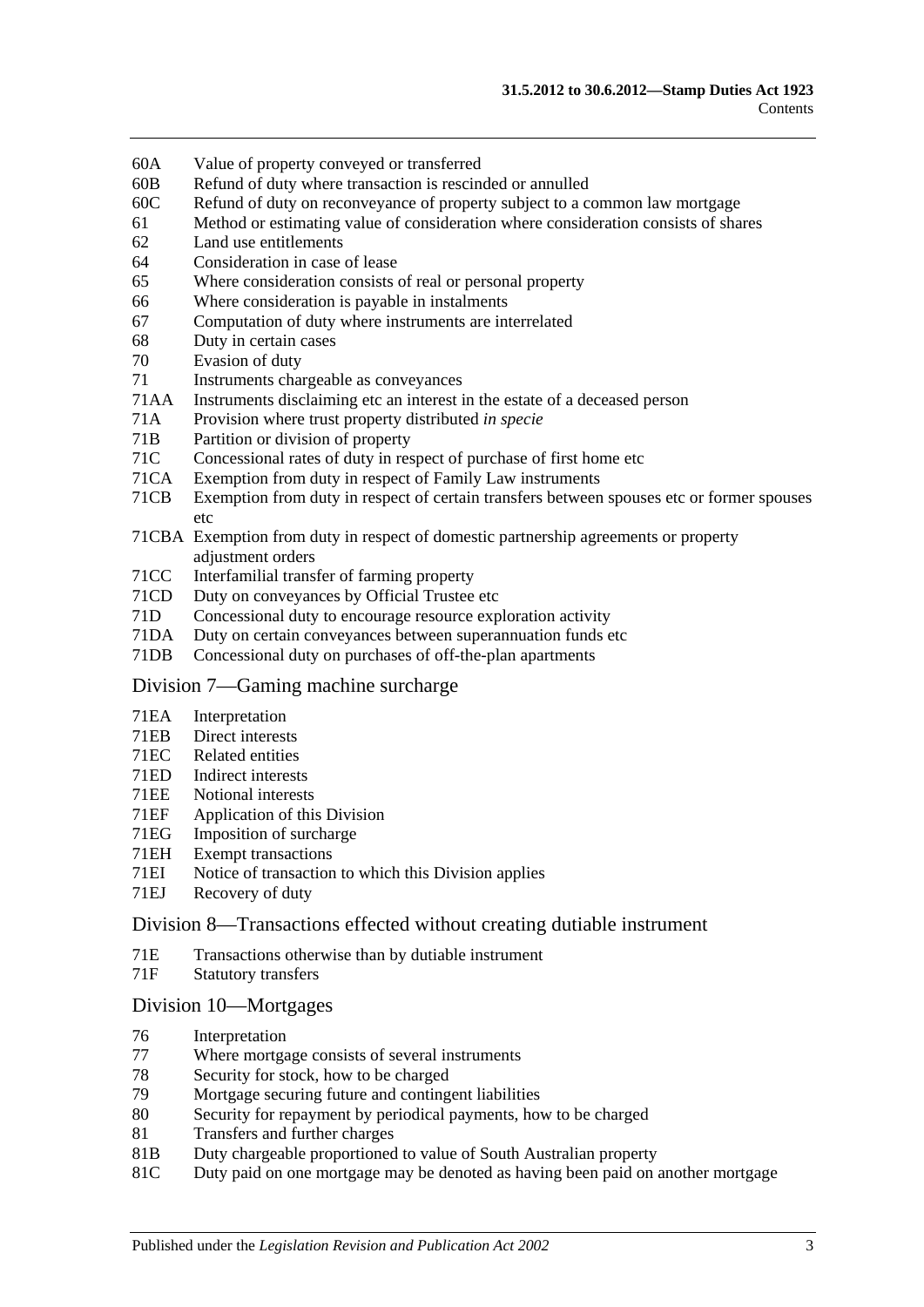- 82 [Unregistered mortgages protected by caveats](#page-79-0)
- 82A [Repeal of Division](#page-79-1)

# [Part 3A—Special provisions relating to financial products](#page-80-0)

- 83 [Interpretation](#page-80-1)
- 84 [Share buy-back](#page-80-2)
- 85 [Exempt transactions](#page-80-3)
- 86 [Financial products liable to duty](#page-80-4)
- 87 [Proclaimed countries](#page-81-0)
- 88 [Transfer of financial products not to be registered unless duly stamped](#page-81-1)

#### [Part 4—Land holding entities](#page-84-0)

#### Division [1—Preliminary](#page-84-1)

- 91 [Interpretation](#page-84-2)
- 92 [Land assets](#page-88-0)
- 93 [Direct interests](#page-89-0)
- 94 [Related entities](#page-89-1)
- 95 [Indirect interests](#page-89-2)
- 96 [Notional interest in assets of related entity](#page-90-0)
- 97 [Widely held trusts](#page-90-1)
- 98 [Land holding entity](#page-91-0)
- 99 [Determination of value](#page-91-1)

# Division [2—Dutiable transactions](#page-91-2)

- 100 [General principle of liability to duty](#page-91-3)
- 101 [Aggregation of interests](#page-92-0)
- 102 [Value of notional interest acquired as a result of dutiable transaction](#page-92-1)
- 102A [Calculation of duty](#page-93-0)

#### [Division 3—Payment and recovery of duty](#page-95-0)

- 102B [Acquisition statement](#page-95-1)
- 102C [Recovery from entity](#page-96-0)

#### [Division 4—Miscellaneous](#page-97-0)

- 102D [Valuation of interest under contract or option to purchase land](#page-97-1)
- 102E [Separation of statutory funds held by life companies](#page-97-2)
- 102F [Exempt transactions and related matters](#page-97-3)
- 102G [Multiple incidences of duty](#page-98-0)

## [Part 4A—Abolition of various duties](#page-100-0)

#### [Division 1—Abolition of duty on rental business](#page-100-1)

103 [Abolition of duty on rental business \(1](#page-100-2) July 2009)

#### [Division 2—Abolition of duty on mortgages](#page-100-3)

104 [Abolition of duty on mortgages \(1 July 2009\)](#page-100-4)

#### [Part 5—Miscellaneous provisions](#page-102-0)

- 106 [Spoiled or unused stamps](#page-102-1)
- 107 [Transfer of property to correct error](#page-102-2)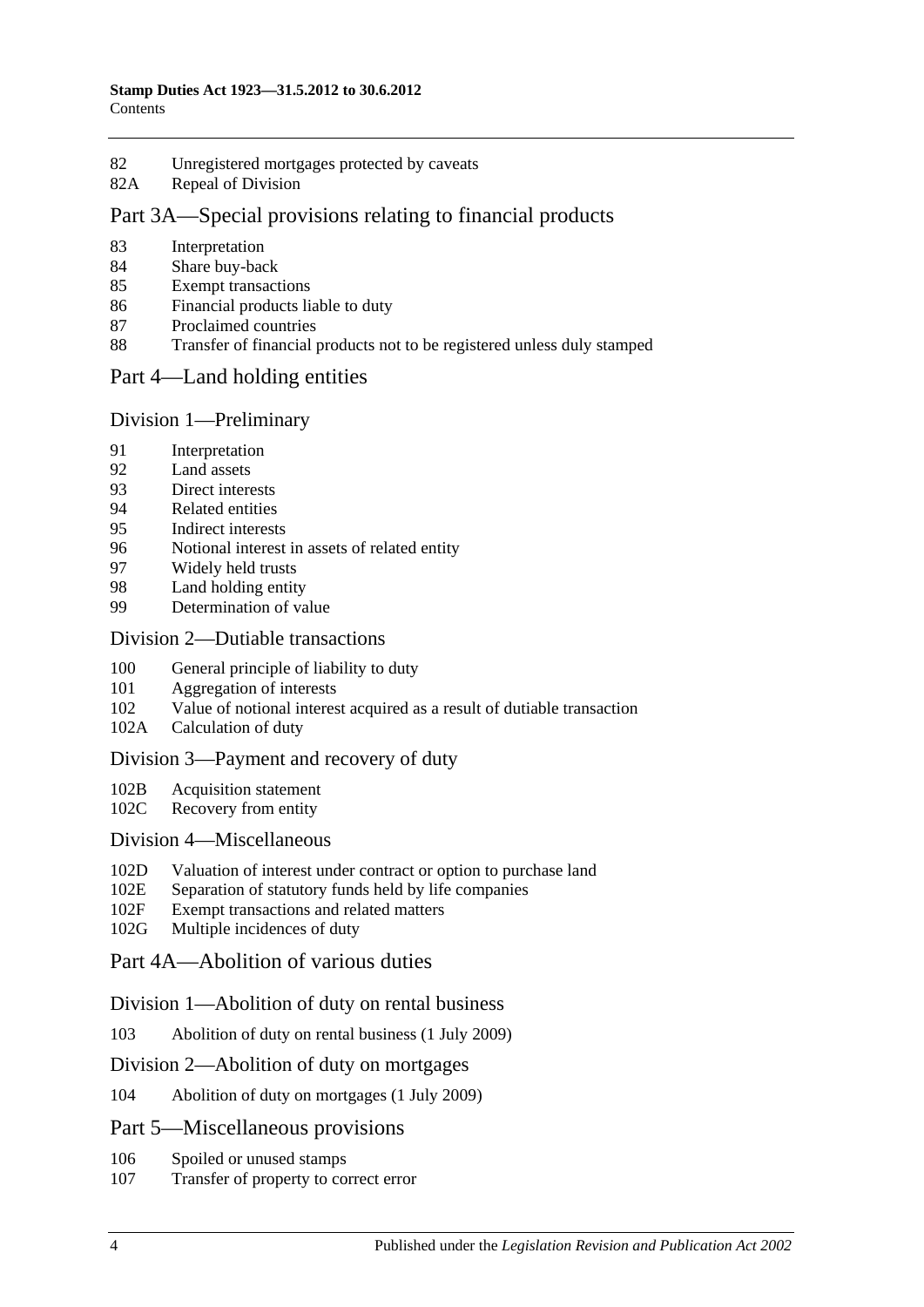- 108 [Penalties for certain offences](#page-102-3)
- 111 [Remedy for misappropriation](#page-103-0)
- 112 [Regulations](#page-103-1)<br>114 Exemption 1
- [Exemption from stamp duty](#page-104-0)

# [Schedule 1—Transitional provisions](#page-106-0)

- 1 [Commencement of consequential regulations](#page-106-1)<br>2 No refund of duty on cheque forms
- [No refund of duty on cheque forms](#page-106-2)

[Schedule 2—Stamp duties and exemptions](#page-106-3)

Part 1—Specified instruments

# Part 2—General exemptions from all stamp duties

16 [General exemptions](#page-115-0)

[Legislative history](#page-120-0)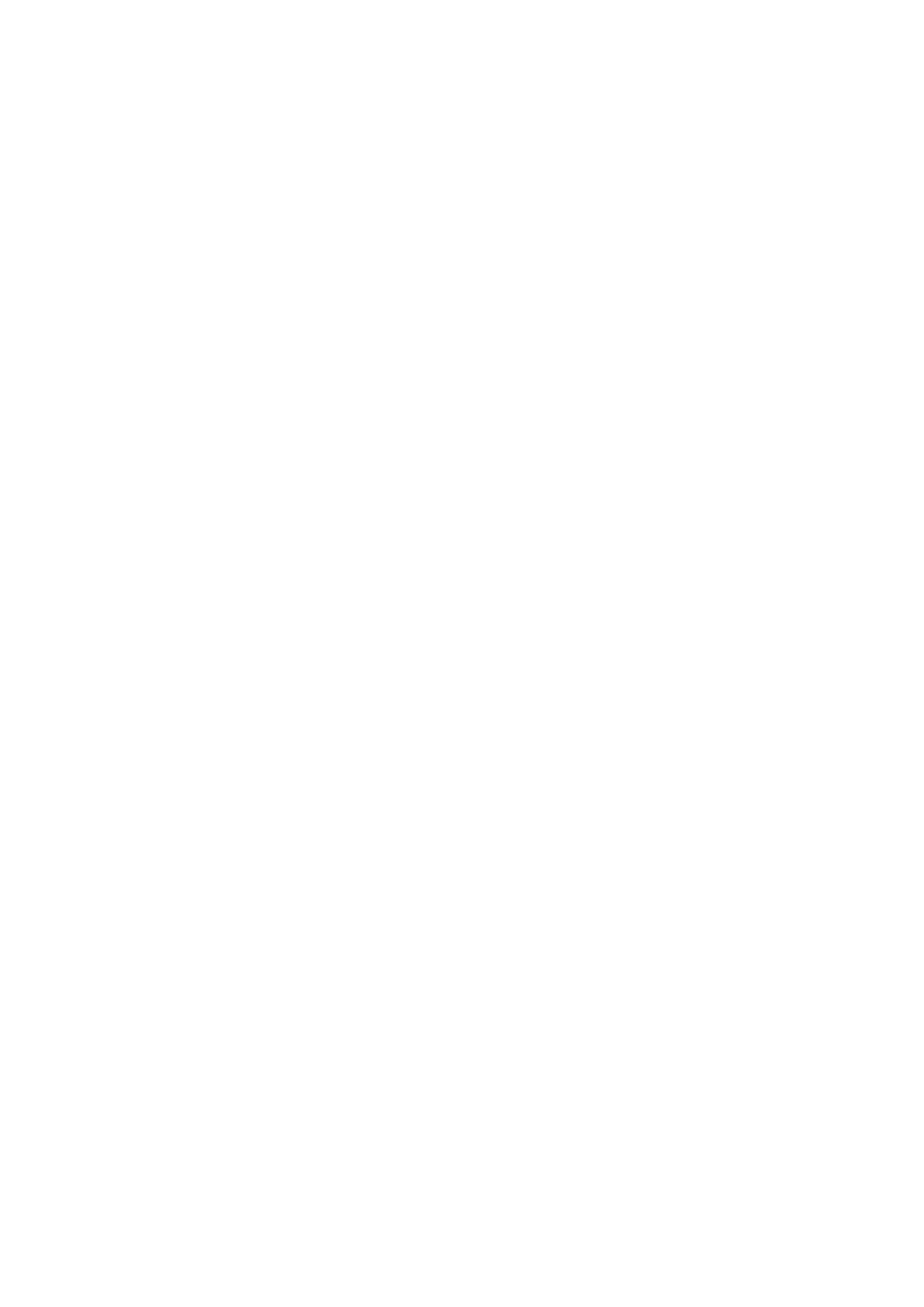# <span id="page-6-0"></span>**The Parliament of South Australia enacts as follows:**

# **Part 1—Preliminary provisions**

# <span id="page-6-1"></span>**Division 1—Short title**

# <span id="page-6-2"></span>**1—Short title**

This Act may be cited as the *Stamp Duties Act 1923*.

# <span id="page-6-3"></span>**Division 2—Interpretative provisions**

## <span id="page-6-4"></span>**2—Interpretation**

(1) In this Act, unless it is otherwise provided or there is something in the context repugnant thereto—

*approved form* means a form approved by the Commissioner;

*assessment* means an assessment or reassessment by the Commissioner under Part 3 of the *[Taxation Administration Act](http://www.legislation.sa.gov.au/index.aspx?action=legref&type=act&legtitle=Taxation%20Administration%20Act%201996) 1996*, and *assess* and *assessed* have corresponding meanings;

*beneficial interest* means an equitable interest or an interest vested both at law and in equity in the holder of the interest and includes a potential beneficial interest;

*business of primary production* means the business of agriculture, pasturage, horticulture, viticulture, apiculture, poultry farming, dairy farming, forestry or any other business consisting of the cultivation of soils, the gathering in of crops, the rearing of livestock or the propagation and harvesting of fish or other aquatic organisms;

*Commissioner* means the person appointed or acting as the Commissioner of State Taxation, and includes a person appointed or acting as a Deputy Commissioner of State Taxation (see Part 9 of the *[Taxation Administration Act](http://www.legislation.sa.gov.au/index.aspx?action=legref&type=act&legtitle=Taxation%20Administration%20Act%201996) 1996*);

*die* means die or other machine or implement used for impressing or imprinting stamps upon documents;

*discretionary trust* means an arrangement, however made, under which a person holds property, and the beneficial interest in all or any part of that property may be vested in a person (in this Act referred to as an *object* of the discretionary trust) on the exercise of a discretion, whether subject to any other contingency or not and whether the exercise of the discretion is obligatory or optional;

*domestic partner* means a person who is a domestic partner within the meaning of the *[Family Relationships Act](http://www.legislation.sa.gov.au/index.aspx?action=legref&type=act&legtitle=Family%20Relationships%20Act%201975) 1975*, whether declared as such under that Act or not;

*duty* means duty charged under this Act, and includes penalty tax and interest payable under Part 5 of the *[Taxation Administration Act](http://www.legislation.sa.gov.au/index.aspx?action=legref&type=act&legtitle=Taxation%20Administration%20Act%201996) 1996* in relation to duty under this Act;

*executed* and *execution*, with reference to instruments not under seal, mean signed and signature;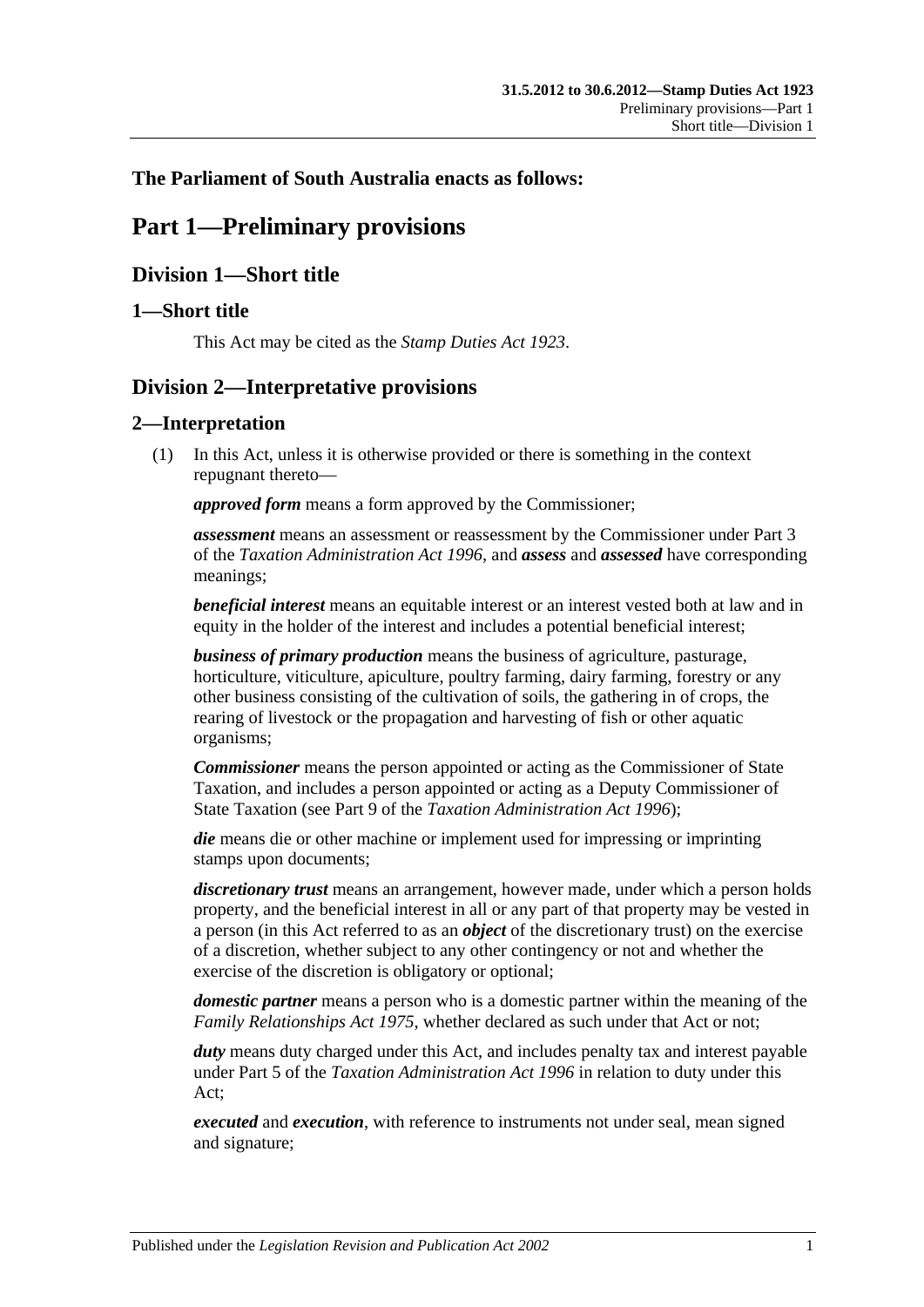#### *financial product* means—

- (a) any stock, share or other similar security of a corporation (including a government, semi-government or municipal corporation), company or society; or
- (b) any debenture, debenture stock, bond, note or other similar security of a corporation (including a government, semi-government or municipal corporation), company or society (whether constituting a charge on the assets of the corporation, company or society or not); or
- (c) any interest in a managed investment scheme registered under Chapter 5C of the *Corporations Act 2001* of the Commonwealth; or
- (f) any other stock, security or interest brought within the ambit of this definition by the regulations,

and includes a right in respect of a financial product but does not include any stock, security or interest excluded from the ambit of this definition by the regulations;

*forge* includes counterfeit;

*GST* means the tax payable under the GST law;

*GST law* means—

- (a) A *New Tax System (Goods and Services Tax) Act 1999* (Cwth); and
- (b) the related legislation of the Commonwealth dealing with the imposition of a tax on the supply of goods and services;

*impressed stamp* means—

- (a) a stamp impressed or imprinted by means of a die; or
- (b) a record imprinted or made by means of any machine or implement,

under the direction of the Commissioner in pursuance of this Act;

*instrument* includes every written document;

*intellectual property* includes—

- (a) a registered patent, circuit layout, or design;
- (b) a right under the *Plant Breeder's Rights Act 1994* (Cwth);
- (c) a trade mark;
- (d) a copyright;

*interest* in property means a legal or equitable interest and includes a potential, contingent, expectant or inchoate interest;

#### *jurisdiction* means—

- (a) a State or Territory of Australia; or
- (b) a country or place subject to the laws of a particular legislative authority;

*material* means any sort of material upon which words or figures can be expressed;

*money* includes all sums expressed in Australian or foreign currency;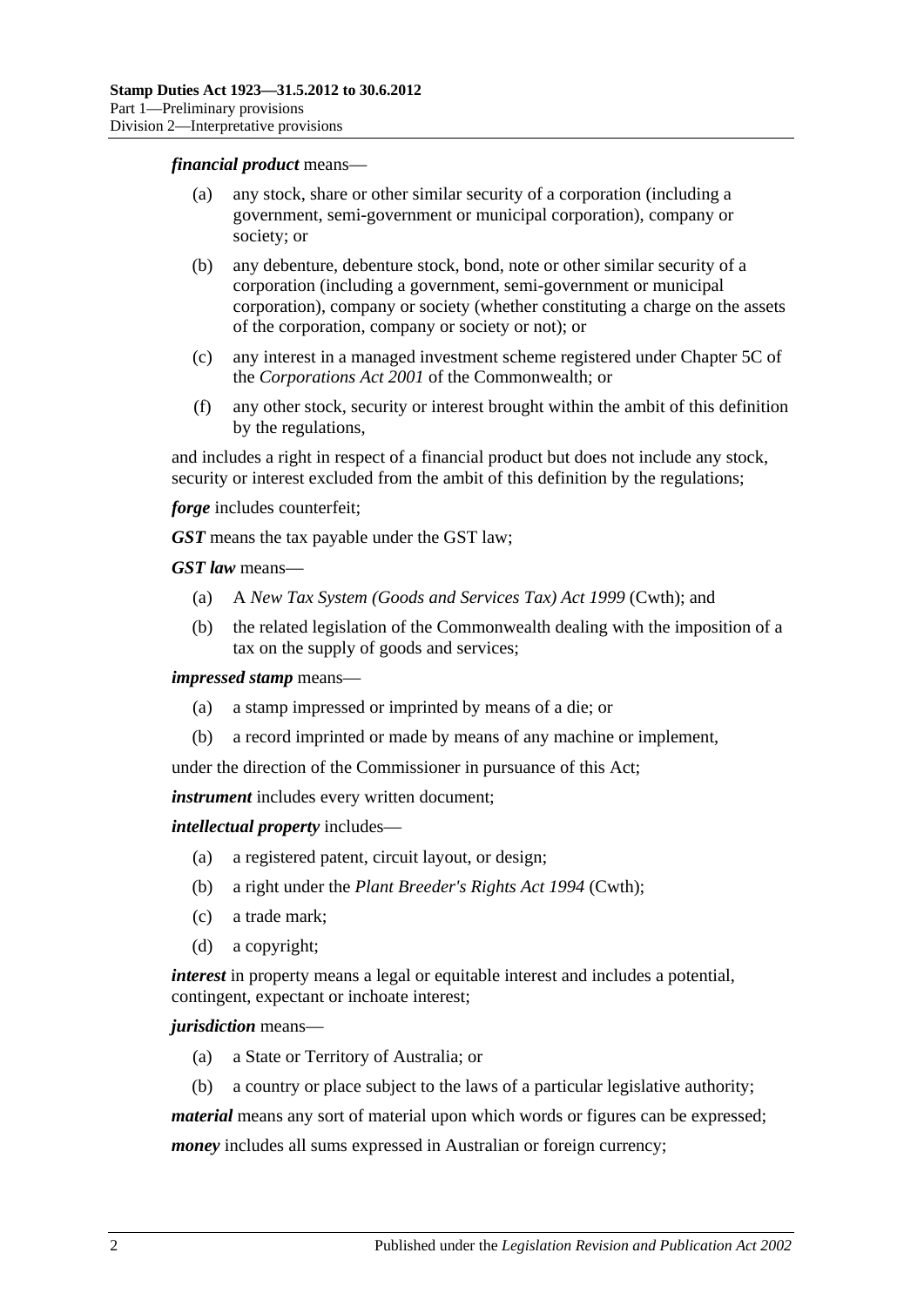*potential beneficial interest* means the rights, expectancies or possibilities of an object of a discretionary trust in, or in relation to, property subject to the discretionary trust;

*property* means real or personal property and includes—

- (a) intellectual property (except know-how and confidential information); and
- (b) an interest in property;

*quoted*, in relation to any shares, units in a unit trust scheme or interests in such shares or units, includes—

- (a) shares, units or interests that have stopped being quoted on a recognised financial market merely because they belong to a class of shares, units or interests the quotation of which has been suspended, unless the body that issued the shares, units or interests has ceased to be included in the official list of the financial market; and
- (b) shares, units or interests that comprise a stapled security that is quoted on a recognised financial market;

*recognised financial market* means—

- (a) a financial market operated by the Australian Stock Exchange Limited; or
- (b) a financial market of a stock exchange brought within the ambit of this definition by the regulations;

*records* means records of any kind (whether in documentary or other form);

*rent* includes an amount (however it may be described in a lease) to be paid by a lessee to a lessor to reimburse, offset or defray the lessor's liability to GST;

*right in respect of a financial product* means a right, whether actual, prospective or contingent, of any person to have issued to him or her a financial product, whether or not on payment of any money or other consideration for the financial product;

*sale* of property includes any transaction under which the property is converted into money;

*spouse*—a person is the spouse of another if they are legally married;

*stamp* means an impressed stamp;

*stamped* means bearing an impressed stamp;

*State* includes the Australian Capital Territory and the Northern Territory;

*stock* means any share in the stocks or funds of any State or government, or in the capital stock or funded debt of any company, corporation or society (whether incorporated under a law of this or any other State, a law of the Commonwealth, or a law of any other place);

*transfer*, in relation to property, means transfer, assure or vest at law or in equity (whether or not the transfer, assurance or vesting is subject to registration, the issue of a certificate of title or some other similar requirement);

*unit* in relation to a unit trust scheme means a right or interest (however described) of a beneficiary under a unit trust scheme;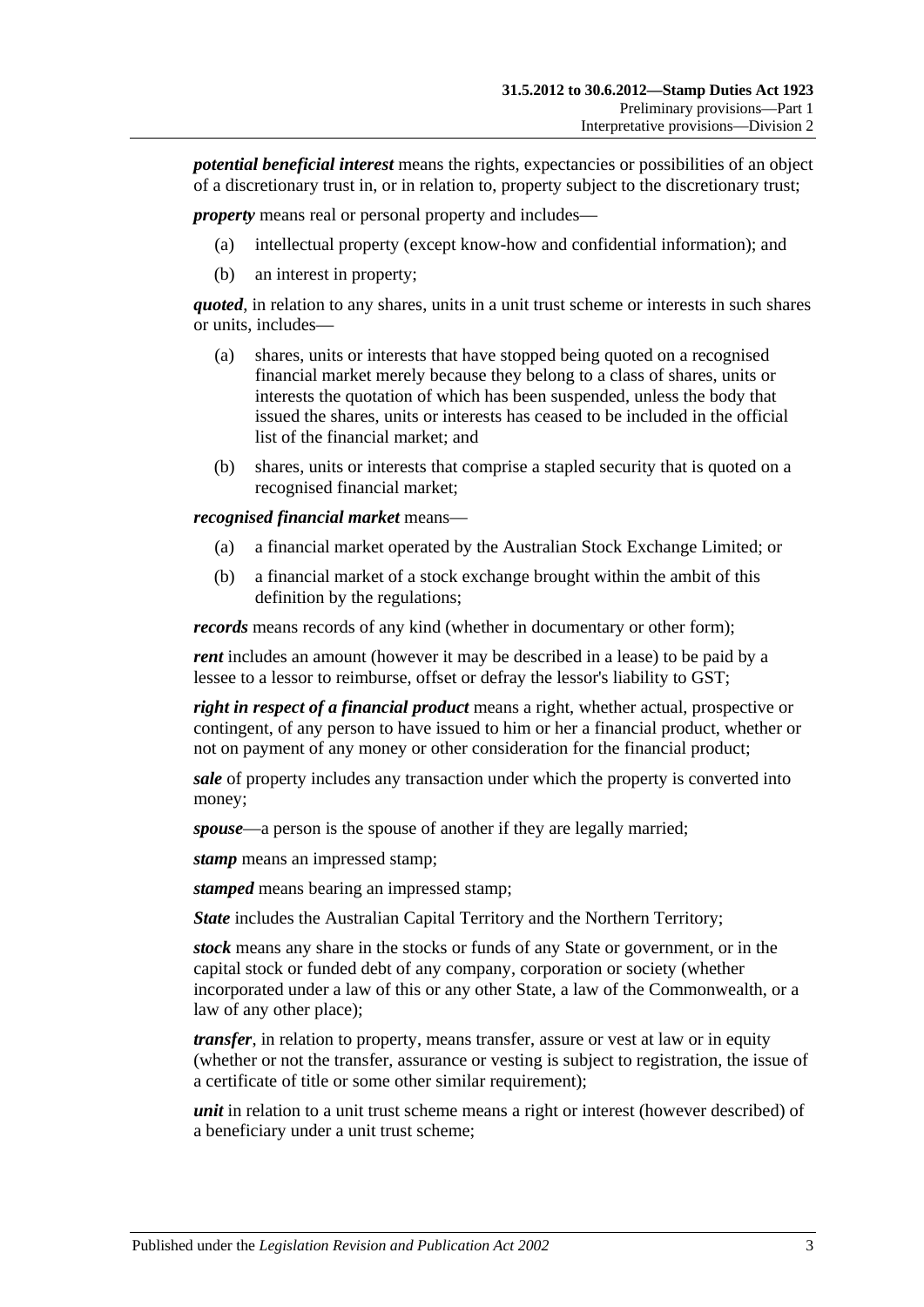*unit trust scheme* means an arrangement made for the purpose, or having the effect, of providing for persons having funds available for investment facilities for the participation by them, as beneficiaries under a trust, in any profits or income arising from the acquisition, holding, management or disposal of any property subject to the trust;

*write*, *written* and *writing* include every mode in which words or figures can be expressed upon material.

(2) An interest of a particular kind in the proceeds of the sale of property is, until the property is sold, taken to be an interest of the same kind in the property.

#### **Example—**

A beneficial interest in the proceeds of the sale of property is, until the property is sold, taken to be a beneficial interest in the property.

(3) A person is taken to transfer a leasehold or other interest in land held from the Crown if the person surrenders the interest so that the Crown may grant to a person other than the surrenderor a leasehold or other interest in the land.

## <span id="page-9-0"></span>**3—Taxation Administration Act**

This Act should be read together with the *[Taxation Administration Act](http://www.legislation.sa.gov.au/index.aspx?action=legref&type=act&legtitle=Taxation%20Administration%20Act%201996) 1996* which makes provision for the administration and enforcement of this Act and other taxation laws.

# <span id="page-9-1"></span>**Division 3—Territorial application of Act**

#### <span id="page-9-2"></span>**3A—Principles for determining territorial relationship**

- <span id="page-9-4"></span><span id="page-9-3"></span>(1) An instrument relates to property situated in a particular jurisdiction if it—
	- (a) creates, transfers, redeems, renounces, surrenders, cancels or extinguishes an interest in property situated in the relevant jurisdiction; or
	- (b) deals with an interest in property situated in the relevant jurisdiction in any other way; or
	- (c) acknowledges, evidences or records a transaction to which [paragraph](#page-9-3) (a) or [\(b\)](#page-9-4) refers.
- (2) A potential, contingent, expectant or other inchoate interest is to be regarded as an interest in property in a particular jurisdiction if the realisation of the potentiality, contingency or expectancy, or the occurrence of any act or event necessary to perfect the interest could result in—
	- (a) an interest in property situated in that jurisdiction; or
	- (b) an interest in the proceeds of the sale of property situated in that jurisdiction.
- (3) For the purpose of calculating duty on an instrument that relates to a potential, contingent, expectant or other inchoate interest—
	- (a) the interest is to be treated as an actual interest ie as if the potentiality, contingency or expectancy had been realised or anything necessary to perfect the interest had occurred; and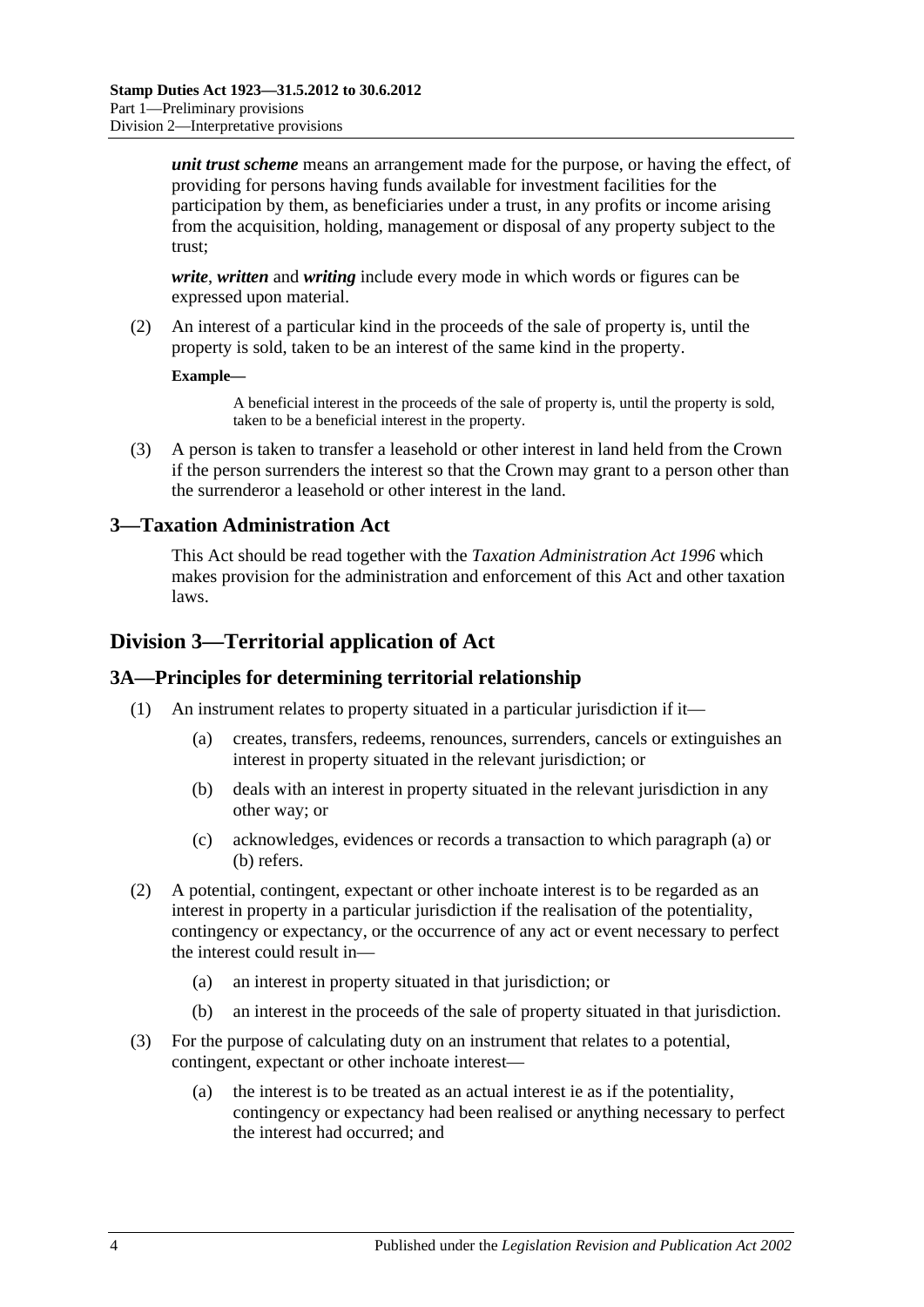- (b) if the interest is dependent in any way on the exercise of a discretion or any other contingency, it will be presumed that the discretion has been exercised, or the contingency has been realised, so as to give rise to the greatest possible liability to duty in this State.
- (4) An interest in property is taken to be situated in the jurisdiction in which the property to which the interest relates is situated.

# <span id="page-10-0"></span>**3B—Territorial application of Act**

- (1) This Act applies in respect of an instrument that relates to property situated, or a matter or thing to be done, in South Australia irrespective of whether—
	- (a) the instrument is within or outside South Australia; or
	- (b) the instrument was executed within or outside South Australia.
- (2) If an instrument relates to property situated in part in South Australia and in part outside South Australia, duty is to be calculated as if the instrument related only to the property situated in South Australia.
- (3) This section operates subject to any other specific provision dealing with how duty is to be calculated on an instrument that relates to property within and outside South Australia.<sup>1</sup>

**Note—**

1 [Section](#page-77-2) 81B deals with the duty payable on a mortgage over property within and outside the State.

# <span id="page-10-1"></span>**3C—Special rules for determining location of certain forms of intangible property**

- (1) This section applies to intangible property of the following kinds—
	- (a) business or product goodwill;
	- (b) intellectual property (except know-how and confidential information);
	- (c) rights conferred under a franchise agreement or licence (including a statutory licence granted under the law of the Commonwealth but not a statutory licence granted under the law of the State).
- <span id="page-10-2"></span>(2) If intangible property to which this section applies is a business asset, it is taken to be wholly situated in South Australia if the business is carried on wholly in South Australia and, if not, is taken to be situated in the various jurisdictions in which the business is carried on in proportion to the volume of business carried on in each.
- (3) The Commissioner is to determine proportions for the purposes of [subsection](#page-10-2) (2) having regard to—
	- (a) the turnover of the business; and
	- (b) the relative extent of income generated by the business in each jurisdiction in which the business is carried on; and
	- (c) the relative extent of the work carried on in each of the relevant jurisdictions; and
	- (d) any other relevant factors.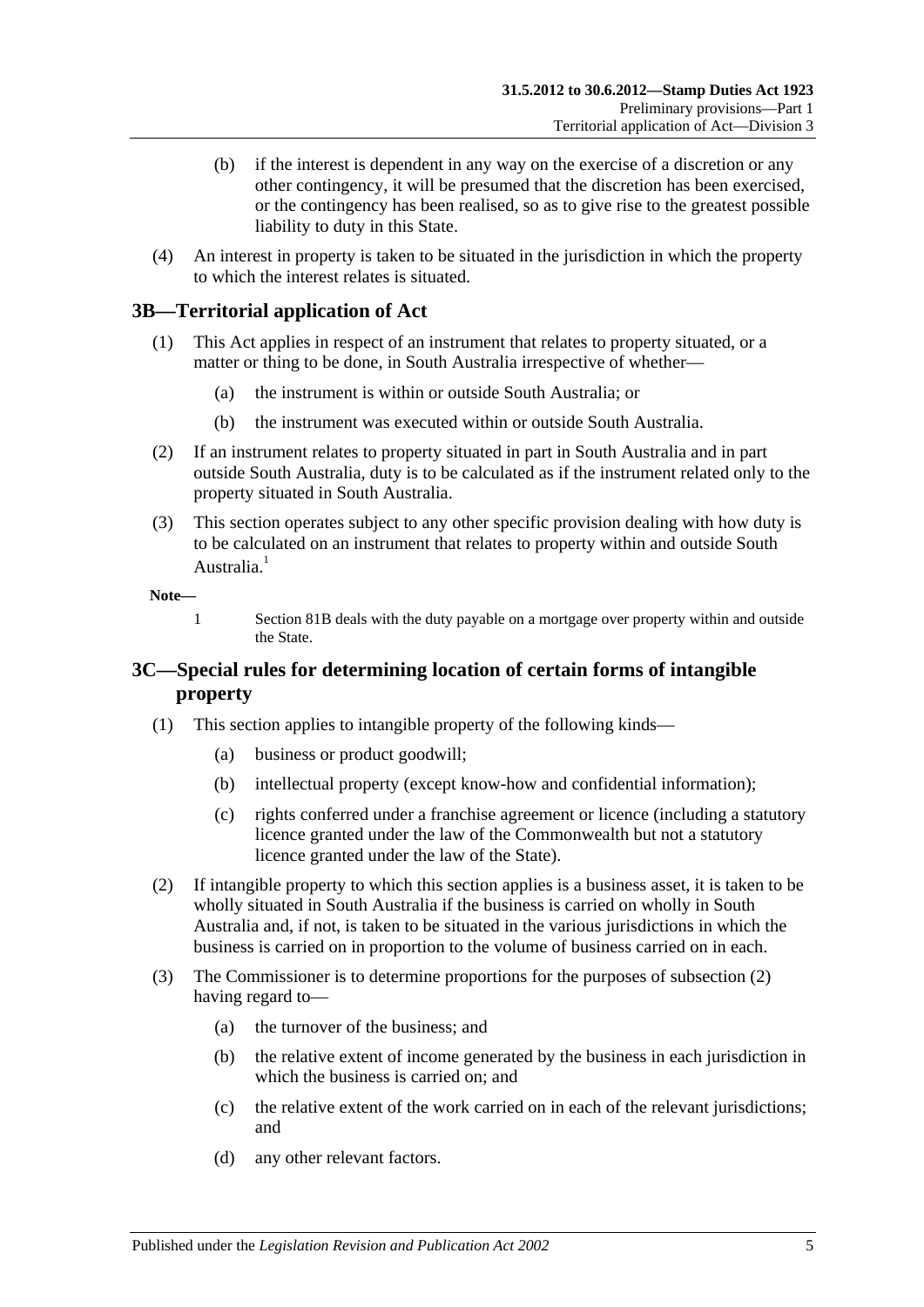- (4) If intangible property to which this section applies is not a business asset, it is taken to be situated in the jurisdiction in which the owner—
	- (a) if a company—
		- (i) in the case of a company incorporated or taken to be incorporated under the *Corporations Act 2001* of the Commonwealth—is taken, under that Act, to be registered;
		- (ii) in any other case—is incorporated; or
	- (b) if a natural person—is ordinarily resident.

#### <span id="page-11-0"></span>**3D—Statutory licence**

The property in a statutory licence granted under the law of South Australia, and in any rights deriving from such a licence, is taken to be situated in South Australia.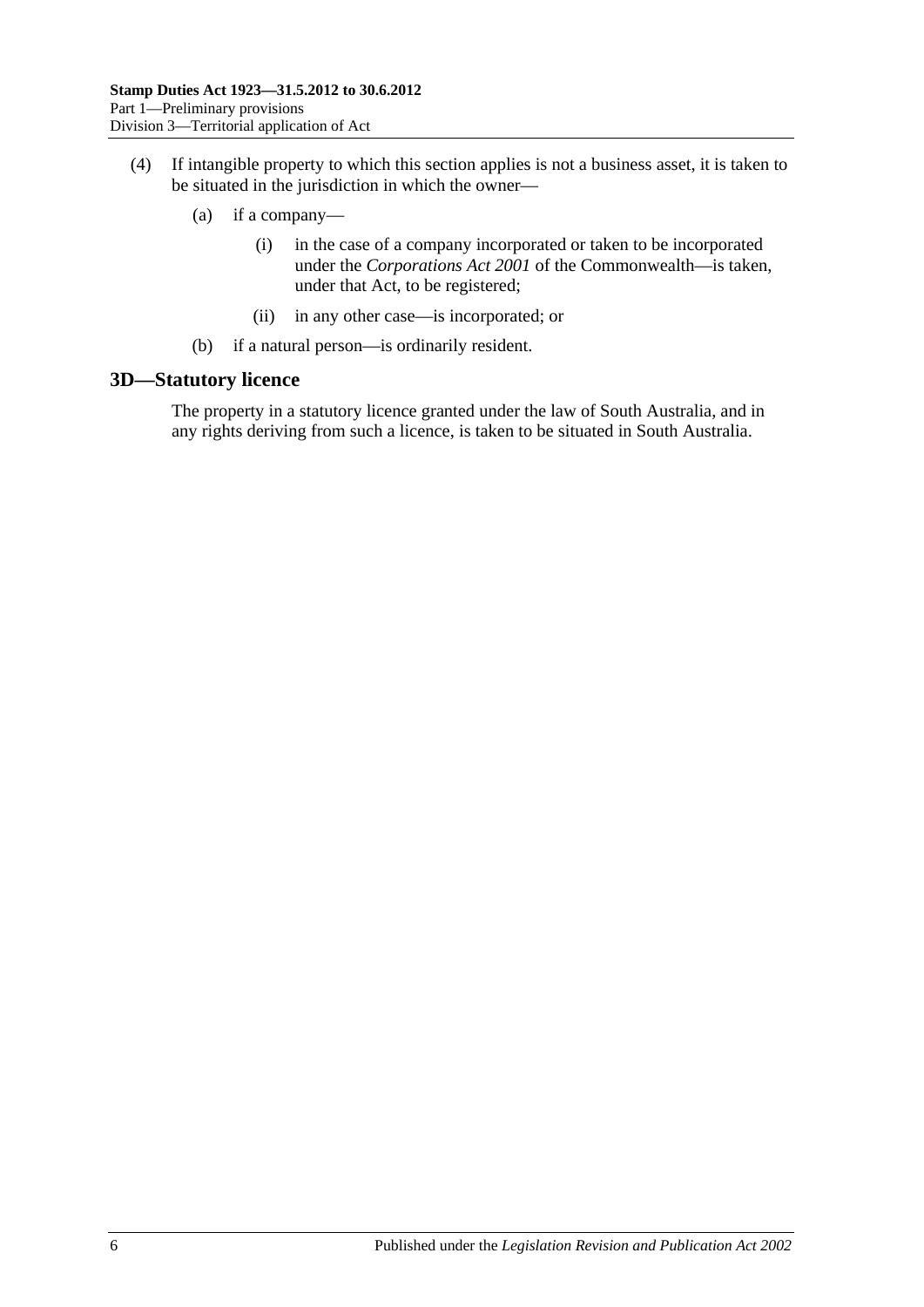# <span id="page-12-0"></span>**Part 2—General provisions with respect to stamp duties**

# <span id="page-12-1"></span>**4—Imposition of stamp duties**

- (1) Subject to the exemptions contained in [Schedule](#page-106-3) 2 and the other provisions of this Act, the stamp duties specified in that Schedule are charged in respect of the instruments specified in that Schedule.
- (2) The parties who executed an instrument are jointly and severally liable to pay the duty charged in respect of the instrument.

# <span id="page-12-2"></span>**6—Denotation of duty**

(1) Subject to any express provision to the contrary, the payment of duty on an instrument is to be denoted on the instrument by an impressed stamp.

## <span id="page-12-3"></span>**7—Distribution of stamps, commission etc**

- (1) The Governor may appoint any person a distributor of stamps.
- (2) Any such distributor may be remunerated by a commission upon the value of stamps purchased for disposal by him, or by salary, or by any other allowance, and upon the sale of stamps to any such distributor such discount may be allowed as may be authorised by regulations made under this Act.

## <span id="page-12-4"></span>**8—Stamps to be provided**

The Treasurer shall, for denoting the several duties chargeable under this Act, provide such stamps or dies as may be required for the purposes of this Act, and may do any other act which may be necessary for effectually collecting the duties.

## <span id="page-12-5"></span>**11—Appropriate stamp to be used**

- (1) A stamp which, by any word or words on the face of it, is appropriated to any particular description of instrument shall not be used for any instrument of another description.
- (2) An instrument falling under the particular description to which any stamp is so appropriated shall not be deemed duly stamped unless it is stamped with the stamp so appropriated.

## <span id="page-12-6"></span>**13—How instruments to be stamped**

- (1) Every instrument written upon stamped material shall be written in such manner, and every instrument partly or wholly written before being stamped shall be so stamped, that the stamp may appear on the face of the instrument and cannot be used for, or applied to, any other instrument written upon the same piece of material.
- (2) If more than one instrument is written upon the same piece of material, each one of those instruments shall be separately and distinctly stamped with the duty with which it is chargeable.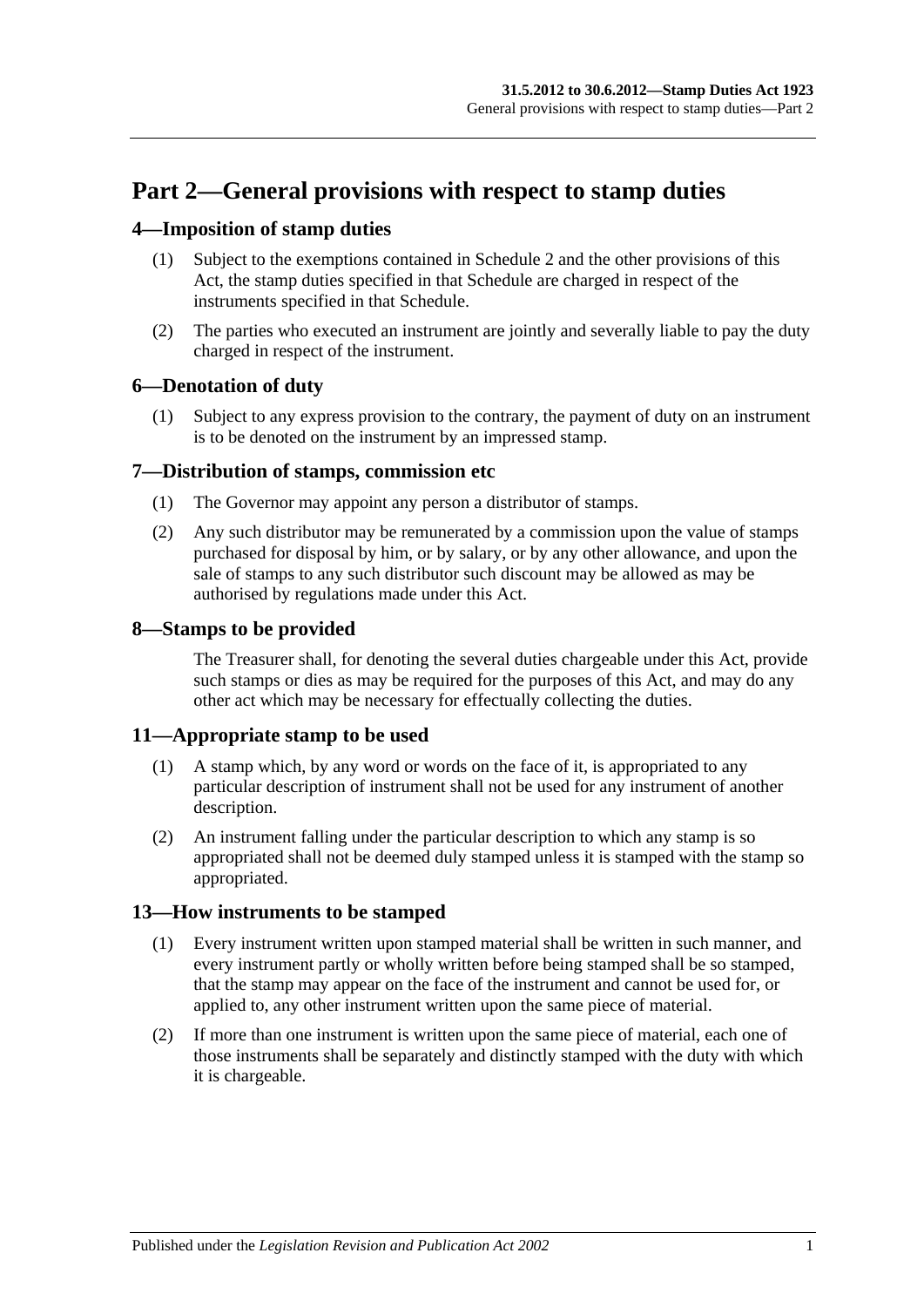Part 2—General provisions with respect to stamp duties

#### <span id="page-13-0"></span>**14—Instruments to be separately charged**

Except where express provision is made to the contrary—

- (a) any instrument containing or relating to several distinct matters shall be separately and distinctly charged with duty in respect of each of such matters as if the portion of the instrument containing or relating to each such matter were a separate instrument;
- (b) any instrument made for any consideration in respect of which it is chargeable with *ad valorem* duty, and also for any further or other valuable consideration, shall, in addition to being charged with *ad valorem* duty, be charged with duty in respect of the last mentioned consideration as if it were an instrument made only for that consideration.

#### <span id="page-13-1"></span>**15A—Ascertainment of value of property**

- (1) If the value of property is to be ascertained by reference to an actual or notional cost of acquisition, any component of the cost of acquisition that is referable to GST payable on its sale or supply is to be regarded as a component of its value.
- (2) In ascertaining the value of property for the purpose of assessing *ad valorem* duty on an instrument, the existence of an overriding power of revocation or reconveyance in that or any other instrument may be disregarded.

# <span id="page-13-2"></span>**16—Duty in force when instrument produced for stamping to apply**

Subject to this Act, the duty chargeable upon any instrument shall be calculated according to the rates in force at the time when the instrument is produced to the Commissioner for the purpose of being stamped.

## <span id="page-13-3"></span>**17—Duty payable in respect of instruments conditionally executed**

- (1) Subject to [subsection](#page-13-5) (2), an instrument that is executed conditionally by one or more parties is liable to duty as if it had been executed unconditionally.
- <span id="page-13-5"></span> $(2)$  If—
	- (a) duty is paid on or in respect of an instrument that was executed conditionally by one or more of the parties;
	- (b) the Commissioner is satisfied that, by reason of non-fulfilment of the condition, or recall of the execution, the instrument will never come into force,

the Commissioner will, on application by a party who paid the duty and production of the instrument, cancel any stamp on the instrument and refund the amount of the duty paid.

#### <span id="page-13-4"></span>**18—Duty on other instruments**

Where the duty with which any instrument is chargeable depends in any manner upon the duty paid upon another instrument, the payment of the last mentioned duty may, on production of both the instruments, be denoted in such manner as the Commissioner thinks fit upon the first mentioned instrument.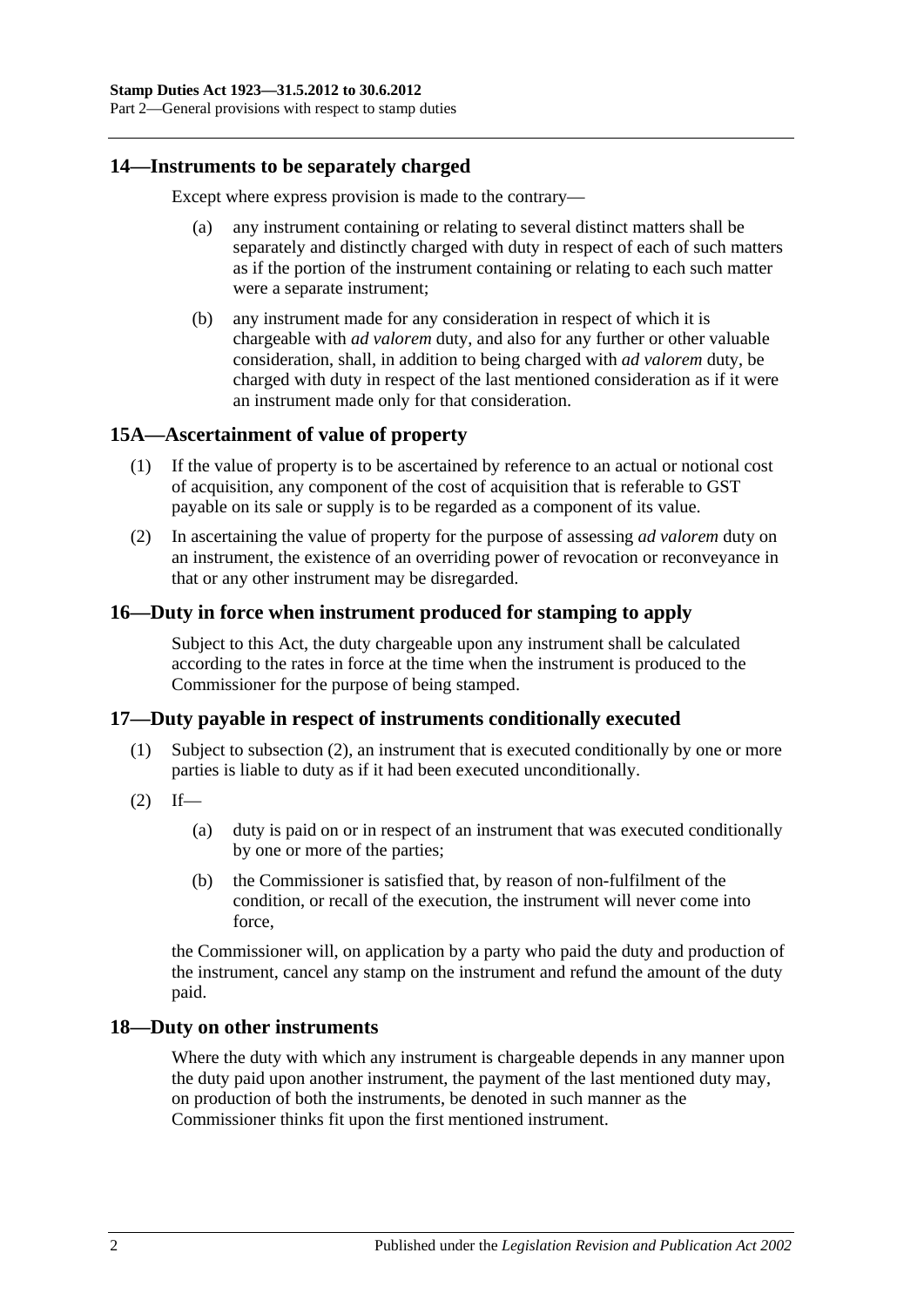# <span id="page-14-0"></span>**19A—Certain copies dutiable**

- (1) Notwithstanding any other provision of this Act, but subject to [subsection](#page-14-2) (2), where an original instrument chargeable with duty under this Act has not been duly stamped or has been destroyed without being duly stamped, any copy of the instrument shall, for the purposes of this Act, be chargeable with duty as if it were the original and be deemed to have been executed by the person or persons who executed the original at the same time as the original was executed.
- <span id="page-14-2"></span>(2) Where an original instrument or a copy of an instrument is duly stamped under this Act, the Commissioner shall, upon application and production of that original or copy, stamp any copy or further copy or the original, as the case may be, with a particular stamp denoting that it is duly stamped.
- (3) In this section—

*copy* includes—

- (a) a duplicate or counterpart of an original instrument; or
- (b) an instrument that acknowledges, evidences or records the existence or terms of an original instrument; or
- (c) an instrument that acknowledges, evidences or records the transaction or a part of the transaction to which an original instrument relates or related.

#### <span id="page-14-1"></span>**20—Time for payment of duty and stamping**

- (1) Subject to any express provision to the contrary, if an instrument is chargeable with duty, the duty must be paid and the instrument stamped—
	- (a) in the case of an instrument executed in South Australia—within two months after its execution; or
	- (b) in the case of an instrument executed outside South Australia—within two months after its receipt in South Australia or within six months after its execution, whichever period first expires.
- (2) If duty or further duty becomes chargeable on an instrument in consequence of an event occurring after its execution, the duty must be paid and the instrument stamped within two months after that event.
- (3) The payment in relation to an instrument of any penalty tax or interest under Part 5 of the *[Taxation Administration Act](http://www.legislation.sa.gov.au/index.aspx?action=legref&type=act&legtitle=Taxation%20Administration%20Act%201996) 1996* must be denoted on the instrument by a particular stamp.
- <span id="page-14-3"></span>(4) If an instrument that is chargeable with stamp duty is not produced to the Commissioner for stamping within the period prescribed by this section, any person who executed the instrument, or on whose behalf it was executed, is guilty of an offence.

Maximum penalty: \$10 000.

(5) [Subsection](#page-14-3) (4) does not apply in relation to an instrument that has been duly stamped in some other manner authorised by this Act within the relevant period.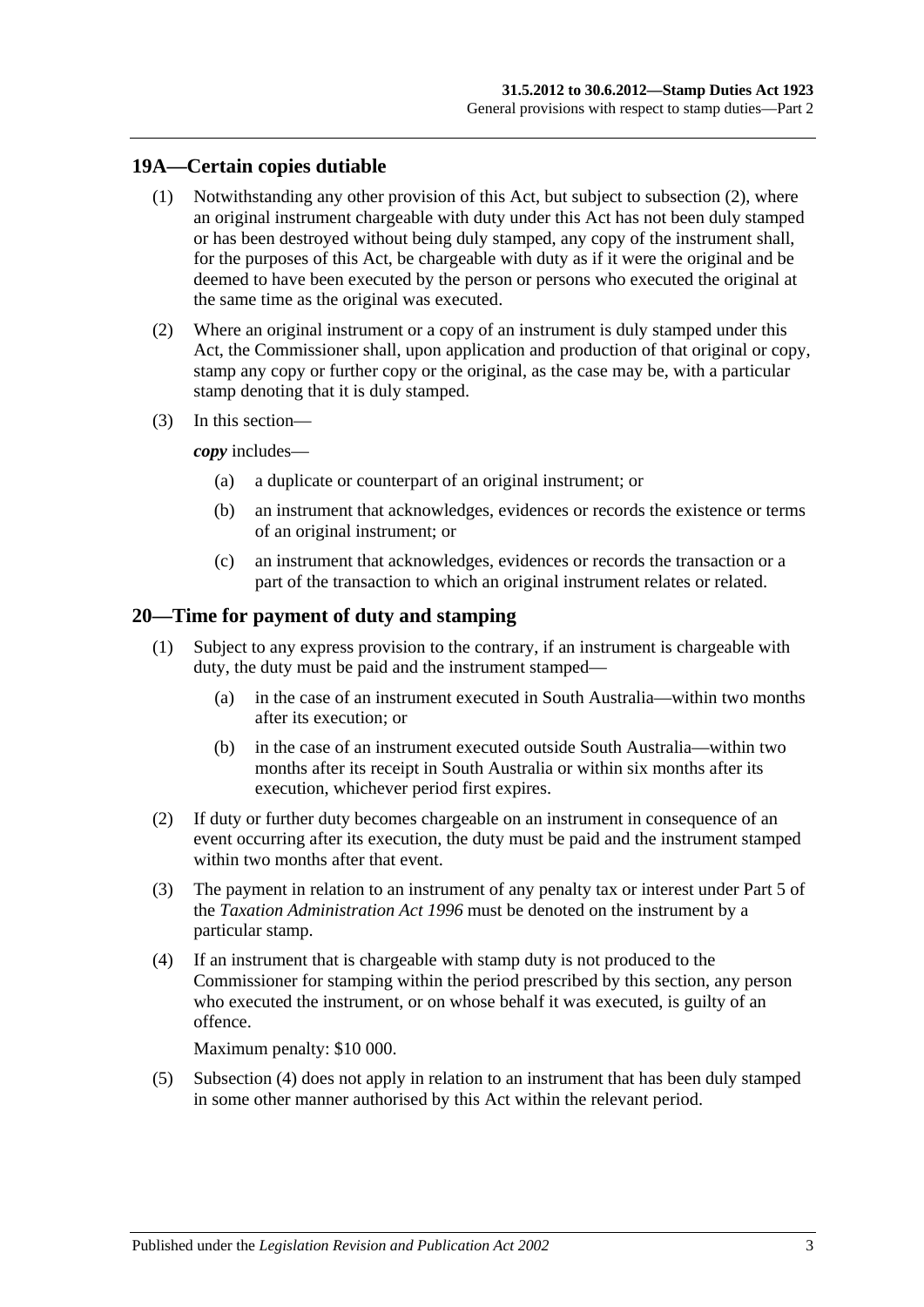- (6) It is a defence to a charge against [subsection](#page-14-3) (4) to prove that the defendant delivered the instrument or had it delivered into the possession of some other party, or an agent for some other party, to the instrument in the reasonable expectation that the other party would have it stamped.
- (7) The commission of an offence against [subsection](#page-14-3) (4) does not affect the validity of the instrument in relation to which the offence was committed.

# <span id="page-15-0"></span>**21—Admissibility of unstamped instruments in evidence**

Upon the production of any instrument chargeable with duty as evidence in any civil proceedings in any part of South Australia, the officer whose duty it is to read the instrument shall call the attention of the presiding judge, special magistrate or justices to any omission or insufficiency of the stamp thereon.

#### <span id="page-15-1"></span>**22—Except as aforesaid no unstamped instrument to be received in evidence**

No instrument chargeable with duty executed in any part of South Australia, or relating, wherever it was executed, to any property situated, or to any matter or thing done or to be done, in any part of South Australia, shall, except in criminal proceedings, be pleaded or given in evidence, or admitted to be good, useful or available at law or in equity, unless duly stamped.

#### <span id="page-15-2"></span>**23—Assessments and stamping of instruments**

- (1) If the result of an assessment relating to an instrument is that the instrument is not chargeable with duty, the instrument may be stamped by the Commissioner with a particular stamp denoting that it is not chargeable with duty.
- (2) If the result of an assessment relating to an instrument is that the instrument is chargeable with duty or further duty, the instrument is, on payment of any duty or further duty payable in respect of the instrument, to be stamped or further stamped in accordance with the assessment, and, when so stamped, may also be stamped by the Commissioner with a particular stamp denoting that it is duly stamped.
- <span id="page-15-3"></span>(3) If the result of an assessment relating to a stamped instrument is that duty or further duty is chargeable in respect of the instrument, the instrument is, from the date of the assessment until the duty or further duty is paid and the instrument is further stamped, to be taken to be insufficiently stamped, and this subsection applies despite the fact that the instrument has already been stamped, whether under this section or another provision of this Act, with a particular stamp denoting that it is not chargeable with duty or that it is duly stamped.
- (4) Every instrument stamped with the particular stamp denoting either that it is not chargeable with duty or that it is duly stamped shall, subject to [subsection](#page-15-3) (3), be admissible in evidence and shall be available for all purposes, notwithstanding any objection relating to duty.
- (5) An instrument on which duty has been assessed by the Commissioner cannot be stamped except in accordance with that assessment unless the Commissioner reassesses duty on the instrument.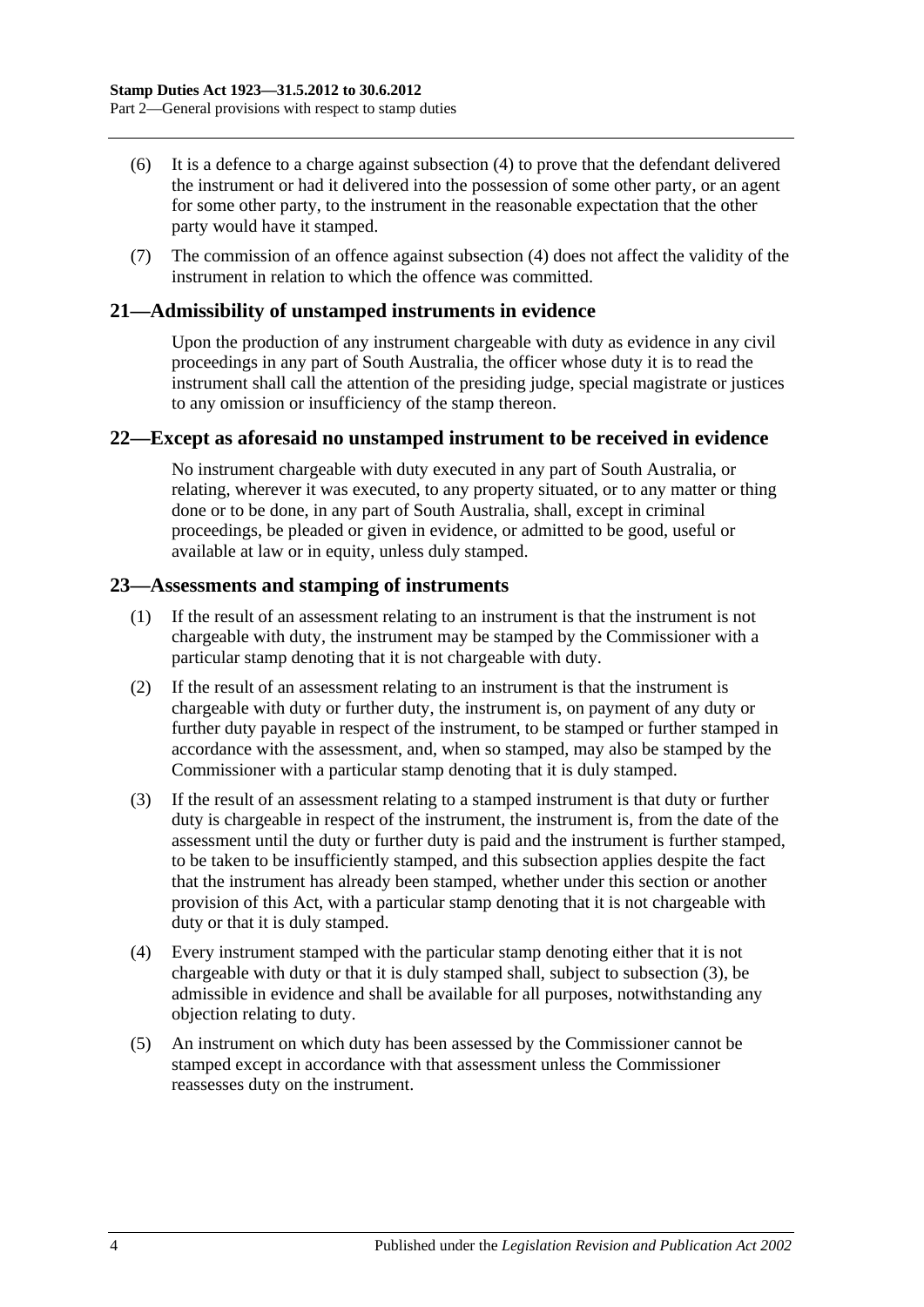# <span id="page-16-0"></span>**27—No instrument to be enrolled or registered unless stamped**

No person whose office it is to enrol, register or enter in or upon any rolls, books or records any instrument chargeable with any duty, or the memorial of any instrument chargeable with any duty, shall enrol, register or enter any such an instrument or memorial unless the instrument is duly stamped.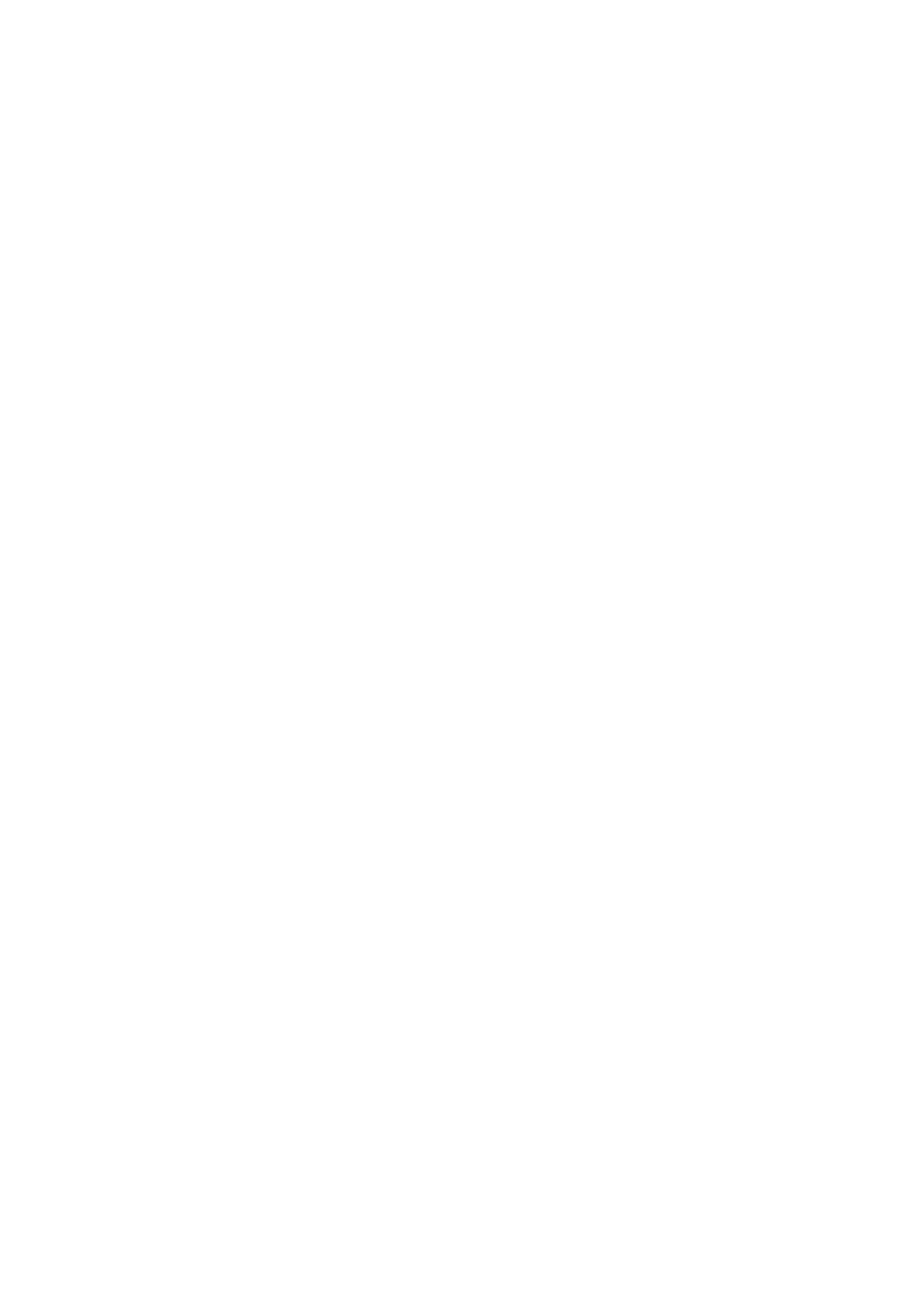# <span id="page-18-0"></span>**Part 3—Special provisions with respect to certain stamp duties**

# <span id="page-18-1"></span>**Division 1—Agreements**

## <span id="page-18-2"></span>**30—When agreement comprised of several letters**

In any case where an agreement is constituted by two or more letters, the agreement and all the letters shall be deemed to be duly stamped if any one of the letters is duly stamped with the duty payable upon the agreement.

## <span id="page-18-4"></span><span id="page-18-3"></span>**31—Certain contracts to be chargeable as conveyances on sale**

- (1) Any contract or agreement in writing for the sale of any estate or interest in any property (including goods, wares and merchandise not being goods, wares and merchandise agreed to be sold in the ordinary course of trade by a party whose business is or includes the sale of such goods, wares and merchandise) except—
	- (a) property which cannot vest in the purchaser except upon registration of a conveyance; or
	- (c) stock or financial products or shares in the stock, funds or capital of any corporation, company or society,

shall be charged with the same *ad valorem* duty as if it were an actual conveyance on sale of the estate or interest contracted or agreed to be sold.

- (2) Where duty has been duly paid on a contract or agreement in accordance with [subsection](#page-18-4) (1), any conveyance made to the purchaser in pursuance of the contract or agreement shall not be chargeable with any duty, and the Commissioner, upon application and upon the production of the contract or agreement duly stamped, shall stamp the conveyance with a particular stamp denoting that it is duly stamped.
- (3) For the purposes of this section, a receipt for the payment, in pursuance of any contract or agreement, of any purchase money shall, in the absence of any further or other instrument being or evidencing the contract or agreement, be charged with *ad valorem* duty.
- (4) If any such contract or agreement as is mentioned in [subsection](#page-18-4) (1) is afterwards rescinded or annulled, or for any other reason is not substantially performed or carried into effect so as to operate as, or to be followed by, a conveyance, the person who paid the *ad valorem* duty upon the contract or agreement shall be deemed to be possessed of stamped material rendered useless by being inadvertently spoiled, within the meaning of [section](#page-102-1) 106, and the provisions of that section shall apply accordingly.
- (5) This section shall not apply to, or in respect of, any hire-purchase agreement within the meaning of this Act.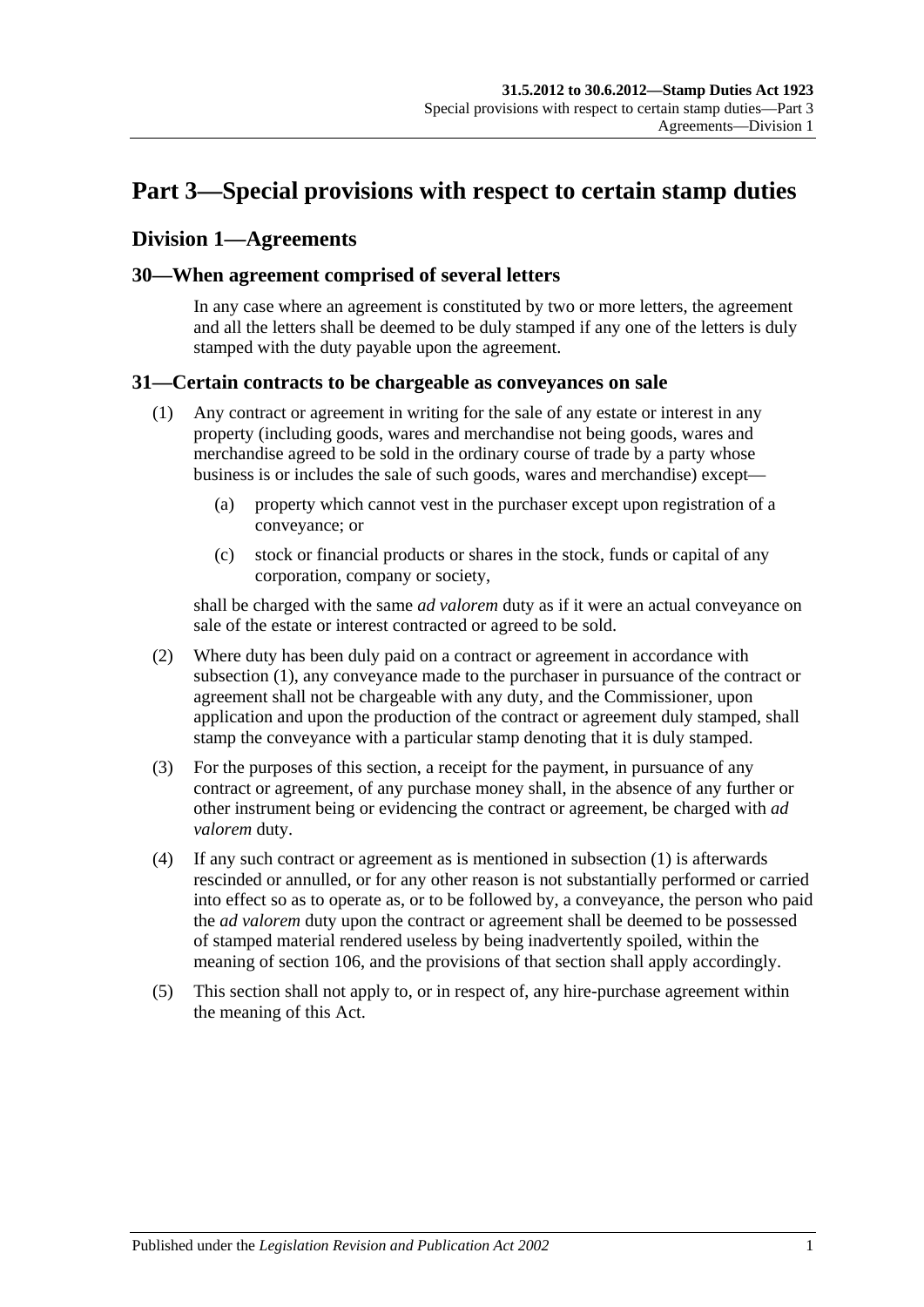# <span id="page-19-0"></span>**31A—Duty on agreements for "walk in walk out" sales of land used for primary production**

Notwithstanding [section](#page-18-3) 31, if—

- (a) a contract or agreement in writing provides for the sale as a going concern of land used wholly or mainly for the business of primary production, together with stock, implements and other chattels held or used in connection therewith; and
- (b) the contract or agreement sets out separately the consideration payable for the land and the consideration payable for stock, implements or other chattels; and
- (c) the Commissioner certifies in writing on the contract or agreement that he is of the opinion that the consideration specified as being payable for the land represents the value of that land,

then the contract or agreement in writing shall be chargeable with stamp duty as if it related solely to the land mentioned therein and not to the stock, implements and other chattels.

# <span id="page-19-1"></span>**Division 2—Rental business**

**Note—**

No liability to duty arises in relation to an amount received in respect of rental business after 30 June 2009—see [Part 4A Division 1.](#page-100-1)

## <span id="page-19-2"></span>**31B—Interpretation**

In this Division, unless the contrary intention appears—

*bailee* means a person who has, or is entitled to, possession of goods under a contractual or non-contractual bailment;

*bailment plan* means an arrangement under which—

- (a) a financier provides financial accommodation for a business carried on by a trader; and
- (b) the financier retains or acquires title to a trading stock as security for the financial accommodation provided; and
- (c) the trader has possession of the trading stock by virtue of a contractual or non-contractual bailment;

*bailor* means a person who confers a right to possession of goods on another under a contractual or non-contractual bailment;

*contractual bailment* means a contract or agreement under which a person who owns, or is entitled to the possession of, goods confers on another a right to possession or use of the goods, and includes a hire-purchase agreement, but does not include a contract or agreement conferring a right to the possession or use of goods, or providing for the sale of goods, incidentally to a lease of, or licence to occupy, or the sale of, land;

*corresponding law* means a law of the Commonwealth or of another State or of a Territory that imposes duty of a similar nature to the duty imposed under this Division in respect of rental business or hiring arrangements;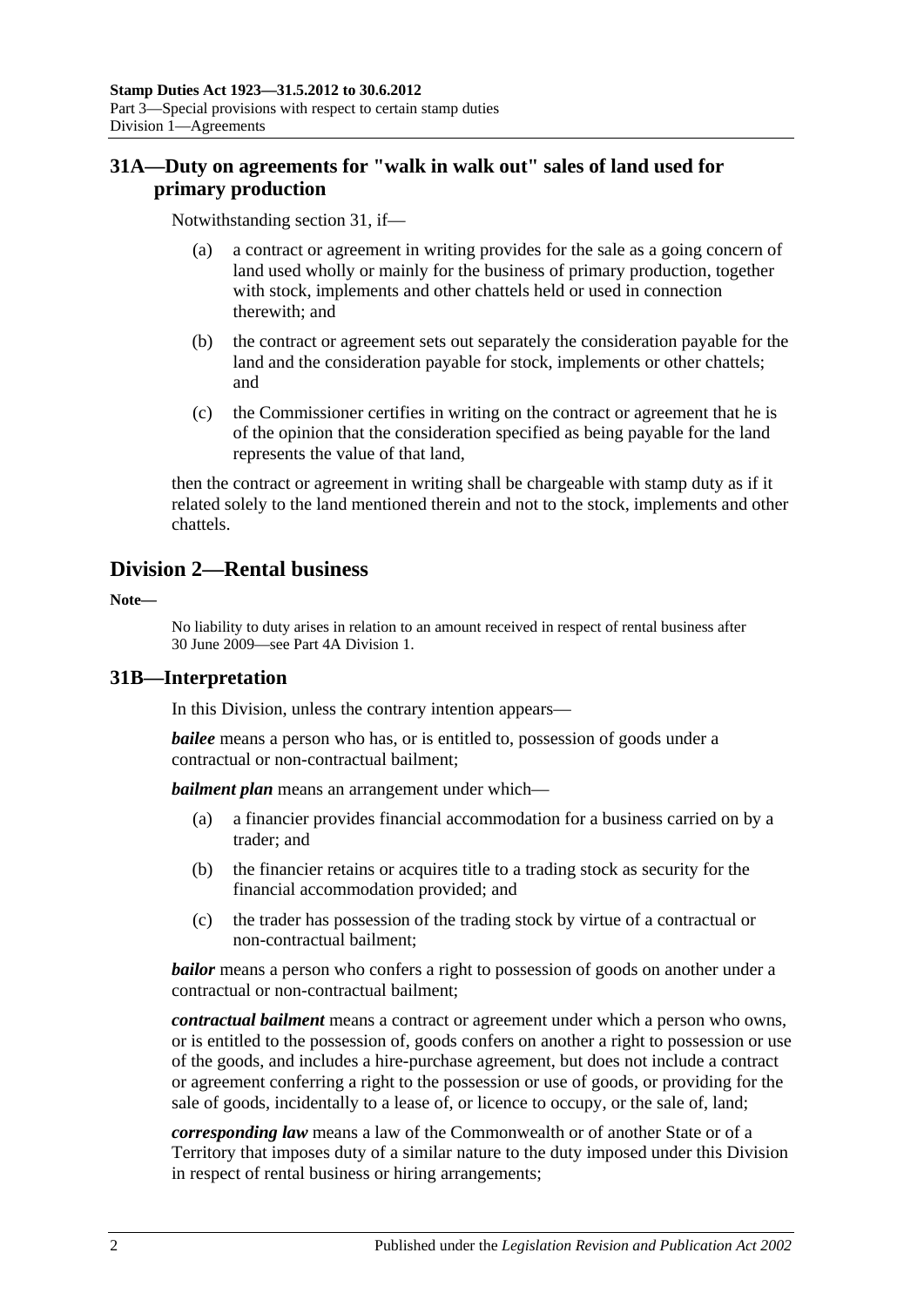*dutiable rental business* means rental business consisting of one or more of the following—

- (a) conferring rights to the possession or use of goods under a contractual bailment to which this Division applies;
- (b) guaranteeing the obligations of the bailee under a contractual bailment to which this Division applies;
- (c) acquiring the rights of the bailor under a contractual bailment to which this Division applies;
- (d) providing financial accommodation under a bailment plan where the trading stock is situated in South Australia;
- (e) guaranteeing the obligations of the bailee under a bailment plan where the trading stock is situated in South Australia;

#### *equipment financing arrangement* means—

- (a) a hire purchase agreement; or
- (b) a contractual bailment for a term of not less than 9 months under which the final payment is not required to be made earlier than 8 months after the agreement is entered into;

*goods* includes all chattels personal and any fixture severable from the realty, but does not include money, livestock , things in action or books;

#### *hire-purchase agreement* means—

- (a) a contract or agreement for the letting of goods with an option to purchase the goods; or
- (b) a contract or agreement for the sale of goods by instalments (whether the contract or agreement describes the instalments as rent or hire or otherwise),

but does not include a contract or agreement under which property in the goods passes on or before delivery of the goods;

*registered* means registered under [section](#page-21-2) 31E;

*related corporation*, in relation to a corporation, means a corporation that is related to the first-mentioned corporation under section 50 of the *Corporations Act 2001* of the Commonwealth;

#### *rental business* means—

- (a) the business of conferring rights to the possession or use of goods under a contractual bailment; or
- (b) the business of acquiring the rights of the bailor under a contractual bailment; or
- (c) the business of providing financial accommodation under a bailment plan; or
- (d) the business of guaranteeing the obligations of a bailee under a contractual bailment or a bailment plan,

but does not include business of a class exempted by regulation from the ambit of this definition.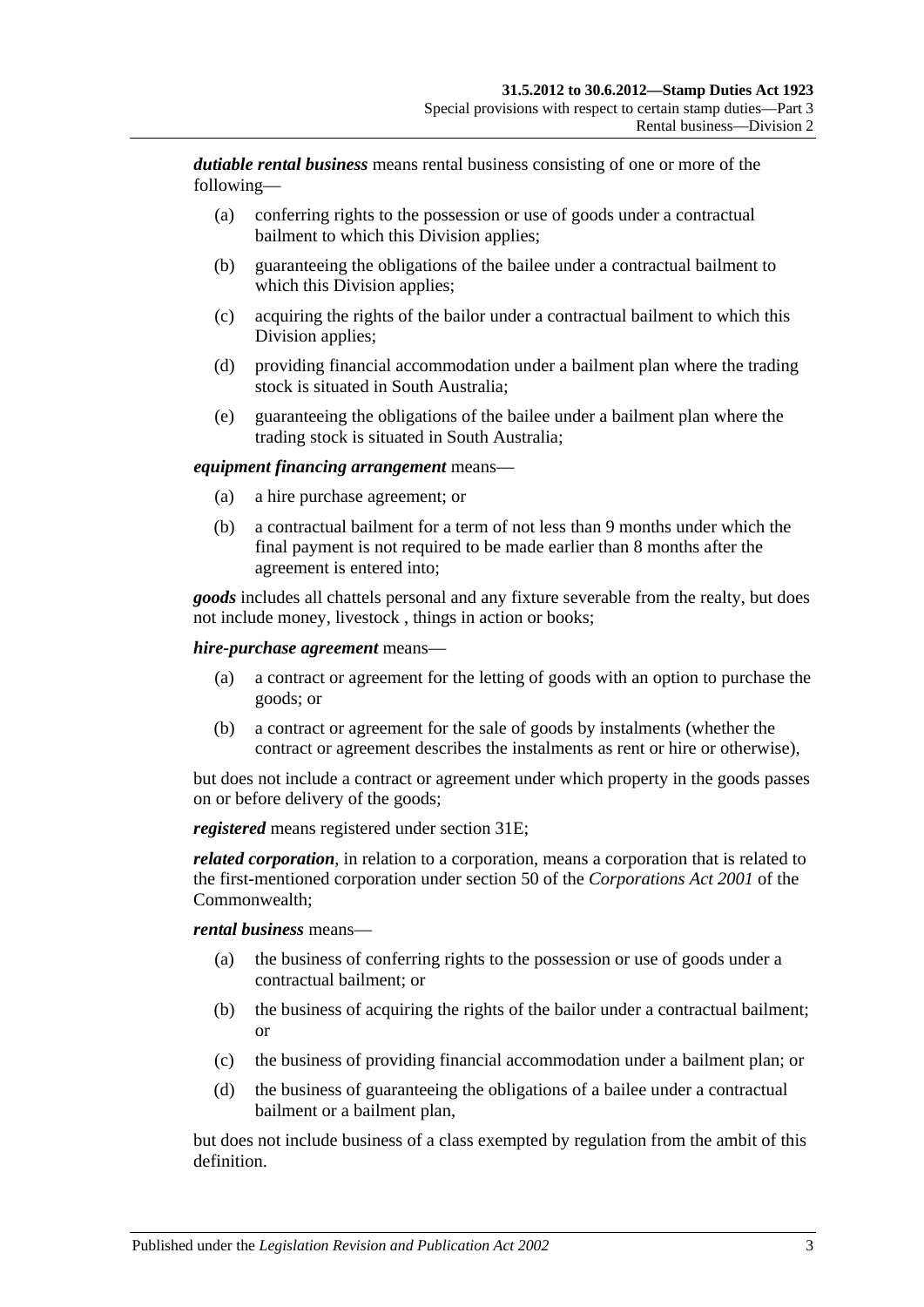## <span id="page-21-0"></span>**31C—Jurisdictional nexus**

- (1) This Division applies to a contractual bailment if—
	- (a) the goods are, or are to be, used solely or predominantly in South Australia; or
	- (b) the goods are delivered to the bailee in South Australia and—
		- (i) they are to be used outside Australia; or
		- (ii) they are not to be used solely in any one Australian State and it is not possible to determine which Australian State is to be the jurisdiction of predominant use.
- (2) If a motor vehicle is taken on hire under an equipment financing arrangement, and the motor vehicle is, or is to be, registered under the law of a State, the State in which the motor vehicle is registered will be taken to be the jurisdiction of its predominant use.

## <span id="page-21-1"></span>**31D—Obligation to be registered**

(1) A person who carries on rental business consisting of or involving dutiable rental business must be registered.

Maximum penalty: \$10 000.

- (2) The section applies—
	- (a) irrespective of where the rental business is transacted; and
	- (b) whether or not the person is resident, or has a place of business, within the State.

## <span id="page-21-2"></span>**31E—Registration**

- (1) The Commissioner shall register any person who applies in the approved form for registration under this section.
- (2) A registered person who is no longer required to be registered may, by notice in the approved form given to the Commissioner, cancel his registration under this section.

## <span id="page-21-4"></span><span id="page-21-3"></span>**31F—Lodgement of statement and payment of duty**

- (1) A person who is, or ought to be, registered must, not later than the 21st day of each month—
	- (a) lodge with the Commissioner a statement in the approved form setting out—
		- (i) the total amount received during the previous month in respect of dutiable rental business; and
		- (ii) the amount representing the component referable to equipment financing arrangements entered into before 1 October 2003 (the *old equipment financing component*); and
		- (iii) the amount representing the component referable to equipment financing arrangements entered into on or after 1 October 2003 but before 1 July 2007 (*new equipment financing component No 1*); and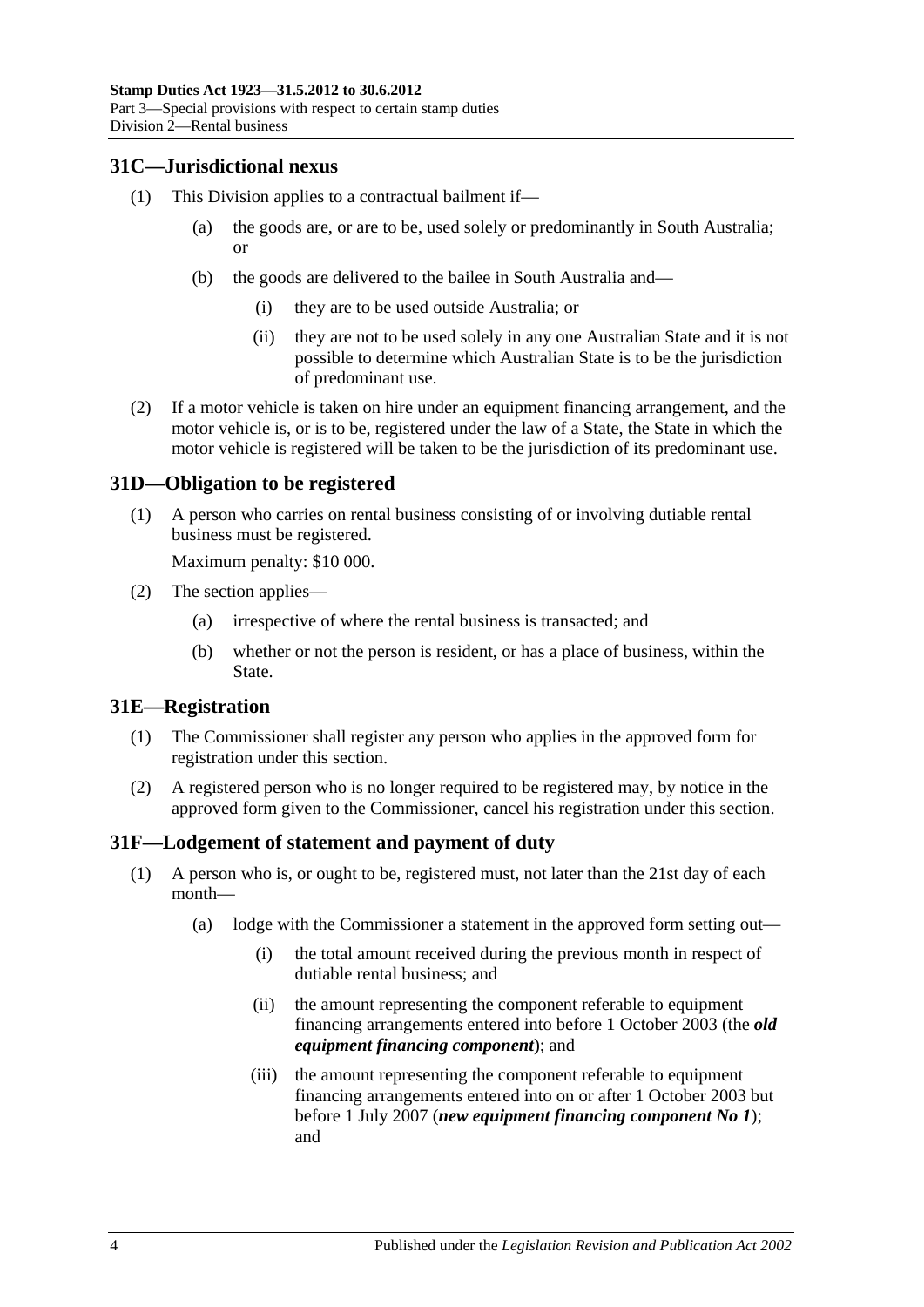- (iv) the amount representing the component referable to equipment financing arrangements entered into on or after 1 July 2007 but before 1 July 2008 (*new equipment financing component No 2*); and
- (v) the amount representing the component referable to equipment financing arrangements entered into on or after 1 July 2008 but before 1 July 2009 (*new equipment financing component No 3*); and
- (vi) the amount representing the component referable to other kinds of rental business based on contracts entered into before 1 July 2007 (*general rental business component No 1*); and
- (vii) the amount representing the component referable to other kinds of rental business based on contracts entered into on or after 1 July 2007 but before 1 July 2008 (*general rental business component No 2*); and
- (viii) the amount representing the component referable to other kinds of rental business based on contracts entered into on or after 1 July 2008 but before 1 July 2009 (*general rental business component No 3*); and

#### **Exception—**

The statement need not include amounts received in respect of hire purchase agreements entered into before 1 January 2003.

- (b) pay to the Commissioner duty equivalent to the aggregate of—
	- (i) 1.8% of the old equipment financing component; and
	- (ii) 0.75% of new equipment financing component No 1; and
	- (iii) 0.5% of new equipment financing component No 2; and
	- (iv) 0.25% of new equipment financing component No 3; and
	- (v) if general rental business component No 1 exceeds a fraction of \$6 000 calculated by dividing general rental business component No 1 by the aggregate of the general rental business components—1.8% of the amount of the excess; and
	- (vi) if general rental business component No 2 exceeds a fraction of \$6 000 calculated by dividing general rental business component No 2 by the aggregate of the general rental business components—1.2% of the amount of the excess; and
	- (vii) if general business component No 3 exceeds a fraction of \$6 000 calculated by dividing general rental business component No 3 by the aggregate of the general rental business components—0.6% of the amount of the excess.
- (2) The amount to be disclosed in respect of dutiable rental business or a particular component of dutiable rental business under [subsection](#page-21-4) (1)—
	- (a) is to include amounts received for services incidental or related to the business or the relevant component of the business; but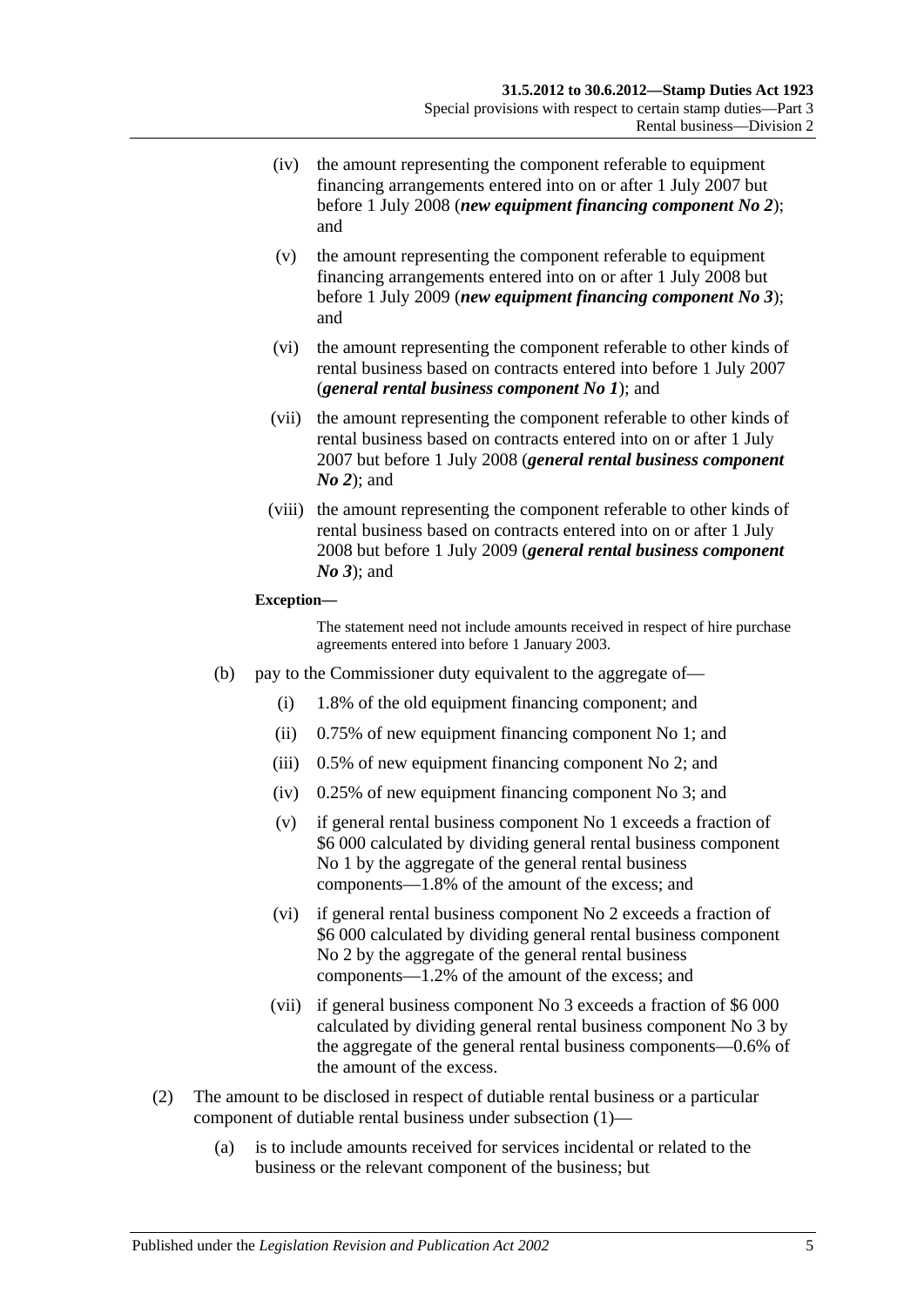(b) is not to include amounts received to reimburse, offset or defray liability to GST.

#### **Exception—**

If an equipment financing arrangement (or a collateral agreement) provides that the financier is to be responsible for servicing the goods—

- (a) the cost of servicing, if separately charged, need not be disclosed and is not liable to duty; or
- (b) if the cost of servicing is not separately charged, a proportion of the consideration received by the financier that the Commissioner considers properly referable to servicing the goods, need not be disclosed and is not liable to duty.
- <span id="page-23-2"></span>(3) If the Commissioner is satisfied, on application in the approved form by a registered person, that the total on which duty is to be calculated for the ensuing 12 months is likely to be less than \$120 000, the Commissioner may permit the person to lodge statements and pay duty on an annual basis.
- (4) A person must comply with any conditions on which the Commissioner grants permission under [subsection](#page-23-2) (3).

Maximum penalty: \$10 000.

(5) The Commissioner may, at any time, revoke a permission granted under [subsection](#page-23-2) (3) for breach of a condition or any other proper reason.

#### <span id="page-23-0"></span>**31H—Manner of denoting duty on statement**

The duty paid by a person on a statement lodged with the Commissioner under [section](#page-21-3) 31F shall be denoted by cash register imprint on the statement or in such other manner approved by the Auditor-General as is notified by the Commissioner in the Gazette.

#### <span id="page-23-1"></span>**31I—Matter not to be included in statement**

- <span id="page-23-3"></span>(1) Nothing contained in [section](#page-21-3) 31F shall require a person to include in a statement required by that section to be lodged with the Commissioner any amount in respect of—
	- (a) a transaction entered into by the person in the course of any business carried on by the person as a pawnbroker; or
	- (b) the sale of any goods (other than under a hire-purchase agreement or where there is an agreement, arrangement or understanding that the person to whom the goods are sold may, at a later time, sell the goods back to the first mentioned person); or
	- (c) business transacted by a registered person in respect of which the registered person has paid duty under a corresponding law if the Commissioner is satisfied, on application by the registered person, that—
		- (i) the duty paid under the corresponding law is not less than would be applicable under this Act; and
		- (ii) it would be reasonable to allow the person the benefit of this subsection in respect of that business; or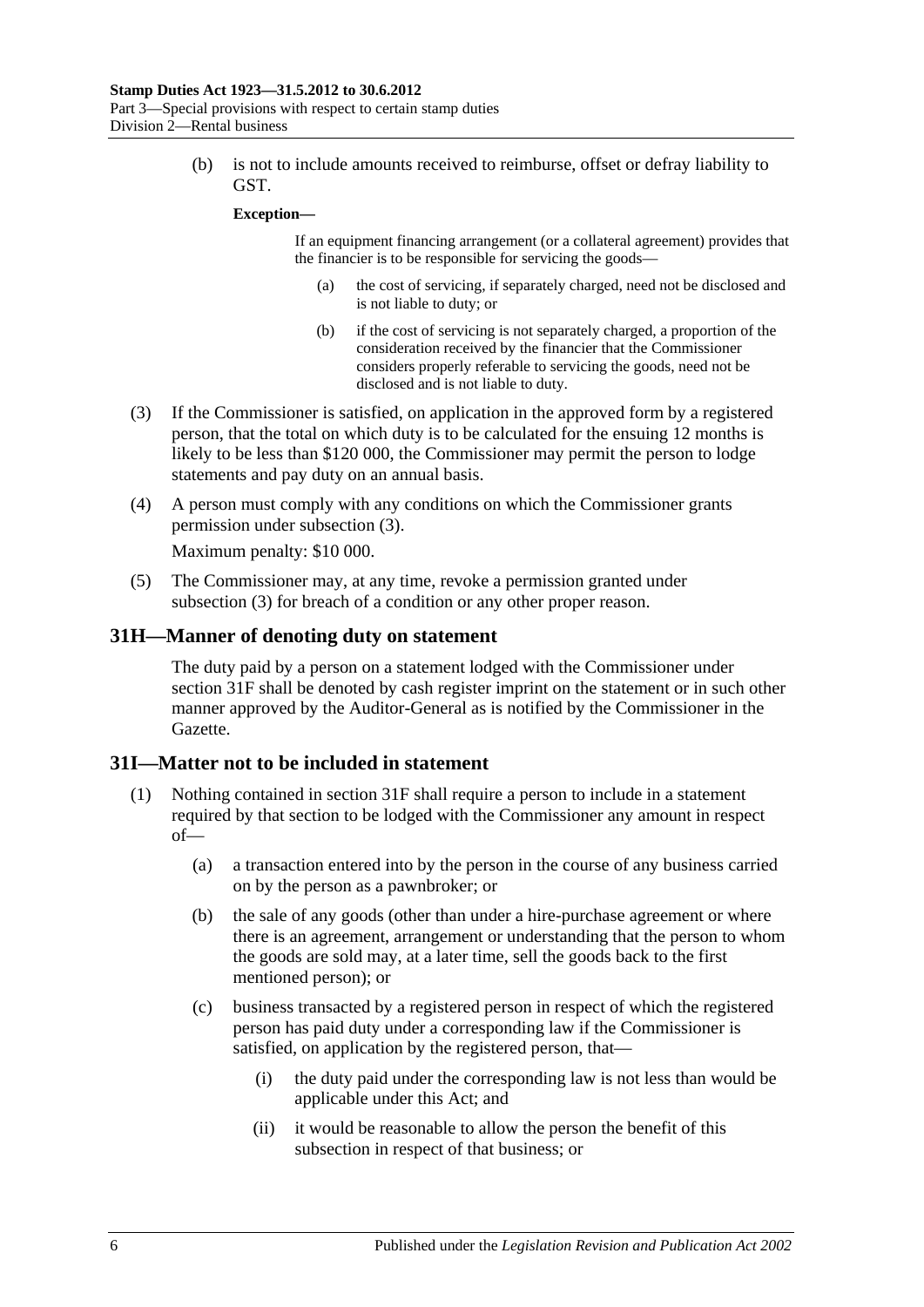- (g) the grant, by a corporation to a related corporation, of the right to the use of goods beneficially owned by that first mentioned corporation.
- $(1a)$  If—
	- (a) a registered person, in respect of any period for which duty is payable under this Division in respect of his or her rental business, pays duty in respect of the same business (including business that involves a hiring arrangement) under a corresponding law; and
	- (b) the duty paid under the corresponding law is less than would be applicable under this Act; and
	- (c) the Commissioner is satisfied, on application made to the Commissioner by the registered person in a manner and form determined by the Commissioner, that it would be reasonable to allow a deduction to be made under this subsection,

<span id="page-24-0"></span>the registered person is entitled to a deduction from the amount of duty that would, apart from this subsection, be payable, the amount of the deduction being equal to the amount of duty paid in respect of the same business under that corresponding law for the corresponding period.

- (1b) The Commissioner may, in making a decision on an application under [subsection](#page-23-3)  $(1)(c)(ii)$  or  $(1a)(c)$ , take into account any of the following:
	- (b) the extent to which the business to which the application relates is connected with the place where the corresponding law applies:
	- (c) the extent (if any) to which it appears to the Commissioner that the registered person has arranged or structured his or her business to avoid the payment of duty under this Division,

and may take into account such other matters (whether similar or dissimilar to those referred to above) as the Commissioner thinks fit.

- (1c) Where a person receives in excess of \$6 000 per month for or in relation to the use of goods under a contractual bailment (other than an equipment financing arrangement) that provides for the person to be responsible for the servicing of those goods, the person may deduct from the excess, on account of the cost of servicing those goods—
	- (a) an amount not exceeding 40 per centum of the excess or such higher proportion of the excess as is fixed by the Commissioner, on the application of the person, in respect of particular goods where, in the opinion of the Commissioner, the higher proportion is properly attributable to the cost of servicing the goods; or
	- (b) the actual cost of servicing the goods,

whichever is the lesser.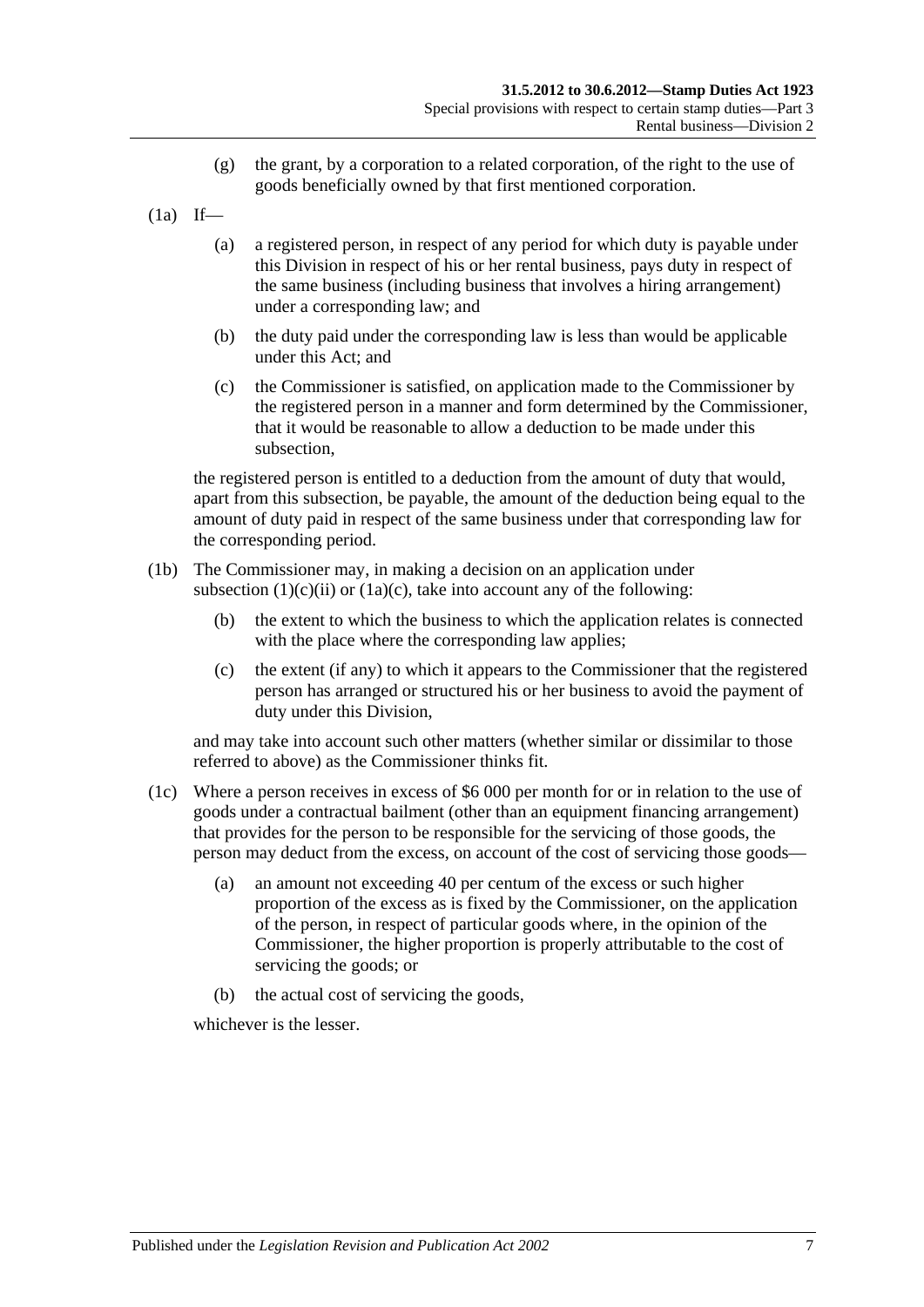# <span id="page-25-2"></span><span id="page-25-0"></span>**31K—Calculation by other methods**

- (1) Where the Commissioner is satisfied that—
	- (a) it is not reasonably practicable to calculate precisely any amount which is to be set out in the statement of any registered person required to be lodged under [section](#page-21-3) 31F, he may agree to accept from that person statements in which that amount is calculated in such a manner or on such a basis as he thinks fit; or
	- (b) in the circumstances of a particular case, it is not reasonable to require statements to be lodged by the registered person in each month, he may agree to accept statements at such times and relating to such periods as he thinks fit.
- (2) Where, pursuant to [subsection](#page-25-2) (1), the Commissioner agrees to accept from a registered person a statement—
	- (a) in which an amount is calculated in a manner or on a basis different from that required under [section](#page-21-3) 31F; or
	- (b) at a time, or relating to a period, otherwise than in accordance with that section,

the registered person shall, at the time of lodging that statement with the Commissioner, pay to the Commissioner the amount of duty that would be payable on that statement if it were lodged by him with the Commissioner in accordance with that section.

(3) The Commissioner may, by notice in writing served on a registered person, cancel any agreement made pursuant to [subsection](#page-25-2) (1) and, upon the day specified in the notice as the day on which the agreement is cancelled, that agreement shall have no further force or effect in relation to that registered person.

## <span id="page-25-3"></span><span id="page-25-1"></span>**31L—Passing on a rental duty**

(1) Subject to this section, a registered person or any person acting on his behalf shall not add the amount of any duty or of any part of the duty payable by the registered person as such under this Act to any amount payable by any other person with whom he has entered into or is conducting any rental business, whether by agreement or otherwise, or otherwise demand or recover or seek to recover any such first mentioned amount from that other person.

Maximum penalty: \$250.

Expiation fee: \$80.

- (2) In the event of a contravention of [subsection](#page-25-3)  $(1)$ 
	- (a) the court by which the defendant is convicted shall, in addition to imposing a penalty for the offence, order the defendant to refund to the other person referred to in that subsection any such amount which has been paid by that other person; or
	- (b) the other person referred to in that subsection may recover any such amount from the registered person, or person to whom he paid it, by action in a court of competent jurisdiction as if it were a debt due to him from that person.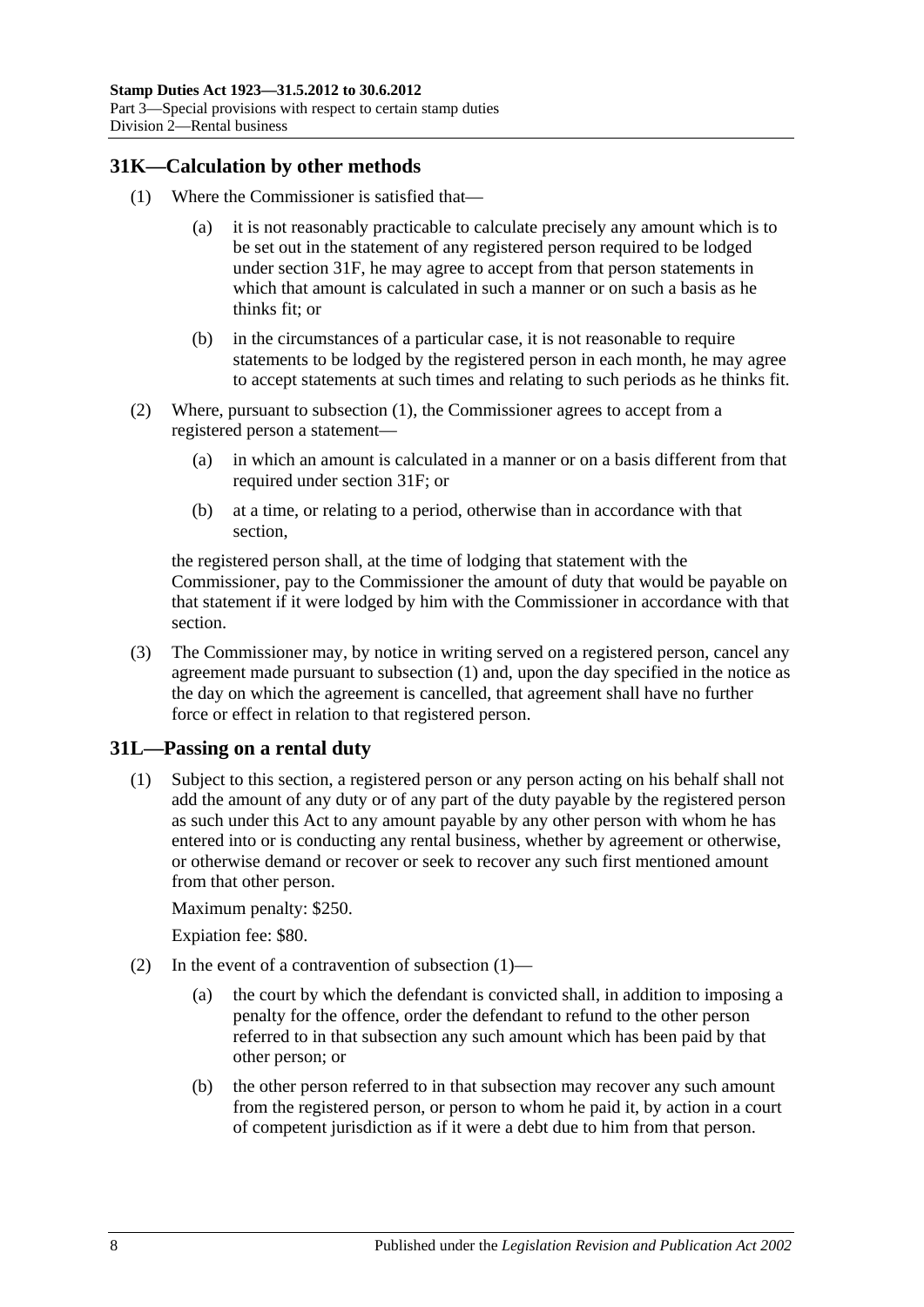- (3) The Governor may by proclamation—
	- (a) exempt a class of transactions from the application of this section; or
	- (b) vary or revoke any such exemption.

#### <span id="page-26-0"></span>**31M—Ascertainment and disclosure of place of use of goods**

- (1) A person who carries on a rental business may rely on a statement of the person who takes goods on hire as to where the goods will be solely or predominantly used during the course of the hire or, in the case of a motor vehicle, where the motor vehicle will be registered, unless the person knows that the statement is false.
- (2) A person who carries on a rental business is not bound to inquire as to any change in the place of use of the goods or, in the case of a motor vehicle, the place of registration.
- (3) If the Commissioner finds that insufficient duty has been paid, the failure to pay the correct amount of duty does not constitute a tax default under the *[Taxation](http://www.legislation.sa.gov.au/index.aspx?action=legref&type=act&legtitle=Taxation%20Administration%20Act%201996)  [Administration Act](http://www.legislation.sa.gov.au/index.aspx?action=legref&type=act&legtitle=Taxation%20Administration%20Act%201996) 1996* if—
	- (a) the failure to pay the correct amount of duty results from reliance on information on which the person liable for the duty was entitled to rely under this section; and
	- (b) the correct amount of duty is paid within 3 months after the issue of a notice of assessment of the duty by the Commissioner.
- (4) A person who falsely represents that the goods that the person takes, or proposes to take, on hire will be used solely or predominantly outside South Australia, is guilty of an offence.

Maximum penalty: \$10 000.

#### <span id="page-26-5"></span><span id="page-26-1"></span>**31N—Repeal of Division**

- (1) After 1 July 2009, the Governor may, by proclamation, fix a date for the repeal of this Division.
- (2) On the date fixed under [subsection](#page-26-5) (1), this Division (including this section) is repealed.

## <span id="page-26-3"></span><span id="page-26-2"></span>**Division 3—Insurance**

#### **Subdivision 1—Interpretation**

#### <span id="page-26-4"></span>**32—Interpretation**

(1) In this Act—

*company* includes corporation and society (whether incorporated or unincorporated);

*firm* includes an association of underwriters carrying on marine insurance business through a managing underwriter solely;

*general insurer* means an insurer who carries on insurance business in respect of insurance that is not life insurance;

*insurance* includes assurance;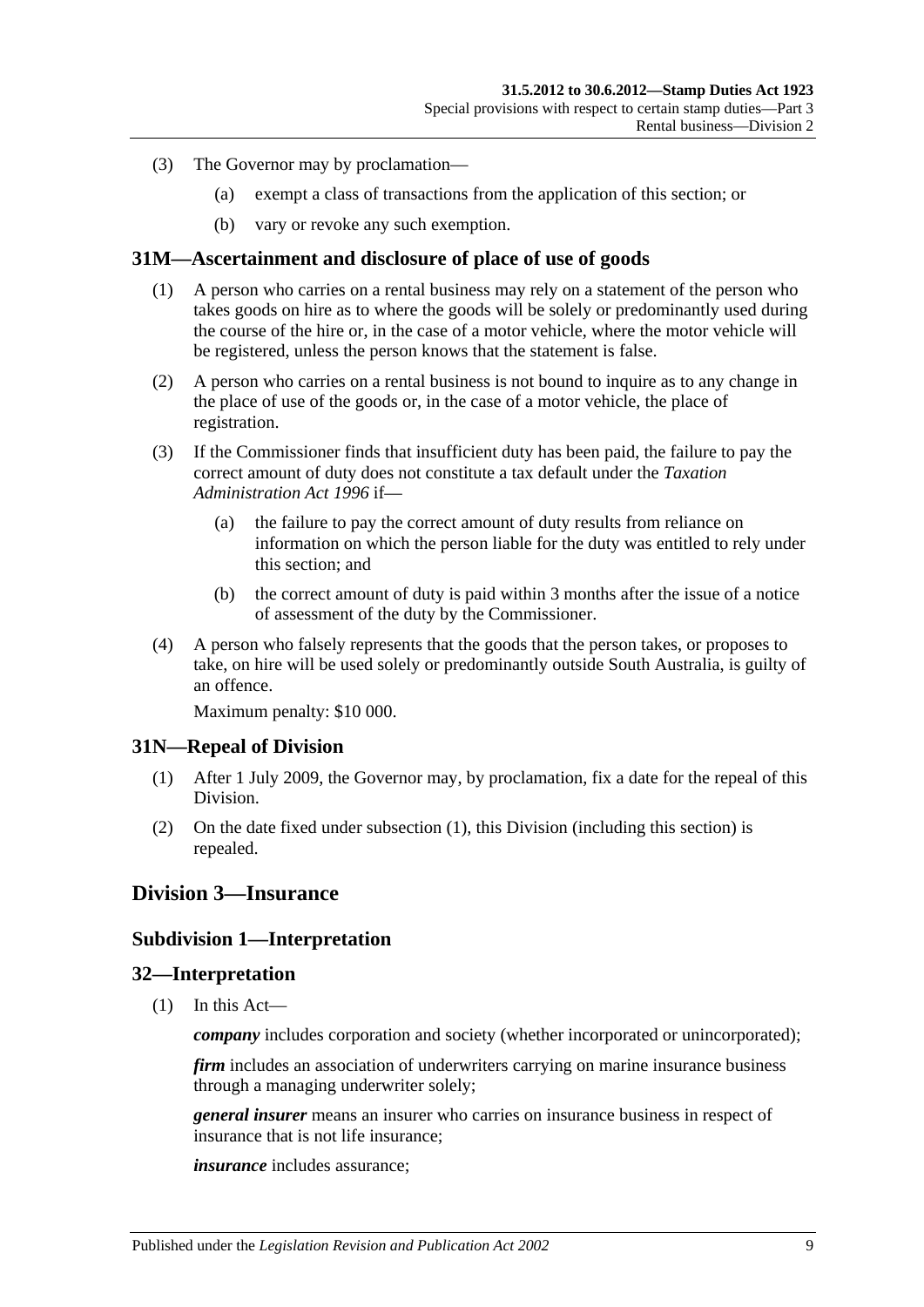#### *insurance business* means—

- (a) the granting or issuing of life, personal accident, fire, fidelity, guarantee, livestock, plate glass, marine or other insurance; or
- (b) the acceptance, either directly or indirectly, of any premium, renewal premium or consideration for, or in respect of, the granting or issuing or keeping alive or in force of life, personal accident, fire, fidelity, guarantee, livestock, plate glass, marine or other insurance; or
- (c) the receiving of a letter or declaration of interest attaching to a policy of insurance issued in this State or elsewhere; or
- (d) the carrying out, by means of insurance effected out of this State, of a contract or undertaking to effect insurance, whether formal or informal and whether express or implied;

*insurer* means a company, person or firm that carries on insurance business;

*life insurance* means insurance of a contingency that is dependent on the duration of human life, but does not include personal accident insurance;

*life insurer* means an insurer who carries on insurance business in respect of life insurance;

#### *personal accident insurance* means—

- (a) insurance covering personal accident or workers compensation; or
- (b) insurance under a policy complying with Part 4 of the *[Motor Vehicles](http://www.legislation.sa.gov.au/index.aspx?action=legref&type=act&legtitle=Motor%20Vehicles%20Act%201959)  Act [1959](http://www.legislation.sa.gov.au/index.aspx?action=legref&type=act&legtitle=Motor%20Vehicles%20Act%201959)*; or
- (c) insurance in respect of trauma or a disabling or incapacitating injury, sickness, condition or disease;

*policy* includes an instrument in the nature of a policy, an open policy, an insurance cover or an instrument in any manner covering insurance;

*premium* means an amount paid or payable for insurance and includes—

- (a) an amount charged to a policy holder to reimburse, offset or defray the insurer's liability for GST in respect of the insurance; and
- (b) a levy charged to a policy holder; and
- (c) an instalment of premium; and
- (d) a part of a premium;

*registered* means registered under this Division.

(2) If a provision of this Division refers to a premium paid, payable, received, charged or credited in relation to life insurance, or in relation to insurance of another kind, the reference is to be taken to be a reference to the premium to the extent that it was or is paid, payable, received, charged or credited in relation to insurance of the kind referred to in the provision.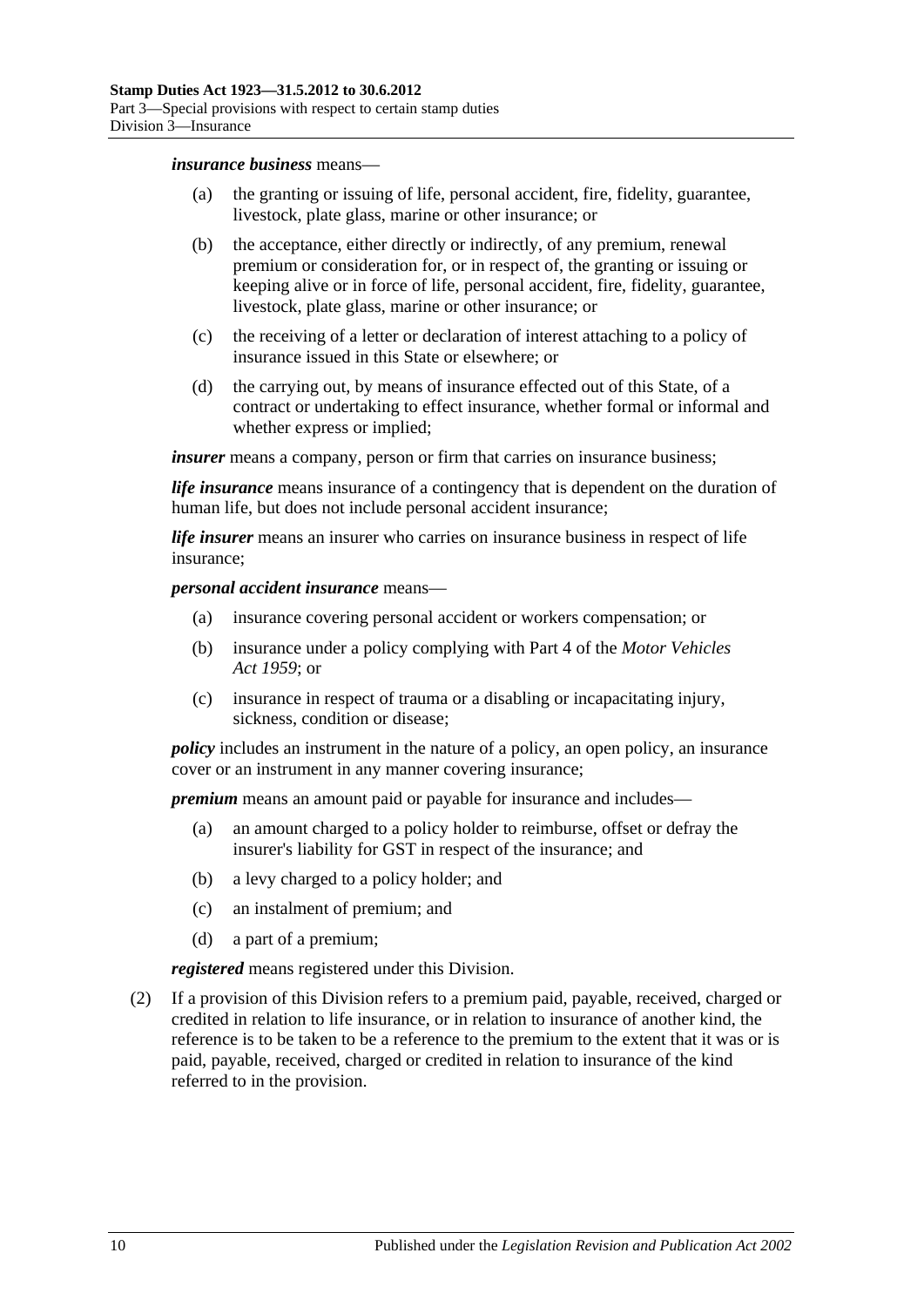# <span id="page-28-0"></span>**Subdivision 2—Registration and payment of duty**

#### <span id="page-28-1"></span>**33—Registration**

(1) An insurer who carries on insurance business in the State must be registered under this Division.

Maximum penalty: \$10 000.

- (2) An application for registration under this Division must be made to the Commissioner in the approved form.
- (3) The Commissioner must register an insurer who applies in the approved form for registration under this Division.
- (4) A registered insurer who is no longer required to be registered may cancel the registration by notice to the Commissioner in the approved form.
- (5) For the purposes of this section, an insurer carries on insurance business in the State if the insurer grants or issues in the State—
	- (a) life insurance or personal accident insurance for a person whose principal place of residence is in the State at the time that the policy providing the insurance is issued; or
	- (b) general insurance for an insurance risk within the State,

(whether the head office or principal place of business of the insurer is in the State or elsewhere).

#### <span id="page-28-3"></span><span id="page-28-2"></span>**34—Lodgement of statement and payment of duty—general insurance**

- (1) A general insurer who is, or is required to be, registered is liable under this section to pay duty in respect of each premium relating to insurance of any kind (other than life insurance) paid to the insurer and must, for that purpose, on or before the 15th day of each month—
	- (a) lodge with the Commissioner a statement in the approved form setting out the total amount of—
		- (i) all such premiums received by the insurer in the previous month; and
		- (ii) any such premiums credited to an account of the insurer (but not received by the insurer) in the previous month that the insurer chooses to include; and
	- (b) pay to the Commissioner duty equivalent to 11% of that amount.
- (2) If a premium that is credited to an account of the insurer but not actually received by the insurer is included in the statement lodged under [subsection](#page-28-3) (1) for the month in which the premium is credited, the insurer need not include the premium in the statement lodged for the month in which the premium is received by the insurer.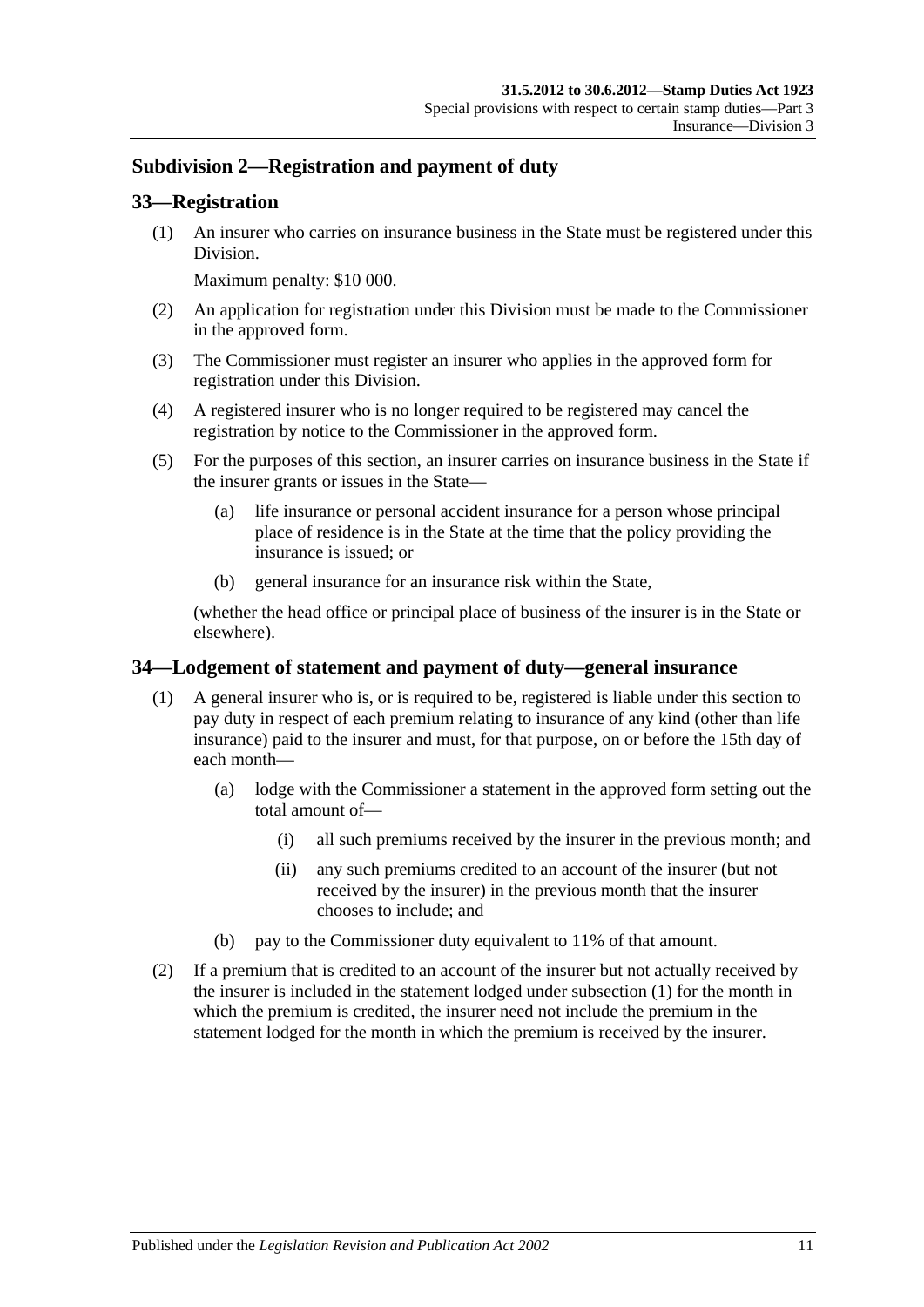- <span id="page-29-3"></span><span id="page-29-2"></span>(3) Subject to [subsection](#page-29-1) (4), if a premium that is credited to an account of the insurer but not actually received by the insurer is not included in the statement lodged under [subsection](#page-28-3) (1) for the month in which the premium is credited, the following provisions apply:
	- (a) if the premium is received by the insurer during the period of 12 months commencing on the day on which the premium was credited to the account of the insurer—the insurer must include the premium in the statement lodged for the month in which the premium is received by the insurer;
	- (b) if the premium is not received by the insurer within the 12 month period referred to in [paragraph](#page-29-2) (a)—
		- (i) the premium will be taken for the purposes of this section to have been received by the insurer in the first complete month following the end of that period; and
		- (ii) the insurer must include the premium in the statement lodged for that month.
- <span id="page-29-1"></span>(4) [Subsection](#page-29-3) (3)(b) does not apply in relation to a premium that is not received by the insurer because the policy in relation to which the premium was credited is cancelled.
- (5) For the purposes of [subsection](#page-28-3) (1)—
	- (a) a reference to a premium does not include an amount in respect of stamp duty received or charged in respect of a premium; and
	- (b) the amount of a premium—
		- (i) refunded during the month to which the statement relates (whether the premium was received during that month or earlier); or
		- (ii) paid for an insurance risk outside the State (other than a personal accident insurance risk); or
		- (iii) paid for personal accident insurance in respect of a person whose principal place of residence was not in the State at the time the policy providing the insurance was issued,

is not to be taken into account.

(6) To avoid doubt, the duty payable under [subsection](#page-28-3) (1) is payable in respect of a premium relating to insurance of any kind (other than life insurance), irrespective of whether the premium is payable under a policy in relation to which premiums are also payable for life insurance.

## <span id="page-29-4"></span><span id="page-29-0"></span>**35—Lodgement of statement and payment of duty—life insurance**

- (1) A life insurer who is, or is required to be, registered is liable under this section to pay duty in respect of each premium relating to life insurance paid to the insurer and must, for that purpose, on or before 31 January of each year—
	- (a) lodge with the Commissioner a statement in the approved form setting out the total amount of—
		- (i) all such premiums received by the insurer in the preceding calendar year; and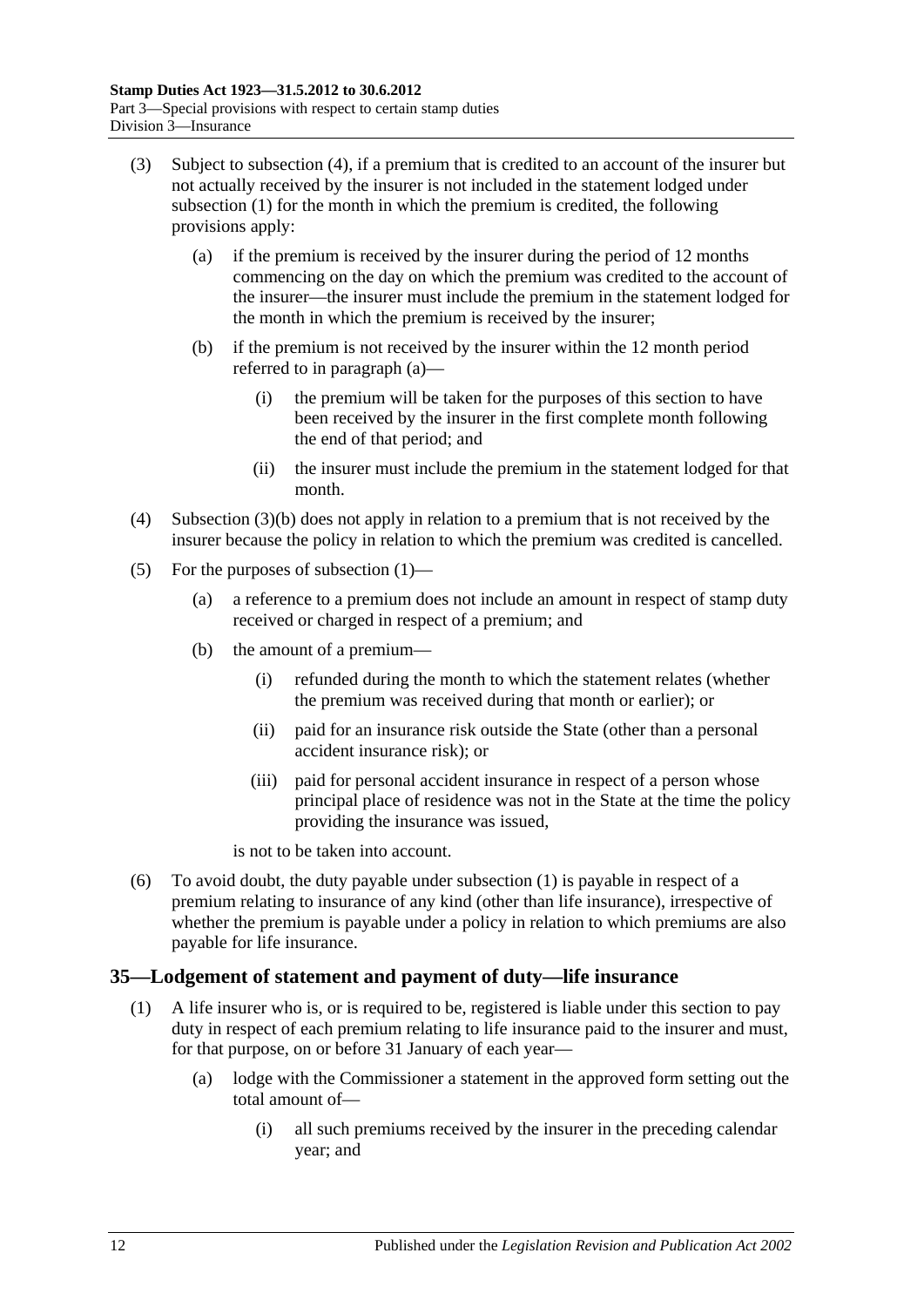- (ii) any such premiums credited to an account of the insurer (but not received by the insurer) in the previous calendar year that the insurer chooses to include; and
- (b) pay to the Commissioner duty equivalent to 1.5% of that amount.
- (2) If a premium that is credited to an account of the insurer but not actually received by the insurer is included in the statement lodged under [subsection](#page-29-4) (1) for the year in which the premium is credited, the insurer need not include the premium in the statement lodged for the year in which the premium is received by the insurer.
- <span id="page-30-1"></span>(3) Subject to [subsection](#page-30-0) (4), if—
	- (a) a premium that is credited to an account of the insurer but not received by the insurer is not included in the statement lodged under [subsection](#page-29-4) (1) for the year in which the premium is credited; and
	- (b) the premium is not received by the insurer in the following calendar year,

the premium will be taken, for the purposes of this section, to have been received by the insurer in that following calendar year and is therefore to be included in the statement for that year.

- <span id="page-30-0"></span>(4) [Subsection](#page-30-1) (3) does not apply in relation to a premium that is not received by the insurer because the policy in relation to which the premium was credited is cancelled.
- (5) For the purposes of [subsection](#page-29-4) (1)—
	- (a) a reference to a premium—
		- (i) does not include an amount in respect of stamp duty received or charged in respect of a premium; and
		- (ii) is a reference to a net premium, and any commission or discount is not to be taken into account; and
	- (b) the amount of a premium paid for life insurance in respect of a person whose principal place of residence was not in the State at the time the policy providing the insurance was issued is not to be taken into account; and
	- (c) the amount of a premium refunded during the year to which the statement relates (whether the premium was received during that year or earlier) is not to be taken into account; and
	- (d) an amount that is paid from an account established for investment to an account established for insurance of a risk under a policy providing life insurance will be taken to be a premium received under that policy for insurance of that risk.
- (6) To avoid doubt, the duty payable under [subsection](#page-29-4) (1) is payable in respect of a premium relating to life insurance, irrespective of whether the premium is payable under a policy in relation to which premiums are also payable for insurance that is not life insurance.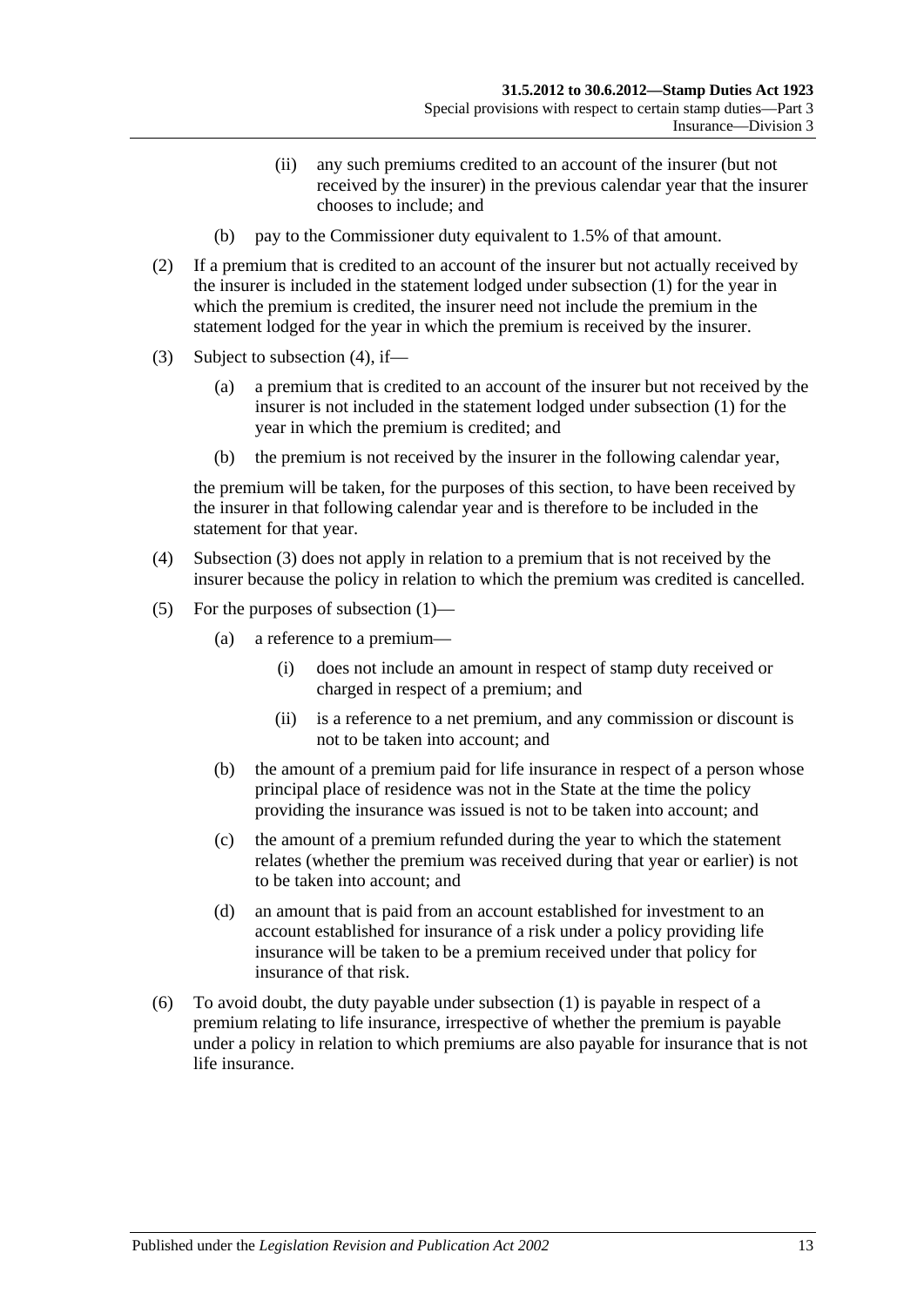# <span id="page-31-0"></span>**Subdivision 3—Exempt insurance**

#### <span id="page-31-1"></span>**36—Certain premiums exempt from duty**

<span id="page-31-4"></span>The following premiums are exempt from duty under this Division:

- (a) a premium received or charged in respect of reinsurance;
- (b) a premium received or charged under a private guarantee fidelity insurance scheme promoted amongst and sustained solely for the benefit of the officers and servants of a particular public department, company, person or firm and not extended, either directly or indirectly, beyond such officers and servants;
- (c) a premium received or charged under a scheme referred to in [paragraph](#page-31-4) (b) promoted amongst and sustained solely for the benefit of the officers and members of a friendly society or branch thereof and not extended, either directly or indirectly, beyond such officers and members;
- (d) a premium received or charged for life insurance in respect of investment and not in respect of a risk insured by the policy under which the premium is paid;
- (e) a premium received or charged in respect of a life or personal accident insurance risk where the principal place of residence of the insured person is in the Northern Territory and the policy under which the premium is paid is registered in a registry kept in the Northern Territory pursuant to the *Life Insurance Act 1995* of the Commonwealth;
- (f) a premium received or charged under a policy of workers compensation insurance where the premium is referable to insurance against liability to pay workers compensation in respect of workers under the age of 25 years;
- (g) a premium received or charged under a policy of insurance by a body registered under Part 4-3 of the *Private Health Insurance Act 2007* of the Commonwealth where the premium is referable to insurance against medical, dental or hospital expenses;
- (h) a premium received or charged in respect of life insurance providing for the payment of an annuity to the person insured;
- (i) a premium received or charged in respect of the insurance of the hull of a marine craft used primarily for commercial purposes or in respect of the insurance of goods carried by railway, road, air or sea or of the freight on such goods.

# <span id="page-31-2"></span>**Subdivision 4—General**

## <span id="page-31-3"></span>**37—Denoting of duty**

The duty paid in connection with a statement lodged with the Commissioner under [Subdivision](#page-28-0) 2 must be denoted on the statement.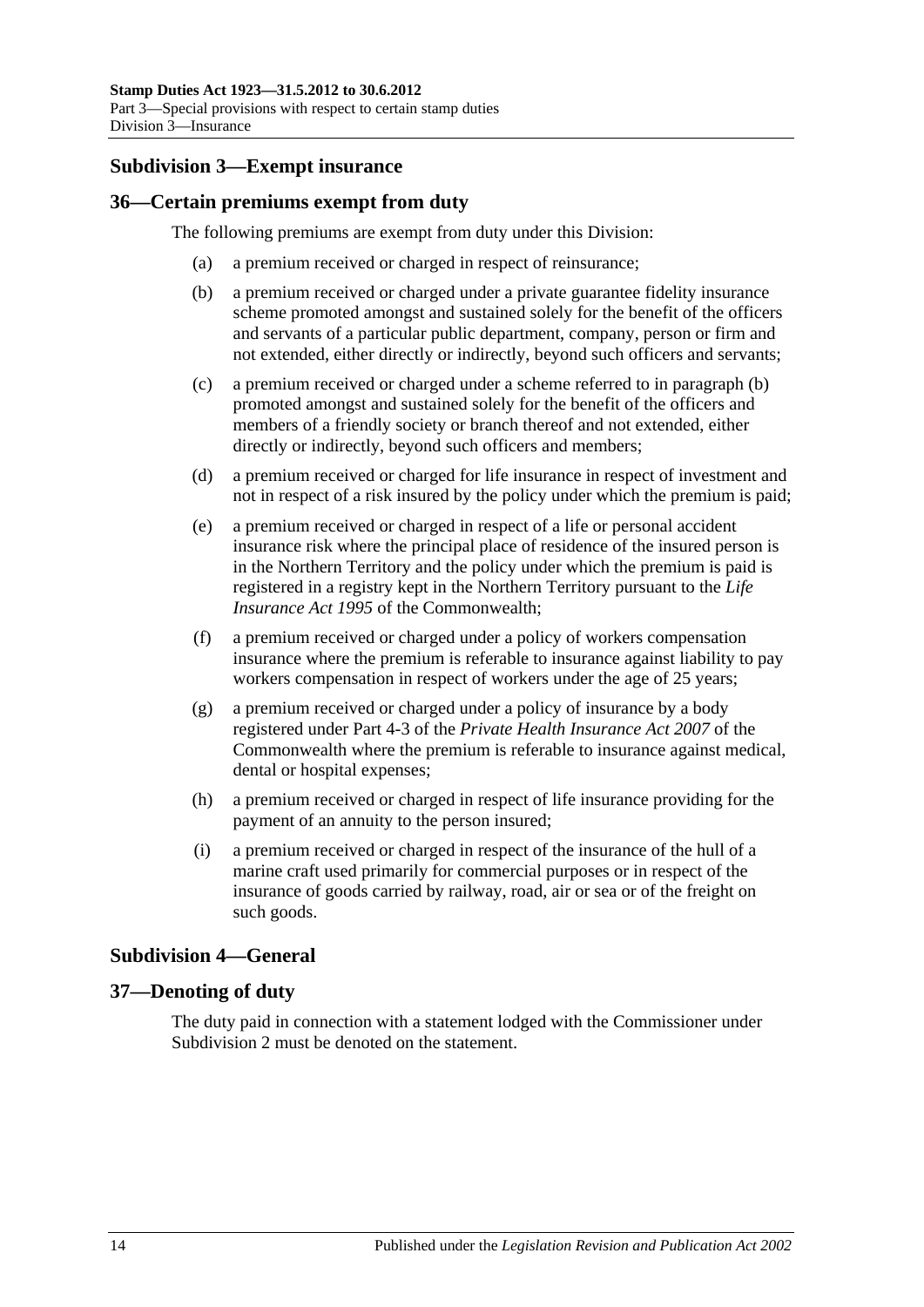# <span id="page-32-3"></span><span id="page-32-0"></span>**38—Duty in respect of policies effected outside South Australia**

- (1) A company, person or firm that is not required to be registered under [section](#page-28-1) 33 and that obtains, effects or renews, outside the State, a policy of insurance wholly or partly in respect of property in the State, or a risk, contingency or event occurring in the State, must, within 1 month of obtaining, effecting or renewing the policy—
	- (a) lodge with the Commissioner a statement in the approved form containing such particulars of the policy and other information as the Commissioner requires in the particular case; and
	- (b) subject to [subsection](#page-32-2) (2)—pay to the Commissioner duty equivalent to 11% of any premium paid to the insurer in respect of the policy.
- <span id="page-32-2"></span>(2) The Commissioner may allow a rebate of the duty payable on the proportion of a premium that is, in the Commissioner's opinion, properly attributable to the insurance of property outside the State or a risk, contingency or event occurring outside the State.
- (3) Duty paid in accordance with this section must be denoted on the statement lodged under [subsection](#page-32-3) (1).
- (4) A company, person or firm that does not lodge a statement as required under this section is nevertheless liable to pay duty to the Commissioner as if the company, person or firm had lodged the statement required under this section immediately before the end of the period allowed for such lodgement.
- (5) [Subsection](#page-32-3) (1) does not apply to—
	- (a) a policy of insurance under which the only insurance provided is life insurance; or
	- (b) a premium paid to an insurer in respect of life insurance.

#### <span id="page-32-1"></span>**39—Insurers not required to be registered**

- (1) The Commissioner may enter into an agreement with an insurer who is not required to register under this Division under which—
	- (a) the Commissioner approves the insurer for the purposes of this section; and
	- (b) the insurer undertakes to pay duty as if the insurer were required to be registered and were in fact registered under this Division.
- (2) A party to an agreement under this section may, by notice in writing to the other party, terminate the agreement at any time.
- (3) If an insurer is neither required to be registered under this Division nor approved under this section, a person who pays a premium to the insurer must, within 21 days after the end of the month in which the premium was paid—
	- (a) furnish a statement to the Commissioner in the approved form stating the amount of premium; and
	- (b) pay to the Commissioner—
		- (i) if the premium relates to life insurance—duty equivalent to 1.5% of the premium; and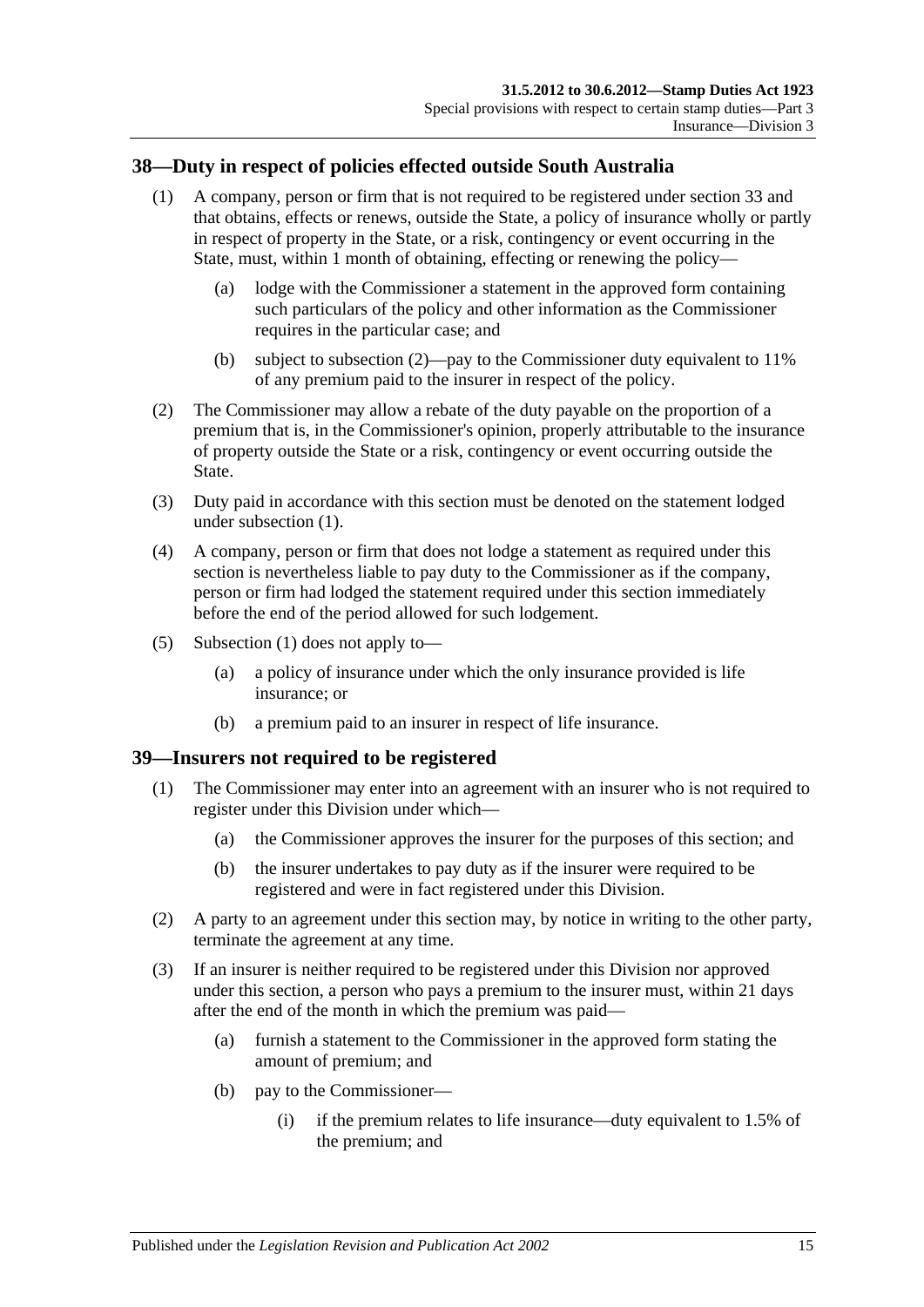- (ii) if the premium relates to any other kind of insurance—11% of the premium.
- (4) This section does not apply in relation to a levy paid under the *[Workers Rehabilitation](http://www.legislation.sa.gov.au/index.aspx?action=legref&type=act&legtitle=Workers%20Rehabilitation%20and%20Compensation%20Act%201986)  [and Compensation Act](http://www.legislation.sa.gov.au/index.aspx?action=legref&type=act&legtitle=Workers%20Rehabilitation%20and%20Compensation%20Act%201986) 1986*.

#### <span id="page-33-0"></span>**40—Duty payable on acquisition of insurance business**

If a company, person or firm acquires contractual rights and obligations of, or in connection with, the insurance business of some other company, person or firm, the acquiring company, person or firm is liable to pay to the Commissioner the amount of any unpaid duty in respect of premiums paid to the other company, person or firm after the end of the period in respect of which such duty was last paid by the other company, person or firm as if those premiums had been paid to the acquiring company, person or firm.

## <span id="page-33-1"></span>**41—Refunds**

The following are to be taken to be overpayments of tax for the purposes of Part 4 of the *[Taxation Administration Act](http://www.legislation.sa.gov.au/index.aspx?action=legref&type=act&legtitle=Taxation%20Administration%20Act%201996) 1996*:

- (a) duty paid in respect of an amount of premium that has been refunded;
- (b) duty paid in respect of a premium credited to an account of an insurer but not received by the insurer at the time the duty is paid if the policy in respect of which the premium was credited is cancelled before the insurer receives the premium.

# <span id="page-33-2"></span>**Division 4—Application for motor vehicle registration**

## <span id="page-33-3"></span>**42A—Interpretation**

(1) In this Act—

*applicant* means a person by or on whose behalf an application to register a motor vehicle or an application to transfer the registration of a motor vehicle is made;

*application to register a motor vehicle* means an application to register a motor vehicle made under the *[Motor Vehicles Act](http://www.legislation.sa.gov.au/index.aspx?action=legref&type=act&legtitle=Motor%20Vehicles%20Act%201959) 1959* and includes an application so made to renew the registration of a motor vehicle;

*application to transfer the registration of a motor vehicle* means an application to transfer the registration of a motor vehicle made under the provisions of the *[Motor](http://www.legislation.sa.gov.au/index.aspx?action=legref&type=act&legtitle=Motor%20Vehicles%20Act%201959)  [Vehicles Act](http://www.legislation.sa.gov.au/index.aspx?action=legref&type=act&legtitle=Motor%20Vehicles%20Act%201959) 1959*;

*commercial motor vehicle* has the same meaning as in the *[Motor Vehicles Act](http://www.legislation.sa.gov.au/index.aspx?action=legref&type=act&legtitle=Motor%20Vehicles%20Act%201959) 1959*;

*dealer* means a person licensed as a dealer under the *[Second-hand Motor Vehicles](http://www.legislation.sa.gov.au/index.aspx?action=legref&type=act&legtitle=Second-hand%20Motor%20Vehicles%20Act%201983)  Act [1983](http://www.legislation.sa.gov.au/index.aspx?action=legref&type=act&legtitle=Second-hand%20Motor%20Vehicles%20Act%201983)*;

*list price* means—

- (a) for a motor vehicle—the price (inclusive of GST) fixed by the manufacturer, importer or principal distributor as the retail selling price in the State of a motor vehicle of the relevant make and model;
- (b) for optional equipment—the additional price (inclusive of GST) so fixed if the vehicle is to be sold with the optional equipment;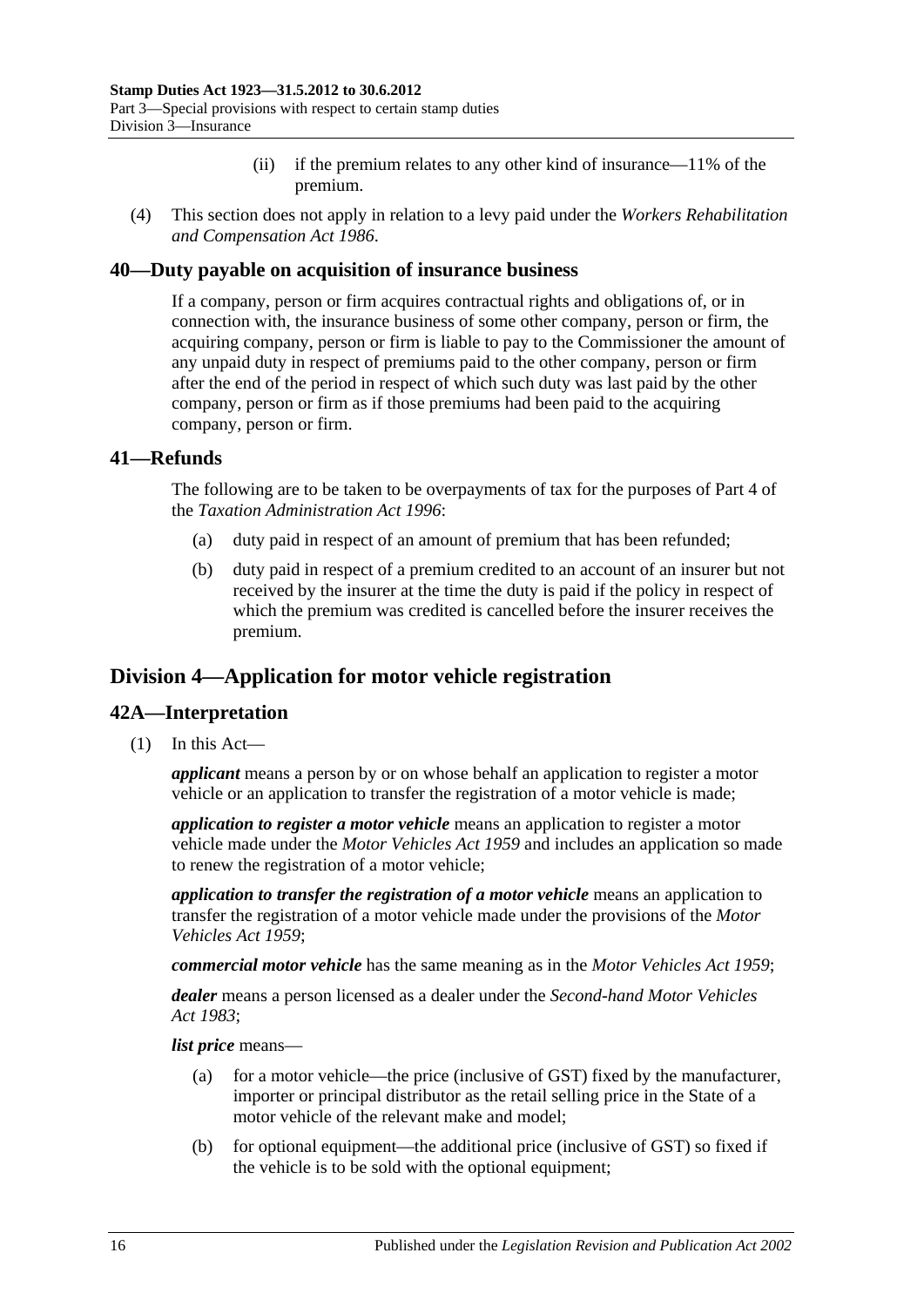*market value*, in relation to a motor vehicle, means the amount (inclusive of GST) for which the motor vehicle might reasonably be sold, free of encumbrances, in the open market;

*motor vehicle* and *trailer* have the same meanings as those expressions respectively have in the *[Motor Vehicles Act](http://www.legislation.sa.gov.au/index.aspx?action=legref&type=act&legtitle=Motor%20Vehicles%20Act%201959) 1959*;

*new motor vehicle* means a motor vehicle not previously registered in this State or elsewhere;

*optional equipment*, in relation to a motor vehicle for which there is a list price, means equipment or a feature of the vehicle that is not covered by that list price, being—

- (a) a particular kind of transmission; or
- (b) power steering; or
- (c) any other prescribed equipment or feature;

*policy of insurance* means a policy of insurance under Part 4 of the *[Motor Vehicles](http://www.legislation.sa.gov.au/index.aspx?action=legref&type=act&legtitle=Motor%20Vehicles%20Act%201959)  Act [1959](http://www.legislation.sa.gov.au/index.aspx?action=legref&type=act&legtitle=Motor%20Vehicles%20Act%201959)*;

*primary producer* has the same meaning as in the *[Motor Vehicles Act](http://www.legislation.sa.gov.au/index.aspx?action=legref&type=act&legtitle=Motor%20Vehicles%20Act%201959) 1959*;

*second-hand motor vehicle* means a motor vehicle previously registered in this State or elsewhere.

(2) For the purposes of this Act, if an applicant for registration, or transfer of registration, of a motor vehicle makes the application by a means of electronic communication approved by the Registrar of Motor Vehicles, the electronic communication is taken to be an instrument executed by the applicant and is chargeable with duty as an application for registration, or transfer of registration, of a motor vehicle (as appropriate).

# <span id="page-34-0"></span>**42B—Duty on applications for motor vehicle registration or transfer of registration**

- (1) For the purposes of this Act, the value of a motor vehicle is—
	- (a) in the case of an application to register a new motor vehicle for which there is a list price—
		- (i) if the motor vehicle has no optional equipment, the list price of the vehicle; or
		- (ii) if the motor vehicle has optional equipment, the list price of the motor vehicle plus the list price or, if there is no list price, the actual price (inclusive of GST) of the equipment; or
	- (b) in the case of an application to transfer the registration of a second-hand motor vehicle upon sale of the vehicle, the consideration for the sale or the market value of the motor vehicle, whichever is the higher; or
	- (c) in any other case, the market value (inclusive of GST) of the motor vehicle.
- (1a) An applicant for registration, or transfer of registration, of a motor vehicle must state in the application the value of the motor vehicle as at the date of the application.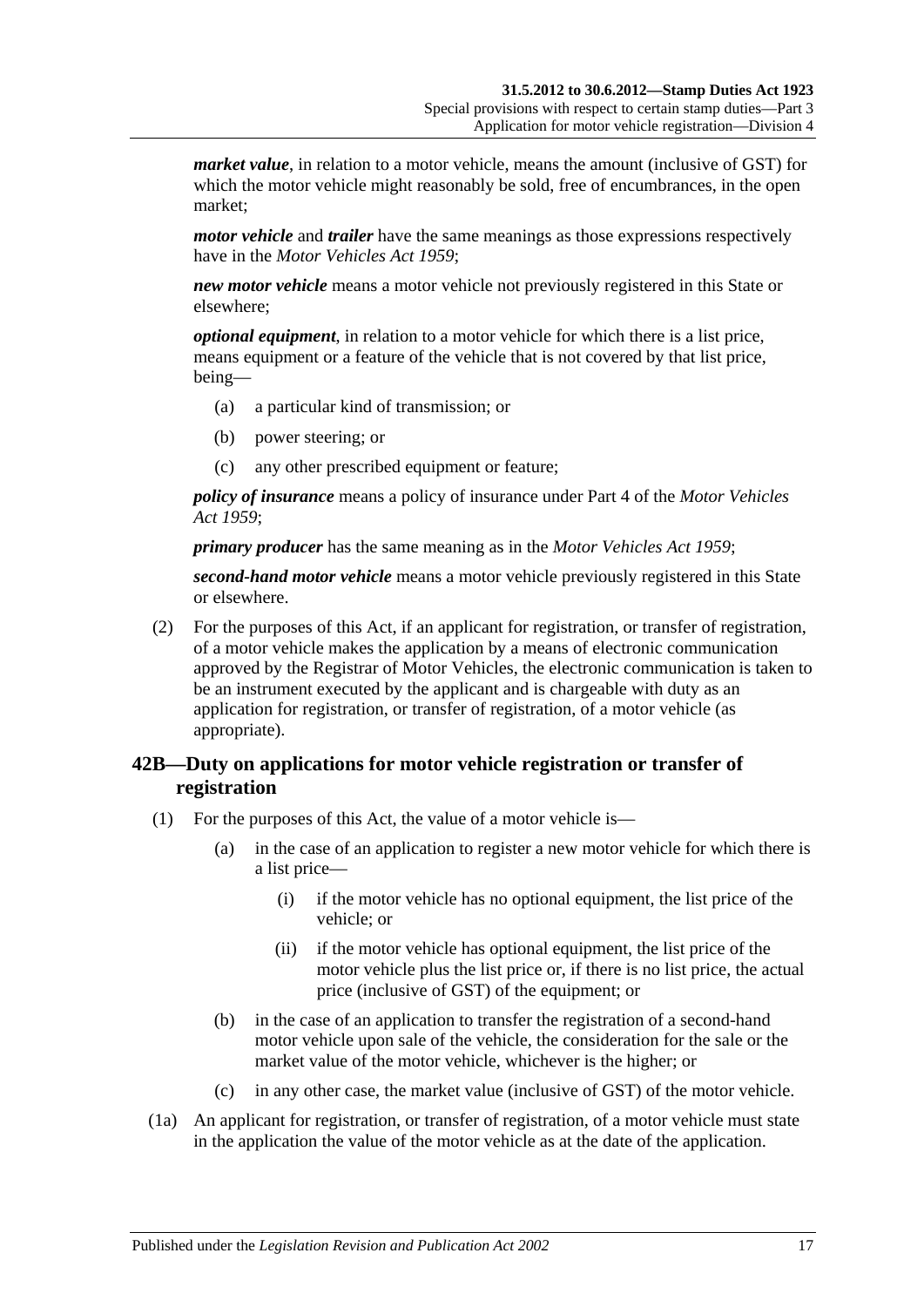- <span id="page-35-0"></span>(1b) If the Commissioner is not satisfied that the amount stated as the value of a motor vehicle in an application for registration, or transfer of registration, of the vehicle reflects the market value of the vehicle, the Commissioner may cause a valuation of the vehicle to be made by a person appointed by the Commissioner and may assess the duty payable by reference to the valuation.
- (1c) The Commissioner may, having regard to the merits of the case, charge the whole or part of the expenses of, or incidental to, the making of a valuation under [subsection](#page-35-0) (1b) to the person liable to pay the duty and may recover the amount charged as a debt due to the Crown.
- <span id="page-35-1"></span>(1d) The amount of stamp duty—
	- (a) payable upon an application to register a motor vehicle shall be an amount calculated by the addition of—
		- (i) the amount prescribed by [Schedule 2](#page-106-3) as the component payable in respect of registration; and
		- (ii) the amount prescribed by [Schedule 2](#page-106-3) as the component payable in respect of a policy of insurance; or
	- (b) payable upon an application to transfer the registration of a motor vehicle shall be the amount prescribed by [Schedule 2](#page-106-3) as the component payable in respect of registration and, in the case of such an application, no additional component shall be payable in respect of a policy of insurance.
- (2) The amount payable upon an application in accordance with [subsection](#page-35-1) (1d) shall be paid by the applicant to the Registrar of Motor Vehicles at the time of making the application.
- (2a) The total amount paid (including stamp duty and any registration fee or premium payable under the *[Motor Vehicles Act](http://www.legislation.sa.gov.au/index.aspx?action=legref&type=act&legtitle=Motor%20Vehicles%20Act%201959) 1959*)—
	- (a) on an application to register a motor vehicle shall be denoted by impressed stamp or cash register imprint, or by both, on the certificate or interim certificate of registration relating to that motor vehicle issued by the Registrar or on such form or forms as may be approved by the Commissioner; and
	- (b) on an application to transfer the registration of a motor vehicle shall be denoted by impressed stamp or cash register imprint, or by both, on such form or forms as may be approved by the Commissioner.
- (2b) Section 6 does not apply in relation to an application to register a motor vehicle or an application to transfer the registration of a motor vehicle.
- (3) The Registrar of Motor Vehicles shall furnish the Commissioner, at least once in every month, with a statement showing details of amounts received by him as stamp duty on applications to register, and to transfer the registration of, motor vehicles, and showing separately the amounts so received upon applications to register motor vehicles in respect of policies of insurance, and shall pay all amounts of stamp duty received by him to the Treasurer who shall—
	- (a) place to the credit of the General Revenue—
		- (i) all amounts representing the stamp duty received by the Registrar on applications to register motor vehicles except amounts paid upon such applications in respect of policies of insurance; and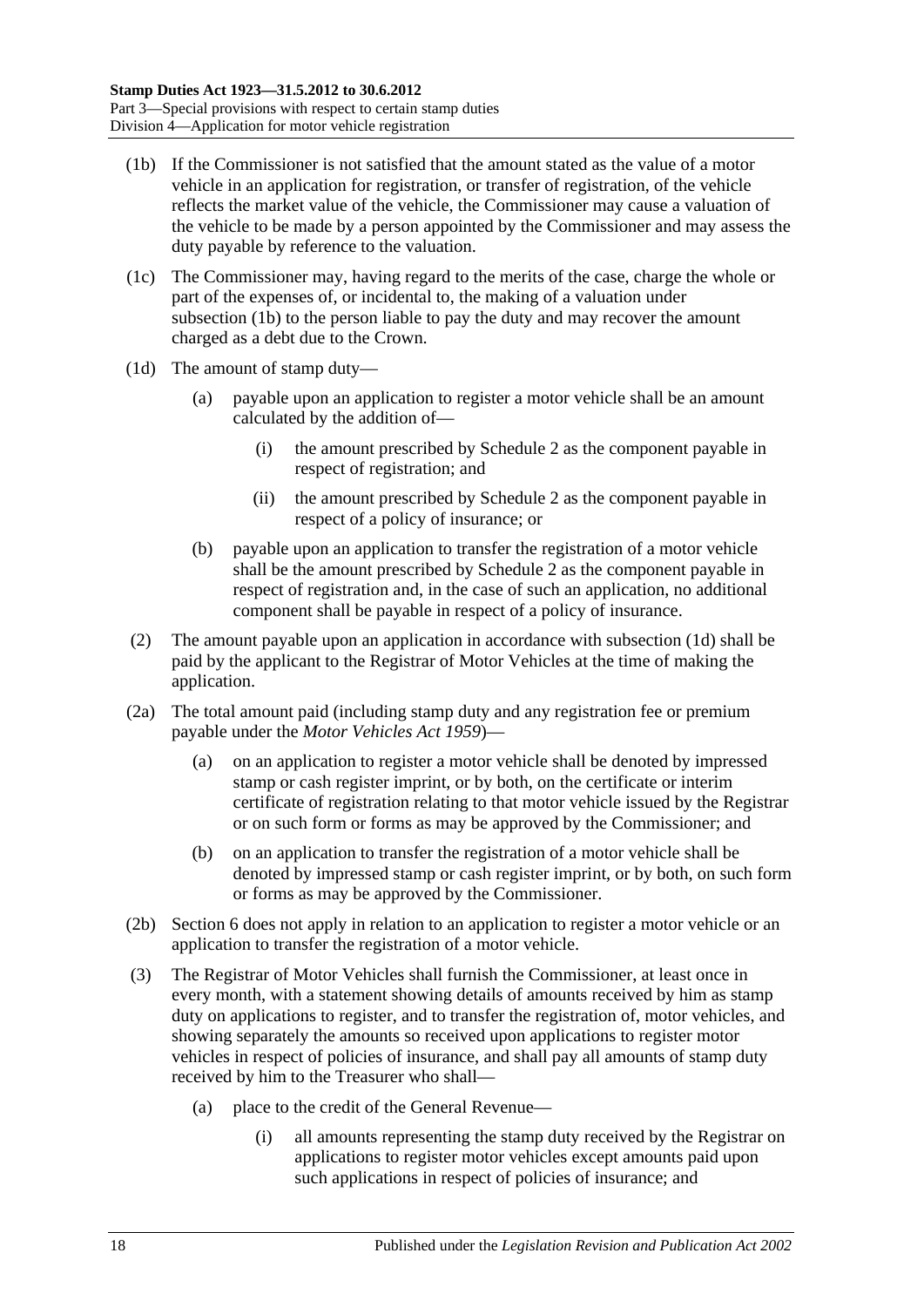- (ii) all amounts representing the stamp duty received by the Registrar upon applications to transfer the registration of motor vehicles; and
- (b) place to the credit of the Hospitals Fund kept at the Treasury all amounts representing stamp duty received by the Registrar upon applications in respect of policies of insurance.
- (4) A person who does not lodge an application to register a motor vehicle, or transfer the registration of a motor vehicle, as required is nevertheless liable to pay duty to the Commissioner as if the person had lodged the required application immediately before the end of the period allowed for making such an application.
- (5) If a person drives a motor vehicle on a road without registration in contravention of the *[Motor Vehicles Act](http://www.legislation.sa.gov.au/index.aspx?action=legref&type=act&legtitle=Motor%20Vehicles%20Act%201959) 1959*, the person is to be taken to have been required by this Act to lodge an application to register the vehicle not later than the day preceding the day on which the vehicle is so driven on a road.
- (6) A person is to be taken to be required by this Act to lodge an application to transfer the registration of a motor vehicle within the period within which such an application is required to be made under the *[Motor Vehicles Act](http://www.legislation.sa.gov.au/index.aspx?action=legref&type=act&legtitle=Motor%20Vehicles%20Act%201959) 1959*.
- (7) The Commissioner or the Registrar of Motor Vehicles may require an applicant who claims to be entitled to an exemption from, or reduction in, stamp duty under this Act—
	- (a) to state that fact on the application; and
	- (b) to provide such information as the Commissioner or Registrar may require for the purpose of determining the applicant's claim.

### <span id="page-36-0"></span>**42BA—Concessional rate of duty on some applications to transfer registration**

(1) The amount of duty payable on an application to transfer the registration of a motor vehicle where a person who is a registered owner of the motor vehicle immediately before the registration is transferred will continue to be a registered owner of the motor vehicle immediately after the registration is transferred is calculated as follows:

$$
D = A \times \frac{B}{C}
$$

where—

*D* is the amount of duty payable

*A* is the amount of duty that would be payable apart from this section

*B* is the number of persons that the application seeks to add to, or remove from, the register as owners of the motor vehicle, whichever is the greater

*C* is—

- (a) the number of persons who are registered owners of the motor vehicle immediately before the registration is transferred; or
- (b) the number of persons who will be registered owners of the motor vehicle immediately after the registration is transferred,

whichever is the greater.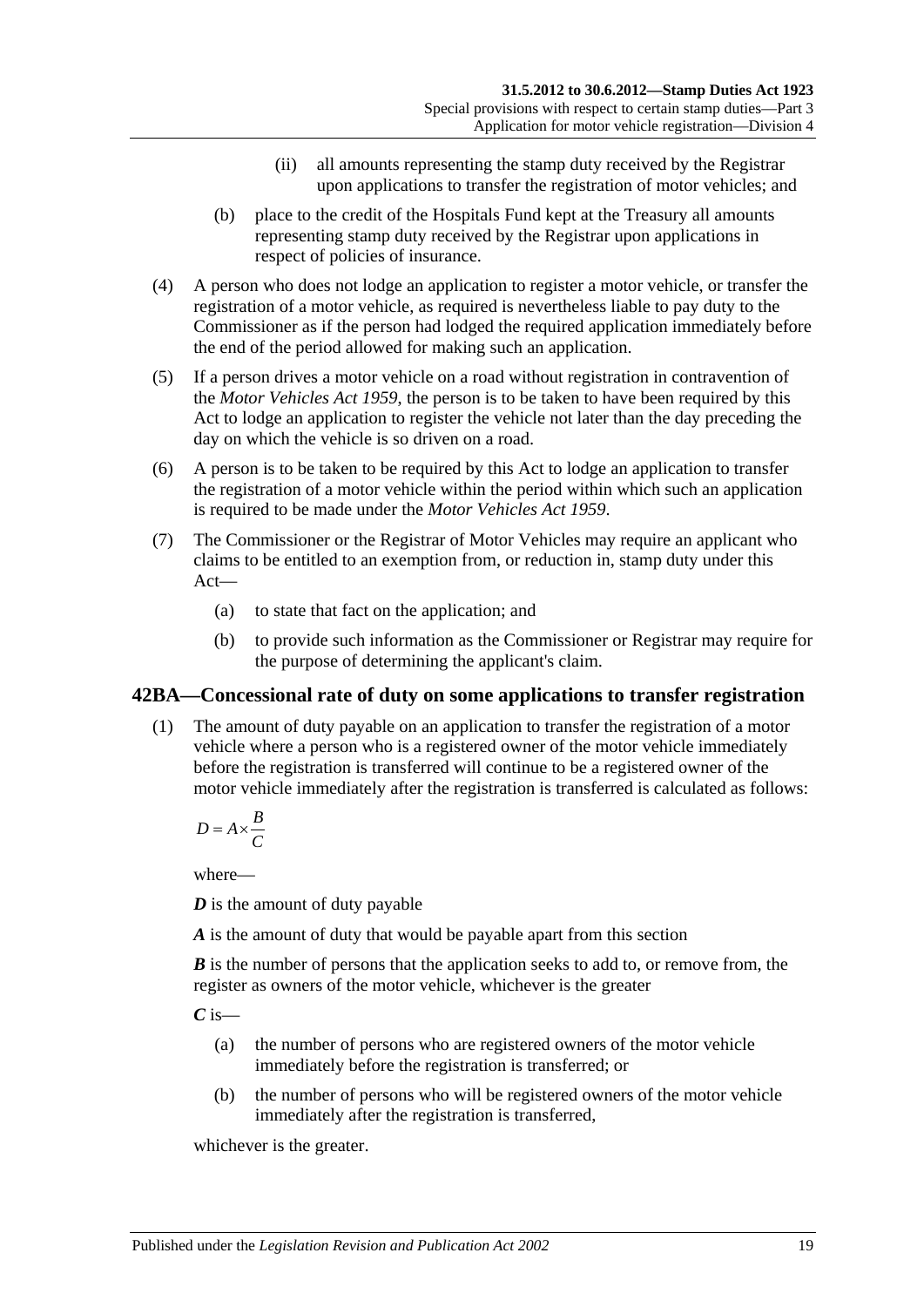- (2) This section does not derogate from any other provision conferring an exemption under this Act.
- (3) This section applies to applications executed after its commencement.

### <span id="page-37-0"></span>**42C—Refund of duty where vehicle returned or registration or transfer in error**

If, on application, the Commissioner is satisfied, in relation to the registration, or transfer of the registration, of a motor vehicle—

- (a) that, within three months after the registration or transfer, the vehicle was returned by the applicant to the person from whom it was acquired and accepted by that person; or
- (b) that the registration or transfer was made in error,

the Commissioner may refund the duty paid in respect of the application for the registration or transfer.

### **42CA—Refund of duty on eligibility for reduced fee**

If, on application, the Commissioner is satisfied, in relation to the registration of a motor vehicle, that the owner of the vehicle has become entitled to an exemption from, or reduction of, registration fees payable under the *[Motor Vehicles Act](http://www.legislation.sa.gov.au/index.aspx?action=legref&type=act&legtitle=Motor%20Vehicles%20Act%201959) 1959* at any time during the period for which the vehicle is registered, the Commissioner has a discretion to refund to the owner of the vehicle such part of the component of the duty paid under section [42B\(1d\)](#page-35-0) on the application for the registration of the vehicle in respect of a policy of insurance as the Commissioner thinks just in the circumstances.

### <span id="page-37-1"></span>**42D—Taxation Administration Act and functions of Registrar**

The *[Taxation Administration Act](http://www.legislation.sa.gov.au/index.aspx?action=legref&type=act&legtitle=Taxation%20Administration%20Act%201996) 1996* applies in relation to—

- (a) the payment of money to the Registrar of Motor Vehicles as duty under this Act; and
- (b) the performance of functions by the Registrar under this Act or the *[Motor](http://www.legislation.sa.gov.au/index.aspx?action=legref&type=act&legtitle=Motor%20Vehicles%20Act%201959)  [Vehicles Act](http://www.legislation.sa.gov.au/index.aspx?action=legref&type=act&legtitle=Motor%20Vehicles%20Act%201959) 1959* in relation to duty under this Act,

as if the Registrar were the Commissioner.

#### **42E—Regulations**

In addition to any power by any other section conferred on the Governor to make regulations as to any matter, the Governor may make any regulations which may be necessary or convenient for carrying out any of the provisions of [sections](#page-33-0) 42A, [42B,](#page-34-0) [42BA,](#page-36-0) [42C,](#page-37-0) [42D](#page-37-1) and this section or for better effecting the objects of those sections and in particular (without limiting the effect of this section) for prescribing exemptions additional to or in substitution for or repealing or varying any of the exemptions to clause 2 of [Schedule 2.](#page-106-0)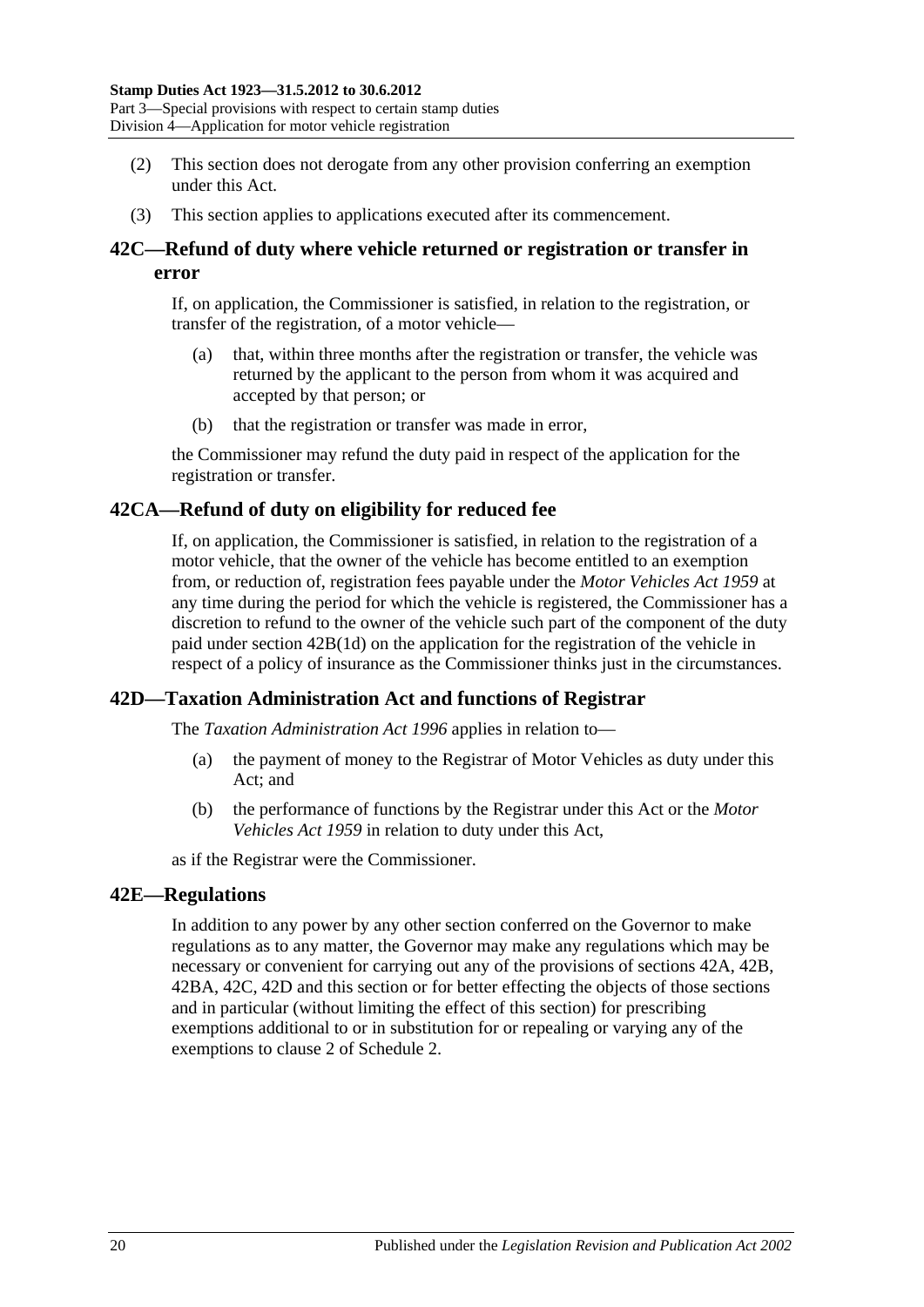# **Division 6—Conveyances and conveyances on sale**

#### **60—Interpretation**

In this Act—

*conveyance* includes—

- (a) every conveyance, assignment, transfer or declaration of trust and every application under the *[Real Property Act](http://www.legislation.sa.gov.au/index.aspx?action=legref&type=act&legtitle=Real%20Property%20Act%201886) 1886* or the *[Community Titles](http://www.legislation.sa.gov.au/index.aspx?action=legref&type=act&legtitle=Community%20Titles%20Act%201996)  Act [1996](http://www.legislation.sa.gov.au/index.aspx?action=legref&type=act&legtitle=Community%20Titles%20Act%201996)*; and
- (b) every decree or order of any court, judge or commissioner; and
- (c) every other application or request of any kind; and
- (d) every other assurance or instrument of any kind,

by which or by virtue of which or by the operation of which, whether upon registration or otherwise, or by the issue of a certificate of title in pursuance of which, any real or personal property or any estate or interest in any such property is assured to, or vested in, any person, and *to convey* has a meaning coextensive with the meaning of *conveyance*, as extended by this section;

*conveyance on sale* includes—

- (a) every conveyance, assignment, transfer or application under the *[Real](http://www.legislation.sa.gov.au/index.aspx?action=legref&type=act&legtitle=Real%20Property%20Act%201886)  [Property Act](http://www.legislation.sa.gov.au/index.aspx?action=legref&type=act&legtitle=Real%20Property%20Act%201886) 1886*; and
- (b) every decree or order of any court, judge or commissioner; and
- (c) every other application or request of any kind; and
- (d) every other assurance or instrument,

by which or by virtue of which any real or personal property, upon the sale thereof, is legally or equitably transferred to, or vested in, the purchaser or any other person on his behalf or by his direction, and also includes—

- (e) every application for a foreclosure order under the *[Real Property Act](http://www.legislation.sa.gov.au/index.aspx?action=legref&type=act&legtitle=Real%20Property%20Act%201886) 1886*; and
- (f) every lease for which any consideration other than the rent reserved may be paid or agreed to be paid (but only so far as such consideration is concerned).

### <span id="page-38-1"></span><span id="page-38-0"></span>**60A—Value of property conveyed or transferred**

- (1) Subject to [subsection](#page-39-0) (2), a reference in this Act (other than in Part 4) to the value of property conveyed or transferred is a reference to the market value of the property—
	- (a) in the case of a conveyance on sale—as at the date of the sale; or
	- (b) in any other case—as at the date of the conveyance,

assuming, in either case, that the property had, at that date, been free from any encumbrances.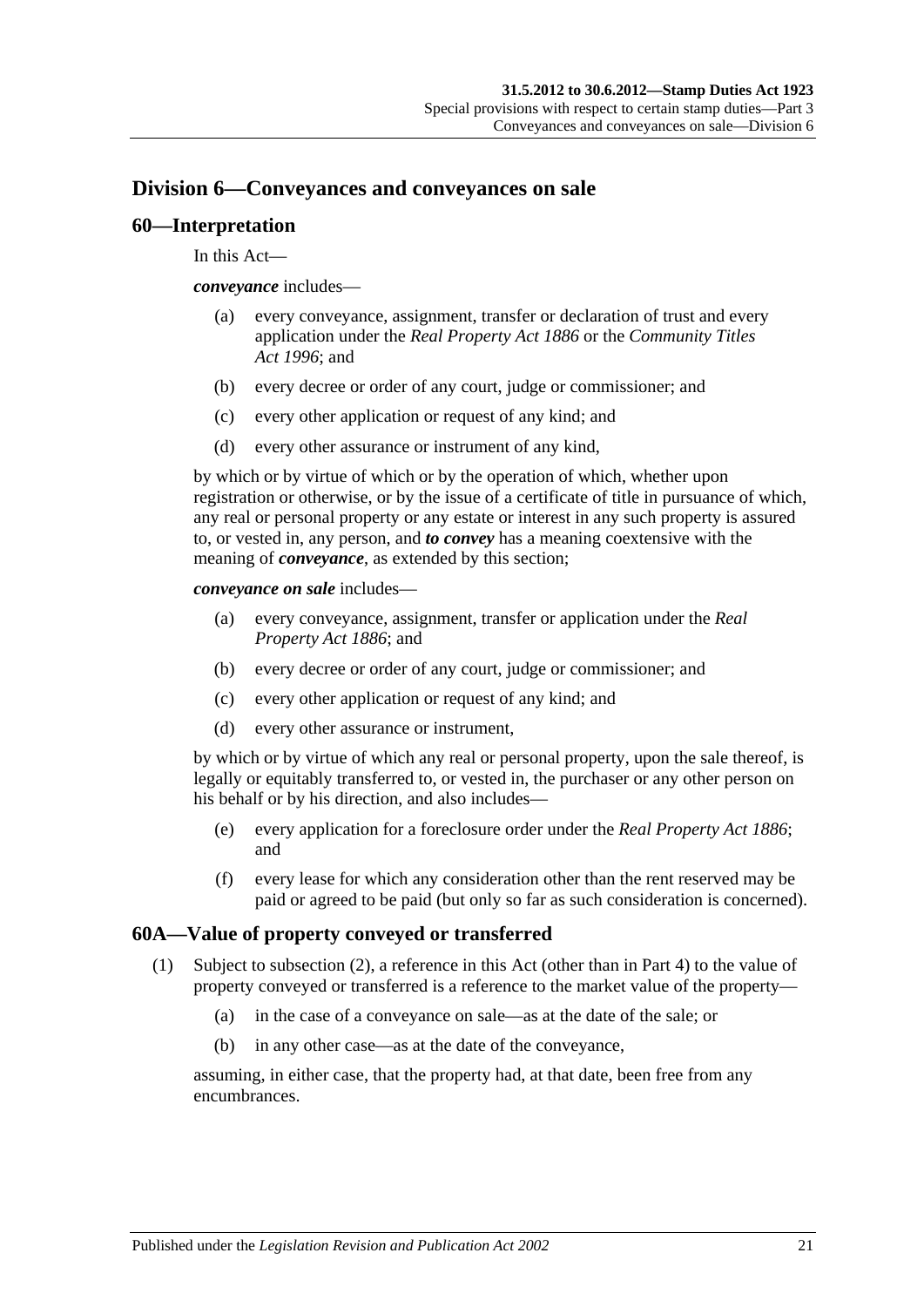- <span id="page-39-0"></span>(2) In the case of a conveyance on sale, the Commissioner may treat the consideration for the sale as being the value of the property conveyed or transferred unless it appears to the Commissioner that the consideration may be less than the value of the property as referred to in [subsection](#page-38-0) (1).
- <span id="page-39-1"></span>(3) Where no evidence of the value of property conveyed or transferred, or comprising or forming part of the consideration for a conveyance, is furnished to the Commissioner, or the evidence so furnished is, in his opinion, unsatisfactory, the Commissioner may cause a valuation of the property to be made by some person appointed by him and may assess the duty payable by reference to that valuation.
- (4) The Commissioner may, having regard to the merits of the case, charge the whole or a part of the expenses of, or incidental to, the making of a valuation pursuant to [subsection](#page-39-1) (3) to the person liable to pay the duty and may recover the amount so charged from him as a debt due to the Crown.
- <span id="page-39-2"></span>(4a) Where an interest, agreement or arrangement (granted or made on or after 7 January 1997) in respect of property has the effect of reducing the value of the property, the Commissioner may, for the purposes of assessing the duty payable on a conveyance of the property, disregard the existence of the interest, agreement or arrangement unless a person liable to pay the duty satisfies the Commissioner that the interest, agreement or arrangement—
	- (a) was granted or made for a purpose other than reducing the value of the property; and
	- (b) was not granted or made in favour of the transferee or a person related to the transferee.
- (4b) Where an estate or interest conveyed or transferred merges with an estate or interest already held by the transferee (the latter having been acquired by the transferee on or after 7 January 1997), the Commissioner may, for the purposes of assessing the duty payable on the conveyance, treat the value of the estate or interest conveyed or transferred as being—
	- (a) where the instrument creating the estate or interest already held was charged with *ad valorem* duty as a conveyance—the value of the estate or interest produced by the merger less the value of the estate or interest already held; or
	- (b) in any other case—the value of the estate or interest produced by the merger.
- (5) In [subsection](#page-38-0)  $(1)$ —

*encumbrance* does not include a prescribed encumbrance or an encumbrance of a prescribed kind.

- <span id="page-39-3"></span>(6) For the purposes of [subsection](#page-40-0)  $(4a)$  (but subject to subsection  $(7)$ )—
	- (a) natural persons are related persons if—
		- (i) they are members of a partnership within the meaning of the *[Partnership Act](http://www.legislation.sa.gov.au/index.aspx?action=legref&type=act&legtitle=Partnership%20Act%201891) 1891*; or
		- (ii) one is the spouse or domestic partner of the other or the relationship between them is that of parent and child; and
	- (b) companies are related persons if they are related bodies corporate within the meaning of the *Corporations Act 2001* of the Commonwealth; and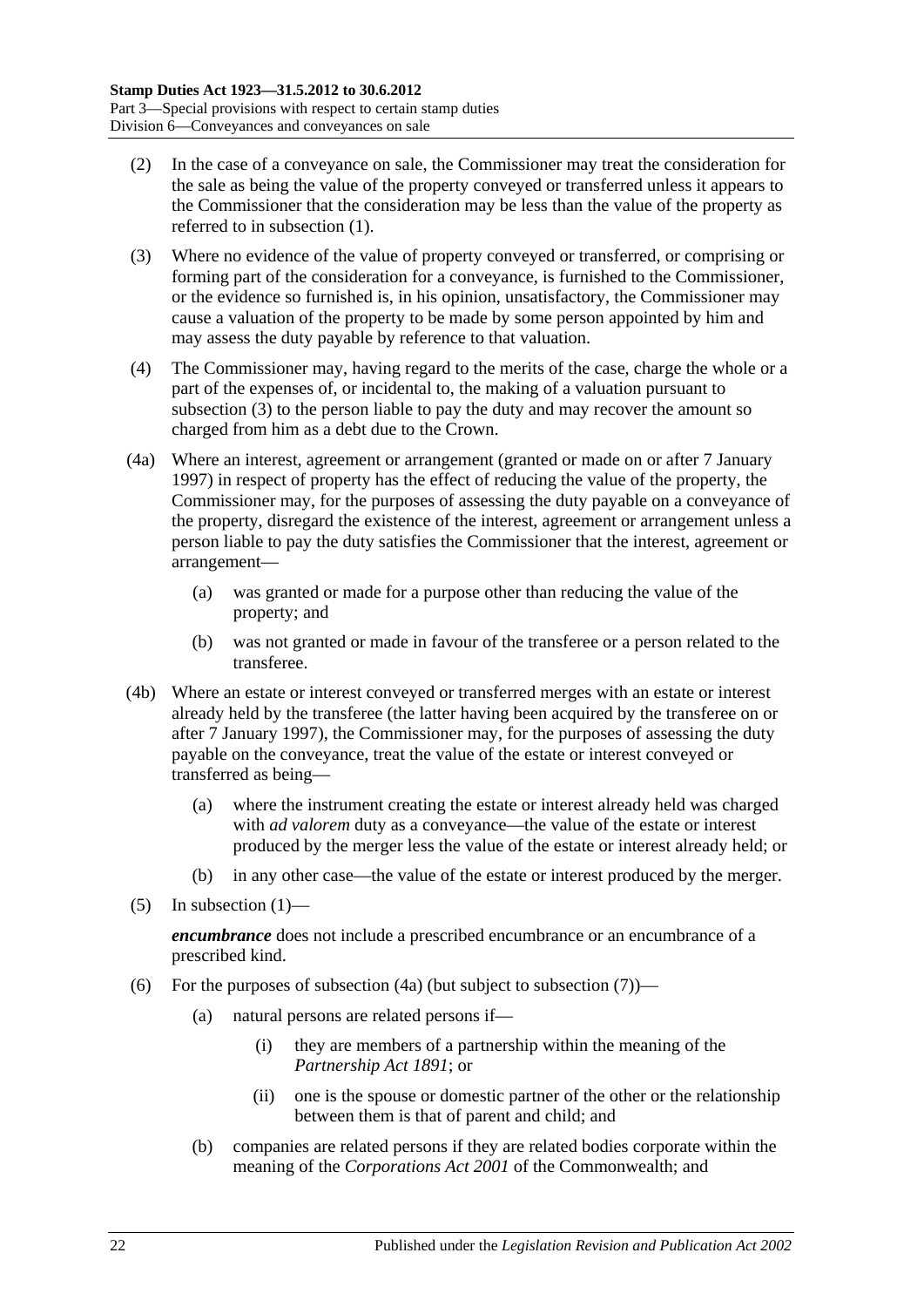- (c) trustees are related persons if any person is a beneficiary common to the trusts of which they are trustees; and
- (d) a natural person and a company are related persons if the natural person is a majority shareholder, director or secretary in or of the company or in or of another company that is a related body corporate of the company within the meaning of the *Corporations Act 2001* of the Commonwealth; and
- (e) a natural person and a trustee are related persons if the natural person is a beneficiary of the trust of which the trustee is a trustee; and
- (f) a company and a trustee are related persons if—
	- (i) the company, or a majority shareholder, director or secretary in or of the company, is a beneficiary of the trust of which the trustee is a trustee; or
	- (ii) a related body corporate of the company (within the meaning of the *Corporations Act 2001* of the Commonwealth) is a beneficiary of the trust of which the trustee is a trustee.
- <span id="page-40-0"></span>(7) For the purposes of [subsection](#page-39-2) (4a), persons are not related persons if the Commissioner is satisfied that the persons were not acting together to achieve a common purpose.
- (8) In [subsection](#page-39-3) (6)—

*majority shareholder*, in relation to a company, means a person who would have a substantial shareholding in the company as defined in section 9 of the *Corporations Act 2001* of the Commonwealth if the reference to 5% in paragraph (a) of the definition of *substantial holding* in that section were replaced by a reference at 50%.

### **60B—Refund of duty where transaction is rescinded or annulled**

- (1) Where a party to an instrument of a kind that is registrable under the *[Real Property](http://www.legislation.sa.gov.au/index.aspx?action=legref&type=act&legtitle=Real%20Property%20Act%201886)  Act [1886](http://www.legislation.sa.gov.au/index.aspx?action=legref&type=act&legtitle=Real%20Property%20Act%201886)* satisfies the Commissioner, upon application made to him not later than 5 years after execution of the instrument—
	- (a) that he has paid duty upon the instrument; and
	- (b) that the transaction in respect of which the instrument was executed has been frustrated or avoided or has miscarried through failure of a party to comply with a condition.

the applicant shall be deemed to be possessed of stamped material rendered useless by being inadvertently spoiled within the meaning of [section](#page-102-0) 106, and the provisions of that section shall apply accordingly.

## **60C—Refund of duty on reconveyance of property subject to a common law mortgage**

- $(1)$  If—
	- (a) *ad valorem* duty is paid on a conveyance of property (the *prior conveyance*); and
	- (b) the sole purpose of the conveyance is to secure a liability under a loan, indemnity or guarantee; and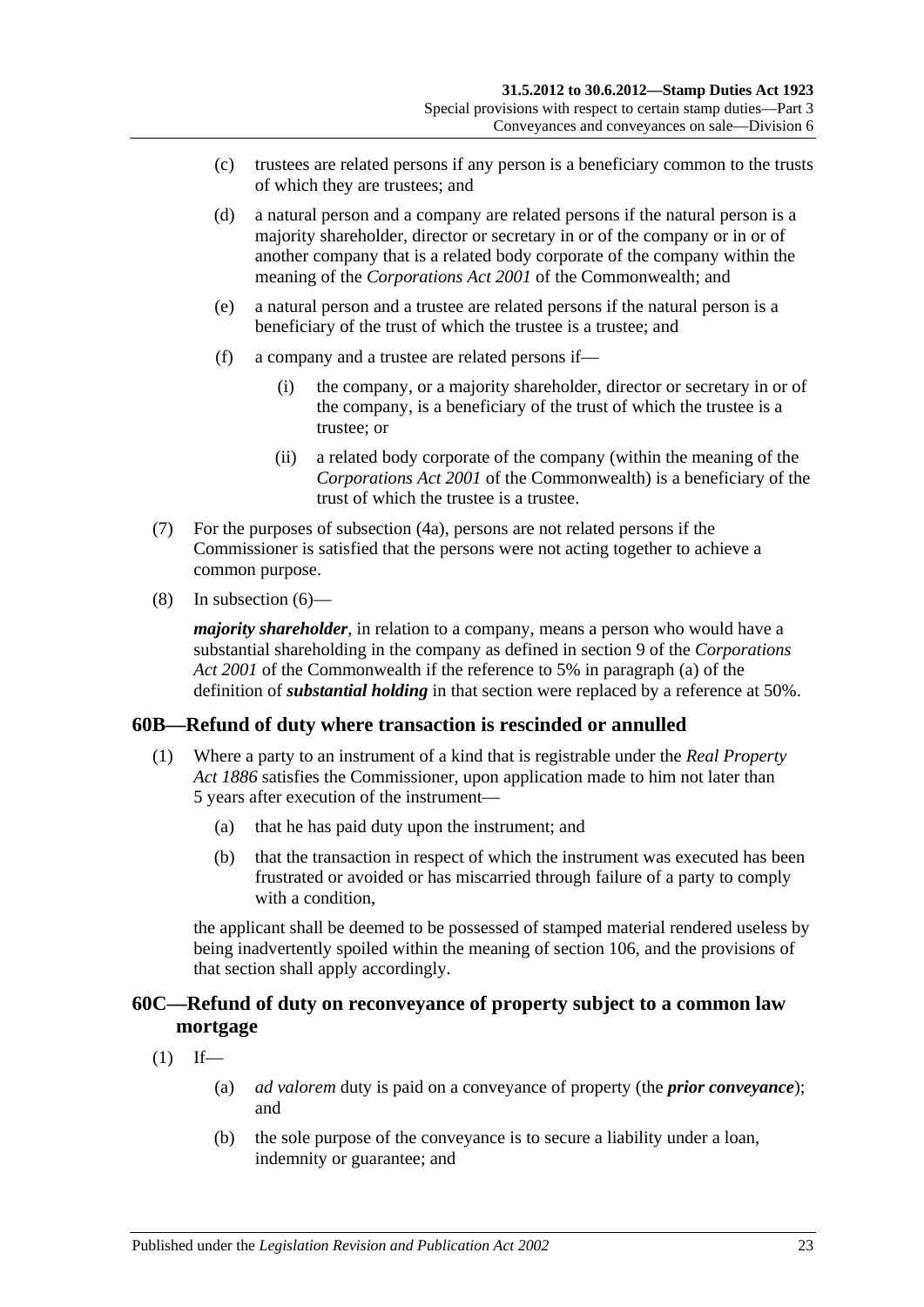(c) a conveyance (the *later conveyance*) reconveys the property to the person by whom the security was given under the terms of the security or on extinguishment or termination of the secured liability,

this section applies to the later conveyance.

- (2) If the Commissioner is satisfied that a conveyance is one to which this section applies—
	- (a) no stamp duty is payable on the conveyance; and
	- (b) the Commissioner must, on application by the person to whom the property is reconveyed, refund the duty paid on the prior conveyance.

# **61—Method or estimating value of consideration where consideration consists of shares**

Where the consideration or part of the consideration for a conveyance chargeable with *ad valorem* duty consists of shares or debentures to be issued by a company, or a contract to issue such shares or debentures, the market value of the shares or debentures shall be taken as the value of the consideration or part.

## **62—Land use entitlements**

- (1) This section applies to a transaction under which a person—
	- (a) acquires a share in a company or an interest under a trust; or
	- (b) becomes entitled, as the owner of a share in a company or an interest under a trust, to the possession of land.
- (2) Subject to the following exceptions, if a person acquires a notional interest in land as a result of a transaction to which this section applies, the transaction is dutiable under this section.

#### **Exceptions—**

- 1 The acquisition of a share in a company or an interest under a trust that confers a right to occupy a dwelling is not dutiable under this section if the dwelling is part of a scheme consisting of two or more dwellings owned and administered by the company or the trustees of the trust.
- 2 The acquisition of a share in a company or an interest under a trust that confers a right to occupy a dwelling is not dutiable under this section if the dwelling is part of a retirement village scheme under the *[Retirement Villages Act](http://www.legislation.sa.gov.au/index.aspx?action=legref&type=act&legtitle=Retirement%20Villages%20Act%201987) 1987*.
- 3 A transaction exempted by the regulations from this section is not dutiable under this section.
- (3) An instrument that gives effect to, or acknowledges, evidences or records a transaction that is dutiable under this section is dutiable as a conveyance of a notional interest in the land.
- (4) The value of the notional interest acquired as a result of the transaction is determined as follows—
	- (a) if the person acquires a right to exclusive possession of land—the value of the notional interest is equivalent to the value of an unencumbered estate in fee simple in the land;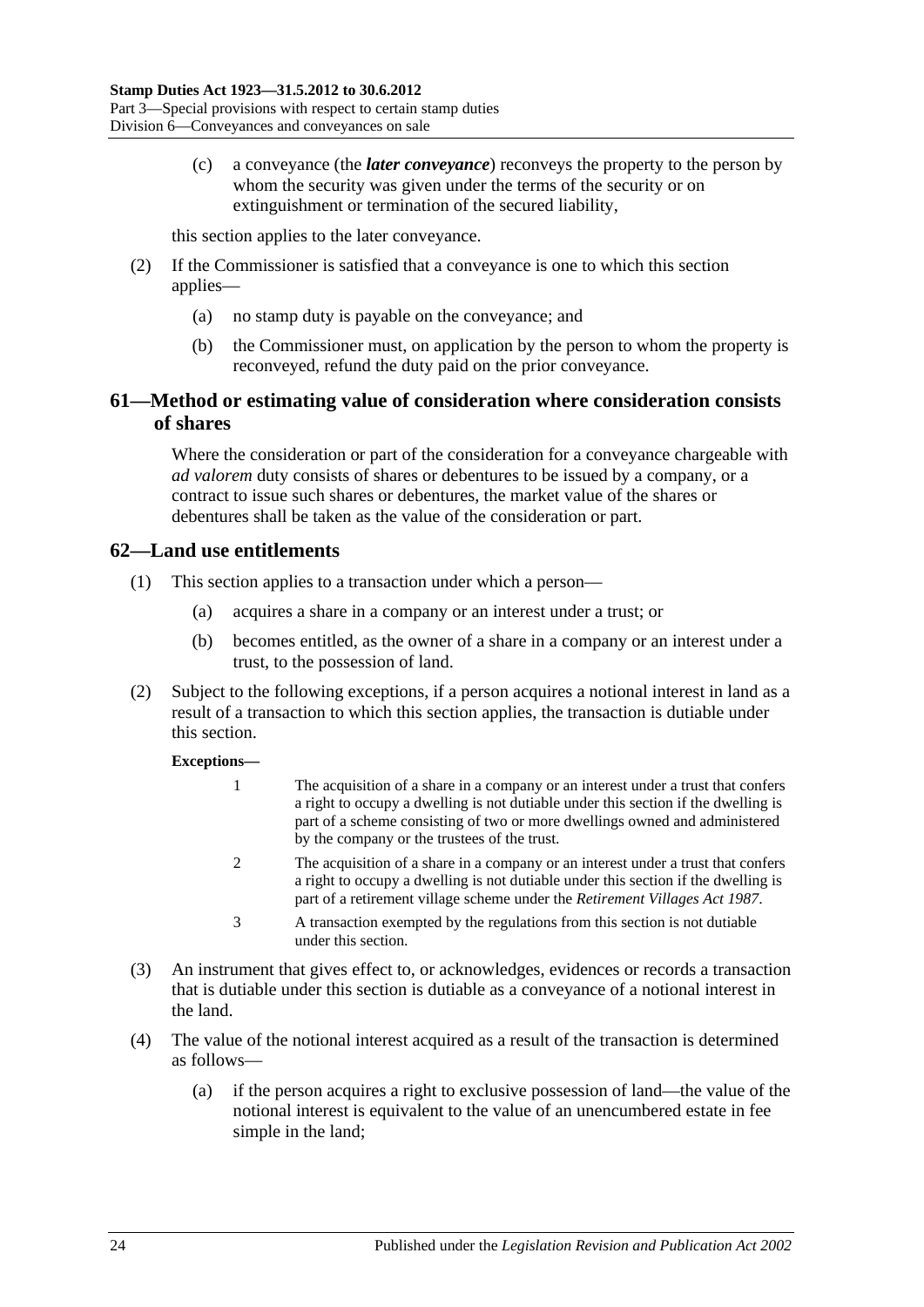(b) in any other case—the value of the notional interest is a proportion of the value of an unencumbered estate in fee simple in the land reflecting the more limited extent of the possessory right.

#### **64—Consideration in case of lease**

In the case of a lease for which any consideration other than the rent reserved may be paid or agreed to be paid, the amount of the other consideration shall be deemed the consideration for the conveyance on sale.

#### **65—Where consideration consists of real or personal property**

Where the consideration or any part of the consideration for a conveyance on sale consists of any real or personal property other than money, the market value of the real or personal property at the date of the sale shall be taken as the value of the consideration or part of the consideration.

#### **66—Where consideration is payable in instalments**

Where the consideration or any part of the consideration for a conveyance on sale consists of money payable periodically for a definite period, so that the total amount to be paid can be previously ascertained, the total amount shall be taken as the consideration or part of the consideration.

#### **67—Computation of duty where instruments are interrelated**

- (1) Subject to [subsection](#page-42-0) (2), this section applies to the following instruments:
	- (a) a conveyance on sale; or
	- (b) a conveyance operating as a voluntary disposition *inter vivos*; or
	- (c) an instrument chargeable with duty as if it were a conveyance (including a statement under [section](#page-72-0) 71E).
- <span id="page-42-0"></span>(2) This section does not apply to the following instruments:
	- (a) a conveyance that relates to property that is being conveyed in separate parcels to different persons by separate conveyances where the Commissioner is satisfied that no arrangement or understanding exists between the persons under which the parcels of property conveyed are to be used otherwise than separately and independently from each other;
	- (b) a conveyance of stock, implements or other chattels in a case where [section](#page-19-0) 31A applies;
	- (c) a conveyance on sale of any financial product;
	- (d) an instrument excluded from the operation of this section by the regulations.
- (3) Where two or more instruments to which this section applies—
	- (a) arise from a single contract of sale; or
	- (b) together form, or arise from, substantially one transaction or one series of transactions,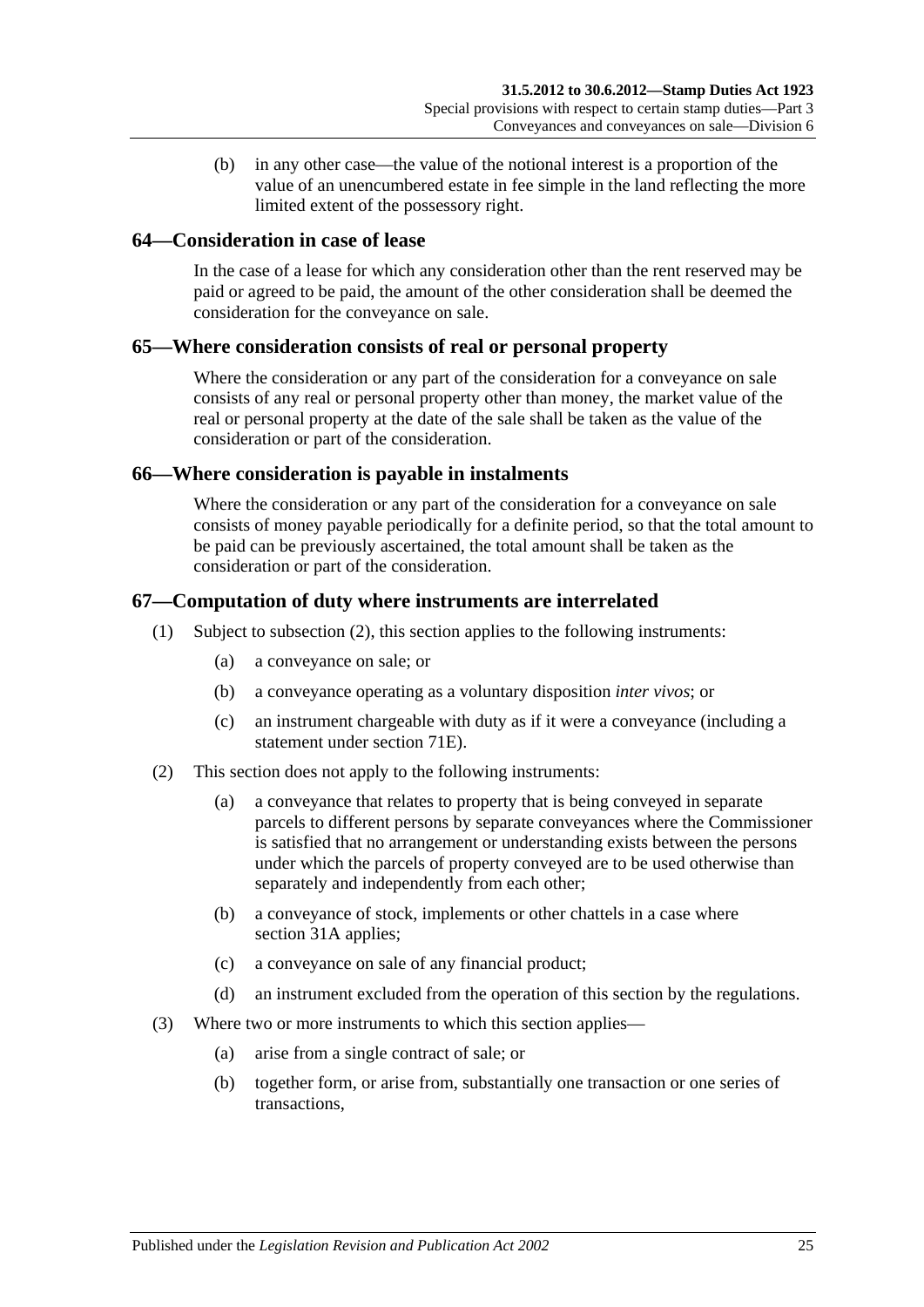the instruments are chargeable with *ad valorem* duty calculated on the sum of the amounts by reference to which *ad valorem* duty on each of the instruments would, but for this subsection, have been calculated, and that duty will be apportioned to the various instruments as determined by the Commissioner.

- (4) Where by instruments that have been, or appear to have been, executed within 12 months of each other a person conveys property or interests in property to the same person (whether that person takes alone or with the same or different persons), it will be presumed, unless the Commissioner is satisfied to the contrary, that the instruments form one transaction or one series of transactions.
- (7) This section does not operate to reduce the duty payable on an instrument.

### **68—Duty in certain cases**

- (3) Where a person, having contracted for the purchase of any property but not having obtained a conveyance, contracts to sell it to any other person and the property is in consequence conveyed immediately to the subpurchaser, the conveyance shall be chargeable with *ad valorem* duty as a conveyance for the consideration for the sale to the original purchaser and also as a conveyance for the consideration for the sale by the original purchaser to the subpurchaser, in the same manner as if the considerations were specified in separate instruments.
- (4) Where a person, having contracted for the purchase of any property but not having obtained a conveyance, contracts to sell the whole or any part or parts thereof to any other person and the property is in consequence conveyed by the original seller to different persons in parts or parcels, the conveyance of each part or parcel shall be chargeable with *ad valorem* duty as a conveyance for the consideration for the sale to the original purchaser and also as a conveyance for the consideration for the sale by the original purchaser to the subpurchaser, in the same manner as if the considerations were specified in separate instruments. The consideration for the sale to the original purchaser in respect of each part or parcel shall, for the purposes of this subsection, be ascertained by determining the ratio which the value of the part or parcel in question bears to the value of the whole property and shall be specified in the instrument of conveyance.
- (5) Where a subpurchaser takes an actual conveyance of the interest of the person immediately selling to him, which is chargeable with *ad valorem* duty as a conveyance for the consideration moving from him and is duly stamped accordingly, any conveyance to be afterwards made to him of the same property by the original seller shall be chargeable with *ad valorem* duty as a conveyance for the consideration for the sale to the original purchaser.

### <span id="page-43-1"></span>**70—Evasion of duty**

- (1) Subject to [subsection](#page-43-0) (2), an instrument executed in order, either directly or indirectly, to avoid or evade the payment of the duty payable upon a conveyance on sale is void.
- <span id="page-43-0"></span>(2) Where a third party relying in good faith on an instrument that is void by virtue of [subsection](#page-43-1) (1) purports to acquire an interest in property subject to the instrument, the instrument shall, for the purposes of that transaction, be treated as valid, provided that it is duly stamped as a conveyance on sale.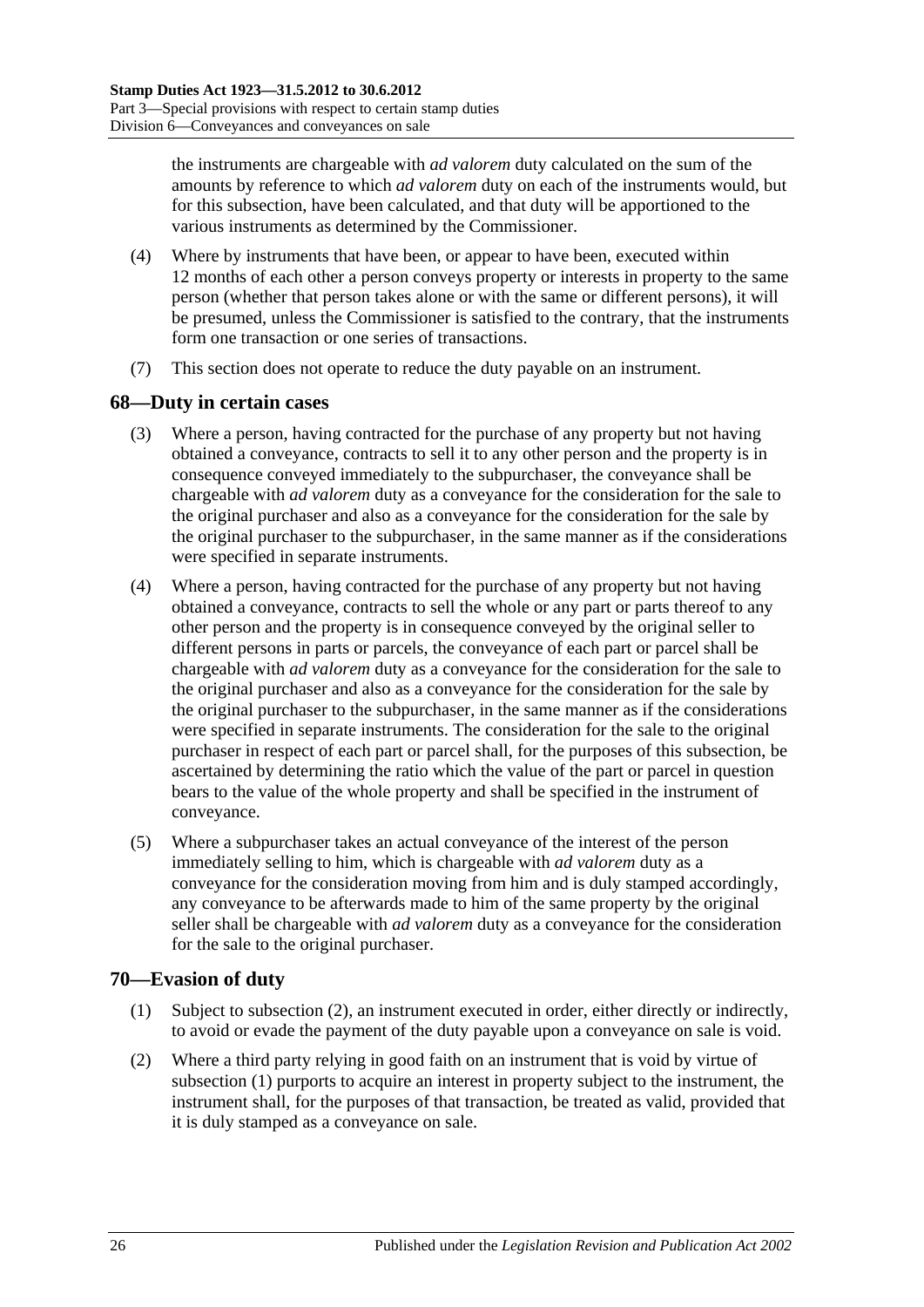#### **71—Instruments chargeable as conveyances**

- (1) The value for the purposes of this Act of the property conveyed by any conveyance operating as a voluntary disposition *inter vivos* shall be declared in the conveyance.
- <span id="page-44-1"></span>(3) For the purposes of this Act, the following instruments shall, subject to this section, be deemed to be conveyances operating as voluntary dispositions *inter vivos*:
	- (a) an instrument to which [subsection](#page-44-0) (4) applies effecting or acknowledging, evidencing or recording, any of the following transactions:
		- (i) a transfer of property to a person who takes as trustee; or
		- (ii) a declaration of trust; or
		- (iii) the creation of an interest in property subject to a trust; or
		- (iv) a transfer of an interest in property subject to a trust; or
		- (v) the surrender or renunciation of an interest in property subject to a trust; or
		- (vi) the redemption, cancellation or extinguishment of an interest in property subject to a trust,

whether or not any consideration is given for the transaction; or

- (b) an instrument to which [paragraph](#page-44-1) (a) does not apply, being a conveyance that is not chargeable with duty as a conveyance on sale.
- <span id="page-44-0"></span>(4) This subsection applies to any instrument that relates to land, a financial product or a unit under a unit trust scheme, or an interest in land, a financial product or a unit under a unit trust scheme.
- (4a) A reference in [subsection](#page-44-0) (4) to a unit trust scheme does not include—
	- (a) an arrangement under the constitution of a registered managed investment scheme; or
	- (b) an approved deposit fund or a pooled superannuation trust within the meaning of the *Superannuation Industry (Supervision) Act 1993* (Cwlth).
- <span id="page-44-2"></span>(4b) For the purposes of this Act (other than Part 4)—
	- (a) property is taken to be held beneficially by a unit trust scheme if it is held by the trustees of the scheme in trust for the unitholders; and
	- (b) the holder of a unit in a unit trust scheme that is taken under [paragraph](#page-44-2) (a) to hold property beneficially is taken to have a beneficial interest in that property; and
	- (c) the transfer, creation, surrender, renunciation, redemption, cancellation or extinguishment of a unit in a unit trust scheme that is taken under [paragraph](#page-44-2) (a) to hold property beneficially is taken to be a transfer, creation, surrender, renunciation, redemption, cancellation or extinguishment (as appropriate) of a beneficial interest in that property.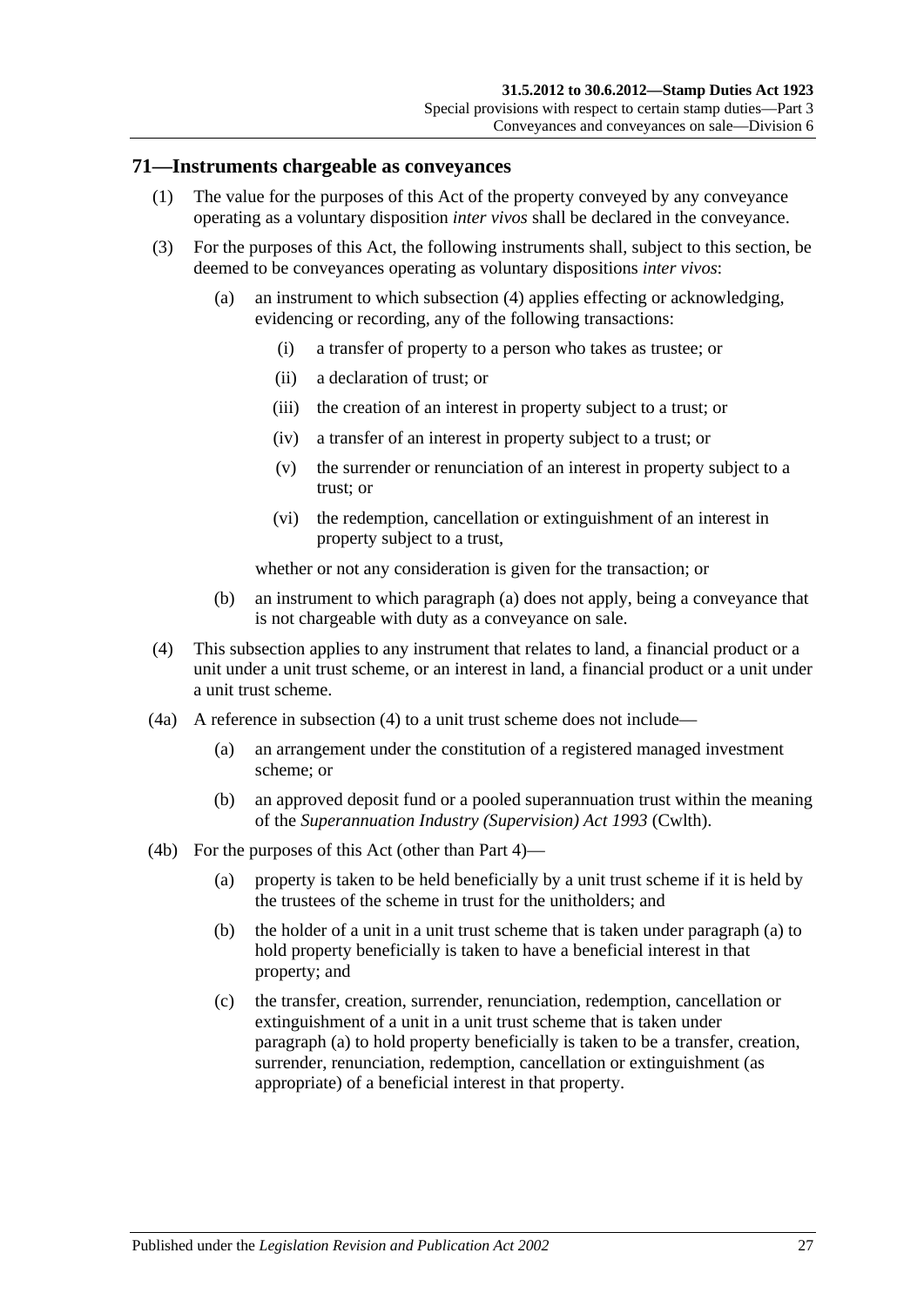- <span id="page-45-1"></span><span id="page-45-0"></span>(5) Subject to [subsection](#page-47-0) (6), an instrument effecting or acknowledging, evidencing or recording, any of the following transactions shall be deemed not to be a conveyance operating as a voluntary disposition *inter vivos*:
	- (b) a transfer *in specie* of property of a company in liquidation made by the liquidator to a shareholder of the company;
	- (c) a transfer of any financial product issued by a public company to a person who takes as trustee, where—
		- (i) the beneficial interest in the property is, upon the transfer, vested in the transferor; and
		- (ii) the transfer is not in pursuance of a sale;
	- (d) a transfer of property for the purpose of effectuating the retirement of a trustee or the appointment of a new trustee, where the Commissioner is satisfied that the transfer is not part of a scheme for conferring a benefit, in relation to the trust property, upon the new trustee or any other person, whether as a beneficiary or otherwise, to the detriment of the beneficial interest of any person;
	- (da) a transfer of property subject to a registered managed investment scheme if the transfer is—
		- (i) from the responsible entity of the scheme to a person as primary custodian for the responsible entity; or
		- (ii) from a person as primary custodian for the responsible entity of the scheme to the responsible entity;

#### **Exception to paragraph (da)—**

Paragraph (da) does not apply to a transfer of property that is part of an arrangement under which—

- (a) the property ceases to be subject to the scheme; or
- (b) the persons who are members of the scheme do not have the same interest in the property after the property is transferred as they had immediately before the arrangement was entered into.
- <span id="page-45-2"></span>(e) a transfer of property by a trustee to a person who has a beneficial interest in the property in the following circumstances:
	- (i) the person has a beneficial interest in the property (other than a potential beneficial interest) by virtue of an instrument that is duly stamped; and
	- (ii) the property was acquired for the trust, or became subject to the trust—
		- (A) by virtue of an instrument duly stamped with *ad valorem* duty; or
		- (B) as a result of a transaction to which section 71E applies in relation to which a statement under that section has been lodged and *ad valorem* duty paid; or
		- (C) under 1 of the other paragraphs of this subsection (except [paragraph](#page-45-0) (d)); and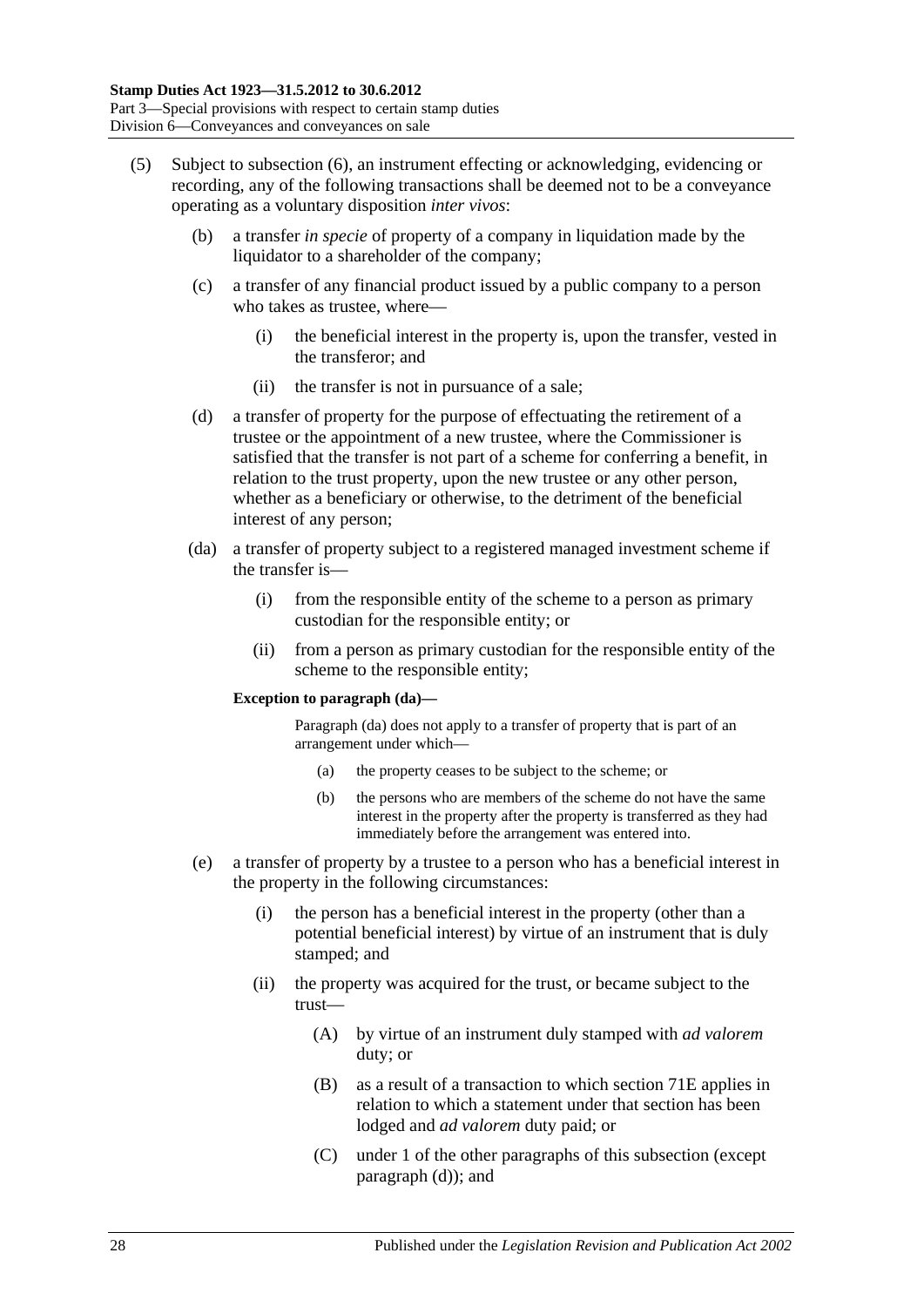(iii) if the trust is a discretionary trust (other than a superannuation fund or a unit trust)—the person acquired the beneficial interest by virtue of a duly stamped instrument that is separate from the instrument under which he or she became an object of the trust;

#### **Exception to paragraph (e)—**

If v<sub>1</sub>exceeds [v<sub>2</sub>- v<sub>3</sub>], then the instrument is liable to *ad valorem* duty as if it were a transfer of property with a value equivalent to the excess. In this exception—

 $v_1$  is the net value of the property transferred;

*v2* is the value of the beneficiary's interest in the trust immediately before the transfer takes effect;

 $v_3$  is the value of the beneficiary's interest in the trust immediately after the transfer takes effect.

- (f) a transfer to a natural person who is an object of a discretionary trust of property or a beneficial interest in property subject to the discretionary trust, where—
	- (i) the discretionary trust was created by an instrument that is duly stamped; and
	- (ii) the Commissioner is satisfied that the discretionary trust was created wholly or principally for the benefit of that person or a family group of which that person is a member;
- (g) a transfer of a potential beneficial interest in property subject to a discretionary trust, where—
	- (i) the discretionary trust was created by an instrument that is duly stamped wholly or principally for the benefit of a family group; and
	- (ii) the transfer is made by one member of the family group to another member of the family group, or by a member of the family group by way of surrender or renunciation of the potential beneficial interest and another member of the family group is to continue as an object or beneficiary under the trust;
- (h) a transfer to or by a person in his capacity as the personal representative of a deceased person or the trustee of the estate of a deceased person, being a transfer made in pursuance of the provisions of the will of the deceased person or the laws of intestacy and not being a transfer in pursuance of a sale;
- (i) any variation of the terms of a trust, where the trust was created by an instrument that is duly stamped and the variation does not involve the creation or variation of any beneficial interest in property subject to the trust;
- (ia) a transaction under which there is a *pro rata* increase or diminution of the number of units held by the unitholders in a unit trust so that each unitholder's holding, expressed as a proportion of the aggregate number of units, remains unaffected by the transaction;
- (j) a voluntary disposition of property that is wholly for charitable or religious purposes;
- (k) a transfer of a prescribed class.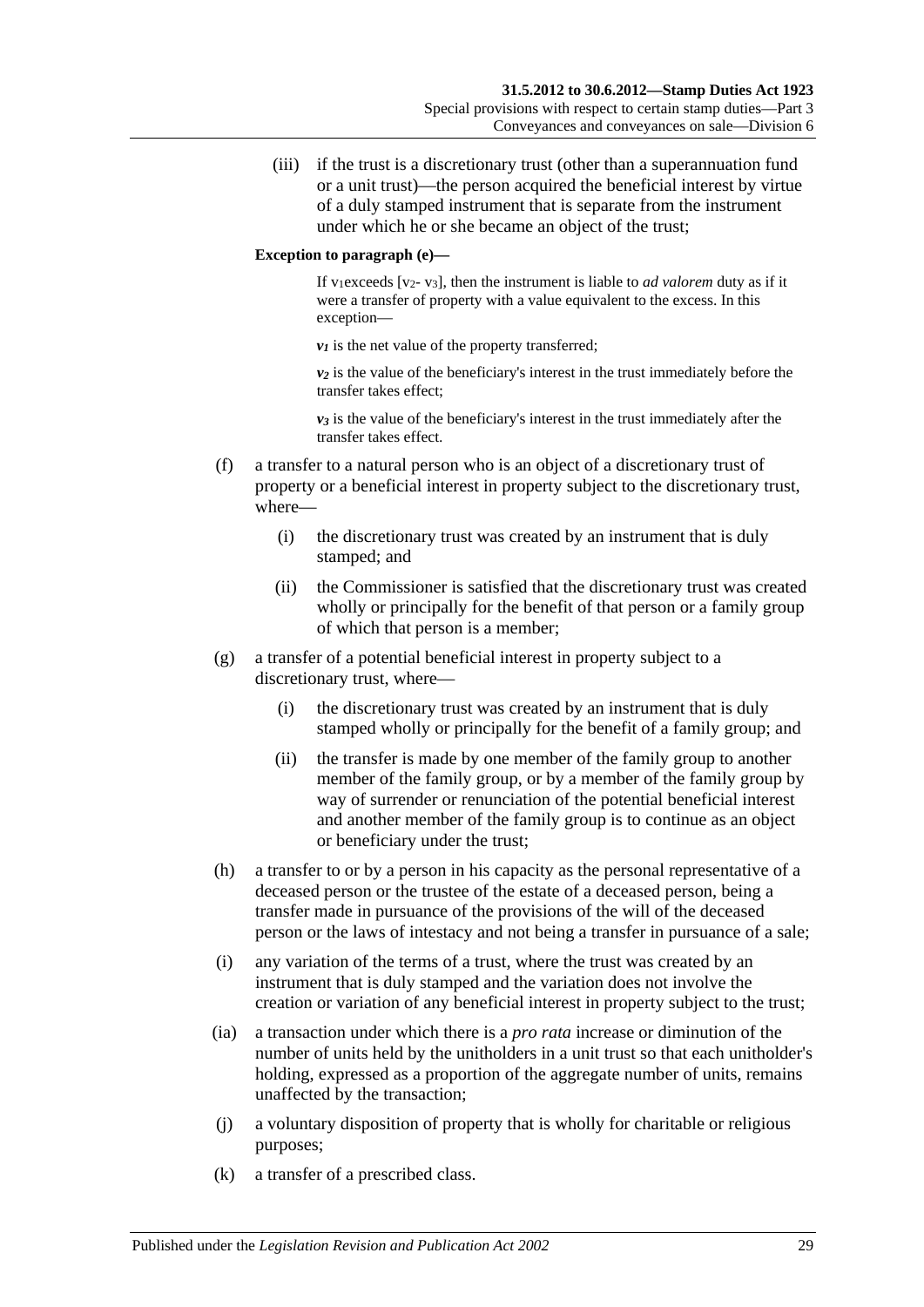- <span id="page-47-0"></span>(6) [Subsection](#page-45-1) (5) does not apply in relation to a transfer of property or a beneficial interest in property to a person who has, prior to the transfer, a beneficial interest in the property but who takes the property or interest transferred to him as trustee under a further trust.
- (7) The following provisions apply for the purposes of [subsection](#page-45-2)  $(5)(e)$  (including the exception to [paragraph](#page-45-2) (e)):
	- (a) the net value of property is calculated by subtracting from its unencumbered value the amount of any liability subject to which the property is transferred (other than a liability that is to be discharged after the transfer takes effect by the trustee or for some other reason is not finally assumed by the transferee);
	- (b) in calculating the value of a beneficiary's interest in a trust, all assets and liabilities of the trust are to be taken into account;
	- (c) a member of a superannuation fund is to be taken to have a beneficial interest in the property of the fund equivalent to the amount to which the member would be entitled on transfer of membership to another fund;
	- $(d)$  if—
		- (i) property of a trust consisting of land is divided by community plan under the *[Community Titles Act](http://www.legislation.sa.gov.au/index.aspx?action=legref&type=act&legtitle=Community%20Titles%20Act%201996) 1996* (including by strata plan under that Act); and
		- (ii) land subject to the division is subsequently transferred to a beneficiary of the trust; and
		- (iii) the Commissioner is satisfied that the land the subject of the transfer was transferred to the beneficiary pursuant to the trust and is identifiable as property in which the beneficiary had a fixed beneficial interest contingent on, and arising from, the division,

the transfer will be taken to have been a transfer to the beneficiary of property in which the beneficiary had a beneficial interest.

- (7a) An instrument effecting or acknowledging, evidencing or recording a transfer of property by a trustee to a self managed superannuation fund in the following circumstances will be taken not to be a conveyance operating as a voluntary disposition *inter vivos*:
	- (a) the property was acquired for the trust or became subject to the trust—
		- (i) by virtue of an instrument duly stamped with *ad valorem* duty; or
		- (ii) as a result of a transaction to which [section](#page-72-0) 71E applies in relation to which a statement under that section has been lodged and *ad valorem* duty paid; and
	- (b) the self managed superannuation fund financed the acquisition of the whole of the property by the trustee (either by providing money, obtaining a loan or other financial accommodation, or providing the consideration for the purchase in some other form); and
	- (c) the whole of the property being transferred has been held on trust for the benefit of the self managed superannuation fund.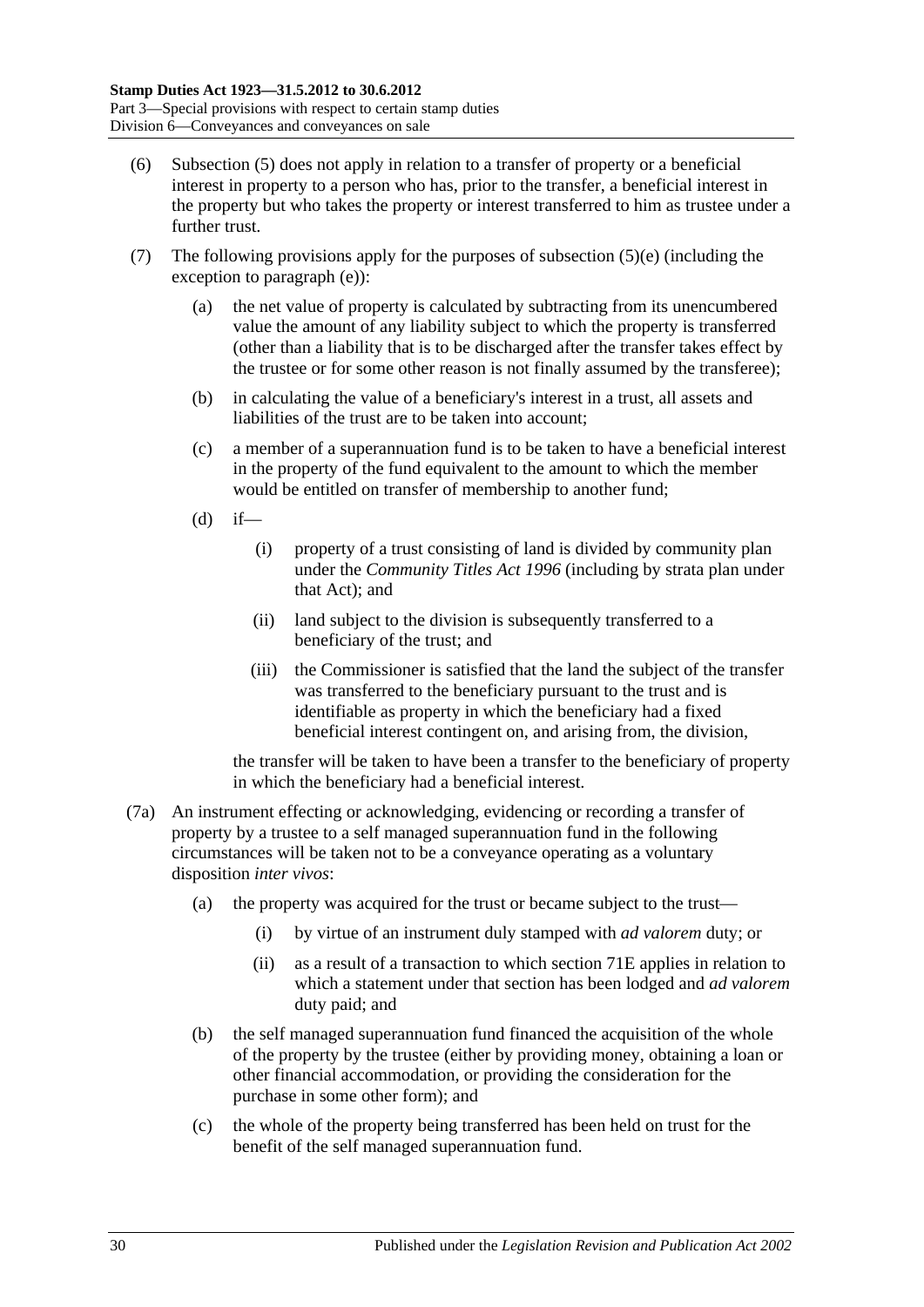- (8) A conveyance operating as a voluntary disposition *inter vivos* that transfers a potential beneficial interest in, or in relation to, property subject to a discretionary trust shall, subject to this Act, be chargeable with duty as if it transferred the beneficial interest in the property that the transferee would have if the discretion under the discretionary trust were so exercised as to confer upon him the greatest benefit in relation to that property that can be conferred upon him under the discretionary trust.
- (9) An instrument that acknowledges, evidences or records a transaction of a kind referred to in [subsection](#page-44-1) (3)(a) (not being a copy within the meaning of [section](#page-14-0) 19A that is duly stamped) shall, for the purposes of this Act, be deemed to have effected the transaction and to have been executed by the parties to the transaction at the same time as the transaction took place.
- (10) For the purposes of this Act, in determining the value of property transferred by a conveyance operating as a voluntary disposition *inter vivos*, no regard shall be had to the fact that the person to whom the property is transferred takes or is to hold the property subject to a trust or has a beneficial interest in the property.
- <span id="page-48-1"></span>(11) Notwithstanding any other provisions of this Act but subject to [subsection](#page-48-0) (11a), the rate of duty chargeable in respect of a conveyance operating as a voluntary disposition *inter vivos* of a financial product shall, if that conveyance is made in pursuance of sale, be the rate fixed by [Schedule 2](#page-106-0) in respect of a conveyance or transfer on sale of a financial product.
- <span id="page-48-0"></span>(11a) [Subsection](#page-48-1) (11) does not apply in relation to a statement under Part 4.
- <span id="page-48-2"></span>(12) Where an instrument of a kind referred to in [subsection](#page-44-1) (3)(a) is duly stamped under this Act, the Commissioner shall, upon application and production of that instrument, stamp any other instrument of a kind referred to in [subsection](#page-44-1) (3)(a) that he is satisfied relates to the same transaction with a particular stamp denoting that it is duly stamped.
- (13) Without limiting the generality of [subsection](#page-48-2) (12), where an instrument that is duly stamped transfers or creates, or acknowledges, evidences or records, the transfer or creation of any property or interest in property and the person to or in whom the property or interest in property is transferred or vested takes the property or interest in property as trustee, the Commissioner shall, upon application and production of that instrument, stamp any declaration of trust or other instrument that acknowledges, evidences or records the fact that the person took the property or interest in property as trustee with a particular stamp denoting that it is duly stamped.
- (14) Notwithstanding any other provisions of this Act, where—
	- (a) property has been transferred to a person who took as trustee; and
	- (b) that property is subsequently transferred back to the transferor; and
	- (c) the Commissioner is satisfied that no person other than the transferor under the first transfer has had a beneficial interest in the property during the period elapsing between the transfers,

the Commissioner shall, if *ad valorem* duty was paid in respect of the first transfer, upon application, refund to the person who paid that duty the amount of the duty.

<span id="page-48-3"></span>(15) In this section—

*family group* means a group of persons connected by an unbroken series of relationships of consanguinity or affinity;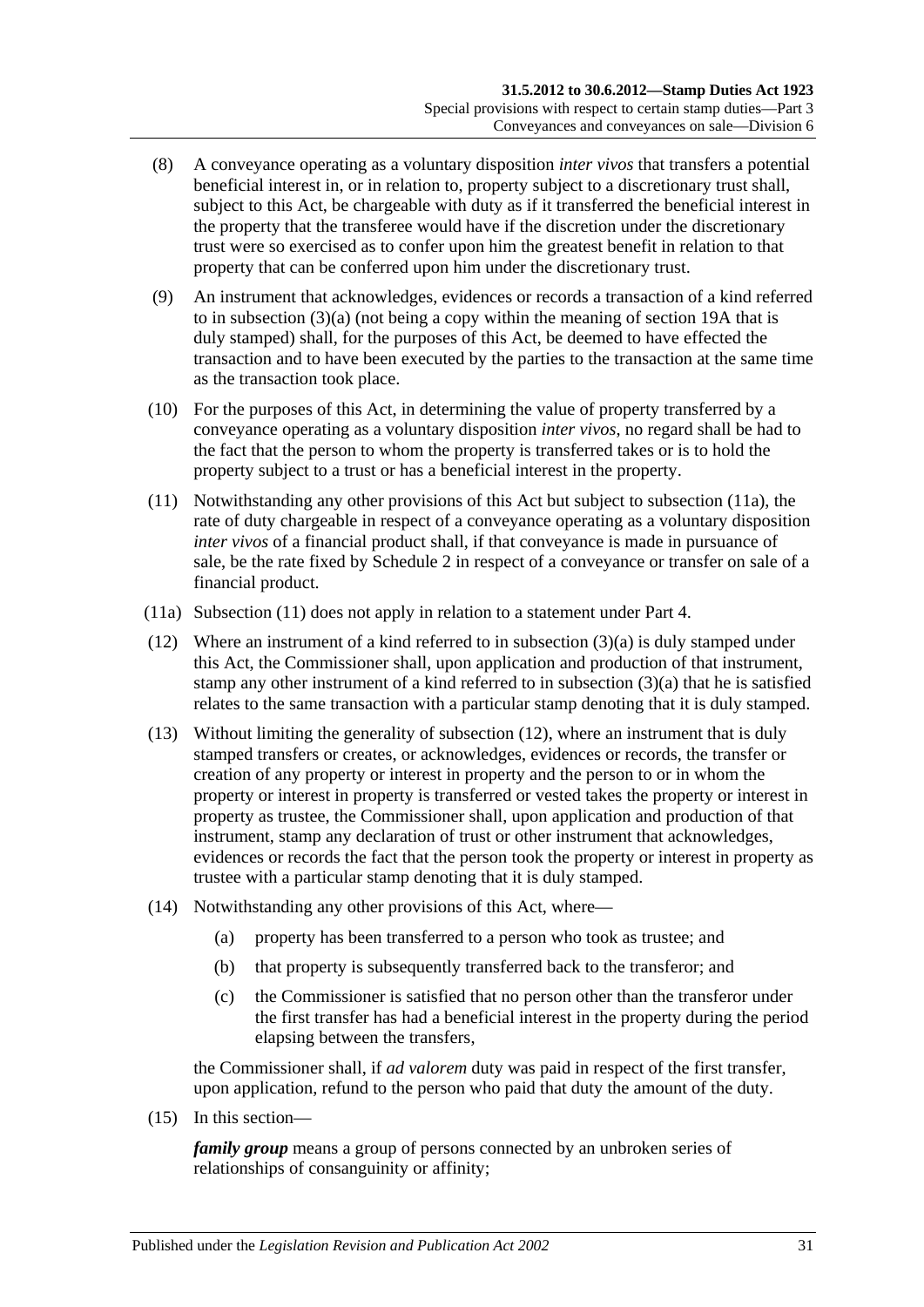*primary custodian* for the responsible entity of a registered managed investment scheme means the person that has been appointed under section 601FB(2) of the *Corporations Act 2001* of the Commonwealth to hold property for the scheme as agent for the responsible entity (but does not include a person who is taken under section 601FB(3) of the *Corporations Act 2001* of the Commonwealth to be an agent appointed by the responsible entity to do something for the purposes of subsection (2) of that section);

*public company* means a public company within the meaning of the *Corporations Act 2001* of the Commonwealth;

*registered managed investment scheme* means a managed investment scheme registered under Chapter 5C of the *Corporations Act 2001* of the Commonwealth;

*responsible entity* for a registered managed investment scheme means the responsible entity for the scheme under the *Corporations Act 2001* of the Commonwealth;

*self managed superannuation fund* has the same meaning as in the *Superannuation Industry (Supervision) Act 1993* of the Commonwealth;

*superannuation fund* means a fund that is, under section 45 of the *Superannuation Industry (Supervision) Act 1993* of the Commonwealth, a complying superannuation fund for the purposes of the *Income Tax Assessment Act 1936* or the *Income Tax Assessment Act 1997* of the Commonwealth;

*trust* includes an implied trust or a discretionary trust;

*trustee* includes—

- (a) a trustee under an implied trust; or
- (b) a person who holds property subject to a discretionary trust;

*unit trust* means a trust giving effect to a unit trust scheme.

## **71AA—Instruments disclaiming etc an interest in the estate of a deceased person**

- (1) This section applies to an instrument under which a person who is, or may be, entitled to share in the distribution of the estate of a deceased person—
	- (a) disclaims an interest in the estate; or
	- (b) assigns or transfers an interest in the estate to another.
- (2) An instrument to which this section applies is taken to be a conveyance of property operating as a voluntary disposition *inter vivos* (whether or not consideration is given for the transaction).
- (3) For the purpose of calculating *ad valorem* duty payable on an instrument to which this section applies, the value of the interest subject to the conveyance is to be determined as if the estate had been distributed and the interest were an interest in possession.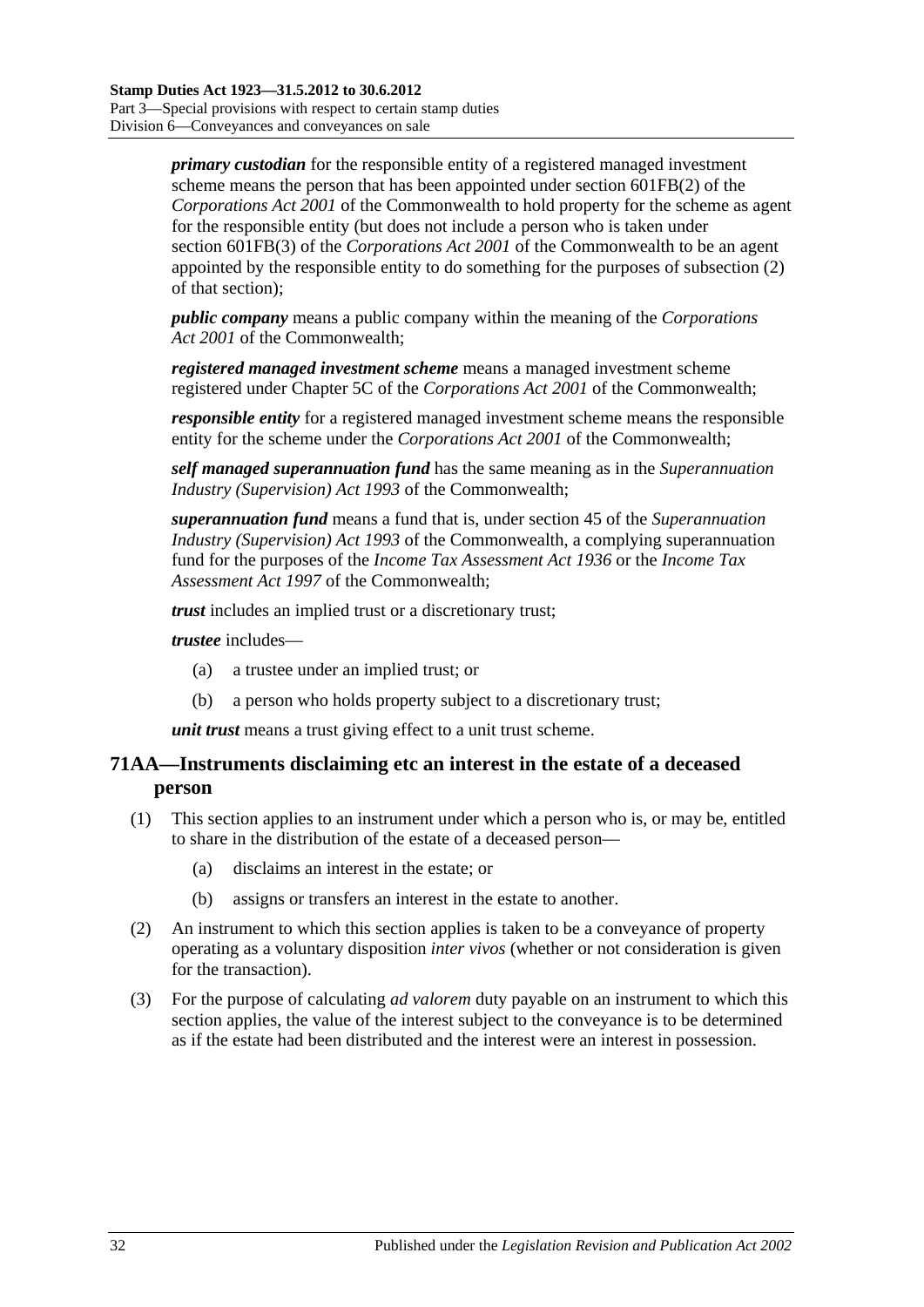## **71A—Provision where trust property distributed** *in specie*

If any will or any instrument by which any trust is declared contains a direction to convert any property into money and to pay the proceeds to any beneficiary and, instead of converting the property into money the executor, administrator or trustee, as the case may be, conveys the property *in specie* to the beneficiary, the conveyance shall not be chargeable with duty as a conveyance on sale or as a conveyance operating as a voluntary disposition *inter vivos* if, in the case of a trust other than a trust declared by a will, the beneficiary is beneficiary by virtue of an instrument that is duly stamped.

## **71B—Partition or division of property**

- (1) Where upon the partition or division of any property any consideration exceeding in amount or value two hundred dollars is paid or given, or agreed to be paid or given, for equality, the instrument by which the partition or division is effected shall be charged with duty as if it were a conveyance on sale and that consideration were equal to the value of the property.
- (2) If the consideration for equality is (in amount or value) two hundred dollars or less, the instrument by which the partition or division is effected is entirely exempt from duty.
- (4) This section applies only in relation to a conveyance for the partition or division of property between members of a family group.
- (5) In this section—

*family group* has the meaning assigned to that expression by [section](#page-48-3) 71(15).

### **71C—Concessional rates of duty in respect of purchase of first home etc**

- <span id="page-50-2"></span><span id="page-50-1"></span><span id="page-50-0"></span>(1) Where upon an application made on or after 9 August, 1989, in a manner and form determined by the Commissioner and supported by such evidence as he may require the Commissioner is satisfied—
	- (a) that the applicant or applicants—
		- (i) are natural persons; and
		- (ii) on or after the fifteenth day of September, 1979, entered into a contract for the purchase of a relevant interest in land or for the purchase of shares in a company that confer a right to occupy land of the company; and
		- (iii) are the sole purchasers of the land or the shares; and
		- $(iv)$ 
			- (A) have entered into a contract for the construction of a dwelling house on the land and intend to occupy the dwelling house as their principal place of residence within 12 months of completion of construction; or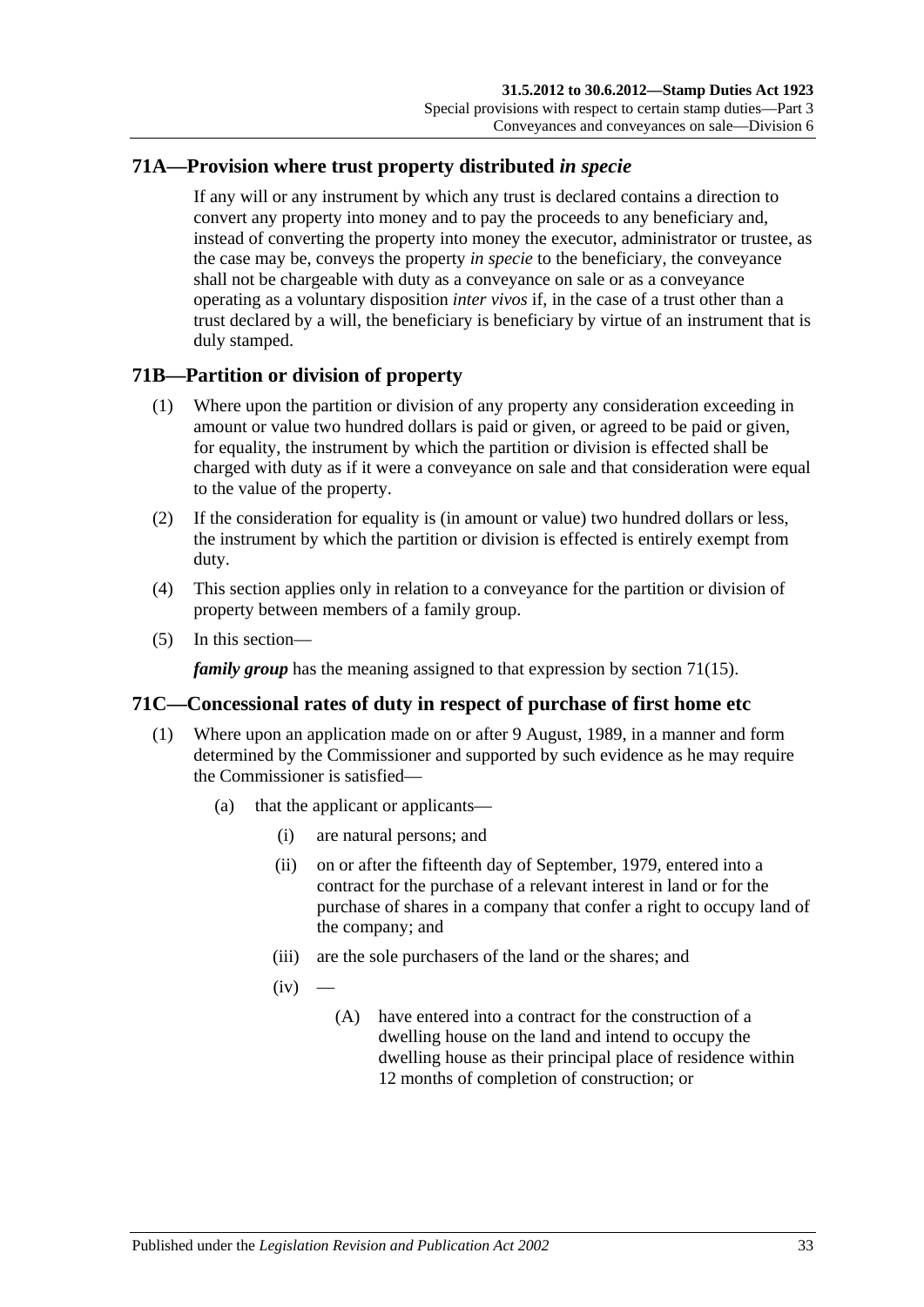- (B) where there is presently a dwelling house on the land—were occupying that dwelling house as their principal place of residence at the date of the conveyance, or intend to so occupy the dwelling house within 12 months of the date of the conveyance; and
- (ab) where the relevant contract is entered into on or after 1 September 1992—that the amount by reference to which duty would, apart from this section, be calculated does not exceed the prescribed maximum; and
- (b) that no party to the application has previously—
	- (i) occupied a dwellinghouse (except as a minor) either in the State or elsewhere in pursuance of a relevant interest of that party in the dwellinghouse (other than an interest arising under an agreement with the South Australian Housing Trust relating to the purchase of the dwelling house to which the application relates) or any interest of that party in shares conferring a right to occupy the dwellinghouse; or
	- (ii) received the benefit of this section,

<span id="page-51-0"></span>this section applies to a conveyance under which the land or shares are conveyed to the purchaser or purchasers.

- (1a) [Subsection](#page-51-0) (1)(b)(ii) does not apply to an applicant who is the occupier of a Housing Trust home and who is purchasing the home under an agreement with the South Australian Housing Trust if the Commissioner is satisfied—
	- (a) that the conveyance to which the application relates arises from that agreement; and
	- (b) that the applicant previously received the benefit of this section only in relation to another conveyance arising from the same agreement.
- (1b) If the Commissioner is satisfied on an application under this section—
	- (a) that the conveyance relates to a genuine farm; and
	- (b) that the conveyance would be one to which this section applies if it related only to the relevant component of the genuine farm,

this section applies to a notional conveyance of the relevant component of the genuine farm.

- (2) The duty payable upon a conveyance or notional conveyance to which this section applies will, if it gives effect to a relevant contract entered into before 27 May 2004, be as follows:
	- (a) where the amount by reference to which the duty would, apart from this section, be calculated does not exceed the prescribed amount—no duty will be payable; or
	- (b) where the amount by reference to which the duty would, apart from this section, be calculated exceeds the prescribed amount—
		- (i) where the relevant contract was entered into before 1 September 1992—the duty payable will be the amount payable apart from this section less \$2 130;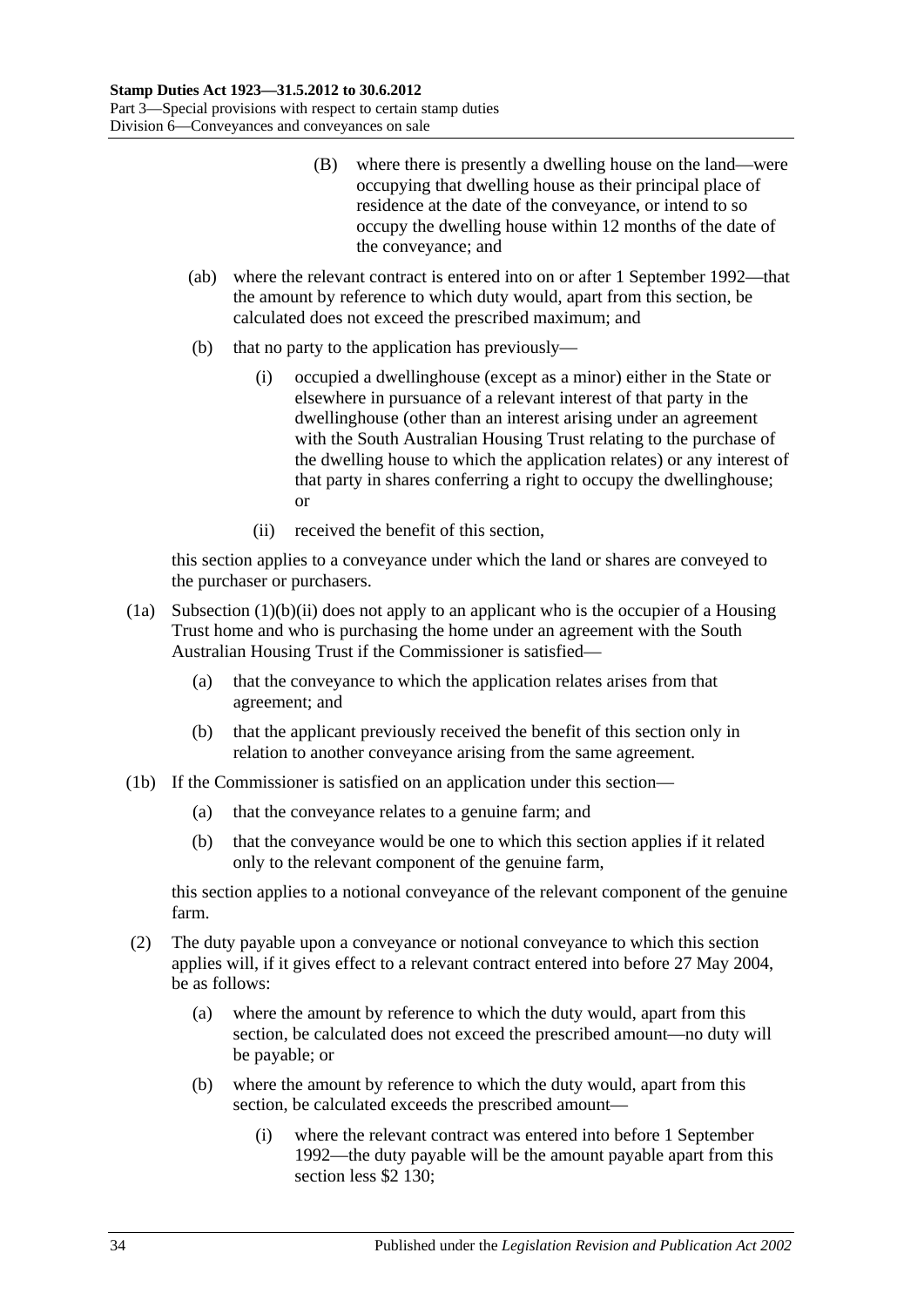(ii) where the relevant contract is entered into on or after 1 September 1992—the duty payable will be an amount calculated in accordance with the following formula:

$$
A = B - \left(C - D \frac{(E - F)}{1000}\right)
$$

where

*A* is the amount of duty payable

*B* is the amount of duty payable apart from this section

*C* is—

where the relevant contract is entered into during the period commencing on 1 February 1997 and ending on 31 January 1998—\$2 830;

in any other case—\$2 130

 $\overline{D}$  is—

where the relevant contract is entered into during the period commencing on 1 February 1997 and ending on 31 January 1998—56;

in any other case—42

*E* is the amount by reference to which duty would, apart from this section, be calculated (any fractional part of \$1 000 being rounded up to the next multiple of \$1 000)

*F* is the prescribed amount.

- <span id="page-52-1"></span><span id="page-52-0"></span>(3) The duty payable upon a conveyance or notional conveyance to which this section applies will, if it gives effect to a relevant contract entered into on or after 27 May 2004, be as follows:
	- (a) where the amount by reference to which the duty would, apart from this section, be calculated (the *property value*) does not exceed \$80 000—no duty will be payable;
	- (b) where the property value exceeds \$80 000 but does not exceed \$100 000—the duty payable is the relevant percentage of the duty that would, apart from this section, be payable;

In [paragraph](#page-52-0) (b), the *relevant percentage* is a percentage in a range beginning at 2.5% for a property value of \$81 000, increasing in steps of 2.5% for each additional \$1 000 of property value, and ending at 50% for a property value of \$100 000.

(c) where the property value exceeds \$100 000 but does not exceed \$150 000—the duty payable will be 50% of the duty that would, apart from this section, be payable;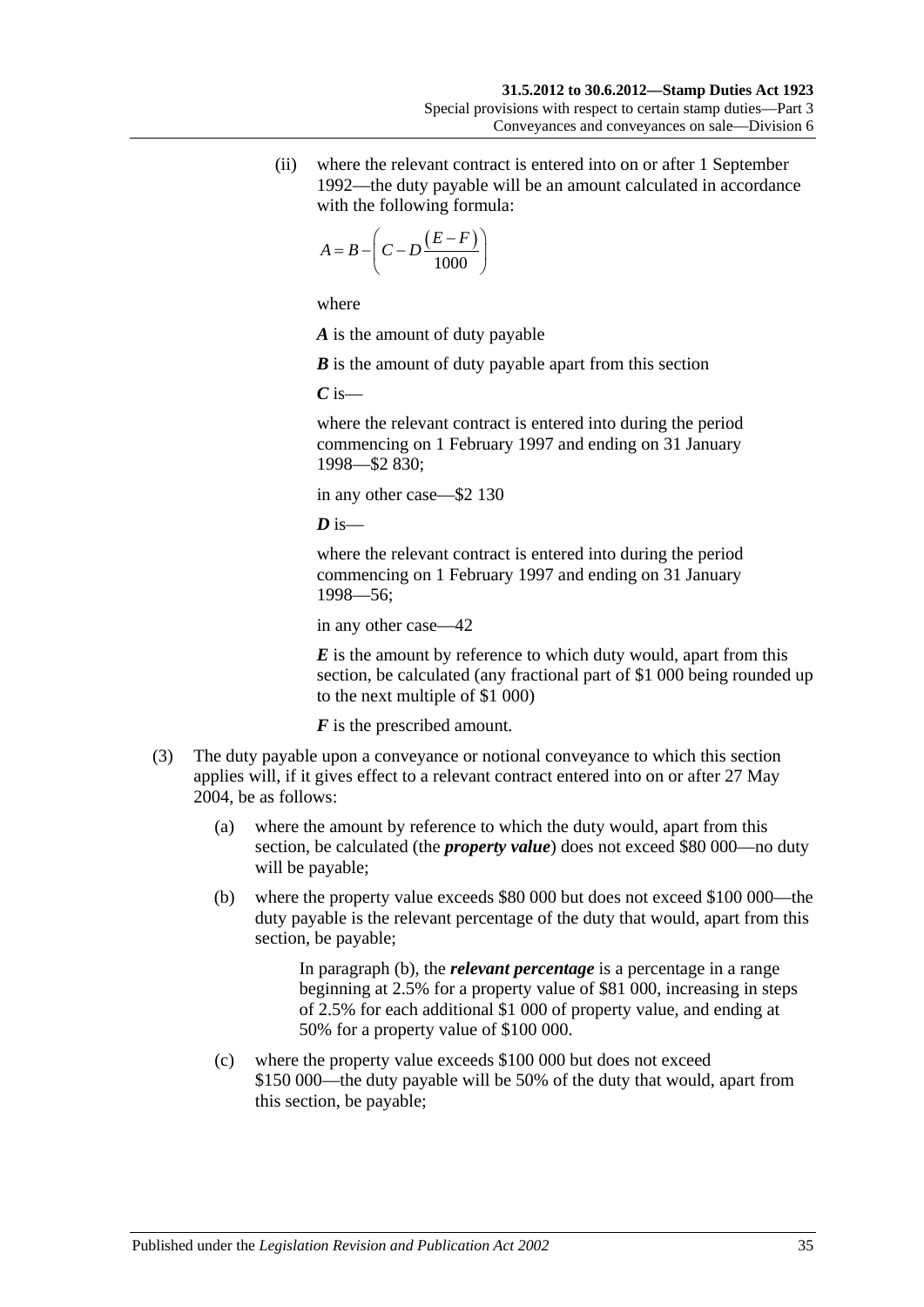- (d) the maximum concession under this subsection (\$2 415) is reached at a property value of \$150 000 and where the property value exceeds \$150 000 but does not exceed \$250 000 the amount of duty payable is the amount that would, apart from this section, be payable less a concession calculated by reducing the maximum concession by \$24 for each additional \$1 000 by which the property value exceeds \$150 000;
- (e) where the property value exceeds \$250 000—no concession applies.
- (3a) For the purposes of [subsection](#page-52-1) (3), property values are to be expressed to the nearest multiple of \$1 000 and if a property value lies exactly at the mid point between 2 multiples of \$1 000, the property value is to be rounded down to the lower of those multiples.
- (4) Where the Commissioner is satisfied by such evidence as the Commissioner may require that—
	- (a) a person or persons who have paid stamp duty on a conveyance would have been entitled to the benefit of this section in respect of the conveyance if when it was submitted for stamping the requirements of [subsection](#page-50-0)  $(1)(a)(iv)$ had been satisfied; and
	- (b) the person or persons occupied, as their principal place of residence, a dwelling house constructed subsequent to the conveyance, on the land comprised in the conveyance, or under rights conferred by shares comprised in the conveyance, within 2 years of the date of the conveyance,

the Commissioner must refund to that person or those persons any duty in excess of the amount that would have been payable if the conveyance had been stamped under this section.

- (5) Where, on the conveyance of a genuine farm, the amount by reference to which duty would, apart from this section, be calculated exceeds the prescribed maximum, the duty payable on the conveyance is calculated as follows:
	- (a) first, calculate the duty on the conveyance apart from this section;
	- (b) then, subtract from this amount the duty that would be payable apart from this section on a notional conveyance of the relevant component of the farm;
	- (c) finally, add to this amount the duty calculated on the notional conveyance in accordance with this section.
- (6) In this section—

*dwelling house* does not include residential premises that form part of industrial or commercial premises;

*genuine farm* means land as to which the Commissioner is satisfied—

- (a) the land is to be used for primary production by the person seeking the benefit of this section; and
- (b) the land is, by itself, or in conjunction with other land owned by that person, capable of supporting economically viable primary production operations;

*Housing Trust home* means residential premises owned by the South Australian Housing Trust;

*perpetual lease* means a perpetual lease under the *[Crown Lands Act](http://www.legislation.sa.gov.au/index.aspx?action=legref&type=act&legtitle=Crown%20Lands%20Act%201929) 1929*;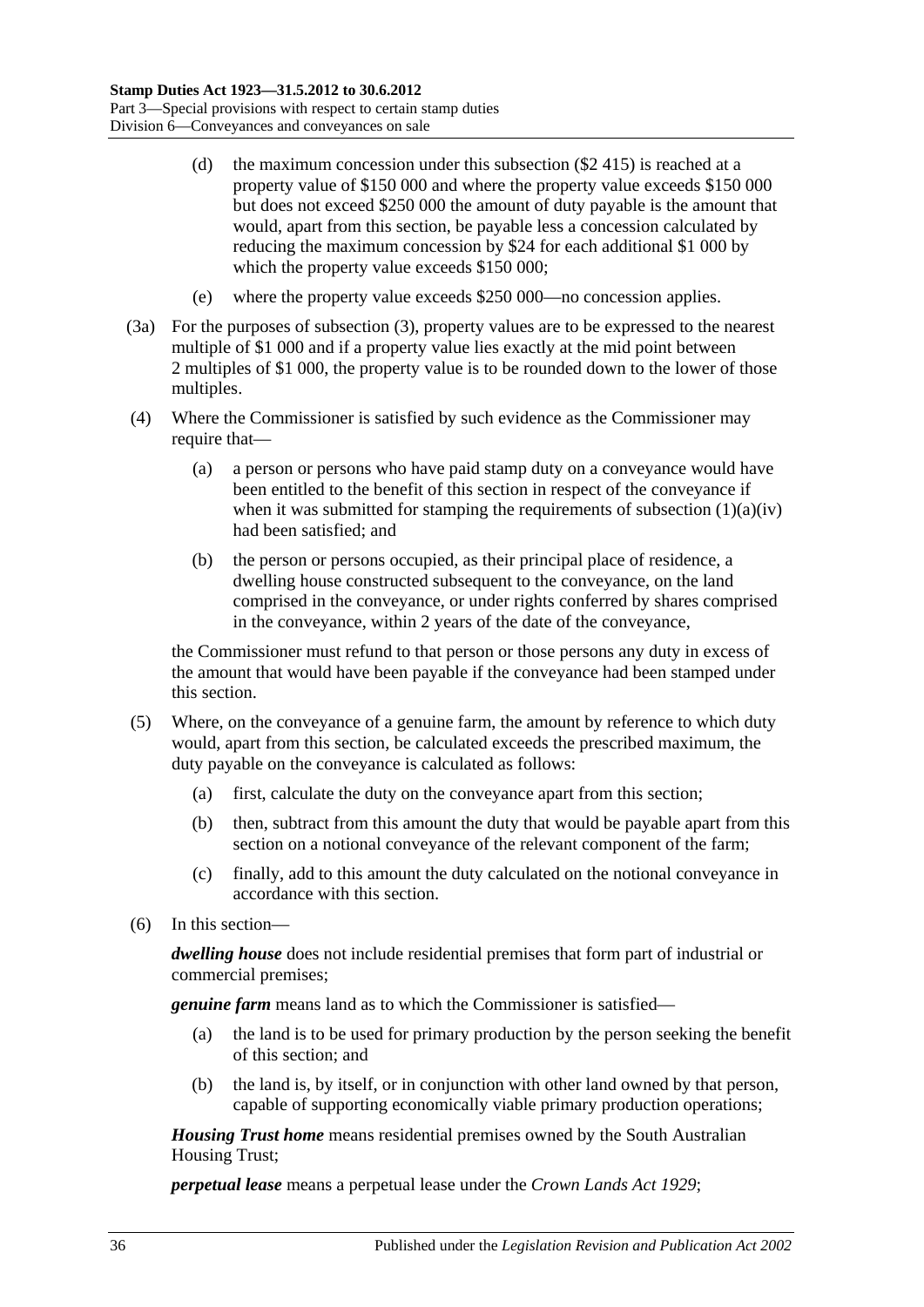#### *prescribed amount* means—

- (a) where the relevant contract is entered into during the period commencing on 1 February 1997 and ending on 31 January 1998—\$100 000;
- (b) in any other case—\$80 000;

*prescribed maximum* means—

- (a) where the relevant contract is entered into during the period commencing on 1 February 1997 and ending on 31 January 1998—\$150 000;
- (b) in any other case—\$130 000;

*relevant component* of a genuine farm means the part of the farm constituted by the dwelling house and its curtilage, or the part of the land that is to constitute the site and curtilage of a dwelling house that is to be constructed;

*relevant contract* means the contract relied on by an applicant under this section to satisfy the requirements of [subsection](#page-50-1)  $(1)(a)(ii)$ ;

*relevant interest*, in relation to land or a dwelling house, means any estate or interest conferring a right to possession, including any such estate or interest arising under a perpetual lease but not including any other leasehold estate or interest.

- (7) This section applies to a conveyance first lodged with the Commissioner for stamping on or after 9 August, 1989.
- (8) This section does not apply to a conveyance—
	- (a) if the conveyance gives effect to a contract entered into on or after 5 June 2008; or
	- (b) if the conveyance relates to land where a party to the conveyance has, on or after 5 June 2008, entered into a contract for the construction of a dwelling house on the relevant land (as described in subsection  $(1)(a)(iv)(A)$ ); or
	- (c) if the conveyance relates to land where the construction of a dwelling house has commenced on or after 5 June 2008.

### **71CA—Exemption from duty in respect of Family Law instruments**

(1) In this section—

*de facto relationship* has the same meaning as in the *Family Law Act 1975* of the Commonwealth;

*Family Law agreement* means—

- (a) a maintenance agreement; or
- (b) a financial agreement; or
- (c) a splitting agreement;

*Family Law order* means an order of a court under Part VIII, VIIIA, VIIIAB or VIIIB of the *Family Law Act 1975* of the Commonwealth;

*flag lifting agreement* has the same meaning as in Part VIIIB of the *Family Law Act 1975* of the Commonwealth;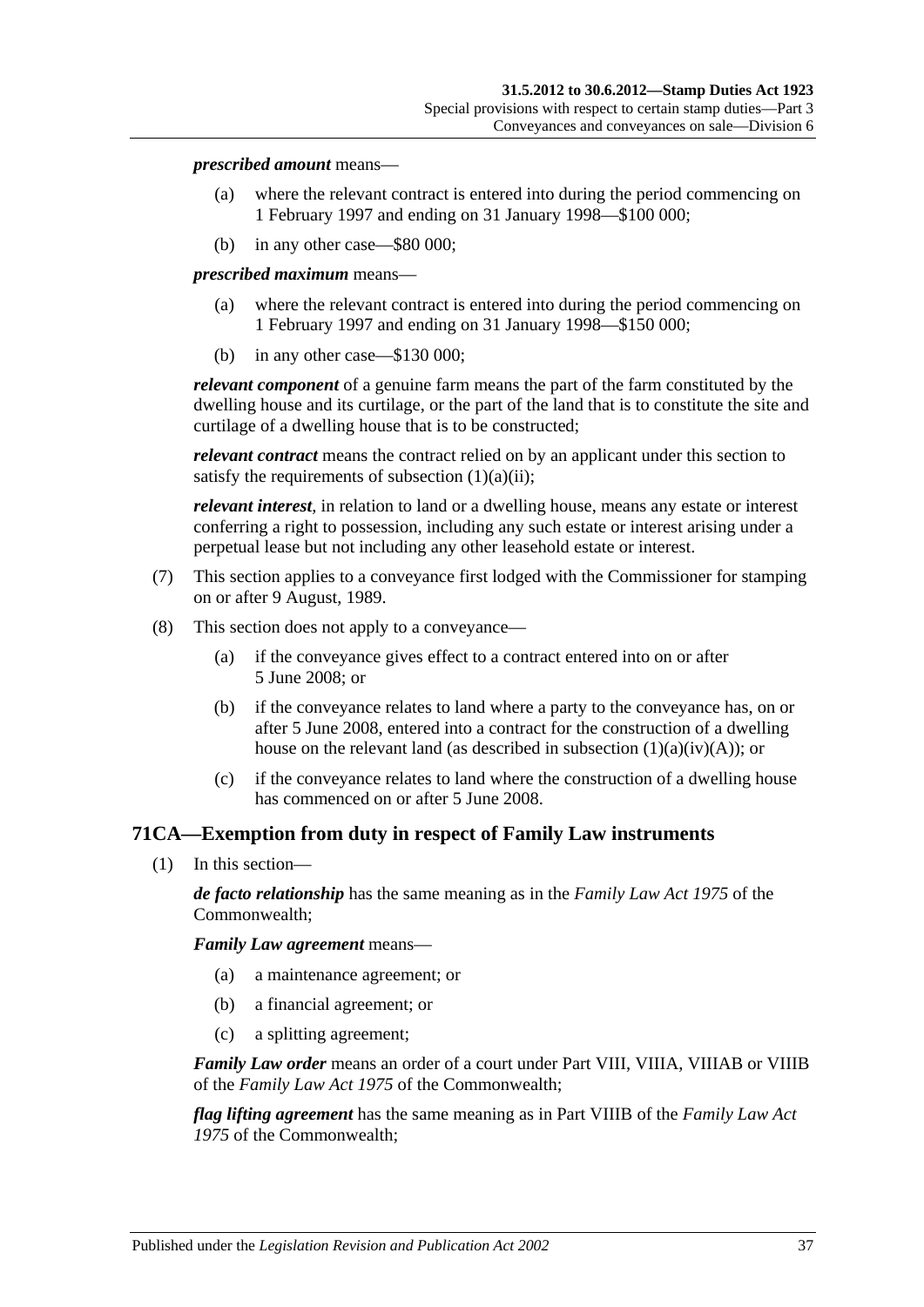*financial agreement* means a financial agreement made under Part VIIIA or VIIIAB of the *Family Law Act 1975* of the Commonwealth (or taken to have been made under Part VIIIAB of that Act) that, under that Act, is binding on the parties to the agreement;

#### *maintenance agreement* means—

- (a) a maintenance agreement approved by a court by order under section 87 of the *Family Law Act 1975* of the Commonwealth; or
- (b) a maintenance agreement registered in a court under section 86 of the *Family Law Act 1975* of the Commonwealth or under regulations made pursuant to section 89 of that Act;

*marriage* includes a marriage that is void and thus liable to annulment, and *married* has a corresponding meaning;

*splitting agreement* means—

- (a) a flag lifting agreement; or
- (b) a superannuation agreement,

that has effect under Part VIIIB of the *Family Law Act 1975* of the Commonwealth;

*superannuation agreement* has the same meaning as in Part VIIIB of the *Family Law Act 1975* of the Commonwealth;

#### *superannuation fund* means—

- (a) a superannuation fund within the meaning of the *Superannuation Industry (Supervision) Act 1993* of the Commonwealth; or
- (b) an approved deposit fund within the meaning of the *Superannuation Industry (Supervision) Act 1993* of the Commonwealth; or
- (c) a retirement savings account within the meaning of the *Retirement Savings Accounts Act 1997* of the Commonwealth; or
- (d) an account within the meaning of the *Small Superannuation Accounts Act 1995* of the Commonwealth;

<span id="page-55-0"></span>*trustee* of a superannuation fund means—

- (a) if the fund has a trustee (within the ordinary meaning of that word)—the trustee of the fund; or
- (b) if [paragraph](#page-55-0) (a) does not apply and a person is identified in accordance with the regulations as the trustee of a fund for the purposes of this definition—the person identified in accordance with the regulations; or
- (c) in any other case—the person who manages the fund,

and includes any other person who has power to make payments to the members of a superannuation scheme or plan that is constituted by, or incorporates, a superannuation fund.

- (2) The following instruments are exempt from stamp duty:
	- (a) a Family Law agreement;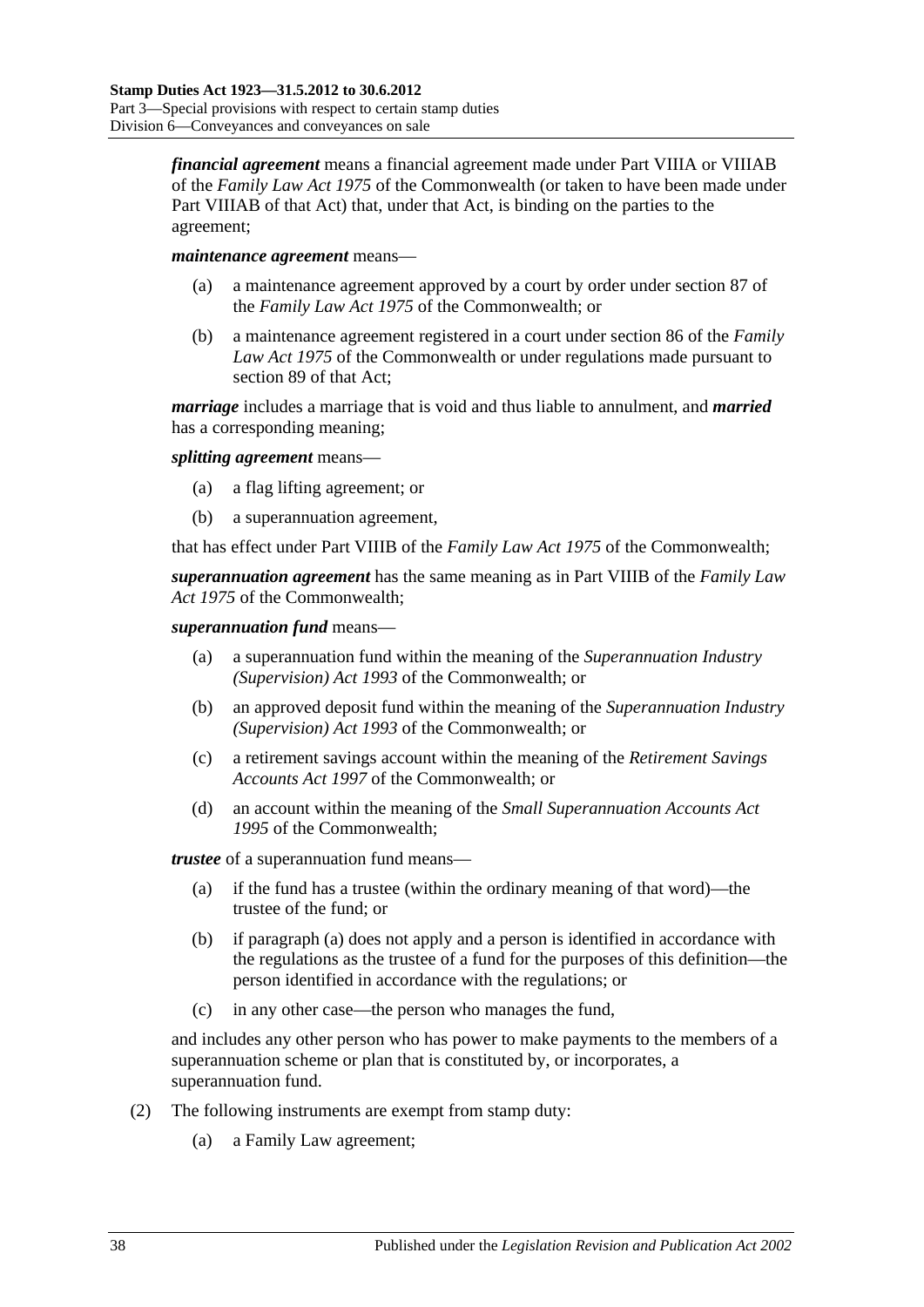- (b) a deed or other instrument (including an application to transfer registration of a motor vehicle) to give effect to, or consequential on—
	- (i) a Family Law agreement; or
	- (ii) a Family Law order,

if—

- (iii) the agreement or order relates to—
	- (A) a marriage that has been dissolved or annulled; or
	- (B) a marriage or de facto relationship that the Commissioner is satisfied has broken down irretrievably; and
- (iv) the instrument—
	- (A) provides for the disposition of property between the parties to the marriage (or former marriage) or former de facto relationship and no other person, other than a trustee of a superannuation fund (if relevant), takes or is entitled to take an interest in property in pursuance of the instrument; or
	- (B) in the case of an application to transfer registration of a motor vehicle—is consequential on a disposition of property between the parties to the marriage (or former marriage) or former de facto relationship; and
- (v) at the time of the execution of the instrument the parties were, or had been, married to, or in a de facto relationship with, each other;
- (c) a deed or other instrument executed by a trustee of a superannuation fund to give effect to, or consequential on—
	- (i) a Family Law agreement; or
	- (ii) a Family Law order; or
	- (iii) the provisions of any Act or law (including an Act or subordinate legislation of the Commonwealth) relating to the transfer or disposition of property or any entitlements on account of a Family Law agreement or Family Law order.
- (3) If an instrument was not exempt from stamp duty under this section by reason only that—
	- (a) in the case of an instrument relating to a marriage—
		- (i) the marriage of the 2 persons had not been dissolved or annulled; and
		- (ii) the Commissioner was not satisfied that the marriage of the 2 persons had broken down irretrievably; or
	- (b) in the case of an instrument relating to a de facto relationship—the Commissioner was not satisfied that the relationship of the 2 persons had broken down irretrievably,

a party to the marriage or de facto relationship who paid stamp duty on the instrument is entitled to a refund of the duty—

(c) if the marriage is subsequently dissolved or annulled; or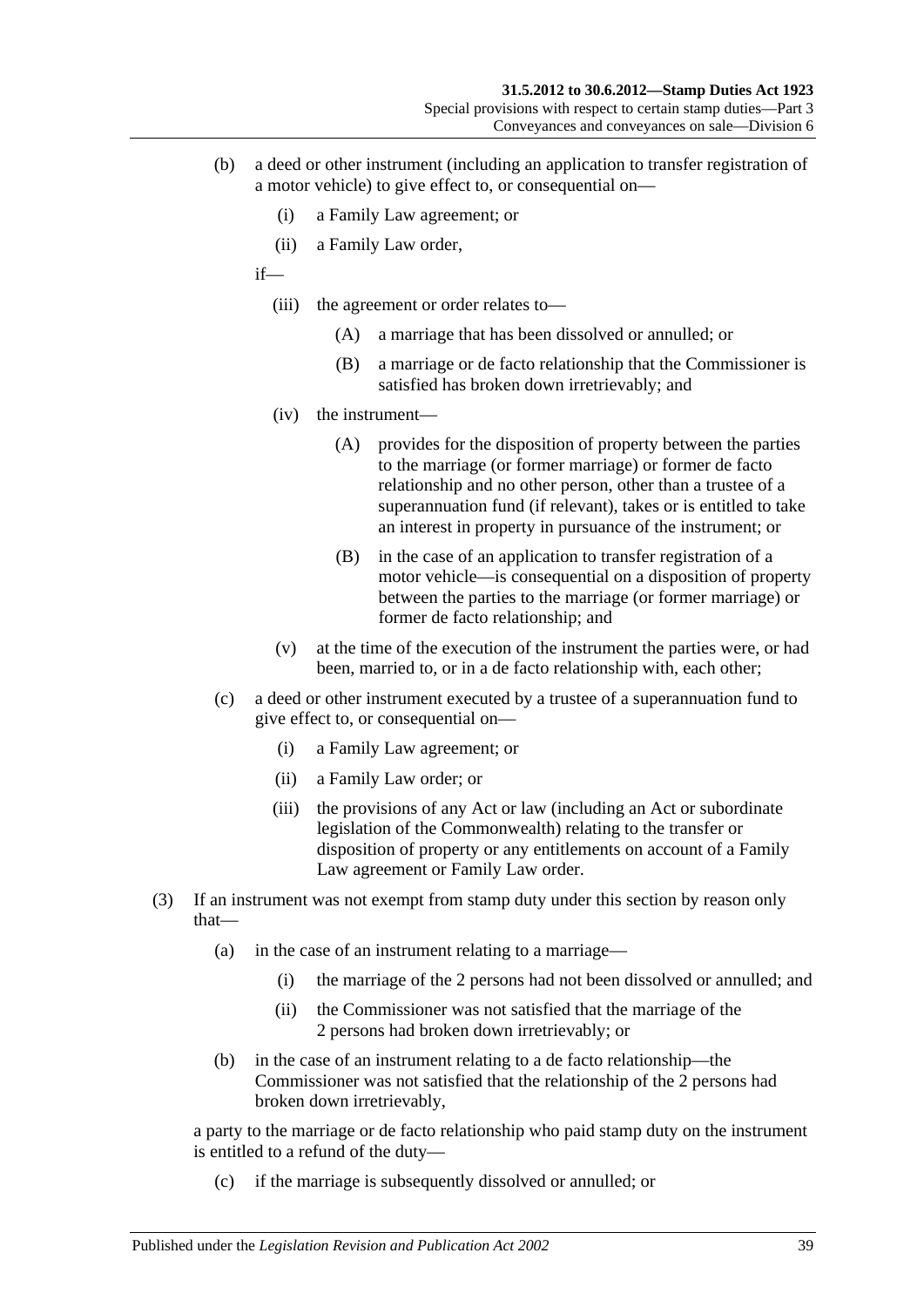- (d) if the Commissioner is subsequently satisfied that the marriage or de facto relationship has broken down irretrievably.
- (4) The Commissioner may require a party to an instrument in respect of which an exemption is claimed under this section to provide such evidence (verified, if the Commissioner so requires, by statutory declaration) as the Commissioner may require for the purpose of determining whether the instrument is exempt from duty under this section.
- (5) This section, as re-enacted by the *[Stamp Duties \(Miscellaneous\) Amendment Act 2004](http://www.legislation.sa.gov.au/index.aspx?action=legref&type=act&legtitle=Stamp%20Duties%20(Miscellaneous)%20Amendment%20Act%202004)*, applies—
	- (a) in relation to Family Law agreements—both prospectively and retrospectively;
	- (b) in relation to any other kind of instrument—to instruments executed after the commencement of that Act.

### **71CB—Exemption from duty in respect of certain transfers between spouses etc or former spouses etc**

(1) In this section—

*shared residence* means—

- (a) in relation to spouses or domestic partners—their principal place of residence of which both or either of them is owner;
- (b) in relation to former spouses or domestic partners—their last principal place of residence of which both or either of them was owner,

but does not include premises that form part of industrial or commercial premises.

- <span id="page-57-1"></span>(2) Subject to [subsection](#page-57-0) (3), an instrument of which the sole effect is—
	- (a) to transfer—
		- (i) an interest in a shared residence; or
		- (ii) registration of a motor vehicle,

between parties who are spouses or former spouses, or domestic partners or former domestic partners; or

(b) to register a motor vehicle in the name of a person whose spouse or former spouse, or domestic partner or former domestic partner, was the last registered owner of the vehicle (either alone or jointly with the person),

is exempt from stamp duty.

<span id="page-57-0"></span>(3) An instrument described in [subsection](#page-57-1) (2) between parties who are former spouses or former domestic partners is only exempt from stamp duty if the Commissioner is satisfied that the instrument has been executed as a result of the irretrievable breakdown of the parties' marriage or relationship.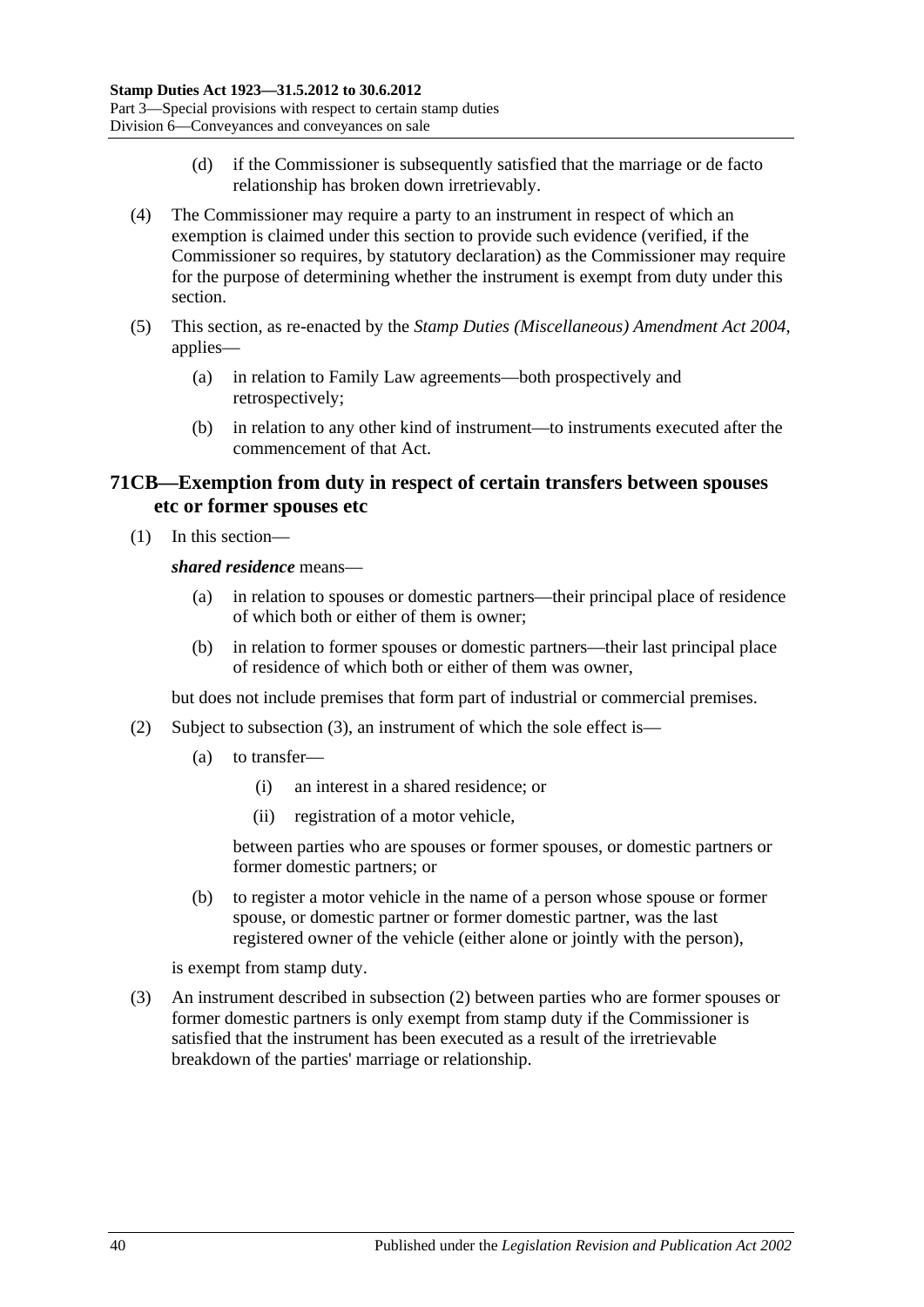- (4) Where an instrument was not exempt from stamp duty under this section by reason only that the Commissioner was not satisfied that the instrument had been executed as a result of the irretrievable breakdown of the parties' marriage or relationship, the party by whom stamp duty was paid on the instrument is entitled to a refund of the duty if the Commissioner is subsequently satisfied that the instrument had been executed as a result of the irretrievable breakdown of the parties' marriage or relationship.
- (5) The Commissioner may require a party to an instrument in respect of which an exemption is claimed under this section to provide such evidence (verified, if the Commissioner so requires, by statutory declaration) as the Commissioner may require for the purpose of determining whether the instrument is exempt from duty under this section.
- (6) This section applies in relation to instruments executed after its commencement.

### **71CBA—Exemption from duty in respect of domestic partnership agreements or property adjustment orders**

(1) In this section—

*certified domestic partnership agreement* has the same meaning as in the *[Domestic](http://www.legislation.sa.gov.au/index.aspx?action=legref&type=act&legtitle=Domestic%20Partners%20Property%20Act%201996)  [Partners Property Act](http://www.legislation.sa.gov.au/index.aspx?action=legref&type=act&legtitle=Domestic%20Partners%20Property%20Act%201996) 1996*;

*domestic partner* has the same meaning as in the *[Domestic Partners Property](http://www.legislation.sa.gov.au/index.aspx?action=legref&type=act&legtitle=Domestic%20Partners%20Property%20Act%201996)  Act [1996](http://www.legislation.sa.gov.au/index.aspx?action=legref&type=act&legtitle=Domestic%20Partners%20Property%20Act%201996)*;

*domestic relationship* means the relationship between domestic partners;

*property adjustment order* means an order of a court under Part 3 or 4 of the *[Domestic](http://www.legislation.sa.gov.au/index.aspx?action=legref&type=act&legtitle=Domestic%20Partners%20Property%20Act%201996)  [Partners Property Act](http://www.legislation.sa.gov.au/index.aspx?action=legref&type=act&legtitle=Domestic%20Partners%20Property%20Act%201996) 1996*;

*superannuation fund* means—

- (a) a superannuation fund within the meaning of the *Superannuation Industry (Supervision) Act 1993* of the Commonwealth; or
- (b) an approved deposit fund within the meaning of the *Superannuation Industry (Supervision) Act 1993* of the Commonwealth; or
- (c) a retirement savings account within the meaning of the *Retirement Savings Accounts Act 1997* of the Commonwealth; or
- (d) an account within the meaning of the *Small Superannuation Accounts Act 1995* of the Commonwealth;

<span id="page-58-0"></span>*trustee* of a superannuation fund means—

- (a) if the fund has a trustee (within the ordinary meaning of that word)—the trustee of the fund; or
- (b) if [paragraph](#page-58-0) (a) does not apply and a person is identified in accordance with the regulations as the trustee of a fund for the purposes of this definition—the person identified in accordance with the regulations; or
- (c) in any other case—the person who manages the fund,

and includes any other person who has power to make payments to the members of a superannuation scheme or plan that is constituted by, or incorporates, a superannuation fund.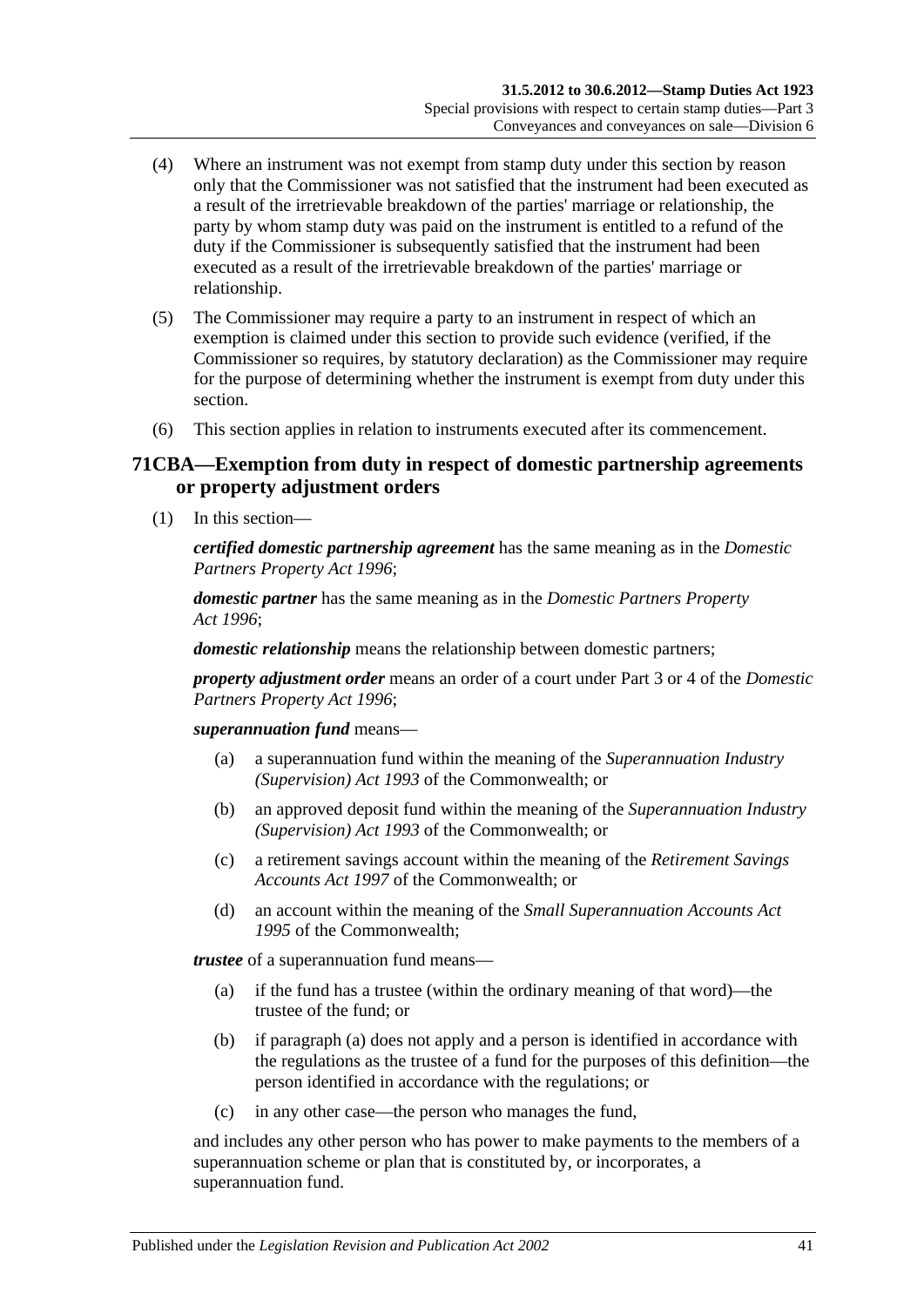- (2) The following instruments are exempt from stamp duty:
	- (a) a certified domestic partnership agreement;
	- (b) a deed or other instrument (including an application to transfer registration of a motor vehicle) to give effect to, or consequential on—
		- (i) a certified domestic partnership agreement; or
		- (ii) a property adjustment order,
		- if—
			- (iii) the Commissioner is satisfied—
				- (A) that the domestic relationship to which the agreement or order relates has broken down irretrievably; and
				- (B) that the domestic partners lived together continuously as domestic partners for at least 3 years; and
			- (iv) the instrument—
				- (A) provides for the disposition of property between the parties to the former domestic relationship and no other person, other than a trustee of a superannuation fund (if relevant), takes or is entitled to take an interest in property in pursuance of the instrument; or
				- (B) in the case of an application to transfer registration of a motor vehicle—is consequential on a disposition of property between the parties to the former domestic relationship; and
			- (v) at the time of the execution of the instrument the parties were, or had been, domestic partners;
	- (c) a deed or other instrument executed by the trustee of a superannuation fund to give effect to, or consequential on—
		- (i) a certified domestic partnership agreement; or
		- (ii) a property adjustment order.
- (3) Where an instrument was not exempt from stamp duty under this section by reason only that the Commissioner was not satisfied that a domestic relationship had broken down irretrievably, a party to the relationship who paid stamp duty on the instrument is entitled to a refund of duty if the Commissioner is subsequently satisfied that the domestic relationship has broken down irretrievably.
- (4) The Commissioner may require a party to an instrument in respect of which an exemption is claimed under this section to provide such evidence (verified, if the Commissioner so requires, by statutory declaration) as the Commissioner may require for the purpose of determining whether the instrument is exempt from duty under this section.
- (5) This section applies—
	- (a) in relation to a certified domestic partnership agreement—both prospectively and retrospectively;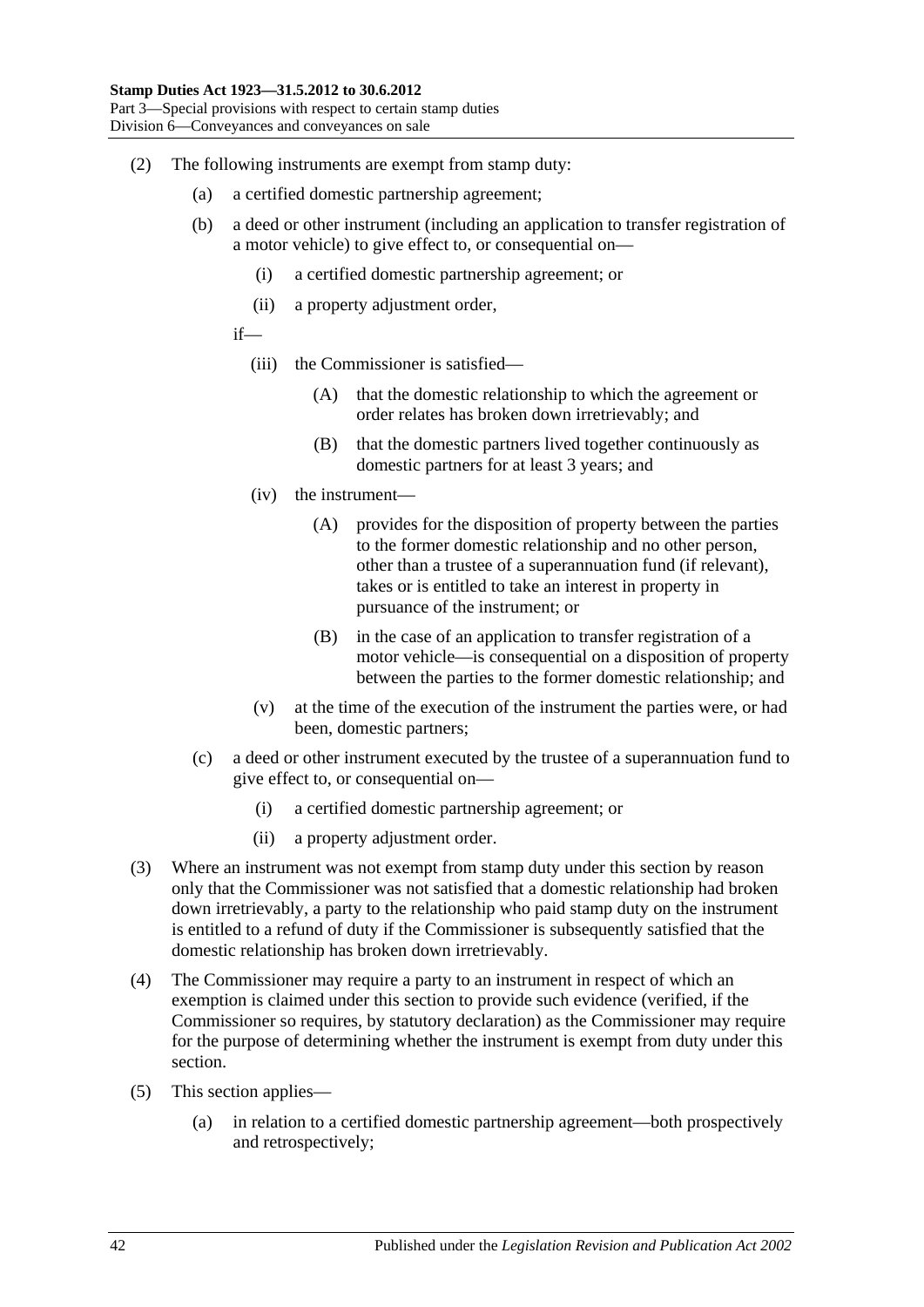(b) in relation to any other kind of instrument—to instruments executed after the commencement of this section.

## <span id="page-60-1"></span>**71CC—Interfamilial transfer of farming property**

- (1) A transfer of an interest in land, or land and goods, referred to in [subsection](#page-60-0) (1a) from a natural person, or a trustee for a natural person, to a relative of the natural person, or a trustee for a relative of the natural person, is exempt from stamp duty if the Commissioner is satisfied—
	- (a) that the land to which the transfer relates is used wholly or mainly for the business of primary production and is not less than 0.8 hectares in area; and
	- (ab) that the sole or principal business of the natural person who, or whose trustee, is the transferor is (immediately before the instrument) the business of primary production; and
	- (b) that for a period of 12 months immediately before the instrument there was a business relationship between—
		- (i) the natural person (A) who, or whose trustee, is the transferor; and
		- (ii) the natural person (B) who, or whose trustee, is the transferee, or a lineal ancestor or spouse or domestic partner of B,

<span id="page-60-3"></span>with respect to the use of the property for the business of primary production; and

- (c) in the case of a transfer where either or both parties are trustees, that no person is a beneficiary of the trust or trusts other than—
	- (i) the natural person (A) who, or whose trustee, is transferor;
	- (ii) the natural person (B) who, or whose trustee, is transferee;
	- (iii) a relative (or relatives) of A or B; and
- (d) that the transfer does not arise from arrangements or a scheme devised for the principal purpose of taking advantage of the benefit of this section.
- <span id="page-60-2"></span><span id="page-60-0"></span>(1a) [Subsection](#page-60-1) (1) applies to—
	- (a) land used for the business of primary production; and
	- (b) goods comprising livestock, machinery, implements and other goods used or acquired for the business of primary production conducted on the land referred to in [paragraph](#page-60-2) (a).
- (1b) In assessing the duty payable on an instrument, the Commissioner is to apply the following principles:
	- (a) if the instrument gives effect solely to a transaction, or part of a transaction, that is exempt from duty under this section, then no duty is payable on the instrument;
	- (b) if the instrument gives effect to a transaction, or part of a transaction, of which some of the elements are exempt from duty under this section and others not, the instrument will be assessed for duty as if it gave effect only to those elements of the transaction that are not exempt from duty under this section.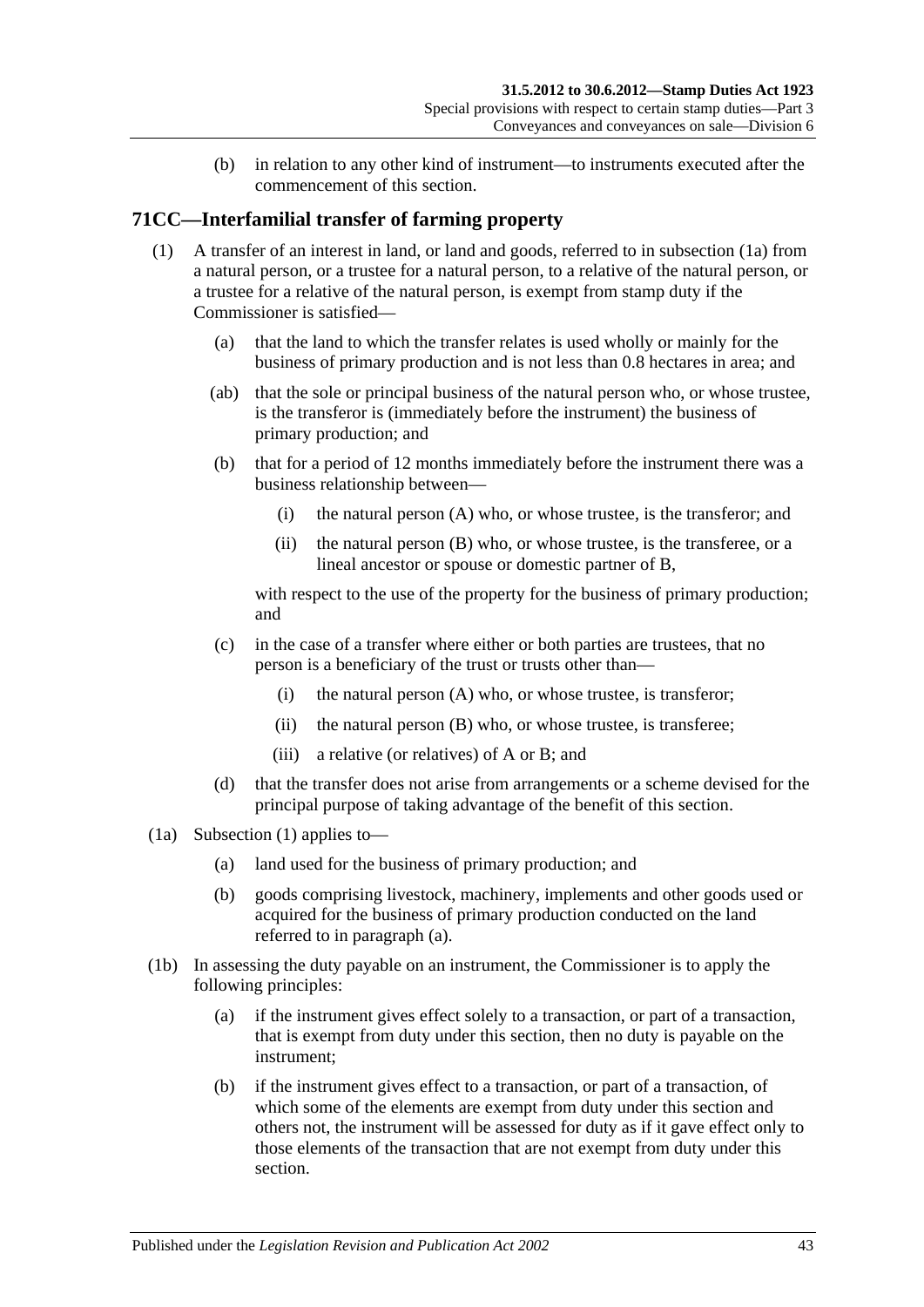- (2) The Commissioner may, in deciding for the purposes of [subsection](#page-60-3) (1)(b) whether a business relationship existed between two persons, take into account any of the following;
	- (a) a previous employment relationship between them (regardless of the amount or form of remuneration);
	- (b) a share-farming arrangement;
	- (c) the provision of assistance in the running of the business;
	- (d) a partnership arrangement,

and may take into account such other matters (whether similar or dissimilar to those referred to above) as the Commissioner thinks fit.

- (3) The Commissioner may require a party to an instrument in respect of which an exemption is claimed under this section to provide such information or evidence as the Commissioner may require for the purpose of determining whether the instrument is exempt from duty under this section.
- (4) The Commissioner may require the information or evidence to be given on oath or verified by statutory declaration.
- (5) In this section—

*natural person* or *person* does not include a person who is deceased (as at the time of execution of the relevant instrument);

<span id="page-61-0"></span>*relative*, in relation to a natural person, means a person who is—

- (a) a child or remoter lineal descendant of the person or of the spouse or domestic partner of the person;
- <span id="page-61-1"></span>(b) a parent or remoter lineal ancestor of the person or of the spouse or domestic partner of the person;
- <span id="page-61-2"></span>(c) a brother or sister of the person or of the spouse or domestic partner of the person;
- (ca) a child or remoter lineal descendant of the brother or sister of the person or of the spouse or domestic partner of the person;
- (d) the spouse or domestic partner of the person or a spouse or domestic partner of any person referred to in [paragraphs](#page-61-0) (a), [\(b\)](#page-61-1) or [\(c\).](#page-61-2)
- (6) This section applies in relation to instruments executed after its commencement.

### **71CD—Duty on conveyances by Official Trustee etc**

Where, on the bankruptcy of a debtor, property of the debtor is vested in the Official Trustee in Bankruptcy or a registered trustee under the *Bankruptcy Act 1966* of the Commonwealth—

- (a) a subsequent conveyance of the property by the Official Trustee or registered trustee to the bankrupt or former bankrupt is exempt from stamp duty;
- (b) a subsequent conveyance of the property by the Official Trustee or registered trustee to some other person will be assessed for stamp duty as though the conveyance were from the bankrupt or former bankrupt to that person.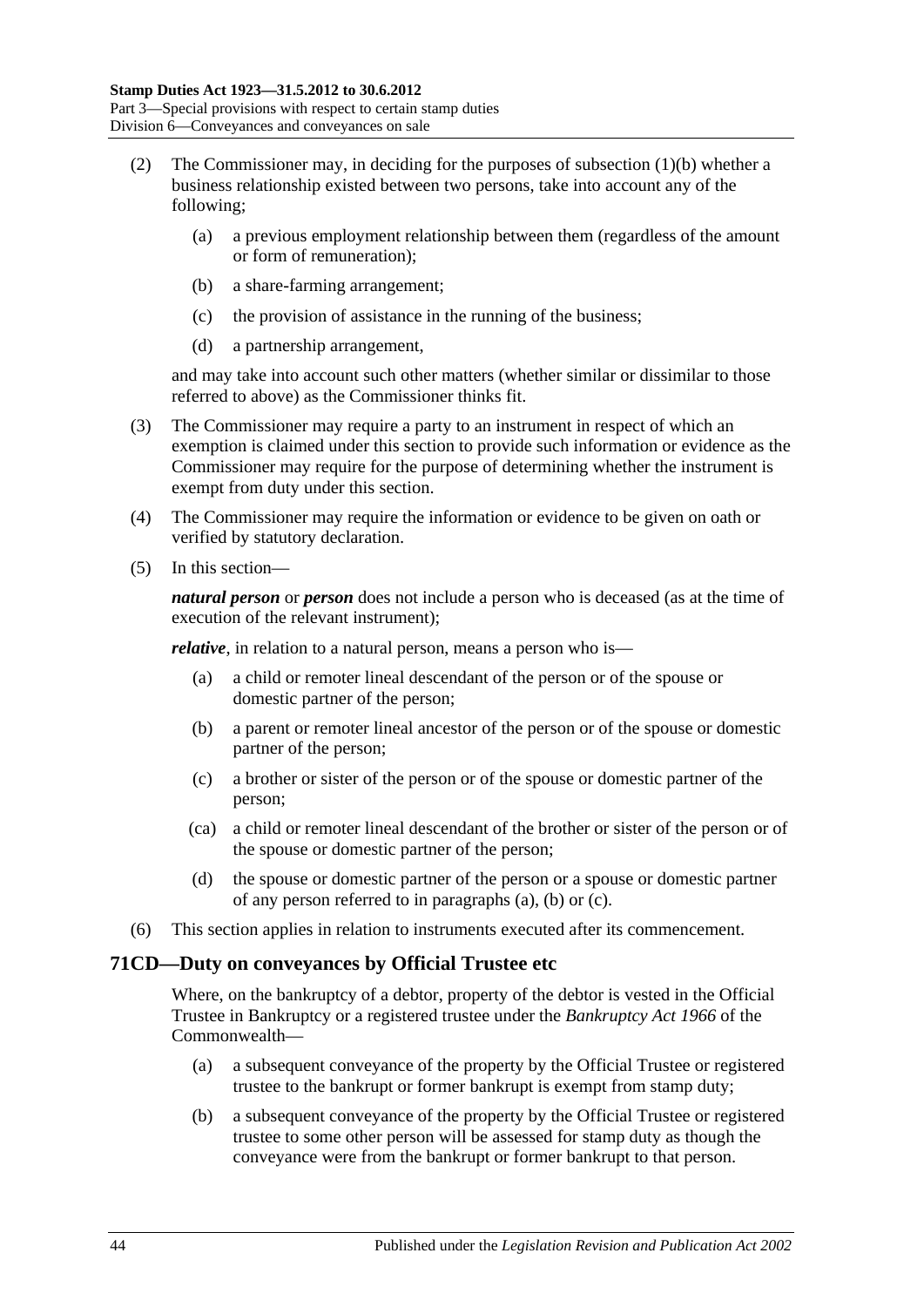### **71D—Concessional duty to encourage resource exploration activity**

- <span id="page-62-0"></span>(1) Where upon an application made under this section the Treasurer, after consultation with the Minister to whom the administration of the *[Mining Act](http://www.legislation.sa.gov.au/index.aspx?action=legref&type=act&legtitle=Mining%20Act%201971) 1971* is committed, is satisfied—
	- (a) that the applicants are parties to a conveyance of an exploration tenement or an interest in an exploration tenement; and
	- (b) that the consideration or a part of the consideration for the conveyance consists of an undertaking on the part of the person or persons acquiring an interest in the tenement by virtue of the conveyance—
		- (i) to engage in exploratory or investigatory operations (to be carried on after the date of the undertaking) within that part of the area of the tenement to which the conveyance relates; or
		- (ii) to contribute to the cost of exploratory or investigatory operations (to be carried on after the date of the undertaking) within that part of the area of the tenement to which the conveyance relates,

this section applies to the conveyance.

- (2) An application under this section must—
	- (a) be made in a manner and form determined by the Treasurer; and
	- (b) set out a statement of—
		- (i) the value of the interest being transferred by the conveyance; and
		- (ii) the value of the undertaking referred to in [subsection](#page-62-0)  $(1)(b)$ ; and
	- (c) be accompanied by such evidence as the Treasurer may require.
- (2a) The duty payable upon a conveyance to which this section applies will be as follows:
	- (a) where the amount by reference to which the duty would, apart from this section, be calculated does not exceed the value of the undertaking referred to in [subsection](#page-62-0)  $(1)(b)$ —the duty will be \$1 000;
	- (b) where the amount by reference to which the duty would, apart from this section, be calculated exceeds the value of the undertaking referred to in [subsection](#page-62-0)  $(1)(b)$ —the duty will be an amount calculated in accordance with the following formula:

 $D = (A-V) + $1000$ 

where

*D* is the amount payable

*A* is the amount of duty payable apart from this section

*V* is the amount of duty payable on a conveyance of an interest in property the value of which equals the value of the undertaking referred to in [subsection](#page-62-0)  $(1)(b)$ .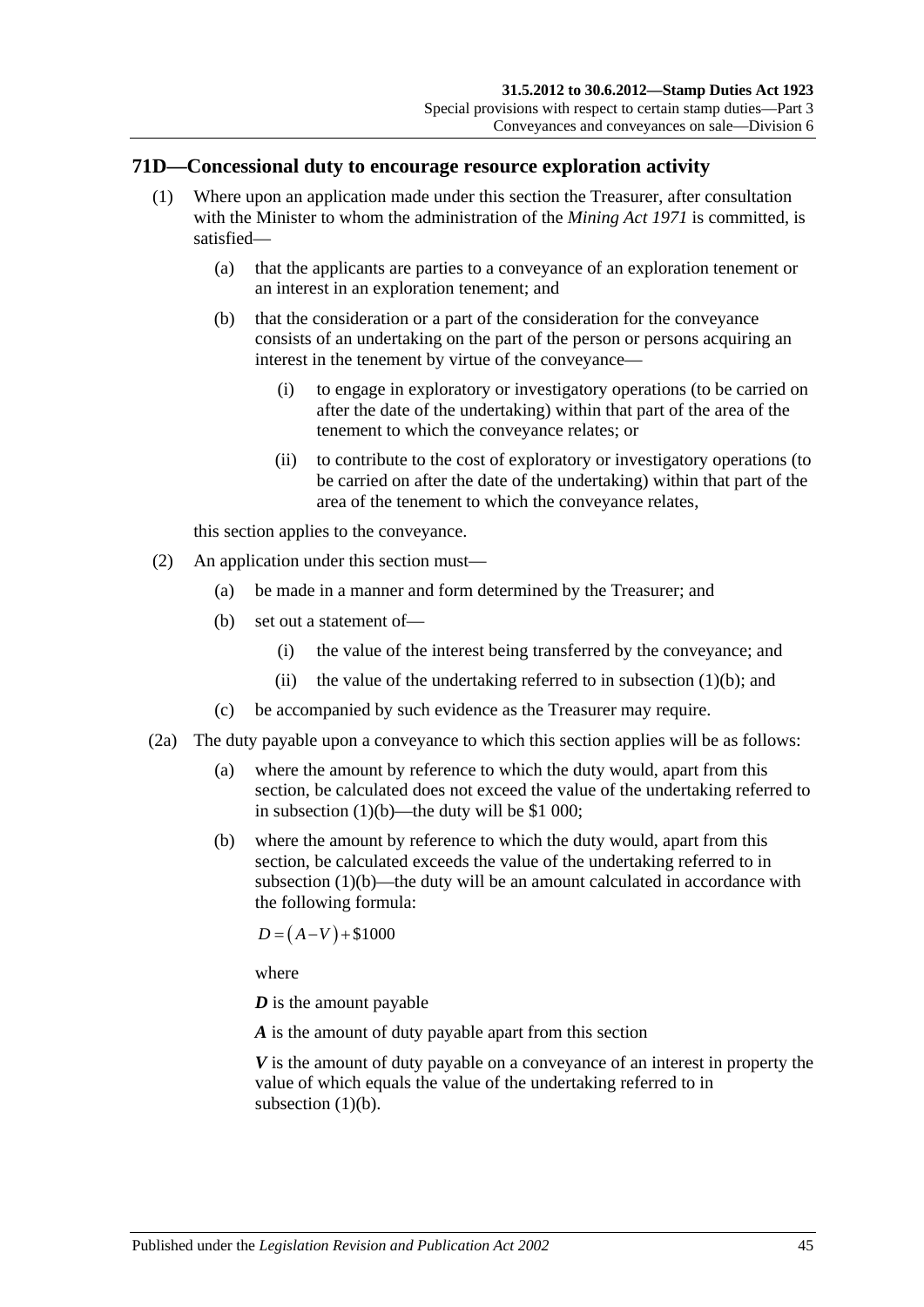#### (3) In this section—

*exploration tenement* means—

- (a) an exploration licence granted under the *[Mining Act](http://www.legislation.sa.gov.au/index.aspx?action=legref&type=act&legtitle=Mining%20Act%201971) 1971*; or
- (b) an exploration licence granted under the *[Petroleum Act](http://www.legislation.sa.gov.au/index.aspx?action=legref&type=act&legtitle=Petroleum%20Act%202000) 2000*; or
- (c) an exploration permit for petroleum granted under the *[Petroleum \(Submerged](http://www.legislation.sa.gov.au/index.aspx?action=legref&type=act&legtitle=Petroleum%20(Submerged%20Lands)%20Act%201982)  [Lands\) Act](http://www.legislation.sa.gov.au/index.aspx?action=legref&type=act&legtitle=Petroleum%20(Submerged%20Lands)%20Act%201982) 1982*; or
- (d) an exploration licence granted under the *[Offshore Minerals Act](http://www.legislation.sa.gov.au/index.aspx?action=legref&type=act&legtitle=Offshore%20Minerals%20Act%202000) 2000*.
- (4) A reference in this section to an exploration tenement includes a reference to a portion of an exploration tenement.
- (5) For the purposes of this section, the value of the undertaking referred to in [subsection](#page-62-0) (1)(b) will be taken to be equal to the costs for which the person or persons acquiring an interest in the tenement by virtue of the conveyance become liable, or for which that person or those persons are reasonably expected to become liable, by virtue of the undertaking (assessed as at the time that the undertaking was given).
- (6) This section applies to a conveyance first lodged with the Commissioner for stamping on or after the commencement of the *[Stamp Duties \(Concessional Duty and](http://www.legislation.sa.gov.au/index.aspx?action=legref&type=act&legtitle=Stamp%20Duties%20(Concessional%20Duty%20and%20Exemptions)%20Amendment%20Act%201991)  [Exemptions\) Amendment Act](http://www.legislation.sa.gov.au/index.aspx?action=legref&type=act&legtitle=Stamp%20Duties%20(Concessional%20Duty%20and%20Exemptions)%20Amendment%20Act%201991) 1991*.

#### <span id="page-63-0"></span>**71DA—Duty on certain conveyances between superannuation funds etc**

- (1) If on an application made under this section the Commissioner is satisfied—
	- (a) that the applicant is a party to an instrument that constitutes—
		- (i) a conveyance of property between superannuation funds; or
		- (ii) an agreement to convey property between superannuation funds; and
	- (b) that the trustees of the respective funds are of the opinion that the funds will be complying superannuation funds for the year in which the conveyance occurs; and
	- (c) that the conveyance is in connection with a person ceasing to be a member of, or otherwise ceasing to be entitled to benefits in respect of, one superannuation fund and becoming a member of, or otherwise becoming entitled to benefits in respect of, the other superannuation fund,

this section applies to the instrument.

- <span id="page-63-1"></span>(1a) If on application made under this section the Commissioner is satisfied—
	- (a) that the applicant is a party to an instrument that is a conveyance of property, or an agreement to convey property, from a superannuation fund to a pooled superannuation trust; and
	- (b) that the purpose of the conveyance is to satisfy standards relating to the investment of assets of the superannuation fund prescribed by or under the SIS Act; and
	- (c) that the only consideration for the conveyance is the right to share in the income and assets of the pooled superannuation trust whether that right is in the form of units issued by the trust or some other form,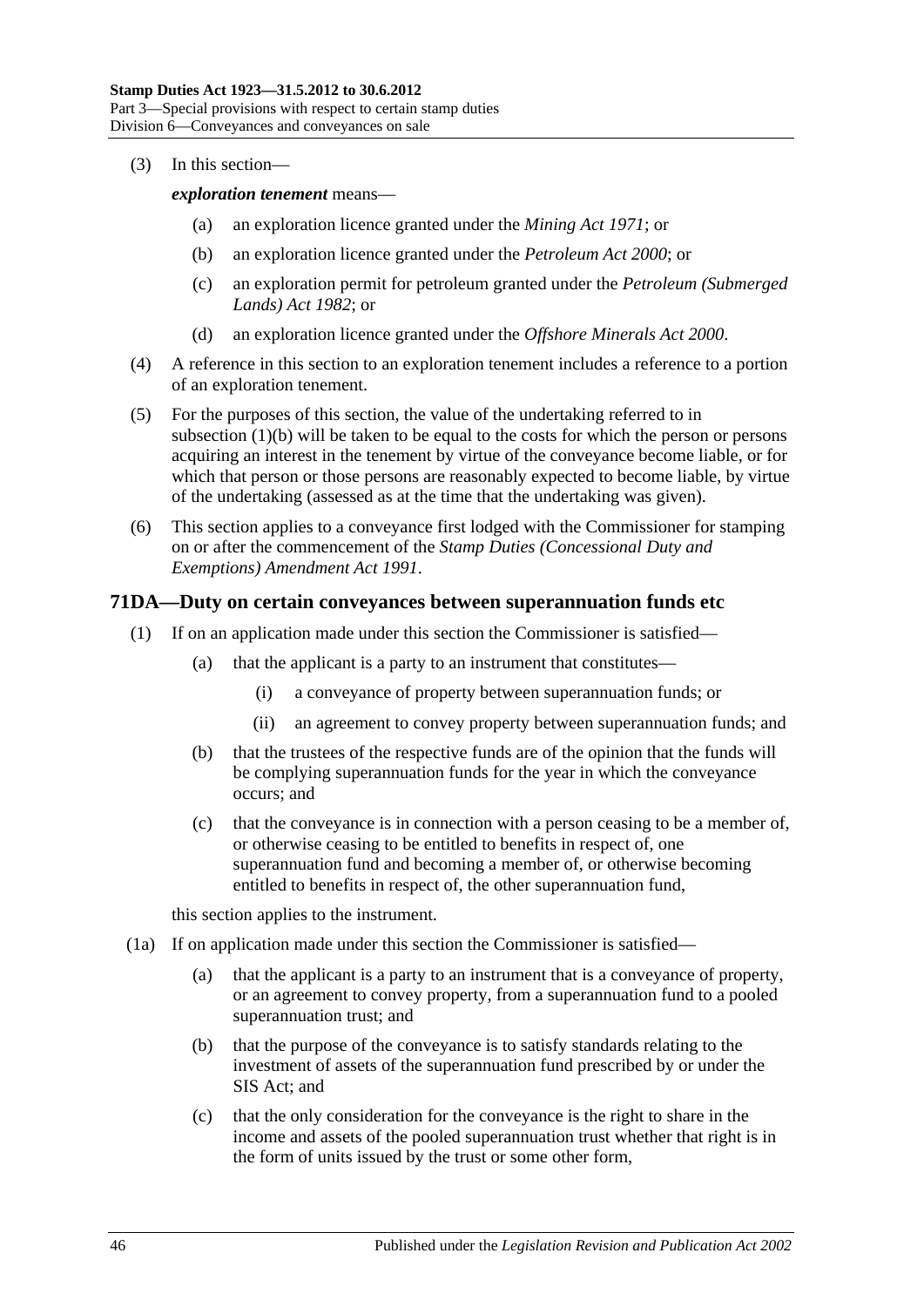this section applies to the instrument.

- <span id="page-64-0"></span>(1b) If on application made under this section the Commissioner is satisfied—
	- (a) that the applicant is a party to an instrument that is a conveyance of property, or an agreement to convey property, from a pooled superannuation trust—
		- (i) to a superannuation fund; or
		- (ii) to another pooled superannuation trust at the direction of a superannuation fund; and
	- (b) that the only consideration passing from the superannuation fund to the firstmentioned pooled superannuation trust for the conveyance is the surrender by the superannuation fund of the whole or part of its right to share in the income and assets of the pooled superannuation trust,

this section applies to the instrument.

- (2) The duty payable on an instrument to which this section applies will be—
	- (a) the amount of *ad valorem* duty that would be payable on the instrument as a conveyance apart from this section; or
	- (b) \$200,

whichever is the lesser.

- (3) The Commissioner may require a party to an instrument that may be assessable under this section to provide such information or evidence as the Commissioner may require for the purpose of determining whether this section applies and, if so, the amount of duty payable on the instrument.
- (4) The Commissioner may require the information or evidence to be given on oath or verified by statutory declaration.
- (5) In this section—

#### *complying superannuation fund* means—

- (a) a fund which is a complying superannuation fund within the meaning of section 267 of the *Income Tax Assessment Act 1936* of the Commonwealth; or
- (b) a fund which is a complying approved deposit fund as defined by section 47 of the SIS Act;

*pooled superannuation trust* means a pooled superannuation trust as defined in the SIS Act;

*the SIS Act* means the *Superannuation Industry (Supervision) Act 1993* of the Commonwealth.

(6) This section applies to an instrument of a kind referred to in [subsection](#page-63-0) (1), [\(1a\)](#page-63-1) or [\(1b\)](#page-64-0) if it was first lodged for stamping with the Commissioner on or after the commencement of the subsection concerned.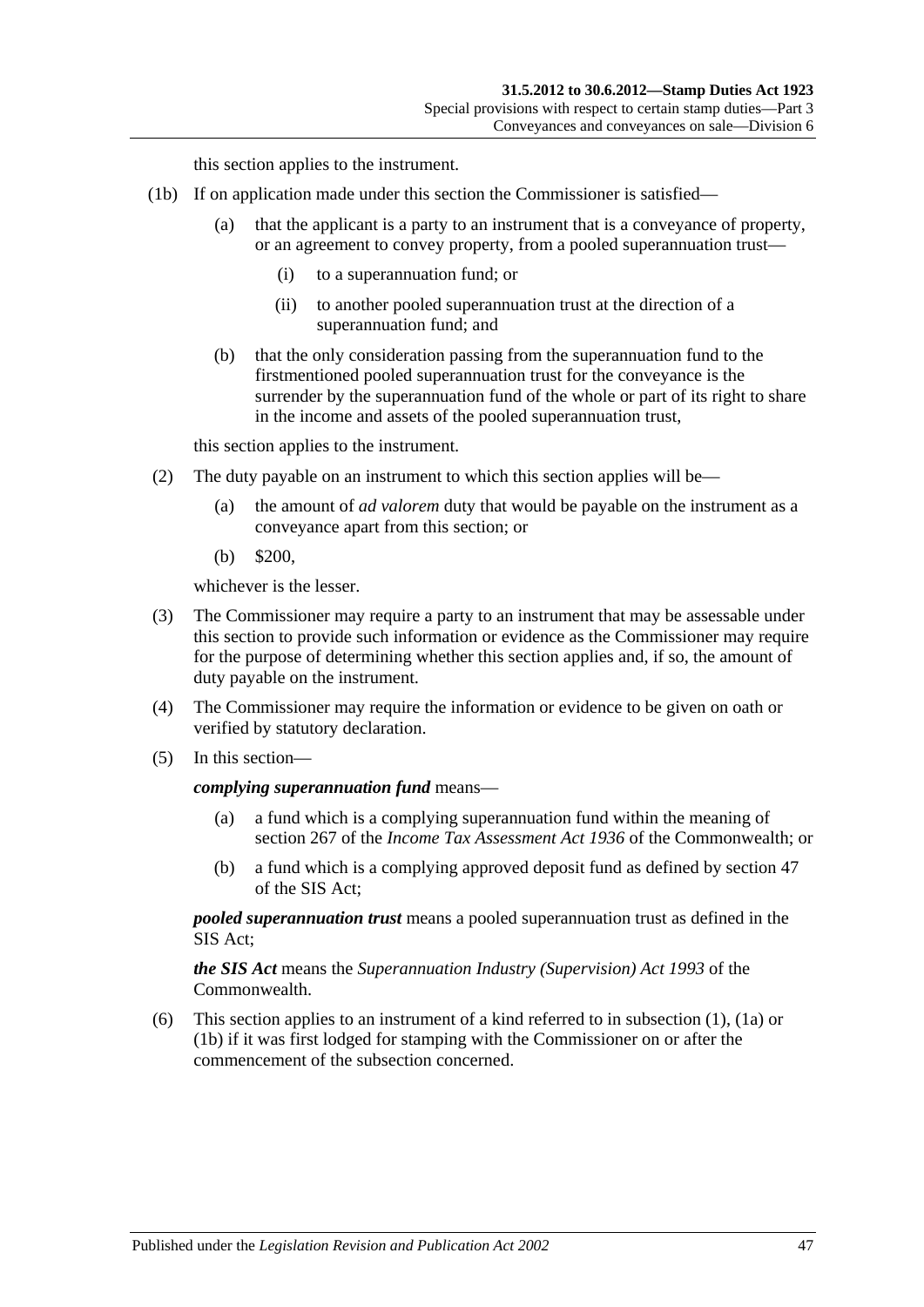### **71DB—Concessional duty on purchases of off-the-plan apartments**

- (1) If on an application under this section, in a manner and form determined by the Commissioner and supported by such evidence as the Commissioner may require, the Commissioner is satisfied that the applicant is a purchaser of a qualifying apartment under a qualifying off-the-plan contract, this section applies to a conveyance under which the interest in the apartment is transferred to the applicant.
- (2) The duty payable on a conveyance to which this section applies will, if it gives effect to a qualifying off-the-plan contract entered into between 31 May 2012 and 30 June 2014 (both dates inclusive), be as follows:
	- (a) where the market value of the apartment does not exceed \$500 000—no duty will be payable;
	- (b) where the market value of the apartment exceeds \$500 000—the duty will be the amount payable apart from this section less \$21 330.
- <span id="page-65-0"></span>(3) The duty payable on a conveyance to which this section applies will, if it gives effect to a qualifying off-the-plan contract entered into between 1 July 2014 and 30 June 2016 (both dates inclusive), be as follows:
	- (a) where the market value of the apartment does not exceed \$500 000—the duty will be calculated by reference to a value (the *dutiable value*), rather than the market value, where the dutiable value is calculated in accordance with the following formula:

$$
DV = (MV \times 0.35) + (MV \times 0.65 \times C)
$$

where—

*DV* is the dutiable value

*MV* is the market value

*C* is a percentage that represents the stage at which the construction or refurbishment of the multi-storey residential development in which the relevant apartment is (or is to be) situated has reached at the relevant contract date, expressed as a percentage of completion of the work—

- (a) where—
	- (i) Stage 1 equals 0%; and
	- (ii) Stage 2 equals 20%; and
	- (iii) Stage 3 equals 40%; and
	- (iv) Stage 4 equals 60%; and
	- (v) Stage 5 equals 80%; and
	- (vi) Stage 6 equals 100%; and
- (b) where—
	- (i) Stage 1 is where no work in relation to the building has been commenced; and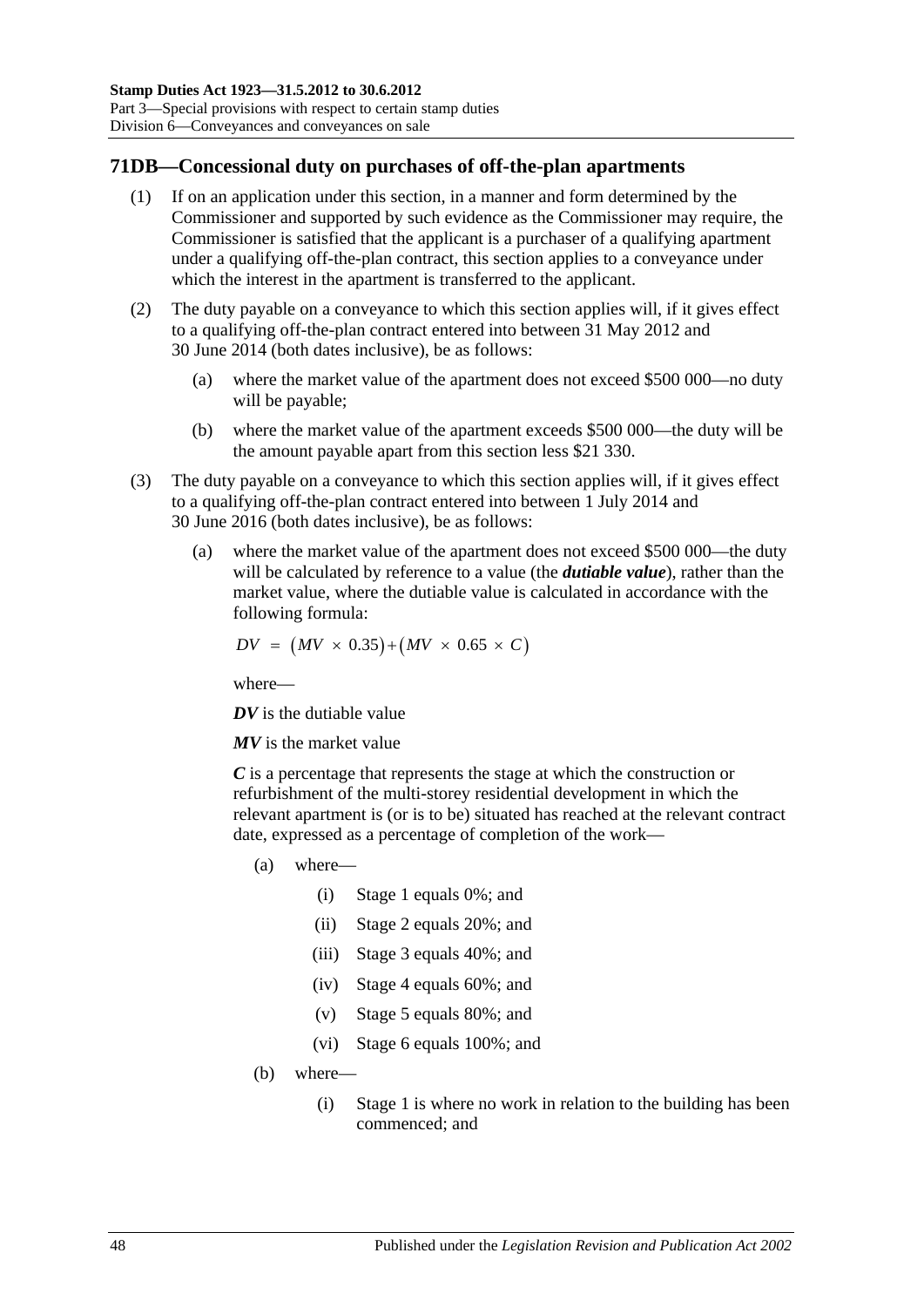- (ii) Stages 2, 3, 4 and 5 are construction stages determined by the Commissioner from time to time and published in the Gazette; and
- (iii) Stage 6 is where the work has been substantially completed;
- (b) where the market value of the apartment exceeds \$500 000—the duty will be the amount payable apart from this section but after taking into account the operation of [subsection](#page-66-0) (4), less an amount determined according to the stage at which the construction or refurbishment of the multi-storey residential development in which the relevant apartment is (or is to be) situated has reached at the relevant contract date, being, depending on the stage, an amount as follows:
	- (i) Stage 1—\$15 500;
	- (ii) Stage 2—\$12 800;
	- (iii) Stage 3—\$9 750;
	- (iv) Stage 4—\$6 500;
	- (v) Stage 5—\$3 250;
	- $(vi)$  Stage  $6$ — $\$0$ ,

where the stages will be the same as the stages applying under [paragraph](#page-65-0) (a).

- <span id="page-66-0"></span>(4) For the purposes of this section, the date of the sale of the property applying under [section](#page-38-1) 60A in relation to a conveyance under this section will be taken to be the date on which the relevant qualifying off-the-plan contract was entered into.
- (5) For the purposes of this section, only 1 application may be made in relation to a qualifying apartment (and, in the case of an apartment being purchased by 2 or more purchasers, any benefit arising under this section must be shared jointly).
- (6) This section does not apply in relation to a contract if the Commissioner is satisfied that the contract replaces a contract made before 31 May 2012 for the purchase of the same apartment.
- (7) In this section—

*apartment* means a self-contained residence that is, or is to be, situated in a multi-storey residential development, but does not include a townhouse;

*multi-storey residential development* means a building of 2 or more storeys containing 2 or more independent residential premises;

*qualifying apartment* means an apartment that is (or is to be) situated—

- (a) within the area of The Corporation of the City of Adelaide; or
- (b) on any land within the area where the *Bowden Redevelopment* project is being undertaken (*Bowden Village*) and identified by the Treasurer by notice in the Gazette; or
- (c) on any land within the area known as *45 Park*, *Gilberton*, and comprised within Certificate of Title Register Book Volume 5114 Folio 927 or Volume 5114 Folio 955;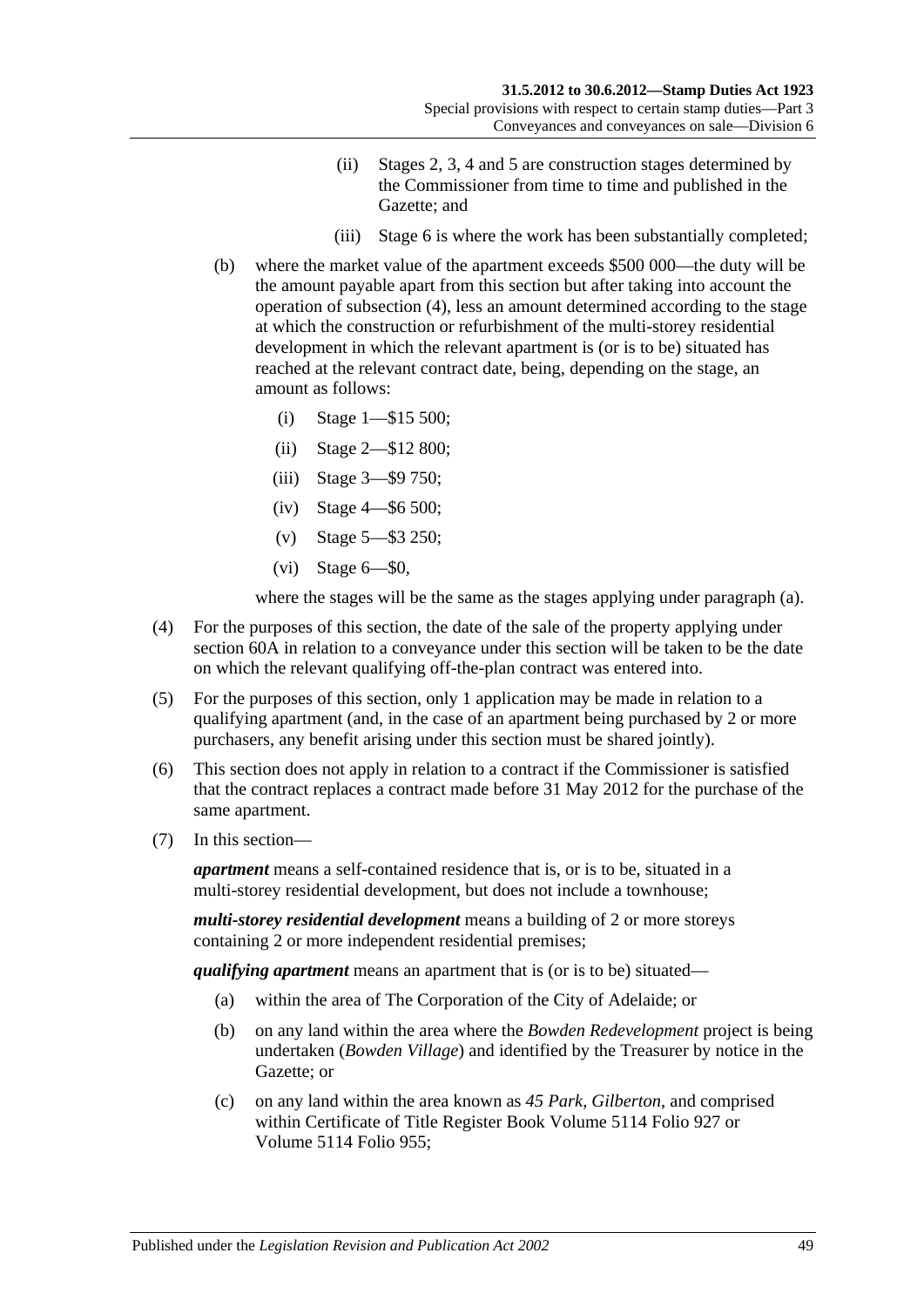*qualifying off-the-plan contract* means a contract for the purchase of an apartment entered into between 31 May 2012 and 30 June 2016 (both dates inclusive) where, at the time that the contract is entered into, the building in which the apartment is, or is to be, situated—

- (a) is a new building that is yet to be constructed; or
- (b) is a new building for which construction has commenced and where the Commissioner is satisfied that the work has not been substantially completed; or
- (c) is an existing building where the Commissioner is satisfied that the building is to be substantially refurbished and that refurbishment—
	- (i) is yet to be commenced; or
	- (ii) has commenced but the Commissioner is satisfied that the work has not been substantially completed;

*relevant contract date* means the date on which the qualifying off-the-plan contract that is relevant to the application of this section was entered into;

*townhouse* means a dwelling consisting of 2 or more storeys where the building (which may be a building joined to another building or buildings) constituting the dwelling occupies a site that is held exclusively with that building.

## **Division 7—Gaming machine surcharge**

#### **71EA—Interpretation**

(1) In this Division—

*direct interest*—see section [71EB\(1\);](#page-68-0)

*family group* means a group of persons connected by an unbroken series of relationships of consanguinity or affinity;

*gaming machine business* means a business conducted in pursuance of a gaming machine licence;

*gaming machine licence* means a gaming machine licence under the *[Gaming](http://www.legislation.sa.gov.au/index.aspx?action=legref&type=act&legtitle=Gaming%20Machines%20Act%201992)  [Machines Act](http://www.legislation.sa.gov.au/index.aspx?action=legref&type=act&legtitle=Gaming%20Machines%20Act%201992) 1992*;

*gaming machine surcharge* means the duty imposed under this Division;

*hold*—a person *holds* a share in a private entity if the person—

- (a) is registered as the holder; or
- (b) is beneficially entitled to the share; or
- (c) controls the exercise of rights attached to the share;

*indirect interest*—see section [71ED\(1\);](#page-69-0)

*net gambling revenue* means net gambling revenue as defined for the purposes of section 72 of the *[Gaming Machines Act](http://www.legislation.sa.gov.au/index.aspx?action=legref&type=act&legtitle=Gaming%20Machines%20Act%201992) 1992*;

*person* includes a private entity;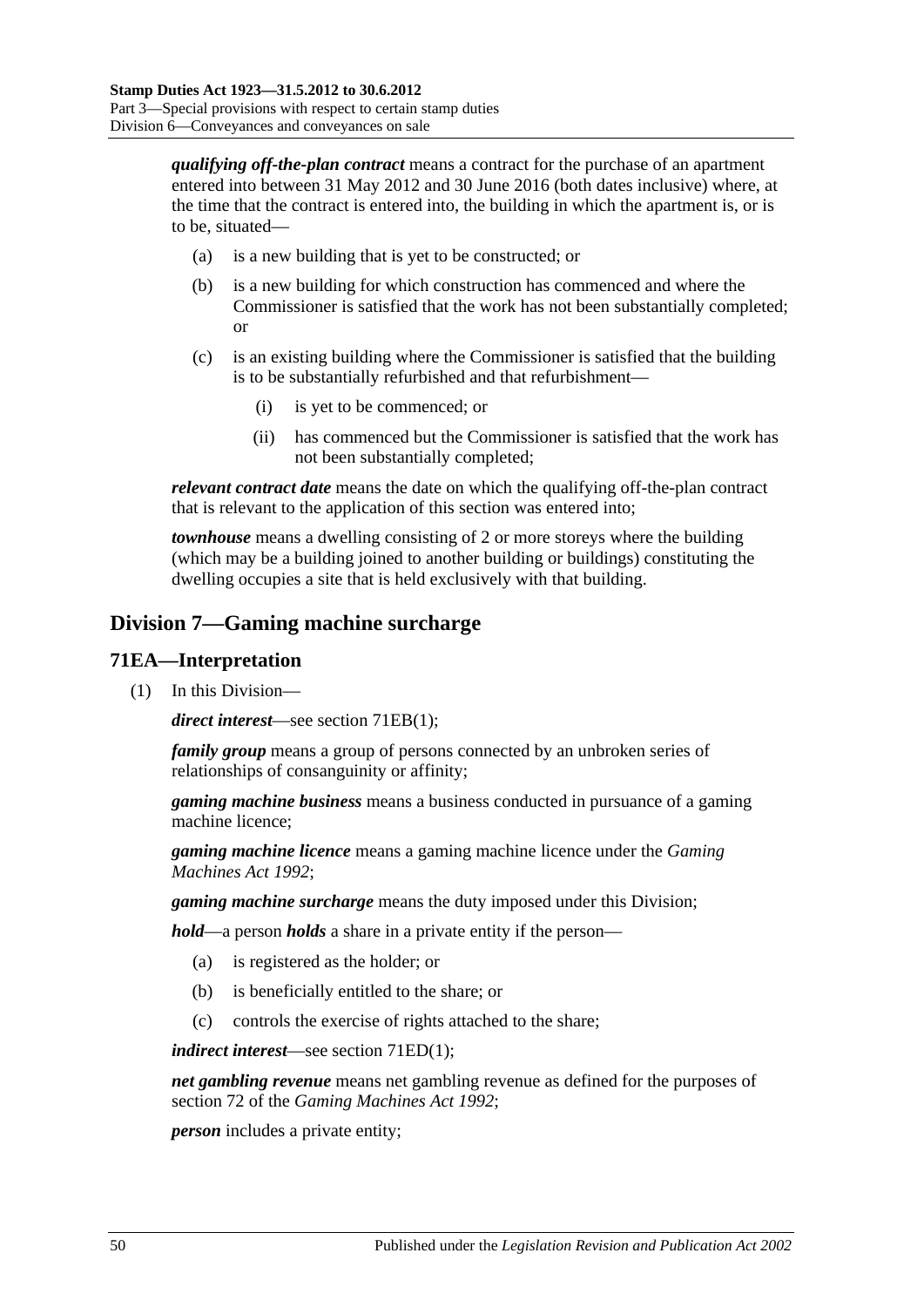#### *private company* means—

- (a) a company that is limited by shares but whose shares are not quoted on a recognised financial market; or
- (b) a company that is not limited by shares,

but does not include a company that is excluded from the ambit of this definition by the regulations;

*private entity* means a private company or a private unit trust scheme;

*private unit trust scheme* means—

- (a) a unit trust scheme in which less than 50 persons hold units; or
- (b) a unit trust scheme in which 50 or more persons hold units if 20 or fewer persons hold 75 per cent or more in number or value of the units on issue,

but does not include a unit trust scheme that is an approved deposit fund or a pooled superannuation trust within the meaning of the *Superannuation Industry (Supervision) Act 1993* (Cwth);

*proportionate interest*—see sections [71EB\(3\),](#page-69-1) [71EC\(2\)](#page-69-2) and [71ED\(3\);](#page-69-3)

#### *related entity*—see section [71EC\(1\);](#page-69-4)

*share* in a private entity means—

- (a) where the private entity is a private company—a share or other interest that—
	- (i) entitles the holder to vote at a general meeting of shareholders of the private company; or
	- (ii) entitles the holder to share in dividends or would entitle the holder to share in dividends assuming that there were profits out of which dividends could be declared; or
	- (iii) entitles the holder to share in the distribution of the assets of the company in the event of a winding up; or
	- (iv) confers entitlements of two or more kinds mentioned above;
- (b) where the private entity is a private unit trust—a unit in the trust.
- (2) Property is taken to be held beneficially by a private unit trust scheme if it is held by the trustees of the scheme in trust for the unitholders.
- (3) If an interest that is to be valued for the purposes of this Division is the potential interest of an object of a discretionary trust, the interest is to be valued as if it were the greatest beneficial interest in the property subject to the trust that could be conferred under the terms of the trust.

#### <span id="page-68-0"></span>**71EB—Direct interests**

- (1) A person has a *direct interest* in a private entity if the person holds a share in the private entity.
- (2) A direct interest is to be expressed as a proportionate interest.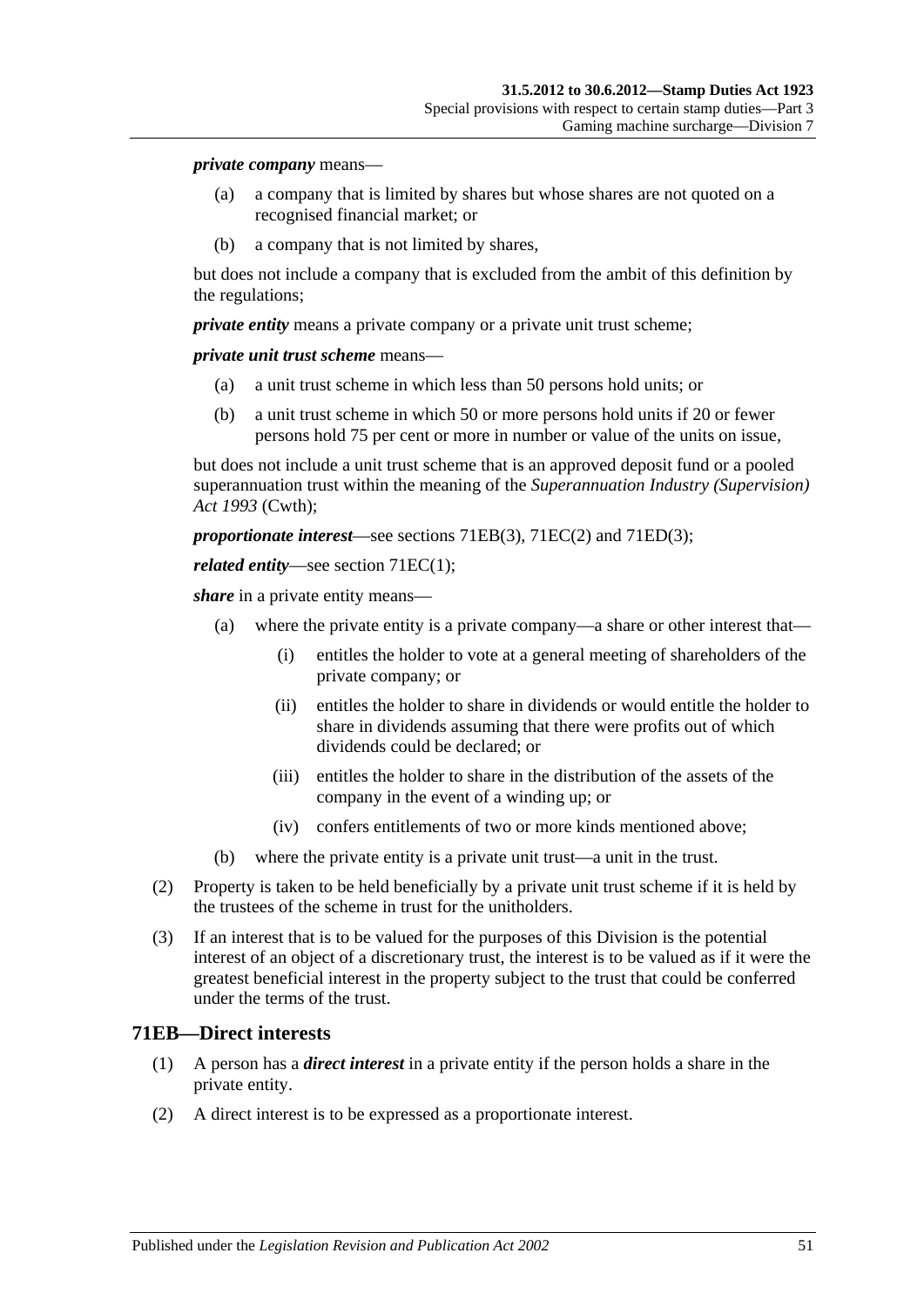- <span id="page-69-1"></span>(3) The *proportionate interest* is the highest of the following:
	- (a) a percentage representing the proportion of votes that the person would be entitled to exercise (or control) at a general meeting of shareholders or unitholders assuming that all shareholders or unitholders exercised their voting rights;
	- (b) a percentage representing the extent the person is entitled to participate in dividends or distributions of income;
	- (c) a percentage representing the extent to which the person would be entitled to participate in distribution of assets on a winding up of the private entity.
- (4) The proportionate interest of a person is to be determined as if any power that the person has to increase the extent of an interest (by varying the constituent documents of the private entity or in any other way) had been exercised so as to maximise the relevant interest in the private entity.

#### <span id="page-69-4"></span>**71EC—Related entities**

- (1) Two private entities are *related entities* if—
	- (a) one has a direct interest in the other; or
	- (b) a series of such relationships can be traced between them through another or other related entities (*intermediate entities*).
- <span id="page-69-2"></span>(2) If a private entity is related to another private entity by a relationship traced through an intermediate entity or intermediate entities, the private entity's proportionate interest in the other is calculated by multiplying the relevant fractions together and expressing the result as a percentage.

#### **Example—**

Entity A (a private company) holds a 75% proportionate interest in entity B (a private unit trust scheme) which in turn holds a 50% proportionate interest in entity C (a private company). In this case, the proportionate interest of entity A in entity C (insofar as it is traced through entity B) is 37.5%.

#### <span id="page-69-0"></span>**71ED—Indirect interests**

- (1) If a person has a direct interest in a private entity (entity A) which is related to another private entity (entity B), the person has an *indirect interest* in entity B.
- (2) An indirect interest is to be expressed as a proportionate interest.
- <span id="page-69-3"></span>(3) The proportionate interest is calculated by multiplying together—
	- (a) a fraction representing the person's proportionate interest in entity A; and
	- (b) a fraction representing entity A's proportionate interest in entity B,

and expressing the result as a percentage.

#### **Example—**

X holds a proportionate interest of 33⅓% in entity A (a private company) which in turn holds a 75% proportionate interest in entity B (a private unit trust scheme) which in turn holds a 50% proportionate interest in entity C (a private company). In this case X's indirect interest in entity C is to be expressed as a proportionate interest of 12.5%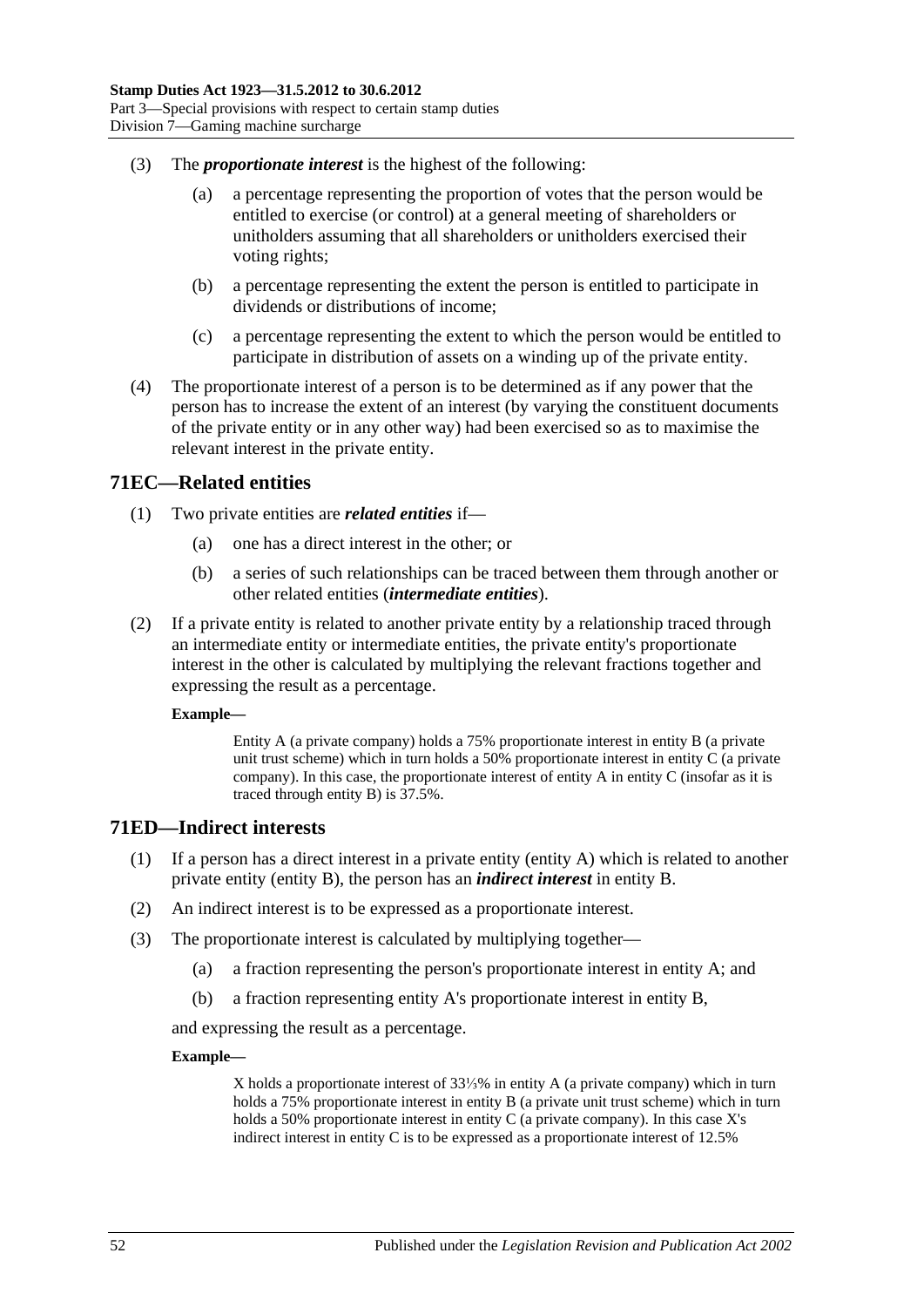### **71EE—Notional interests**

- (1) If a private entity owns a gaming machine business or an interest in a gaming machine business, a person who holds a direct or indirect interest in the private entity is taken to have a notional interest in the gaming machine business.
- (2) The value of the notional interest is calculated as follows:

 $V = p \times v_1$ 

where—

*p* is a fraction representing the person's proportionate interest in the private entity;

 $v_1$  is the value of the gaming machine business or the interest in the gaming machine business (as the case requires).

### **71EF—Application of this Division**

- (1) This Division applies to the following transactions—
	- (a) the transfer of an interest in a gaming machine business; or
	- (b) the transfer of a notional interest in a gaming machine business.
- (2) A transfer includes any transaction as a result of which the amount or value of the interest or notional interest of a person (the transferor) in a gaming machine business is diminished or extinguished and another person (the transferee) gains an interest or notional interest in the gaming machine business or the transferee's interest or notional interest increases in amount or value.

#### **Example—**

Suppose that a gaming machine business is operated by a private entity. The shares of a particular person in the private entity are redeemed or cancelled. This transaction is to be regarded as a transfer of the shareholder's notional interest to the remaining shareholders because their respective notional interests are increased by the value of the notional interest that has been extinguished by the redemption or cancellation.

- (3) However, a transfer does not include—
	- (a) a transaction by way of mortgage; or
	- (b) a transaction between members of the same family group by way of gift; or
	- (c) a transaction between members of the same family group for which there is no consideration of a commercial nature.

### **71EG—Imposition of surcharge**

- (1) A gaming machine surcharge is imposed on a transaction to which this Division applies.
- (2) The surcharge is in addition to any other duty payable under this Act in respect of the transaction.
- (3) The surcharge is calculated as follows:

 $A = p \times 0.05 \times NGR$ 

where—

*A* is the amount of the surcharge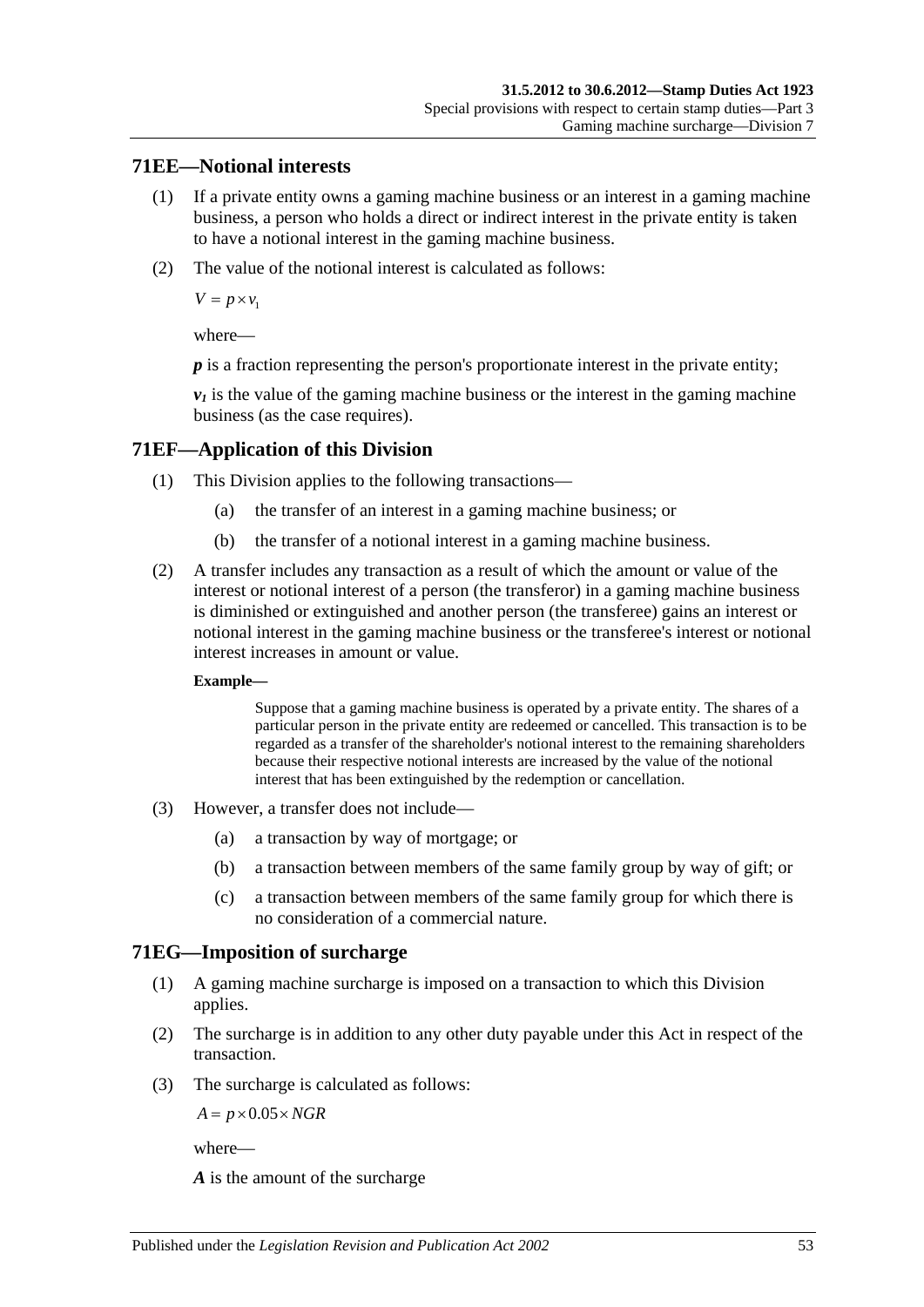$p$  is  $-$ 

- (a) if the whole of the gaming machine business is transferred—1;
- (b) in any other case—a fraction representing the relationship between the value of the interest or notional interest transferred and the value of the gaming machine business

*NGR* is the net gambling revenue derived from the business for the last 12 complete calendar months before the date of the transaction or, if the business was not carried on during that period or for the whole of that period, an amount determined by the Liquor and Gambling Commissioner to be reasonable having regard to net gambling revenue derived during that period from similar businesses.

# **71EH—Exempt transactions**

- (1) A transaction is exempt from the surcharge if—
	- (a) no liability to duty is imposed (apart from this Division) in respect of the transaction (or an instrument by which it is effected); or
	- (b) the transaction is effected by a conveyance that is exempt from *ad valorem* duty under this Act.
- (2) The regulations may exempt transactions of a specified class from the surcharge.

## **71EI—Notice of transaction to which this Division applies**

- (1) If a transaction to which this Division applies occurs, the parties to the transaction must within 2 months after the date of the transaction—
	- (a) lodge a return with the Commissioner; and
	- (b) pay the relevant amount of the surcharge.

Maximum penalty: \$10 000.

- (2) The return must be in a form approved by the Commissioner and contain the following information—
	- (a) the names and addresses of the parties to the transaction; and
	- (b) the date of the transaction; and
	- (c) particulars of the transaction and the interest or notional interest transferred as a result of the transaction; and
	- (d) sufficient details to enable the calculation of the fraction representing the relationship between the value of the interest or notional interest transferred and the value of the gaming machine business; and
	- (e) details of the net gambling revenue for the last 12 calendar months before the date of the transaction; and
	- (f) other information required by the Commissioner.

### **71EJ—Recovery of duty**

- (1) The Commissioner may recover a surcharge payable on a transaction to which this Division applies as a debt—
	- (a) from a party to the transaction; or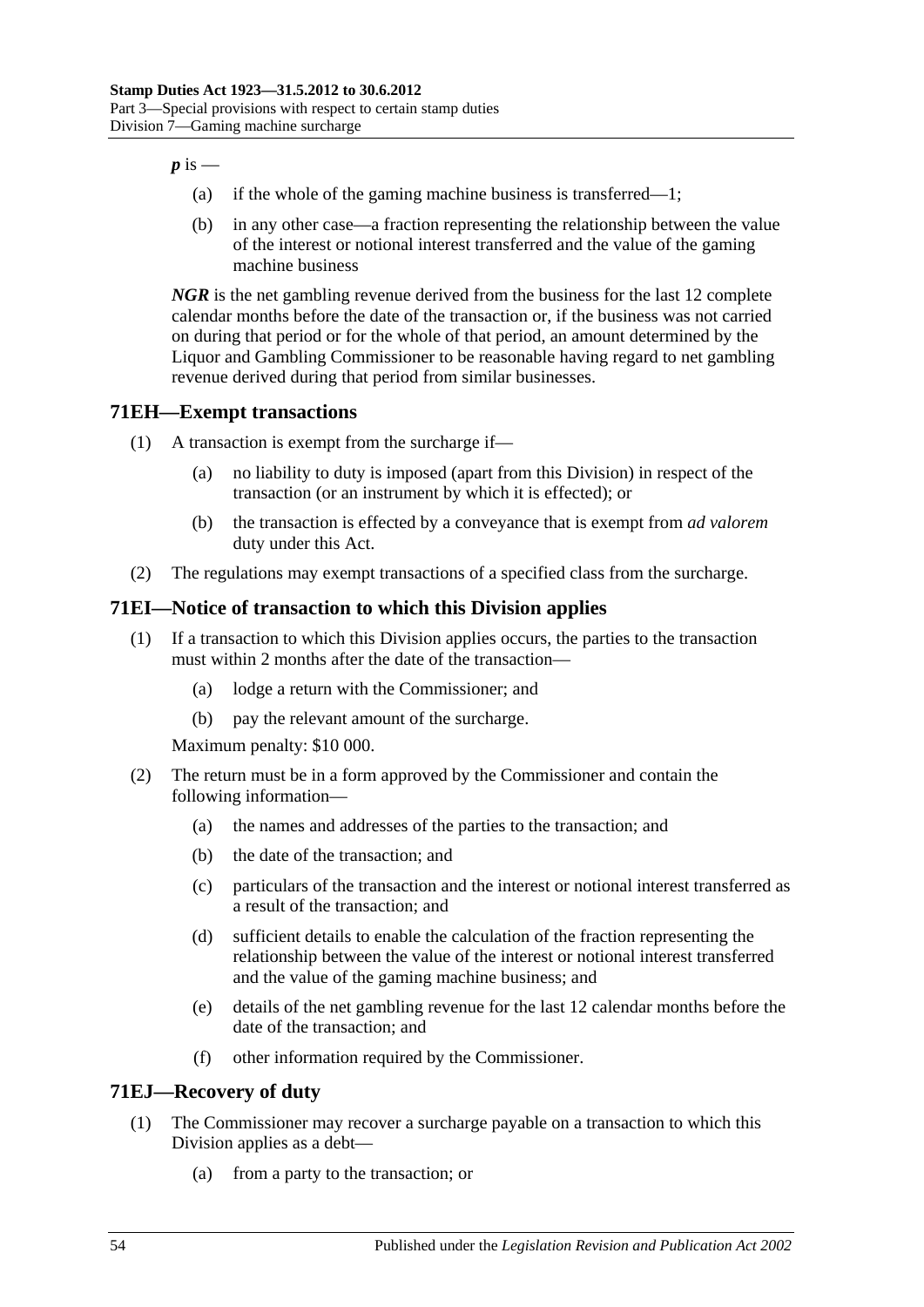- (b) if the relevant gaming machine business is owned by a private entity—from the private entity.
- (2) If the Commissioner recovers the surcharge from a private entity, the private entity may recover the relevant amount from the parties to the transaction.

## **Division 8—Transactions effected without creating dutiable instrument**

#### **71E—Transactions otherwise than by dutiable instrument**

- (1) Subject to [subsection](#page-72-0) (2), this section applies to a transaction in the following circumstances—
	- (a) the transaction results in a change in the ownership of a legal or equitable interest in—
		- (i) land; or
		- $(ii)$ 
			- (A) a business situated in the State; or
			- (B) a part of a business (being a business situated in the State), excluding goods that are stock-in-trade of a business where the transaction occurs in the ordinary course of business, where the transaction is associated with, or is for the purposes of, a change in the ownership of a legal or equitable interest in the business (including a case where a business is being divided up into separate parts and then those parts are being transferred to one or more persons as part of one transaction or one series of transactions); or
		- (iii) an interest in a partnership; and
	- $(b)$
- (i) the transaction is not effected, or not wholly effected, by an instrument on which *ad valorem* duty is chargeable; but
- (ii) if the transaction had been effected, or wholly effected, by an instrument, the instrument would be chargeable with duty as a conveyance or as if it were a conveyance.
- (1a) For the purposes of this section (and for the calculation of the value of any property), a change in the ownership of a legal or equitable interest in a business will be taken to include a transfer of the goodwill of the business.
- <span id="page-72-0"></span>(2) This section does not apply to any of the following transactions—
	- (a) the appointment of a receiver or trustee in bankruptcy;
	- (b) the appointment of a liquidator;
	- (c) a compromise or arrangement under Part 5.1 of the *Corporations Act 2001* of the Commonwealth;
	- (e) any other transaction of a prescribed class.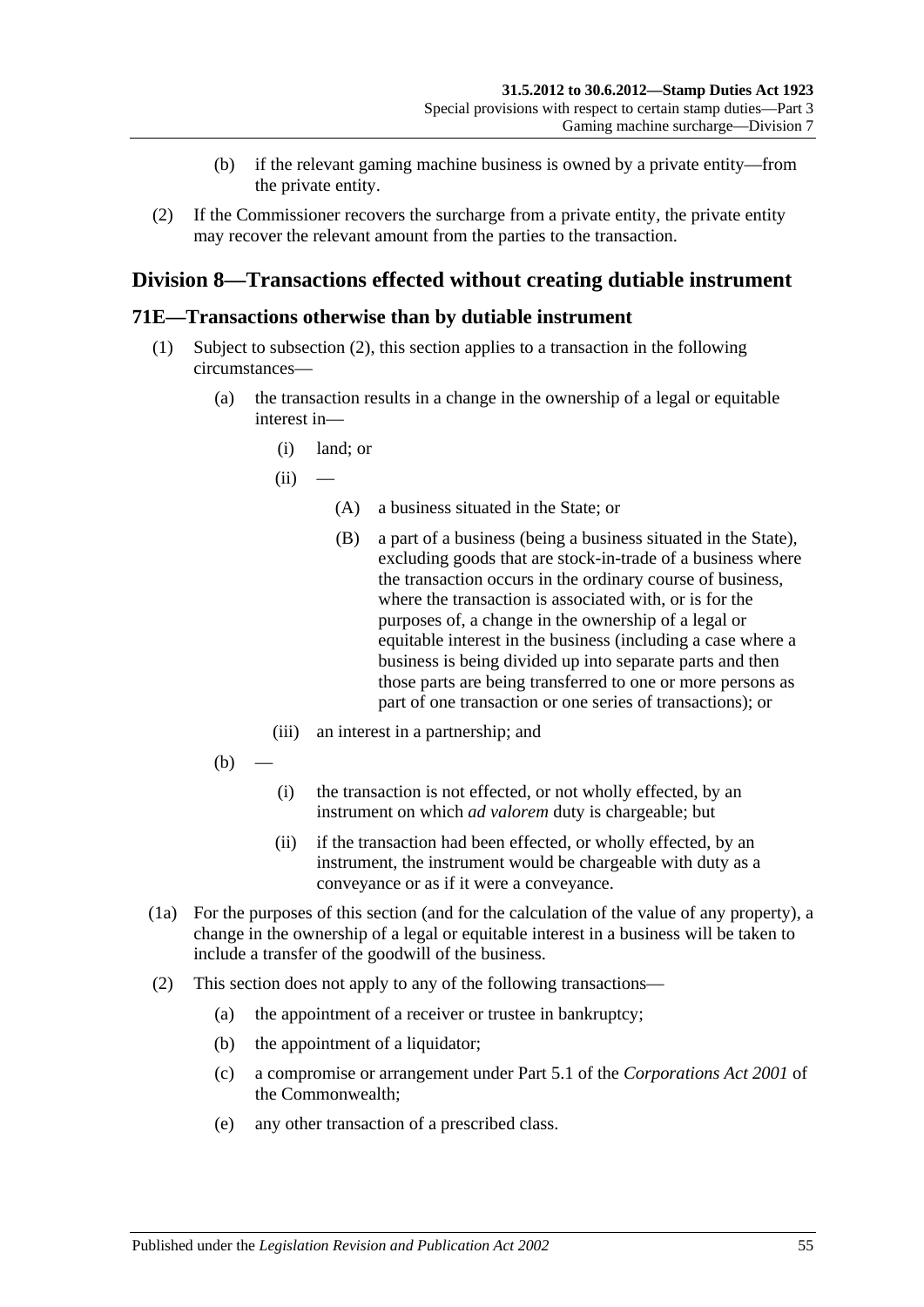- (3) Where a transaction to which this section applies is entered into, a statement in a form approved by the Commissioner must be lodged with the Commissioner setting out—
	- (a) the nature and effect of the transaction;
	- (b) a description of the property affected by the transaction;
	- (c) a statement of the value of any property to which the transaction relates;
	- (d) a statement of any consideration that has passed or is to pass between the parties to the transaction.
- (4) Duty is payable on the statement as if it were a conveyance effecting the transaction to which it relates.
- (4a) A statement under this section will, for the purposes of this Act, be taken to be an instrument executed by the person required to lodge the statement on the date of the change in legal or equitable ownership of property effected by the transaction to which the statement relates.
- (5) Where a statement is lodged with the Commissioner under this section—
	- (a) any instrument that relates to the same transaction is not chargeable with duty to the extent to which duty has been paid on the statement; and
	- (b) the statement will not be charged with duty to the extent that duty has been paid on any instrument that relates to the same transaction.
- (6) If a statement relating to a transaction to which this section applies is not lodged with the Commissioner in accordance with this section within two months after a change in legal or equitable ownership of property is effected by the transaction—
	- (a) each party to the transaction is guilty of an offence; and
	- (b) the parties to the transaction are nevertheless jointly and severally liable to pay duty to the Commissioner as if such a statement had been lodged with the Commissioner immediately before the end of that period of two months.
- (7) A person who aids, abets, counsels or procures another person to enter into a transaction to which this section applies knowing that none of the parties to the transaction intends to lodge a statement under this section is guilty of an offence.
- (8) A person who is guilty of an offence against this section is liable to a fine not exceeding \$10 000.
- (9) If a statement relating to a transaction to which this section applies is lodged with the Commissioner but it is subsequently established to the satisfaction of the Commissioner that the transaction is not to be completed, the Commissioner may refund any duty paid on the statement.

#### **71F—Statutory transfers**

- (1) A statutory transfer is a transfer or vesting of assets or liabilities that takes effect by or under the provisions of a special Act.
- (2) The parties to a statutory transfer must, within 2 months after a statutory transfer takes effect, lodge with the Commissioner a statement in a form approved by the Commissioner setting out—
	- (a) a description of the property subject to the statutory transfer; and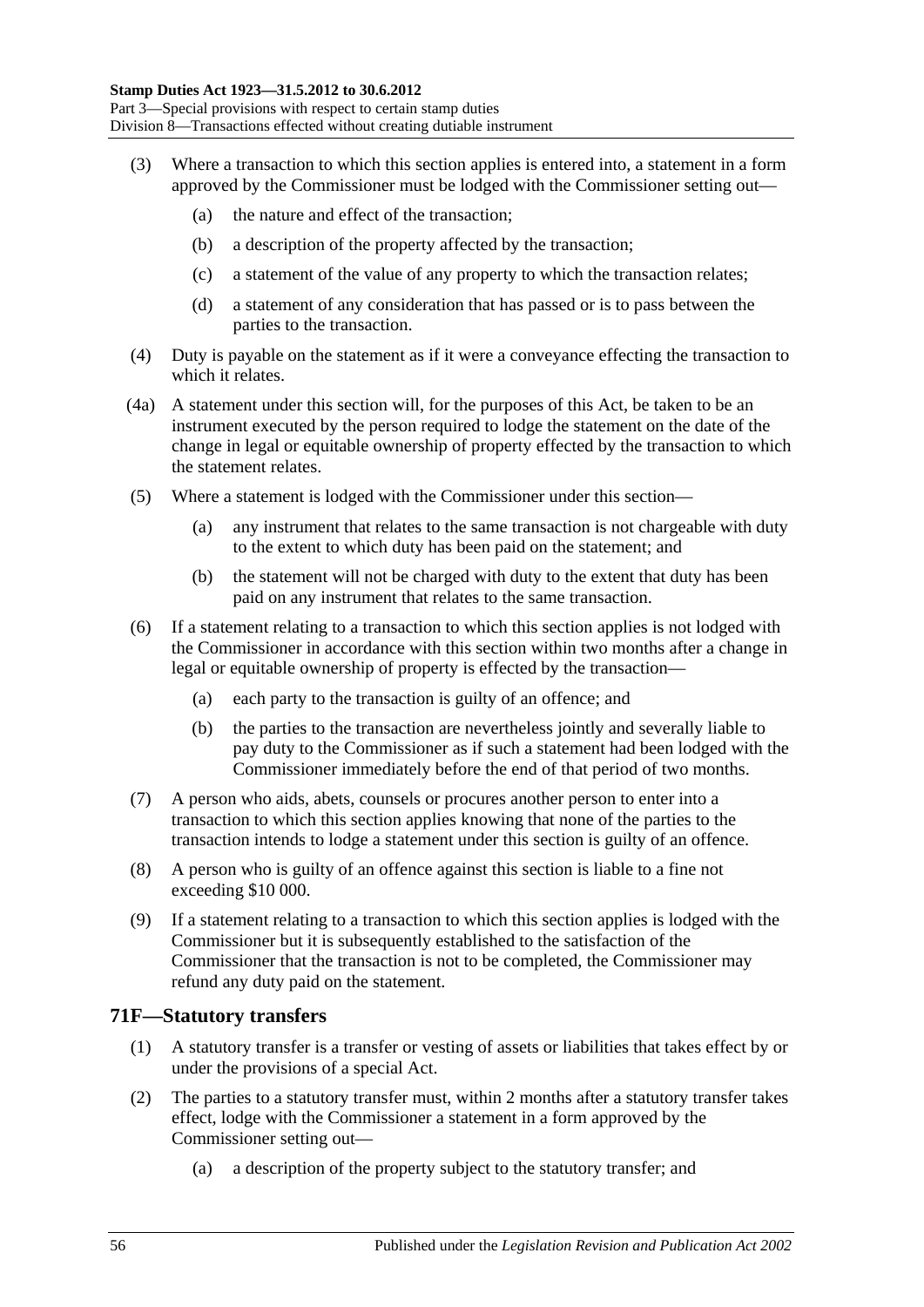- (b) the value of that property; and
- (c) any other information required by the Commissioner.
- (3) Duty is payable on the statement as if it were a conveyance, executed by the parties to the statutory transfer, operating as a voluntary disposition *inter vivos* of the property subject to the statutory transfer.
- (4) If a statement is not lodged as required by this section within 2 months after the statutory transfer takes effect—
	- (a) each party to the transfer is guilty of an offence and liable to a penalty not exceeding \$10 000; and
	- (b) the parties to the transfer are jointly and severally liable to pay duty to the Commissioner as if such a statement had been lodged with the Commissioner immediately before the end of that period of 2 months.
- (5) A statutory transfer arising from the merger of credit unions, or transferring assets from one credit union to another, is exempt from this section.
- (6) In this section—

*special Act* means—

- (a) the *[Financial Sector \(Transfer of Business\) Act](http://www.legislation.sa.gov.au/index.aspx?action=legref&type=act&legtitle=Financial%20Sector%20(Transfer%20of%20Business)%20Act%201999) 1999*; or
- (b) the *Financial Sector (Transfer of Business) Act 1999* of the Commonwealth; or
- (c) any other Act of the State, another State, or the Commonwealth prescribed by regulation for the purposes of this section.

### **Division 10—Mortgages**

**Note—**

No liability to duty arises in relation to the following:

- a mortgage, bond, debenture, covenant or warrant of attorney executed, or that first affects property in South Australia, on or after 1 July 2009;
- a mortgage executed, or that first affects property in South Australia, before 1 July 2009 if no advance secured under the mortgage is made before that day;
- an advance or further advance on or after 1 July 2009 under a mortgage first executed, or that first affects property in South Australia, before that day.

Se[e Part 4A Division 2.](#page-100-0)

#### **76—Interpretation**

In this Act—

*liability* means a present, future or contingent monetary liability;

*mortgage* means—

(a) an instrument creating, acknowledging, evidencing or recording a legal or equitable interest in, or charge over, real or personal property by way of security for a liability; or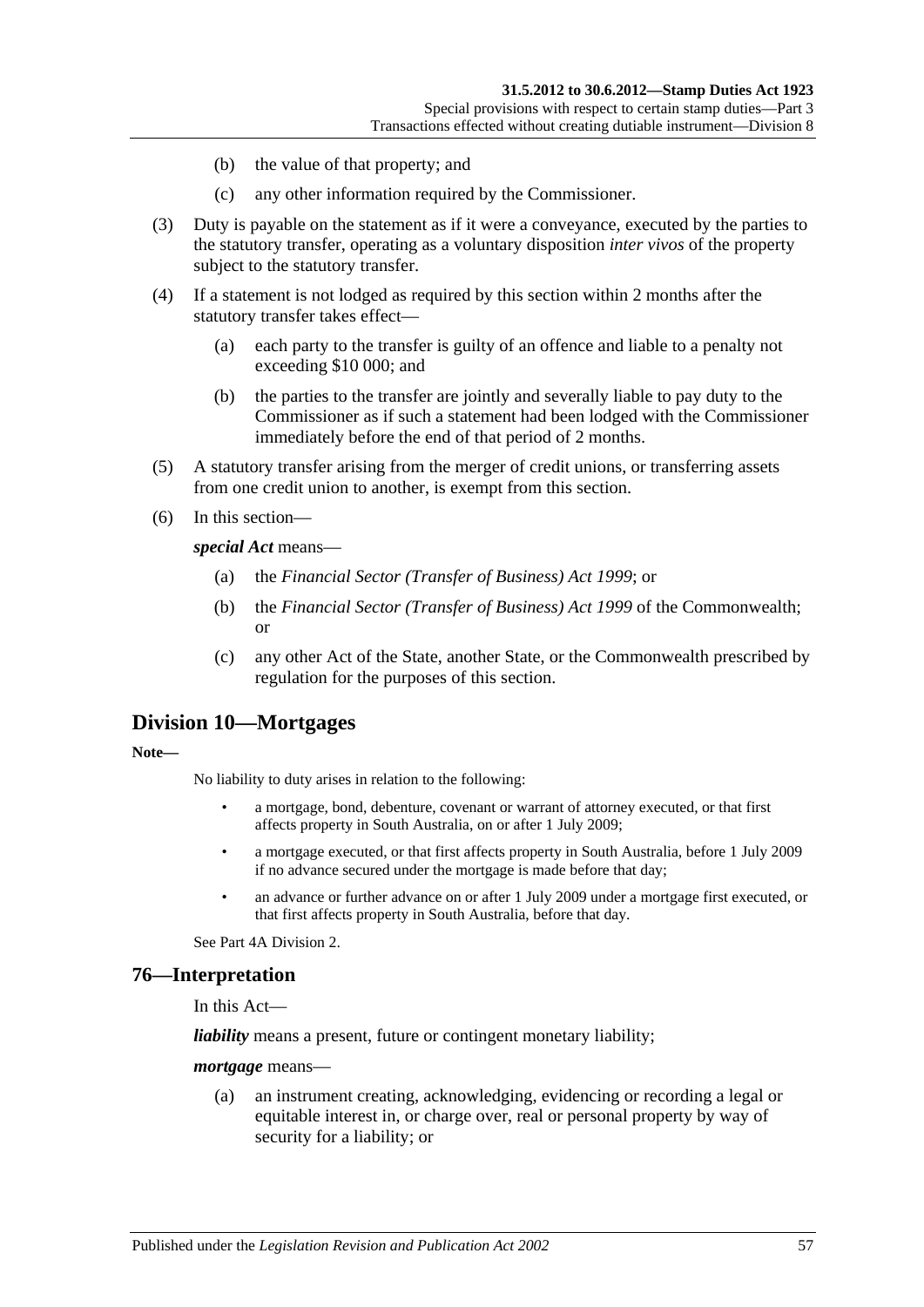- (b) an instrument creating, acknowledging, evidencing or recording a liability in respect of which an instrument of title is or is to be pledged or deposited by way of security.
	- 1 A *mortgage* includes an instrument that would, assuming the fulfilment of a condition to which the instrument is subject, fall into one of the above categories.
	- 2 A *mortgage* includes an agreement that gives rise to a presumptive mortgage under section 9(3) of the *National Credit Code* in Schedule 1 to the *National Consumer Credit Protection Act 2009* of the Commonwealth.

### **77—Where mortgage consists of several instruments**

If several instruments are necessary to make a mortgage and duty would, but for this section, be chargeable on more than one of those instruments, the duty shall be chargeable upon the principal instrument only and the other instruments shall not be liable to any duty, and the parties, with the approval of the Commissioner, may decide which is the principal instrument.

## **78—Security for stock, how to be charged**

A security for the transfer or retransfer of any stock shall be chargeable with the same duty as a similar security for a sum of money equal in amount to the value of the stock; and a transfer or assignment of any such security shall be chargeable with the same duty as an instrument of the same description relating to a sum of money equal in amount to the value of the stock.

## **79—Mortgage securing future and contingent liabilities**

- (1) A mortgage that extends to future or contingent liabilities is, if limited to a particular amount, chargeable with duty as if it were a security for that amount.
- <span id="page-75-2"></span><span id="page-75-1"></span><span id="page-75-0"></span>(2) A mortgage that extends to future or contingent liabilities is, if not limited to a particular amount, chargeable with duty as follows:
	- (a) the mortgage is chargeable, in the first instance, with duty on the basis of an estimate of the highest amount to be secured (to be made on the assumption that all contingencies to which the mortgage or the liability is subject will actually happen); and
	- (b) if the amount of the liability secured by the mortgage subsequently exceeds the amount for which the mortgage has been previously stamped, the mortgage becomes chargeable with further duty as from the date when the liability was first exceeded and the amount of that further duty is to be calculated as follows:
		- (i) a fresh estimate is to be made in accordance with this section of the highest amount to be secured; and
		- (ii) duty is then to be calculated on the basis of that estimate and in all other respects as if the mortgage were a new and separate instrument made on the date when the liability was first exceeded; and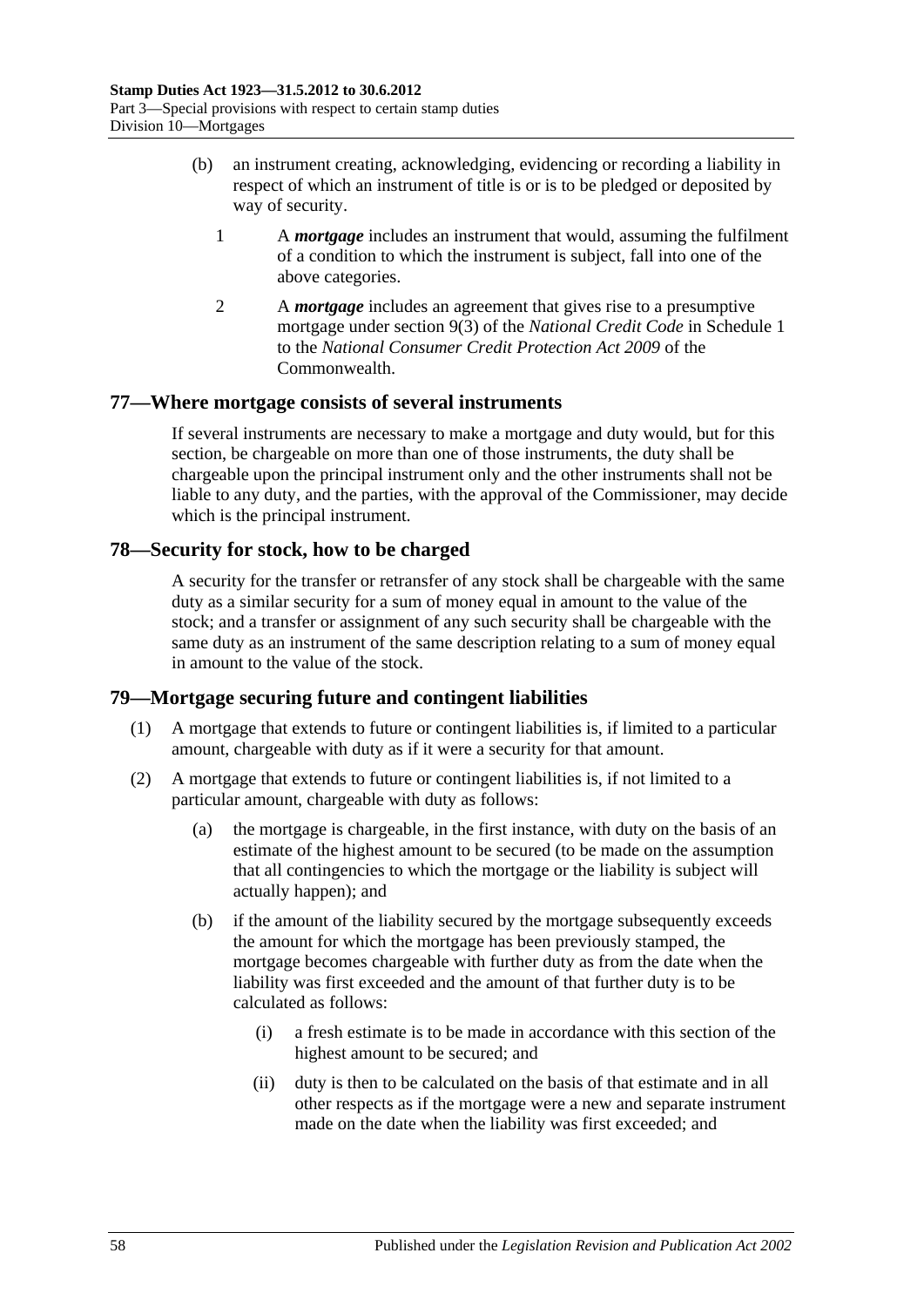(iii) the further duty is then to be calculated by subtracting the amount of duty already paid from the amount of duty calculated under [subparagraph](#page-75-0) (ii).

#### **Exceptions—**

- 1 [Paragraph](#page-75-1) (b) does not apply if the liability is wholly or partly denominated in a foreign currency and the amount for which the mortgage has been previously stamped is extended solely because of fluctuations in the rate of exchange.
- 2 If a mortgage becomes chargeable with further duty under [paragraph](#page-75-1) (b), and the rate of duty payable on the mortgage has increased since it was previously stamped, then the further duty is to be calculated by subtracting from the amount of duty calculated under [paragraph](#page-75-0) (b)(ii) the amount that would have been already paid if duty had then been calculated and paid at the higher rate.
- 3 If a mortgage becomes chargeable with further duty under [paragraph](#page-75-1) (b), and the rate of duty payable on the mortgage has decreased since it was previously stamped, then the further duty is to be calculated by subtracting from the amount of duty calculated under [paragraph](#page-75-0) (b)(ii) the amount that would have been already paid if duty had then been calculated and paid at the lower rate.
- 4 If—
	- (a) a further advance is made under—
		- (i) a mortgage that is, until the further advance, wholly exempt from duty; or
		- (ii) a mortgage that would, assuming it had been submitted for stamping immediately before the further advance, have been wholly exempt from duty; and
	- (b) in consequence of the further advance, the mortgage ceases to be of a type that is, or has become, wholly exempt from duty,

duty (or further duty) is calculated on the mortgage as if it secured only the further advance and, if duty was paid before the exemption took effect, as if no such payment had been made.

- (3) If a mortgage is chargeable with duty under [subsection](#page-75-2) (2), the parties must, on submitting the mortgage for stamping or further stamping, make a fair estimate of the highest amount to be secured (to be made on the assumption that all contingencies to which the mortgage or the liability is subject will actually happen).
- (4) The Commissioner may accept the parties' estimate of the highest amount to be secured or, if dissatisfied with that estimate, substitute the Commissioner's own estimate of that amount, for the purposes of determining the amount of duty or further duty with which the mortgage is chargeable.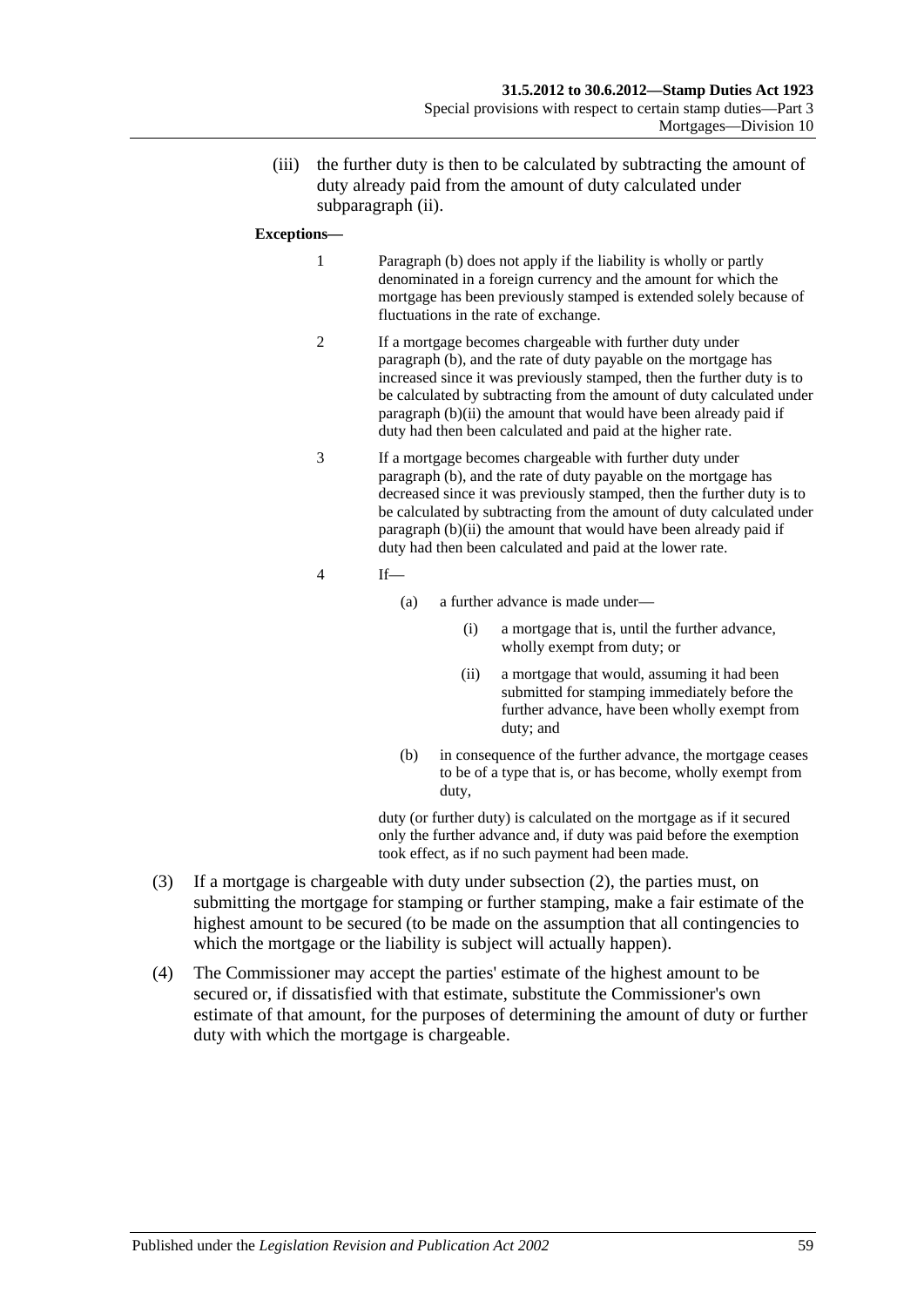- <span id="page-77-0"></span>(5) The Commissioner has a discretion, in the case of a mortgage securing a contingent liability, to permit the mortgage to be stamped for an amount that is less than the full amount of that liability, but, if the contingency subsequently happens, further duty becomes chargeable on the mortgage as from the date of the happening of the contingency and the amount of that further duty is to be calculated as follows:
	- (a) duty is to be calculated on the mortgage on the basis of the full amount of the liability as if the mortgage were a new and separate instrument made on the date of the happening of the contingency; and
	- (b) the further duty is then to be calculated by subtracting the amount of duty already paid from the amount of duty calculated under [paragraph](#page-77-0) (a).
- (8) In this section references to an amount secured or to be secured by a mortgage are, if the mortgage secures both principal and interest or principal, interest, and rates taxes or other recurrent charges in respect of land, to be read as references to the principal only.

### **80—Security for repayment by periodical payments, how to be charged**

A security for the payment of any rentcharge, annuity or other periodical payment, by way of repayment or in satisfaction or discharge of any loan, advance or payment intended to be so repaid, satisfied or discharged, shall be chargeable with the same duty as a similar security for the payment of the sum of money so lent, advanced or paid.

#### <span id="page-77-1"></span>**81—Transfers and further charges**

- (1) No transfer of a duly stamped security and no security by way of further charge for money or stock added to money or stock previously secured by a duly stamped instrument shall be chargeable with any duty by reason of containing any further or additional security for the money or stock transferred or previously secured, or the interest or dividends thereon, or any new covenant, proviso, power, stipulation or agreement in relation thereto or any further assurance of the property comprised in the transferred or previous security.
- (2) However, [subsection](#page-77-1) (1) does not apply if the security is over, or relates to, land that is subject to the provisions of the *[Real Property Act](http://www.legislation.sa.gov.au/index.aspx?action=legref&type=act&legtitle=Real%20Property%20Act%201886) 1886*.

### **81B—Duty chargeable proportioned to value of South Australian property**

- (1) A security that creates a charge on property in South Australia and property outside South Australia may, subject to this section, be stamped for less than the full amount *ad valorem* duty otherwise appropriate to the amount secured.
- (2) The amount for which the security is stamped must however be sufficient to satisfy the following formula:

 $\frac{1}{1} > \frac{1}{1}$ 2 2  $A_{\!\scriptscriptstyle 1} \supset V$  $A_2$  V ≥

Where

 $A<sub>I</sub>$  is the amount for which the security is stamped

*A2* is the amount on which *ad valorem* duty would, apart from this section, be chargeable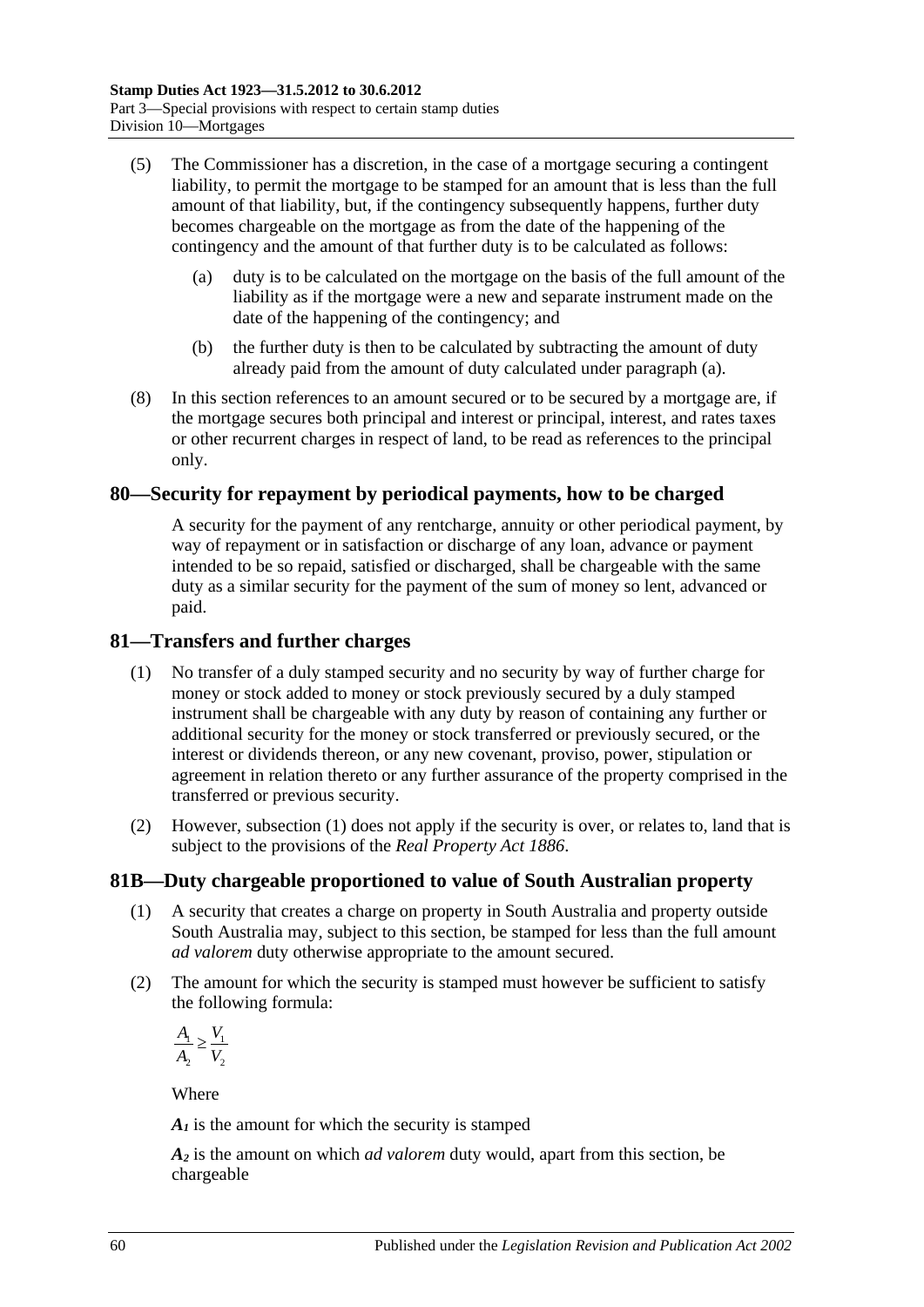$V_1$  is the value of property situated in South Australia

*V2* is the total value of the property subject to the security.

- (3) A security stamped under this section is available as a security on property situated in South Australia for such amount only as the *ad valorem* duty denoted on the security extends to cover.
- (4) If a security does not create a charge on property in South Australia it may be stamped with a stamp indicating that no *ad valorem* duty is payable.

### **81C—Duty paid on one mortgage may be denoted as having been paid on another mortgage**

- <span id="page-78-0"></span>(1) The Commissioner may, upon the application of a party to a mortgage upon which duty has been paid, authorise the whole or a part of the duty paid upon the mortgage to be denoted as having been paid upon some other mortgage or mortgages if he is satisfied, upon the basis of such evidence as he may require—
	- (a) that the duty was paid upon the first mentioned mortgage instead of the other mortgage or mortgages as a result of an error on the part of a party to the mortgage or his agent; and
	- (b) that the parties to the first mentioned mortgage are the same as the parties to the other mortgage or mortgages; and
	- (c) that the first mentioned mortgage has not been acted upon or relied upon in any way as a security.
- (2) An application under [subsection](#page-78-0) (1) must—
	- (a) be made in a form approved by the Commissioner; and
	- (b) be made not later than three months after the date on which duty was paid upon the first mentioned mortgage; and
	- (c) be accompanied by the prescribed charge.
- (3) The Commissioner may, upon an application under [subsection](#page-78-0) (1), if he thinks it just to do so, waive payment of the prescribed charge.
- (4) The Commissioner may require any evidence given in support of an application under [subsection](#page-78-0) (1) to be verified by statutory declaration.
- (5) Duty shall not be denoted as having been paid upon the other mortgage or mortgages in pursuance of [subsection](#page-78-0) (1) unless the original and every copy of the first mentioned mortgage stamped under this Act has been produced to the Commissioner and dealt with in accordance with the regulations.
- (6) For the purposes of this section—
	- (a) mortgagees that are related corporations shall be regarded as one and the same person; and
	- (b) corporations are related if they are related for the purposes of the *Corporations Act 2001* of the Commonwealth.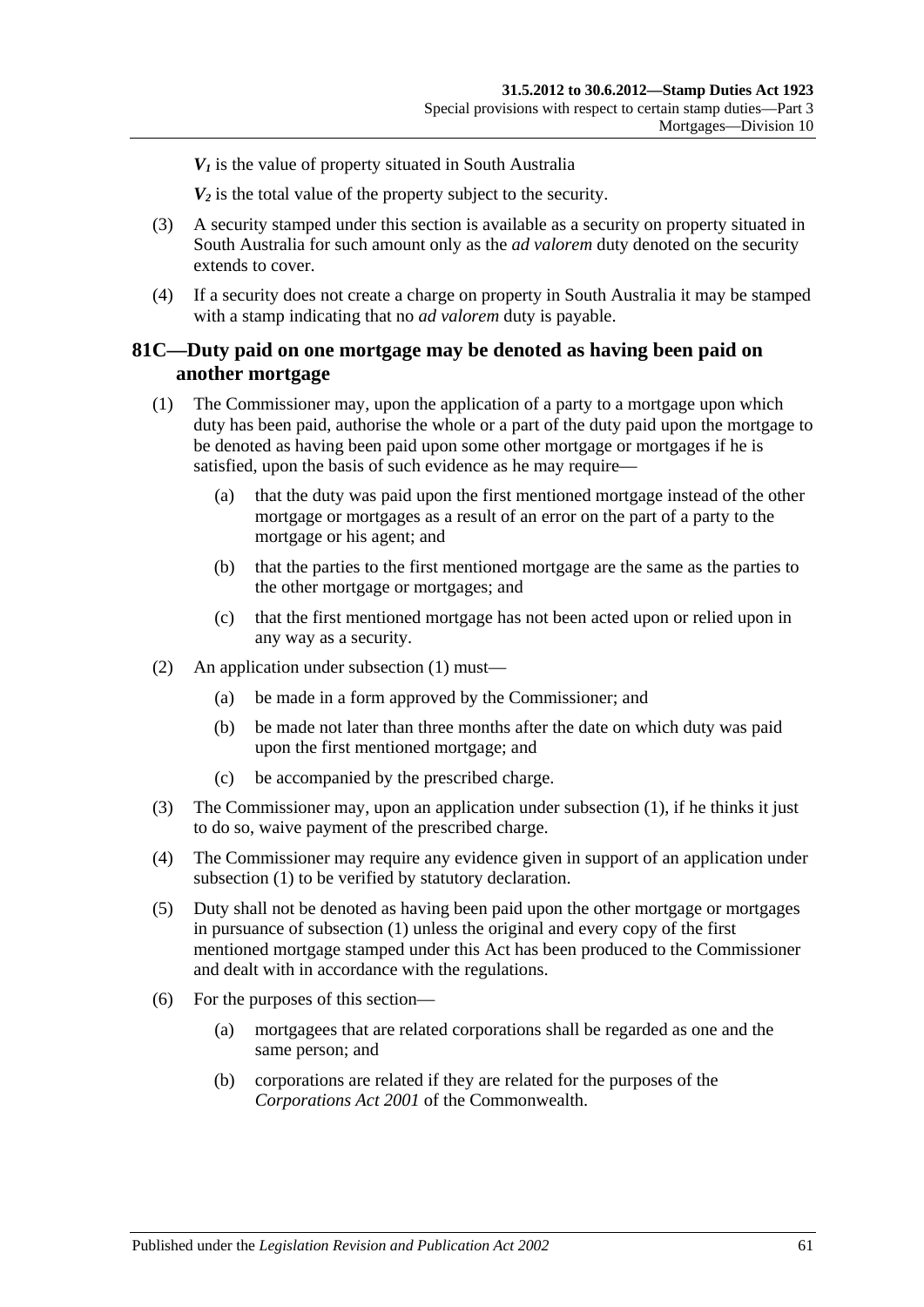#### <span id="page-79-0"></span>**82—Unregistered mortgages protected by caveats**

- (1) A caveat under the *[Real Property Act](http://www.legislation.sa.gov.au/index.aspx?action=legref&type=act&legtitle=Real%20Property%20Act%201886) 1886* to protect an interest arising under an unregistered mortgage is, if the unregistered mortgage is liable to stamp duty and has not been produced for stamping, liable to stamp duty.
- (2) The amount of duty chargeable on a caveat to which [subsection](#page-79-0) (1) applies is the same as would be payable on the mortgage if produced for stamping.
- $(3)$  If—
	- (a) stamp duty is paid on a caveat in respect of a mortgage that has not been stamped; and
	- (b) the mortgage is subsequently produced for stamping,

the mortgage is not chargeable with duty to the extent to which duty in respect of the mortgage has been paid on the caveat.

### <span id="page-79-1"></span>**82A—Repeal of Division**

- (1) After 1 July 2009, the Governor may, by proclamation, fix a date for the repeal of this Division and Schedule 2 clause 11.
- (2) On the date fixed under [subsection](#page-79-1) (1), this Division (including this section) and Schedule 2 clause 11 are repealed.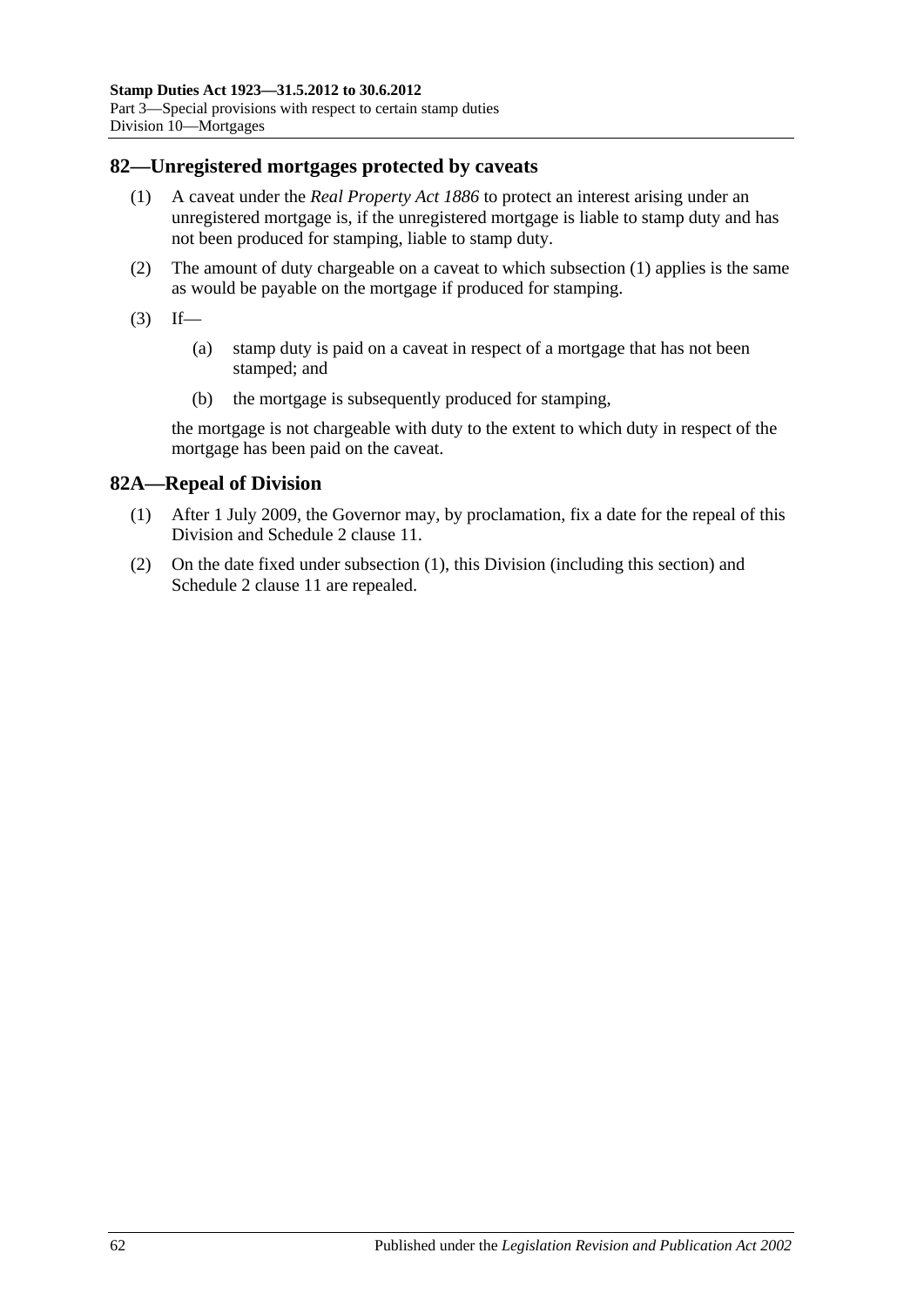# **Part 3A—Special provisions relating to financial products**

## **83—Interpretation**

In this Part, unless the contrary intention appears—

*exempt transaction* means a conveyance (including a sale or purchase) of a quoted financial product made after 30 June 2001;

*foreign company* has the same meaning as is assigned to the term by section 9 of the *Corporations Act 2001* of the Commonwealth;

*quoted financial product* means a financial product that is quoted on a recognised financial market (see [section](#page-6-0) 2);

*relevant company* means—

- (a) a South Australian registered company; or
- (b) a foreign company with a registered office under the *Corporations Act 2001* of the Commonwealth that is situated in this State;

*South Australian registered company* means a company incorporated or taken to be incorporated under the *Corporations Act 2001* of the Commonwealth that is taken to be registered in South Australia for the purposes of that Act.

#### **84—Share buy-back**

- (1) An instrument under which a shareholder transfers or divests shares to give effect to a transaction under which a company buys back its own shares is a conveyance of the shares.
- (2) This section—
	- (a) applies to an instrument whether created or executed before or after the commencement of this section; and
	- (b) applies whether the transfer or divestiture of shares occurred before, or occurs after, the commencement of this section; but
	- (c) does not apply in relation to redeemable preference shares unless they are bought back on terms other than those on which they were on issue.

### <span id="page-80-0"></span>**85—Exempt transactions**

- (1) No duty is payable in relation to an exempt transaction.
- (2) [Subsection](#page-80-0) (1) does not apply in relation to duty under Part 4.

### <span id="page-80-1"></span>**86—Financial products liable to duty**

- (1) This section applies to a conveyance or conveyance on sale of a financial product only where—
	- (a) the financial product is—
		- (i) a financial product of a company that, under the *Corporations Act 2001* of the Commonwealth, is taken to be registered in the State; or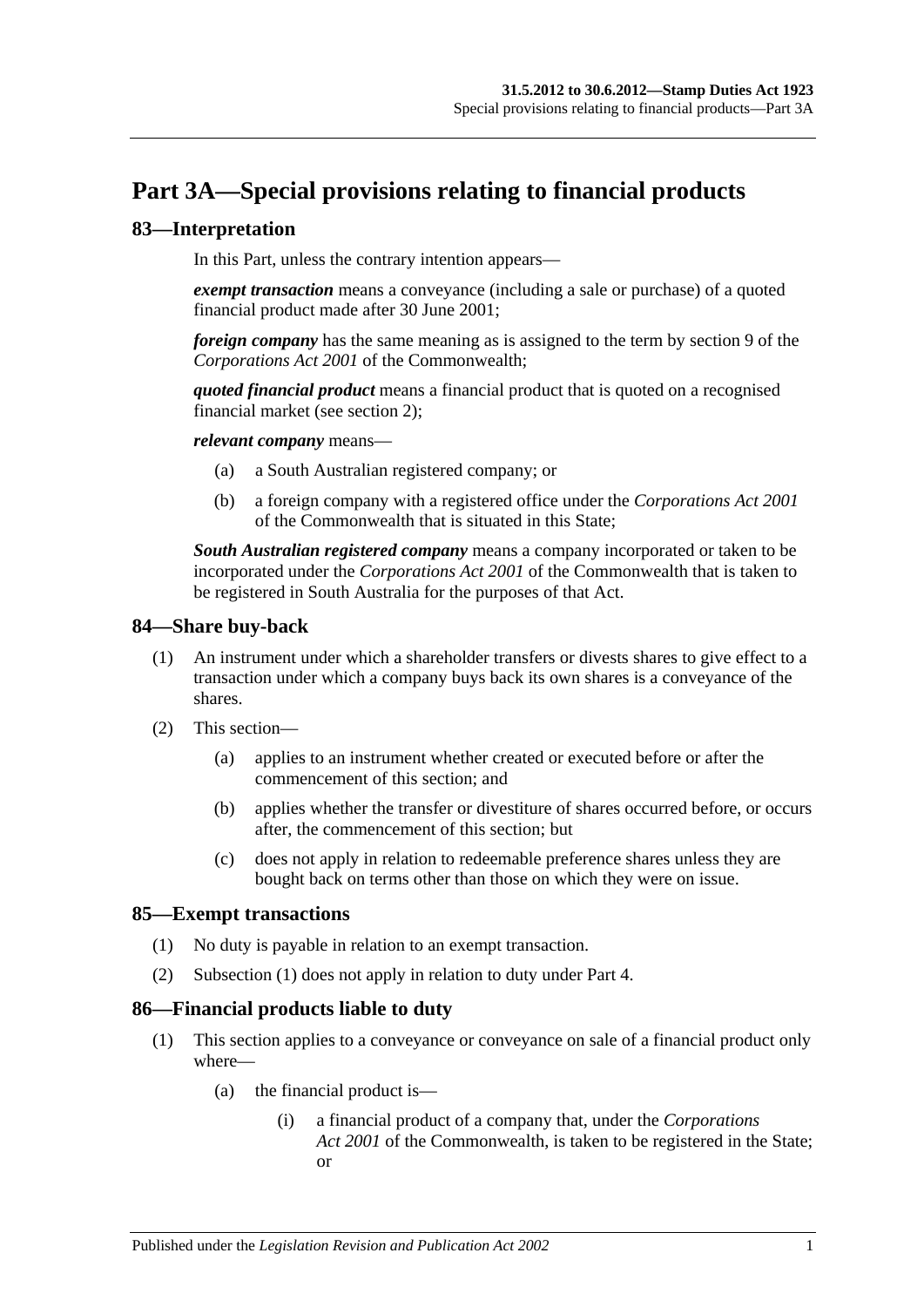- (ii) a financial product of a foreign company; or
- (iii) a unit of a unit trust scheme; and
- (b) the conveyance is not an exempt transaction.
- (2) Subject to [section](#page-81-0) 87, a conveyance or conveyance on sale of a financial product to which this section applies is only liable to duty if the financial product is—
	- (a) a financial product of a relevant company; or
	- (b) a unit of a unit trust scheme the principal register of which is situated in this State; or
	- (c) a unit of a unit trust scheme in relation to which no register exists in Australia and—
		- (i) having as the manager of the scheme a relevant company or a natural person principally resident in this State; or
		- (ii) not having a manager but with a trustee that is a relevant company or a natural person principally resident in this State.

## <span id="page-81-0"></span>**87—Proclaimed countries**

- (1) No duty is payable under this Act in respect of a conveyance or conveyance on sale of a financial product that is registered on a register kept within a proclaimed country.
- (2) The Governor may, by proclamation, declare any country to be a proclaimed country for the purposes of this section and may, by subsequent proclamation, vary or revoke any such proclamation.
- (3) This section does not operate to exempt a transaction from duty under Part 4.

## **88—Transfer of financial products not to be registered unless duly stamped**

- (1) A transfer of a financial product to which [section](#page-80-1) 86 applies must not be registered by the corporation, company or society by which the financial product was issued—
	- (a) unless a proper instrument of transfer has been delivered to the corporation, company or society in which, in the case of a transfer by way of sale, the consideration for the financial product is expressed in terms of money and the actual date of sale and the date or dates of execution by the transferor and transferee are set out; and
	- (b) unless the instrument is duly stamped under this Act or is, under [subsection](#page-81-1) (3), taken to have been duly stamped.
- <span id="page-81-2"></span>(2) Despite any other provision of this Act, if financial products are transferred pursuant to a takeover scheme, the Commissioner may, if the Commissioner thinks it expedient to do so, on payment of the duty payable in respect of the instruments of transfer, denote payment of the duty on a statement in the approved form.
- <span id="page-81-1"></span>(3) If payment of duty is denoted on a statement pursuant to [subsection](#page-81-2) (2), each instrument of transfer to which the statement relates will be taken to have been duly stamped.
- (4) After a transfer of a financial product has been registered by a corporation, company or society in this State, the instrument of transfer must be retained in this State by the corporation, company or society for a period of not less than 5 years.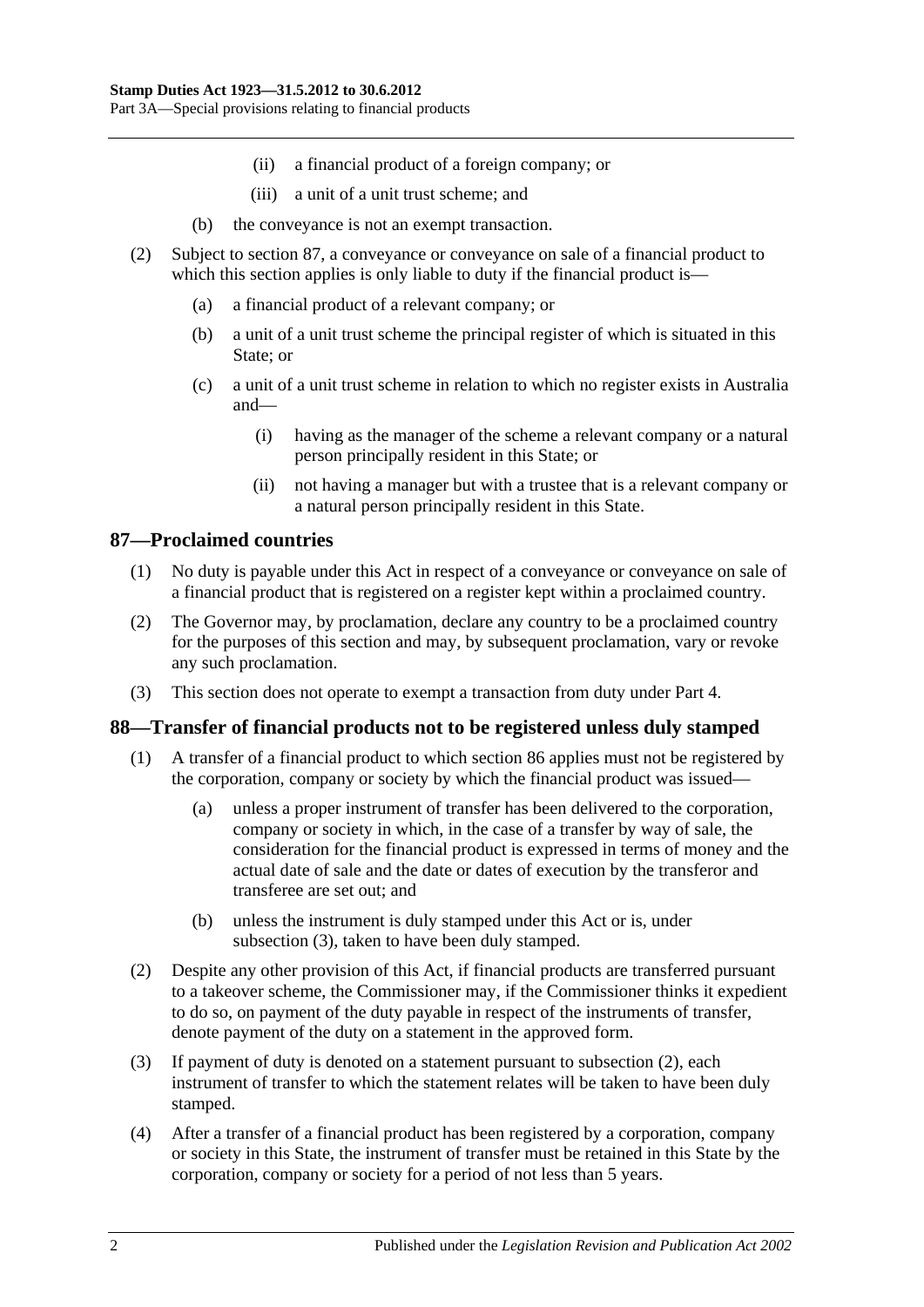- (5) If a corporation, company or society contravenes or fails to comply with any of the provisions of this section, the corporation, company or society is guilty of an offence. Maximum penalty: \$10 000.
- (6) The right or title of a transferee or subsequent holder of a financial product is not invalidated by reason only that the transfer of the financial product was registered by a corporation, company or society in contravention of the provisions of this section.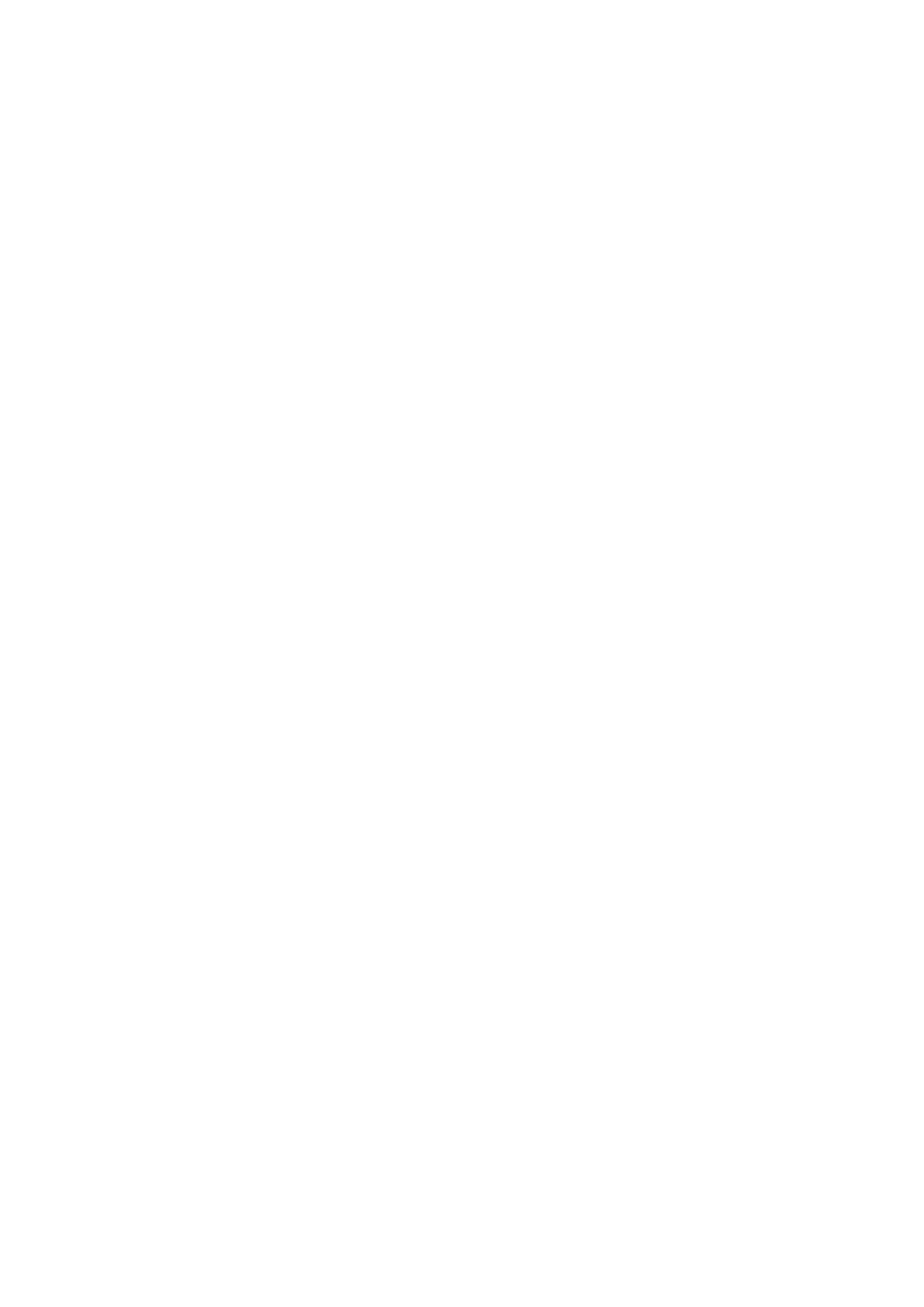# **Part 4—Land holding entities**

## **Division 1—Preliminary**

## **91—Interpretation**

(1) In this Part—

*asset* includes any form of property;

*associate*—see [subsection](#page-87-0) (8);

*close personal relationship* means the relationship between 2 adult persons (whether or not related by family and irrespective of their gender) who live together as a couple on a genuine domestic basis, but does not include—

- (a) the relationship between a legally married couple; or
- (b) a relationship where 1 of the persons provides the other with domestic support or personal care (or both) for fee or reward, or on behalf of some other person or an organisation of whatever kind;

**Note—**

Two persons may live together as a couple on a genuine domestic basis whether or not a sexual relationship exists, or has ever existed, between them.

*constituent documents* of a relevant entity means—

- (a) for a company—its constitution; or
- (b) for a unit trust scheme—the instruments constituting or governing the administration of the scheme;

*corresponding law* means a law of another State, or a Territory, of the Commonwealth that imposes duties corresponding to those imposed by this Act;

*direct interest*—see [section](#page-89-0) 93(1);

*executive officer* of a company means a person who is concerned in, or takes part in, the management of the company (regardless of the person's designation and whether or not the person is a director of the company);

*goods* does not include—

- (a) goods that are stock-in-trade; or
- (b) materials held for use in manufacture; or
- (c) goods under manufacture; or
- (d) goods held or used in connection with the business of primary production; or
- (e) livestock; or
- (f) a registered motor vehicle or a registered trailer; or
- (g) a ship or vessel;

*group* means a group of associates;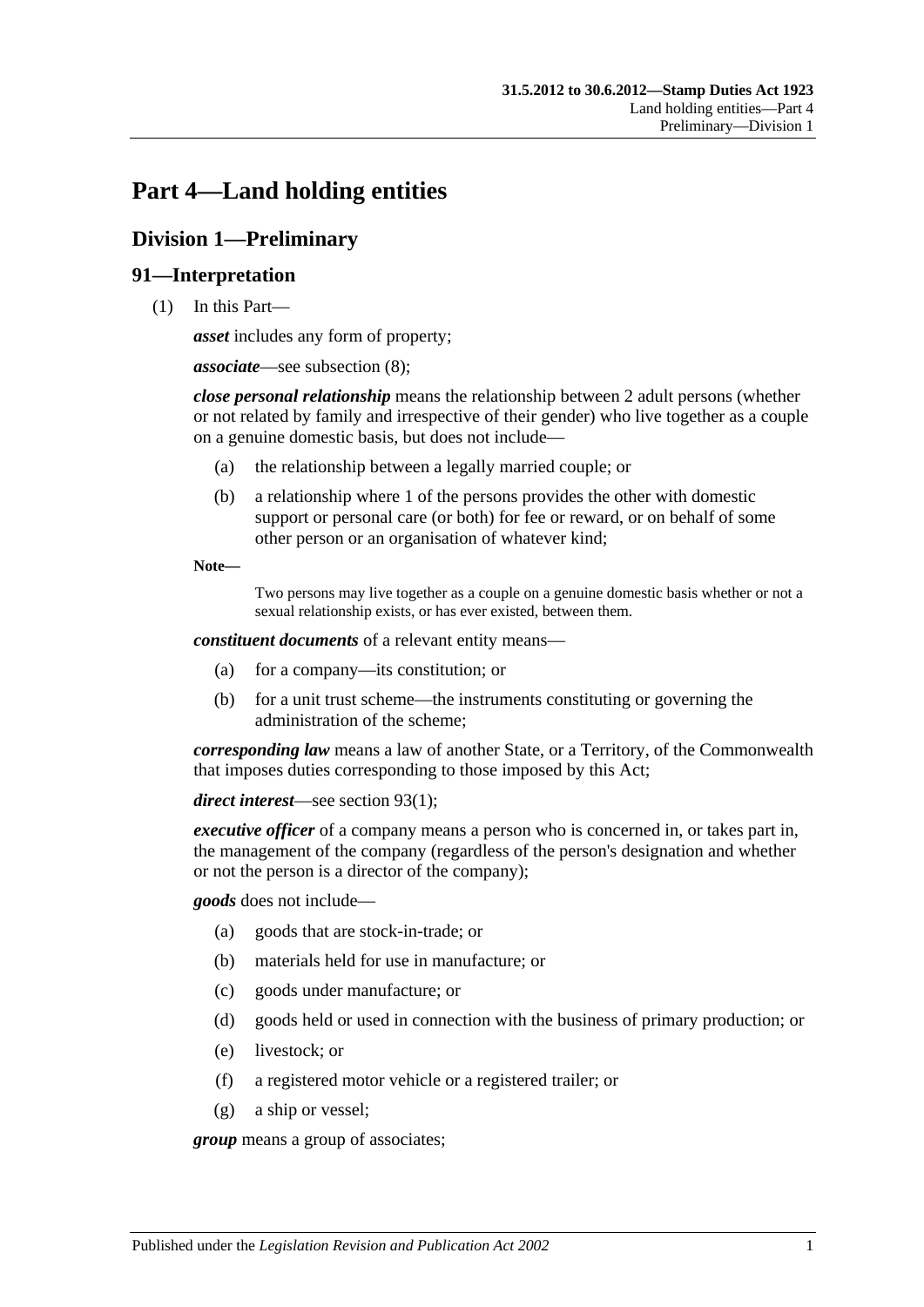*hold*—a person "holds" a share or unit in a relevant entity if the person—

- (a) is registered as the holder; or
- (b) is beneficially entitled to the share or unit; or
- (c) controls the exercise of rights attached to the share or unit;

*indirect interest*—see [section](#page-89-1) 95;

*interest in land* includes any of the following, or an interest in any of the following:

- (a) a lease or licence granted under—
	- (i) the *[Mining Act](http://www.legislation.sa.gov.au/index.aspx?action=legref&type=act&legtitle=Mining%20Act%201971) 1971*; or
	- (ii) the *[Offshore Minerals Act](http://www.legislation.sa.gov.au/index.aspx?action=legref&type=act&legtitle=Offshore%20Minerals%20Act%202000) 2000*; or
	- (iii) the *[Petroleum and Geothermal Energy Act](http://www.legislation.sa.gov.au/index.aspx?action=legref&type=act&legtitle=Petroleum%20and%20Geothermal%20Energy%20Act%202000) 2000*;
- (b) a lease granted under the *[Aquaculture Act](http://www.legislation.sa.gov.au/index.aspx?action=legref&type=act&legtitle=Aquaculture%20Act%202001) 2001*, including a sublease of such a lease;
- (c) an interest conferred by a forestry property (vegetation) agreement (within the meaning of the *[Forest Property Act](http://www.legislation.sa.gov.au/index.aspx?action=legref&type=act&legtitle=Forest%20Property%20Act%202000) 2000*);

*land asset* and *local land asset*—see [section](#page-88-0) 92;

*land holding entity*—see [section](#page-91-0) 98;

*listed company* means a company that is limited by shares and some or all of those shares are quoted on a recognised financial market;

*listed trust* means a unit trust scheme some or all of the units in which are quoted on a recognised financial market;

*motor vehicle* and *trailer* have the same meanings as these expressions respectively have in the *[Motor Vehicles Act](http://www.legislation.sa.gov.au/index.aspx?action=legref&type=act&legtitle=Motor%20Vehicles%20Act%201959) 1959*;

*notional interest*—see [section](#page-90-0) 96;

*prescribed interest* means—

- (a) in relation to a private company or a private unit trust scheme—a proportionate interest in the entity of 50% or more; and
- (b) in relation to a listed company or a public unit trust scheme—a proportionate interest of 90% or more;

*private company* means—

- (a) a company that is limited by shares but whose shares are not quoted on a recognised financial market; or
- (b) a company that is not limited by shares,

but does not include a company excluded from the ambit of this definition by the regulations;

*private unit trust scheme* means a unit trust scheme other than a listed trust or a widely held trust, but does not include a unit trust scheme that is an approved deposit fund or a pooled superannuation trust within the meaning of the *Superannuation Industry (Supervision) Act 1993* of the Commonwealth;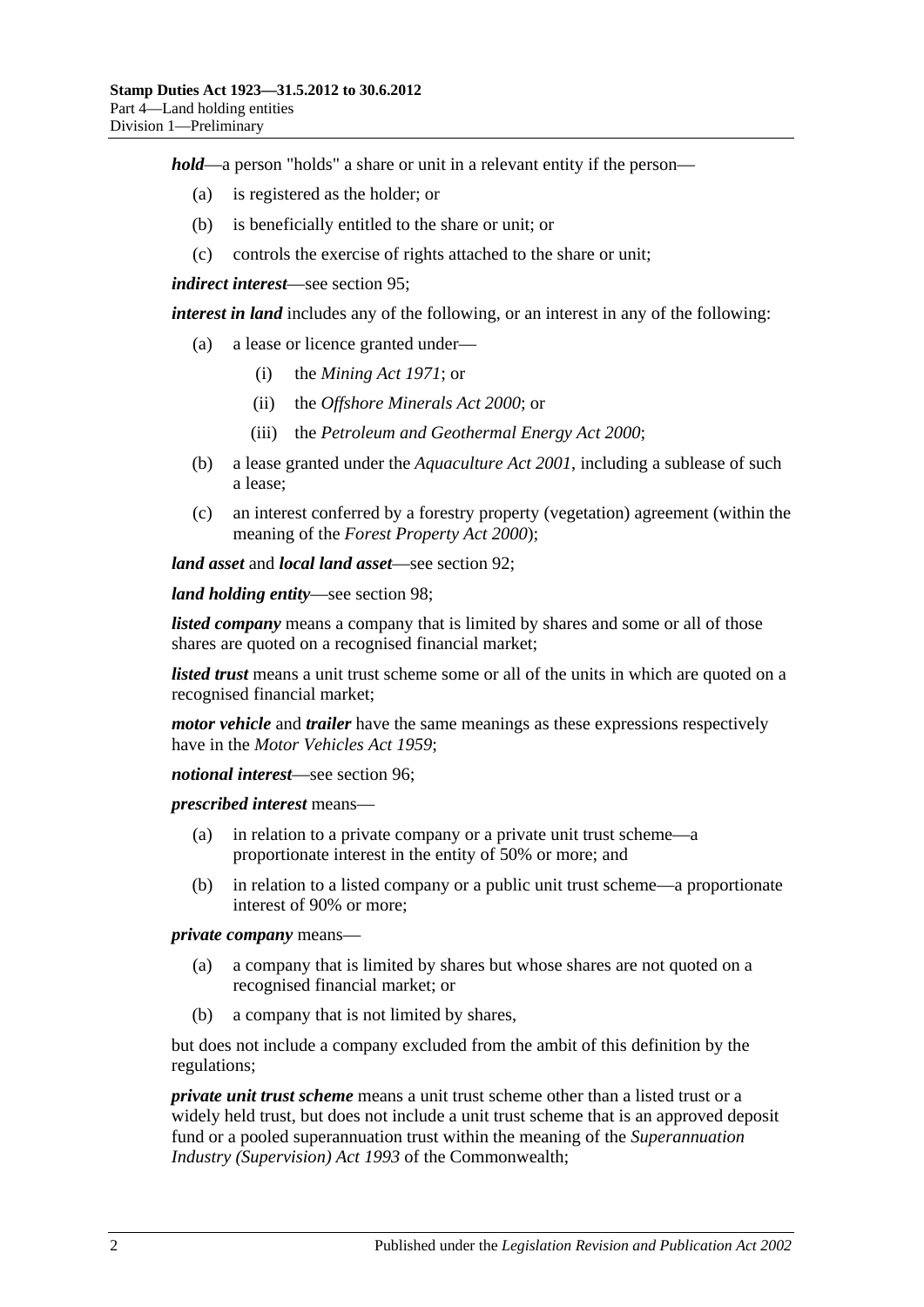*proportionate interest* in a relevant entity means—

- (a) for a person or group that has a direct or indirect interest in the entity—the percentage representing the extent of that interest; or
- (b) for a person or group that has both a direct and an indirect interest in the entity—an aggregate percentage representing the extent of both those interests;

*public unit trust scheme* means a listed trust or a widely held trust;

*related*—see [section](#page-89-2) 94;

*relevant entity* means—

- (a) a private company; or
- (b) a listed company; or
- (c) a private unit trust scheme; or
- (d) a public unit trust scheme;

*significant interest* in a relevant entity means a proportionate interest in the entity of 50% or more;

*South Australian goods* means goods that are used solely or predominantly in South Australia;

*underlying*—the underlying assets of a relevant entity include both the assets held beneficially by the entity and its notional interests in the assets of related entities;

*unit* in a unit trust scheme means—

- (a) a right to participate in profits, income or distribution of assets under the scheme; or
- (b) a right to any such right of participation;

*unit trust scheme* means an arrangement under which investors may acquire rights to participate, as beneficiaries under a trust, in profits, income or distribution of assets arising from the acquisition, holding, management, use or disposal of property;

```
widely held trust—see section 97;
```
*winding up*—a unit trust scheme is wound up if the assets subject to the scheme are distributed in their entirety.

- (2) Property is taken to be held beneficially by a unit trust scheme if it is held by the trustees of the scheme in trust for the unitholders.
- (3) A relevant entity or other person that is an object of a discretionary trust is to be regarded, for the purposes of this Part, as beneficially entitled to the trust property unless—
	- (a) the relevant entity or other person satisfies the Commissioner that this subsection operates unreasonably in the circumstances of the particular case; and
	- (b) the Commissioner determines that the relevant entity or other person is not, in the circumstance of the particular case, to be regarded as beneficially entitled to the trust property.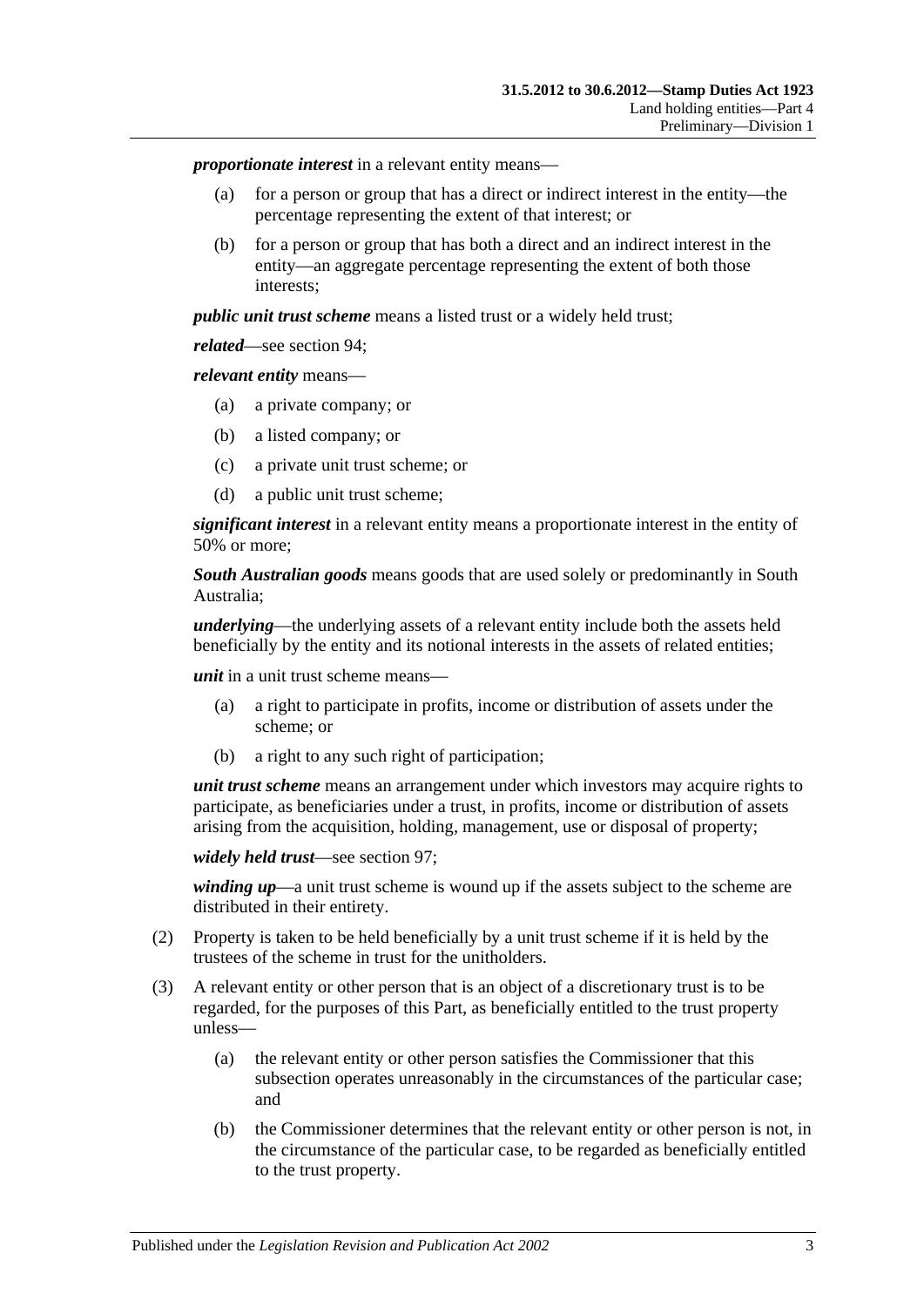- <span id="page-87-1"></span>(4) A relevant entity or other person that is a partner in a partnership is to be regarded, for the purposes of this Part, as beneficially entitled to a proportionate share in each and every asset of the partnership.
- <span id="page-87-3"></span>(5) For the purposes of [subsection](#page-87-1) (4) but subject to [subsection](#page-87-2) (6), a proportionate share of a partner will be represented by the greater of the following:
	- (a) the relative entitlement of the partner to participate in the surplus property of the partnership after the realisation of assets and the payment, satisfaction or discharge of debts and liabilities;
	- (b) the relative capital contribution of the partner (being equity and any loan capital).
- <span id="page-87-4"></span><span id="page-87-2"></span>(6) The Commissioner may—
	- (a) if satisfied that it would be reasonable and appropriate to do so in the circumstances of the particular case—
		- (i) determine that the paragraph under [subsection](#page-87-3) (5) that provides the lesser proportionate share (rather than the greater) will be the paragraph that applies; or
		- (ii) determine that the proportionate share of a partner will be represented in some other manner; and
	- (b) if [paragraph](#page-87-4) (b) of [subsection](#page-87-3) (5) applies, determine not to take loan capital into account if the Commissioner is satisfied that the loan was entered into as part of a genuine business arrangement and not as an arrangement to avoid or reduce duty under this Part.
- (7) [Subsections](#page-87-1) (4) and [\(5\)](#page-87-3) do not limit the operation of any other section of this Act (but not so as to impose double duty with respect to the same transaction).
- <span id="page-87-0"></span>(8) A person is an *associate* of, or *associated* with, another if—
	- (a) they are married or in a close personal relationship; or
	- (b) 1 is the parent, child, brother or sister of the other; or
	- (c) they are in partnership; or
	- (d) they are companies which are related bodies corporate for the purposes of the *Corporations Act 2001* of the Commonwealth; or
	- (e) 1 is a company and the other is a director or executive officer of, or shareholder in, the company; or
	- (f) they are both trustees of a trust or 1 is a trustee of a trust and the other is a beneficiary of the trust; or
	- (g) a chain of relationships can be traced between them under 1 or more of the above paragraphs,

(but a person is not to be regarded as an associate of another if the Commissioner is satisfied that the association has not arisen as a result of a common commercial interest or purpose and they will act entirely independently of each other).

(9) An obligation or liability imposed under this Part on a unit trust scheme attaches to the trustees for the time being of the scheme jointly and severally.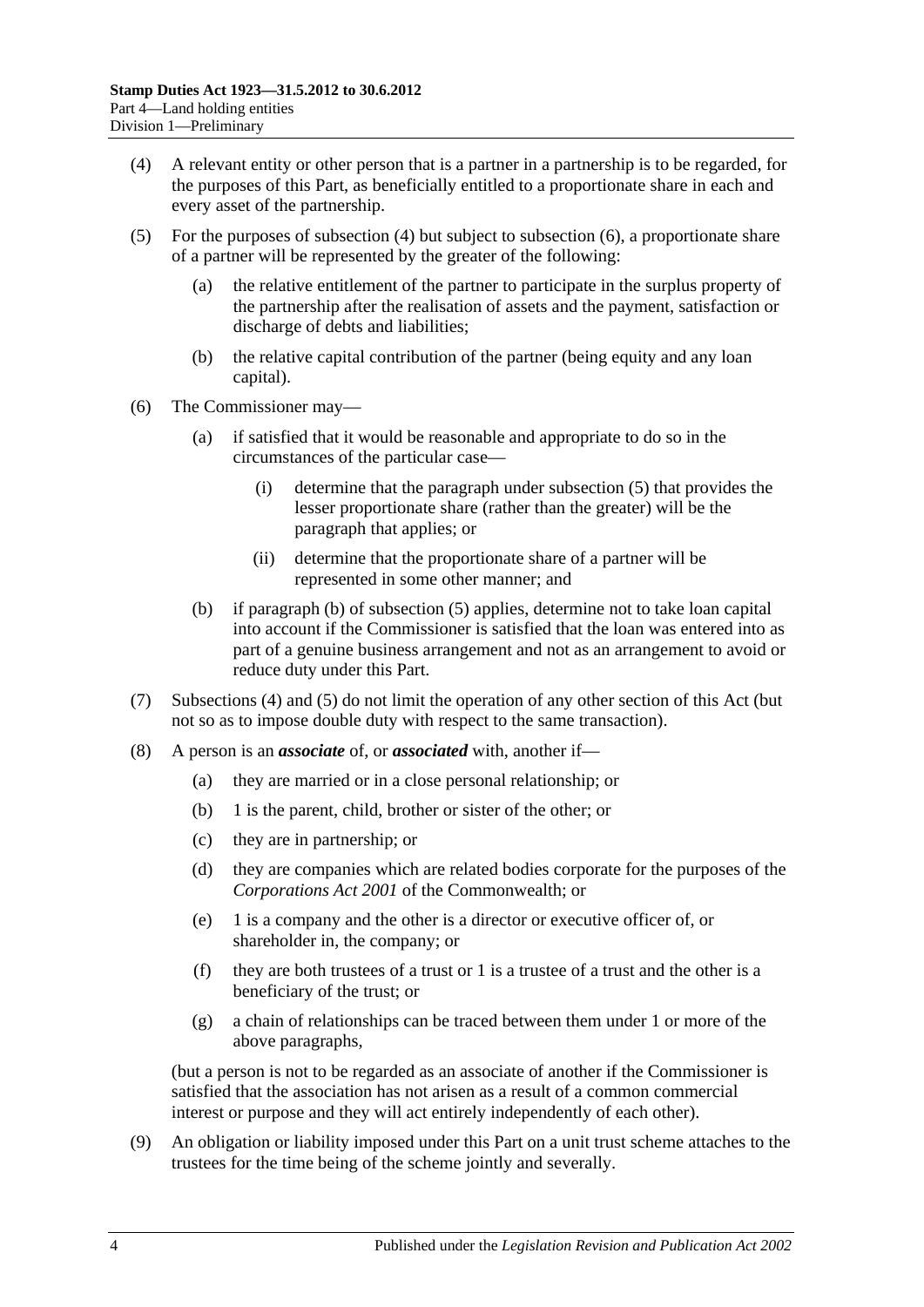- (10) An obligation or liability imposed under this Part on a group attaches to the members of the group jointly and severally.
- (11) To avoid doubt, a reference in this Part to underlying South Australian goods are goods that, if considered as being assets, constitute underlying assets.
- (12) For the purposes of determining whether goods are used solely or predominately in South Australia, the determination will be made according to—
	- (a) unless [paragraph](#page-88-1) (b) applies—the circumstances that exist at the time of the acquisition or increase (as the case may be) of the relevant interest;
	- (b) if the Commissioner is satisfied that the location of the goods has been changed in order to obtain a reduction in duty under this Part—the circumstances that existed immediately before the change in location.

#### <span id="page-88-1"></span><span id="page-88-0"></span>**92—Land assets**

- (1) A *land asset* is an interest in land other than—
	- (a) a mortgage, lien or charge; or
	- (b) an interest under a warrant or writ.
- (2) A *local land asset* is a land asset consisting of an interest in land in South Australia.
- <span id="page-88-4"></span><span id="page-88-3"></span><span id="page-88-2"></span>(3) A relevant entity's interest in land will be taken to include an interest in anything fixed to the land, including anything—
	- (a) separately owned from the land other than where the separation of ownership occurs by virtue of or as a result of the operation of another Act or law; or
	- (b) fixed to the land but notionally severed or considered to be legally separate to the land by virtue of or as a result of the operation of another Act or law (so that a separation by another Act for the purposes of that Act will not affect the operation of this paragraph for the purposes of the imposition and calculation of duty under this Part).
- (4) In connection with the operation of [subsection](#page-88-2) (3)—
	- (a) the subsection applies to all items fixed to the land whether or not they constitute fixtures at law; and
	- (b) all fixtures at law will be taken to be within the application of the subsection.
- (5) In addition
	- (a) in connection with the operation of [subsection](#page-88-3)  $(3)(a)$ , if the Commissioner is satisfied that, at a relevant time, it was not part of an arrangement to avoid duty under this Part that an item was separately owned from the land, the Commissioner may determine that an entity's interest in land will not be taken to include an interest in the item; and
	- (b) in connection with the operation of [subsection](#page-88-4) (3)(b), an entity's interest in land will not be taken to include an interest in an item which is owned by another entity unless—
		- (i) the relevant entity and the other entity are related entities and—
			- (A) the relevant entity holds a significant interest in the other entity or vice versa; or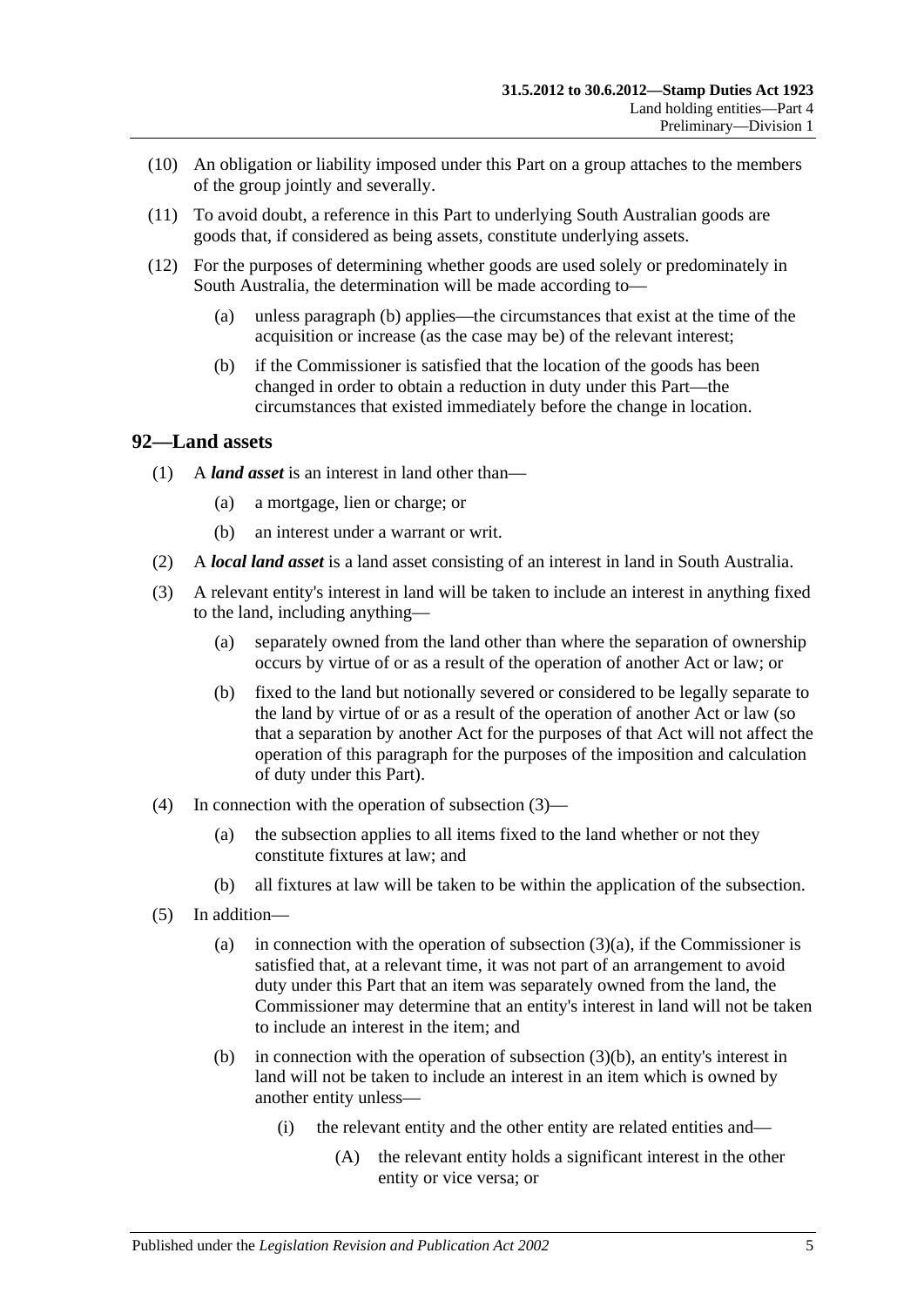- (B) a chain of significant interest can be traced between the relevant entity and the other entity; or
- (ii) a person or group holds a significant interest in both the relevant entity and the other entity.

## <span id="page-89-0"></span>**93—Direct interests**

- (1) A person has a *direct interest* in a relevant entity if the person holds a share or unit in the entity.
- (2) A direct interest that a person or group has in a relevant entity is to be expressed as a proportionate interest.
- (3) The *proportionate interest* is the highest of the following:
	- (a) a percentage representing the proportion of votes that the person or members of the group would be entitled to exercise (or control) at a general meeting of shareholders or unitholders assuming that all shareholders or unitholders exercised their voting rights;
	- (b) a percentage representing the extent the person or members of the group are entitled to participate in dividends or distributions of income;
	- (c) a percentage representing the extent to which the person or members of the group would be entitled to participate in the distribution of assets on a winding up of the relevant entity.
- (4) The proportionate interest of a person or group in a relevant entity is to be determined as if any power that the person has, or the members of the group or any of them have, to increase the extent of an interest (by varying the constituent documents of the relevant entity or in any other way) had been exercised so as to maximise the relevant interest in the relevant entity.

### <span id="page-89-2"></span>**94—Related entities**

- (1) Two relevant entities are *related entities* if—
	- (a) 1 has a direct interest in the other; or
	- (b) a series of such relationships can be traced between them through another or other related entities (*intermediate entities*).
- (2) If a relevant entity is related to another relevant entity by a relationship traced through an intermediate entity or intermediate entities, the relevant entity's proportionate interest in the other is calculated by multiplying the relevant fractions together and expressing the result as a percentage.

#### **Example—**

Entity A (a listed company) holds a 75% proportionate interest in entity B (a private unit trust scheme) which in turn holds a 50% proportionate interest in entity C (a private company). In this case the proportionate interest of entity A in entity C (insofar as it is traced through entity B) is 37.5%.

### <span id="page-89-1"></span>**95—Indirect interests**

(1) If a person or group has a direct interest in a private company or a private unit trust scheme (entity A) which is related to another private company or a private unit trust scheme (entity B), the person or group has an *indirect interest* in entity B.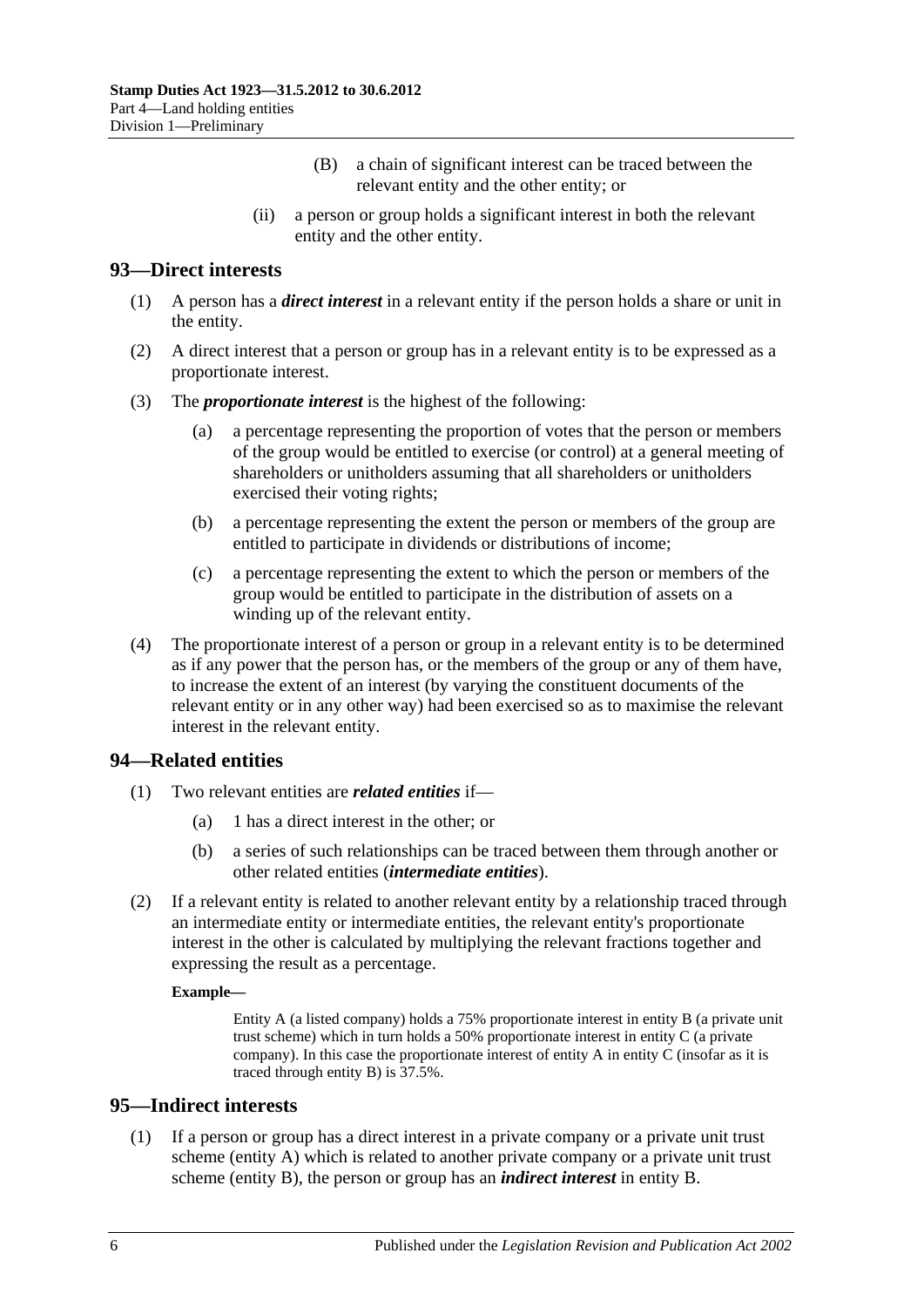- (2) An indirect interest that a person or group has in an entity is to be expressed as a proportionate interest.
- (3) The proportionate interest is calculated by multiplying together—
	- (a) a fraction representing the proportionate interest of the person or group in entity A; and
	- (b) a fraction representing entity A's proportionate interest in entity B,

and expressing the result as a percentage.

#### **Example—**

X holds a proportionate interest of 33⅓% in entity A which in turn holds a 75% proportionate interest in entity B which in turn holds a 50% proportionate interest in entity C. In this case the X's indirect interest in entity C is to be expressed as a proportionate interest of 12.5%.

#### <span id="page-90-0"></span>**96—Notional interest in assets of related entity**

- (1) A relevant entity has a notional interest in an asset held beneficially by a private company or a private unit trust scheme if—
	- (a) the relevant entity holds a significant interest in the private company or private unit trust scheme; or
	- (b) a chain of significant interests can be traced between the relevant entity and the private company or private unit trust scheme.

#### **Example—**

Entity A holds a 75% proportionate interest in entity B which in turn holds a 60% proportionate interest in entity C which in turn holds a 40% proportionate interest in entity D. In this case entity A has a notional interest in the assets held beneficially by entity B and entity C but not in the assets held by entity D.

(2) The value of the notional interest is calculated as follows:

 $V = V_1 \times P$ 

Where—

 $V_1$  is the unencumbered value of the asset

*P* is a fraction representing the proportionate interest of the relevant entity in the private company or private unit trust scheme.

#### <span id="page-90-1"></span>**97—Widely held trusts**

- (1) For the purposes of this Part, a *widely held trust* is a unit trust scheme which has not less than 300 unitholders none of whom, individually or together with any associated person, is entitled to more than 20% of the units in the trust.
- (2) If a registered unitholder in a unit trust scheme holds units as a trustee for 2 or more trusts, the unitholder is to be treated as a separate registered unitholder in relation to each of those trusts and the units held under each trust are to be treated as a separate unit holding.
- (3) However, a trustee is not to be treated as a separate registered unitholder in relation to 2 or more trusts if, as separate unitholders in relation to those trusts, they would be associated with each other.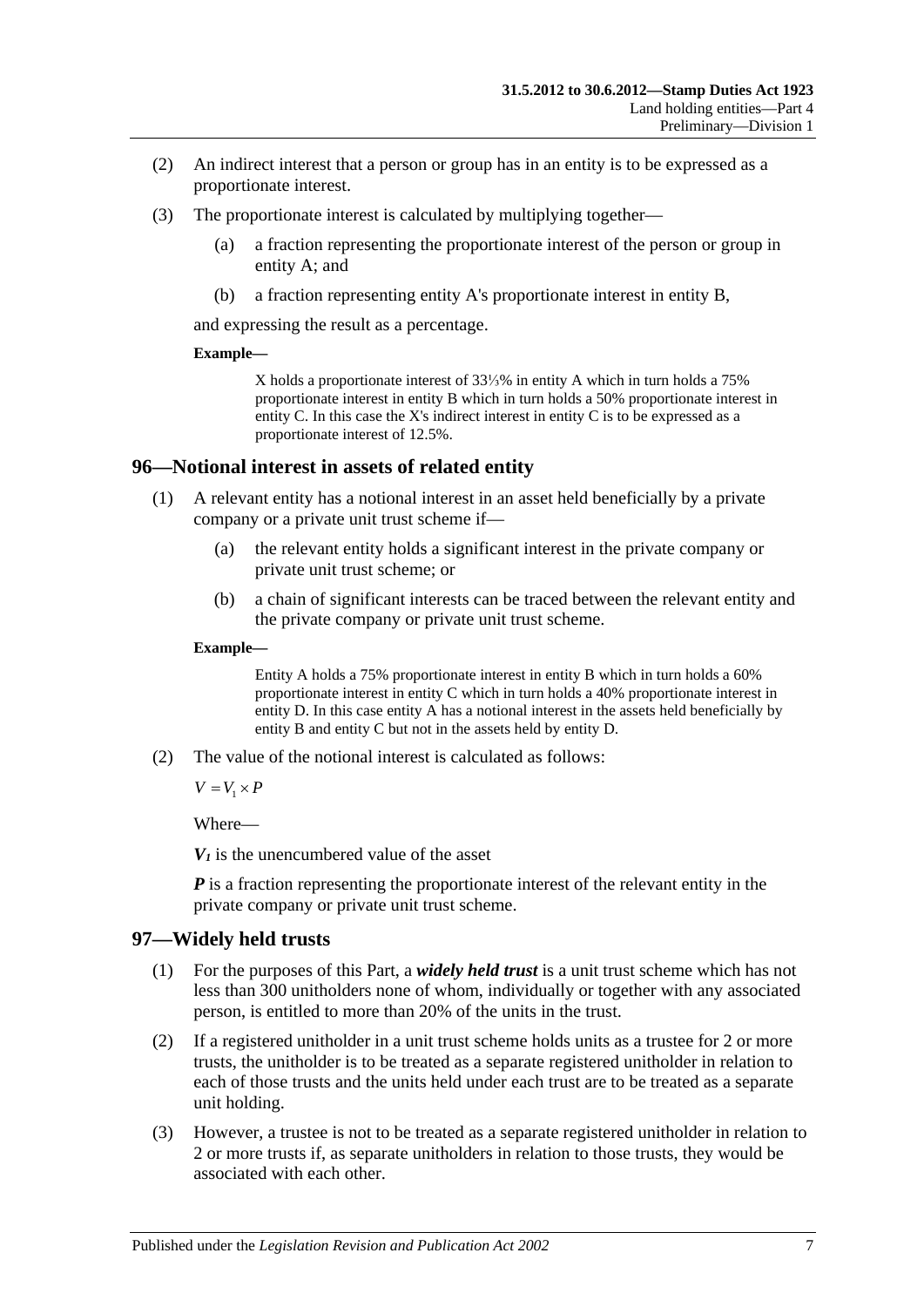### <span id="page-91-0"></span>**98—Land holding entity**

A relevant entity is a *land holding entity* if the unencumbered value of the underlying local land assets of the relevant entity is \$1 000 000 or more.

#### **99—Determination of value**

(1) In this section—

*relevant asset* means any underlying land assets or any South Australian goods.

- (2) The value of any relevant asset under this Part is to be determined according to the market value of the relevant asset at the time that the question of value falls to be determined.
- <span id="page-91-1"></span>(3) Where no evidence of the value of a relevant asset or interest acquired or held is furnished to the Commissioner for the purposes of this Part, or the evidence so furnished is, in the Commissioner's opinion, unsatisfactory, the Commissioner may cause a valuation of the asset or interest to be made by some person appointed by the Commissioner and may apply any such valuation for the purposes of this Part.
- (4) The Commissioner may, having regard to the merits of the case, charge the whole or a part of the expenses of, or incidental to, the making of a valuation pursuant to [subsection](#page-91-1) (3) to any person liable to pay duty under this Part in relation to an acquisition of the relevant asset or any interest.
- (5) A reference in this section to the acquisition of an asset or interest extends to a notional acquisition under this Part.
- (6) Any determination of market value under this Part must be based on the unencumbered value.
- (7) In addition, when determining the value of an asset or interest—
	- (a) it is to be assumed that a hypothetical purchaser would, when negotiating the price for any asset or interest, have knowledge of all existing information relating to the asset or interest; and
	- (b) no account is to be taken of any amount that a hypothetical purchaser would have to expend to reproduce, or otherwise acquire a permanent right of access to and use of, existing information relating to the asset or interest.

## **Division 2—Dutiable transactions**

### **100—General principle of liability to duty**

- (1) A person or group that acquires a prescribed interest, or increases a prescribed interest, in a land holding entity notionally acquires an interest in the underlying local land assets of the entity and is liable to duty in respect of the notional acquisition.
- (2) The following transactions are therefore dutiable:
	- (a) a transaction as a result of which a person or group acquires or has a prescribed interest in a land holding entity; or
	- (b) a transaction as a result of which a person or group that has a prescribed interest in a land holding entity increases its prescribed interest in the entity.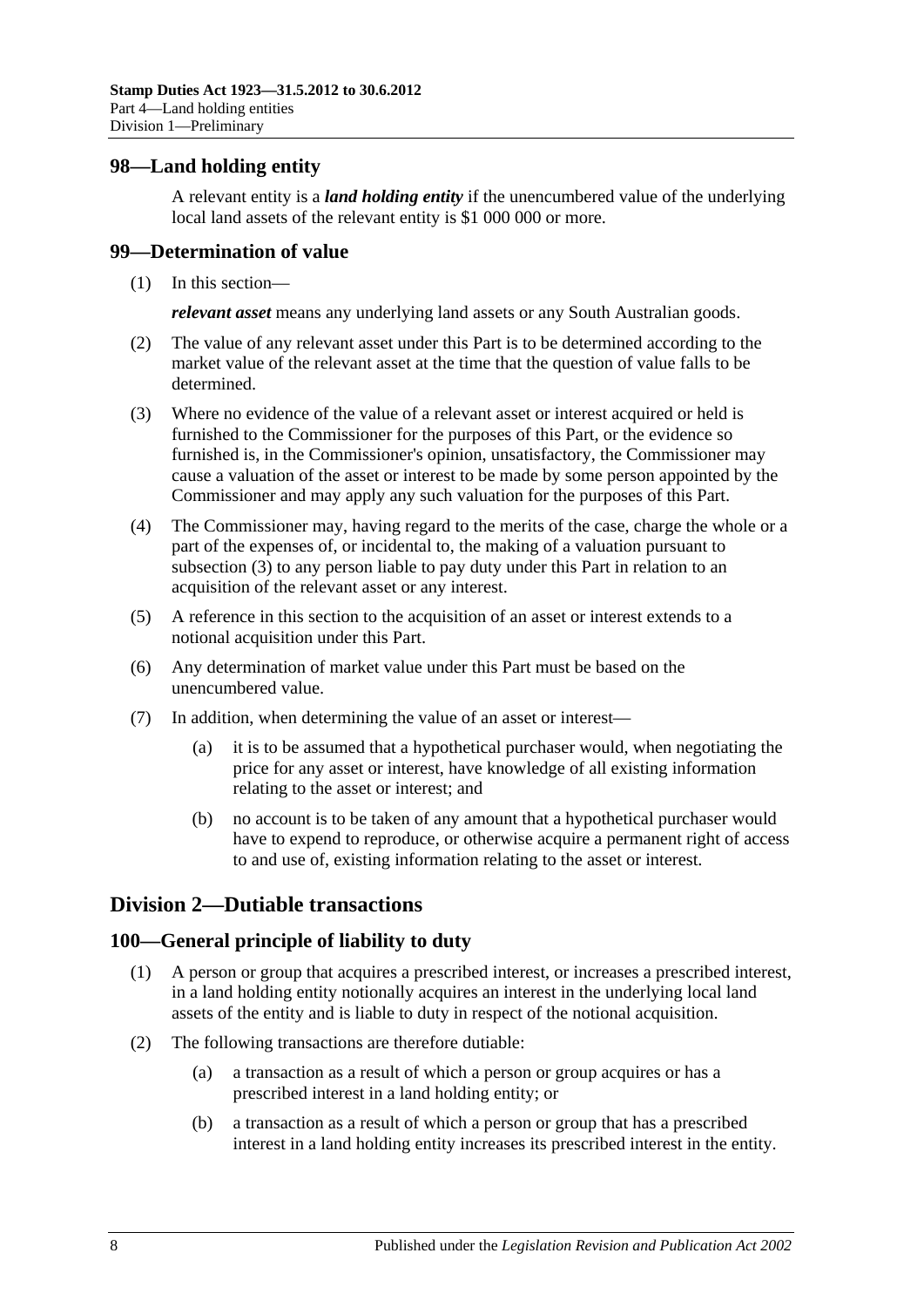- (3) A transaction is dutiable under this Part even though the person or group that has a prescribed interest, or increases a prescribed interest, in the land holding entity as a result of the transaction—
	- (a) is not a party to the transaction; or
	- (b) has a passive role in the transaction.
- (4) For example, any of the following is capable of being a dutiable transaction:
	- (a) an allotment of shares in a company or units in a unit trust scheme; or
	- (b) the variation or abrogation of rights attaching to shares in a company or units in a unit trust scheme; or
	- (c) the redemption, surrender or cancellation of shares in a company or units in a unit trust scheme; or
	- (d) the addition or retirement of a partner in a partnership with assets comprising shares in a company or units in a unit trust scheme.
- (5) However, if a relevant entity acquires a local land asset and, as a result of the acquisition, becomes a land holding entity, and conveyance duty is paid in respect of the transaction, the transaction is not dutiable under this Part.
- (6) If a person who acquires or holds an interest in a land holding entity is a trustee for 2 or more trusts, any interest in the entity acquired or held by the person for different trusts are to be treated as if they were acquired or held by separate persons.

## **101—Aggregation of interests**

- (1) If a person or group acquires an interest in a land holding entity that, when aggregated with an interest in the entity acquired by another person as a result of an associated transaction on the same day or within the preceding 3 years, amounts to a prescribed interest in the entity, then for the purposes of this Part—
	- (a) the person or group acquires that prescribed interest in the entity; and
	- (b) the person or group and any other person acquiring an interest in the entity as a result of the associated transaction are jointly and severally liable for the payment of duty in respect of the acquisition.
- (2) In this section—

*associated transaction*, in relation to the acquisition of an interest in a land holding entity by a person or associated person, means an acquisition of an interest in the entity by another person in circumstances in which—

- (a) those persons are acting in concert; or
- (b) the acquisitions form, evidence, give effect to or arise from substantially 1 arrangement, 1 transaction or 1 series of transactions.

### **102—Value of notional interest acquired as a result of dutiable transaction**

(1) If a person or group has, as a result of a dutiable transaction, a prescribed interest in a land holding entity, the value of the notional interest acquired in the entity's underlying local land assets is determined as follows:

 $\overline{AV}$  =  $\overline{TV}$   $\times$  *P*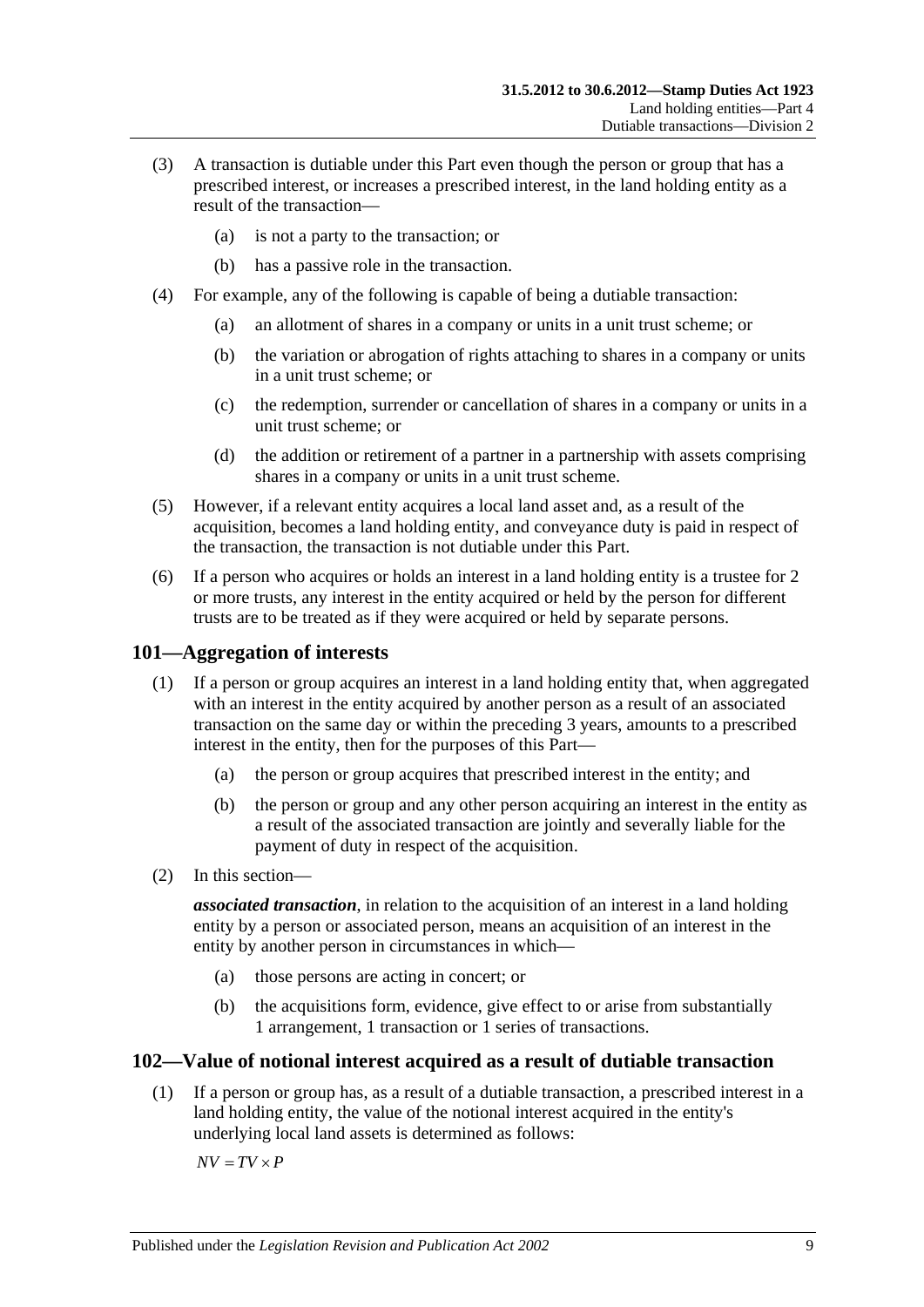Where—

*NV* is the value to be of the notional interest acquired

*TV* is the total unencumbered value of all the entity's underlying local land assets

*P* is the fraction representing the proportionate interest of the person or group in the entity.

(2) If a person or group that has a prescribed interest in a land holding entity increases its prescribed interest as a result of a dutiable transaction, the value of the notional interest acquired in the entity's underlying local land assets is determined as follows:

 $\overline{NV} = \overline{TV} \times (P_2 - P_1)$ 

Where—

*NV* is the value to be ascertained

*TV* is the total unencumbered value of all the entity's underlying local land assets

*P1* is the fraction representing the proportionate interest in the entity before the increase

 $P_2$  is the fraction representing the proportionate interest in the entity after the increase.

### <span id="page-93-1"></span>**102A—Calculation of duty**

- (1) The duty in respect of a transaction under which a person or group acquires a prescribed interest in a land holding entity is to be equivalent to—
	- (a) in the case of an entity that is a private company or a private unit trust—the duty payable on a conveyance of land with an unencumbered value equivalent to—
		- (i) the value of the acquirer's notional interest in the entity's underlying local land assets; plus
		- (ii) the value of the acquirer's notional interest in the entity's underlying South Australian goods (on the assumption that this interest corresponds to the interest in the entity's underlying local land assets);
	- (b) in the case of an entity that is a listed company or a public unit trust scheme—10% of the duty payable on a conveyance of land with an unencumbered value equivalent to—
		- (i) the value of the acquirer's notional interest in the entity's underlying local land assets; plus
		- (ii) the value of the acquirer's notional interest in the entity's underlying South Australian goods (on the assumption that this interest corresponds to the interest in the entity's underlying local land assets).
- <span id="page-93-0"></span>(2) Duty on a dutiable transaction under which a person or group increases its prescribed interest in a land holding entity is to be calculated as follows:

 $D = d_1 - d_2$ 

Where—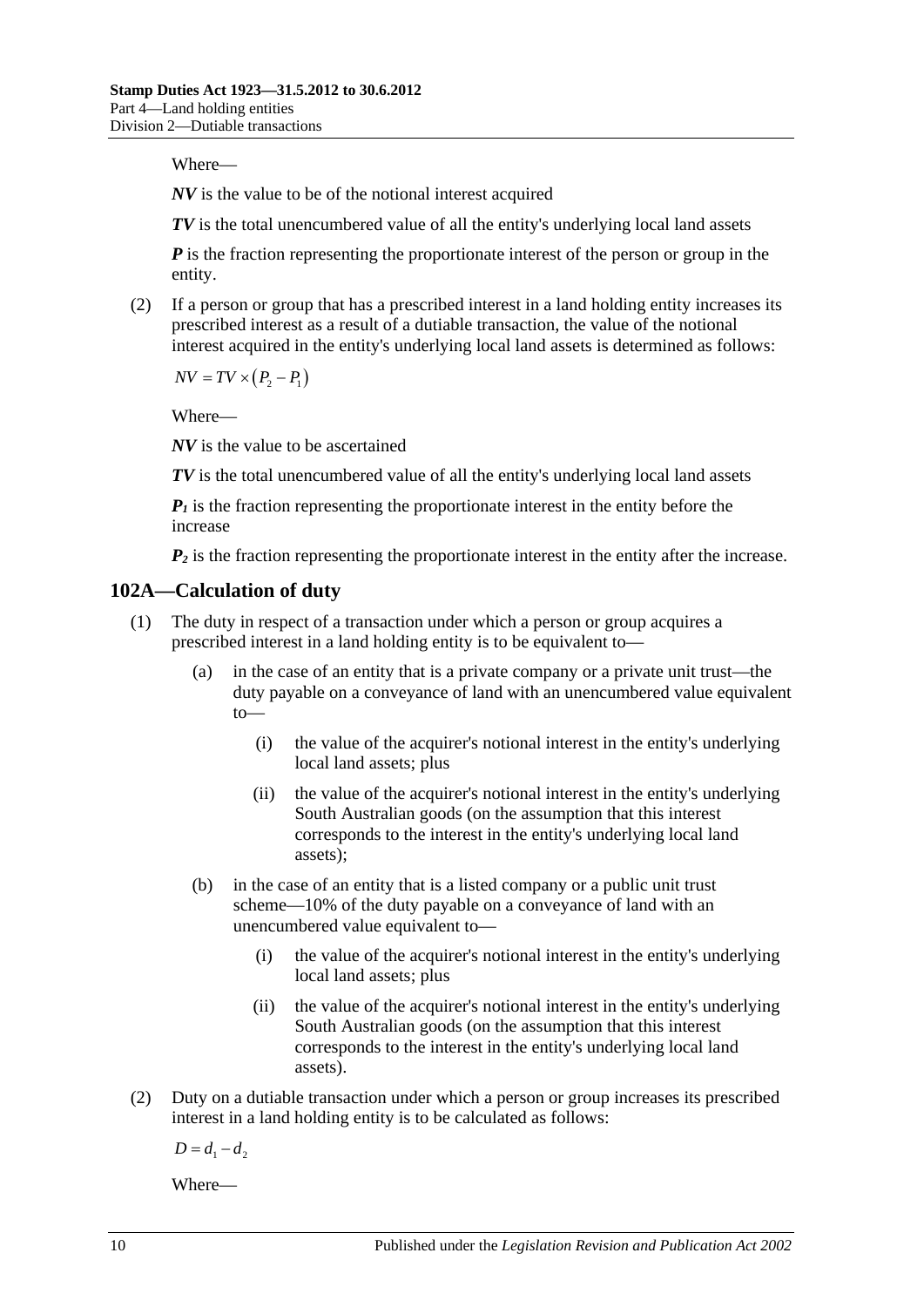*D* is the amount of the duty

 $d_1$  is the amount that would have been payable if the person or group had acquired the whole of its interest in a single transaction at the time of the increase

*d2* is the amount that would have been payable if the person or group had acquired its pre-existing interest in a single transaction at the time of the increase.

(3) To avoid doubt, duty under [subsection](#page-93-0) (2) is to include duty that relates to land plus duty that relates to goods.

<span id="page-94-0"></span> $(4)$  If—

- (a) a person or group holds an interest in a relevant entity; and
- (b) the relevant entity then acquires land so as to become a land holding entity; and
- (c) the acquisition under [paragraph](#page-94-0) (b) was subject to *ad valorem* duty that has been duly paid; and
- (d) the person or group acquires a prescribed interest in the entity as a land holding entity,

the duty calculated under [subsection](#page-93-1) (1) is to be reduced in accordance with the following formula:

 $D = d_1 - d_2$ 

Where—

*D* is the amount of the duty to be paid on account of this subsection

 $d_1$  is the amount that would have been payable if the person or group had acquired the whole of its interest in a single transaction at the time of the acquisition

*d2* is the amount that would be payable on a conveyance of an interest in the relevant land corresponding to the interest held by the person or group at the time of the acquisition under [paragraph](#page-94-0) (b)

*relevant land* is the total amount of land in South Australia that is held by the land holding entity at the time that the person or group acquires the prescribed interest under paragraph (d).

- (5) If any part of a prescribed interest in a land holding entity was acquired by the relevant person or group more than 3 years before the date of a dutiable transaction (the *earlier acquisition*), the duty calculated under [subsection](#page-93-1) (1) is to be rebated by a percentage representing the extent of the earlier acquisition as a proportion of the prescribed interest as a whole.
- (6) Insofar as subsections (4) and (5) may both apply to the acquisition of a prescribed interest in a particular land holding entity by a person or group, the provision that provides the higher benefit to the person or group will apply.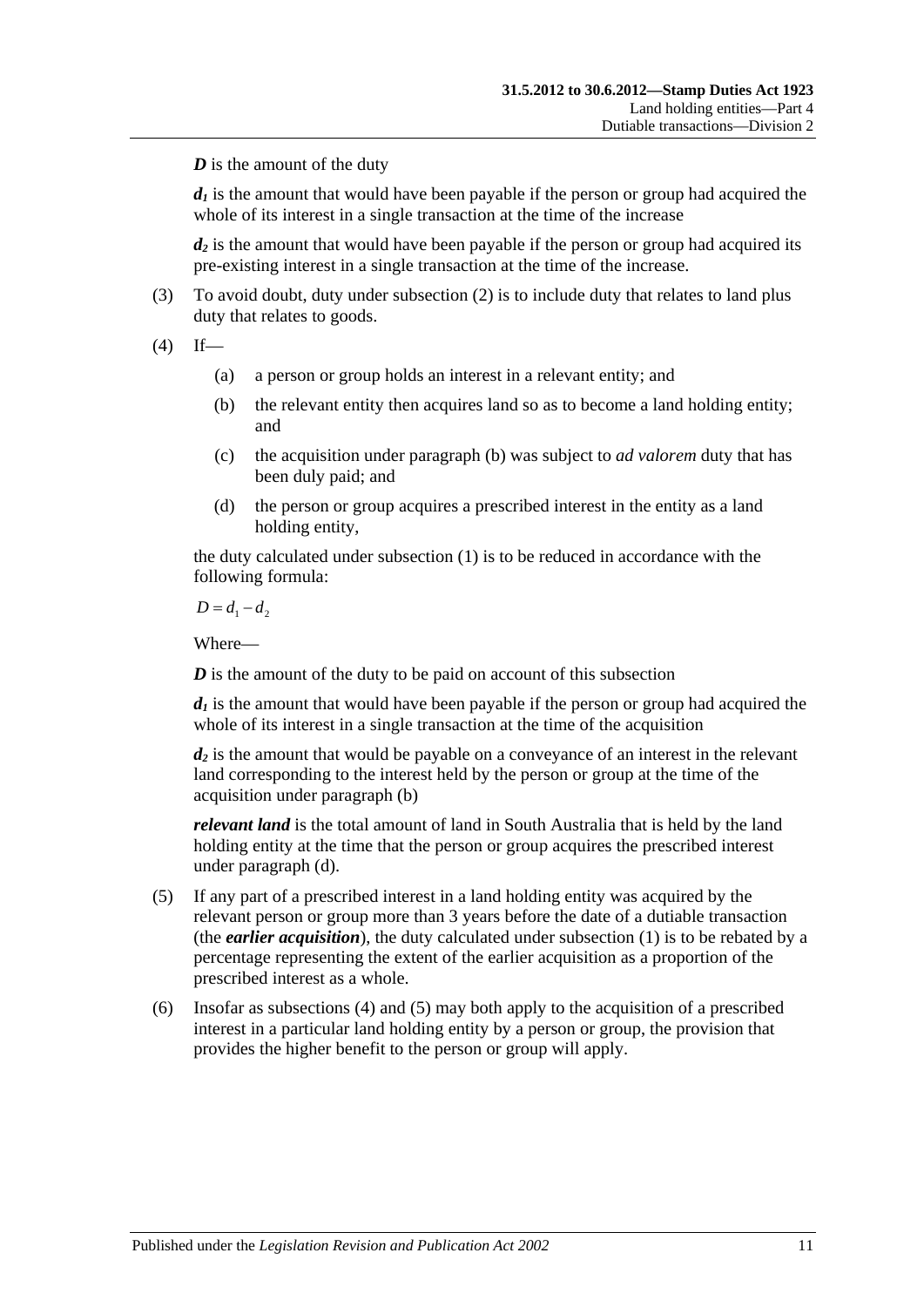<span id="page-95-0"></span>(7) If a person or group acquires or increases a prescribed interest in a land holding entity through the acquisition of financial products or units in a private unit trust scheme and duty has been paid under this Act or a corresponding law in respect of the transaction for the acquisition of the financial products or units (the *relevant transaction*), the duty calculated under this section is to be reduced by the sum of the amounts severally calculated in accordance with the following formula:

$$
R = \frac{A}{B} \times C
$$

Where—

*R* is the amount of the reduction

*A* is the total unencumbered value of all of the entity's underlying local land assets and underlying South Australian goods

*B* is the total unencumbered value of all of the entity's assets held in South Australia, a corresponding jurisdiction or any other place

*C* is the sum of the duty paid under this Act or a corresponding law in respect of the relevant transaction.

(8) In [subsection](#page-95-0) (7)—

*corresponding jurisdiction* means any jurisdiction where a corresponding law applies.

(9) The Commissioner may, if the Commissioner considers it to be fair and reasonable to do so, in the circumstances of a particular case, exclude specified goods, or specified classes of goods, from the calculation of duty under this section.

## **Division 3—Payment and recovery of duty**

## **102B—Acquisition statement**

- (1) If a dutiable transaction occurs, the person or group that acquires or increases its prescribed interest in the land holding entity must, within 2 months after the date of the dutiable transaction—
	- (a) lodge a return with the Commissioner in a manner and form determined by the Commissioner; and
	- (b) pay the relevant amount of duty.

Maximum penalty: \$10 000.

- (2) The return must contain the following information:
	- (a) the name and address of the person, or the name and address of each member of the group, that has the prescribed interest or has increased its prescribed interest as a result of the transaction; and
	- (b) the date of the transaction; and
	- (c) particulars of—
		- (i) the interest acquired as a result of the transaction; and
		- (ii) any other interest held and the dates and circumstances of their acquisition; and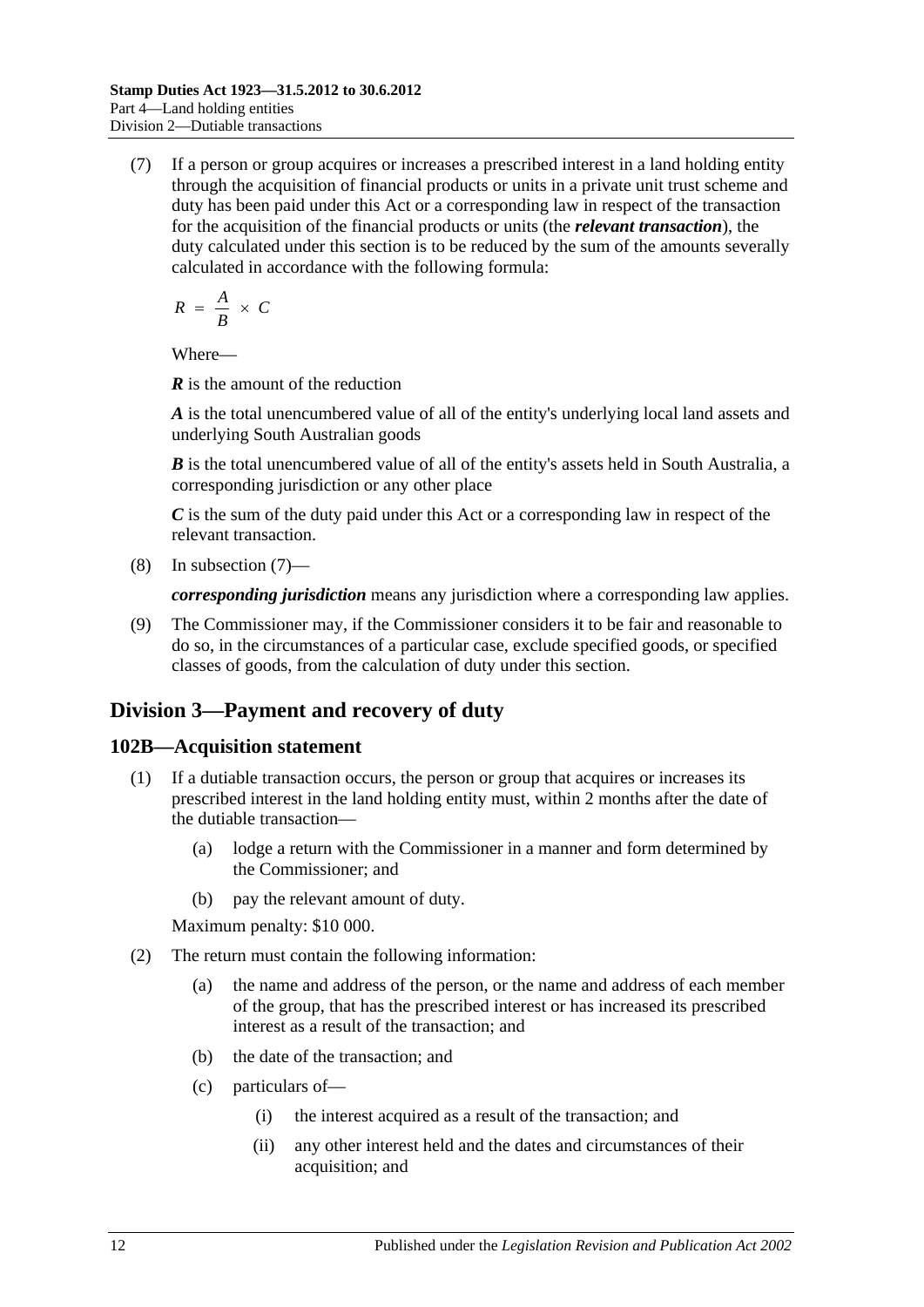- (iii) the underlying land assets and the underlying local land assets of the land holding entity as at the date of the transaction; and
- (iv) the underlying assets of the land holding entity as at the date of the transaction; and
- (v) the underlying South Australian goods of the land holding entity; and
- (vi) amounts of duty paid under this Act or a corresponding law in relation to the acquisition of the prescribed interest in the land holding entity; and
- (d) other information required by the Commissioner.

### **102C—Recovery from entity**

- (1) If a person or group fails to pay duty as required under this Part, the Commissioner may recover the duty, as a debt, from the relevant entity.
- (2) Instead of, or as well as, proceeding against the relevant entity for recovery of duty as a debt, the Commissioner may register a charge on any of its land for the amount of the unpaid duty.
- (3) The Commissioner must give written notice of the registration of a charge under this section to—
	- (a) the registered proprietor of the land; and
	- (b) the person in default, or each member of the group in default.
- (4) A charge under this section will rank as a first charge on the relevant land.
- <span id="page-96-0"></span>(5) If the duty remains unpaid 6 months after the registration of the charge, the Commissioner may apply to the District Court for an order for the sale of the land.
- (6) On an application under [subsection](#page-96-0) (5), the Court may make an order for sale of the land by public auction and, in that event, the proceeds of sale are to be applied as follows:
	- (a) firstly—in payment of the costs of the sale and other costs of proceeding under this section; and
	- (b) secondly—in discharging the liability to duty; and
	- (c) thirdly—in discharging other liabilities secured by registered instrument; and
	- (d) fourthly—in discharging other liabilities as directed by the Court; and
	- (e) fifthly—in payment to the registered proprietor of the land immediately before the completion of the sale.
- (7) If the Commissioner recovers duty under this section, the relevant entity may recover the amount paid to, or recovered from, the entity from the person or persons principally liable for the payment of the duty.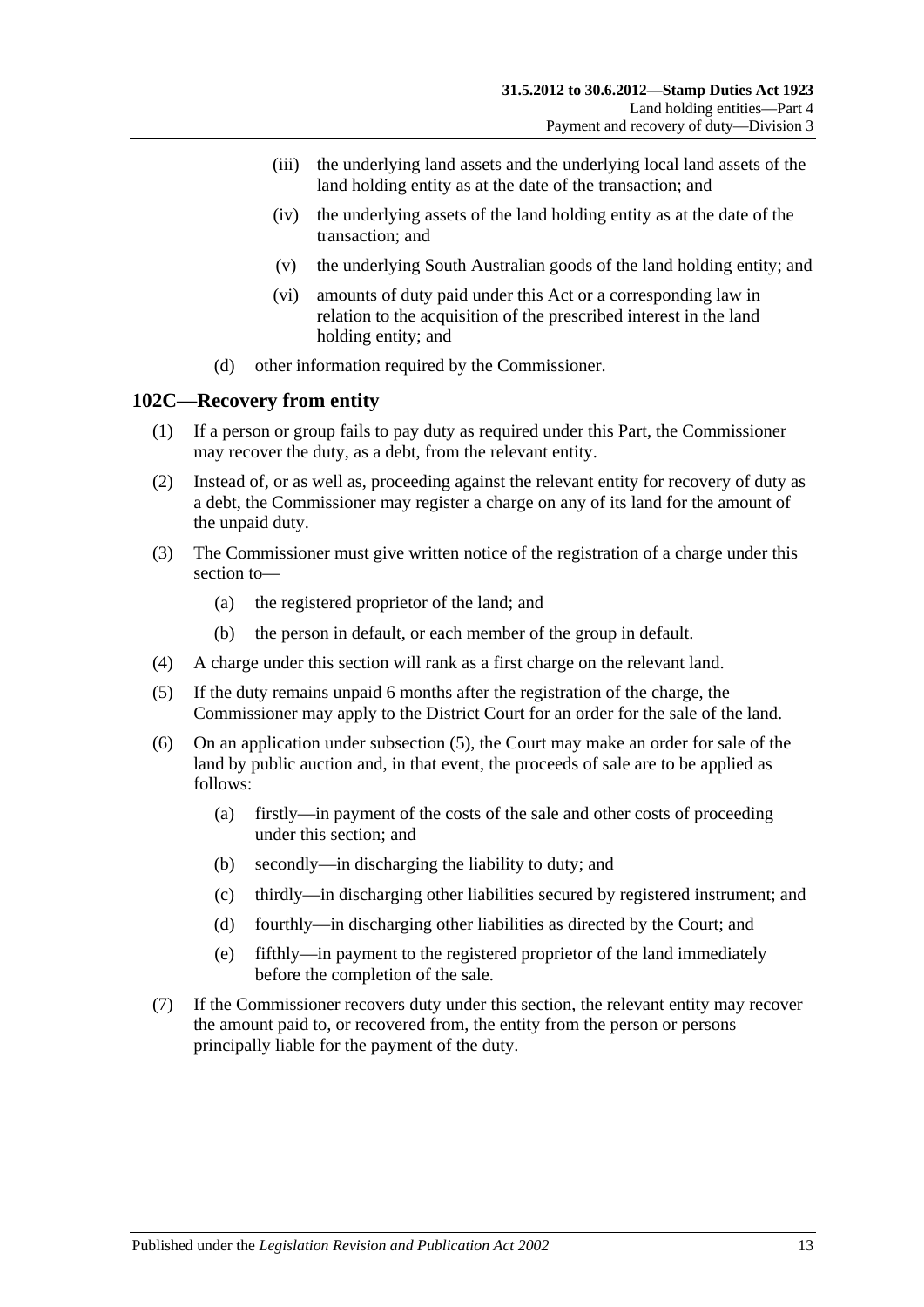## **Division 4—Miscellaneous**

### **102D—Valuation of interest under contract or option to purchase land**

If an interest in land consists of an interest arising under a contract or option to purchase the land, the interest is to be valued, for the purposes of this Part, by subtracting from the market value of the land the amount that the purchaser under the contract or the holder of the option would be required to pay in order to complete the purchase.

### **102E—Separation of statutory funds held by life companies**

- (1) If a person who acquires an interest in a land holding entity is a life company, any interests in the land holding entity acquired or held by the life company for different statutory funds are to be treated as if they were acquired or held independently by separate persons.
- (2) If a life company acquires or holds an interest in a land holding entity otherwise than for a statutory fund, that interest is to be treated as if it were acquired or held independently of, and by a separate person to, any interest acquired or held by the life company for a statutory fund.
- (3) For the purposes of this Part, a life company, its statutory funds, and any trustee, are not to be treated as associates except in a case where the Commissioner determines that particular dealings between them (in any combination) form substantially 1 arrangement.
- (4) In this section—

*life company* has the same meaning as in the *Life Insurance Act 1995* of the Commonwealth;

*statutory fund* has the same meaning as in the *Life Insurance Act 1995* of the Commonwealth.

### **102F—Exempt transactions and related matters**

(1) A transaction under which a person or a group acquires an interest in a land holding entity is exempt from duty under this Part if it takes place in circumstances in which a conveyance of an interest in the underlying local land assets would not attract *ad valorem* duty.

#### **Example—**

Suppose that A is entitled under the will of B to 60% of the shares in X Pty Ltd, a land holding entity, owning land in the State valued at \$2m. A's acquisition of the shares on distribution of the estate is exempt from duty because a conveyance of the land itself would, if it occurred in these circumstances (ie on distribution of the estate), be exempt from *ad valorem* duty.

- (2) The following transactions are exempt from duty under this Part:
	- (a) an acquisition of an interest in a land holding entity that takes place solely as a result of the making of a compromise or arrangement with the creditors of the land holding entity under Part 5.1 of the *Corporations Act 2001* of the Commonwealth;
	- (b) a transaction exempted by regulation from duty under this Part.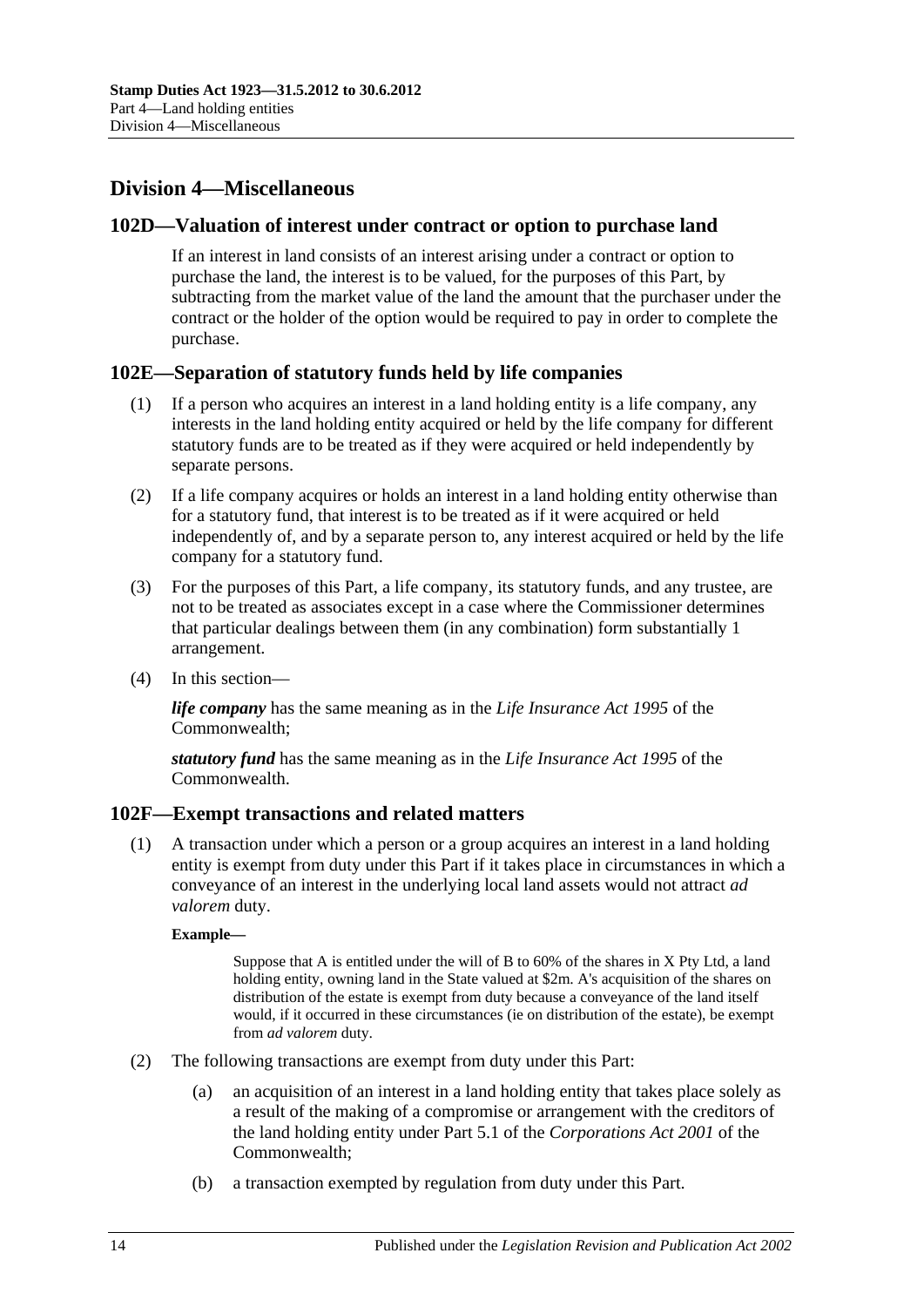- <span id="page-98-1"></span><span id="page-98-0"></span> $(3)$  If—
	- (a) a transaction provides for—
		- (i) the acquisition of all shares or units in a relevant entity from a person who holds, or from members of a group who together hold, those shares or units; or
		- (ii) the acquisition of shares or units in a relevant entity where the parties to the transaction are the members of the same group; and
	- (b) the underlying land assets are used wholly or mainly for the business of primary production; and
	- (c) the Commissioner is satisfied
		- (i) in a case where [paragraph](#page-98-0)  $(a)(i)$  applies—that the transaction forms part of a sale as a going concern of the undertaking carried out on the land; and
		- (ii) in a case where [paragraph](#page-98-1)  $(a)(ii)$  applies—that the undertaking carried out on the land is to continue without any change, or any significant change,

then the value of any underlying South Australian goods held or used in connection with the undertaking carried out on the land that would be dutiable under this Part on account of the transaction but for this subsection will not be taken into account for the purposes of the calculation and imposition of duty under this Part.

### **102G—Multiple incidences of duty**

- (1) If it is possible under this Part to assess the incidence of duty in different ways in respect of the same transaction, duty will be assessed so as to maximise the return to the revenue but not so as to extend the incidence of duty beyond a single person or group identified in the assessment.
- (2) If a person or a group acquires a prescribed interest in a land holding entity, and another person or group later acquires a prescribed interest in the land holding entity without diminishing the former prescribed interest, the Commissioner may, if satisfied that it is just and equitable to do so, exempt the later acquisition, wholly or partly, from duty under this Part.

#### **Example—**

Suppose the shares of X Pty Ltd, a land holding entity, are divided into Class A and Class B. The Class A shares confer rights to dividends but no rights to share in the distribution of assets on winding up of the company. The Class B shares confer no rights to dividends but do confer rights to share in the distribution of assets on the winding up of the company. Suppose that A acquires all the Class A shares and pays duty under this Part on the acquisition of a prescribed interest in the company. Suppose that B then acquires all the Class B shares. In this case, the Commissioner could, if satisfied that it would be just and equitable to do so, grant relief under the above subsection.

- $(3)$  If—
	- (a) a person holds a prescribed interest in a land holding entity and a group of which the person is a member acquires all or part of that prescribed interest from that person; or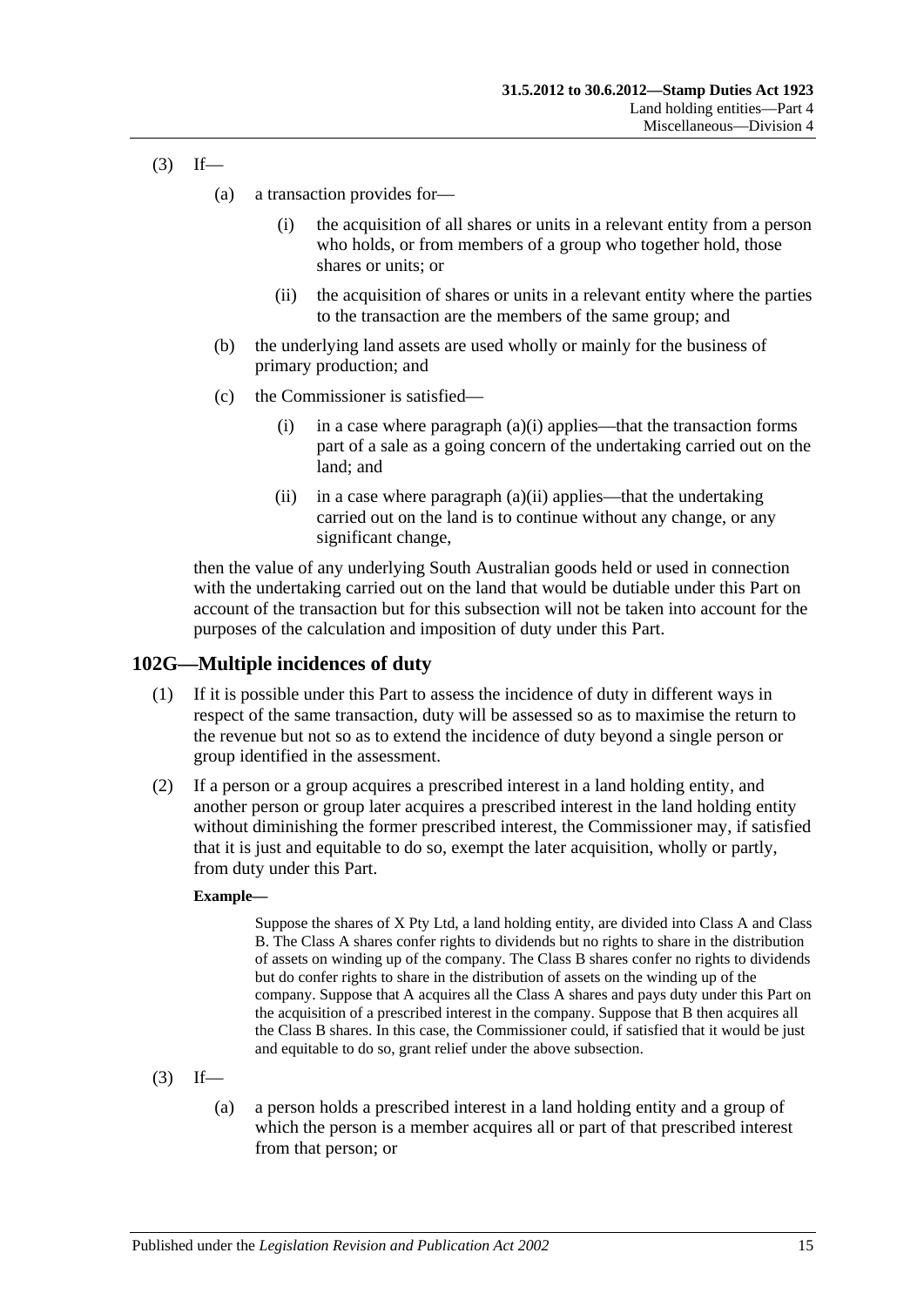(b) a person who is a member of a group acquires an interest in a land holding entity from another member of the group who holds a prescribed interest in the land holding entity,

the Commissioner may, if satisfied that it is just and equitable to do so, exempt the later acquisition, wholly or partly, from duty under this Part.

(4) If a group holds a prescribed interest in a land holding entity and a person or group that is a member or subgroup of the group acquires all or part of that prescribed interest from the group, the Commissioner may, if satisfied that it is just and equitable to do so, exempt the later acquisition, wholly or partly, from duty under this Part.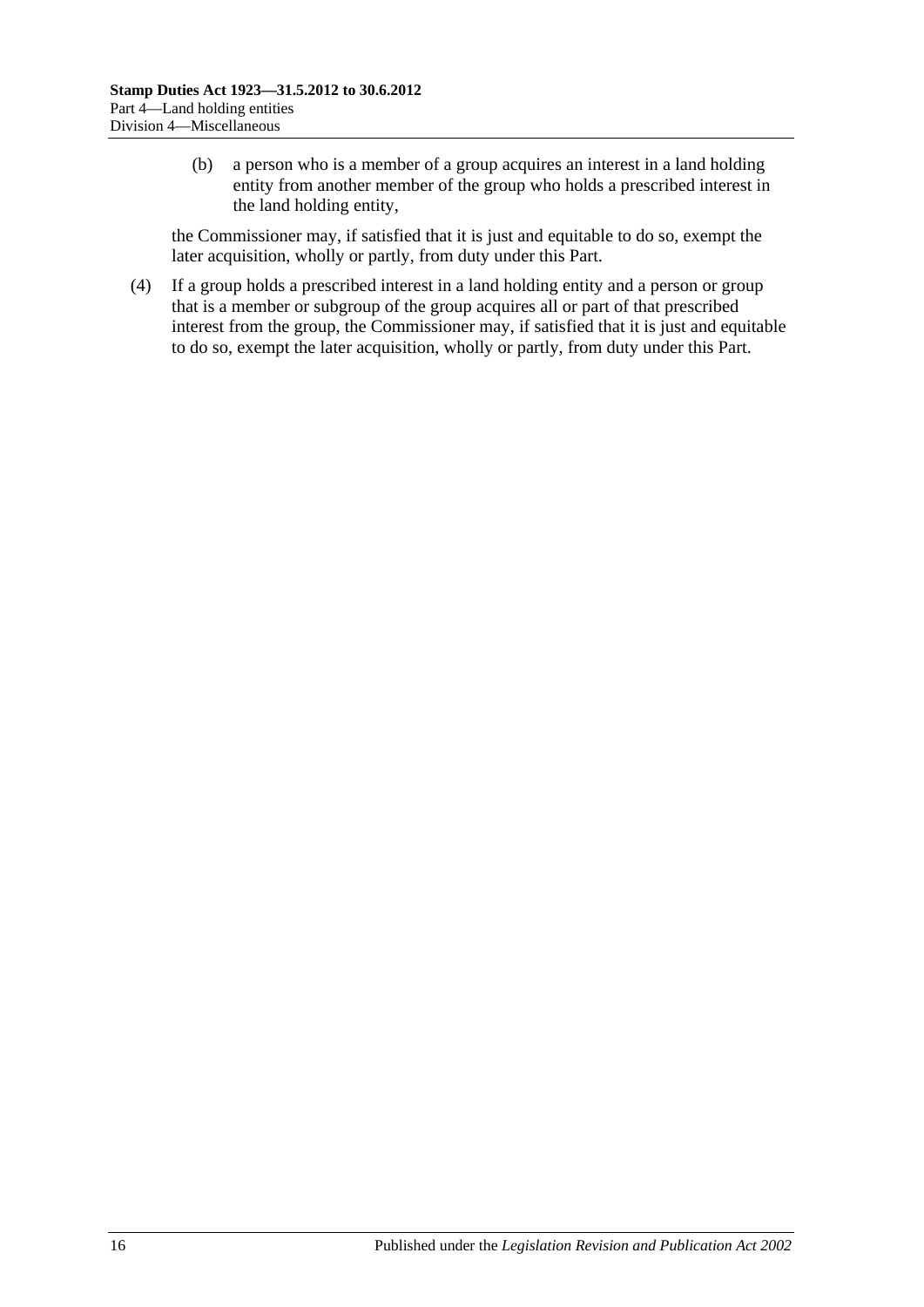# **Part 4A—Abolition of various duties**

## **Division 1—Abolition of duty on rental business**

## **103—Abolition of duty on rental business (1 July 2009)**

- (1) No liability to duty arises in relation to an amount received in respect of rental business (within the meaning of [Part 3 Division 2\)](#page-19-0) after 30 June 2009.
- (2) Despite the provisions of [Part 3 Division 2,](#page-19-0) registration under that Division is not required or to be granted on or after 22 July 2009 and the registration of a person who is registered immediately before 22 July 2009 is to be taken to have been cancelled on that date.
- (3) For the avoidance of doubt, a person is not entitled to a refund of duty paid in relation to an amount received in respect of rental business before 1 July 2009 only because the contract or agreement under which the amount was received expires on or after that date.

## <span id="page-100-0"></span>**Division 2—Abolition of duty on mortgages**

### **104—Abolition of duty on mortgages (1 July 2009)**

- (1) No liability to duty arises under Schedule 2 clause 11 in relation to—
	- (a) a mortgage, bond, debenture, covenant or warrant of attorney executed, or that first affects property in this State, on or after 1 July 2009; or
	- (b) a mortgage executed, or that first affects property in this State, before 1 July 2009 if no advance secured under the mortgage is made before that day; or
	- (c) an advance or further advance on or after 1 July 2009 under a mortgage executed, or that first affects property in this State, before that day.
- (2) Despite [section](#page-13-0) 16, if a mortgage, bond, debenture, covenant or warrant of attorney executed before 1 July 2009 but produced to the Commissioner for the purpose of being stamped on or after that day is dutiable under Schedule 2 clause 11, the duty will be calculated according to the rates in force as at the day on which the instrument became liable to duty (or further duty).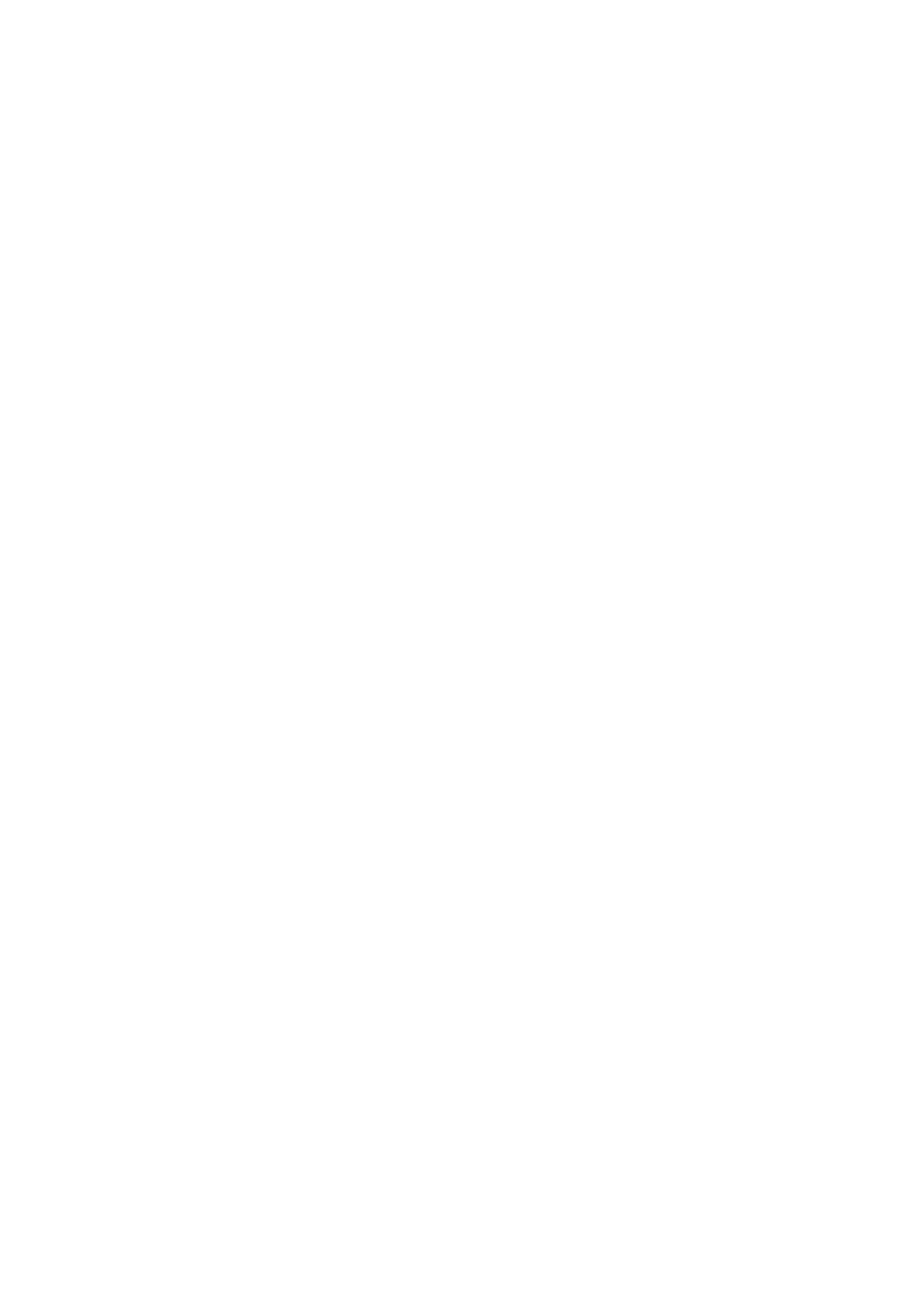# **Part 5—Miscellaneous provisions**

### **106—Spoiled or unused stamps**

- (1) Subject to any regulations made under this Act, the Commissioner may, on the application of any person in possession of stamps or stamped material unused or rendered useless by being inadvertently spoiled, give to that person, in lieu of the stamps or stamped material so spoiled or unused, other stamps (of the same or another denomination) of the same value or, at his discretion, money of the same value, deducting the proper allowance on purchase of stamps of the same description; but the Commissioner may, if he thinks it just to do so, refrain from making any such deduction.
- (2) For the purposes of Part 4 of the *[Taxation Administration Act](http://www.legislation.sa.gov.au/index.aspx?action=legref&type=act&legtitle=Taxation%20Administration%20Act%201996) 1996*
	- (a) an application under this section is to be taken to be an application for a refund; and
	- (b) the giving of stamps or money under this section is to be taken to be the making of a refund.
- (3) In this section—

*stamp* includes an adhesive stamp purchased or otherwise obtained from the Commissioner or a distributor of stamps under this Act before the commencement of Part 5 of the *[Statutes Amendment and Repeal \(Taxation Administration\) Act 2008](http://www.legislation.sa.gov.au/index.aspx?action=legref&type=act&legtitle=Statutes%20Amendment%20and%20Repeal%20(Taxation%20Administration)%20Act%202008)*;

*stamped* includes having an adhesive stamp affixed before the commencement of Part 5 of the *[Statutes Amendment and Repeal \(Taxation Administration\) Act 2008](http://www.legislation.sa.gov.au/index.aspx?action=legref&type=act&legtitle=Statutes%20Amendment%20and%20Repeal%20(Taxation%20Administration)%20Act%202008)*.

## **107—Transfer of property to correct error**

- (1) If the Commissioner is satisfied, on application by a party to an instrument submitted for stamping, that the sole purpose of the instrument is to reverse or correct a disposition of property resulting from an error in an earlier instrument, the Commissioner may grant relief from stamp duty under this section.
- (2) The Commissioner may require the applicant to provide such information (verified if the Commissioner thinks fit by statutory declaration) as the Commissioner thinks necessary to decide the application.
- (3) If the Commissioner grants relief from stamp duty under this section, the duty chargeable on the instrument is the amount (if any) by which the duty that would have been paid on the earlier instrument if it had been correctly made in the first instance exceeds the amount of duty actually paid on that instrument.

### **108—Penalties for certain offences**

- <span id="page-102-0"></span>(1) Any person who—
	- (a) forges any die or stamp;
	- (b) impresses any material with a forged die;
	- (c) cuts, tears or in any way removes from any material any stamp with intent to make fraudulent use of the stamp or of any part thereof;
	- (d) mutilates any stamp with intent to make fraudulent use of any part thereof;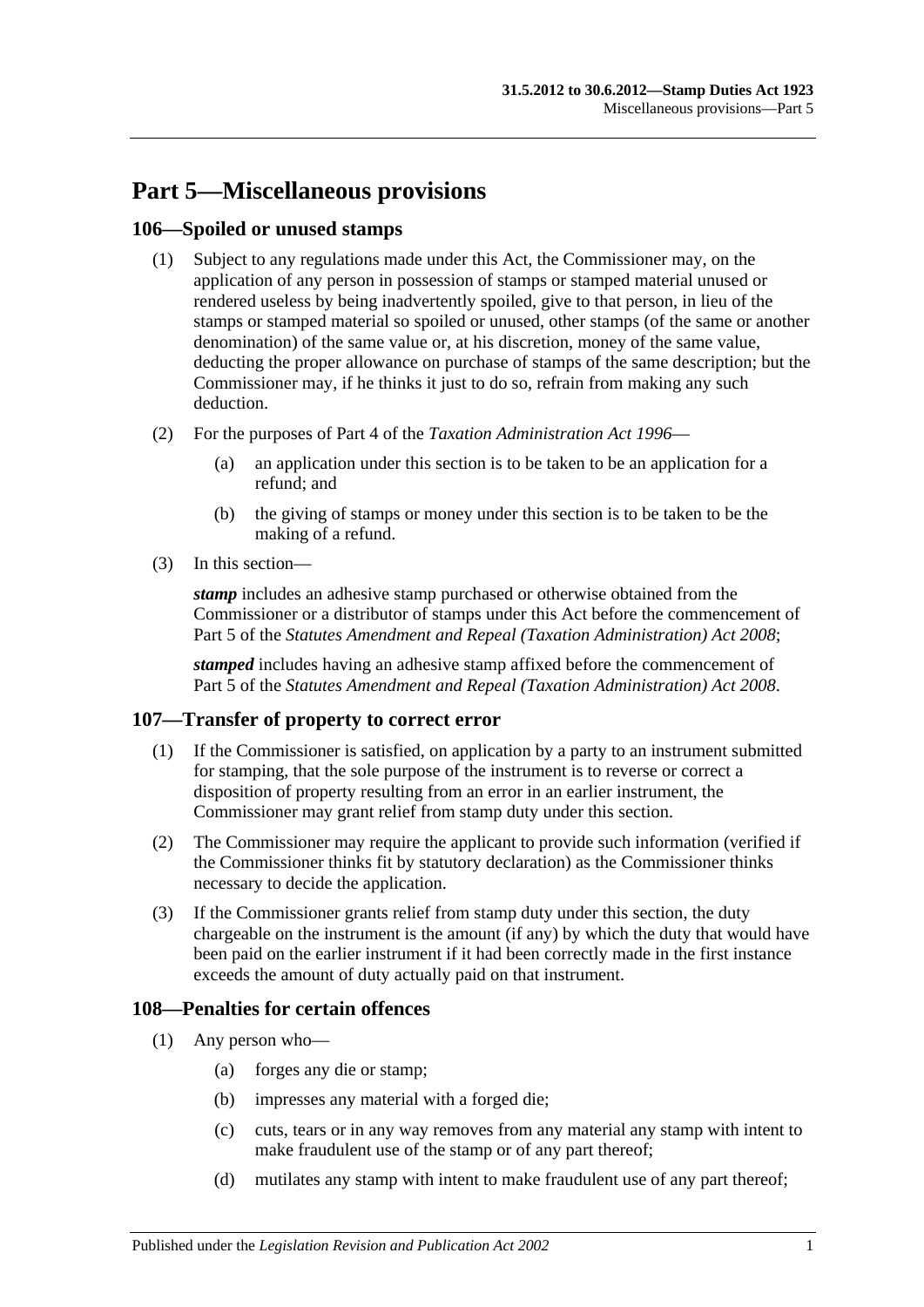- (e) fraudulently fixes or places upon any material, or upon any stamp, any stamp or part of a stamp which has been cut, torn or in any way removed from any other material or out of or from any other stamp;
- (f) erases or otherwise removes from any stamped material any name, sum, date or other matter or thing therein written with the intent that any fraudulent use should be made of the stamp upon the material;
- (g) knowingly sells or exposes for sale, or utters or uses, any forged stamp;
- <span id="page-103-0"></span>(h) knowingly and without lawful excuse (the proof of which lawful excuse shall lie on the person accused) has in his possession any forged die or stamp, or any stamp or part of a stamp which has been fraudulently cut, torn or otherwise removed from any material, or any stamp which has been fraudulently mutilated, or any stamped material out of which any name, sum, date or other matter or thing has been fraudulently erased or otherwise removed,

shall be guilty of an offence and liable to imprisonment for a term of not less than one year and not more than seven years.

(2) Any person who causes to be done, or knowingly assists in doing, any of the acts mentioned in [subsection](#page-102-0)  $(1)(a)$  to  $(h)$  shall be deemed to be guilty of the principal offence and shall be punishable accordingly.

#### **111—Remedy for misappropriation**

- (1) The Supreme Court may, upon application by, or on behalf of, the Commissioner, grant a rule requiring any person who has received money payable by way of duty, or the executor or administrator of any such person, to show cause why he should not deliver to the Commissioner an account upon affidavit of any duty or sum of money received by that person, executor or administrator and why it should not be forthwith paid to the Commissioner.
- (2) The Court may make absolute such a rule and enforce by attachment or otherwise the payment of any such duty or sum of money as appears to be due, together with costs.

#### <span id="page-103-1"></span>**112—Regulations**

- (1) The Governor may make such regulations as are contemplated by, or necessary or expedient for the purposes of, this Act.
- (2) Without limiting the generality of [subsection](#page-103-1) (1), the regulations may—
	- (a) be of general or limited application; and
	- (b) require the use of forms approved by the Commissioner for documents required or authorised to be used for the purposes of this Act or the regulations; and
	- (c) leave any other matter to be determined, varied or regulated according to the discretion of the Commissioner; and
	- (ca) prescribe fines, not exceeding \$2 000, for offences against the regulations; and
	- (d) make different prescriptions according to prescribed circumstances.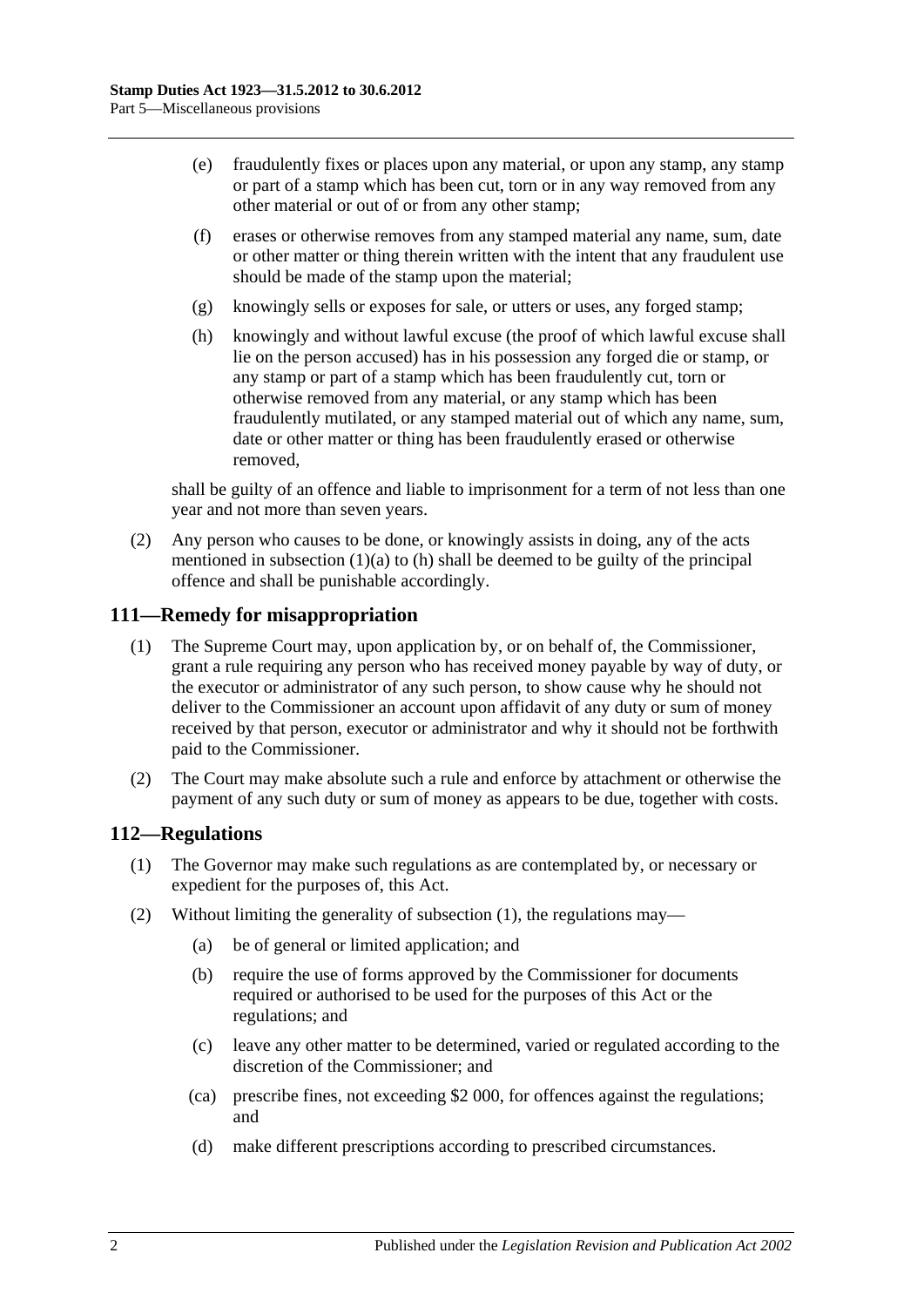## **114—Exemption from stamp duty**

- (1) The Governor may, by proclamation, exempt any body or authority established by statute from the payment of duty under this Act.
- (2) The Governor may, by subsequent proclamation, vary or revoke a proclamation under this section.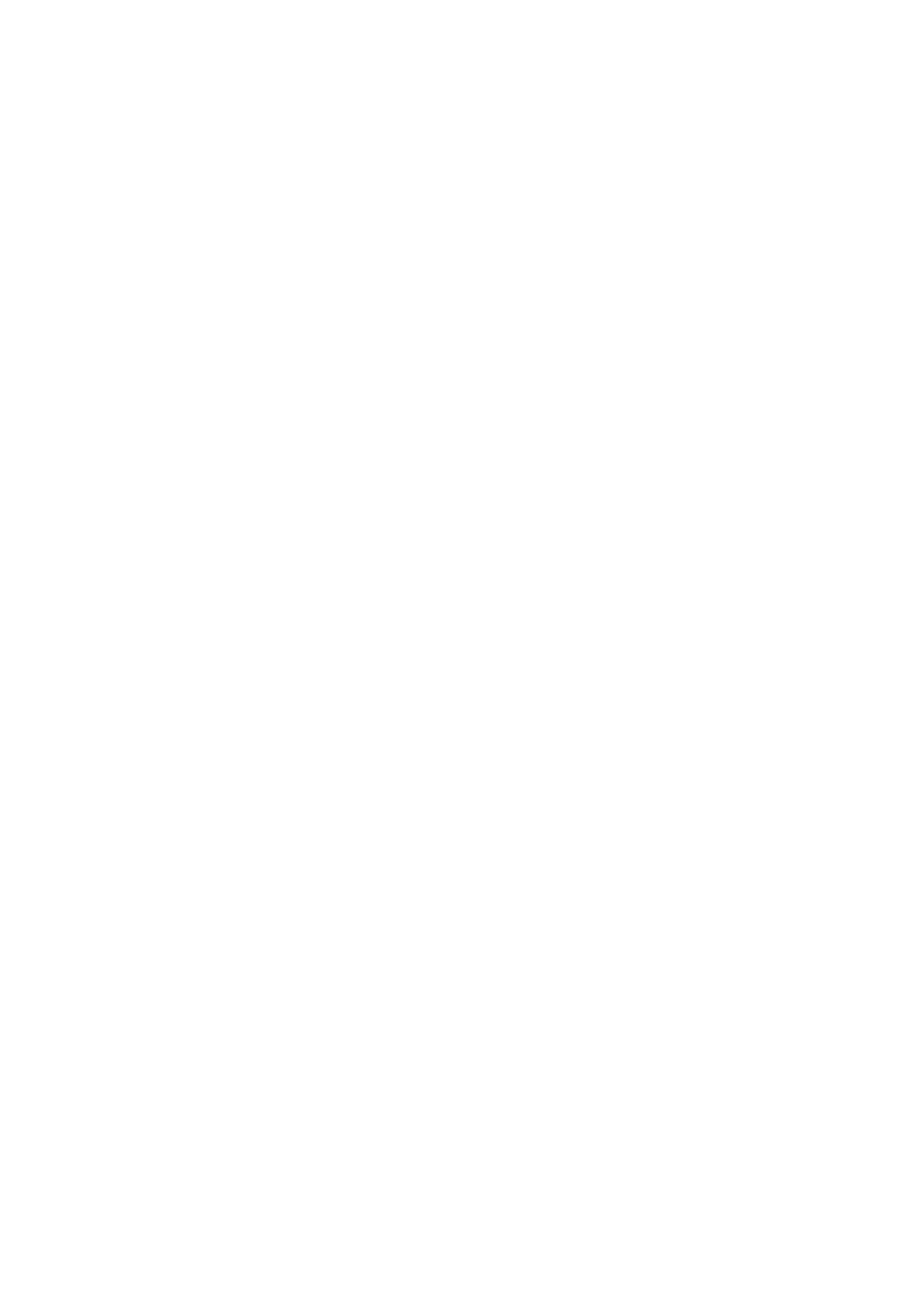## **Schedule 1—Transitional provisions**

#### **1—Commencement of consequential regulations**

Regulations under this Act that are consequential on the amendments made to this Act by the *[Statutes Amendment \(Financial Institutions\) Act](http://www.legislation.sa.gov.au/index.aspx?action=legref&type=act&legtitle=Statutes%20Amendment%20(Financial%20Institutions)%20Act%201999) 1999* or are consequential on the *Cheques and Payment Orders Amendment Act 1998* of the Commonwealth may come into operation on 1 December 1998 or on any subsequent day occurring before the regulations were made.

#### **2—No refund of duty on cheque forms**

Despite any other provision of this Act or the *[Taxation Administration Act](http://www.legislation.sa.gov.au/index.aspx?action=legref&type=act&legtitle=Taxation%20Administration%20Act%201996) 1996*, no refund of duty on cheque forms is allowed.

## **Schedule 2—Stamp duties and exemptions**

#### **Note—**

No liability to duty arises in relation to the following:

- a mortgage, bond, debenture, covenant or warrant of attorney executed, or that first affects property in South Australia, on or after 1 July 2009;
- a mortgage executed, or that first affects property in South Australia, before 1 July 2009 if no advance secured under the mortgage is made before that day;
- an advance or further advance on or after 1 July 2009 under a mortgage first executed, or that first affects property in South Australia, before that day.

Se[e Part 4A Division 2.](#page-100-0)

# **Part 1—Specified instruments**

#### **2—Application to register or transfer registration of motor vehicle**

- (1) Application to register or transfer the registration of a motor vehicle—component payable in respect of registration—
	- (a) where the value of the motor vehicle (not being a commercial motor vehicle or a trailer)—
		- (i) does not exceed \$1 000—for every \$100 or fractional part of \$100 of that value
		- (ii) exceeds  $$1\,000$ , but does not exceed  $$2\,000$   $$10.00$  plus  $$2.00$

(iii) exceeds  $$2,000$ , but does not exceed  $$3,000$  \$30.00 plus \$3.00

for every \$100 or fractional part of \$100 of the excess over \$2 000 of that value

for every \$100 or fractional part of \$100 of the excess over \$1 000 of that value

\$1.00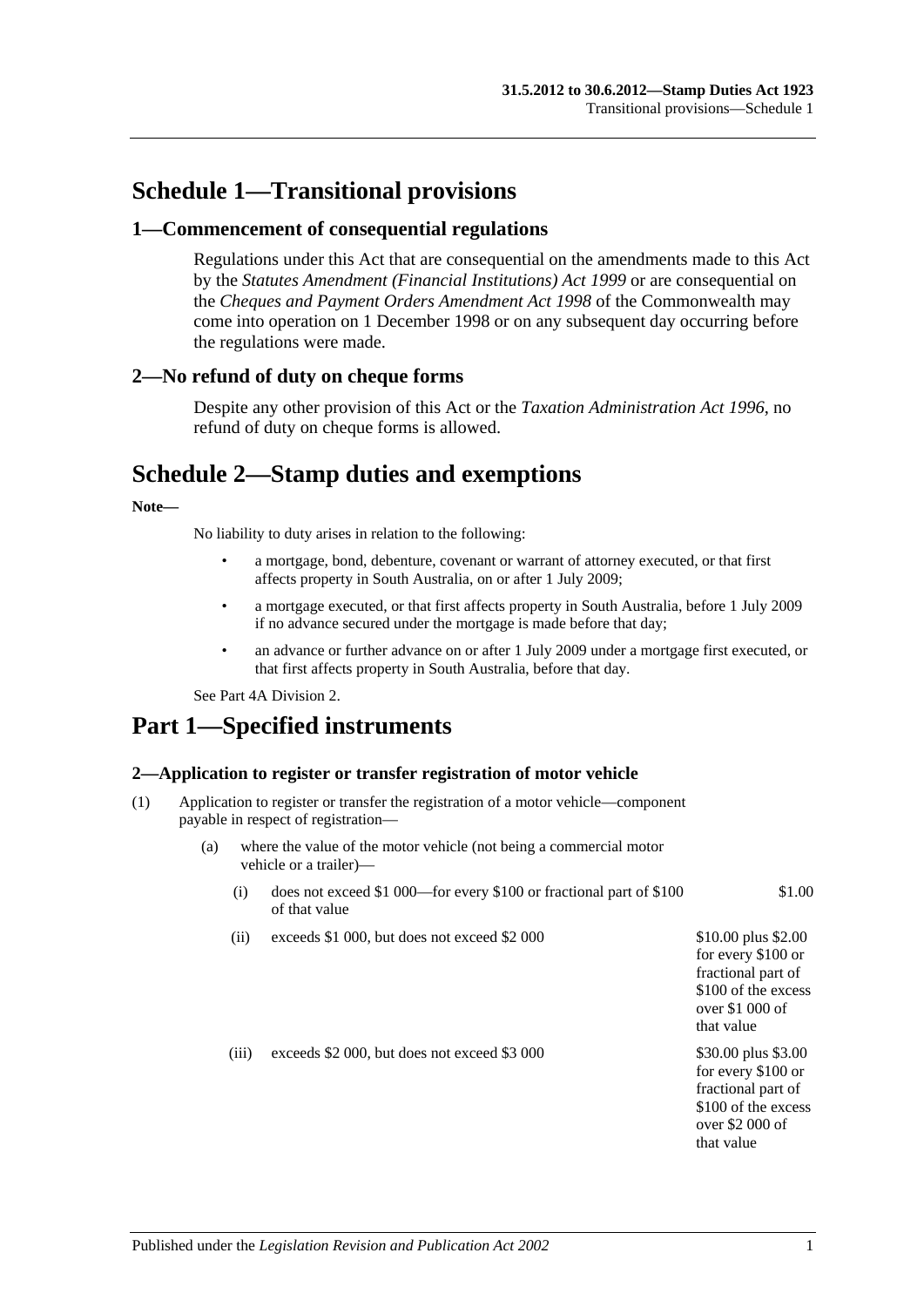|     | (iv)                                                                                     | exceeds \$3 000                                                                      | \$60.00 plus \$4.00<br>for every \$100 or<br>fractional part of<br>\$100 of the excess<br>over \$3 000 of<br>that value  |  |
|-----|------------------------------------------------------------------------------------------|--------------------------------------------------------------------------------------|--------------------------------------------------------------------------------------------------------------------------|--|
| (b) | where the value of the motor vehicle (being a commercial motor vehicle<br>or a trailer)— |                                                                                      |                                                                                                                          |  |
|     | (i)                                                                                      | does not exceed \$1 000—for every \$100 or fractional part of \$100<br>of that value | \$1.00                                                                                                                   |  |
|     | (ii)                                                                                     | exceeds \$1 000, but does not exceed \$2 000                                         | \$10.00 plus \$2.00<br>for every \$100 or<br>fractional part of<br>\$100 of the excess<br>over $$1,000$ of<br>that value |  |
|     | (iii)                                                                                    | exceeds \$2 000                                                                      | \$30.00 plus \$3.00<br>for every \$100 or<br>fractional part of<br>\$100 of the excess<br>over \$2 000 of<br>that value  |  |
| (c) | if the application is not exempt from duty but the amount of the duty                    |                                                                                      |                                                                                                                          |  |

#### (2) **Exemptions from component payable under subclause (1) in respect of registration**

respect of registration is to be \$5.

1. Any application to register a motor vehicle made by a person who carries on the business of selling motor vehicles if the application is made by that person for the purpose of selling the motor vehicle to which the application relates to another person in the ordinary course of that business or for the purpose of demonstrating such motor vehicle to prospective purchasers thereof and such motor vehicle has not been previously registered (whether in this State or elsewhere in the Commonwealth).

would, apart from this paragraph, be less than \$5, the component in

- 2. Any application to register a motor vehicle that has been previously registered (whether in this State or elsewhere in Australia) or any application to transfer the registration of a motor vehicle that has been previously registered (whether in this State or elsewhere in Australia) to a dealer if the application is being made by that dealer for the purpose of the resale by him to another person of the motor vehicle to which the application relates and the resale is in the ordinary course of the business of the dealer.
- 3. Any application to register a motor vehicle or to transfer the registration of a motor vehicle made by a person or body who or which is entitled to registration, without fee, of the vehicle to which the application relates.
- 4. Any application to register or to transfer the registration of a trailer that is not a heavy vehicle.
- 5. Any application to register a motor vehicle or to transfer the registration of a motor vehicle made by the Crown or by any statutory body or authority which holds its assets for and on account of the Crown or by any person on behalf of the Crown or of any such body or authority.

2 Published under the *Legislation Revision and Publication Act 2002*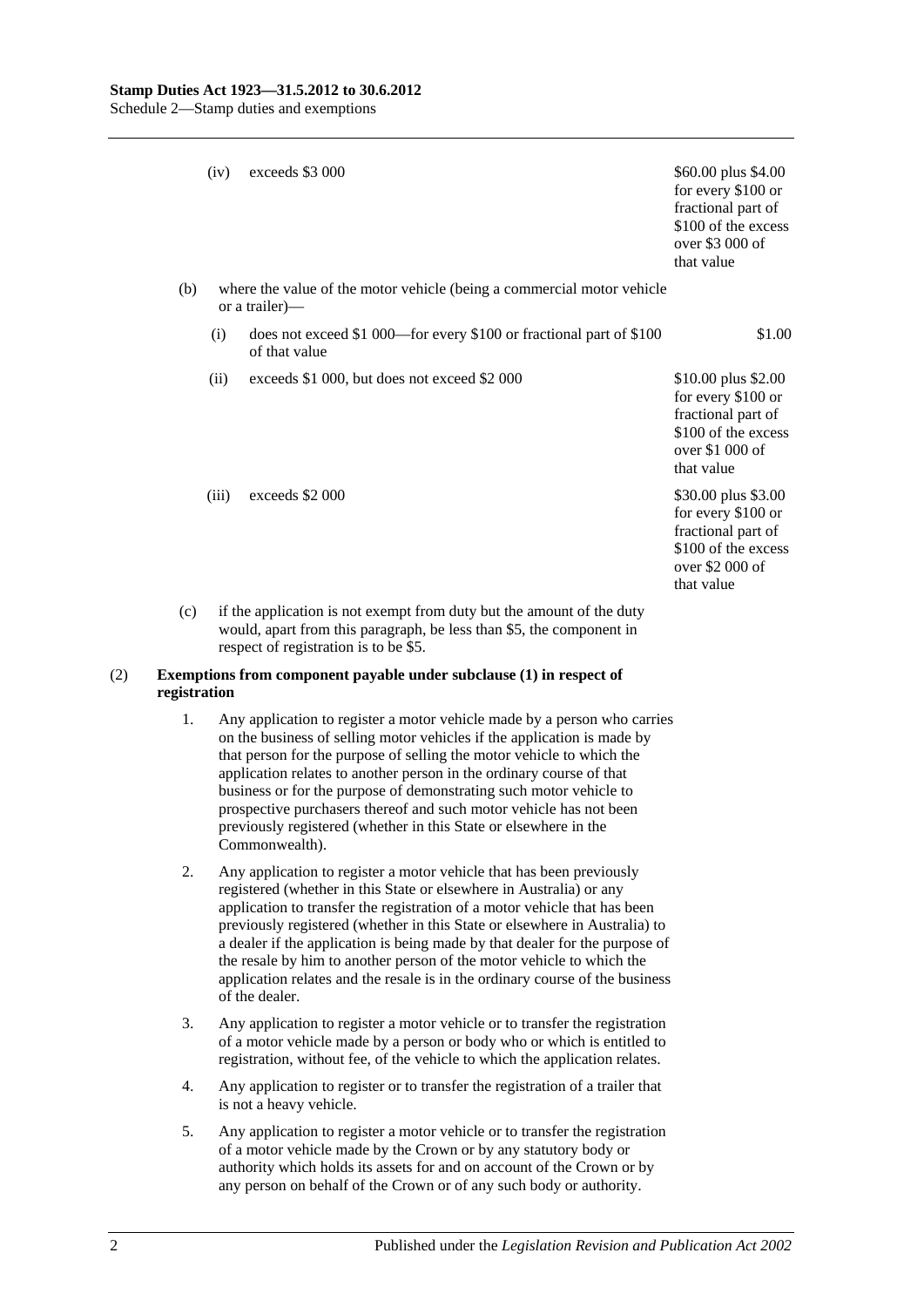- 6. Any application to register a motor vehicle or to transfer the registration of a motor vehicle to the extent that *ad valorem* stamp duty has already been paid, or is payable, on another instrument by which or by virtue of which the property in the motor vehicle was, or will be, legally or equitably transferred to, or vested in, the applicant.
- 7. Any application to register or to transfer the registration of a motor vehicle made by an executor or administrator of, or by any person administering the estate of, a deceased person if the application is made only for the purpose of the transfer of the motor vehicle to a person beneficially entitled thereto or for the purpose of the sale of the motor vehicle in the course of winding up the estate.
- 8. Any application to transfer the registration of a motor vehicle made by an owner who has repossessed that motor vehicle pursuant to a hire-purchase agreement or made by an owner in pursuance of the return of the motor vehicle to that owner by the hirer voluntarily where the vehicle is the subject of a hire-purchase agreement or upon the termination of a hiring agreement (not being a hire-purchase agreement).
- 9. Any application to register or to transfer the registration of a motor vehicle in which seating for not less than twelve adult passengers is provided and which is to be used solely or predominantly for the carriage of passengers for hire or reward.
- 10. Any application to register a motor vehicle in, or to transfer the registration of a motor vehicle to, the name of a council as defined in the *[Local Government Act](http://www.legislation.sa.gov.au/index.aspx?action=legref&type=act&legtitle=Local%20Government%20Act%201999) 1999* or a subsidiary of a council under that Act.
- 10A. Any application to register a motor vehicle where the vehicle is to be conditionally registered under section 25 of the *[Motor Vehicles Act](http://www.legislation.sa.gov.au/index.aspx?action=legref&type=act&legtitle=Motor%20Vehicles%20Act%201959) 1959* and the application is of a class declared by regulation under that Act to be exempt from stamp duty.
- 11. Any application to register a motor vehicle in, or transfer the registration of a motor vehicle to, the name of a person who—
	- (a) is entitled under section 38 of the *[Motor Vehicles Act](http://www.legislation.sa.gov.au/index.aspx?action=legref&type=act&legtitle=Motor%20Vehicles%20Act%201959) 1959* to have the motor vehicle registered at a reduced registration fee; and
	- (b) is not enjoying the benefit of this exemption in respect of any other motor vehicle currently owned by the person.
- 12. Any application to register a motor vehicle in, or to transfer the registration of a motor vehicle to, the name of a person who satisfies the Registrar of Motor Vehicles—
	- (a) that he is licensed under the law of another State or Territory of the Commonwealth to carry on the business of buying, selling or exchanging second-hand or used motor vehicles; and
	- (b) that the application is being made by that person for the purpose of the resale by him to another person of the motor vehicle to which the application relates; and
	- (c) that such resale is in the ordinary course of the business of that person.
- 13. Any application to register a motor vehicle in, or to transfer the registration of a motor vehicle to, the name of a person who satisfies the Registrar of Motor Vehicles—
	- (a) that he is the owner of the motor vehicle; and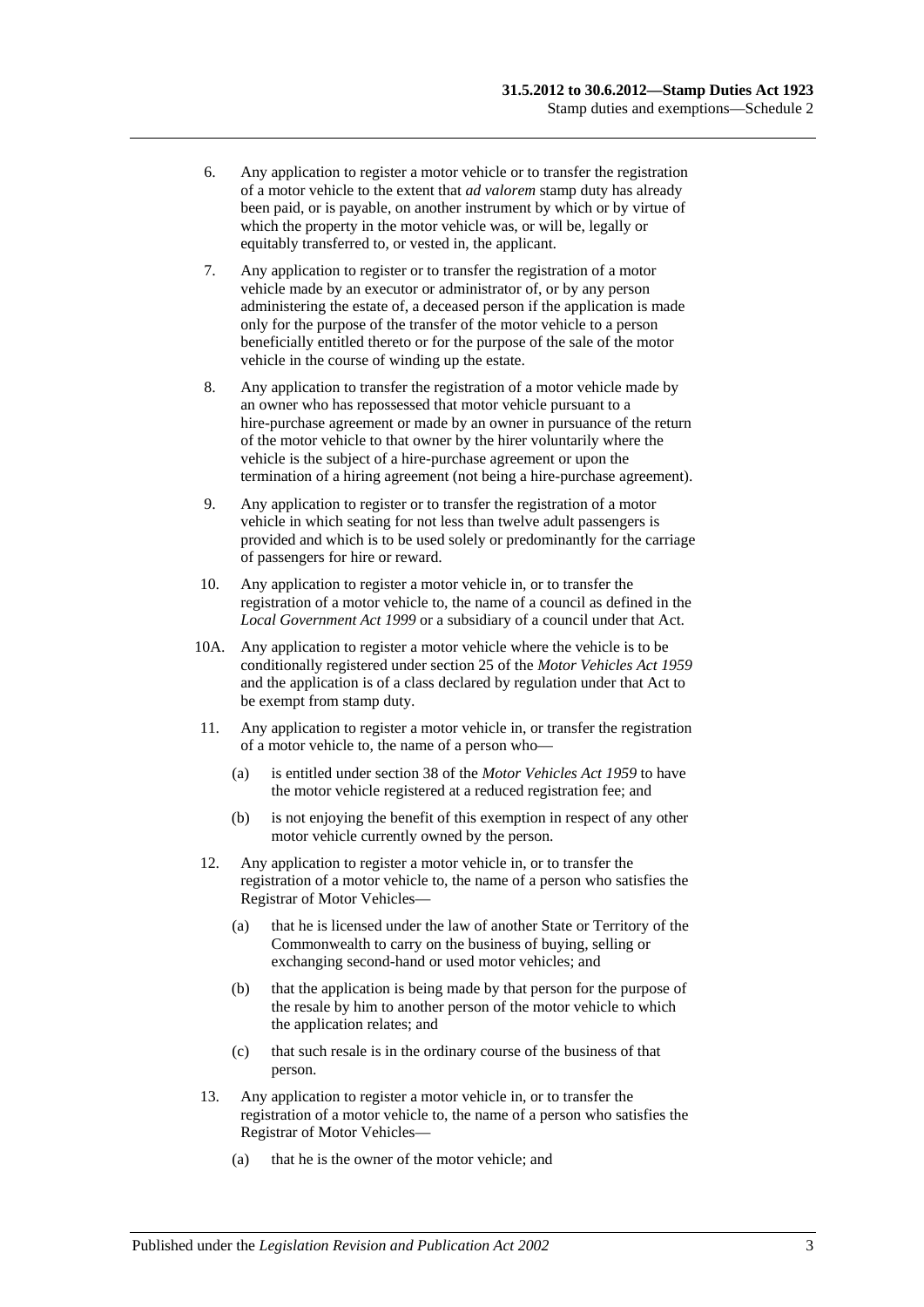- (b) that, in consequence of the loss by him of the use of one or both of his legs, he is permanently unable to use public transport; and
- (c) that the motor vehicle will be wholly or mainly used for transporting himself; and
- (d) that he is not enjoying the benefit of this exemption in respect of any other motor vehicle currently owned by him.
- 14. Any application to register a motor vehicle in, or to transfer the registration of a motor vehicle to, the name of a person who satisfies the Registrar of Motor Vehicles—
	- (a) that the motor vehicle is the subject of a hire-purchase agreement; and
	- (b) that he is a person to whom the hirer's rights under the agreement have passed by assignment,

but, if *ad valorem* stamp duty has already been paid in respect of the assignment of such rights on the instrument by which, or by virtue of which, such rights were assigned, this exemption shall apply only to the extent of the amount of such duty so paid.

- 15. Any application to register a motor vehicle where the vehicle was not, immediately before the date on which the application is made, conditionally registered under section 25 of the *[Motor Vehicles](http://www.legislation.sa.gov.au/index.aspx?action=legref&type=act&legtitle=Motor%20Vehicles%20Act%201959) Act 1959* and—
	- (a) immediately before the date on which the application is made, the motor vehicle was registered in the name of the applicant (and not in the name of any other person) under the law of this State; or
	- (b) the applicant satisfies the Registrar of Motor Vehicles that, immediately before the date on which the application is made—
		- (i) the motor vehicle was registered in the name of the applicant (and not in the name of any other person) under the law of another State or a Territory of the Commonwealth; and
		- (ii) the applicant—
			- (A) was a resident of that State or Territory; or
			- (B) carried on a business in that State or Territory.
- 16. Any application to register a motor vehicle in, or to transfer the registration of a motor vehicle into, the name of the East Torrens County Board of Health constituted under the *[Health Act](http://www.legislation.sa.gov.au/index.aspx?action=legref&type=act&legtitle=Health%20Act%201935) 1935*.
- 17. Any application to transfer the registration of a motor vehicle made by a mortgagee—
	- (a) who has, in accordance with the *[Consumer Transactions Act](http://www.legislation.sa.gov.au/index.aspx?action=legref&type=act&legtitle=Consumer%20Transactions%20Act%201972) 1972*, taken possession of the motor vehicle in pursuance of a consumer mortgage; or
	- (b) to whom the motor vehicle has been voluntarily returned by the mortgagor in pursuance of the *[Consumer Transactions Act](http://www.legislation.sa.gov.au/index.aspx?action=legref&type=act&legtitle=Consumer%20Transactions%20Act%201972) 1972*.
- 18. Any application to register or to transfer the registration of a tractor or item of agricultural machinery owned by a primary producer.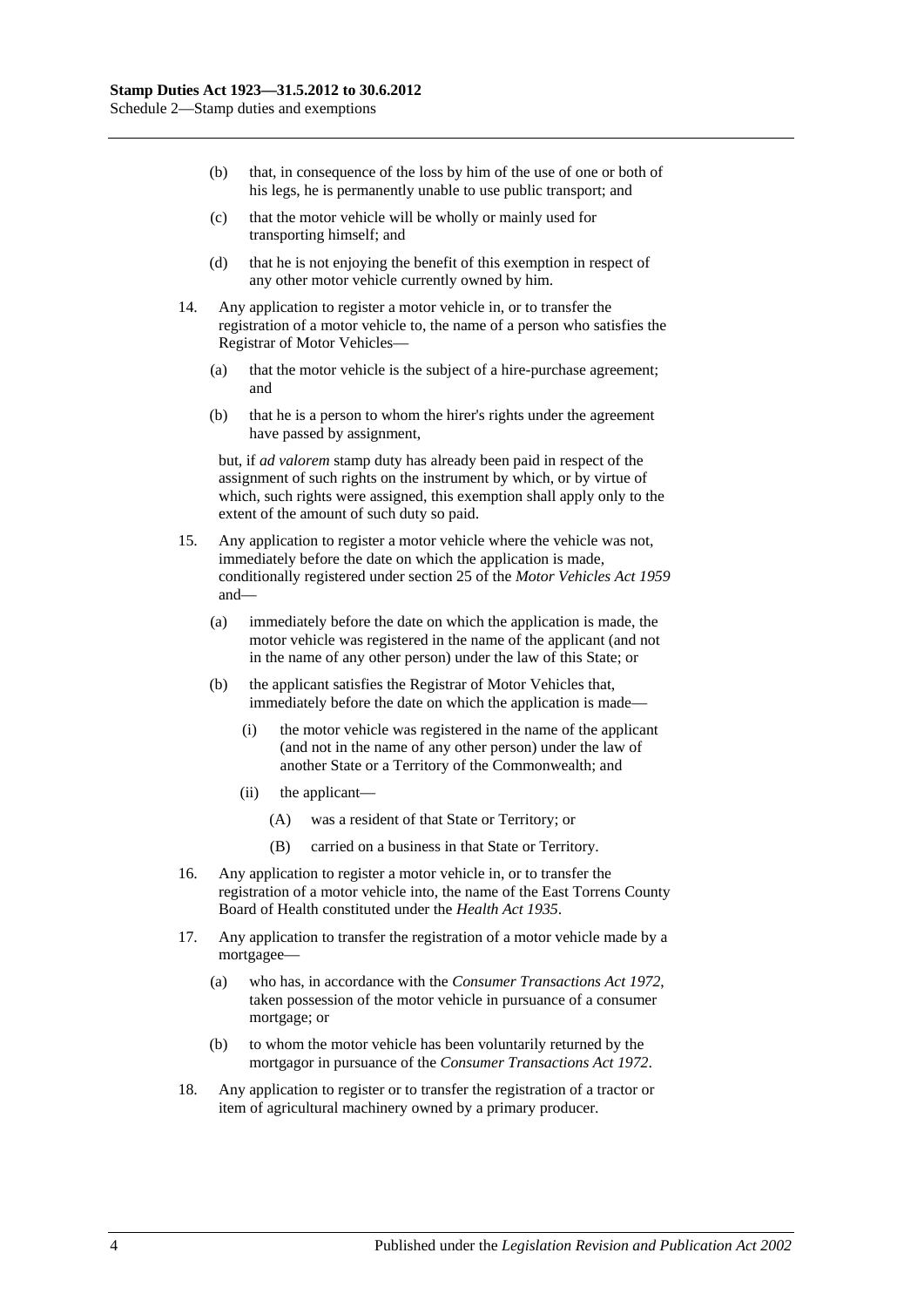- 19. An application to register a motor vehicle in, or to transfer the registration of a motor vehicle into, the name of a beneficiary of the estate of a deceased person in order to give effect to the provisions of a will or the rules of intestacy.
- (3) Application to register or transfer the registration of a motor vehicle—component payable in respect of policy of insurance where the application is for registration of the vehicle for a period of—
	- (a) less than 12 months (for each 3 months or part of each 3 months in the period of registration) \$15.00
	- (b)  $12$  months  $\$60.00$
- (4) **Exemptions from component payable under subclause (3) in respect of a policy of insurance**
	- 1. Policy of insurance where the application for registration is made by a person or body who or which is entitled to registration of the motor vehicle to which the application relates without fee.
	- 2. Policy of insurance where the application is for registration of a trailer that is not a heavy vehicle.
	- 3. Policy of insurance where the application for registration is made by the Crown or by any statutory body or authority which holds its assets for and on account of the Crown or by any person on behalf of the Crown or of any such body or authority.
	- 4. Policy of insurance where the application is for registration of a motor vehicle in which seating for not less than twelve adult passengers if provided and which is used solely or predominantly for the carriage of passengers for hire or reward.
	- 5. Policy of insurance where the application for registration is made by a council as defined in the *[Local Government Act](http://www.legislation.sa.gov.au/index.aspx?action=legref&type=act&legtitle=Local%20Government%20Act%201999) 1999* or a subsidiary of a council under that Act.
	- 5A. Policy of insurance where the motor vehicle is to be conditionally registered under section 25 of the *[Motor Vehicles Act](http://www.legislation.sa.gov.au/index.aspx?action=legref&type=act&legtitle=Motor%20Vehicles%20Act%201959) 1959* and the application for registration is of a class declared by regulation under that Act to be exempt from stamp duty.
	- 6. Policy of insurance where the application for registration is made by a person who—
		- (a) is entitled under section 38 of the *[Motor Vehicles Act](http://www.legislation.sa.gov.au/index.aspx?action=legref&type=act&legtitle=Motor%20Vehicles%20Act%201959) 1959* to have the motor vehicle registered at a reduced registration fee; and
		- (b) is not enjoying the benefit of this exemption in respect of any other motor vehicle currently owned by the person.
	- 7. Policy of insurance where the application for registration is made by a person who satisfies the Registrar of Motor Vehicles—
		- (a) that he is the owner of the motor vehicle; and
		- (b) that, in consequence of the loss by him of the use of one or both of his legs, he is permanently unable to use public transport; and
		- (c) that the motor vehicle will be wholly or mainly used for transporting himself; and
		- (d) that he is not enjoying the benefit of this exemption in respect of any other motor vehicle currently owned by him.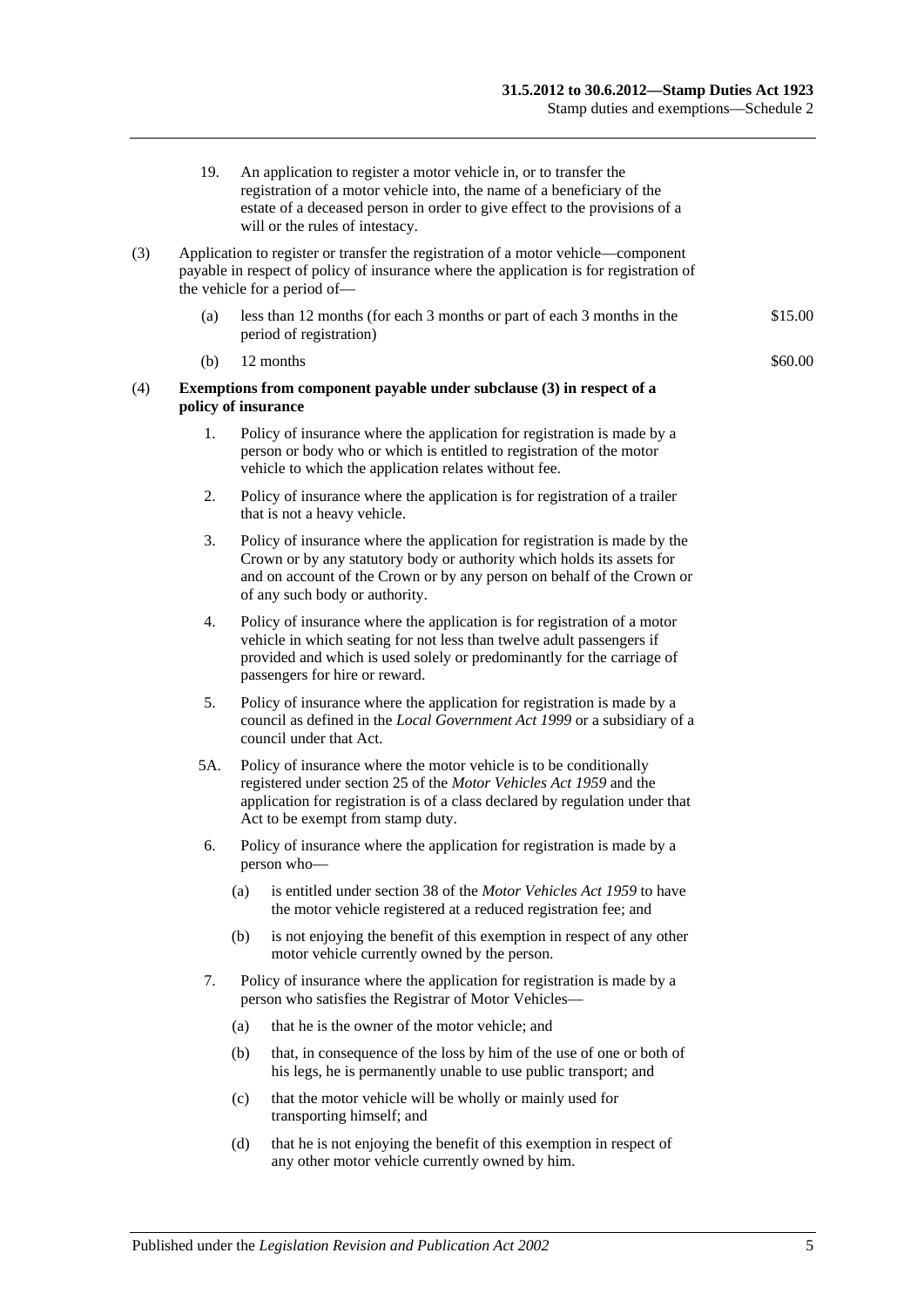|     | 8.  |       |      | Policy of insurance where the application for registration is made by a<br>person who satisfies the Registrar of Motor Vehicles-                                                                |                                                                                                                           |
|-----|-----|-------|------|-------------------------------------------------------------------------------------------------------------------------------------------------------------------------------------------------|---------------------------------------------------------------------------------------------------------------------------|
|     |     | (a)   |      | that he is the owner of the motor vehicle;                                                                                                                                                      |                                                                                                                           |
|     |     | (b)   |      | that he is entitled as the holder of—                                                                                                                                                           |                                                                                                                           |
|     |     |       | (i)  | a State concession card of a prescribed class; or                                                                                                                                               |                                                                                                                           |
|     |     |       | (ii) | a pensioner entitlement card issued under any Act or law of the<br>Commonwealth,                                                                                                                |                                                                                                                           |
|     |     |       |      | to travel on public transport in this State at reduced fares.                                                                                                                                   |                                                                                                                           |
| 3—  |     |       |      | Conveyance or transfer on sale of property not otherwise charged                                                                                                                                |                                                                                                                           |
| (1) |     |       |      | Conveyance or transfer on sale of any property (not otherwise charged), including<br>contract or agreement for sale-                                                                            |                                                                                                                           |
|     | (a) |       |      | in the case of the sale of a financial product that is not quoted on a<br>recognised financial market—for every \$100 and any fractional part of<br>\$100 of the value of the financial product | \$0.60                                                                                                                    |
|     | (b) |       |      | in any other case (not being a conveyance or transfer on sale of any<br>financial product)—where the value of the property conveyed—                                                            |                                                                                                                           |
|     |     | (i)   |      | does not exceed \$12 000—for every \$100 or fractional part of \$100<br>of the value                                                                                                            | \$1.00                                                                                                                    |
|     |     | (ii)  |      | exceeds \$12 000 but does not exceed \$30 000                                                                                                                                                   | \$120 plus \$2.00<br>for every \$100 or<br>fractional part of<br>\$100 of the excess<br>over \$12 000 of<br>that value    |
|     |     | (iii) |      | exceeds \$30 000 but does not exceed \$50 000                                                                                                                                                   | \$480 plus \$3.00<br>for every \$100 or<br>fractional part of<br>\$100 of the excess<br>over \$30 000 of<br>that value    |
|     |     | (iv)  |      | exceeds \$50 000 but does not exceed \$100 000                                                                                                                                                  | \$1 080 plus \$3.50<br>for every \$100 or<br>fractional part of<br>\$100 of the excess<br>over \$50 000 of<br>that value  |
|     |     | (v)   |      | exceeds \$100 000 but does not exceed \$200 000                                                                                                                                                 | \$2 830 plus \$4.00<br>for every \$100 or<br>fractional part of<br>\$100 of the excess<br>over \$100 000 of<br>that value |
|     |     | (vi)  |      | exceeds \$200 000 but does not exceed \$250 000                                                                                                                                                 | \$6 830 plus \$4.25<br>for every \$100 or<br>fractional part of<br>\$100 of the excess<br>over \$200 000 of<br>that value |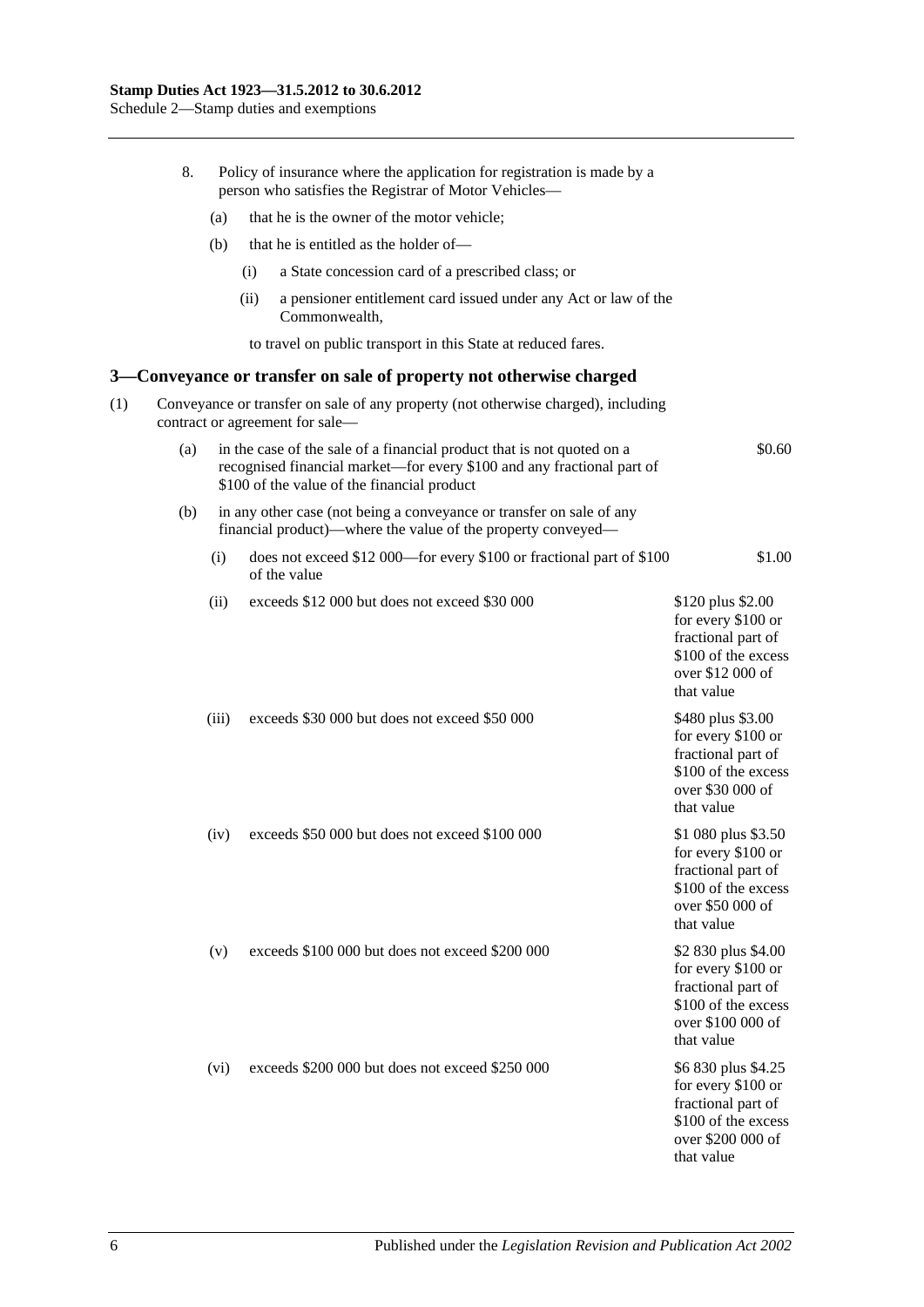#### **31.5.2012 to 30.6.2012—Stamp Duties Act 1923**

Stamp duties and exemptions—Schedule 2

|     |                  | (vii)  | exceeds \$250 000 but does not exceed \$300 000                                                                                                                                                                                                                                                                                         | \$8 955 plus \$4.75<br>for every \$100 or<br>fractional part of<br>\$100 of the excess<br>over \$250 000 of<br>that value     |
|-----|------------------|--------|-----------------------------------------------------------------------------------------------------------------------------------------------------------------------------------------------------------------------------------------------------------------------------------------------------------------------------------------|-------------------------------------------------------------------------------------------------------------------------------|
|     |                  | (viii) | exceeds \$300 000 but does not exceed \$500 000                                                                                                                                                                                                                                                                                         | \$11 330 plus<br>\$5.00 for every<br>\$100 or fractional<br>part of \$100 of the<br>excess over<br>\$300 000 of that<br>value |
|     |                  | (ix)   | exceeds \$500 000                                                                                                                                                                                                                                                                                                                       | \$21 330 plus<br>\$5.50 for every<br>\$100 or fractional<br>part of \$100 of the<br>excess over<br>\$500 000 of that<br>value |
| (2) | <b>Exemption</b> |        |                                                                                                                                                                                                                                                                                                                                         |                                                                                                                               |
|     | 1.               |        | Conveyance or transfer of a mortgage or an interest in a mortgage<br>(including such a conveyance or transfer under which a chose in action<br>consisting of the debt secured by that mortgage or part of that debt is<br>also conveyed or transferred).                                                                                |                                                                                                                               |
|     | 2.               |        | Conveyance or transfer of any debenture, debenture stock, bond, note or<br>other security of a similar kind of a government or of any municipal or<br>other corporation, company or society (whether constituting a charge on<br>the assets of the government, or of the municipal or other corporation,<br>company or society or not). |                                                                                                                               |
|     | 4.               |        | In the case of an amalgamation under the Fair Work Act 1994 any<br>conveyance or transfer of property by an amalgamating association to<br>the association formed by the amalgamation.                                                                                                                                                  |                                                                                                                               |
|     | 5.               |        | In the case of an amalgamation of 2 or more organisations under the Fair<br>Work (Registered Organisations) Act 2009 of the Commonwealth, any<br>conveyance or transfer of property to an amalgamated organisation from<br>a de-registered organisation.                                                                                |                                                                                                                               |
| 4–  |                  |        | Conveyance operating as voluntary disposition <i>inter vivos</i>                                                                                                                                                                                                                                                                        |                                                                                                                               |
| (1) |                  |        | Conveyance operating as a voluntary disposition <i>inter vivos</i> of any property<br>(including a statement under Part 4)—                                                                                                                                                                                                             |                                                                                                                               |
|     | (a)              |        | in the case of the disposition of a financial product that is not quoted on a<br>recognised financial market—for every \$100 and any fractional part of<br>\$100 of the value of the financial product                                                                                                                                  | \$0.60                                                                                                                        |
|     | (b)              |        | in any other case—where the value of the property conveyed—                                                                                                                                                                                                                                                                             |                                                                                                                               |
|     |                  | (i)    | does not exceed \$12 000—for every \$100 or fractional part of \$100<br>of the value                                                                                                                                                                                                                                                    | \$1.00                                                                                                                        |
|     |                  |        |                                                                                                                                                                                                                                                                                                                                         |                                                                                                                               |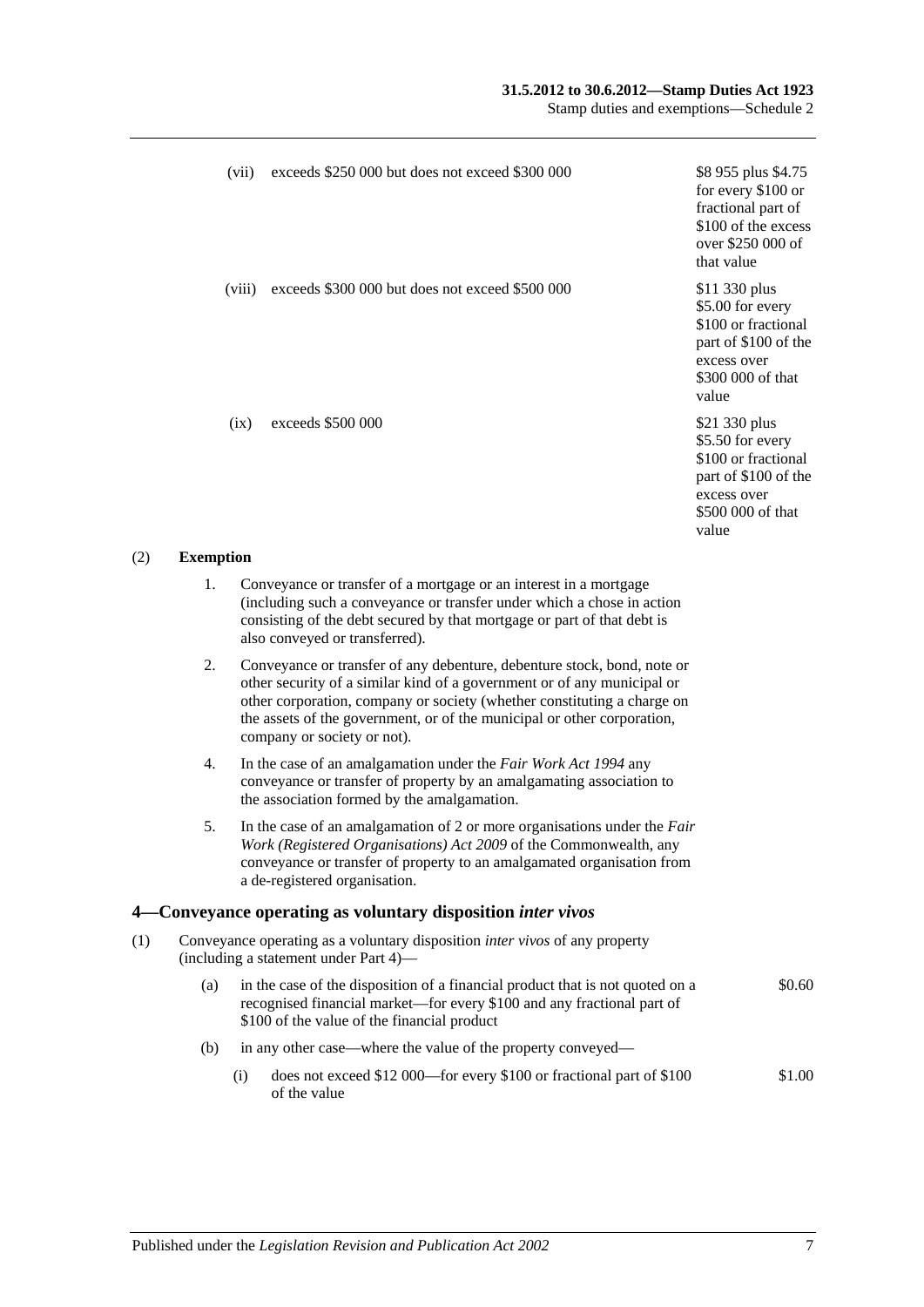#### **Stamp Duties Act 1923—31.5.2012 to 30.6.2012**

Schedule 2—Stamp duties and exemptions

| (ii)   | exceeds \$12 000 but does not exceed \$30 000   | \$120 plus \$2.00<br>for every \$100 or<br>fractional part of<br>\$100 of the excess<br>over \$12 000 of<br>that value        |
|--------|-------------------------------------------------|-------------------------------------------------------------------------------------------------------------------------------|
| (iii)  | exceeds \$30,000 but does not exceed \$50,000   | \$480 plus \$3.00<br>for every \$100 or<br>fractional part of<br>\$100 of the excess<br>over \$30 000 of<br>that value        |
| (iv)   | exceeds \$50 000 but does not exceed \$100 000  | \$1 080 plus \$3.50<br>for every \$100 or<br>fractional part of<br>\$100 of the excess<br>over \$50 000 of<br>that value      |
| (v)    | exceeds \$100 000 but does not exceed \$200 000 | \$2 830 plus \$4.00<br>for every \$100 or<br>fractional part of<br>\$100 of the excess<br>over \$100 000 of<br>that value     |
| (vi)   | exceeds \$200 000 but does not exceed \$250 000 | \$6 830 plus \$4.25<br>for every \$100 or<br>fractional part of<br>\$100 of the excess<br>over \$200 000 of<br>that value     |
| (vii)  | exceeds \$250 000 but does not exceed \$300 000 | \$8 955 plus \$4.75<br>for every \$100 or<br>fractional part of<br>\$100 of the excess<br>over \$250 000 of<br>that value     |
| (viii) | exceeds \$300 000 but does not exceed \$500 000 | \$11 330 plus<br>\$5.00 for every<br>\$100 or fractional<br>part of \$100 of the<br>excess over<br>\$300 000 of that<br>value |
| (ix)   | exceeds \$500 000                               | \$21 330 plus<br>\$5.50 for every<br>\$100 or fractional<br>part of \$100 of the<br>excess over<br>\$500 000 of that<br>value |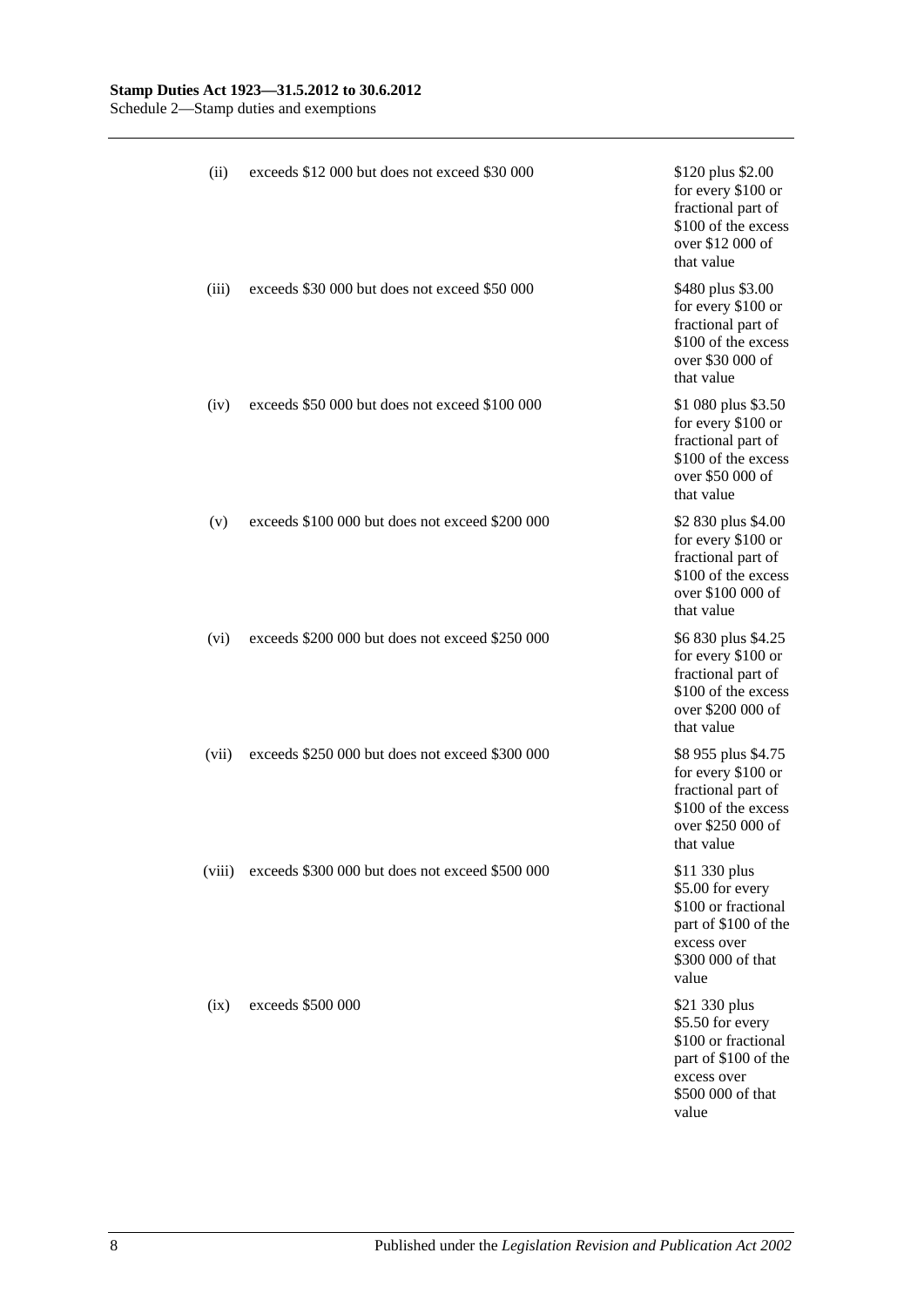#### (2) **Exemption**

- 1. Conveyance operating as a voluntary disposition *inter vivos* by an employer of any property for the purpose of providing individual personal benefits, pensions or retiring allowances for his employees.
- 2. Conveyance or transfer of a mortgage or an interest in a mortgage (including such a conveyance or transfer under which a chose in action consisting of the debt secured by that mortgage or part of that debt is also conveyed or transferred).
- 4. In the case of an amalgamation under the *[Fair Work Act](http://www.legislation.sa.gov.au/index.aspx?action=legref&type=act&legtitle=Fair%20Work%20Act%201994) 1994* any conveyance or transfer of property by an amalgamating association to the association formed by the amalgamation.
- 5. In the case of an amalgamation of 2 or more organisations under the *[Fair](http://www.legislation.sa.gov.au/index.aspx?action=legref&type=act&legtitle=Fair%20Work%20(Registered%20Organisations)%20Act%202009)  [Work \(Registered Organisations\) Act](http://www.legislation.sa.gov.au/index.aspx?action=legref&type=act&legtitle=Fair%20Work%20(Registered%20Organisations)%20Act%202009) 2009* of the Commonwealth, any conveyance or transfer of property to an amalgamated organisation from a de-registered organisation.

#### **11—Mortgage, bond, debenture, covenant or warrant of attorney**

- (1) Mortgage, bond, debenture, covenant or warrant of attorney to confess and enter up judgment—
	- (a) subject to paragraphs (b) and (c), the rate of duty is—
		- (i) if the secured liability does not exceed \$6 000—\$10.00;
		- (ii) if the secured liability exceeds \$6 000—\$10 plus \$0.15 for every \$100 or fractional part of \$100 over \$6 000,

(but any amount representing the premium on an insurance policy over property subject to the security is to be excluded);

- (b) if a mortgage is a mortgage of an existing mortgage over land used or to be used solely as the site of a residential building, the duty is \$10.00;
- (c) a bond, debenture, or covenant securing a contingent liability is liable to *ad valorem* duty based on the amount presently secured at the time of stamping if the Commissioner is satisfied of the genuineness of the contingency.

#### (2) **Exemptions**

- 1. Every collateral or auxiliary or additional or substituted security, or security by way of further assurance for the above-mentioned purpose, where the principal or primary security is chargeable with duty as a mortgage, bond, debenture, covenant or warrant of attorney to confess and enter up judgment and is duly stamped as such.
- 2. Every mortgage, bond, debenture or covenant securing the payment or repayment of an amount not exceeding four hundred dollars.
- 2a. A mortgage securing a loan that has been, or is to be, applied wholly for home acquisition or improvement.
- 2b. A mortgage to secure a loan that has been, or is to be, applied wholly for refinancing purposes.
- 3. A deed of cross guarantee entered into between a company and its subsidiaries in pursuance of a class order under section 341 of the *Corporations Act 2001* of the Commonwealth or a mortgage, bond, debenture or covenant securing a liability under such a deed of cross guarantee.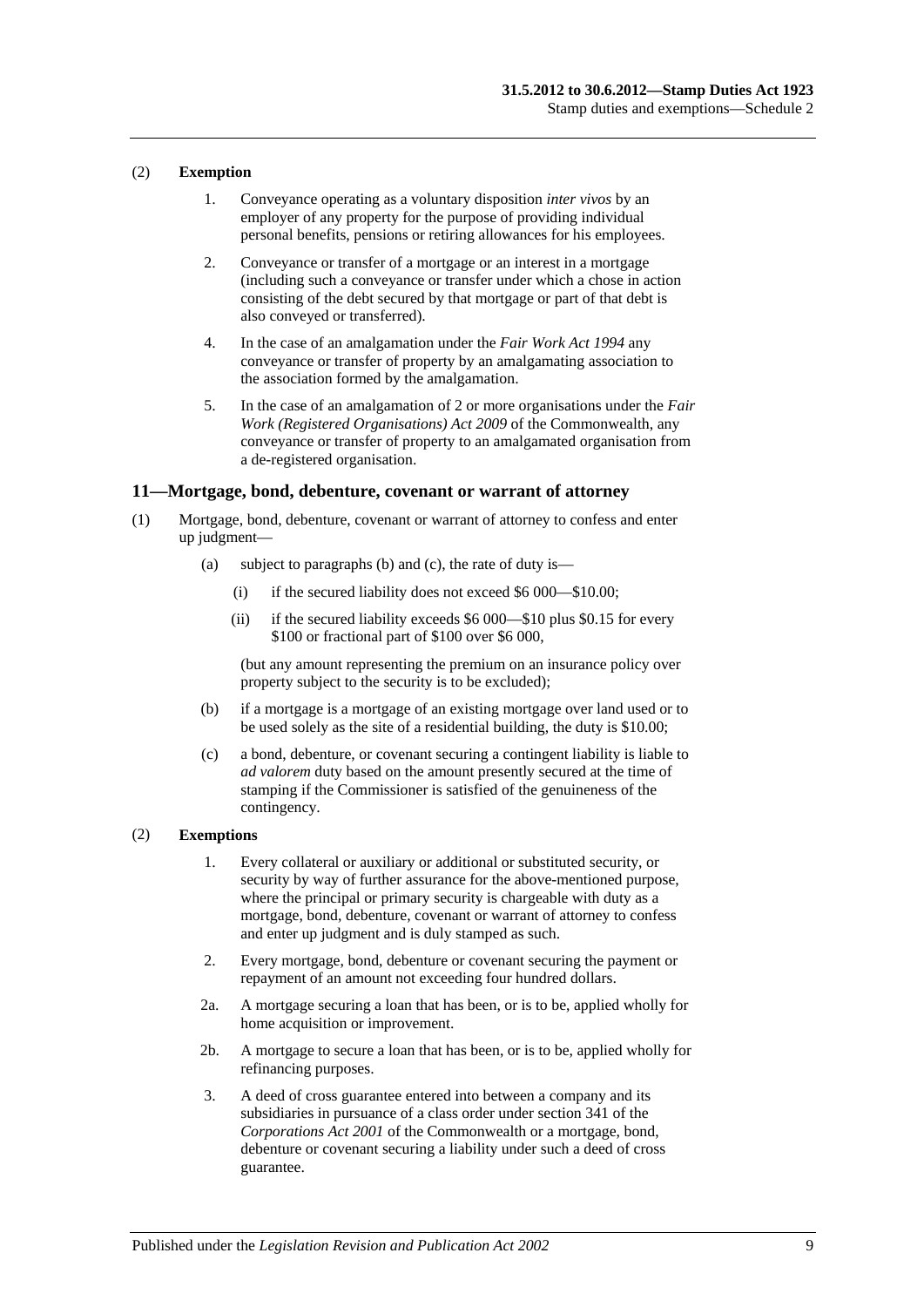4. Charge over property imposed by order made under section 8(1) of the *[Enforcement of Judgments Act](http://www.legislation.sa.gov.au/index.aspx?action=legref&type=act&legtitle=Enforcement%20of%20Judgments%20Act%201991) 1991*.

#### (3) **Partial exemptions**

- 1 A mortgage securing a loan that has been, or is to be, applied in part for home acquisition or improvement and in part for other purposes is liable to duty as if it secured only so much of the loan as is to be applied for the other purposes.
- 2 A mortgage securing a loan that has been, or is to be, applied in part for refinancing purposes and in part for other purposes is liable to duty as if it secured only so much of the loan as is to be applied for the other purposes.

#### (4) **Definitions**

A loan secured by a mortgage is applied for *home acquisition or improvement* to the extent that it is used for one or more of the following purposes:

- (a) purchasing land on which residential premises have been, or are to be, built that the mortgagor (or, if there are 2 or more mortgagors, at least one of them) intends to occupy as his or her sole or principal place of residence;
- (b) building, or making additions or improvements to, residential premises that the mortgagor (or, if there are 2 or more mortgagors, at least one of them) occupies or intends to occupy as his or her sole or principal place of residence;
- (c) repaying a loan previously taken out for one or more of the above purposes.

A loan secured by a mortgage is applied for *refinancing purposes* to the extent that the loan has been, or is to be, applied to paying out the outstanding balance of a debt secured by an earlier mortgage on which duty has been paid (or which is exempt from duty) if the following conditions are satisfied:

- (a) the borrower under the loan transaction must be the person liable for the debt secured by the earlier mortgage; and
- (b) at least some of the mortgaged property must be common to both mortgages; and
- (c) the earlier mortgage must be fully discharged before, or as soon as practicable after, the first payment of loan money to, or for the benefit of, the borrower under the loan transaction secured by the later mortgage.

# **Part 2—General exemptions from all stamp duties**

### **16—General exemptions**

The following instruments are exempt from all stamp duties:

- 1 Wills, testamentary instruments and letters of administration and any instrument acknowledging, evidencing or recording any such instrument.
- 1A Agreement or memorandum of agreement made on or after 1 September 1992, not under seal, and not otherwise specifically charged with duty.
- 2 Certificates of title issued from the Lands Titles Office.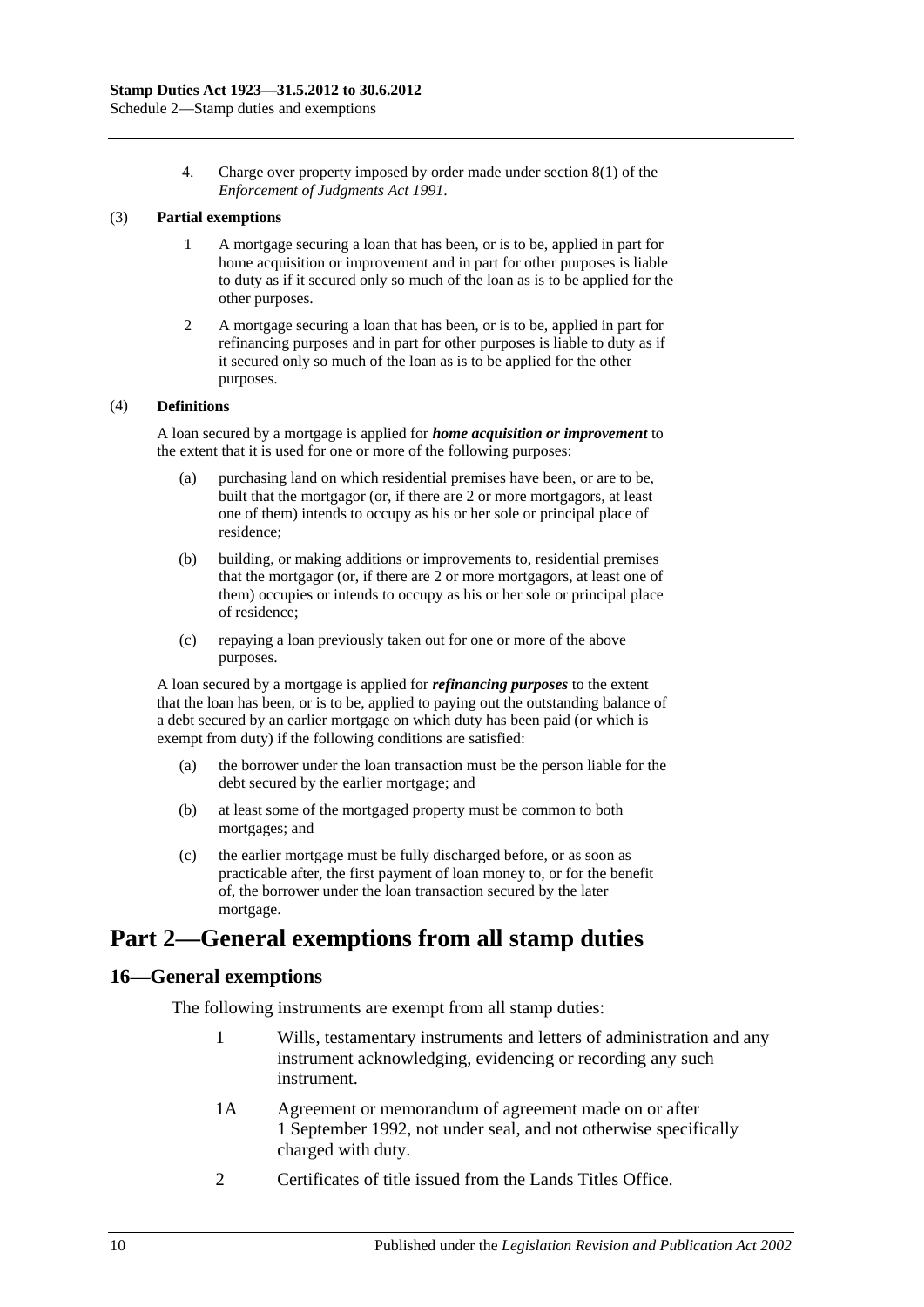- 3 Customs bonds.
- 4 Administration bonds.
- 5 Bonds to the Crown.
- 6 Conveyances of bills, bonds, debentures or other securities issued by a public statutory body constituted under a law of the Commonwealth or of this or any other State or of any Territory of the Commonwealth, not being a prescribed statutory body or a statutory body of a prescribed class.
- 7 Bond on appointment of a special bailiff.
- 8 Memorandum of association, articles of association and rules and regulations of any incorporated company, association or society.
- 9 Marriage settlements.
- 10 Mortgage bonds guaranteed by the Government of South Australia.
- 11 Articles or indentures of apprenticeship and assignments of articles or indentures of apprenticeship.
- 12 Leases to the Crown and to any person on behalf of the Crown.
- 13 A power of attorney (or any other instrument in the nature of a power of attorney).
- 13A Grant of land from the Crown.
- 13B Conveyance, whether on sale or otherwise, to the Crown or to any person on behalf of the Crown (not being a surrender to the Crown, or any such person, of a lease or other interest in land in order that the Crown may grant to a person other than the surrenderor a lease of, or other interest in, the same land or any part thereof).
- 15 Any transfer of any fire, personal accident, fidelity, guarantee, livestock, plate glass or marine insurance or assurance policy.
- 16 Any cemetery leases.
- 18 Bills, bonds, inscribed stock, debentures, deposit receipts and other securities issued by the Government of the State, and coupons or interest warrants issued in connection with any such bills, bonds, stock, debentures, deposit receipts or other securities, and any transfer of, or document relating to, the purchase or sale of any such bills, bonds, stock, debentures, deposit receipts or other securities.
- 19 Conveyance or transfer of a financial product by the personal representative of a deceased person to another person entitled under the will of the deceased person, or on intestacy, to have the financial product conveyed or transferred to him or her.
- 20 Conveyance or transfer of a financial product if the conveyance or transfer is made for the purpose of effectuating the appointment of a new trustee or the retirement of a trustee and all duty chargeable on any instrument for the appointment of the new trustee or the retirement of the trustee, as the case may be, has been duly paid.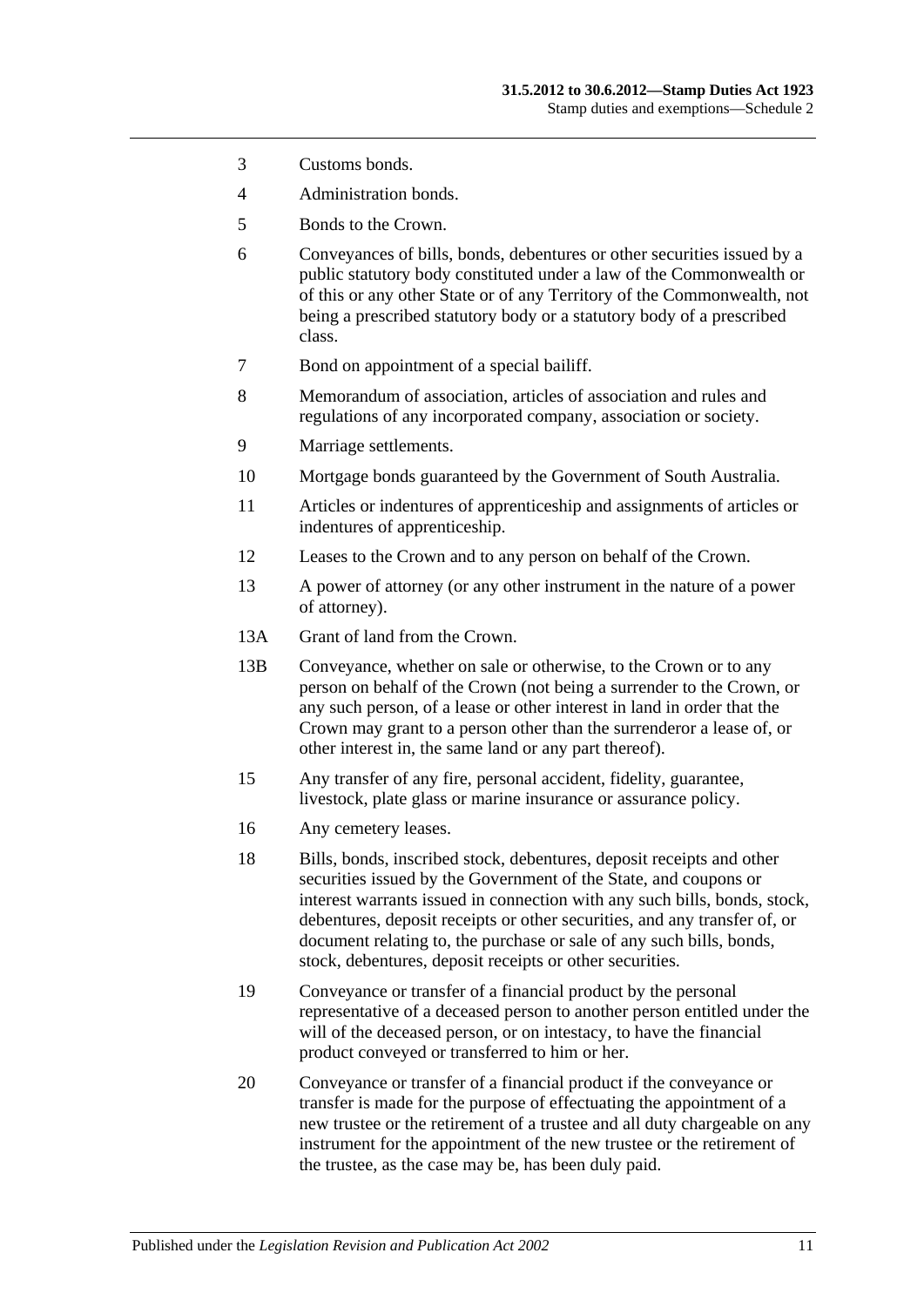- 21 Conveyance or transfer of a financial product if the conveyance of transfer is made in pursuance of any deed of settlement or deed of gift and all duty chargeable on the deed of settlement or deed of gift, as the case may be, has been duly paid.
- 23 (1) Any conveyance, transfer or mortgage to which a prescribed person is a party and which is executed or entered into in connection with the purchase or gift of any land on which the prescribed person resides or intends to reside shall be exempt from stamp duty on so much of the amount on which the duty is chargeable as does not exceed two thousand four hundred dollars, but a conveyance, transfer or mortgage shall not be exempt under this paragraph unless the Commissioner is satisfied by such evidence as he requires—
	- (a) that the purchase or gift is made for the purpose of enabling the prescribed person to become the owner, or lessee from the Crown, of a dwelling house in which he resides or intends to reside;
	- (b) that a conveyance, transfer or mortgage to which the prescribed person was a party and which was executed or entered into in connection with any other purchase or gift of land on which the prescribed person resided or intended to reside has not previously been exempt from stamp duty pursuant to this paragraph or any enactment relating to advances for homes.
	- (2) In this exemption—

### <span id="page-117-0"></span>*prescribed person* means—

- (a) a person who, during any war in which the Commonwealth is or was engaged, has served as a member of a naval, military or air force of the Commonwealth or of the United Kingdom or of any part of Her Majesty's dominions, whether or not he is still so serving at the time when he claims exemption under this paragraph;
- <span id="page-117-1"></span>(b) a person who, during any such war, was employed in seagoing service on a ship registered in any territory under the dominion of Her Majesty the Queen, whether or not he is still so employed at the time when he claims exemption under this paragraph;
- <span id="page-117-2"></span>(c) a person who has been on active service in the Korean war as a member of a naval, military or air force of the Commonwealth or of the United Kingdom or of any other part of Her Majesty's dominions, whether or not he is still on such service at the time when he claims exemption under this paragraph.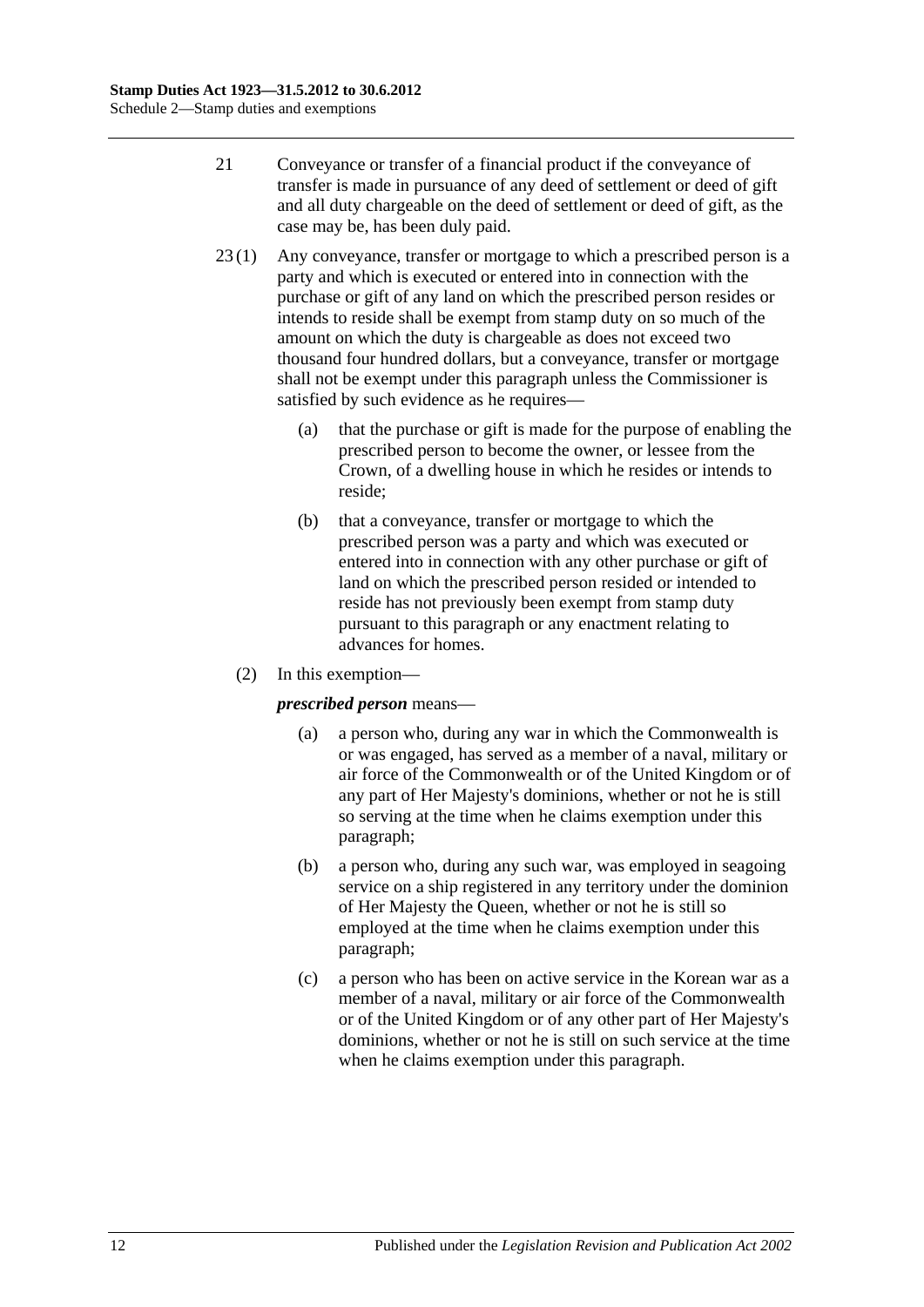The expression *Korean war* in this paragraph means the war in Korea which commenced on the twenty-fifth day of June, 1950. For the purposes of this paragraph that war shall be deemed to end on the day on which a proclamation is issued by the Governor declaring that the Korean war has ceased;

- <span id="page-118-0"></span>(d) a person who has been on active service as a member of a naval, military or air force of the Commonwealth or of the United Kingdom or of any other part of Her Majesty's dominions operating for the suppression of unlawful violence in Malaya, whether or not he is still on such service at the time when he claims exemption under this paragraph;
- <span id="page-118-1"></span>(d1) a person who (whether before or after the commencement of the *[Stamp Duties Act Amendment Act](http://www.legislation.sa.gov.au/index.aspx?action=legref&type=act&legtitle=Stamp%20Duties%20Act%20Amendment%20Act%201965) 1965*) has been on active service as a member of a naval, military or air force of the Commonwealth or of the United Kingdom or of any other part of Her Majesty's dominions in any area outside Australia or in any naval, military or air force operation that is proclaimed to be an area or (as the case may be) a naval, military or air force operation for the purposes of this paragraph, whether or not he is still on such service at the time when he claims exemption under this paragraph;
- (e) the widow of any deceased person who during his lifetime served or was employed as mentioned in [paragraph](#page-117-0) (a), [\(b\),](#page-117-1)  $(c)$ ,  $(d)$  or  $(d1)$ ;

*land* includes the fee simple of any land and the estate and interest of a lessee of land held under a Crown lease, and of a purchaser of land held under an agreement for sale and purchase granted by the Crown.

- (3) For the purposes of [paragraphs](#page-117-0) (a) and [\(b\)](#page-117-1) of the definition of *prescribed person*, a war shall be deemed to continue from the commencement thereof until the day declared by the Governor by proclamation to be the day on which the war shall be deemed to cease. Notwithstanding the provisions of this paragraph, or of any proclamation made in pursuance thereof, the war which commenced on the third day of September, 1939, shall, for the purposes of any conveyance, transfer or mortgage executed or entered into after the commencement of the *[Stamp Duties Act Amendment Act](http://www.legislation.sa.gov.au/index.aspx?action=legref&type=act&legtitle=Stamp%20Duties%20Act%20Amendment%20Act%201965) 1965* be deemed to have ceased on the thirty-first day of December, 1945.
- 24B A conveyance or transfer of a financial product made solely for the purpose of a security lending transaction of a kind that would qualify for relief under section 26BC(3) of the *Income Tax Assessment*  Act 1936 of the Commonwealth, as amended from time to time.
- 25 A declaration of trust by the Public Trustee for the benefit of a child under the age of 18 years who has received a payment under the *[Victims of Crime Act](http://www.legislation.sa.gov.au/index.aspx?action=legref&type=act&legtitle=Victims%20of%20Crime%20Act%202001) 2001* or a corresponding previous law.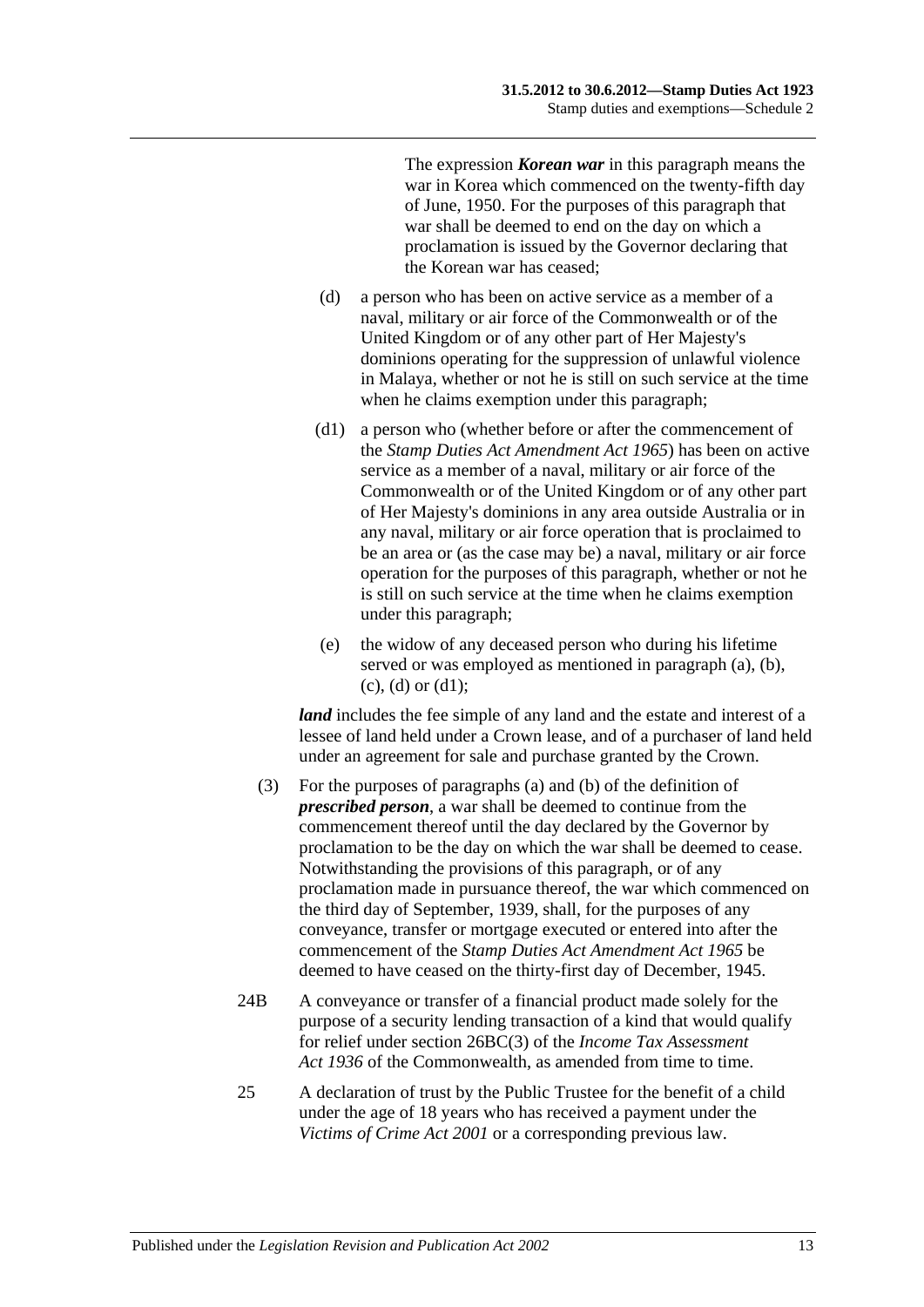- 26 An instrument executed by a trustee of a regulated superannuation fund within the meaning of the *Superannuation Industry (Supervision) Act 1993* of the Commonwealth in the ordinary course of administering the fund for the purpose of effecting or acknowledging, evidencing or recording—
	- (a) the creation of an interest in the property of the superannuation fund on account of a person becoming a member of the fund; or
	- (b) the redemption, cancellation or extinguishment of an interest in the property of the superannuation fund on account of a person ceasing to be a member of the fund,

but not so as to exempt any conveyance or transfer of property into or out of the fund.

- 27 An instrument of discharge or partial discharge of a mortgage or charge.
- 28 A conveyance (other than a conveyance operating as a voluntary disposition *inter vivos*) for effectuating the appointment of a new trustee or the retirement of a trustee.
- 29 A conveyance of a kind for which no specific charge, or basis for charging duty, is fixed by this Schedule.
- 30 A deed or transfer of a kind for which no specific charge, or basis for charging duty, is fixed by this Schedule.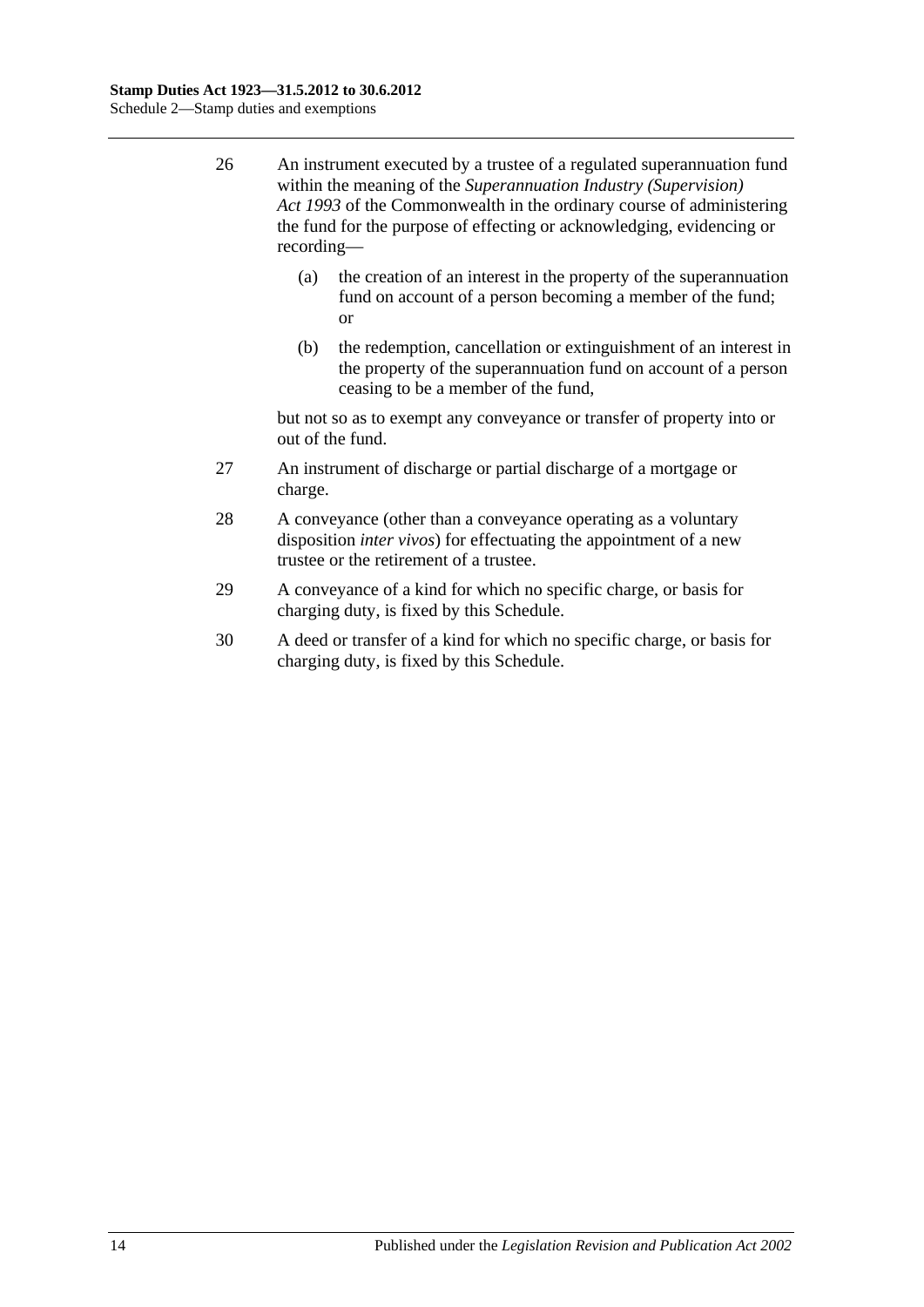# **Legislative history**

## **Notes**

• This version is comprised of the following:

| Part 1           | 1.7.2011  |
|------------------|-----------|
| Part 2           | 4.6.2009  |
| Part 3           | 31.5.2012 |
| Part 3A          | 1.7.2011  |
| Part 4           | 1.7.2011  |
| Part 4A          | 4.6.2009  |
| Part 5           | 4.6.2009  |
| <b>Schedules</b> | 1.5.2011  |

- Amendments of this version that are uncommenced are not incorporated into the text.
- Please note—References in the legislation to other legislation or instruments or to titles of bodies or offices are not automatically updated as part of the program for the revision and publication of legislation and therefore may be obsolete.
- Earlier versions of this Act (historical versions) are listed at the end of the legislative history.
- For further information relating to the Act and subordinate legislation made under the Act see the Index of South Australian Statutes or www.legislation.sa.gov.au.

## **Principal Act and amendments**

| Year | N <sub>0</sub> | Title                                         | Assent     | Commencement                              |
|------|----------------|-----------------------------------------------|------------|-------------------------------------------|
| 1923 | 1569           | <b>Stamp Duties Act 1923</b>                  | 21.11.1923 | 21.11.1923                                |
| 1927 | 1822           | <b>Stamp Duties Act 1927</b>                  | 21.12.1927 | 24.12.1927 (Gazette 22.12.1927 p1609)     |
| 1928 | 1860           | <b>Stamp Duties Amendment Act 1928</b>        | 17.10.1928 | 17.10.1928                                |
| 1928 | 1877           | Lottery and Gaming Act Amendment<br>Act 1928  | 1.11.1928  | 1.11.1928                                 |
| 1935 | 2246           | <b>Statute Law Revision Act 1935</b>          | 19.12.1935 | 19.12.1935                                |
| 1936 | 2312           | <b>Stamp Duties Act Amendment</b><br>Act 1936 | 19.11.1936 | 19.11.1936                                |
| 1937 | 2359           | <b>Stamp Duties Act Amendment</b><br>Act 1937 | 19.11.1937 | 19.11.1937                                |
| 1938 | 2387           | <b>Stamp Duties Act Amendment</b><br>Act 1938 | 25.8.1938  | 25.8.1938 except s $4(1)$ —16.1.1939: s 4 |
| 1941 | 48             | <b>Stamp Duties Act Amendment</b><br>Act 1941 | 27.11.1941 | 27.11.1941                                |
| 1942 | 22             | <b>Stamp Duties Act Amendment</b><br>Act 1942 | 12.11.1942 | 12.11.1942                                |
| 1944 | 30             | <b>Stamp Duties Act Amendment</b><br>Act 1944 | 14.12.1944 | 14.12.1944                                |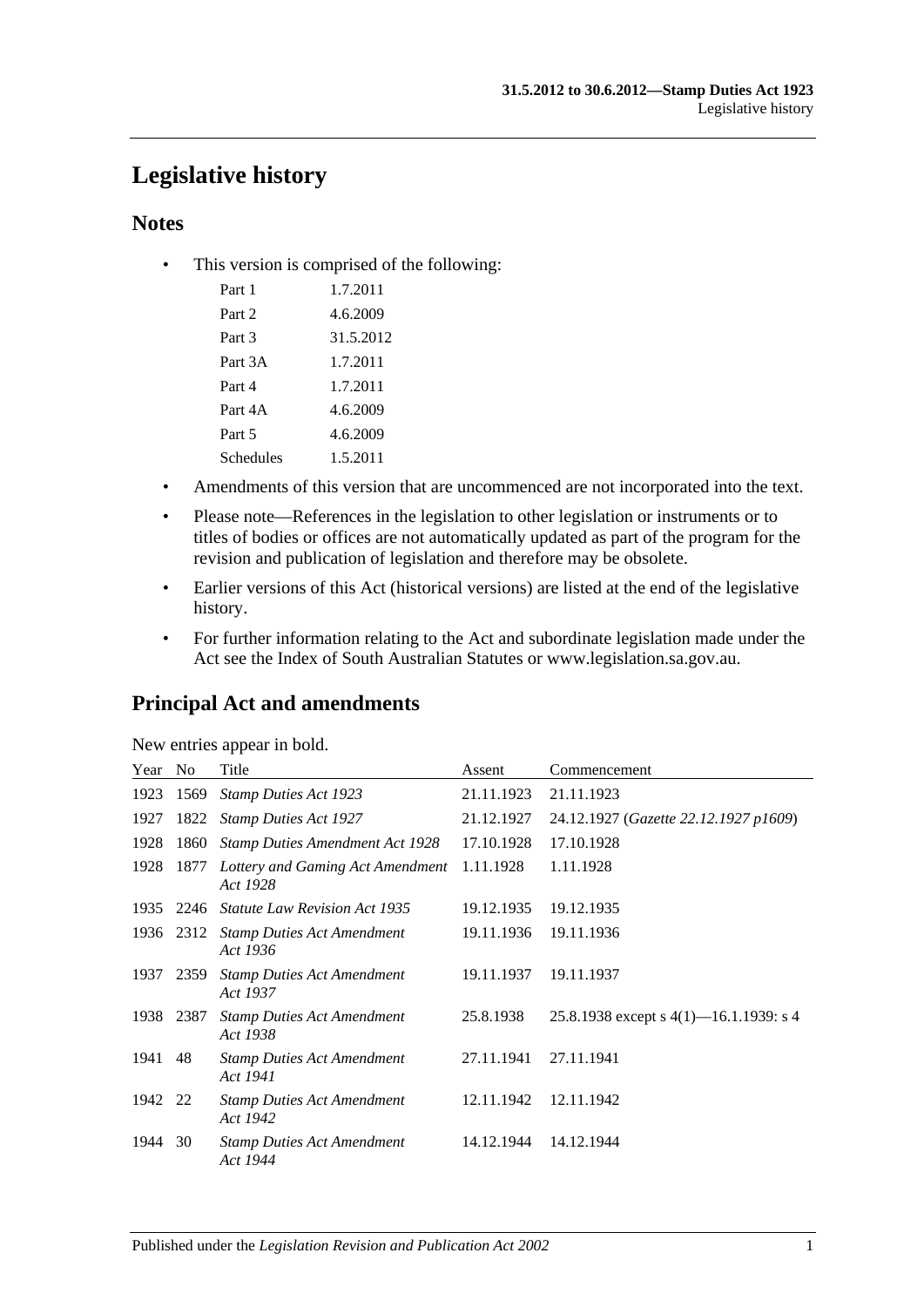| 1945 32 |     | <b>Stamp Duties Act Amendment</b><br>Act 1945 as amended by 41/1947               | 3.1.1946   | 3.1.1946 except s $3-3.9.1939$ : s $4(1)$                                                    |
|---------|-----|-----------------------------------------------------------------------------------|------------|----------------------------------------------------------------------------------------------|
| 1947 41 |     | <b>Stamp Duties Act Amendment Act</b><br>1947                                     | 11.12.1947 | 11.12.1947                                                                                   |
| 1950    | -16 | <b>Stamp Duties Act Amendment</b><br>Act 1950                                     | 2.11.1950  | 2.11.1950                                                                                    |
| 1952 5  |     | <b>Stamp Duties Act Amendment</b><br>Act 1952                                     | 2.10.1952  | 2.10.1952                                                                                    |
| 1952    | 42  | <b>Statute Law Revision Act 1952</b>                                              | 4.12.1952  | 4.12.1952                                                                                    |
| 1952    | 55  | Stamp Duties Act Amendment Act (No. 8.1.1953<br>2) 1952                           |            | 8.1.1953 except ss 4 - 6 - 22.1.1953<br>(Gazette 22.1.1953 p72)                              |
| 1953    | 30  | <b>Stamp Duties Act Amendment</b><br>Act 1953                                     | 10.12.1953 | 10.12.1953                                                                                   |
| 1954    | -29 | <b>Stamp Duties Act Amendment</b><br>Act 1954                                     | 2.12.1954  | 2.12.1954                                                                                    |
| 1956 8  |     | <b>Stamp Duties Act Amendment</b><br>Act 1956                                     | 11.10.1956 | 11.10.1956 except s $6-10.9.1956$ : s $6(3)$                                                 |
| 1959    | 45  | <b>Stamp Duties Act Amendment</b><br>Act 1959                                     | 17.12.1959 | 1.2.1960 (Gazette 7.1.1960 p1)                                                               |
| 1960    | 7   | <b>Stamp Duties Act Amendment</b><br>Act 1960                                     | 19.5.1960  | 1.2.1960: $s$ 3(2)                                                                           |
| 1962    | -32 | <b>Banks Statutory Obligations</b><br>Amendment Act 1962 as amended by<br>77/1973 | 1.11.1962  | 1.11.1962                                                                                    |
| 1964 24 |     | <b>Statutes Amendment (Stamp Duties</b><br>and Motor Vehicles) Act 1964           | 9.10.1964  | 9.10.1964: s $2(1)$ except ss $3-8$ ,<br>9(b)-(l)-19.10.1964 (Gazette<br>15.10.1964 p1203)   |
| 1965    | 58  | <b>Stamp Duties Act Amendment</b><br>Act 1965 as amended by 59/1966               | 23.12.1965 | 23.12.1965 except ss 5, 7, 8, 10-13,<br>$15((a), (c)$ —(k), 17 & 18—14.2.1966: s 3           |
| 1966    | 46  | Lottery and Gaming Act Amendment<br>Act (No. 2) 1966                              | 13.10.1966 | 8.12.1966: s 3A                                                                              |
| 1966 59 |     | <b>Stamp Duties Act Amendment</b><br>Act 1966                                     | 10.11.1966 | 21.11.1966 (Gazette 19.11.1966 p1882)<br>except s 9(1)–14.2.1966: s 9(2)                     |
| 1967 14 |     | Marketable Securities Transfer<br>Act 1967                                        | 6.4.1967   | 1.7.1967 (Gazette 25.5.1967 p1657)                                                           |
| 1967    | 48  | <b>Stamp Duties Act Amendment</b><br>Act 1967                                     | 19.10.1967 | 19.10.1967                                                                                   |
| 1968    | 26  | Stamp Duties Act Amendment Act (No. 5.12.1968<br>2) 1968                          |            | 1.1.1969 (Gazette 5.12.1968 p2429)                                                           |
| 1968    | 32  | <b>Stamp Duties Act Amendment</b><br>Act 1968 as amended by 42/1974               | 12.12.1968 | 1.2.1969 (Gazette 12.12.1968 p2558)                                                          |
| 1968    | 56  | Stamp Duties Act Amendment Act (No. 19.12.1968<br>3) 1968                         |            | 1.2.1969 (Gazette 19.12.1968 p2670)                                                          |
| 1970    | 42  | <b>Stamp Duties Act Amendment</b><br>Act 1970                                     | 3.12.1970  | 3.12.1970                                                                                    |
| 1971    | 71  | <b>Stamp Duties Act Amendment</b><br>Act 1971 as amended by 103/1971              | 4.11.1971  | 1.12.1971 (Gazette 11.11.1971 p1928)<br>except s 13(3)-1.1.1972 (Gazette<br>3.12.1971 p2298) |
| 1971    | 80  | Stamp Duties Act Amendment Act (No. 18.11.1971<br>2) 1971                         |            | 1.1.1972 (Gazette 23.12.1971 p2627)                                                          |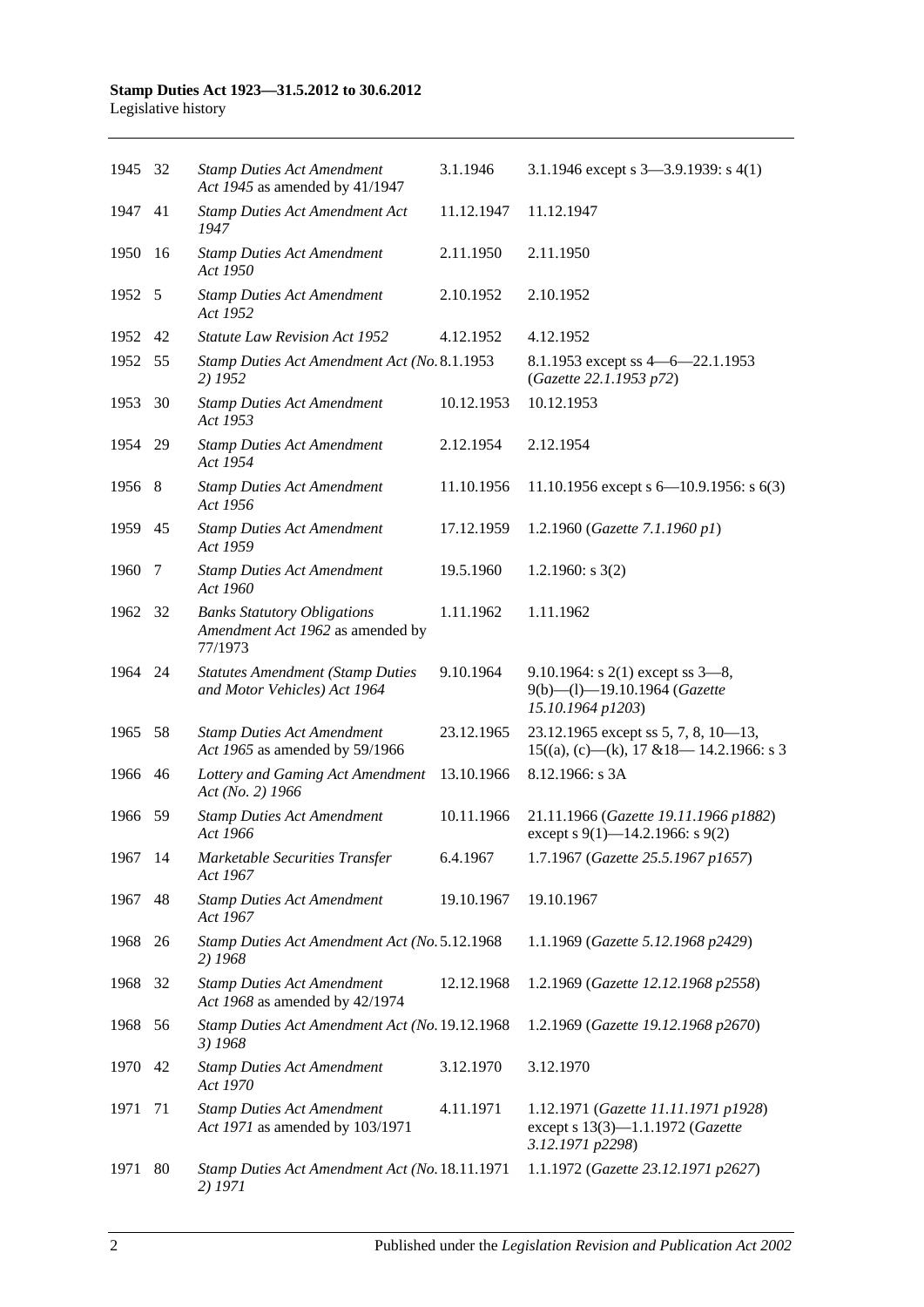| 1971    | 103   | <b>Stamp Duties Act Amendment Act</b><br>1971 Amending Act 1971 | 3.11.1971  | 30.11.1971: s1(1)                                                                                                                                             |
|---------|-------|-----------------------------------------------------------------|------------|---------------------------------------------------------------------------------------------------------------------------------------------------------------|
| 1973    | 77    | <b>Statute Law Revision Act 1973</b>                            | 6.12.1973  | 6.12.1973                                                                                                                                                     |
| 1974    | 42    | <b>Statute Law Revision Act 1974</b>                            | 11.4.1974  | 11.4.1974                                                                                                                                                     |
| 1974 90 |       | <b>Stamp Duties Act Amendment</b><br>Act 1974                   | 2.12.1974  | 16.12.1974 except s 7-2.1.1975 (Gazette<br>2.12.1974 p3555)                                                                                                   |
| 1975 63 |       | <b>Stamp Duties Act Amendment</b><br>Act 1975                   | 4.9.1975   | 18.9.1975 (Gazette 18.9.1975 p1574)                                                                                                                           |
| 1975    | 76    | Statutes Amendment (Gift Duty and<br>Stamp Duties) Act 1975     | 16.10.1975 | $14.7.1975$ : s 2                                                                                                                                             |
| 1976 54 |       | Statutes Amendment (Gift Duty and<br>Stamp Duties) Act 1976     | 28.10.1976 | 14.7.1976: s 2                                                                                                                                                |
| 1976    | 101   | <b>Stamp Duties Act Amendment</b><br>Act 1976                   | 16.12.1976 | 16.12.1976 except s 2-16.6.1977<br>(Gazette 16.6.1977 p1708)                                                                                                  |
| 1976    | 104   | Racing Act 1976                                                 | 16.12.1976 | Sch 2-1.1.1977 (Gazette 16.12.1976<br>p2252)                                                                                                                  |
| 1977    | 28    | <b>Stamp Duties Act Amendment</b><br>Act 1977                   | 28.7.1977  | 28.7.1977                                                                                                                                                     |
| 1978    | -27   | <b>Stamp Duties Act Amendment</b><br>Act 1978                   | 30.3.1978  | 30.3.1978: s 2 except ss $3-5$ &<br>9-impliedly repealed by 10/2011,<br>s 5—the provisions amended were<br>subsequently deleted and except<br>s 6-uncommenced |
| 1978    | - 89  | Stamp Duties Act Amendment Act (No. 30.11.1978)<br>2) 1978      |            | 18.1.1979 (Gazette 18.1.1979 p97)                                                                                                                             |
| 1979    | 66    | <b>Stamp Duties Act Amendment</b><br>Act 1979                   | 15.11.1979 | $1.11.1979$ : s 2                                                                                                                                             |
| 1980    | 111   | <b>Stamp Duties Act Amendment</b><br>Act 1980                   | 18.12.1980 | $6.11.1980$ : s 2                                                                                                                                             |
| 1981    | 70    | <b>Stamp Duties Act Amendment</b><br>Act 1981                   | 30.10.1981 | 2.11.1981 (Gazette 30.10.1981 p1423)                                                                                                                          |
| 1982    | -15   | <b>Stamp Duties Act Amendment</b><br>Act 1982                   | 11.3.1982  | 22.3.1982 (Gazette 18.3.1982 p857)                                                                                                                            |
| 1982 30 |       | Stamp Duties Act Amendment Act (No. 8.4.1982<br>2) 1982         |            | 24.12.1981: s 2 except s 4-19.8.1982<br>(Gazette 19.8.1982 p512)                                                                                              |
| 1982 95 |       | Stamp Duties Act Amendment Act (No. 23.12.1982<br>3) 1982       |            | 23.12.1982 (Gazette 23.12.1982 p1935)                                                                                                                         |
| 1982    | (139) | Gazette 8.7.1982 p95                                            |            | 8.7.1982                                                                                                                                                      |
| 1983    | 65    | <b>Stamp Duties Act Amendment</b><br>Act 1983                   | 29.9.1983  | 1.1.1984 (Gazette 24.11.1983 p1515)                                                                                                                           |
| 1983    | 89    | Stamp Duties Act Amendment Act (No. 1.12.1983<br>2) 1983        |            | $1.1.1984$ : s 2                                                                                                                                              |
| 1984    | 50    | Statute Law Revision Act 1984                                   | 24.5.1984  | Sch 6-1.11.1984 (Gazette 1.11.1984<br>p1398)                                                                                                                  |
| 1985    | 81    | <b>Stamp Duties Act Amendment</b><br>Act 1985                   | 22.8.1985  | $5.8.1985$ : s 2                                                                                                                                              |
| 1986    | 8     | <b>Stamp Duties Act Amendment</b><br>Act 1986                   | 13.3.1986  | 13.3.1986                                                                                                                                                     |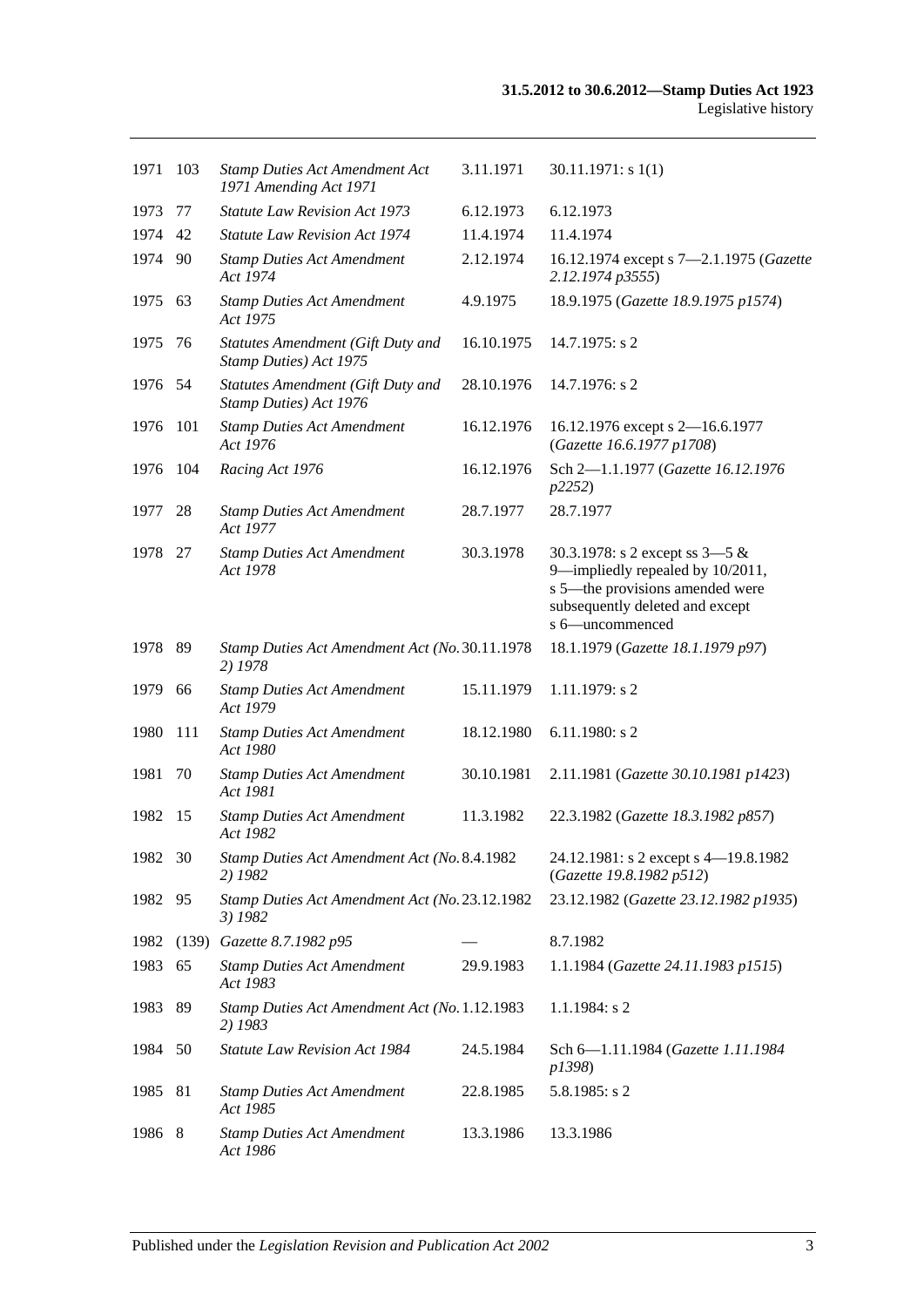| 1986 100 |      | Stamp Duties Act Amendment Act (No. 11.12.1986<br>2) 1986                                            |            | 18.12.1986 except ss 16(a), (b), (c), (d) &<br>18(h), (i)-1.2.1987 (Gazette 18.12.1986<br>p1877)              |
|----------|------|------------------------------------------------------------------------------------------------------|------------|---------------------------------------------------------------------------------------------------------------|
| 1987 2   |      | <b>Statutes Amendment (Taxation)</b><br>Act 1987                                                     | 5.3.1987   | 5.3.1987                                                                                                      |
| 1988     | 21   | <b>Stamp Duties Act Amendment</b><br>Act 1988                                                        | 14.4.1988  | 7.12.1987 except s 3-14.6.1988: s 2                                                                           |
| 1989     | -8   | <b>Stamp Duties Act Amendment</b><br>Act 1989                                                        | 16.3.1989  | 1.2.1988: s 2                                                                                                 |
| 1989     | - 52 | Stamp Duties Act Amendment Act (No. 14.9.1989<br>2) 1989                                             |            | 21.9.1989 (Gazette 21.9.1989 p915)<br>except ss $3 & 7 - 9.8.1989$ and except ss 4<br>$& 5 - 1.10.1989$ : s 2 |
| 1989     | 64   | Stamp Duties Act Amendment Act (No. 29.10.1989<br>3) 1989                                            |            | 28.3.1990 (Gazette 15.3.1990 p729)                                                                            |
| 1990 4   |      | <b>Stamp Duties Act Amendment</b><br>Act 1990                                                        | 29.3.1990  | 29.3.1990                                                                                                     |
| 1990     | 33   | Stamp Duties Act Amendment Act (No. 26.4.1990<br>2) 1990                                             |            | 26.4.1990                                                                                                     |
| 1990     | 36   | Stamp Duties Act Amendment Act (No. 3.5.1990<br>3) 1990                                              |            | 24.5.1990 (Gazette 17.5.1990 p1359)                                                                           |
| 1990     | 47   | Stamp Duties Act Amendment Act (No. 8.11.1990<br>4) 1990                                             |            | 1.7.1990 except s $5(2)$ —1.1.1991: s 2                                                                       |
| 1991     | 19   | Stamp Duties (Concessional Duty and 18.4.1991<br>Exemptions) Amendment Act 1991                      |            | 18.4.1991                                                                                                     |
| 1991     | 54   | Motor Vehicles (Historic Vehicles and 28.11.1991<br>Disabled Persons' Parking)<br>Amendment Act 1991 |            | 3.2.1992 (Gazette 23.1.1992 p200)                                                                             |
| 1991     | 74   | <b>Stamp Duties (Assessments and</b><br>Forms) Amendment Act 1991                                    | 12.12.1991 | 12.12.1991 (Gazette 12.12.1991 p1746)                                                                         |
| 1992 42  |      | <b>Stamp Duties (Rates) Amendment</b><br>Act 1992                                                    | 31.8.1992  | 1.9.1992: s2                                                                                                  |
| 1992     | 71   | Statutes Amendment (Expiation of<br>Offences) Act 1992                                               | 19.11.1992 | 1.3.1993 (Gazette 18.2.1993 p600)                                                                             |
| 1992 88  |      | <b>Stamp Duties (Penalties,</b><br><b>Reassessments and Securities</b> )<br>Amendment Act 1992       | 10.12.1992 | 14.12.1992 (Gazette 10.12.1992 p1754)                                                                         |
| 1994 14  |      | <b>Stamp Duties (Securities Clearing</b><br>House) Amendment Act 1994                                | 12.5.1994  | 1.9.1994 (Gazette 18.8.1994 p490)                                                                             |
| 1994     | 31   | <b>Stamp Duties (Concessions)</b><br>Amendment Act 1994                                              | 30.5.1994  | 30.5.1994 except ss 5, 6 & 10-1.6.1994:<br>s <sub>2</sub>                                                     |
| 1994     | -59  | Criminal Law Consolidation (Felonies27.10.1994<br>and Misdemeanours) Amendment<br>Act 1994           |            | 1.1.1995 (Gazette 8.12.1994 p1942)                                                                            |
| 1994     | 76   | Motor Vehicles (Conditional<br><b>Registration</b> ) Amendment Act 1994                              | 8.12.1994  | 2.3.1995 (Gazette 2.3.1995 p734)                                                                              |
| 1994     | 83   | <b>Stamp Duties (Miscellaneous)</b><br>Amendment Act 1994                                            | 8.12.1994  | 8.12.1994                                                                                                     |
| 1995     | 49   | Stamp Duties (Marketable Securities) 13.7.1995<br>Amendment Act 1995                                 |            | 1.7.1995: s2                                                                                                  |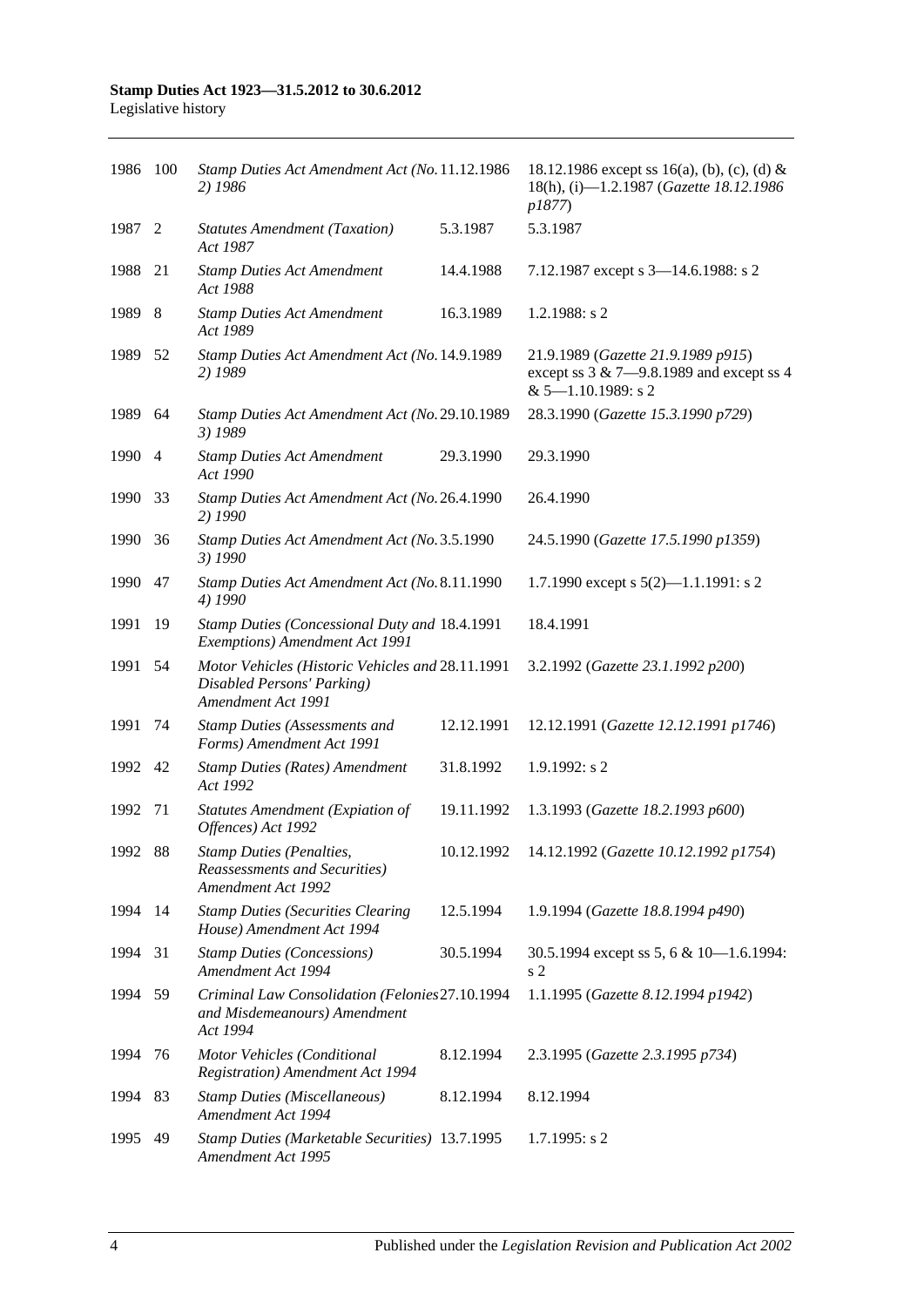| 1995    | -72 | <b>Stamp Duties (Miscellaneous)</b><br>Amendment Act 1995                            | 2.11.1995  | 23.11.1995 (Gazette 23.11.1995 p1412)                                                                                                                                                                                        |
|---------|-----|--------------------------------------------------------------------------------------|------------|------------------------------------------------------------------------------------------------------------------------------------------------------------------------------------------------------------------------------|
| 1995    | 77  | Motor Vehicles (Heavy Vehicles<br><b>Registration Charges)</b> Amendment<br>Act 1995 | 23.11.1995 | 1.7.1996 (Gazette 30.5.1996 p2637)                                                                                                                                                                                           |
| 1995    | 83  | Stamp Duties (Valuations-Objections 30.11.1995<br>and Appeals) Amendment Act 1995    |            | 30.11.1995                                                                                                                                                                                                                   |
| 1996    | 18  | <b>Stamp Duties (Miscellaneous)</b><br>Amendment Act 1996                            | 24.4.1996  | 24.4.1996 (Gazette 24.4.1996 p2068)                                                                                                                                                                                          |
| 1996    | 30  | Motor Vehicles (Miscellaneous No. 2) 2.5.1996<br>Amendment Act 1996                  |            | s 43-1.7.1996 (Gazette 30.5.1996<br>p2637, erratum Gazette 6.6.1996 p2874)                                                                                                                                                   |
| 1996    | 38  | <b>Statutes Amendment (Community</b><br>Titles) Act 1996                             | 9.5.1996   | s 40-4.11.1996 (Gazette 31.10.1996<br>p1460                                                                                                                                                                                  |
| 1996    | 82  | <b>Statutes Amendment (Taxation</b><br>Administration) Act 1996                      | 5.12.1996  | Pt 6 (ss 77-133)-1.7.1997 (Gazette<br>19.12.1996 p1924)                                                                                                                                                                      |
| 1997    | 20  | <b>Stamp Duties (Miscellaneous)</b><br>Amendment Act 1997                            | 27.3.1997  | 7.1.1997 except s 4-1.2.1997: s 2                                                                                                                                                                                            |
| 1997    | 42  | <b>Stamp Duties (Rates of Duty)</b><br>Amendment Act 1997                            | 17.7.1997  | 17.7.1997                                                                                                                                                                                                                    |
| 1997    | 82  | Stamp Duties (Miscellaneous No. 2)<br>Amendment Act 1997                             | 24.12.1997 | 1.1.1998: s2                                                                                                                                                                                                                 |
| 1998    | 36  | <b>Stamp Duties (Miscellaneous)</b><br>Amendment Act 1998                            | 23.7.1998  | 1.6.1998 except ss $3(c)$ &<br>4(3)–27.7.1998 and except ss 3(b) $&$<br>$4(2)$ -1.9.1998: s 2                                                                                                                                |
| 1998    | 71  | <b>Stamp Duties (Share Buy-backs)</b><br>Amendment Act 1998                          | 3.12.1998  | 3.12.1998                                                                                                                                                                                                                    |
| 1999    | 11  | <b>Stamp Duties (Miscellaneous)</b><br>Amendment Act 1999                            | 18.3.1999  | 18.3.1999                                                                                                                                                                                                                    |
| 1999    | 40  | <b>Stamp Duties (Conveyance Rates)</b><br>Amendment Act 1999                         | 5.8.1999   | 5.8.1999                                                                                                                                                                                                                     |
| 1999    | 41  | Statutes Amendment (Financial<br><b>Institutions</b> ) Act 1999                      | 5.8.1999   | Pt 4 (ss 16-23)-1.12.1998: s 2                                                                                                                                                                                               |
| 2000    | -11 | Offshore Minerals Act 2000                                                           | 4.5.2000   | $4.5.2002$ (s $7(5)$ Acts Interpretation<br>Act 1915)                                                                                                                                                                        |
| 2000 21 |     | National Tax Reform (State<br>Provisions) Act 2000                                   | 8.6.2000   | 8.6.2000                                                                                                                                                                                                                     |
| 2000    | 80  | Stamp Duties (Land Rich Entities and 14.12.2000<br>Redemption) Amendment Act 2000    |            | 14.12.2000 (Gazette 14.12.2000 p3520)                                                                                                                                                                                        |
| 2000    | 94  | TAB (Disposal) Act 2000                                                              | 21.12.2000 | Sch 4 (cl 3)-14.12.2001 (Gazette<br>6.12.2001 p5267)                                                                                                                                                                         |
| 2001    | 23  | <b>Statutes Amendment (Corporations)</b><br>Act 2001                                 | 14.6.2001  | Pt 30 (ss $105 - 117$ ) -15.7.2001 being the<br>day on which the Corporations Act 2001<br>of the Commonwealth came into<br>operation: Commonwealth of Australia<br>Gazette No. S 285, 13.7.2001 (Gazette<br>21.6.2001 p2270) |
| 2001    | 27  | <b>Statutes Amendment (Taxation</b><br>Measures) Act 2001                            | 26.7.2001  | Pt 4 (ss $10-13$ )-26.7.2001 except<br>s $14 - 1.1.2002$ : s 2                                                                                                                                                               |
| 2001    | 58  | Victims of Crime Act 2001                                                            | 15.11.2001 | Sch 2 (cl 6)-1.1.2003 (Gazette<br>19.12.2002 p4736)                                                                                                                                                                          |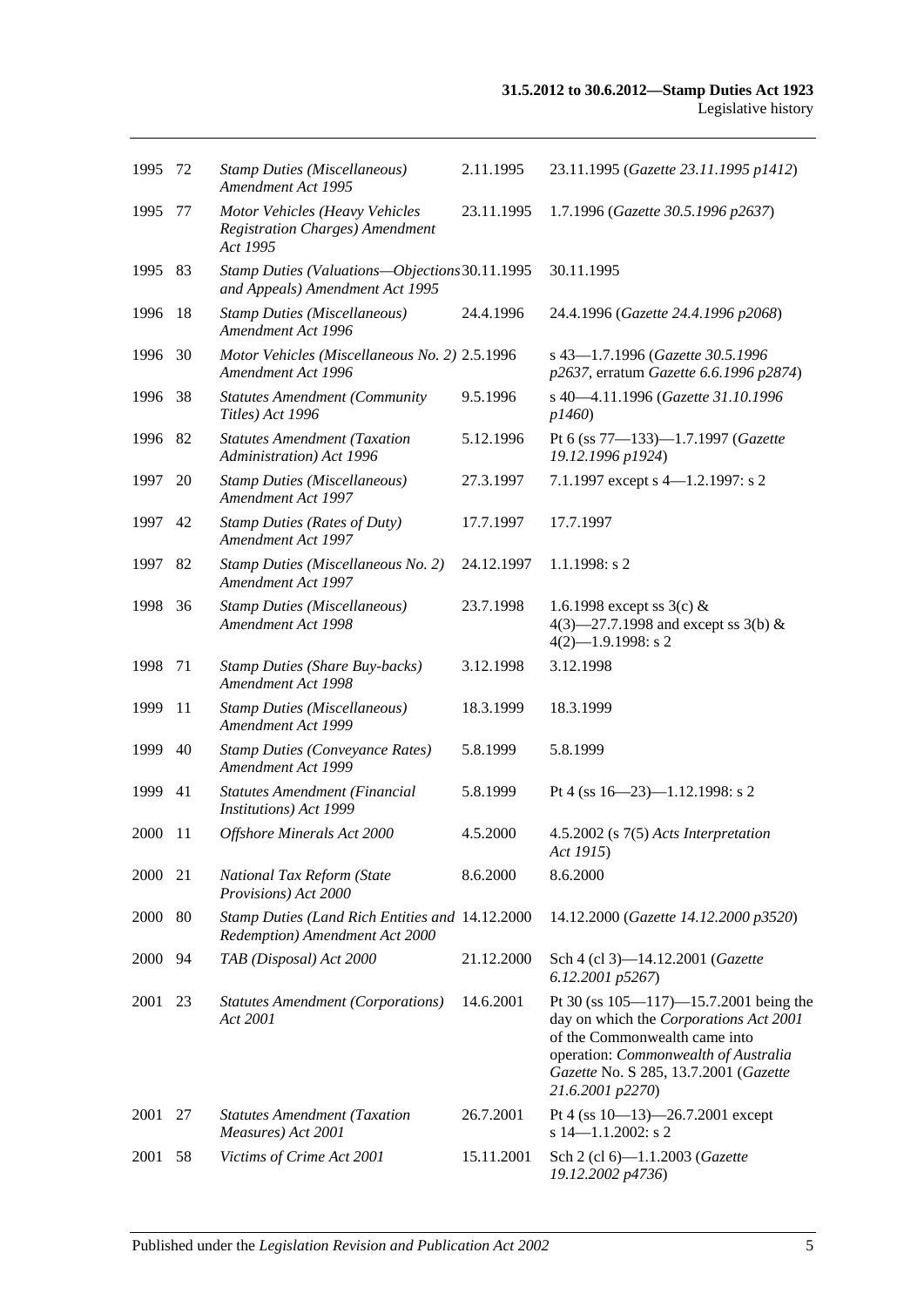| 2002 15 |                         | <b>Stamp Duties (Rental Business and</b><br>Conveyance Rates) Amendment<br>Act 2002               | 5.9.2002   | 5.9.2002 except ss $5 & 6 - 1.1.2003$ : s 2                                                                                                                                                                         |
|---------|-------------------------|---------------------------------------------------------------------------------------------------|------------|---------------------------------------------------------------------------------------------------------------------------------------------------------------------------------------------------------------------|
| 2002    | 34                      | <b>Statutes Amendment</b><br>(Corporations-Financial Services<br>Reform) Act 2002                 | 28.11.2002 | Pt 11 (ss 26-46)-1.8.2003 (Gazette<br>10.7.2003 p2913)                                                                                                                                                              |
| 2002    | 35                      | <b>Statutes Amendment (Stamp Duties</b><br>and Other Measures) Act 2002                           | 28.11.2002 | Pt 6 (ss $15-27$ )-28.11.2002: s 2(1)                                                                                                                                                                               |
| 2002    | 39                      | <b>Stamp Duties (Gaming Machine</b><br>Surcharge) Amendment Act 2002                              | 28.11.2002 | 28.11.2002 (Gazette 28.11.2002 p4293)                                                                                                                                                                               |
| 2003    | 31                      | <b>Stamp Duties (Rental and Mortgage</b><br>Duty) Amendment Act 2003                              | 24.7.2003  | $1.10.2003$ : s 2                                                                                                                                                                                                   |
| 2003    | 44                      | <b>Statute Law Revision Act 2003</b>                                                              | 23.10.2003 | Sch 1-24.11.2003 (Gazette 13.11.2003<br>p4048)                                                                                                                                                                      |
| 2004    | 21                      | Statutes Amendment (Budget 2004)<br>Act 2004                                                      | 1.7.2004   | Pt 4 (ss 9-12)-1.7.2004: s 2(1)                                                                                                                                                                                     |
| 2004    | 41                      | <b>Stamp Duties (Miscellaneous)</b><br>Amendment Act 2004                                         | 4.11.2004  | s 10(8)—4.11.2004: s 2(2); remainder of<br>Act-24.2.2005 (Gazette 24.2.2005 p534)                                                                                                                                   |
| 2005    | 28                      | Statutes Amendment (Budget 2005)<br>Act 2005 as amended by 24/2009                                | 30.6.2005  | Pt $3$ (ss 8—12)—at midnight on<br>30.6.2005; Pt 4 (ss 13-15)-1.7.2006;<br>Pt 5 (ss 16 & 17)-1.7.2007; Pt 6<br>$(ss 18-20)$ -1.7.2008; Pt 7 (ss 21 & 22)<br>was deleted by 24/2009 without coming<br>into operation |
| 2006    | 27                      | <b>Stamp Duties (Land Rich Entities)</b><br>Amendment Act 2006                                    | 23.11.2006 | 22.9.2006: s 2                                                                                                                                                                                                      |
| 2006    | 43                      | <b>Statutes Amendment (Domestic</b><br>Partners) Act 2006                                         | 14.12.2006 | Pt 82 (ss 199-205)-1.6.2007 (Gazette<br>26.4.2007 p1352)                                                                                                                                                            |
| 2006    | 44                      | <b>Statutes Amendment (Justice</b><br>Portfolio) Act 2006                                         | 14.12.2006 | Pt 27 (s 59)-18.1.2007 (Gazette<br>18.1.2007 p234)                                                                                                                                                                  |
| 2008    | 23                      | Stamp Duties (Trusts) Amendment Act 26.6.2008<br>2008                                             |            | 26.6.2008                                                                                                                                                                                                           |
| 2008    | 34                      | Statutes Amendment (Budget 2008)<br>Act 2008                                                      | 31.7.2008  | Pt 3 (s 5)—5.6.2008: s 2(2) &<br>Sch $1 - 31.7.2008$ : s 2(4)                                                                                                                                                       |
| 2008    | 38                      | <b>Statutes Amendment and Repeal</b><br>(Taxation Administration) Act 2008                        | 23.10.2008 | Pt 5 (ss 30-44)-1.1.2009 (Gazette<br>11.12.2008 p5475)                                                                                                                                                              |
| 2009    | 24                      | <b>Stamp Duties (Tax Reform)</b><br>Amendment Act 2009                                            | 4.6.2009   | 4.6.2009 except s 13-1.7.2009: s 2                                                                                                                                                                                  |
| 2009    | 58                      | <b>Statutes Amendment (National</b><br>Industrial Relations System) Act 2009                      | 26.11.2009 | Pt 14 (s 42)-1.1.2010 (Gazette<br>17.12.2009 p6351)                                                                                                                                                                 |
| 2009    | 84                      | <b>Statutes Amendment (Public Sector</b><br>Consequential Amendments) Act 2009                    | 10.12.2009 | Pt 145 (s 333)-1.2.2010 (Gazette<br>28.1.2010 p320)                                                                                                                                                                 |
| 2010    | $\overline{\mathbf{3}}$ | Credit (Transitional Arrangements)<br>Act 2010                                                    | 24.6.2010  | Sch 1 (cl 6)-1.7.2010 (Gazette 1.7.2010<br>p3337)                                                                                                                                                                   |
| 2011    | 10                      | Stamp Duties (Insurance) Amendment 14.4.2011<br>Act 2011                                          |            | 1.5.2011 (Gazette 21.4.2011 p1120)                                                                                                                                                                                  |
| 2011    | 26                      | <b>Statutes Amendment (Land Holding</b><br><b>Entities and Tax Avoidance Schemes)</b><br>Act 2011 | 21.7.2011  | Pt 2 (ss 4-8)-1.7.2011: s 2                                                                                                                                                                                         |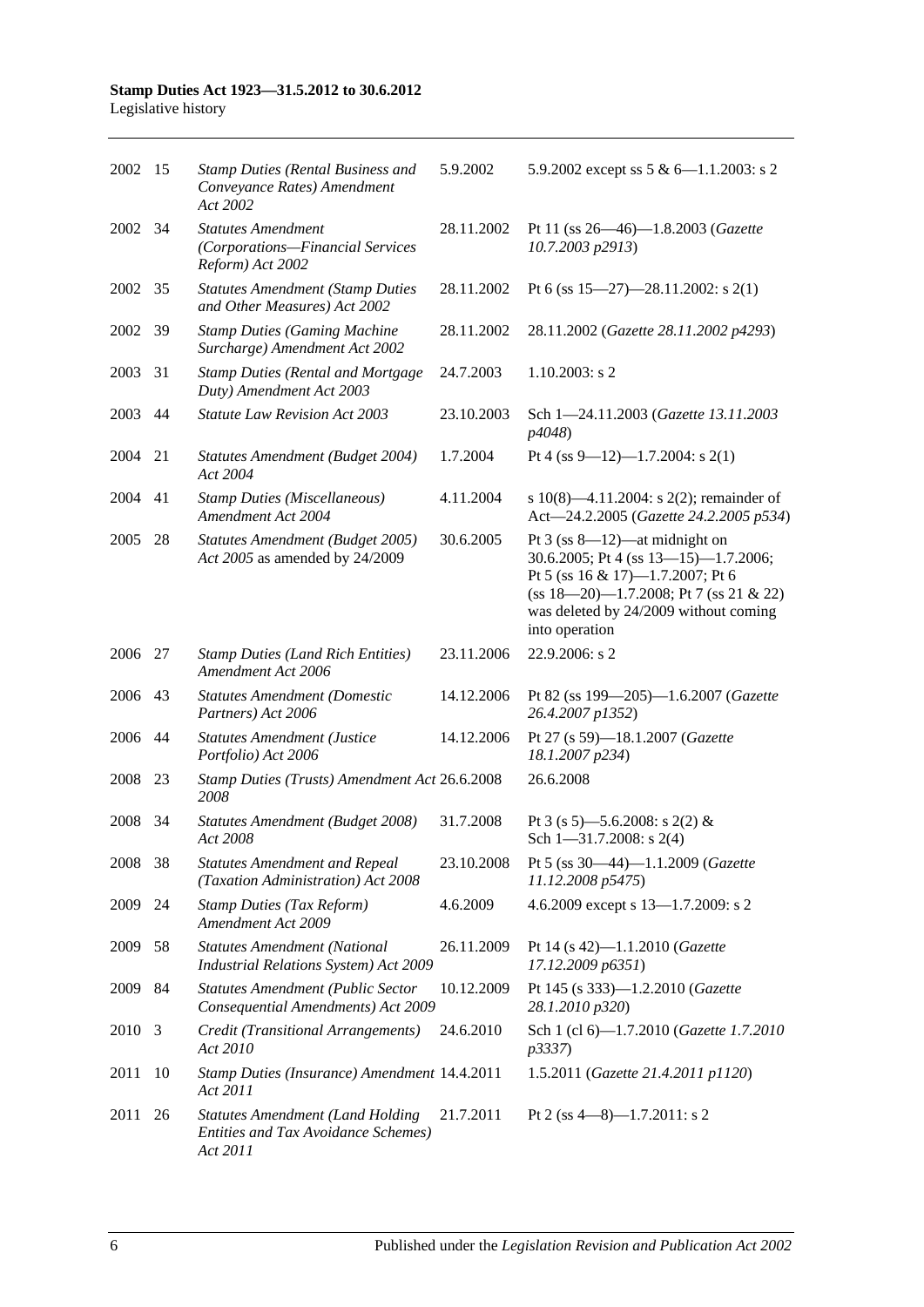| 2011 27 |    | Statutes Amendment (De Facto<br>Relationships) Act 2011                                            | 21.7.2011  | Pt 4 (s 6)—1.7.2010: s 2(2)                                                                                                             |
|---------|----|----------------------------------------------------------------------------------------------------|------------|-----------------------------------------------------------------------------------------------------------------------------------------|
| 2011    | 48 | <i>Workers Rehabilitation and</i><br><b>Compensation (Employer Payments)</b><br>Amendment Act 2011 | 8.12.2011  | Sch 2 (cl 4)—1.7.2012 ( <i>Gazette</i><br>29.3.2012 p1294)                                                                              |
| 2012 54 |    | <b>Statutes Amendment and Repeal</b><br>(Budget 2012) Act 2012                                     | 6.12.2012  | Pt 12 (s $35$ )-31.5.2012: s 2(3);<br>s $36-1.7.2012$ : s $2(2)$                                                                        |
| 2015    | 41 | <b>Statutes Amendment and Repeal</b><br>(Budget 2015) Act 2015                                     | 26.11.2015 | Pt $7-1.7.2011$ immediately after<br>26/2011; Pts 8 & 9-18.6.2015;<br>Pt $10-26.11.2015$ ; Pt $11-1.7.2016$ ;<br>Pt $12$ —1.7.2018: s 2 |

## **Provisions amended since 3 February 1976**

- Legislative history prior to 3 February 1976 appears in marginal notes and footnotes included in the consolidation of this Act contained in Volume 10 of The Public General Acts of South Australia 1837-1975 at page 369.
- Certain textual alterations were made to this Act by the Commissioner of Statute Revision when preparing the reprint of the Act that incorporated all amendments in force as at 1 November 1984. A Schedule of these alterations was laid before Parliament on 13 November 1984.

New entries appear in bold.

| Provision                     | How varied                                                                                  | Commencement |
|-------------------------------|---------------------------------------------------------------------------------------------|--------------|
|                               |                                                                                             |              |
| Long title                    | amended by 44/2003 s 3(1) (Sch 1)                                                           | 24.11.2003   |
| Pt <sub>1</sub>               |                                                                                             |              |
| Pt 1 Div 1                    | heading inserted by 80/2000 s 3                                                             | 14.12.2000   |
| Pt 1 Div 2                    | heading inserted by 80/2000 s 4                                                             | 14.12.2000   |
| s <sub>2</sub>                | deleted in pursuance of the Acts Republication<br>Act 1967                                  | 1.11.1984    |
| s <sub>3</sub>                | deleted in pursuance of the Acts Republication<br>Act 1967 as its function is now exhausted | 1.11.1984    |
| s <sub>2</sub>                |                                                                                             |              |
| s(2(1))                       | s 4 redesignated as s 2 by $82/1996$ s $77(2)$                                              | 1.7.1997     |
|                               | s 2 redesignated as s $2(1)$ by $80/2000$ s $5(g)$                                          | 14.12.2000   |
| adhesive stamp                | inserted by $8/1986$ s $2(a)$                                                               | 13.3.1986    |
|                               | deleted by $38/2008 s 30(1)$                                                                | 1.1.2009     |
| approved form                 | inserted by 35/2002 s 15                                                                    | 28.11.2002   |
| assessment                    | inserted by $82/1996$ s $77(1)(a)$                                                          | 1.7.1997     |
| Australian market<br>licensee | inserted by $34/2002$ s $26(a)$                                                             | 1.8.2003     |
|                               | deleted by $38/2008 s 30(2)$                                                                | 1.1.2009     |
| authorised officer            | inserted by $100/1986$ s $3(a)$                                                             | 18.12.1986   |
|                               | deleted by 82/1996 s $77(1)(a)$                                                             | 1.7.1997     |
| beneficial interest           | inserted by $80/2000$ s $5(a)$                                                              | 14.12.2000   |

Entries that relate to provisions that have been deleted appear in italics.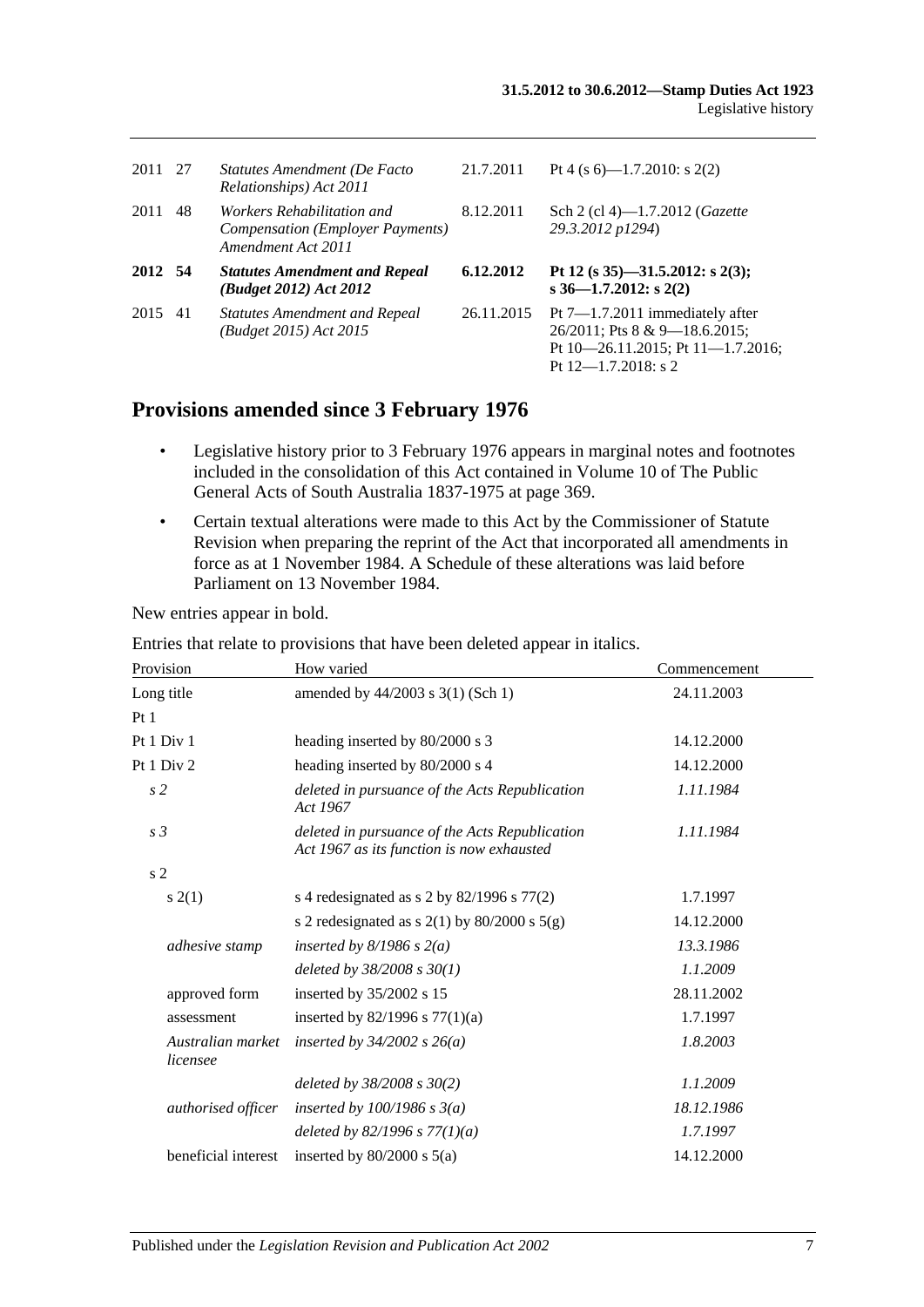| production                   | business of primary inserted by 31/1994 s 3           | 30.5.1994  |
|------------------------------|-------------------------------------------------------|------------|
| Commissioner                 | substituted by $82/1996$ s $77(1)(b)$                 | 1.7.1997   |
| <b>CUFS</b>                  | inserted by $18/1996$ s $3(a)$                        | 24.4.1996  |
|                              | deleted by 38/2008 s 30(3)                            | 1.1.2009   |
| die                          | substituted by $8/1986$ s $2(b)$                      | 13.3.1986  |
| discretionary trust          | inserted by $36/1990$ s $3(a)$                        | 24.5.1990  |
| domestic partner             | inserted by 43/2006 s 199(1)                          | 1.6.2007   |
| duty                         | substituted by $88/1992$ s 3(a)                       | 14.12.1992 |
|                              | substituted by $82/1996$ s $77(1)(c)$                 | 1.7.1997   |
| financial product            | inserted by $34/2002$ s $26(b)$                       | 1.8.2003   |
|                              | (d) and (e) deleted by $38/2008$ s $30(4)$            | 1.1.2009   |
| fixed interest<br>security   | inserted by $111/1980 s 3(a)$                         | 6.11.1980  |
|                              | deleted by $81/1985 s 3$                              | 5.8.1985   |
| <b>GST</b>                   | inserted by $21/2000$ s $22(a)$                       | 8.6.2000   |
| GST law                      | inserted by $21/2000$ s $22(a)$                       | 8.6.2000   |
| impressed stamp              | inserted by $8/1986$ s $2(c)$                         | 13.3.1986  |
|                              | intellectual property inserted by 80/2000 s 5(b)      | 14.12.2000 |
| interest                     | inserted by $80/2000$ s $5(b)$                        | 14.12.2000 |
| jurisdiction                 | inserted by $80/2000$ s $5(b)$                        | 14.12.2000 |
|                              | marketable security amended by $111/1980 s 3(b)$      | 6.11.1980  |
|                              | amended by $50/1984$ s $3(1)$ (Sch 6)                 | 1.11.1984  |
|                              | amended by $88/1992 s 3(b)$                           | 14.12.1992 |
|                              | amended by $18/1996 s 3(b)$                           | 24.4.1996  |
|                              | amended by $23/2001 s 105(a)$                         | 15.7.2001  |
|                              | deleted by $34/2002 s 26(c)$                          | 1.8.2003   |
| money                        | substituted by $50/1984$ s $3(1)$ (Sch 6)             | 1.11.1984  |
| interest                     | potential beneficial inserted by $80/2000$ s $5(c)$   | 14.12.2000 |
| property                     | inserted by $80/2000$ s $5(c)$                        | 14.12.2000 |
| quoted                       | inserted by 26/2011 s 4                               | 1.7.2011   |
| market                       | recognised financial inserted by 34/2002 s 26(d)      | 1.8.2003   |
| recognised stock<br>exchange | inserted by $80/2000$ s $5(c)$                        | 14.12.2000 |
|                              | deleted by $34/2002$ s $26(d)$                        | 1.8.2003   |
| records                      | inserted by $100/1986$ s $3(b)$                       | 18.12.1986 |
| rent                         | inserted by $21/2000$ s $22(b)$                       | 8.6.2000   |
| marketable security          | right in respect of a deleted by $34/2002$ s $26(e)$  | 1.8.2003   |
| financial product            | right in respect of a inserted by $34/2002$ s $26(e)$ | 1.8.2003   |
| sale                         | inserted by $80/2000$ s $5(d)$                        | 14.12.2000 |
| spouse                       | inserted by $80/2000$ s $5(d)$                        | 14.12.2000 |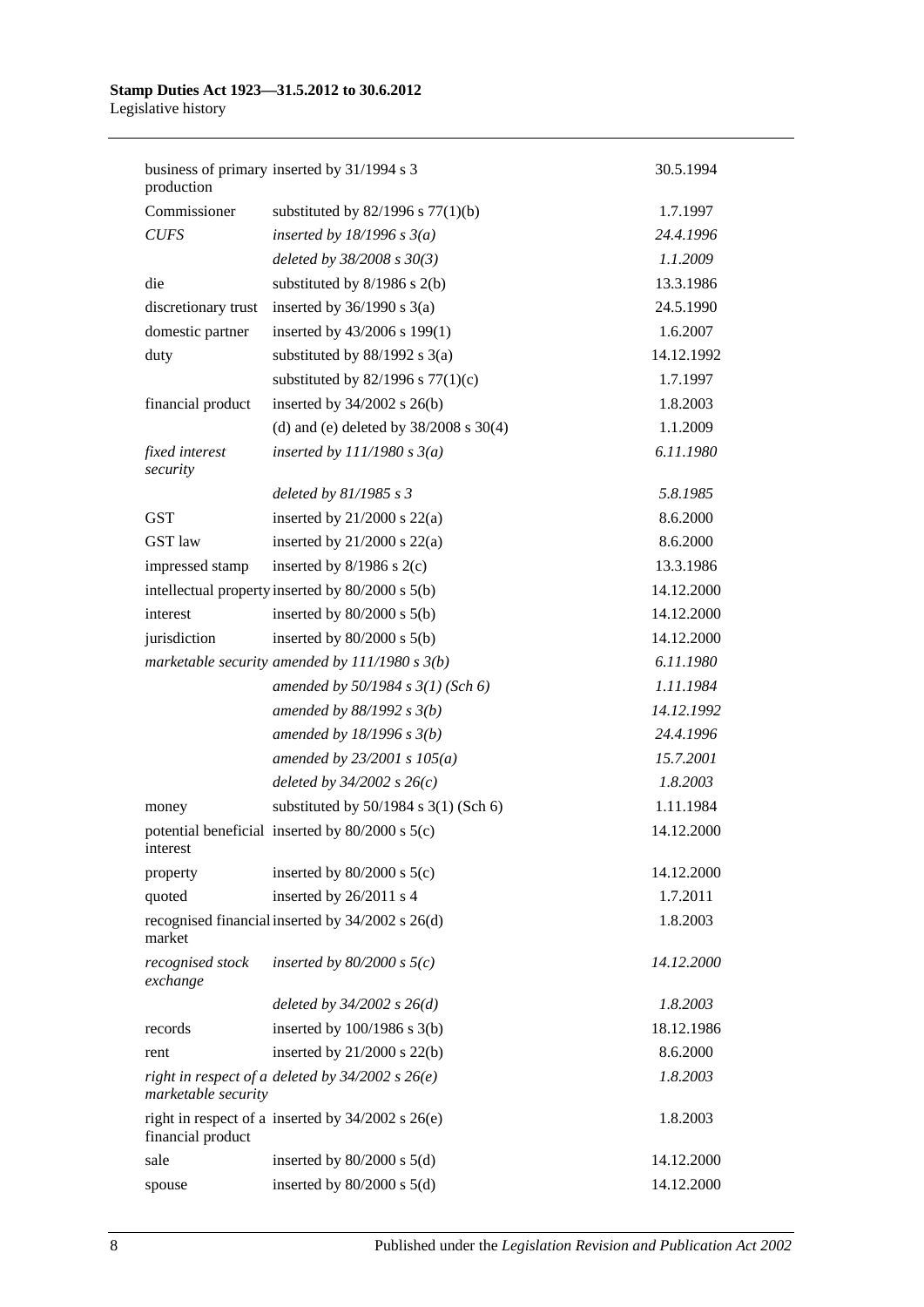|                    | substituted by 43/2006 s 199(2)            | 1.6.2007   |
|--------------------|--------------------------------------------|------------|
| savings bank       | substituted by $50/1984$ s $3(1)$ (Sch 6)  | 1.11.1984  |
|                    | deleted by 41/1999 s 16                    | 1.12.1998  |
| stamp              | substituted by $8/1986$ s $2(d)$           | 13.3.1986  |
|                    | amended by 38/2008 s 30(5)                 | 1.1.2009   |
| stamped            | substituted by $8/1986$ s $2(d)$           | 13.3.1986  |
|                    | amended by 38/2008 s 30(6)                 | 1.1.2009   |
| <b>State</b>       | inserted by $80/2000$ s $5(f)$             | 14.12.2000 |
| stock              | amended by 50/1984 s 3(1) (Sch 6)          | 1.11.1984  |
|                    | amended by 23/2001 s 105(b)                | 15.7.2001  |
| transfer           | inserted by $80/2000$ s $5(e)$             | 14.12.2000 |
| unit               | inserted by $36/1990$ s $3(b)$             | 24.5.1990  |
| unit trust scheme  | inserted by $36/1990$ s $3(b)$             | 24.5.1990  |
| $s(2(2)$ and $(3)$ | inserted by $80/2000$ s $5(g)$             | 14.12.2000 |
| s <sub>3</sub>     | inserted by 82/1996 s 78                   | 1.7.1997   |
| Pt 1 Div 3         | inserted by 80/2000 s 6                    | 14.12.2000 |
| s 3C               |                                            |            |
| s $3C(4)$          | amended by 23/2001 s 106                   | 15.7.2001  |
| Pt 2               | heading inserted by 82/1996 s 78           | 1.7.1997   |
| s <sub>4</sub>     | inserted by 82/1996 s 78                   | 1.7.1997   |
| s <sub>5</sub>     | amended by 50/1984 s 3(1) (Sch 6)          | 1.11.1984  |
|                    | deleted by 82/1996 s 78                    | 1.7.1997   |
| s 5A               | inserted by $111/1980 s 4$                 | 6.11.1980  |
|                    | deleted by 82/1996 s 78                    | 1.7.1997   |
| $s$ 5AB            | inserted by $81/1985$ s 4                  | 5.8.1985   |
|                    | substituted by $52/1989 s 3$               | 9.8.1989   |
|                    | deleted by 82/1996 s 78                    | 1.7.1997   |
| s <sub>5</sub>     | s 5B inserted by $111/1980$ s 4            | 6.11.1980  |
|                    | s 5B amended by 50/1984 s $3(1)$ (Sch 6)   | 1.11.1984  |
|                    | s 5B redesignated as $s$ 5 by 82/1996 s 79 | 1.7.1997   |
|                    | deleted by 80/2000 s 7                     | 14.12.2000 |
| s <sub>6</sub>     | amended by 50/1984 s 3(1) (Sch 6)          | 1.11.1984  |
|                    | substituted by 100/1986 s 4                | 18.12.1986 |
|                    | substituted by 82/1996 s 80                | 1.7.1997   |
| $s\ 6(2)$          | deleted by 38/2008 s 31                    | 1.1.2009   |
| s 6AA              | inserted by $100/1986$ s 4                 | 18.12.1986 |
|                    | deleted by 82/1996 s 80                    | 1.7.1997   |
| s6A                | inserted by $8/1986$ s 3                   | 13.3.1986  |
|                    | amended by $2/1987 s 6(a)$                 | 5.3.1987   |
|                    | deleted by 82/1996 s 80                    | 1.7.1997   |
| s6B                | inserted by $2/1987 s 6(b)$                | 5.3.1987   |
|                    | deleted by 82/1996 s 80                    | 1.7.1997   |
|                    |                                            |            |

s 7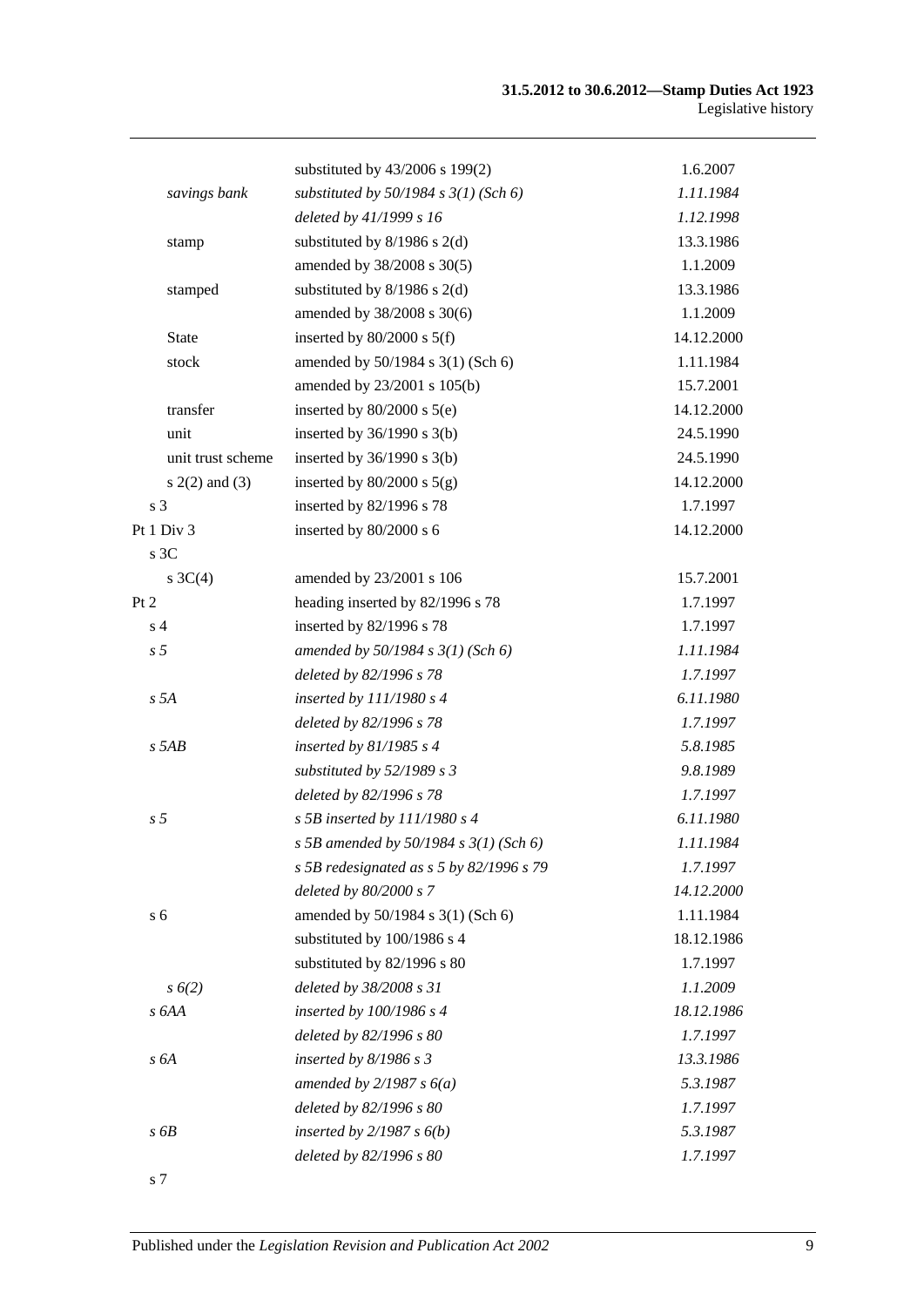| $s \, 7(3)$                        | substituted by $82/1997 s 3$                  | 1.1.1998   |
|------------------------------------|-----------------------------------------------|------------|
|                                    | amended by 41/1999 s 17                       | 1.12.1998  |
|                                    | deleted by 24/2009 s 4                        | 4.6.2009   |
| $s \, 7(4)$                        | amended by $50/1984$ s $3(1)$ (Sch 6)         | 1.11.1984  |
|                                    | deleted by 82/1997 s 3                        | 1.1.1998   |
|                                    | heading preceding s 9 deleted by 82/1996 s 81 | 1.7.1997   |
| s 9                                | deleted by 82/1996 s 81                       | 1.7.1997   |
| s10                                | amended by 88/1992 s 4                        | 14.12.1992 |
|                                    | deleted by 82/1996 s 81                       | 1.7.1997   |
| s 11                               |                                               |            |
| $s\ II(3)$                         | deleted by 38/2008 s 32                       | 1.1.2009   |
| s 12 before deletion by<br>38/2008 |                                               |            |
| $s\ 12(3)$                         | substituted by 88/1992 s 5                    | 14.12.1992 |
| s <sub>12</sub>                    | deleted by 38/2008 s 33                       | 1.1.2009   |
| s <sub>15</sub>                    | deleted by 82/1996 s 82                       | 1.7.1997   |
| $s$ 15 $A$                         | substituted by 21/2000 s 23                   | 8.6.2000   |
| s 16                               | amended by 24/2009 s 5                        | 4.6.2009   |
| s 17                               | deleted by 111/1980 s 5                       | 6.11.1980  |
|                                    | inserted by 4/1990 s 2                        | 29.3.1990  |
| s 19                               | amended by $50/1984$ s $3(1)$ (Sch 6)         | 1.11.1984  |
|                                    | substituted by $88/1992 s 6$                  | 14.12.1992 |
|                                    | deleted by 82/1996 s 83                       | 1.7.1997   |
| s 19A                              | inserted by 111/1980 s 6                      | 6.11.1980  |
| s 19A(1)                           | amended by 88/1992 s 7                        | 14.12.1992 |
|                                    | amended by 82/1996 s 84                       | 1.7.1997   |
| $\frac{1}{20}$                     |                                               |            |
| $s \ 20(1)$                        | substituted by $111/1980$ s $7(a)$            | 6.11.1980  |
|                                    | substituted by $82/1996$ s $85(a)$            | 1.7.1997   |
| $s$ 20(1aa)                        | inserted by $88/1992$ s $8(a)$                | 14.12.1992 |
|                                    | deleted by $82/1996 s 85(a)$                  | 1.7.1997   |
| $s\,20(1a)$                        | inserted by $111/1980 s 7(a)$                 | 6.11.1980  |
|                                    | amended by $88/1992 s 8(b)$ , (c)             | 14.12.1992 |
|                                    | deleted by $82/1996 s 85(a)$                  | 1.7.1997   |
| $s \ 20(2)$                        | amended by 111/1980 s 7(b)                    | 6.11.1980  |
|                                    | amended by $88/1992$ s $8(d)$                 | 14.12.1992 |
|                                    | substituted by $82/1996$ s $85(a)$            | 1.7.1997   |
| $s \ 20(3)$                        | substituted by $88/1992$ s $8(e)$             | 14.12.1992 |
|                                    | substituted by $82/1996$ s $85(a)$            | 1.7.1997   |
| $s \ 20(4)$                        | inserted by 21/1988 s 3                       | 14.6.1988  |
|                                    | amended by 88/1992 s 8(f)                     | 14.12.1992 |
|                                    | amended by 82/1996 s 85(b)                    | 1.7.1997   |
| $s \ 20(5)$                        | inserted by 21/1988 s 3                       | 14.6.1988  |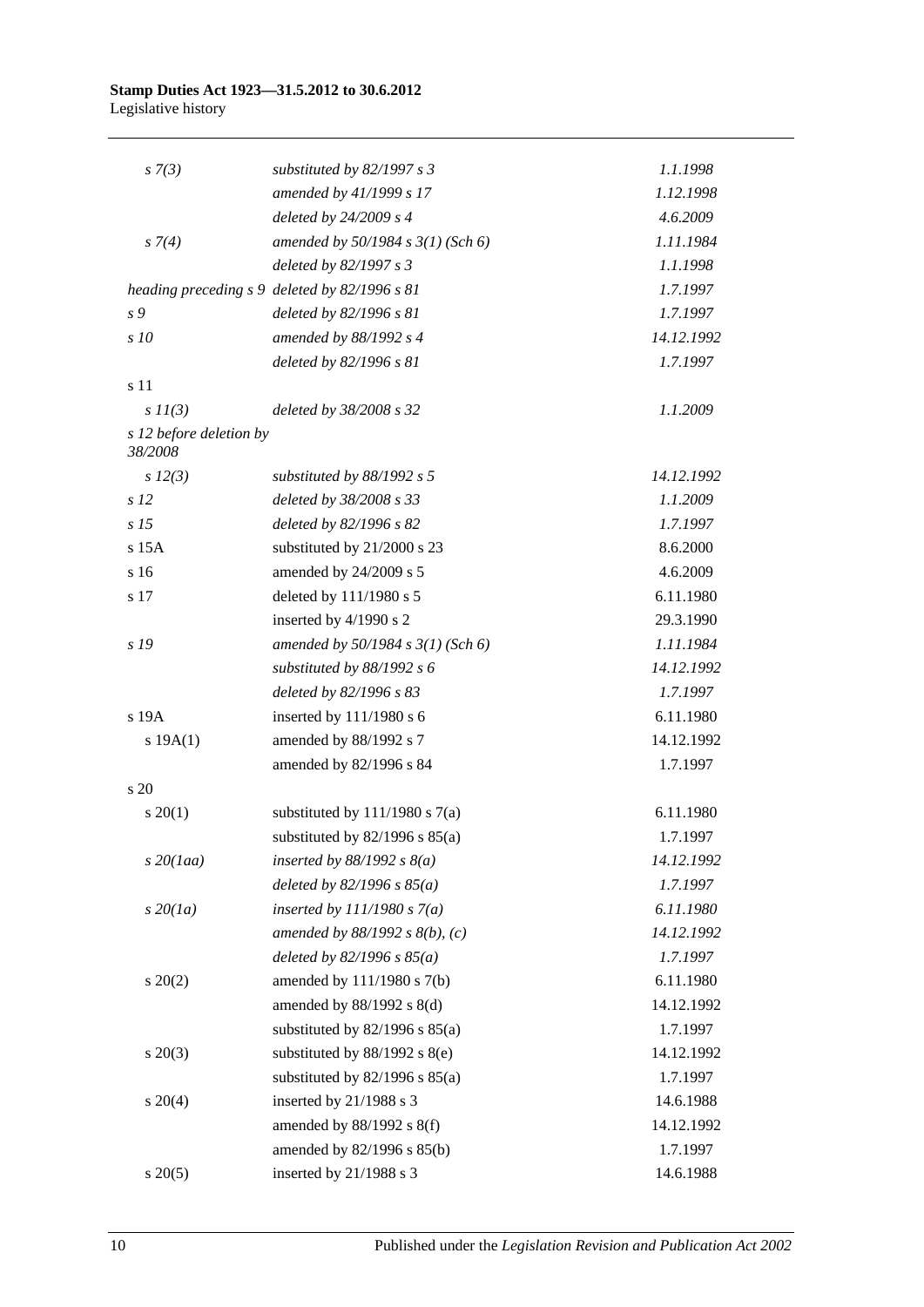|                     | substituted by 38/2008 s 34                                                            | 1.1.2009   |
|---------------------|----------------------------------------------------------------------------------------|------------|
| $s \ 20(6)$ and (7) | inserted by 21/1988 s 3                                                                | 14.6.1988  |
| $s\,20(8)$          | inserted by $21/1988 s 3$                                                              | 14.6.1988  |
|                     | deleted by $82/1996 s 85(c)$                                                           | 1.7.1997   |
| s 21                | s 21(1) redesignated as s 21 in pursuance of the<br><b>Acts Republication Act 1967</b> | 1.11.1984  |
| $s\,2I(2)$ —(4)     | deleted by $50/1984$ s $3(1)$ (Sch 6)                                                  | 1.11.1984  |
| s 22                | amended by 50/1984 s 3(1) (Sch 6)                                                      | 1.11.1984  |
| s 23                |                                                                                        |            |
| $s\,23(1)$          | substituted by $100/1986$ s $5(a)$                                                     | 18.12.1986 |
|                     | substituted by $82/1996$ s $86(a)$                                                     | 1.7.1997   |
| $s$ 23(1a) and (1b) | inserted by $100/1986$ s $5(a)$                                                        | 18.12.1986 |
|                     | deleted by $82/1996 s 86(a)$                                                           | 1.7.1997   |
| $s\,23(2)$          | amended by $100/1986$ s $5(b)$                                                         | 18.12.1986 |
|                     | substituted by $82/1996$ s $86(a)$                                                     | 1.7.1997   |
| $s\,23(3)$          | amended by $100/1986$ s $5(c)$                                                         | 18.12.1986 |
|                     | substituted by $82/1996$ s $86(a)$                                                     | 1.7.1997   |
| $s\,23(4)$          | amended by 82/1996 s 86(b)                                                             | 1.7.1997   |
| $s\,23(5)$          | substituted by 88/1992 s 9                                                             | 14.12.1992 |
| s 23A               | inserted by 88/1992 s 10                                                               | 14.12.1992 |
|                     | deleted by 82/1996 s 87                                                                | 1.7.1997   |
| s24                 | amended by $21/1988 s 4$                                                               | 7.12.1987  |
|                     | amended by 88/1992 s 11                                                                | 14.12.1992 |
|                     | amended by 83/1995 s 2                                                                 | 30.11.1995 |
|                     | deleted by 82/1996 s 87                                                                | 1.7.1997   |
| s <sub>25</sub>     | amended by $50/1984$ s $3(1)$ (Sch 6)                                                  | 1.11.1984  |
|                     | deleted by 100/1986 s 6                                                                | 18.12.1986 |
| s26                 | amended by $50/1984 s 3(1)$ (Sch 6)                                                    | 1.11.1984  |
|                     | deleted by 82/1996 s 87                                                                | 1.7.1997   |
| $s$ 27 $A$          | substituted by 100/1986 s 7                                                            | 18.12.1986 |
|                     | deleted by 82/1996 s 88                                                                | 1.7.1997   |
| $s$ 27 $B$          | substituted by 100/1986 s 7                                                            | 18.12.1986 |
|                     | amended by 14/1994 s 3                                                                 | 1.9.1994   |
|                     | deleted by 82/1996 s 88                                                                | 1.7.1997   |
| $s$ 27 $C$          | amended by $50/1984 s 3(1)$ (Sch 6)                                                    | 1.11.1984  |
|                     | substituted by 100/1986 s 7                                                            | 18.12.1986 |
|                     | deleted by 82/1996 s 88                                                                | 1.7.1997   |
| $s$ 27D             | substituted by 100/1986 s 7                                                            | 18.12.1986 |
|                     | amended by 88/1992 s 12                                                                | 14.12.1992 |
|                     | deleted by 82/1996 s 88                                                                | 1.7.1997   |
| $s$ 27 $E$          | deleted by 82/1996 s 88                                                                | 1.7.1997   |
| $Pt\,3$             |                                                                                        |            |
| s 28 and heading    | deleted by $81/1985 s 5$                                                               | 5.8.1985   |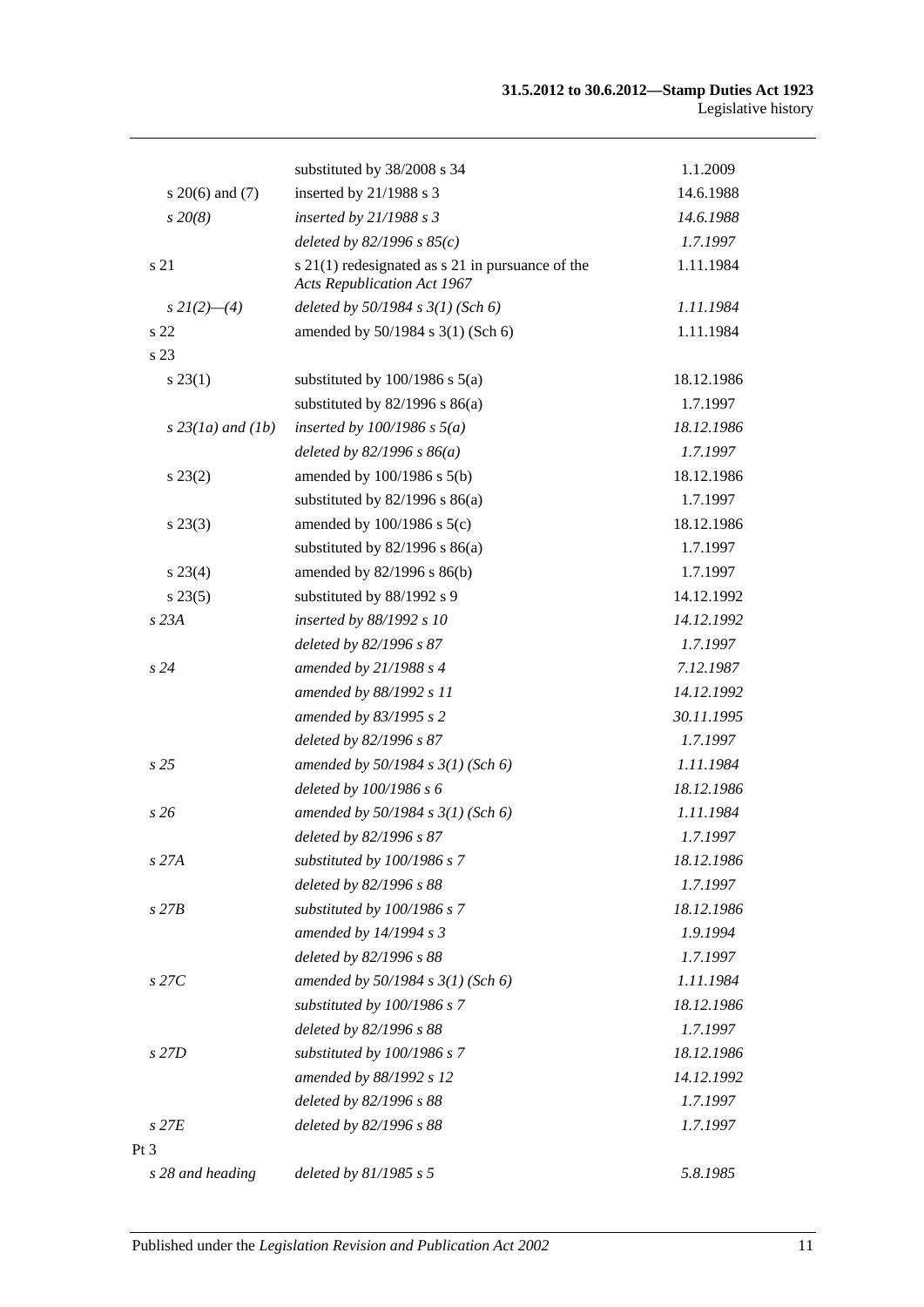### **Stamp Duties Act 1923—31.5.2012 to 30.6.2012**

Legislative history

| Pt 3 Div 1                            | heading preceding s 29 deleted and Div 1<br>heading inserted by $44/2003$ s 3(1) (Sch 1)  | 24.11.2003 |
|---------------------------------------|-------------------------------------------------------------------------------------------|------------|
| s29                                   | deleted by 38/2008 s 35                                                                   | 1.1.2009   |
| s 31                                  |                                                                                           |            |
| $s \, 31(1)$                          | amended by 34/2002 s 27                                                                   | 1.8.2003   |
| s $31(2)$ (4)                         | amended by 50/1984 s 3(1) (Sch 6)                                                         | 1.11.1984  |
| s 31A                                 | amended by 31/1994 s 4                                                                    | 30.5.1994  |
| Pt 3 Div 2                            | may be repealed by proclamation: s 31N                                                    |            |
|                                       | heading preceding s 31B amended by 50/1984<br>$s \; 3(1)$ (Sch 6)                         | 1.11.1984  |
|                                       | heading preceding s 31B deleted and Div 2<br>heading inserted by $44/2003$ s 3(1) (Sch 1) | 24.11.2003 |
| s 31B                                 | s 31B(1) amended by 50/1984 s 3(1) (Sch 6)                                                | 1.11.1984  |
|                                       | s 31B(1) redesignated as s 31B in pursuance of<br>the Acts Republication Act 1967         | 1.11.1984  |
|                                       | amended by 44/2003 s 3(1) (Sch 1)                                                         | 24.11.2003 |
| bailee                                | inserted by $88/1992$ s $13(a)$                                                           | 14.12.1992 |
| bailment plant                        | inserted by $88/1992$ s $13(a)$                                                           | 14.12.1992 |
| bailor                                | inserted by $88/1992$ s $13(a)$                                                           | 14.12.1992 |
| bank                                  | deleted by $50/1984$ s $3(1)$ (Sch 6)                                                     | 1.11.1984  |
|                                       | contractual bailment inserted by 88/1992 s 13(a)                                          | 14.12.1992 |
|                                       | substituted by $15/2002$ s 3(a)                                                           | 5.9.2002   |
| corresponding law                     | inserted by 31/1994 s 5                                                                   | 1.6.1994   |
|                                       | amended by 44/2003 s 3(1) (Sch 1)                                                         | 24.11.2003 |
| dutiable rental<br>business           | inserted by $31/2003$ s $4(1)$                                                            | 1.10.2003  |
|                                       | amended by 28/2005 s 18                                                                   | 1.7.2008   |
| equipment<br>financing<br>arrangement | inserted by $31/2003$ s $4(1)$                                                            | 1.10.2003  |
|                                       | credit arrangement deleted by $50/1984$ s $3(1)$ (Sch 6)                                  | 1.11.1984  |
| credit business                       | deleted by $50/1984$ s $3(1)$ (Sch 6)                                                     | 1.11.1984  |
|                                       | discount transactiondeleted by $50/1984$ s $3(1)$ (Sch 6)                                 | 1.11.1984  |
| dutiable rental<br>business           | amended by 24/2009 s 6                                                                    | 4.6.2009   |
| goods                                 | amended by 88/1992 s 13(b)                                                                | 14.12.1992 |
| guarantee                             | deleted by $50/1984$ s $3(1)$ (Sch 6)                                                     | 1.11.1984  |
| guarantor                             | deleted by $50/1984$ s $3(1)$ (Sch 6)                                                     | 1.11.1984  |
| hire-purchase<br>agreement            | inserted by $15/2002$ s 3(b)                                                              | 5.9.2002   |
| interest                              | deleted by $50/1984$ s $3(1)$ (Sch 6)                                                     | 1.11.1984  |
| loan                                  | amended by $101/1976$ s $2(1)(a)$                                                         | 16.6.1977  |
|                                       | deleted by $50/1984$ s $3(1)$ (Sch 6)                                                     | 1.11.1984  |
| prescribed rate                       | substituted by $95/1982$ s $3(a)$                                                         | 23.12.1982 |
|                                       | deleted by $50/1984$ s $3(1)$ (Sch 6)                                                     | 1.11.1984  |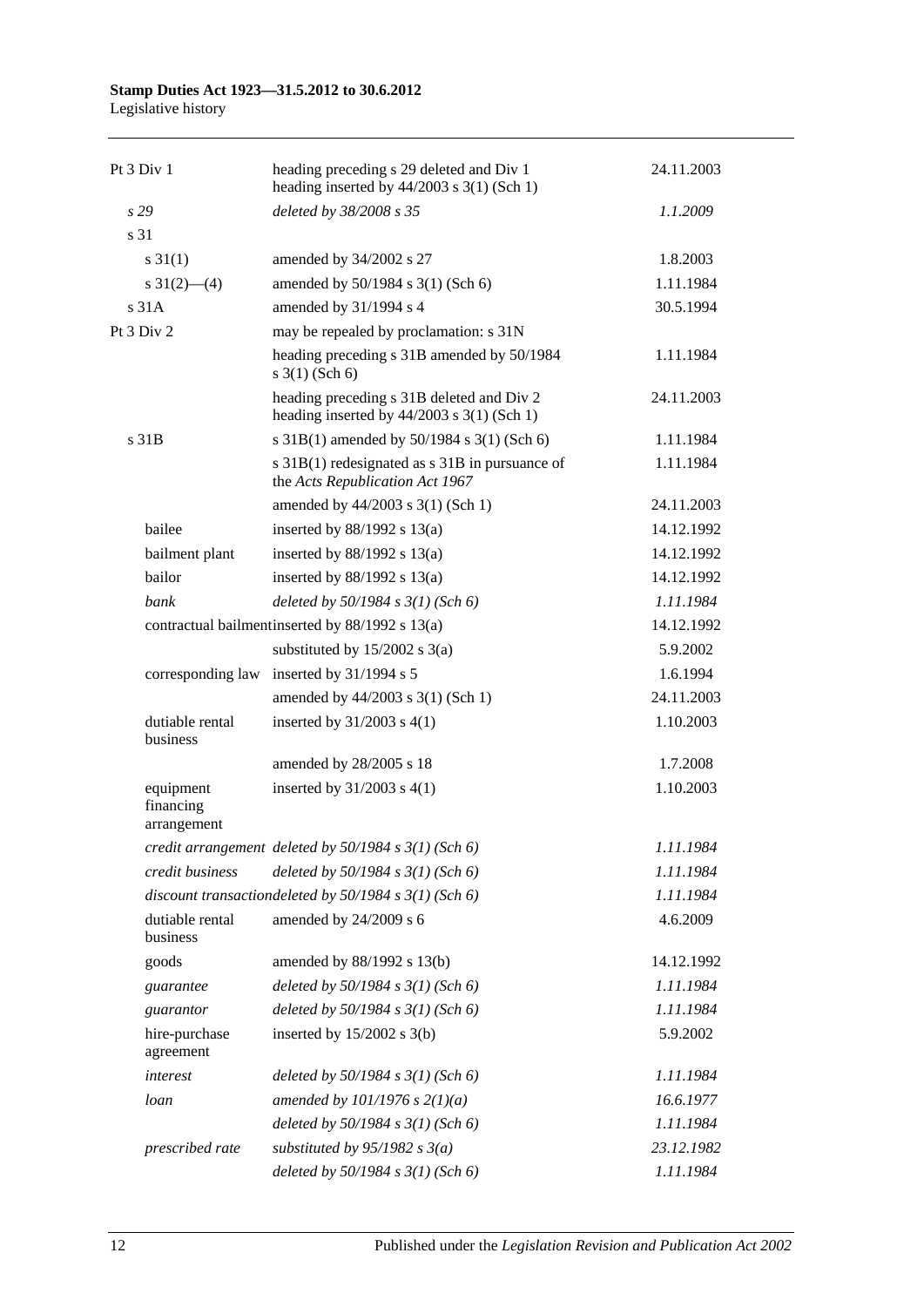| principal                  | deleted by $50/1984$ s $3(1)$ (Sch 6)                 | 1.11.1984  |
|----------------------------|-------------------------------------------------------|------------|
| rate of interest           | deleted by $50/1984$ s $3(1)$ (Sch 6)                 | 1.11.1984  |
| registered credit<br>union | substituted by $101/1976$ s $2(1)(b)$                 | 16.6.1977  |
|                            | deleted by $50/1984$ s $3(1)$ (Sch 6)                 | 1.11.1984  |
| registered person          | deleted by $31/2003$ s $4(2)$                         | 1.10.2003  |
| registered                 | inserted by $31/2003$ s $4(2)$                        | 1.10.2003  |
|                            | related corporation amended by 50/1984 s 3(1) (Sch 6) | 1.11.1984  |
|                            | amended by 88/1992 s 13(c)                            | 14.12.1992 |
|                            | substituted by 23/2001 s 107                          | 15.7.2001  |
| rental business            | substituted by $88/1992$ s $13(d)$                    | 14.12.1992 |
| $s$ 31 $B(1a)$             | substituted by $95/1982$ s $3(b)$                     | 23.12.1982 |
|                            | deleted by $50/1984$ s $3(1)$ (Sch 6)                 | 1.11.1984  |
| s $3IB(2)$ (10)            | deleted by $50/1984 s 3(1)$ (Sch 6)                   | 1.11.1984  |
| s 31C                      | substituted by 89/1983 s 3                            | 1.1.1984   |
|                            | deleted by 50/1984 s 3(1) (Sch 6)                     | 1.11.1984  |
|                            | inserted by 15/2002 s 4                               | 5.9.2002   |
|                            | substituted by 31/2003 s 5                            | 1.10.2003  |
| s 31D                      | amended by 89/1983 s 4                                | 1.1.1984   |
|                            | amended by 71/1992 s 3(1) (Sch)                       | 1.3.1993   |
|                            | amended by 88/1992 s 14                               | 14.12.1992 |
|                            | amended by 82/1996 s 89                               | 1.7.1997   |
|                            | substituted by 31/2003 s 5                            | 1.10.2003  |
| s 31E                      |                                                       |            |
| $s \, 31E(1)$              | amended by $35/2002$ s 16(a)                          | 28.11.2002 |
| $s \, 31E(2)$              | substituted by 89/1983 s 5                            | 1.1.1984   |
|                            | amended by 35/2002 s 16(b)                            | 28.11.2002 |
| s <sub>31F</sub>           | amended by 101/1976 s 3                               | 16.12.1976 |
|                            | amended by 89/1983 s 6                                | 1.1.1984   |
|                            | amended by 50/1984 s 3(1) (Sch 6)                     | 1.11.1984  |
|                            | amended by 81/1985 s 6                                | 5.8.1985   |
|                            | amended by 100/1986 s 8                               | 18.12.1986 |
|                            | amended by 52/1989 s 4                                | 1.10.1989  |
|                            | amended by 74/1991 s 3                                | 12.12.1991 |
|                            | amended by 88/1992 s 15                               | 14.12.1992 |
|                            | amended by 82/1996 s 90                               | 1.7.1997   |
|                            | amended by 21/2000 s 24                               | 8.6.2000   |
|                            | amended by 15/2002 s 5                                | 1.1.2003   |
|                            | amended by 35/2002 s 17                               | 28.11.2002 |
|                            | substituted by 31/2003 s 6                            | 1.10.2003  |
| $s \, 31F(1)$              | amended by 28/2005 s 16(1), (2)                       | 1.7.2007   |
|                            | amended by 28/2005 s 19(1), (2)                       | 1.7.2008   |
| s31G                       | amended by 50/1984 s 3(1) (Sch 6)                     | 1.11.1984  |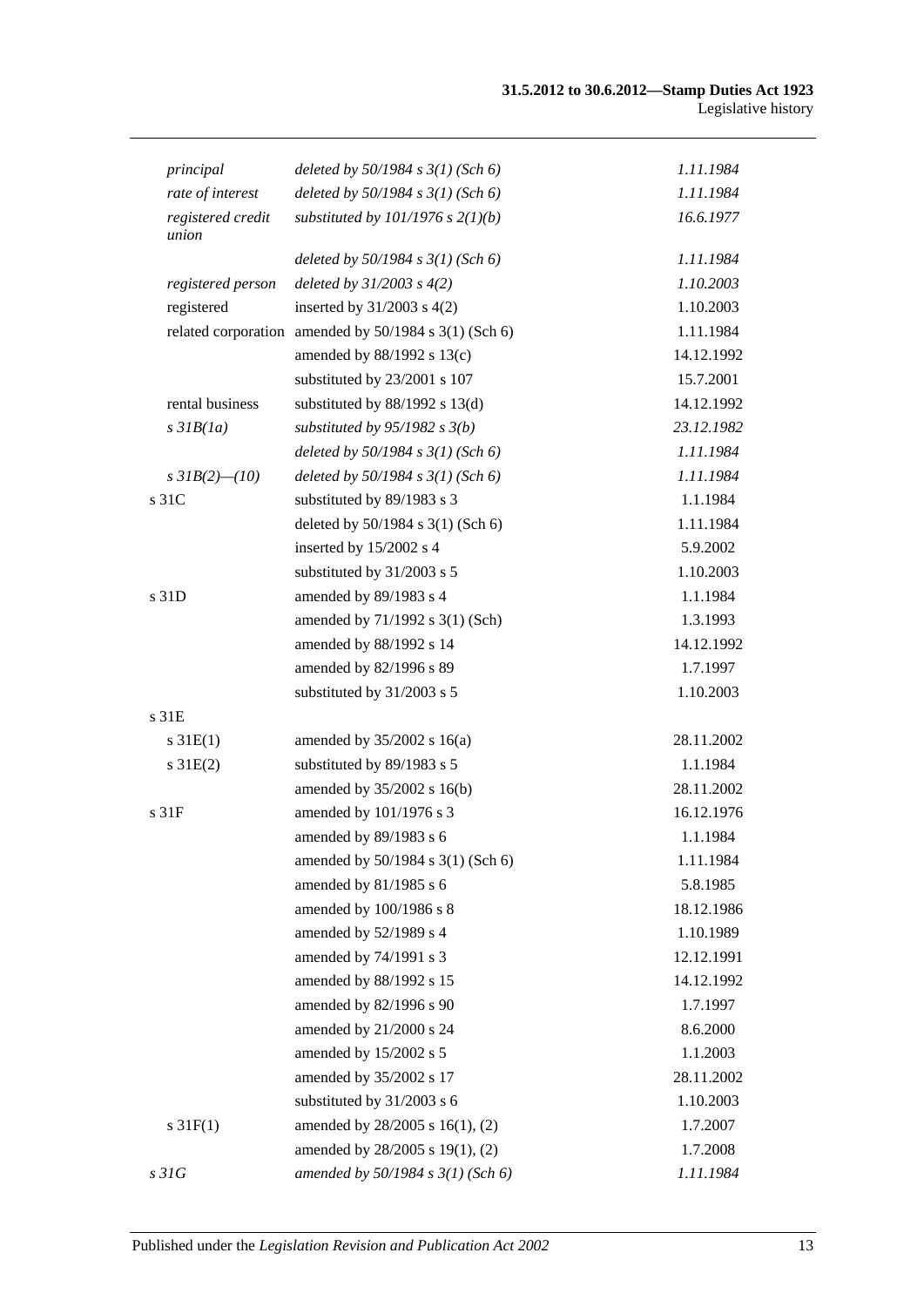|                                       | amended by 74/1991 s 4                                 | 12.12.1991 |
|---------------------------------------|--------------------------------------------------------|------------|
|                                       | deleted by 88/1992 s 16                                | 14.12.1992 |
| s 31H                                 | amended by 82/1996 s 91                                | 1.7.1997   |
| s 31I                                 |                                                        |            |
| $s \, 31I(1)$                         | amended by 50/1984 s 3(1) (Sch 6)                      | 1.11.1984  |
|                                       | (d) and (e) deleted by $50/1984$ s $3(1)$ (Sch 6)      | 1.11.1984  |
|                                       | (f) deleted by $81/1985$ s $7(a)$                      | 5.8.1985   |
|                                       | amended by 74/1991 s 5                                 | 12.12.1991 |
|                                       | amended by $31/1994$ s $6(a)$                          | 1.6.1994   |
|                                       | amended by 83/1994 s 12 (Sch)                          | 8.12.1994  |
|                                       | amended by $82/1996$ s $92(a)$ —(c)                    | 1.7.1997   |
|                                       | amended by $15/2002$ s $6(a)$                          | 1.1.2003   |
|                                       | amended by 31/2003 s 7(1)                              | 1.10.2003  |
|                                       | (h) deleted by $31/2003$ s $7(2)$                      | 1.10.2003  |
| s $31I(1a)$                           | inserted by $31/1994$ s $6(b)$                         | 1.6.1994   |
|                                       | amended by 31/2003 s 7(3)                              | 1.10.2003  |
|                                       | amended by 44/2003 s 3(1) (Sch 1)                      | 24.11.2003 |
| $s \frac{31I(1b)}{2}$                 | inserted by $31/1994$ s $6(b)$                         | 1.6.1994   |
|                                       | (a) deleted by $31/2003$ s $6(4)$                      | 1.10.2003  |
|                                       | amended by 44/2003 s 3(1) (Sch 1)                      | 24.11.2003 |
| $s \frac{31I(1c)}{2}$                 | s $31I(1a)$ inserted by $81/1985$ s $7(b)$             | 5.8.1985   |
|                                       | s 31I(1a) amended by 52/1989 s 5                       | 1.10.1989  |
|                                       | s 31I(1a) redesignated as s 31I(1c) by 31/1994<br>s(6) | 1.6.1994   |
|                                       | amended by $82/1996$ s $92(d)$                         | 1.7.1997   |
|                                       | amended by $15/2002$ s $6(b)$                          | 1.1.2003   |
|                                       | amended by 31/2003 s 7(5)                              | 1.10.2003  |
| $s$ 31I(2)                            | deleted by $82/1996 s 92(e)$                           | 1.7.1997   |
| $s$ 31J                               | amended by $71/1992 s 3(1) (Sch)$                      | 1.3.1993   |
|                                       | deleted by 82/1996 s 93                                | 1.7.1997   |
| s 31K                                 |                                                        |            |
| $s \, 31K(3)$                         | amended by 82/1996 s 94                                | 1.7.1997   |
| s 31L                                 | deleted by 70/1981 s 3                                 | 2.11.1981  |
|                                       | inserted by 15/1982 s 3                                | 22.3.1982  |
| $s \, 31L(1)$                         | amended by 50/1984 s 3(1) (Sch 6)                      | 1.11.1984  |
|                                       | amended by 100/1986 s 9(1)(a)                          | 18.12.1986 |
|                                       | amended by 71/1992 s 3(1) (Sch)                        | 1.3.1993   |
|                                       | amended by 82/1996 s 95                                | 1.7.1997   |
| $s \, 31L(3)$                         | deleted by 50/1984 s 3(1) (Sch 6)                      | 1.11.1984  |
|                                       | inserted by $100/1986$ s $9(1)(b)$                     | 18.12.1986 |
| $s \, 3IL(4)$ and (5)                 | deleted by $50/1984 s 3(1)$ (Sch 6)                    | 1.11.1984  |
| heading preceding<br>s <sub>31M</sub> | deleted by $50/1984$ s $3(1)$ (Sch 6)                  | 1.11.1984  |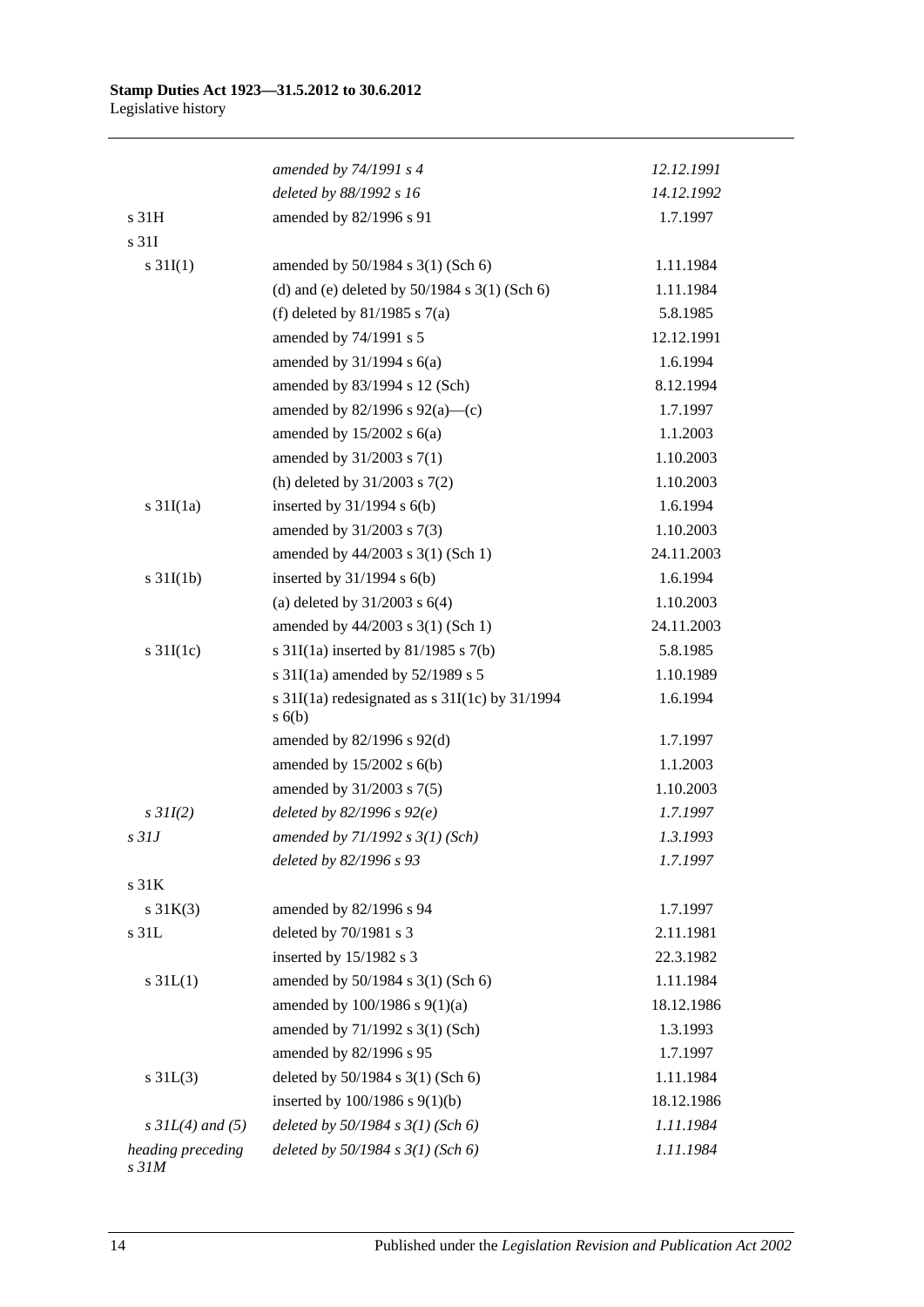| s 31M                                        | deleted by 50/1984 s 3(1) (Sch 6)                                                          | 1.11.1984                    |
|----------------------------------------------|--------------------------------------------------------------------------------------------|------------------------------|
|                                              | inserted by 100/1986 s 10                                                                  | 18.12.1986                   |
|                                              | substituted by 74/1991 s 6                                                                 | 12.12.1991                   |
|                                              | amended by 88/1992 s 17                                                                    | 14.12.1992                   |
|                                              | deleted by 82/1996 s 96                                                                    | 1.7.1997                     |
|                                              | inserted by $31/2003$ s 8                                                                  | 1.10.2003                    |
| s <sub>31MA</sub>                            | inserted by 89/1983 s 7                                                                    | 1.1.1984                     |
|                                              | deleted by $50/1984$ s $3(1)$ (Sch 6)                                                      | 1.11.1984                    |
| $s$ 31 $N$                                   | amended by 89/1983 s 8                                                                     | 1.1.1984                     |
|                                              | amended by $50/1984$ s $3(1)$ (Sch 6)                                                      | 1.11.1984                    |
|                                              | amended by 100/1986 s 10                                                                   | 18.12.1986                   |
|                                              | amended by 74/1991 s 7                                                                     | 12.12.1991                   |
|                                              | amended by 88/1992 s 18                                                                    | 14.12.1992                   |
|                                              | amended by 82/1996 s 97                                                                    | 1.7.1997                     |
|                                              | deleted by 31/2003 s 9                                                                     | 1.10.2003                    |
| s 31N                                        | inserted by 24/2009 s 7                                                                    | 4.6.2009                     |
| s310                                         | deleted by $50/1984$ s $3(1)$ (Sch 6)                                                      | 1.11.1984                    |
| $s$ 31 $P$                                   | deleted by $70/1981$ s 4                                                                   | 2.11.1981                    |
|                                              | inserted by $15/1982$ s 4                                                                  | 22.3.1982                    |
|                                              | deleted by $50/1984$ s $3(1)$ (Sch 6)                                                      | 1.11.1984                    |
| $ss31Q - 31T$                                | deleted by $50/1984$ s $3(1)$ (Sch 6)                                                      | 1.11.1984                    |
| Pt 3 Div 3 before<br>substitution by 10/2011 | heading preceding s 32 deleted and Div 3<br>heading inserted by $44/2003$ s $3(1)$ (Sch 1) | 24.11.2003                   |
| s <sub>32</sub>                              | redesignated as $s$ 32(1) by 27/1978 s 3(b)                                                | uncommenced-not incorporated |
| assurance or<br><i>insurance business</i>    | amended by $27/1978 s 3(a)$                                                                | uncommenced-not incorporated |
|                                              | amended by $50/1984$ s $3(1)$ (Sch 6)                                                      | 1.11.1984                    |
| general insurance<br>business                | inserted by 47/1990 s 3                                                                    | 1.7.1990                     |
|                                              | life insurance policyinserted by 47/1990 s 3                                               | 1.7.1990                     |
| policy                                       | amended by $50/1984$ s $3(1)$ (Sch 6)                                                      | 1.11.1984                    |
| premium                                      | inserted by $74/1991 s 8$                                                                  | 12.12.1991                   |
|                                              | substituted by 21/2000 s 25                                                                | 8.6.2000                     |
| $s\,32(2)$                                   | inserted by $27/1978 s 3(b)$                                                               | uncommenced-not incorporated |
| s 33 before<br>substitution by<br>47/1990    |                                                                                            |                              |
| $s \, 33(1)$                                 | amended by 27/1978 s 4                                                                     | uncommenced-not incorporated |
| s 33                                         | substituted by 47/1990 s 4                                                                 | 1.7.1990                     |
| s 34                                         | amended by $50/1984$ s $3(1)$ (Sch 6)                                                      | 1.11.1984                    |
|                                              | substituted by 47/1990 s 4                                                                 | 1.7.1990                     |
| s 34                                         |                                                                                            |                              |
| $s \, 34(3)$                                 | amended by $82/1996 s 98(a)$                                                               | 1.7.1997                     |
| $s \frac{34}{4}$                             | deleted by 82/1996 s 98(b)                                                                 | 1.7.1997                     |
|                                              |                                                                                            |                              |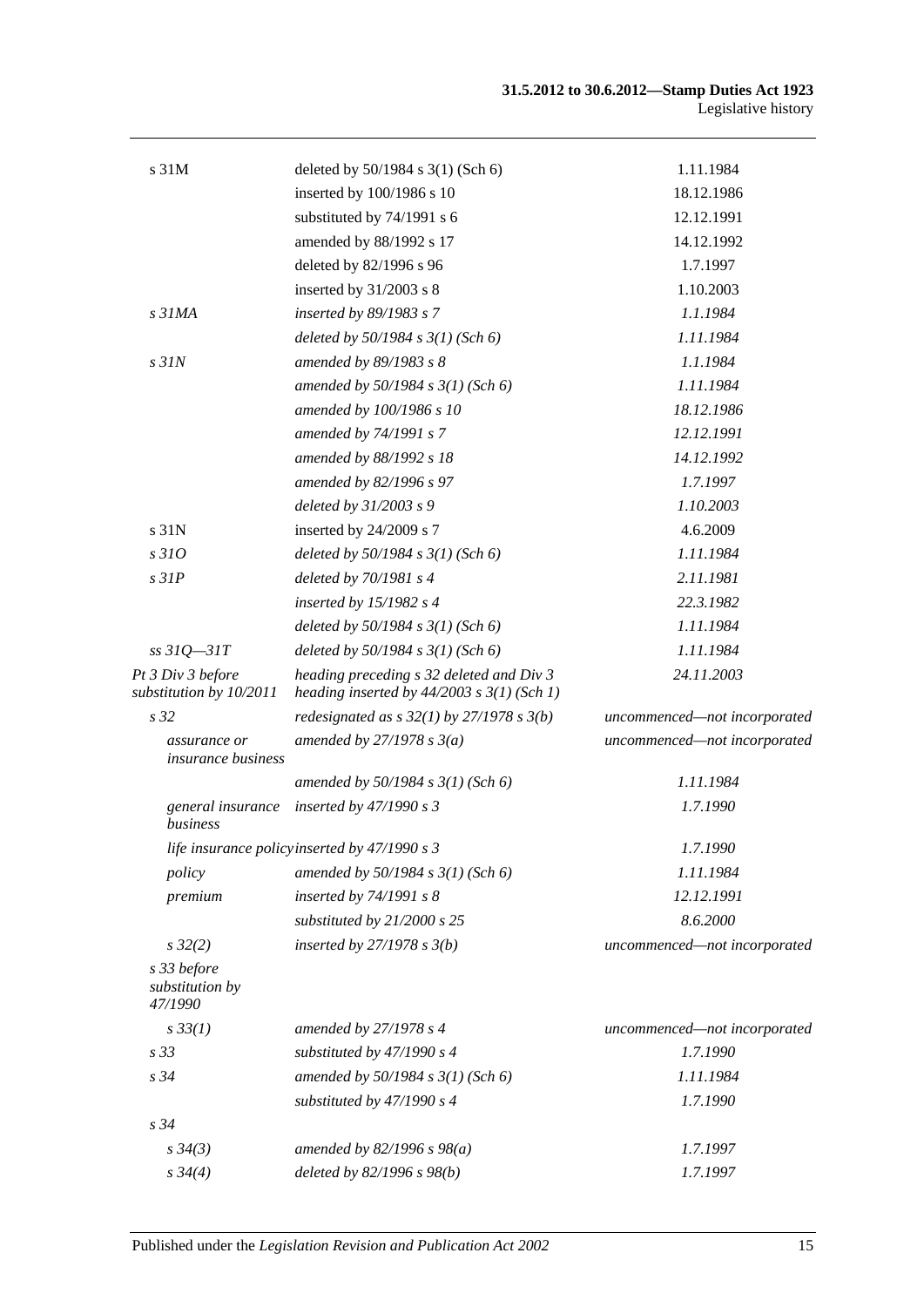| $s\,34A$       | deleted by 47/1990 s 4                                                                    | 1.7.1990                     |
|----------------|-------------------------------------------------------------------------------------------|------------------------------|
| s 35           | amended by 111/1980 s 8                                                                   | 6.11.1980                    |
|                | amended by 50/1984 s 3(1) (Sch 6)                                                         | 1.11.1984                    |
|                | substituted by $47/1990 s 4$                                                              | 1.7.1990                     |
| $s \, 35(1)$   | amended by 82/1996 s 99                                                                   | 1.7.1997                     |
| s 36           | substituted by $50/1984$ s $3(1)$ (Sch 6)                                                 | 1.11.1984                    |
|                | substituted by $47/1990 s 4$                                                              | 1.7.1990                     |
| $s \, 36(4)$   | deleted by 82/1996 s 100                                                                  | 1.7.1997                     |
| s 36A          | inserted by 82/1996 s 101                                                                 | 1.7.1997                     |
| s 37           | deleted by 100/1986 s 11                                                                  | 18.12.1986                   |
|                | inserted by $47/1990 s 4$                                                                 | 1.7.1990                     |
|                | amended by 82/1996 s 102                                                                  | 1.7.1997                     |
| s 38           | amended by $50/1984$ s $3(1)$ (Sch 6)                                                     | 1.11.1984                    |
|                | deleted by 100/1986 s 11                                                                  | 18.12.1986                   |
|                | inserted by $47/1990 s 4$                                                                 | 1.7.1990                     |
| s 39           | substituted by $47/1990 s 4$                                                              | 1.7.1990                     |
|                | deleted by 82/1996 s 103                                                                  | 1.1.1997                     |
| s 40           | inserted by $47/1990 s 4$                                                                 | 1.7.1990                     |
|                | deleted by 82/1996 s 103                                                                  | 1.7.1997                     |
| s41            | substituted by $47/1990 s 4$                                                              | 1.7.1990                     |
|                | amended by 74/1991 s 9                                                                    | 12.12.1991                   |
|                | amended by 88/1992 s 19                                                                   | 14.12.1992                   |
|                | deleted by 82/1996 s 103                                                                  | 1.7.1997                     |
| $s\,42$        | substituted by 47/1990 s 4                                                                | 1.7.1990                     |
|                | deleted by 82/1996 s 103                                                                  | 1.7.1997                     |
| $s$ 42AA       |                                                                                           |                              |
| $s$ 42AA $(1)$ | amended by 35/2002 s 18                                                                   | 28.11.2002                   |
| $s\,42AA(4)$   | substituted by 88/1992 s 20                                                               | 14.12.1992                   |
|                | substituted by 82/1996 s 104                                                              | 1.7.1997                     |
|                | s $42AA(4a)$ and $(4b)$ inserted by $88/1992$ s $20$                                      | 14.12.1992                   |
|                | deleted by 82/1996 s 104                                                                  | 1.7.1997                     |
| $s\,42AA(5)$   | deleted by 27/1978 s 5                                                                    | uncommenced-not incorporated |
| $s$ 42AB       | inserted by $8/1986$ s 4                                                                  | 13.3.1986                    |
| $s\,42AB(3)$   | amended by 82/1996 s 105                                                                  | 1.7.1997                     |
| Pt 3 Div 3     | substituted by 10/2011 s 4                                                                | 1.5.2011                     |
| s 39           |                                                                                           |                              |
| $s \, 39(4)$   | amended by 48/2011 Sch 2 cl 4                                                             | 1.7.2012-not incorporated    |
| Pt 3 Div 4     | heading preceding s 42A deleted and Div 4<br>heading inserted by $44/2003$ s 3(1) (Sch 1) | 24.11.2003                   |
| s 42A          |                                                                                           |                              |
| $s\ 42A(1)$    | s 42A redesignated as $s$ 42A(1) by 41/2004 s 4                                           | 24.2.2005                    |
| applicant      | substituted by $100/1986$ s $12(a)$                                                       | 18.12.1986                   |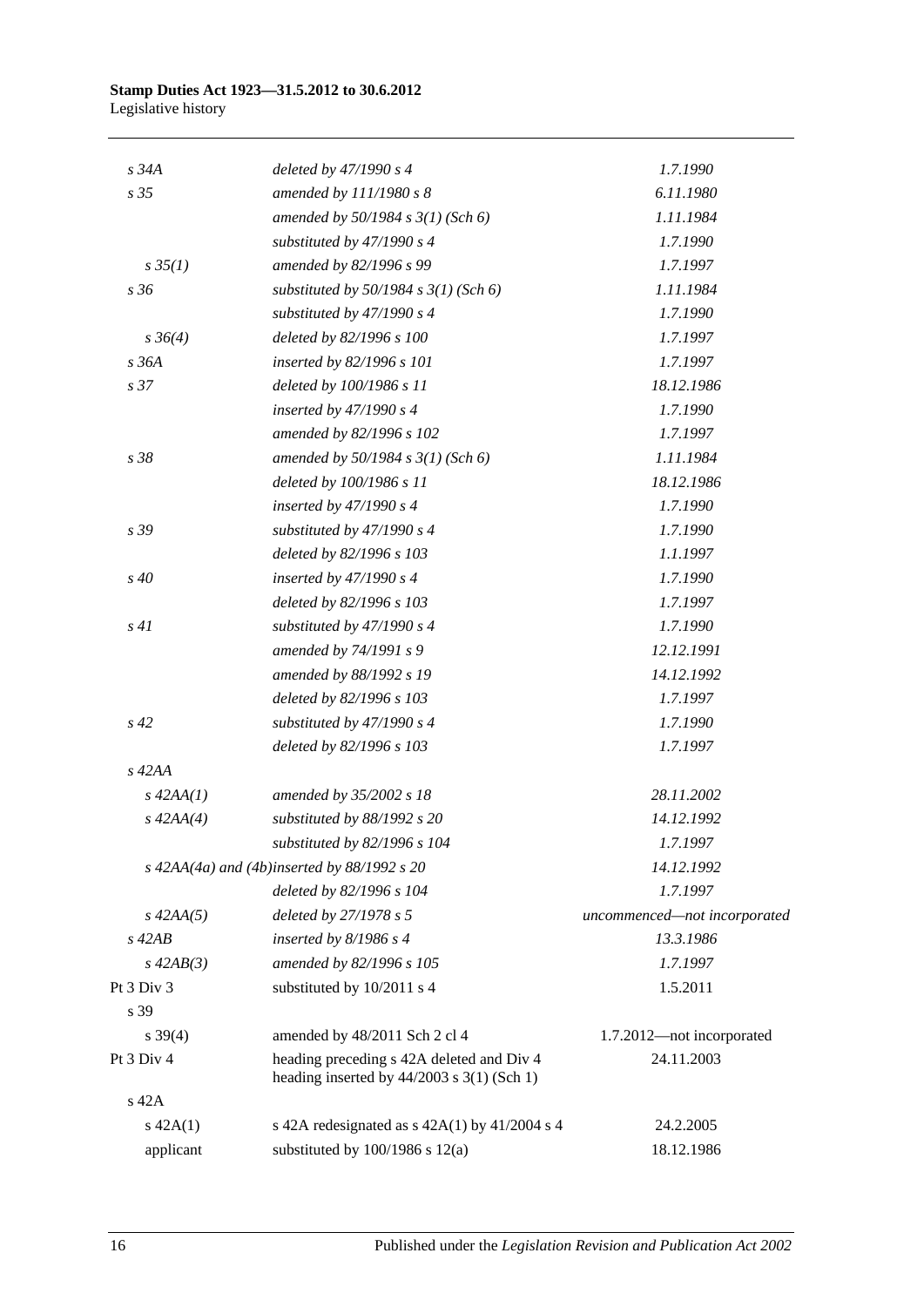| vehicle                            | commercial motor inserted by $64/1989$ s $3(a)$                | 28.3.1990                    |
|------------------------------------|----------------------------------------------------------------|------------------------------|
| dealer                             | substituted by $100/1986$ s $12(b)$                            | 18.12.1986                   |
| list price                         | inserted by 100/1986 s 12(b)                                   | 18.12.1986                   |
|                                    | substituted by $21/2000$ s $26(a)$                             | 8.6.2000                     |
| market value                       | inserted by 100/1986 s 12(b)                                   | 18.12.1986                   |
|                                    | substituted by $21/2000$ s $26(b)$                             | 8.6.2000                     |
|                                    | new motor vehicle inserted by 100/1986 s 12(c)                 | 18.12.1986                   |
|                                    | optional equipment inserted by 100/1986 s 12(c)                | 18.12.1986                   |
| primary producer                   | inserted by $64/1989$ s $3(b)$                                 | 28.3.1990                    |
| vehicle                            | second-hand motor inserted by 100/1986 s 12(d)                 | 18.12.1986                   |
| $s\ 42A(2)$                        | inserted by 41/2004 s 4                                        | 24.2.2005                    |
| heading preceding<br>$s$ 42 $AB$   | inserted by $27/1978$ s 6                                      | uncommenced-not incorporated |
| $s$ 42AB                           | inserted by $27/1978$ s 6                                      | uncommenced-not incorporated |
| s 42B                              |                                                                |                              |
| $s\ 42B(1)$                        | substituted by $100/1986$ s $13(a)$                            | 18.12.1986                   |
|                                    | amended by 21/2000 s 27                                        | 8.6.2000                     |
| $s\,42B(1aa)$                      | inserted by $100/1986$ s $13(a)$                               | 18.12.1986                   |
|                                    | deleted by $41/2004$ s $5(2)$                                  | 24.2.2005                    |
| s $42B(1a)$ —see<br>$s$ 42B $(1d)$ |                                                                |                              |
| $s$ 42B $(1a)$                     | inserted by $41/2004$ s $5(2)$                                 | 24.2.2005                    |
| $s\,42B(1b)$                       | inserted by $28/1977 s 2(b)$                                   | 28.7.1977                    |
|                                    | substituted by $33/1990 s 2(a)$                                | 26.4.1990                    |
|                                    | deleted by $83/1994 s 2(b)$                                    | 8.12.1994                    |
| $s$ 42B $(1b)$                     | inserted by $41/2004$ s $5(2)$                                 | 24.2.2005                    |
| $s\,42B(Ic)$                       | inserted by $33/1990 s 2(a)$                                   | 26.4.1990                    |
|                                    | deleted by $83/1994 s 2(b)$                                    | 8.12.1994                    |
| $s\ 42B(1c)$                       | inserted by $41/2004$ s $5(2)$                                 | 24.2.2005                    |
| $s$ 42B $(1d)$                     | s 42B(1a) amended by $28/1977$ s $2(a)$                        | 28.7.1977                    |
|                                    | s $42B(1a)$ amended by $83/1994$ s $2(a)$                      | 8.12.1994                    |
|                                    | s $42B(1a)$ redesignated as s $42B(1d)$ by $41/2004$<br>s 5(1) | 24.2.2005                    |
| $s\ 42B(2)$                        | amended by $28/1977$ s $2(c)$                                  | 28.7.1977                    |
|                                    | amended by $83/1994$ s 2(c)                                    | 8.12.1994                    |
|                                    | amended by 41/2004 s 5(3)                                      | 24.2.2005                    |
| $s\ 42B(2a)$                       | amended by $41/2004$ s $5(4)$                                  | 24.2.2005                    |
| $s\ 42B(2b)$                       | inserted by 41/2004 s 5(5)                                     | 24.2.2005                    |
| $s\,42B(3a)$                       | deleted by 94/2000 Sch 4 cl 3                                  | 14.12.2001                   |
| s $42B(4)$ - (6)                   | substituted by $100/1986$ s $13(b)$                            | 18.12.1986                   |
|                                    | substituted by 82/1996 s 106                                   | 1.7.1997                     |
| $s\ 42B(6a)$ and $(6b)$            | deleted by 82/1996 s 106                                       | 1.7.1997                     |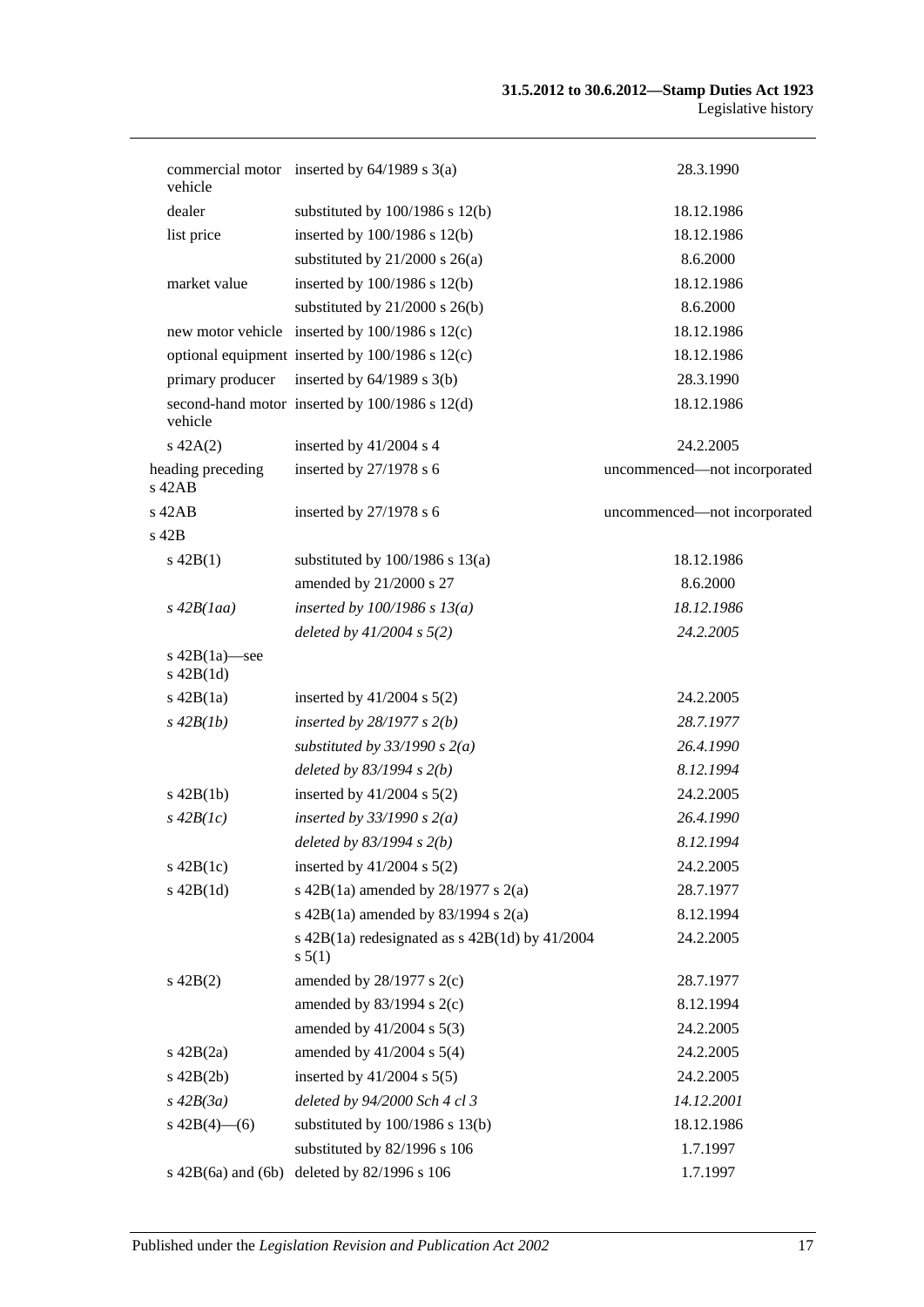|                                                  | inserted by 74/1991 s 10                                                                   | 12.12.1991 |
|--------------------------------------------------|--------------------------------------------------------------------------------------------|------------|
|                                                  | substituted by 88/1992 s 21                                                                | 14.12.1992 |
| $s\ 42B(7)$                                      | amended by $83/1994$ s 2(d)                                                                | 8.12.1994  |
|                                                  | deleted by 100/1986 s 13(b)                                                                | 18.12.1986 |
|                                                  | inserted by $33/1990$ s 2(b)                                                               | 26.4.1990  |
| $s\,42B(8)$                                      | deleted by $50/1984$ s $3(1)$ (Sch 6)                                                      | 1.11.1984  |
| s 42BA                                           | inserted by 72/1995 s 3                                                                    | 23.11.1995 |
| s 42C                                            | deleted by 33/1990 s 3                                                                     | 26.4.1990  |
|                                                  | inserted by 74/1991 s 11                                                                   | 12.12.1991 |
|                                                  | amended by 88/1992 s 22                                                                    | 14.12.1992 |
|                                                  | amended by 72/1995 s 4                                                                     | 23.11.1995 |
|                                                  | substituted by 82/1996 s 107                                                               | 1.7.1997   |
| $s$ 42CA                                         | inserted by $41/2004$ s 6                                                                  | 24.2.2005  |
| s 42D                                            | amended by 50/1984 s 3(1) (Sch 6)                                                          | 1.11.1984  |
|                                                  | amended by 100/1986 s 14                                                                   | 18.12.1986 |
|                                                  | amended by 33/1990 s 4                                                                     | 26.4.1990  |
|                                                  | substituted by 82/1996 s 107                                                               | 1.7.1997   |
| s 42E                                            | amended by 33/1990 s 5                                                                     | 26.4.1990  |
|                                                  | amended by 82/1996 s 108                                                                   | 1.7.1997   |
|                                                  | amended by 44/2003 s 3(1) (Sch 1)                                                          | 24.11.2003 |
| $ss$ 43 $-45A$ and<br>heading                    | deleted by 111/1980 s 9                                                                    | 6.11.1980  |
| by 24/2009                                       | Pt 3 Div 5 before deletion heading preceding s 43 inserted by 82/1997 s 4                  | 1.1.1998   |
|                                                  | heading preceding s 43 deleted and Div 5<br>heading inserted by $44/2003$ s $3(1)$ (Sch 1) | 24.11.2003 |
| $s\,43$                                          | inserted by $82/1997 s 4$                                                                  | 1.1.1998   |
| bank                                             | deleted by $41/1999 s 18(a)$                                                               | 1.12.1998  |
| cheque                                           | amended by $41/1999 s 18(b)$                                                               | 1.12.1998  |
| Cheques and<br><b>Payment Orders</b><br>Act 1986 | deleted by 41/1999 s 18(c)                                                                 | 1.12.1998  |
|                                                  | financial institution inserted by $41/1999 s 18(c)$                                        | 1.12.1998  |
|                                                  | unstamped cheque amended by $41/1999 s 18(d)$                                              | 1.12.1998  |
| s 44                                             | inserted by 82/1997 s 4                                                                    | 1.1.1998   |
| $s\,44(1)$                                       | amended by $41/1999 s 19(a)$ , (b)                                                         | 1.12.1998  |
| $s\,44(2)$ and (3)                               | amended by $41/1999 s 19(c)$                                                               | 1.12.1998  |
| $s\,44(4)$                                       | amended by $41/1999 s 19(d)$                                                               | 1.12.1998  |
| $s\,44(5)$                                       | amended by $41/1999 s 19(e)$                                                               | 1.12.1998  |
| $s\,45$                                          |                                                                                            |            |
| $s\,45(1)$                                       | s 45 inserted by 82/1997 s 4                                                               | 1.1.1998   |
|                                                  | s 45 amended by 41/1999 s 20                                                               | 1.12.1998  |
|                                                  | s 45 amended and redesignated as $s$ 45(1) by<br>$21/2004$ s $9(1)$ , (2)                  | 1.7.2004   |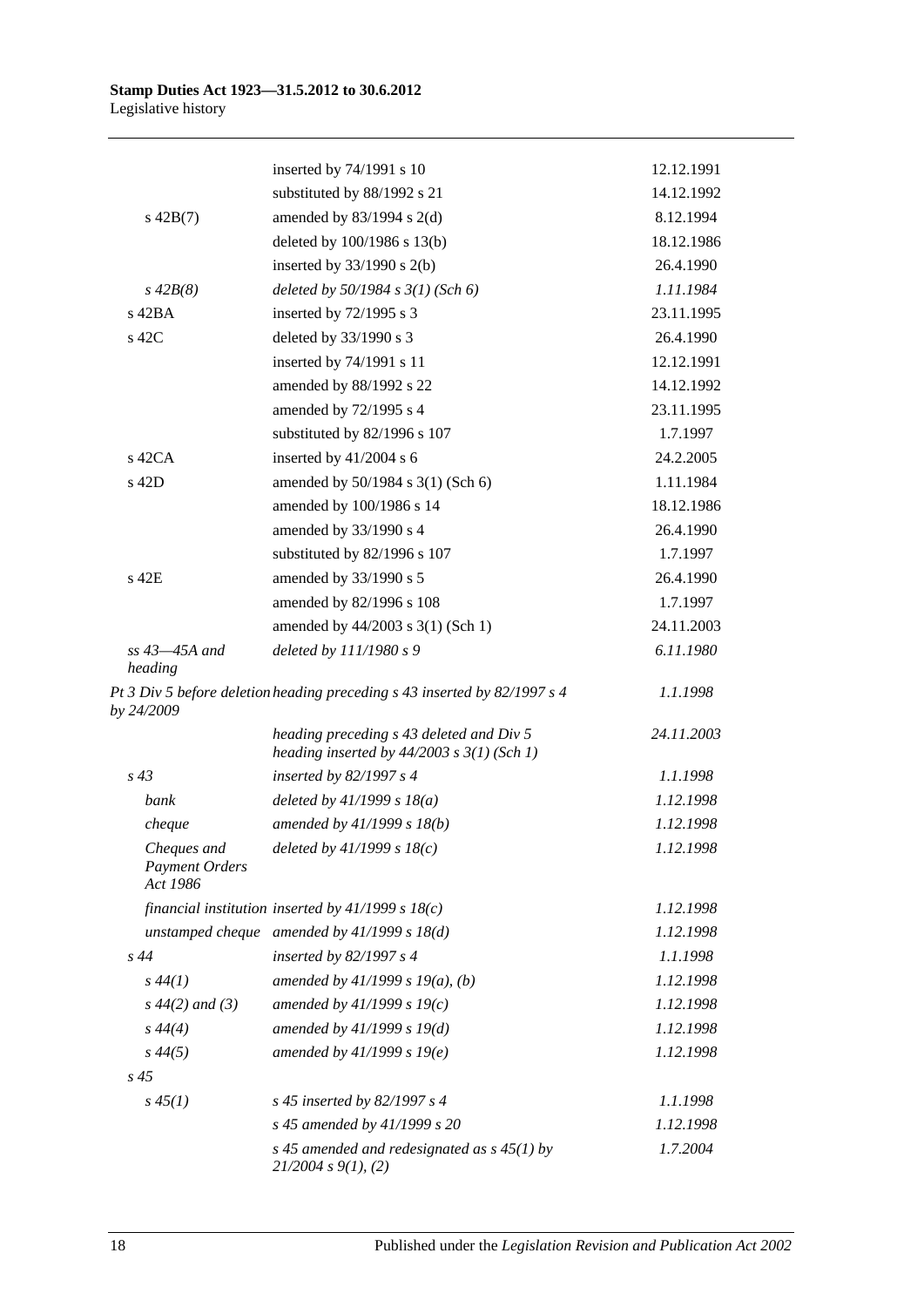| $s\,45(2)$ —(4)                 | inserted by $21/2004$ s $9(2)$                                                              | 1.7.2004   |
|---------------------------------|---------------------------------------------------------------------------------------------|------------|
| heading preceding<br>$s\,46$    | deleted by 82/1997 s 4                                                                      | 1.1.1998   |
| s 46                            | amended by 19/1991 s 2                                                                      | 18.4.1991  |
|                                 | substituted by 82/1997 s 4                                                                  | 1.1.1998   |
|                                 | amended by 41/1999 s 21                                                                     | 1.12.1998  |
| $s\,46A$                        | inserted by 89/1983 s 9                                                                     | 1.1.1984   |
|                                 | amended by 19/1991 s 3                                                                      | 18.4.1991  |
|                                 | deleted by 82/1997 s 4                                                                      | 1.1.1998   |
| $s\,47$                         | amended by $50/1984$ s $3(1)$ (Sch 6)                                                       | 1.11.1984  |
|                                 | deleted by 82/1997 s 4                                                                      | 1.1.1998   |
| $s\,47A$                        | deleted by 82/1997 s 4                                                                      | 1.1.1998   |
| $ss$ 47B $-47D$                 | deleted by 70/1981 s 5                                                                      | 2.11.1981  |
| $s\,48$                         | amended by 70/1981 s 6                                                                      | 2.11.1981  |
|                                 | amended by $50/1984$ s $3(1)$ (Sch 6)                                                       | 1.11.1984  |
|                                 | deleted by 82/1997 s 4                                                                      | 1.1.1998   |
| s 48A                           | amended by 101/1976 s 4                                                                     | 16.12.1976 |
|                                 | amended by 70/1981 s 7                                                                      | 2.11.1981  |
|                                 | amended by 95/1982 s 4                                                                      | 23.12.1982 |
|                                 | amended by 19/1991 s 4                                                                      | 18.4.1991  |
|                                 | amended by 82/1996 s 109                                                                    | 1.7.1997   |
|                                 | deleted by 82/1997 s 4                                                                      | 1.1.1998   |
| $s\,49$                         | amended by 88/1992 s 23                                                                     | 14.12.1992 |
|                                 | deleted by 82/1997 s 4                                                                      | 1.1.1998   |
| s50                             | deleted by 82/1997 s 4                                                                      | 1.1.1998   |
| s <sub>51</sub>                 | amended by 88/1992 s 24                                                                     | 14.12.1992 |
|                                 | deleted by 82/1997 s 4                                                                      | 1.1.1998   |
| s <sub>52</sub>                 | deleted by 82/1997 s 4                                                                      | 1.1.1998   |
| s 53 and heading                | deleted by 81/1985 s 8                                                                      | 5.8.1985   |
| ss 54–59A and<br>heading        | deleted by $50/1984$ s $3(1)$ (Sch 6)                                                       | 1.11.1984  |
| Heading preceding<br>$s$ 59 $B$ | inserted by 27/1978 s 7                                                                     | 30.3.1978  |
|                                 | deleted in pursuance of the Acts Republication<br>Act 1967 as its function is now exhausted | 1.1.1995   |
| $s$ 59 $B$                      | inserted by 27/1978 s 7                                                                     | 30.3.1978  |
|                                 | amended by 50/1984 s 3(1) (Sch 6)                                                           | 1.11.1984  |
|                                 | amended by 52/1989 s 6                                                                      | 21.9.1989  |
|                                 | amended by 88/1992 s 25                                                                     | 14.12.1992 |
|                                 | deleted by 83/1994 s 3                                                                      | 8.12.1994  |
| <i>Pt 3 Div 5</i>               | deleted by 24/2009 s 8                                                                      | 4.6.2009   |
| Pt 3 Div 6 heading              | heading preceding s 60 deleted and Div 6<br>heading inserted by $44/2003$ s 3(1) (Sch 1)    | 24.11.2003 |
|                                 |                                                                                             |            |

s 60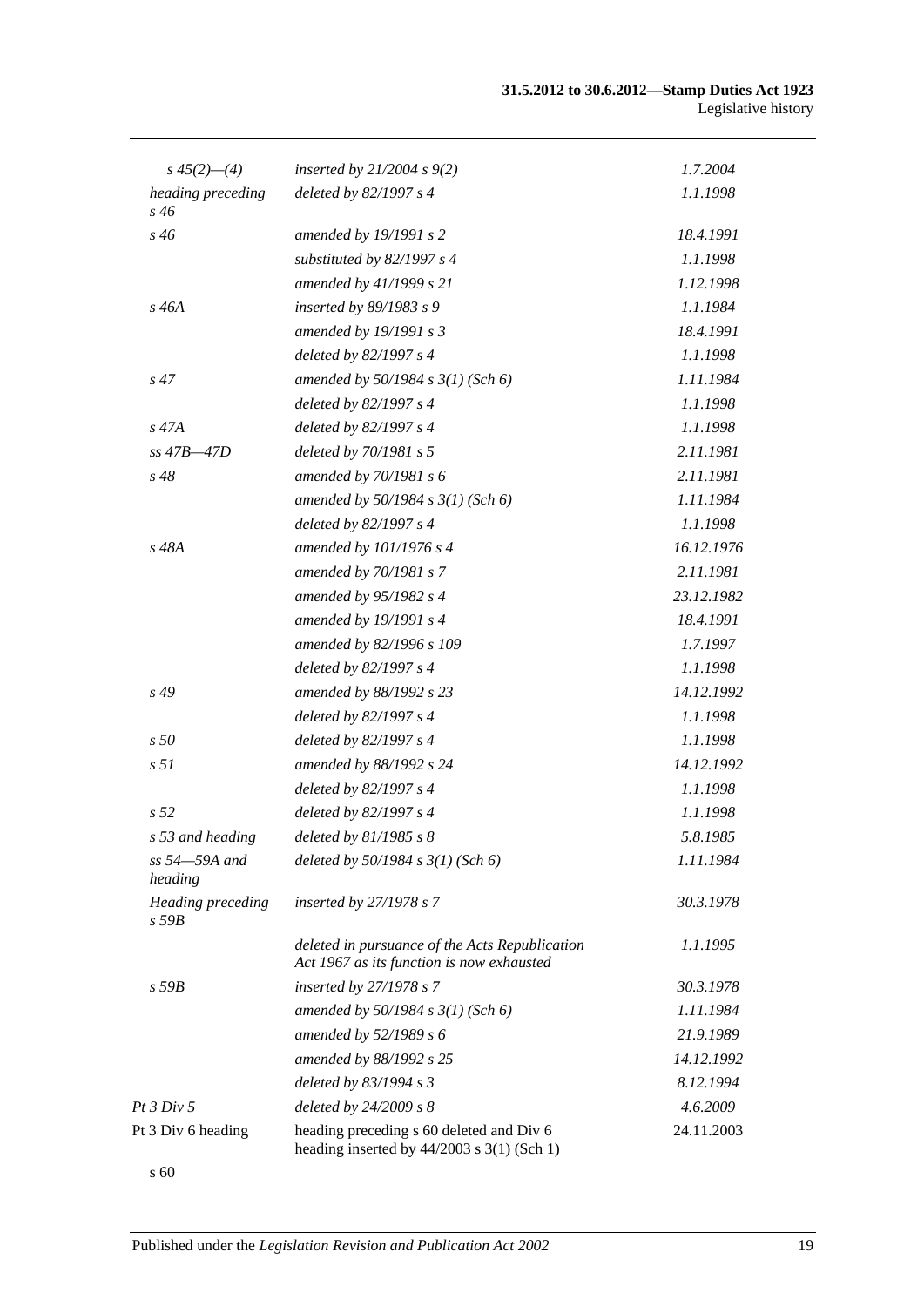| conveyance              | amended by 38/1996 s 40                                                                    | 4.11.1996  |
|-------------------------|--------------------------------------------------------------------------------------------|------------|
|                         | amended by 80/2000 s 8                                                                     | 14.12.2000 |
| $\rm s$ 60A             | substituted by 95/1982 s 5                                                                 | 23.12.1982 |
| s 60A(1)                | amended by 36/1990 s 4                                                                     | 24.5.1990  |
| s 60A(4)                | amended by 50/1984 s 3(1) (Sch 6)                                                          | 1.11.1984  |
|                         | s $60A(4a)$ and $(4b)$ inserted by $20/1997$ s $3(a)$                                      | 7.1.1997   |
| $s$ 60A(6)              | inserted by $20/1997$ s $3(b)$                                                             | 7.1.1997   |
|                         | amended by $23/2001$ s $108(a)$ —(c)                                                       | 15.7.2001  |
|                         | amended by 43/2006 s 200                                                                   | 1.6.2007   |
| s 60A(7)                | inserted by $20/1997$ s $3(b)$                                                             | 7.1.1997   |
| $s$ 60A(8)              | inserted by $20/1997$ s $3(b)$                                                             | 7.1.1997   |
| majority<br>shareholder | substituted by $23/2001$ s $108(d)$                                                        | 15.7.2001  |
| spouse                  | deleted by 80/2000 s 9                                                                     | 14.12.2000 |
| $s$ 60 $B$              |                                                                                            |            |
| $s$ 60B(1)              | amended by 35/2002 s 19                                                                    | 28.11.2002 |
| $s$ 60 $B(2)$           | deleted by 38/2008 s 36                                                                    | 1.1.2009   |
| s 60C                   | inserted by 80/2000 s 10                                                                   | 14.12.2000 |
| s <sub>61</sub>         | amended by 95/1982 s 6                                                                     | 23.12.1982 |
| s <sub>62</sub>         | inserted by 80/2000 s 11                                                                   | 14.12.2000 |
| s $62(2)$ and $(3)$     | substituted by 27/2001 s 10                                                                | 26.7.2001  |
| $s\,63$                 | deleted by 95/1982 s 7                                                                     | 23.12.1982 |
| s <sub>65</sub>         | amended by 95/1982 s 8                                                                     | 23.12.1982 |
| s 66                    | s 66(1) amended by 95/1982 s 9(a)                                                          | 23.12.1982 |
|                         | $s$ 66(1) redesignated as $s$ 66 in pursuance of the<br><b>Acts Republication Act 1967</b> | 1.1.1984   |
| $s\,66(2)$ and (3)      | substituted by 28/1977 s 3                                                                 | 28.7.1977  |
|                         | deleted by $95/1982 s(9)$                                                                  | 23.12.1982 |
| $s\,66(4)$              | deleted by $95/1982 s 9(b)$                                                                | 23.12.1982 |
| s 66A                   | deleted by 33/1990 s 6                                                                     | 26.4.1990  |
| $s$ 66AB                | amended by 101/1976 s 5                                                                    | 16.12.1976 |
|                         | amended by 111/1980 s 10                                                                   | 6.11.1980  |
|                         | amended by 70/1981 s 8                                                                     | 2.11.1981  |
|                         | deleted by 33/1990 s 6                                                                     | 26.4.1990  |
| s 66B                   | amended by 28/1977 s 4                                                                     | 28.7.1977  |
|                         | deleted by 95/1982 s 10                                                                    | 23.12.1982 |
| s 67                    | deleted by 95/1982 s 10                                                                    | 23.12.1982 |
|                         | inserted by 33/1990 s 6                                                                    | 26.4.1990  |
| s 67(2)                 | amended by 34/2002 s 28                                                                    | 1.8.2003   |
| $s\,67(5)$ and (6)      | deleted by 82/1996 s 110                                                                   | 1.7.1997   |
| $s\,67(8)$              | deleted by 27/2001 s 11                                                                    | 26.7.2001  |
| s 68                    |                                                                                            |            |
| s 68(1)                 | amended by $95/1982 s 11(a)$                                                               | 23.12.1982 |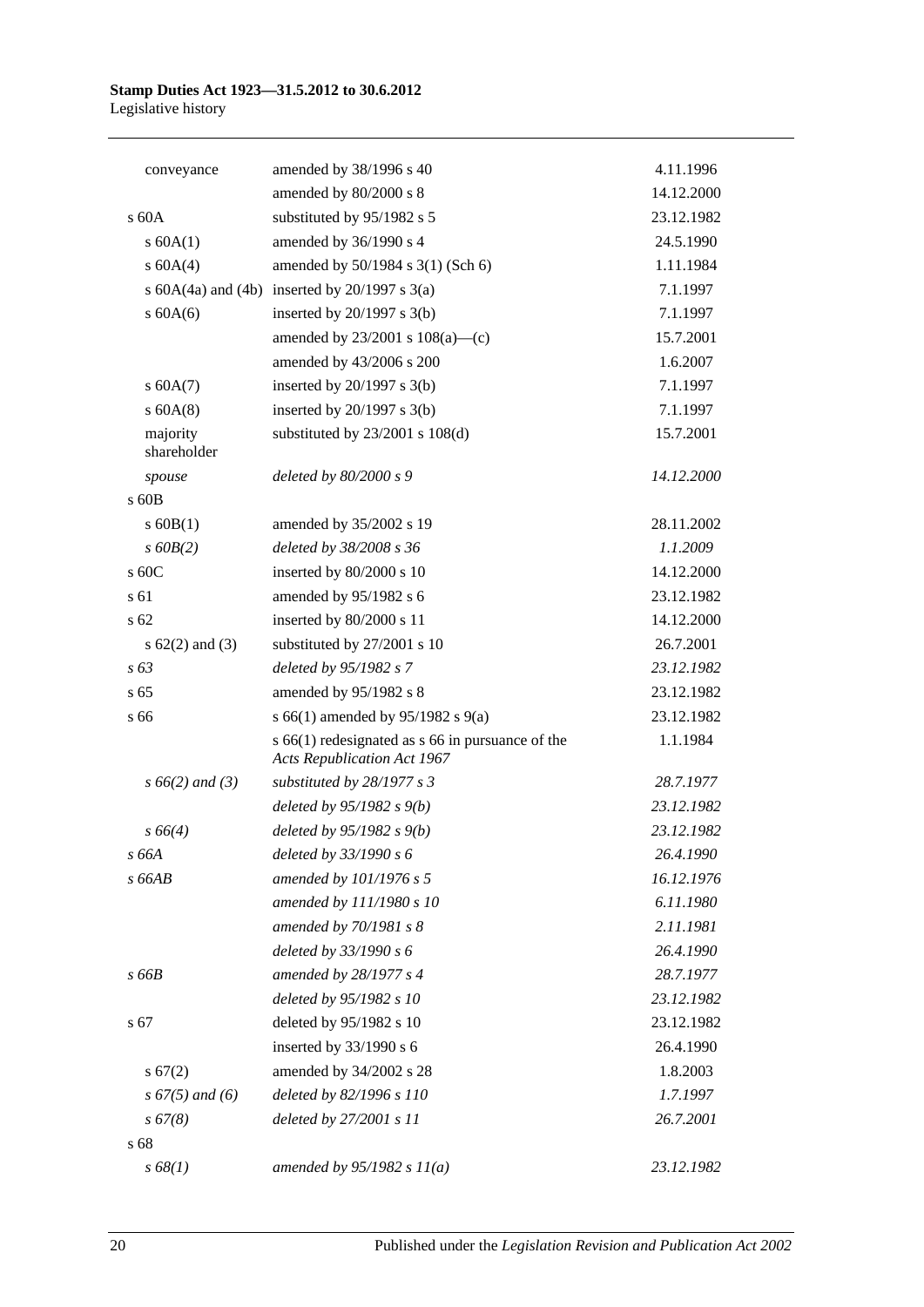|                      | amended by $50/1984$ s $3(1)$ (Sch 6)     | 1.11.1984  |
|----------------------|-------------------------------------------|------------|
|                      | deleted by 33/1990 s 7                    | 26.4.1990  |
| $s\,68(2)$           | amended by $95/1982 s 11(b)$              | 23.12.1982 |
|                      | deleted by 33/1990 s 7                    | 26.4.1990  |
| s68(3)               | amended by 95/1982 s 11(c)                | 23.12.1982 |
| s 68(4)              | amended by $95/1982$ s $11(d)$            | 23.12.1982 |
| s68(5)               | amended by 95/1982 s 11(e)                | 23.12.1982 |
| s 69                 | deleted by 33/1990 s 8                    | 26.4.1990  |
| s 70                 | substituted by $50/1984$ s $3(1)$ (Sch 6) | 1.11.1984  |
| s 71                 |                                           |            |
| $s \, 7l(2)$         | substituted by 82/1996 s 111              | 1.7.1997   |
|                      | deleted by 35/2002 s 20                   | 28.11.2002 |
| $s \, 71(3)$         | substituted by 111/1980 s 11              | 6.11.1980  |
|                      | amended by $80/2000$ s $12(a)$            | 14.12.2000 |
| s 71(4)              | substituted by 111/1980 s 11              | 6.11.1980  |
|                      | amended by 80/2000 s 12(b)                | 14.12.2000 |
|                      | amended by $34/2002$ s $29(a)$            | 1.8.2003   |
| $s \, 71(4a)$        | inserted by $36/1990$ s $5(a)$            | 24.5.1990  |
|                      | amended by 88/1992 s 26(a)                | 14.12.1992 |
|                      | substituted by 18/1996 s 4                | 24.4.1996  |
|                      | amended by 23/2001 s 109(a)               | 15.7.2001  |
|                      | amended by $23/2008$ s $3(1)$             | 26.6.2008  |
| $s \, 71(4b)$        | inserted by $23/2008$ s $3(2)$            | 26.6.2008  |
| $s \, 71(5)$         | deleted by 66/1979 s 3                    | 1.11.1979  |
|                      | inserted by 111/1980 s 11                 | 6.11.1980  |
|                      | amended by $95/1982$ s $12(a)$            | 23.12.1982 |
|                      | amended by 21/1988 s 5                    | 7.12.1987  |
|                      | (a) deleted by $80/2000$ s $12(c)$        | 14.12.2000 |
|                      | amended by $80/2000$ s $12(d)$ —(f)       | 14.12.2000 |
|                      | amended by 34/2002 s 29(b)                | 1.8.2003   |
|                      | amended by 23/2008 s 3(3)                 | 26.6.2008  |
| $s \, 71(6)$         | amended by 54/1976 s 7                    | 14.7.1976  |
|                      | deleted by 66/1979 s 3                    | 1.11.1979  |
|                      | inserted by 111/1980 s 11                 | 6.11.1980  |
|                      | amended by $80/2000$ s $12(g)$            | 14.12.2000 |
| s 71(7)              | deleted by 66/1979 s 3                    | 1.11.1979  |
|                      | inserted by 111/1980 s 11                 | 6.11.1980  |
|                      | substituted by $23/2008$ s $3(4)$         | 26.6.2008  |
| $s \, 71(7a)$        | inserted by $26/2011$ s $5(1)$            | 1.7.2011   |
| s71(8)               | deleted by 66/1979 s 3                    | 1.11.1979  |
|                      | inserted by 111/1980 s 11                 | 6.11.1980  |
|                      | amended by 95/1982 s 12(b)                | 23.12.1982 |
| s $71(9)$ and $(10)$ | inserted by 111/1980 s 11                 | 6.11.1980  |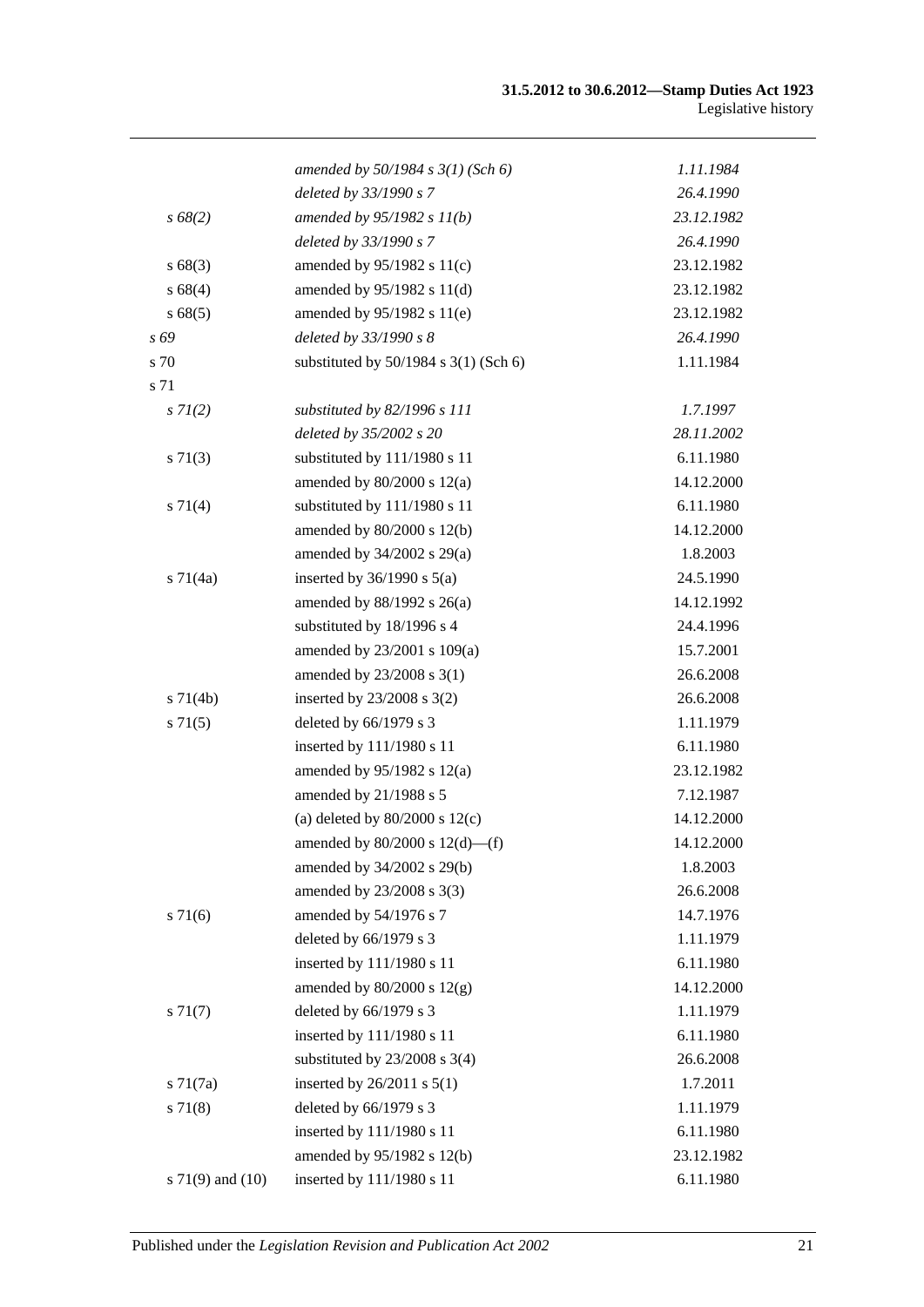| $s \, 71(11)$                       | inserted by 111/1980 s 11                                     | 6.11.1980  |
|-------------------------------------|---------------------------------------------------------------|------------|
|                                     | amended by $36/1990$ s $5(b)$                                 | 24.5.1990  |
|                                     | amended by 34/2002 s 29(c)                                    | 1.8.2003   |
|                                     | amended by 38/2008 s 37                                       | 1.1.2009   |
| $s \, 71(11a)$                      | inserted by $36/1990$ s $5(c)$                                | 24.5.1990  |
| s $71(12)$ and $(13)$               | inserted by 111/1980 s 11                                     | 6.11.1980  |
| $s \, 71(14)$                       | inserted by 111/1980 s 11                                     | 6.11.1980  |
|                                     | amended by 42/1992 s 3                                        | 1.9.1992   |
|                                     | amended by 24/2009 s 9                                        | 4.6.2009   |
| $s \, 71(15)$                       | inserted by 111/1980 s 11                                     | 6.11.1980  |
|                                     | discretionary trust deleted by $36/1990 s 5(d)$               | 24.5.1990  |
| interest                            | potential beneficial deleted by $80/2000 s 12(h)$             | 14.12.2000 |
| primary custodian                   | inserted by $23/2008$ s $3(5)$                                | 26.6.2008  |
| public company                      | amended by 50/1984 s 3(1) (Sch 6)                             | 1.11.1984  |
|                                     | amended by 88/1992 s 26(b)                                    | 14.12.1992 |
|                                     | amended by 23/2001 s 109(b)                                   | 15.7.2001  |
| investment scheme                   | registered managed inserted by 23/2008 s 3(6)                 | 26.6.2008  |
|                                     | responsible entity inserted by $23/2008$ s 3(6)               | 26.6.2008  |
| self managed<br>superannuation fund | inserted by $26/2011$ s $5(2)$                                | 1.7.2011   |
|                                     | superannuation fundinserted by $23/2008$ s $3(6)$             | 26.6.2008  |
| transfer                            | deleted by $80/2000 s 12(h)$                                  | 14.12.2000 |
| unit                                | deleted by $36/1990 s 5(d)$                                   | 24.5.1990  |
| unit trust                          | inserted by $23/2008$ s $3(7)$                                | 26.6.2008  |
| unit trust scheme                   | amended by $50/1984 s 3(1)$ (Sch 6)                           | 1.11.1984  |
|                                     | deleted by $36/1990 s 5(d)$                                   | 24.5.1990  |
| s 71AA                              | inserted by 80/2000 s 13                                      | 14.12.2000 |
| s 71A                               | amended by 111/1980 s 12                                      | 6.11.1980  |
|                                     | amended by 50/1984 s 3(1) (Sch 6)                             | 1.11.1984  |
| s 71B                               |                                                               |            |
| $s$ 71B(1)                          | s 71B amended and redesignated as s 71B(1) by<br>95/1982 s 13 | 23.12.1982 |
| $s$ 71B(2)                          | inserted by 95/1982 s 13(b)                                   | 23.12.1982 |
|                                     | deleted by 82/1996 s 112                                      | 1.7.1997   |
|                                     | inserted by 28/2005 s 13                                      | 1.7.2006   |
| $s$ 71 $B(3)$                       | inserted by $95/1982$ s $13(b)$                               | 23.12.1982 |
|                                     | deleted by 82/1996 s 112                                      | 1.7.1997   |
| s $71B(4)$ and $(5)$                | inserted by $95/1982$ s 13(b)                                 | 23.12.1982 |
| s 71C                               | inserted by 66/1979 s 4                                       | 1.11.1979  |
| $s \, 71C(1)$                       | amended by $81/1985$ s $9(a)$ , (b)                           | 5.8.1985   |
|                                     | amended by $8/1989$ s $3(a)$ , (b)                            | 1.2.1988   |
|                                     | amended by $52/1989$ s $7(a)$                                 | 9.8.1989   |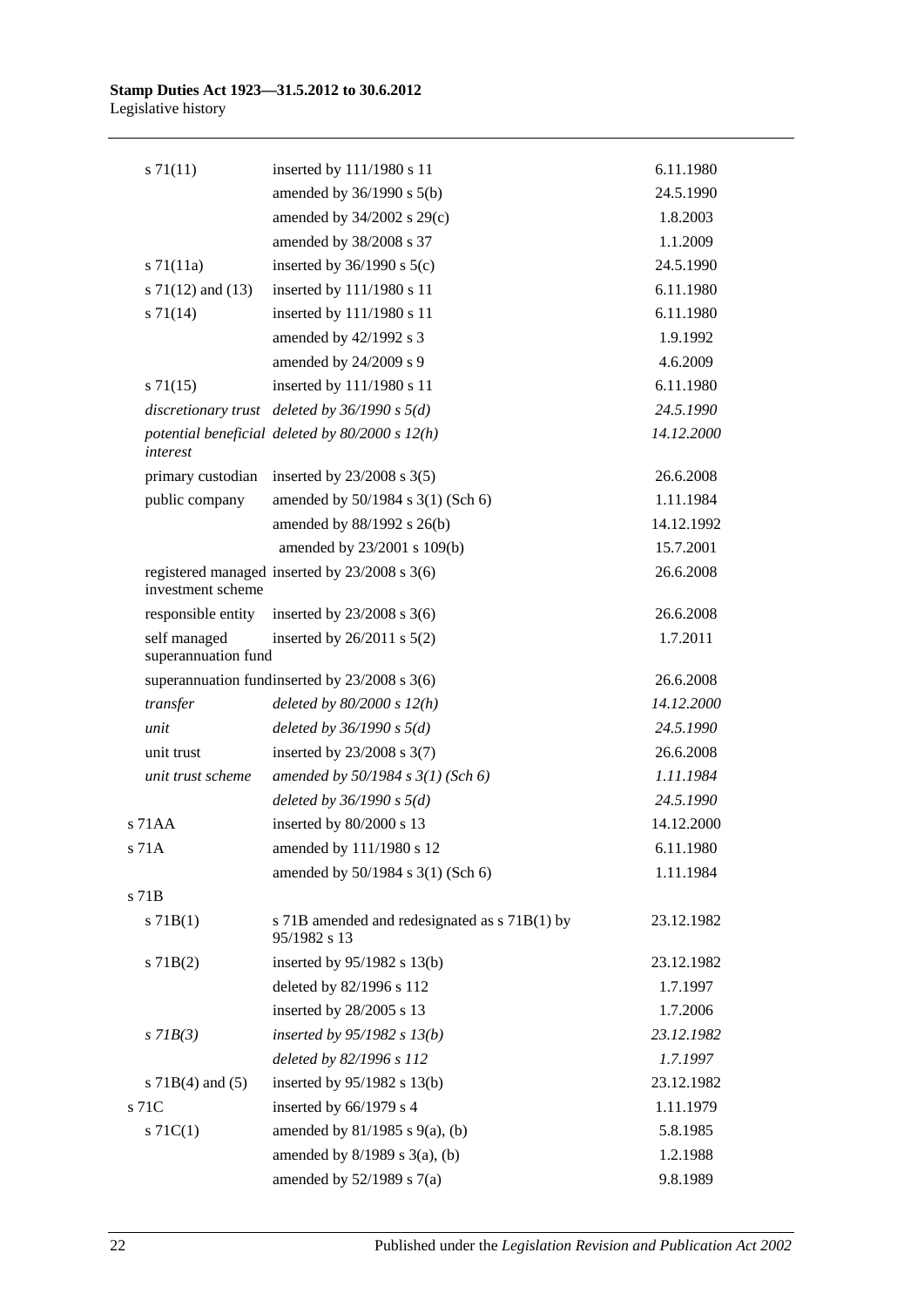|                                   | amended by $42/1992$ s $4(a)$                               | 1.9.1992   |
|-----------------------------------|-------------------------------------------------------------|------------|
|                                   | amended by $20/1997$ s $4(a)$                               | 1.2.1997   |
|                                   | amended by 44/2003 s 3(1) (Sch 1)                           | 24.11.2003 |
| $s$ 71 $C(1a)$                    | inserted by $8/1989$ s $3(c)$                               | 1.2.1988   |
| $s$ 71 $C(1b)$                    | inserted by $35/2002$ s $21(a)$                             | 28.11.2002 |
| S71C(2)                           | amended by 95/1982 s 14                                     | 23.12.1982 |
|                                   | amended by 81/1985 s 9(c)—(e)                               | 5.8.1985   |
|                                   | substituted by $52/1989$ s $7(b)$                           | 9.8.1989   |
|                                   | amended by 42/1992 s 4(b)                                   | 1.9.1992   |
|                                   | amended by $20/1997$ s $4(b)$ —(d)                          | 1.2.1997   |
|                                   | amended by 35/2002 s 21(b)                                  | 28.11.2002 |
|                                   | amended by 21/2004 s 10(1)                                  | 1.7.2004   |
| s $71C(2a)$ —see<br>$s \, 71C(4)$ |                                                             |            |
| s $71C(2b)$ —see<br>$s$ 71 $C(5)$ |                                                             |            |
| s $71C(3)$ —see<br>$s$ 71 $C(6)$  |                                                             |            |
| $s71C(4)$ -see<br>$s \, 71C(7)$   |                                                             |            |
| $s \, 71C(3)$                     | inserted by $21/2004$ s $10(2)$                             | 1.7.2004   |
| $s$ 71C(3a)                       | inserted by 24/2009 s 10                                    | 4.6.2009   |
| $s \, 71C(4)$                     | s 71C (2a) inserted by 81/1985 s 9(f)                       | 5.8.1985   |
|                                   | s 71C(2a) substituted by $35/2002$ s 21(c)                  | 28.11.2002 |
|                                   | s 71C(2a) redesignated as s 71C(4) by $21/2004$<br>s 10(3)  | 1.7.2004   |
| $s \, 71C(5)$                     | s 71C(2b) inserted by 52/1989 s 7(c)                        | 9.8.1989   |
|                                   | s 71C(2b) deleted by 14/1994 s 4                            | 1.9.1994   |
|                                   | s 71C(2b) inserted by 35/2002 s 21(d)                       | 28.11.2002 |
|                                   | s 71C(2b) redesignated as s 71C(5) by 21/2004<br>$s\ 10(3)$ | 1.7.2004   |
| $s$ 71 $C(6)$                     | s 71C(3) redesignated as s 71C(6) by $21/2004$<br>s 10(3)   | 1.7.2004   |
| genuine farm                      | inserted by $35/2002$ s $21(e)$                             | 28.11.2002 |
| <b>Housing Trust</b><br>home      | inserted by $8/1989$ s 3(d)                                 | 1.2.1988   |
|                                   | prescribed amount inserted by $20/1997$ s $4(e)$            | 1.2.1997   |
| prescribed<br>maximum             | inserted by $20/1997$ s $4(e)$                              | 1.2.1997   |
|                                   | relevant component inserted by 35/2002 s 21(f)              | 28.11.2002 |
| relevant contract                 | inserted by $42/1992$ s $4(c)$                              | 1.9.1992   |
| $s \, 71C(7)$                     | s 71C(4) substituted by $52/1989$ s 7(d)                    | 9.8.1989   |
|                                   | s 71C(4) redesignated as s 71C(7) by $21/2004$<br>s 10(3)   | 1.7.2004   |
| $s$ 71 $C(8)$                     | inserted by 34/2008 s 5                                     | 5.6.2008   |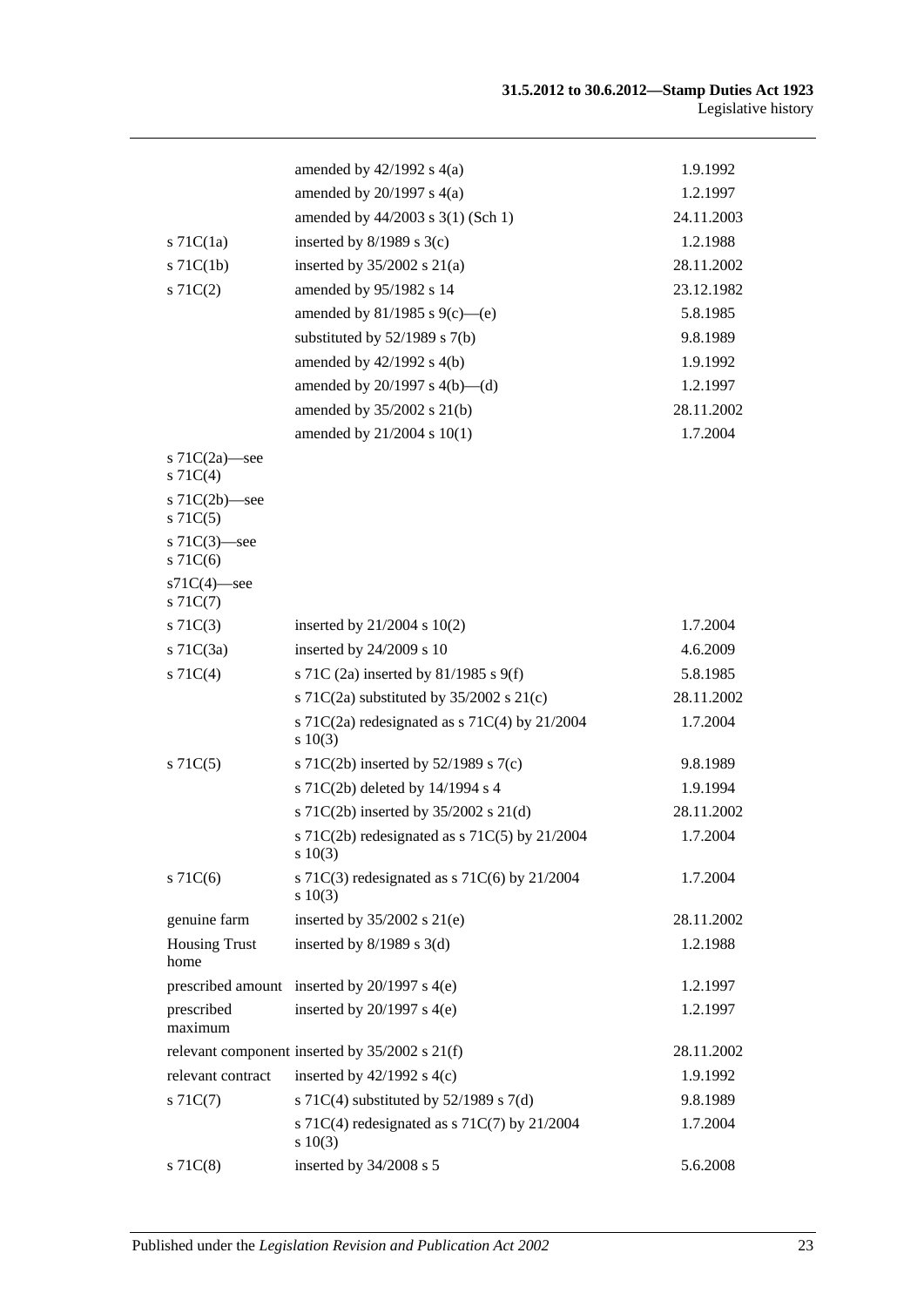| s 71CA before<br>substitution by<br>41/2004      | inserted by $30/1982$ s 3                             | 24.12.1981 |
|--------------------------------------------------|-------------------------------------------------------|------------|
| $s$ 71CA(2) and (3)                              | substituted by $83/1994$ s 4                          | 8.12.1994  |
| s 71CA                                           | substituted by 41/2004 s 7                            | 24.2.2005  |
| $s$ 71CA $(1)$                                   |                                                       |            |
|                                                  | de facto relationship inserted by $27/2011$ s $6(1)$  | 1.7.2010   |
|                                                  | Family Law order amended by 27/2011 s 6(2)            | 1.7.2010   |
|                                                  | financial agreement substituted by $27/2011$ s $6(3)$ | 1.7.2010   |
| $s$ 71CA $(2)$                                   | amended by $27/2011$ s $6(4)$ —(6)                    | 1.7.2010   |
| $s$ 71CA $(3)$                                   | substituted by $27/2011$ s $6(7)$                     | 1.7.2010   |
| s 71CB                                           | inserted by 21/1988 s 6                               | 7.12.1987  |
|                                                  | substituted by 83/1994 s 5                            | 8.12.1994  |
| $s$ 71CB(1) before<br>substitution by<br>43/2006 |                                                       |            |
| spouses                                          | amended by 80/2000 s 14                               | 14.12.2000 |
| $s$ 71CB(1)                                      | substituted by 43/2006 s 201(1)                       | 1.6.2007   |
| $s$ 71CB $(2)$                                   | substituted by 41/2004 s 8                            | 24.2.2005  |
|                                                  | amended by 43/2006 s 201(2)-(4)                       | 1.6.2007   |
| $s$ 71CB(3)                                      | amended by 43/2006 s 201(5), (6)                      | 1.6.2007   |
| s 71CB(4)                                        | amended by 43/2006 s 201(7)                           | 1.6.2007   |
| s 71CBA                                          | inserted by 41/2004 s 9                               | 24.2.2005  |
| $s$ 71CBA $(1)$                                  |                                                       |            |
| certificated<br>cohabitation<br>agreement        | deleted by $43/2006$ s $202(1)$                       | 1.6.2007   |
| certified domestic<br>partnership<br>agreement   | inserted by $43/2006$ s $202(1)$                      | 1.6.2007   |
| cohabitation<br>agreement                        | deleted by $43/2006$ s $202(1)$                       | 1.6.2007   |
| domestic partner                                 | inserted by 43/2006 s 202(1)                          | 1.6.2007   |
| domestic<br>relationship                         | inserted by 43/2006 s 202(1)                          | 1.6.2007   |
| order                                            | property adjustment amended by 43/2006 s 202(2)       | 1.6.2007   |
| s 71CBA(2)                                       | amended by $43/2006$ s $202(3)$ —(9)                  | 1.6.2007   |
| $s$ 71CBA $(3)$                                  | amended by 43/2006 s 202(10)                          | 1.6.2007   |
| $s$ 71CBA $(5)$                                  | amended by 43/2006 s 202(11)                          | 1.6.2007   |
| s 71CC                                           | inserted by 31/1994 s 7                               | 30.5.1994  |
| $s$ 71CC(1)                                      | amended by $18/1996$ s $5(a)$ —(c)                    | 24.4.1996  |
|                                                  | amended by $11/1999$ s $2(a)$                         | 18.3.1999  |
|                                                  | amended by $35/2002$ s $22(a)$                        | 28.11.2002 |
|                                                  | amended by 43/2006 s 203(1)                           | 1.6.2007   |
| s $71CC(1a)$                                     | inserted by $11/1999$ s $2(b)$                        | 18.3.1999  |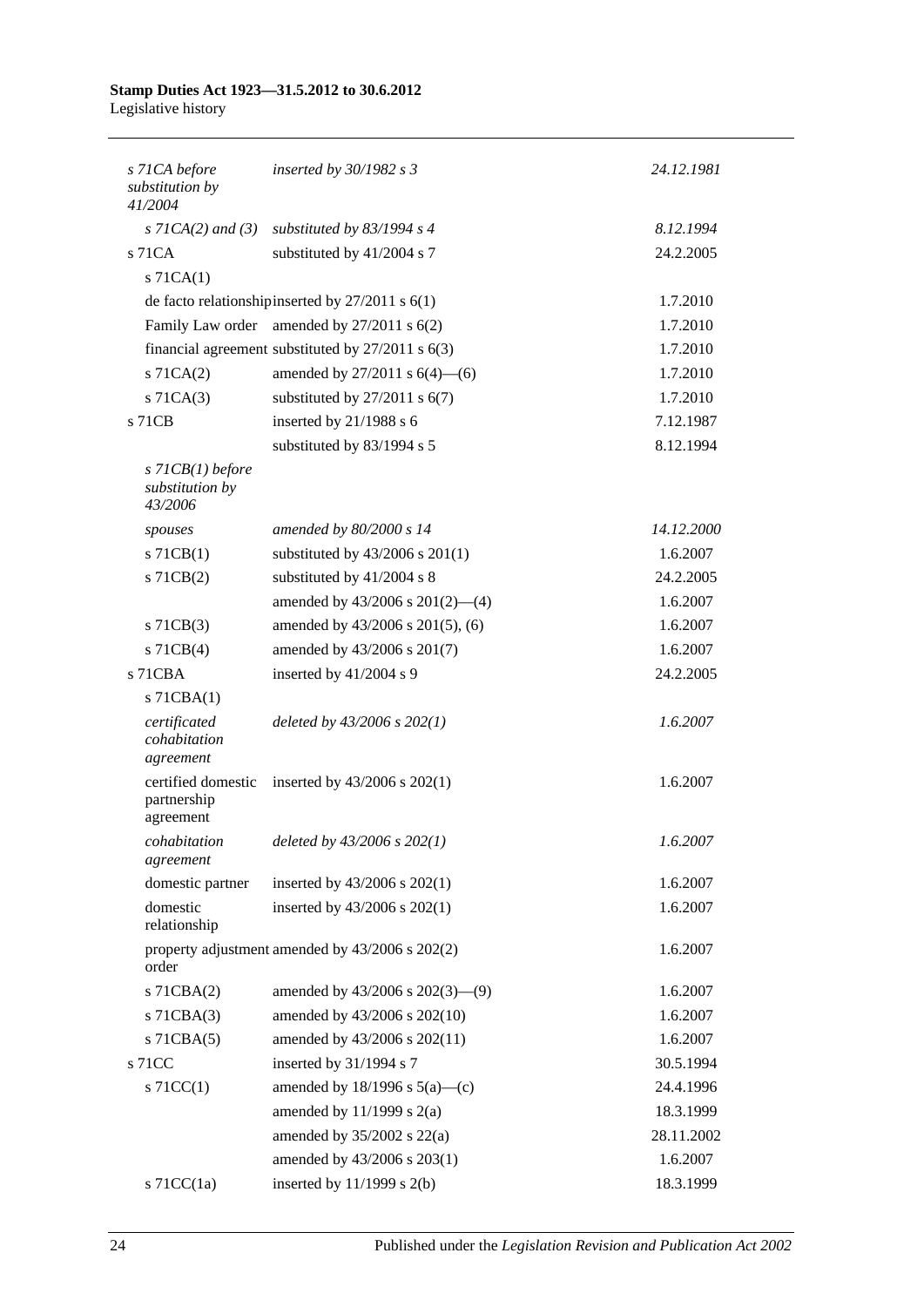| $s$ 71CC(1b)                     | inserted by $35/2002$ s 22(b)                                                              | 28.11.2002 |
|----------------------------------|--------------------------------------------------------------------------------------------|------------|
| $s$ 71CC(5)<br>natural person    |                                                                                            | 24.4.1996  |
| person                           | inserted by $18/1996$ s $5(d)$<br>inserted by $18/1996$ s $5(d)$                           | 24.4.1996  |
| relative                         | amended by $11/1999$ s $2(c)$                                                              | 18.3.1999  |
|                                  | amended by 43/2006 s 203(2)                                                                | 1.6.2007   |
|                                  | deleted by 80/2000 s 15                                                                    | 14.12.2000 |
| spouse<br>$s$ 71CD               | inserted by 42/1997 s 2                                                                    | 17.7.1997  |
| s 71D                            | inserted by 111/1980 s 13                                                                  | 6.11.1980  |
| $s$ 71D(1)                       | substituted by $19/1991$ s $5(a)$                                                          | 18.4.1991  |
|                                  | amended by 24/2009 s 11(1)                                                                 | 4.6.2009   |
|                                  |                                                                                            | 18.4.1991  |
| $s$ 71D(2)                       | substituted by $19/1991$ s $5(a)$<br>inserted by $19/1991$ s $5(a)$                        |            |
| $s$ 71D(2a)                      |                                                                                            | 18.4.1991  |
| $s$ 71D(3)                       |                                                                                            |            |
| exploration<br>tenement          | amended by 83/1994 s 12 (Sch)                                                              | 8.12.1994  |
|                                  | amended by 11/2000 Sch 2                                                                   | 4.5.2002   |
|                                  | amended by 24/2009 s 11(2)                                                                 | 4.6.2009   |
| $s$ 71D(4)                       | substituted by $19/1991$ s $5(b)$                                                          | 18.4.1991  |
| s $71D(5)$ and $(6)$             | inserted by $19/1991$ s $5(b)$                                                             | 18.4.1991  |
| s 71DA                           | inserted by 83/1994 s 6                                                                    | 8.12.1994  |
| s $71DA(1a)$ and                 | inserted by $42/1997$ s $3(a)$                                                             | 17.7.1997  |
| (1b)                             |                                                                                            |            |
| $s$ 71DA $(5)$                   |                                                                                            |            |
| complying<br>superannuation fund | amended by $42/1997$ s $3(b)$                                                              | 17.7.1997  |
| pooled<br>superannuation trust   | inserted by $42/1997$ s 3(c)                                                               | 17.7.1997  |
| the SIS Act                      | inserted by $42/1997$ s 3(c)                                                               | 17.7.1997  |
| $s$ 71DA(6)                      | substituted by $42/1997$ s $3(d)$                                                          | 17.7.1997  |
| s 71DB                           | inserted by 54/2012 s 35                                                                   | 31.5.2012  |
| Pt 3 Div 7                       | heading preceding s 71EA inserted by 39/2002<br>s 3                                        | 28.11.2002 |
|                                  | heading preceding s 71EA deleted and Div 7<br>heading inserted by $44/2003$ s 3(1) (Sch 1) | 24.11.2003 |
| s 71EA                           | inserted by 39/2002 s 3                                                                    | 28.11.2002 |
| $s$ 71EA $(1)$                   |                                                                                            |            |
| this Division                    | deleted by $44/2003$ s $3(1)$ (Sch 1)                                                      | 24.11.2003 |
| ss 71EB-71EJ                     | inserted by 39/2002 s 3                                                                    | 28.11.2002 |
| Pt 3 Div 8                       | heading preceding s 71E inserted by 21/1988 s 7                                            | 7.12.1987  |
|                                  | heading preceding s 71E deleted and Div 8<br>heading inserted by $44/2003$ s 3(1) (Sch 1)  | 24.11.2003 |
| s 71E                            | inserted by 21/1988 s 7                                                                    | 7.12.1987  |
| s 71E(1)                         | amended by $18/1996$ s $6(a)$ , (b)                                                        | 24.4.1996  |
| $s$ 71 $E(1a)$                   | inserted by $18/1996$ s $6(c)$                                                             | 24.4.1996  |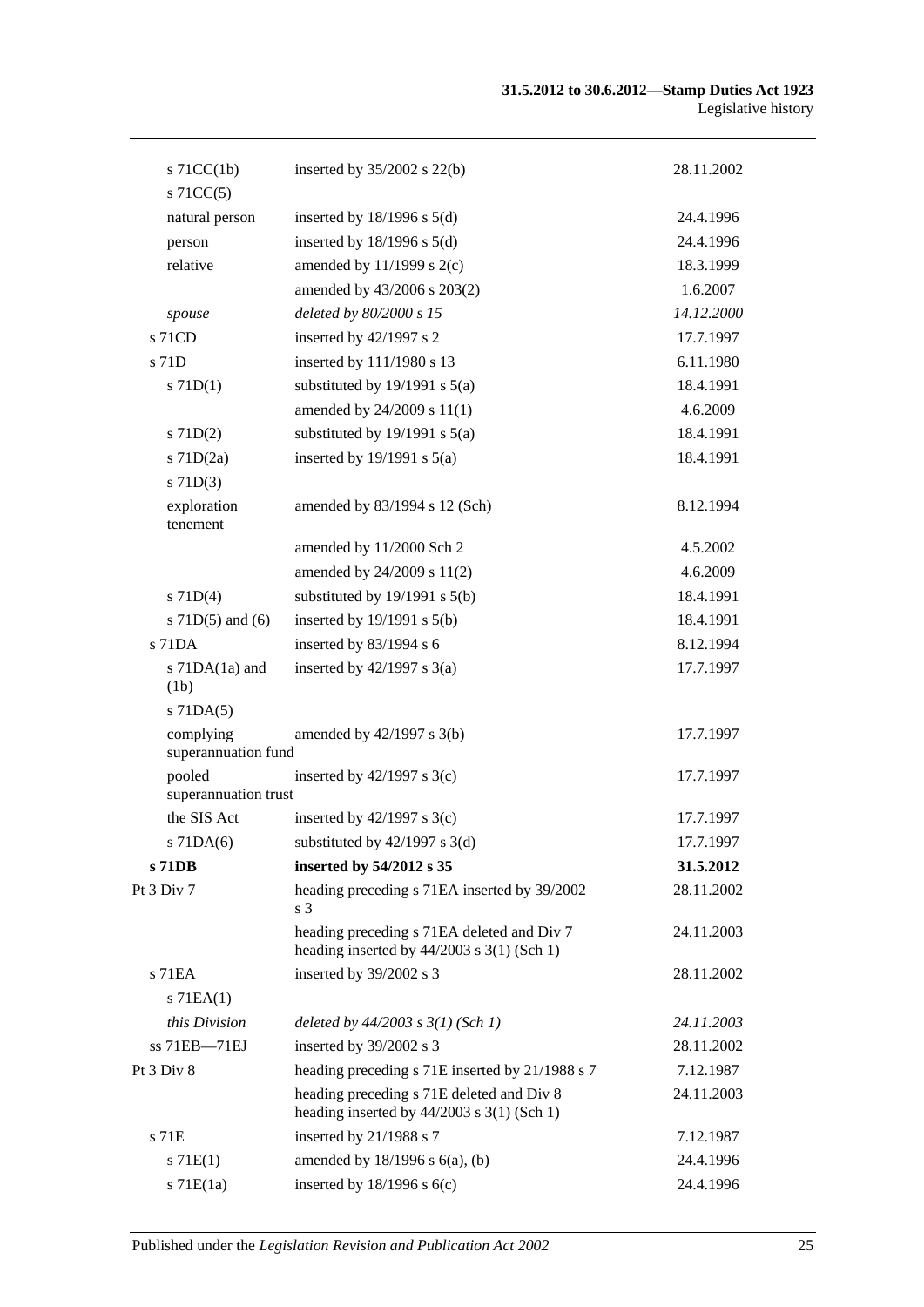| s 71E(2)                             | amended by 88/1992 s 27                                                                                               | 14.12.1992 |
|--------------------------------------|-----------------------------------------------------------------------------------------------------------------------|------------|
|                                      | (d) deleted by $80/2000$ s 16                                                                                         | 14.12.2000 |
|                                      | amended by 23/2001 s 110                                                                                              | 15.7.2001  |
| $s$ 71E $(4a)$                       | inserted by 74/1991 s 12                                                                                              | 12.12.1991 |
| $s$ 71 $E(6)$                        | amended by 82/1996 s 113                                                                                              | 1.7.1997   |
| $s$ 71 $E(10)$                       | deleted by 33/1990 s 9                                                                                                | 26.4.1990  |
| $s$ 71 $F$                           | inserted by 35/2002 s 23                                                                                              | 28.11.2002 |
| by 24/2009                           | Pt 3 Div 9 before deletion heading preceding s 72 deleted and Div 9<br>heading inserted by $44/2003$ s $3(1)$ (Sch 1) | 24.11.2003 |
| heading preceding<br>s <sub>75</sub> | deleted by 81/1985 s 10                                                                                               | 5.8.1985   |
| s <sub>75</sub>                      | deleted by 81/1985 s 10                                                                                               | 5.8.1985   |
|                                      | inserted by 72/1995 s 5                                                                                               | 23.11.1995 |
| s 75A                                | inserted by 21/2004 s 11                                                                                              | 1.7.2004   |
| heading preceding<br>$s$ 75AA        | deleted in pursuance of the Acts Republication<br>Act 1967 as its function is now exhausted                           | 1.11.1984  |
| s 75AA                               | deleted by $50/1984$ s $3(1)$ (Sch 6)                                                                                 | 1.11.1984  |
| Pt3 Div9                             | deleted by 24/2009 s 12                                                                                               | 4.6.2009   |
| Pt 3 Div 10                          | may be repealed by proclamation: s 82A                                                                                |            |
|                                      | heading preceding s 76 deleted and Div 10<br>heading inserted by $44/2003$ s 3(1) (Sch 1)                             | 24.11.2003 |
| s 76                                 |                                                                                                                       |            |
| home                                 | inserted by $31/2003$ s $10(1)$                                                                                       | 1.10.2003  |
|                                      | deleted by $28/2005 s 8$                                                                                              | 1.7.2005   |
| home mortgage                        | inserted by $31/2003$ s $10(1)$                                                                                       | 1.10.2003  |
|                                      | deleted by $28/2005 s 8$                                                                                              | 1.7.2005   |
| liability                            | inserted by 88/1992 s 28                                                                                              | 14.12.1992 |
| mortgage                             | substituted by 88/1992 s 28                                                                                           | 14.12.1992 |
|                                      | amended by $31/2003$ s $10(2)$                                                                                        | 1.10.2003  |
|                                      | amended by 3/2010 Sch 1 cl 6                                                                                          | 1.7.2010   |
| s 76A                                | inserted by $8/1986$ s 5                                                                                              | 13.3.1986  |
|                                      | deleted by 88/1992 s 29                                                                                               | 14.12.1992 |
| s 79                                 | substituted by 88/1992 s 30                                                                                           | 14.12.1992 |
| $s\,79(2)$                           | amended by 31/2003 s 11                                                                                               | 1.10.2003  |
|                                      | amended by 28/2005 s 9                                                                                                | 1.7.2005   |
| $s$ 79(6) and (7)                    | deleted by 24/2009 s 13                                                                                               | 1.7.2009   |
| s 80                                 | amended by 95/1982 s 15                                                                                               | 23.12.1982 |
| s 81                                 |                                                                                                                       |            |
| s 81(1)                              | s 81 redesignated as s $81(1)$ by 18/1996 s 7                                                                         | 24.4.1996  |
| s 81(2)                              | inserted by 18/1996 s 7                                                                                               | 24.4.1996  |
| s 81A before deletion<br>by 38/2008  | inserted by 101/1976 s 6                                                                                              | 16.12.1976 |
| $s$ 81A(1) and (2)                   | amended by 31/2003 s 12                                                                                               | 1.10.2003  |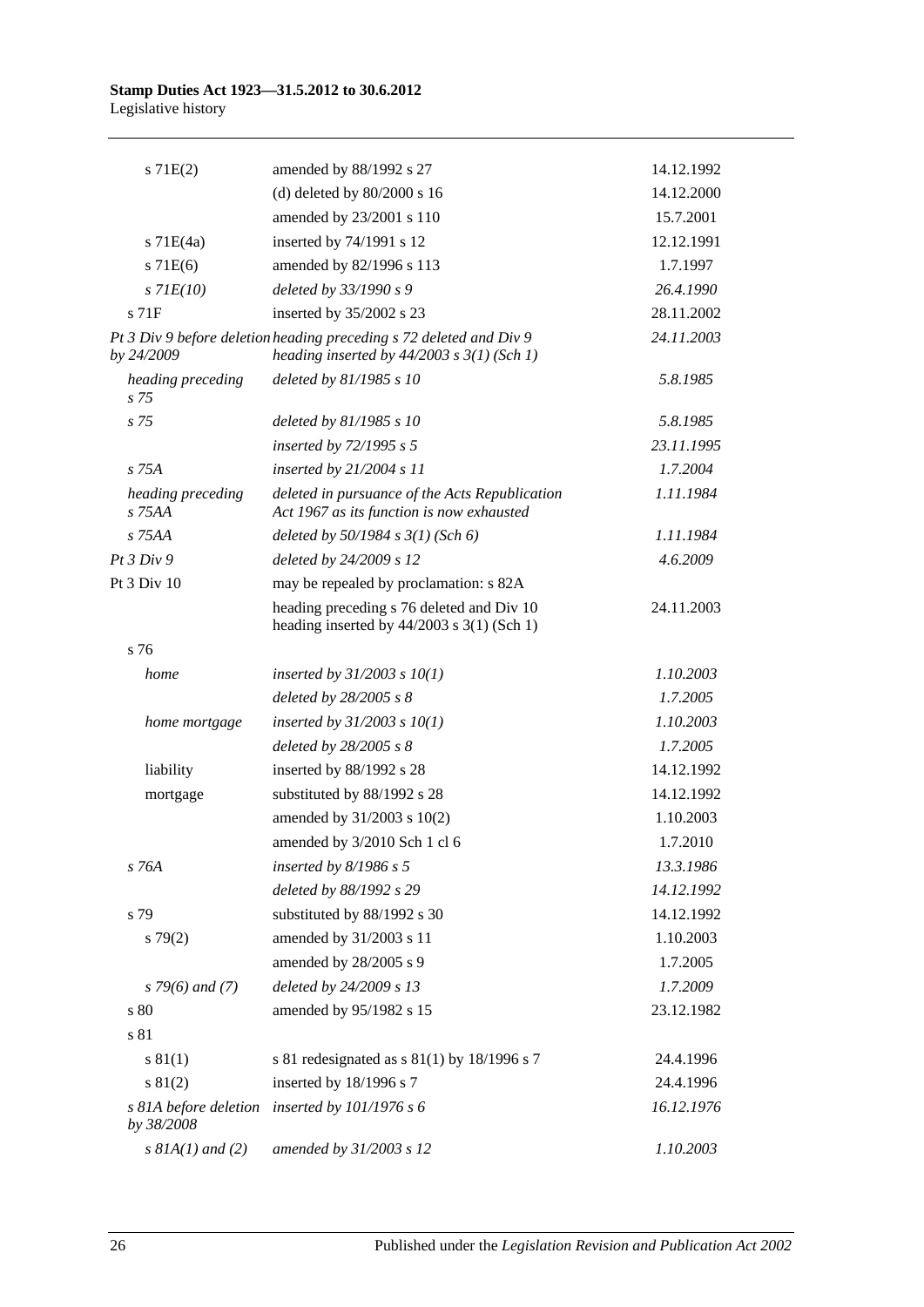| s 81A                                     | deletion by $28/2005$ s 21 implied repealed by<br>38/2008    |            |
|-------------------------------------------|--------------------------------------------------------------|------------|
|                                           | deleted by 38/2008 s 38                                      | 1.1.2009   |
| s 81B                                     | inserted by 111/1980 s 14                                    | 6.11.1980  |
|                                           | substituted by 88/1992 s 31                                  | 14.12.1992 |
| s 81C                                     | inserted by 95/1982 s 16                                     | 23.12.1982 |
| s $81C(6)$                                | amended by 83/1994 s 12 (Sch)                                | 8.12.1994  |
|                                           | amended by 23/2001 s 111                                     | 15.7.2001  |
| by 28/2005                                | s 81D before deletion inserted by 31/1994 s 8                | 30.5.1994  |
| $s$ $81D(1)$                              | amended by $82/1997 s 5(a)$                                  | 1.1.1998   |
| $s$ $81D(4)$                              |                                                              |            |
| subsidiary                                | amended by $23/2001 s 112(a)$                                | 15.7.2001  |
| public company                            | amended by 23/2001 s 112(b)                                  | 15.7.2001  |
| $s$ $81D(5)$                              | amended by $82/1997 s 5(b)$                                  | 1.1.1998   |
| $s$ $81D(6)$                              | deleted by $82/1997 s 5(c)$                                  | 1.1.1998   |
| $s$ $81D$                                 | deleted by 28/2005 s 10                                      | 1.7.2005   |
| $s$ $81E$                                 | inserted by 82/1997 s 6                                      | 1.1.1998   |
|                                           | deleted by 28/2005 s 10                                      | 1.7.2005   |
| heading preceding<br>s82                  | deleted by $50/1984$ s $3(1)$ (Sch 6)                        | 1.11.1984  |
| s 82                                      | deleted by 50/1984 s 3(1) (Sch 6)                            | 1.11.1984  |
|                                           | inserted by 21/1988 s 8                                      | 7.12.1987  |
| s 82(1)                                   | substituted by 28/2005 s 14                                  | 1.7.2006   |
| s 82(2)                                   | amended by 42/1992 s 5                                       | 1.9.1992   |
|                                           | substituted by 28/2005 s 14                                  | 1.7.2006   |
| s 82A                                     | deleted by 50/1984 s 3(1) (Sch 6)                            | 1.11.1984  |
|                                           | inserted by 24/2009 s 14                                     | 4.6.2009   |
| s 83                                      | deleted by $50/1984$ s $3(1)$ (Sch 6)                        | 1.11.1984  |
|                                           | inserted by $21/2004$ s 12                                   | 1.7.2004   |
|                                           | deleted by 28/2005 s 11                                      | 1.7.2005   |
| $ss 84 - 84J$                             | deleted by $50/1984$ s $3(1)$ (Sch 6)                        | 1.11.1984  |
|                                           | ss 85–90 and heading deleted by 104/1976 s 4(2) (Sch 2)      | 1.1.1977   |
| by 38/2008                                | Pt 3A before substitution heading substituted by 14/1994 s 5 | 1.9.1994   |
|                                           | amended by 34/2002 s 30                                      | 1.8.2003   |
| Pt 3A Div 1                               | heading inserted by 14/1994 s 5                              | 1.9.1994   |
| s 90A                                     | amended by $14/1994 s 6(a)$                                  | 1.9.1994   |
| <b>Australian CS</b><br>facility licensee | inserted by $34/2002$ s $31(a)$                              | 1.8.2003   |
| broker                                    | amended by $52/1989$ s $8(a)$                                | 21.9.1989  |
|                                           | amended by $14/1994 s 6(b)$                                  | 1.9.1994   |
|                                           | substituted by 11/1999 s 3                                   | 18.3.1999  |
|                                           | substituted by $34/2002$ s $31(a)$                           | 1.8.2003   |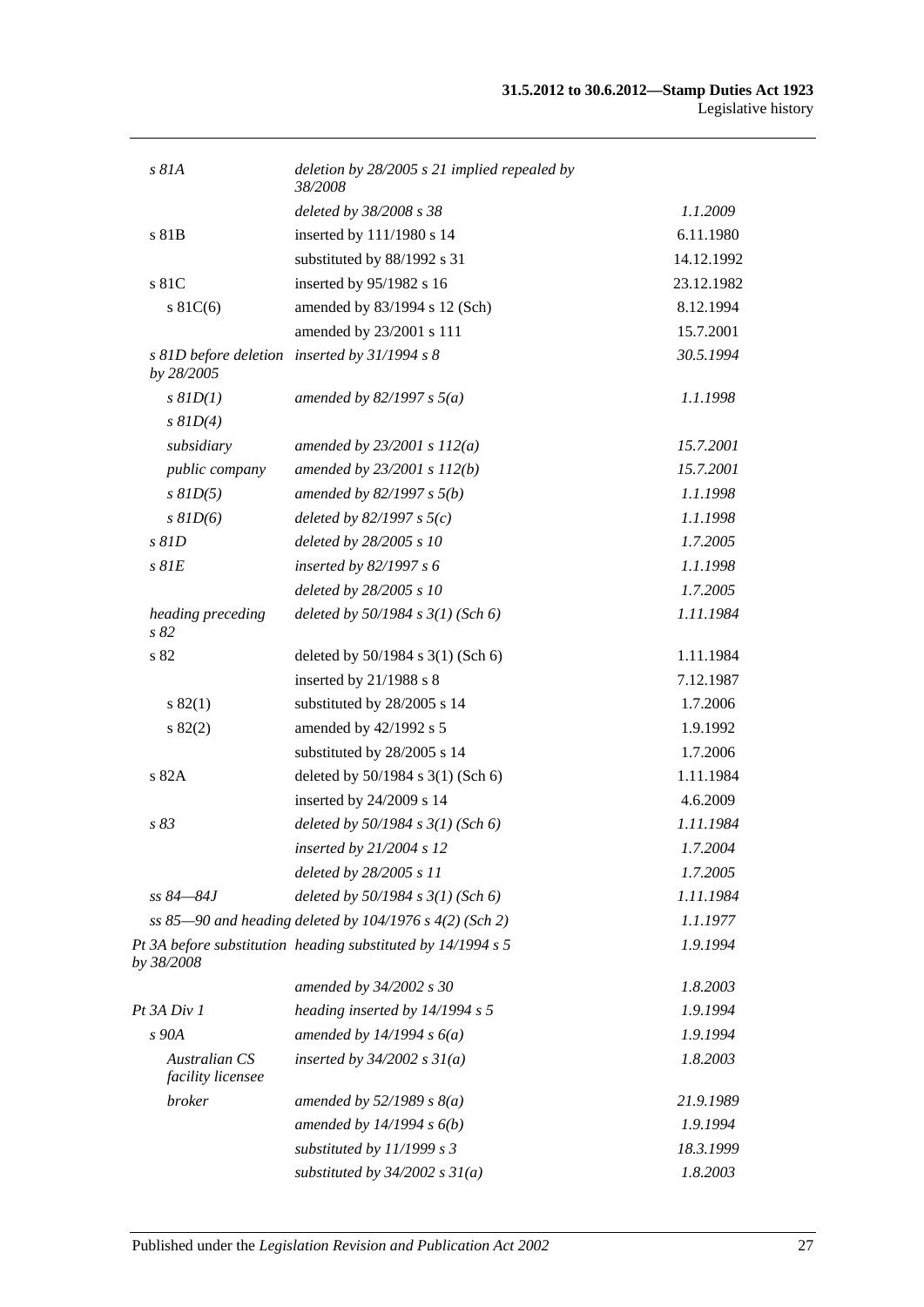| CS facility                        | inserted by $34/2002$ s $31(b)$                  | 1.8.2003   |
|------------------------------------|--------------------------------------------------|------------|
| CSF identifier                     | inserted by $34/2002$ s $31(b)$                  | 1.8.2003   |
| CSF participant                    | inserted by $34/2002$ s $31(b)$                  | 1.8.2003   |
| <b>CSF</b> transaction             | inserted by $34/2002$ s $31(b)$                  | 1.8.2003   |
| error transaction                  | inserted by $14/1994 s 6(c)$                     | 1.9.1994   |
|                                    | substituted by $34/2002$ s $31(c)$               | 1.8.2003   |
|                                    | exempt transaction inserted by $21/2000 s 28(a)$ | 8.6.2000   |
|                                    | substituted by 27/2001 s 12                      | 26.7.2001  |
|                                    | substituted by $34/2002$ s $31(c)$               | 1.8.2003   |
| financial market                   | inserted by $34/2002$ s $31(c)$                  | 1.8.2003   |
| foreign company                    | inserted by $14/1994 s 6(c)$                     | 1.9.1994   |
|                                    | amended by $23/2001 s 113(a)$                    | 15.7.2001  |
|                                    | identification code inserted by $14/1994 s 6(c)$ | 1.9.1994   |
|                                    | substituted by $34/2002$ s $31(d)$               | 1.8.2003   |
| odd lot                            | inserted by 70/1981 s 9                          | 2.11.1981  |
|                                    | deleted by $34/2002 s 31(e)$                     | 1.8.2003   |
| odd lot specialist                 | inserted by 70/1981 s 9                          | 2.11.1981  |
|                                    | amended by $52/1989 s 8(b)$                      | 21.9.1989  |
|                                    | deleted by $34/2002 s 31(e)$                     | 1.8.2003   |
| operating rules                    | inserted by $34/2002$ s $31(e)$                  | 1.8.2003   |
| proper CSF<br>transaction          | inserted by $34/2002$ s $31(e)$                  | 1.8.2003   |
| proper SCH<br>transfer             | inserted by $14/1994 s 6(d)$                     | 1.9.1994   |
|                                    | deleted by $34/2002 s 31(e)$                     | 1.8.2003   |
| quoted financial<br>product        | inserted by $34/2002$ s $31(e)$                  | 1.8.2003   |
| security                           | quoted marketable inserted by $21/2000 s 28(b)$  | 8.6.2000   |
|                                    | deleted by $34/2002 s 31(e)$                     | 1.8.2003   |
| recognised stock<br>exchange       | inserted by $21/2000 s 28(b)$                    | 8.6.2000   |
|                                    | deleted by 80/2000 s 17                          | 14.12.2000 |
| registered CS<br>facility licensee | inserted by $34/2002$ s $31(e)$                  | 1.8.2003   |
| registered market<br>licensee      | inserted by $34/2002$ s $31(e)$                  | 1.8.2003   |
| relevant company                   | inserted by $14/1994 s 6(d)$                     | 1.9.1994   |
|                                    | amended by 23/2001 s 113(b)                      | 15.7.2001  |
| relevant CSF<br>participant        | inserted by $34/2002$ s $31(f)$                  | 1.8.2003   |
| relevant SCH<br>participant        | inserted by $14/1994 s 6(d)$                     | 1.9.1994   |
|                                    | deleted by $34/2002$ s $31(f)$                   | 1.8.2003   |
| <b>SCH</b>                         | inserted by $14/1994$ s $6(d)$                   | 1.9.1994   |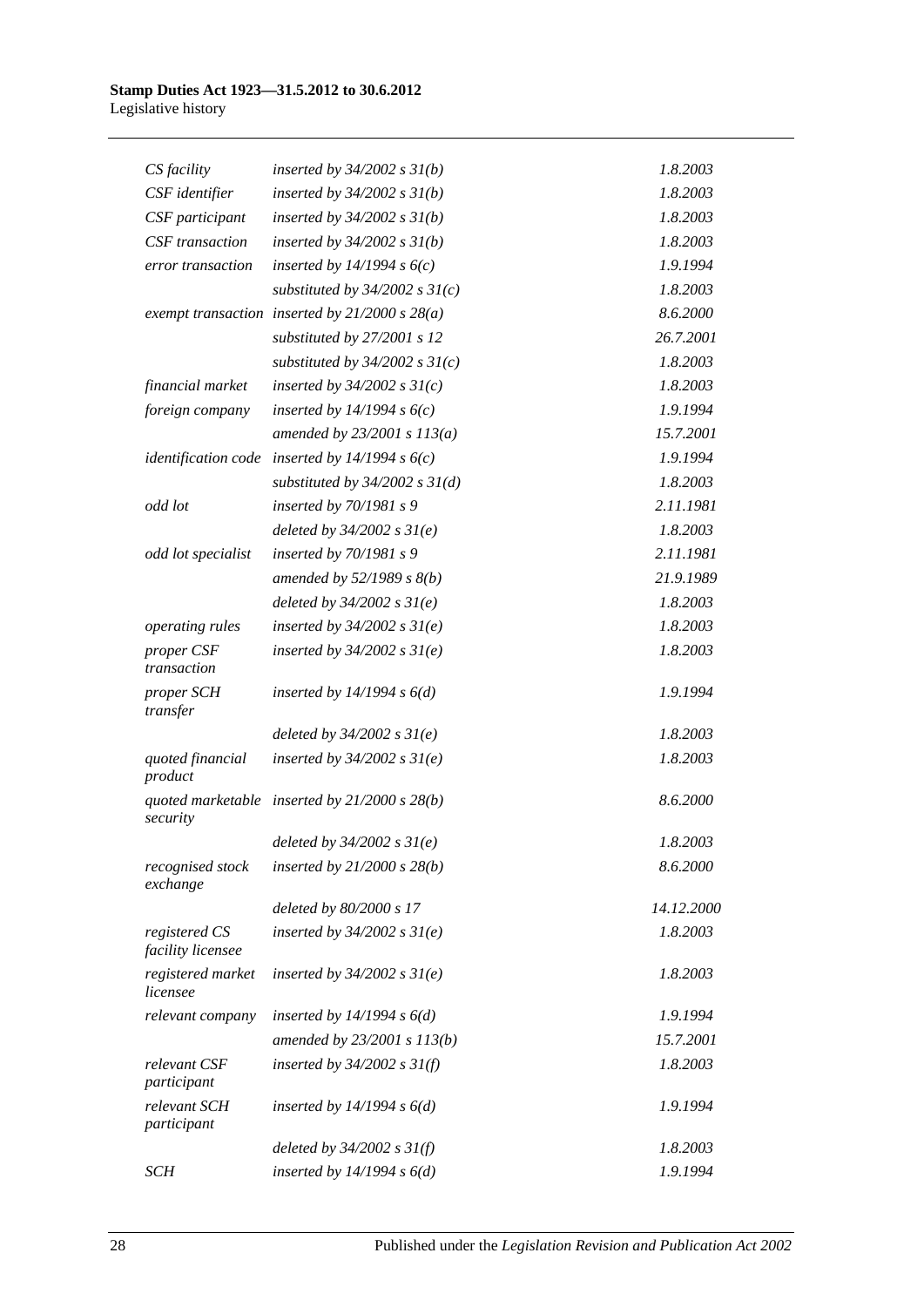|                                        | deleted by $34/2002$ s $31(f)$                                 | 1.8.2003  |
|----------------------------------------|----------------------------------------------------------------|-----------|
|                                        | SCH business rules inserted by $14/1994 s 6(d)$                | 1.9.1994  |
|                                        | deleted by $34/2002 s 31(f)$                                   | 1.8.2003  |
| SCH participant                        | inserted by $14/1994 s 6(d)$                                   | 1.9.1994  |
|                                        | deleted by $34/2002 s 31(f)$                                   | 1.8.2003  |
| SCH-regulated<br>transfer              | inserted by $14/1994 s 6(d)$                                   | 1.9.1994  |
|                                        | deleted by $34/2002$ s $31(f)$                                 | 1.8.2003  |
| South Australian<br>registered company | inserted by $14/1994 s6(e)$                                    | 1.9.1994  |
|                                        | substituted by $23/2001$ s $113(c)$                            | 15.7.2001 |
| transfer document                      | inserted by $14/1994 s6(e)$                                    | 1.9.1994  |
|                                        | substituted by $34/2002$ s $31(g)$                             | 1.8.2003  |
| transfer identifier                    | inserted by $14/1994 s6(e)$                                    | 1.9.1994  |
|                                        | deleted by $34/2002 s 31(g)$                                   | 1.8.2003  |
| transfer value                         | inserted by $14/1994 s6(e)$                                    | 1.9.1994  |
|                                        | substituted by $34/2002$ s $31(g)$                             | 1.8.2003  |
| $s$ 90AB                               | inserted by 71/1998 s 2                                        | 3.12.1998 |
| $s$ 90AC                               | inserted by $21/2000$ s $28(c)$                                | 8.6.2000  |
| Pt 3A Div 2                            | heading inserted by 14/1994 s 7                                | 1.9.1994  |
| $s$ 90 $B$                             |                                                                |           |
| $s\,90B(1)$                            | s 90B amended by 50/1984 s $3(1)$ (Sch 6)                      | 1.11.1984 |
|                                        | s 90B amended by 14/1994 s 8                                   | 1.9.1994  |
|                                        | s 90B amended and redesignated as $s$ 90B(1) by<br>49/1995 s 3 | 1.7.1995  |
|                                        | amended by 34/2002 s $32(a)$ –(d)                              | 1.8.2003  |
| $s$ 90 $B(2)$                          | inserted by $49/1995 s 3(b)$                                   | 1.7.1995  |
|                                        | amended by $34/2002 s 32(a)$                                   | 1.8.2003  |
| $s$ 90 $B(3)$                          | inserted by $49/1995 s 3(b)$                                   | 1.7.1995  |
|                                        | amended by $34/2002$ s $32(a)$ , (b)                           | 1.8.2003  |
| $s$ 90 $C$                             |                                                                |           |
| $s$ 90 $C(1)$                          | amended by $14/1994 s 9(a)$                                    | 1.9.1994  |
|                                        | amended by $49/1995 s 4(a)$ , (b)                              | 1.7.1995  |
|                                        | (a) and (b) deleted by $49/1995 s 4(c)$                        | 1.7.1995  |
|                                        | amended by $34/2002 s 33(a)$                                   | 1.8.2003  |
| $s\ 90C(2)$                            | deleted by $49/1995 s 4(d)$                                    | 1.7.1995  |
| $s\ 90C(3)$                            | amended by 70/1981 s 10                                        | 2.11.1981 |
|                                        | amended by $49/1995 s 4(e)$                                    | 1.7.1995  |
|                                        | amended by $34/2002$ s $33(a)$ , (b)                           | 1.8.2003  |
| $s \, 90C(4)$                          | amended by $34/2002 s 33(a)$                                   | 1.8.2003  |
| $s \, 90C(5)$                          | amended by $49/1995 s 4(f)$                                    | 1.7.1995  |
| $s\,90C(6)$                            | substituted by $14/1994$ s $9(b)$                              | 1.9.1994  |
|                                        | amended by 49/1995 s $4(g)$                                    | 1.7.1995  |
|                                        | substituted by 82/1996 s 114                                   | 1.7.1997  |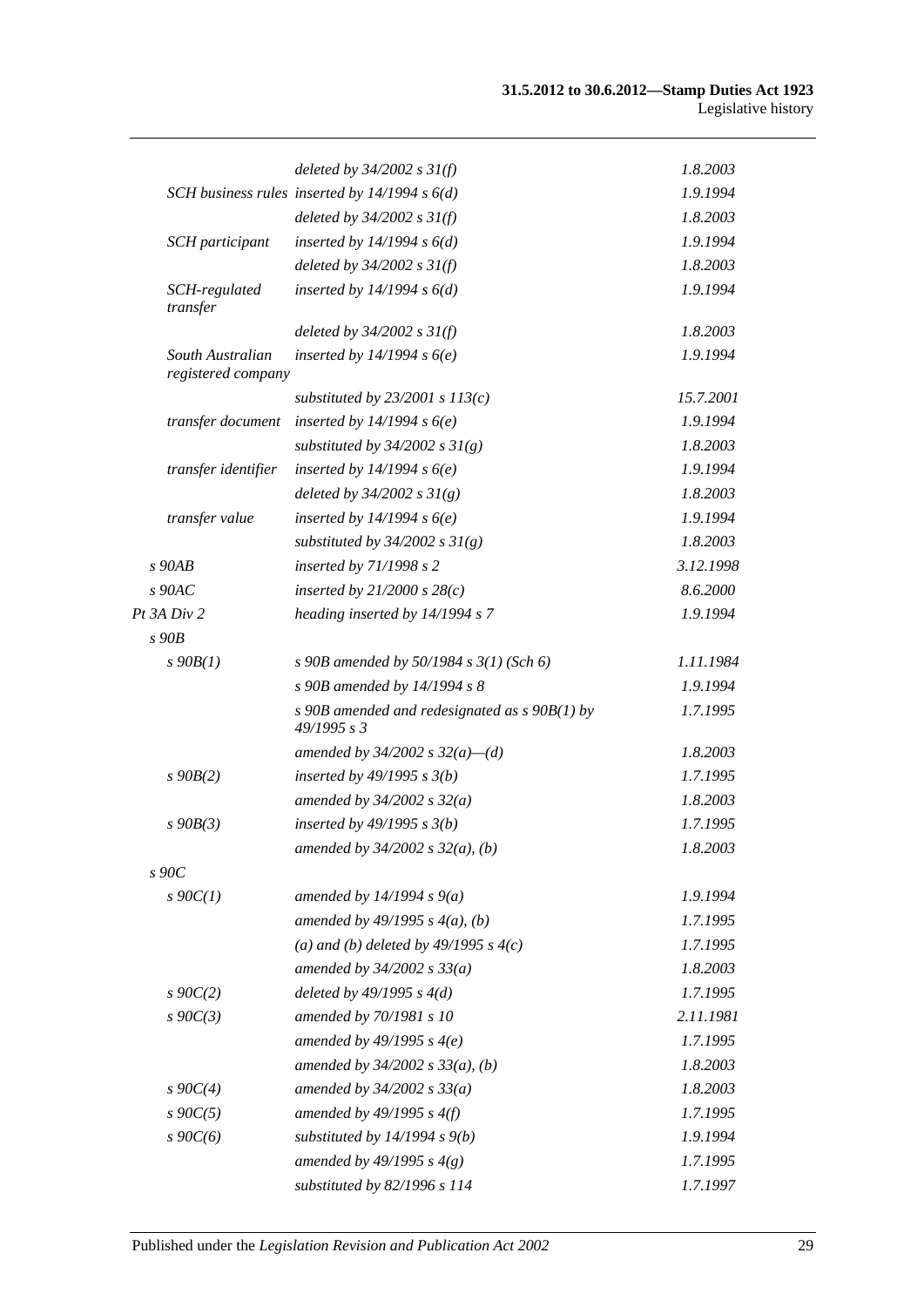| $s \, 90C(7)$      | amended by $49/1995 s 4(h)$                  | 1.7.1995   |
|--------------------|----------------------------------------------|------------|
|                    | deleted by 82/1996 s 114                     | 1.7.1997   |
| $s\,90C(8)$        | amended by 71/1992 s 3(1) (Sch 6)            | 1.3.1993   |
|                    | amended by 14/1994 s 9(c), (d)               | 1.9.1994   |
|                    | amended by $49/1995 s 4(i)$                  | 1.7.1995   |
|                    | deleted by 82/1996 s 114                     | 1.7.1997   |
| $s \, 90C(9)$      | deleted by 100/1986 s 15                     | 18.12.1986 |
| s 90D              |                                              |            |
| $s$ 90D(a1)        | inserted by 49/1995 s $5(a)$                 | 1.7.1995   |
| $s$ 90 $D(1)$      | amended by $49/1995 s 5(b)$                  | 1.7.1995   |
|                    | amended by $35/2002$ s $24(a)$               | 28.11.2002 |
| $s$ 90D(2)         | amended by 49/1995 s $5(c)$                  | 1.7.1995   |
|                    | amended by $35/2002$ s $24(b)$               | 28.11.2002 |
| $s$ 90D(3)         | substituted by 88/1992 s 32                  | 14.12.1992 |
|                    | substituted by $14/1994 s 10(a)$             | 1.9.1994   |
|                    | amended by $49/1995 s 5(d)$                  | 1.7.1995   |
|                    | substituted by 82/1996 s 115                 | 1.7.1997   |
| $s$ 90D(4)         | substituted by 88/1992 s 32                  | 14.12.1992 |
|                    | amended by $49/1995$ s $5(e)$                | 1.7.1995   |
|                    | deleted by 82/1996 s 115                     | 1.7.1997   |
| $s$ 90 $D(5)$      | inserted by 88/1992 s 32                     | 14.12.1992 |
|                    | deleted by 82/1996 s 115                     | 1.7.1997   |
| $s$ 90D(6)         | inserted by 88/1992 s 32                     | 14.12.1992 |
|                    | amended by $14/1994 s 10(b)$                 | 1.9.1994   |
|                    | deleted by 82/1996 s 115                     | 1.7.1997   |
| $s$ 90D(7) and (8) | inserted by 88/1992 s 32                     | 14.12.1992 |
|                    | deleted by 82/1996 s 115                     | 1.7.1997   |
| s 90E              |                                              |            |
| $s\ 90E(1)$        | amended by 14/1994 s 11                      | 1.9.1994   |
|                    | amended by $49/1995 s 6(a)$                  | 1.7.1995   |
|                    | amended by $34/2002$ s $34(a)$               | 1.8.2003   |
| $s$ 90 $E(2)$      | substituted by 88/1992 s 33                  | 14.12.1992 |
|                    | amended by $49/1995 s 6(b)$                  | 1.7.1995   |
|                    | amended by 82/1996 s 116                     | 1.7.1997   |
| $s\ 90E(3)$        | amended by 36/1990 s 6                       | 24.5.1990  |
|                    | substituted by $34/2002$ s $34(b)$           | 1.8.2003   |
| $s$ 90 $F$         | amended by 49/1995 s 7                       | 1.7.1995   |
|                    | amended by 34/2002 s 35                      | 1.8.2003   |
| s 90G              | inserted by $8/1986 s 6$                     | 13.3.1986  |
| $s \, 90G(1)$      |                                              |            |
| broker             | amended by $52/1989 s 9(c)$                  | 21.9.1989  |
| financial product  | marketable security amended by 23/2001 s 114 | 15.7.2001  |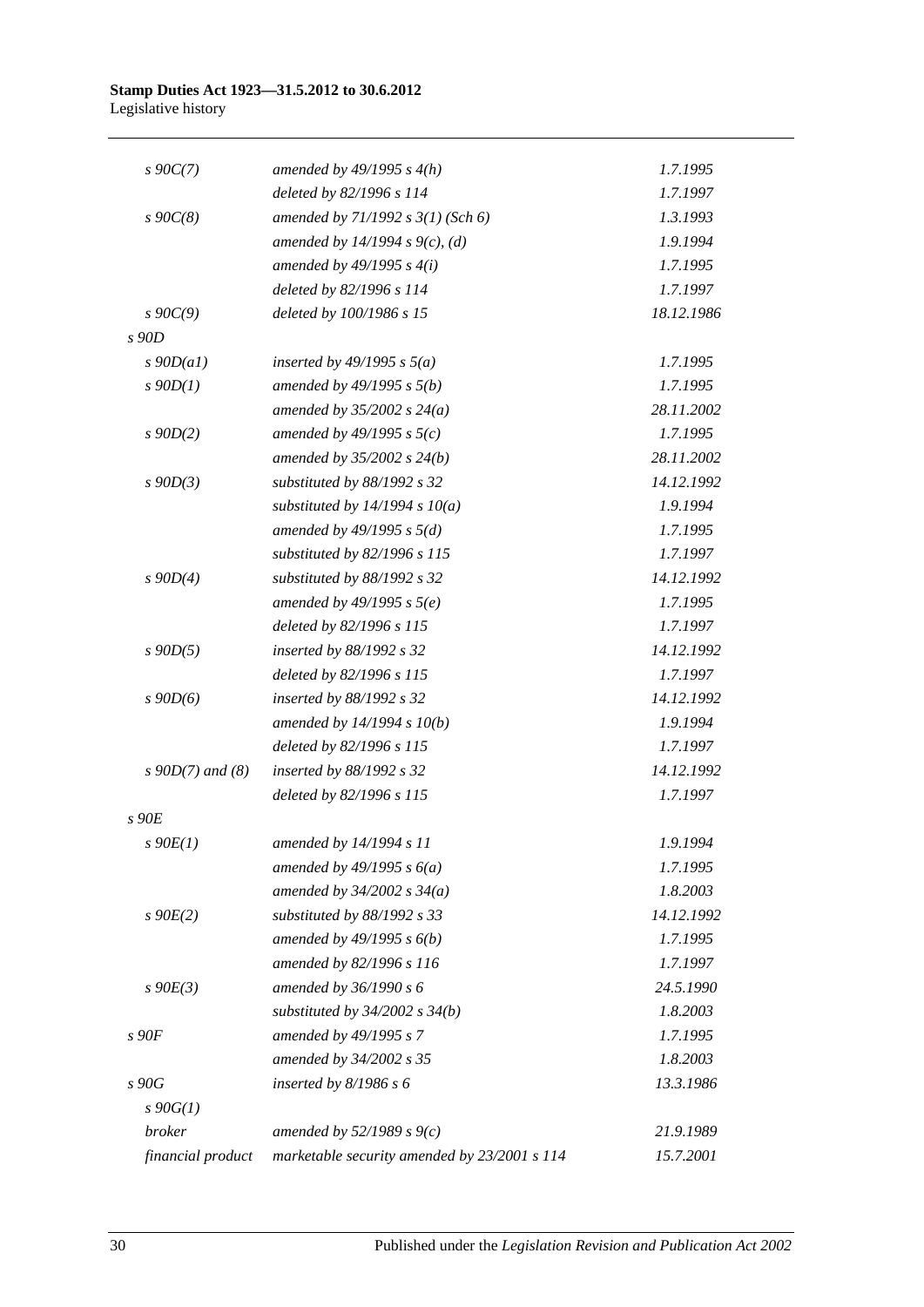|                                                  | marketable security renamed financial product<br>by $34/2002$ s $36(a)$ | 1.8.2003   |
|--------------------------------------------------|-------------------------------------------------------------------------|------------|
| jobber                                           | deleted by $52/1989 s 9(a)$                                             | 21.9.1989  |
| marketable<br>security-see<br>financial product  |                                                                         |            |
| market maker                                     | inserted by $52/1989 s 9(a)$                                            | 21.9.1989  |
|                                                  | relevant transaction amended by $34/2002$ s $36(a)$                     | 1.8.2003   |
| the U.K. Stock<br>Exchange                       | deleted by $52/1989 s 9(b)$                                             | 21.9.1989  |
| the U.K. and<br><b>Ireland Stock</b><br>Exchange | inserted by $52/1989 s 9(b)$                                            | 21.9.1989  |
| $s\,90G(3)$                                      | amended by $34/2002$ s $36(a)$                                          | 1.8.2003   |
| $s\,90G(5)$                                      | substituted by 88/1992 s 34                                             | 14.12.1992 |
|                                                  | substituted by $82/1996$ s $117(a)$                                     | 1.7.1997   |
|                                                  | $s\ 90G(5a)$ and (5b) inserted by 88/1992 s 34                          | 14.12.1992 |
|                                                  | deleted by $82/1996 s 117(a)$                                           | 1.7.1997   |
| $s\,90G(6)$                                      | amended by $100/1986 s 16(a)$ , (b)                                     | 1.2.1987   |
|                                                  | amended by 52/1989 s $9(c)$ —(f)                                        | 21.9.1989  |
|                                                  | amended by 49/1995 s 8                                                  | 1.7.1995   |
|                                                  | amended by $34/2002$ s $36(b)$ —(d)                                     | 1.8.2003   |
| $s\,90G(7)$                                      | amended by $100/1986$ s $16(c)$ , (d)                                   | 1.2.1987   |
|                                                  | amended by 52/1989 s 9(c), (g)                                          | 21.9.1989  |
|                                                  | amended by $34/2002 s 36(b)$                                            | 1.8.2003   |
| $s\,90G(8)$                                      | substituted by $100/1986$ s $16(e)$                                     | 18.12.1986 |
|                                                  | deleted by 82/1996 s 117(b)                                             | 1.7.1997   |
| Pt 3A Div 3                                      | inserted by 14/1994 s 12                                                | 1.9.1994   |
|                                                  | amended by 83/1994 s 7                                                  | 8.12.1994  |
|                                                  | amended by 18/1996 s 8                                                  | 24.4.1996  |
|                                                  | amended by 82/1996 ss 118, 119                                          | 1.7.1997   |
|                                                  | substituted by 34/2002 s 37                                             | 1.8.2003   |
| Pt 3A Div 4                                      | inserted by 14/1994 s 12                                                | 1.9.1994   |
|                                                  | amended by 82/1996 ss 120, 121                                          | 1.7.1997   |
|                                                  | substituted by 34/2002 s 37                                             | 1.8.2003   |
| Pt 3A Div 5                                      | inserted by $83/1994 s 8$                                               | 8.12.1994  |
| s90T                                             | amended by 23/2001 s 115                                                | 15.7.2001  |
|                                                  | amended by 34/2002 s 38                                                 | 1.8.2003   |
| s90U                                             | amended by 34/2002 s 39                                                 | 1.8.2003   |
| s90V                                             |                                                                         |            |
| $s$ 90V(1)                                       | amended by 34/2002 s 40                                                 | 1.8.2003   |
| $s\,90V(3)$                                      | inserted by 80/2000 s 18                                                | 14.12.2000 |
| Pt 3A                                            | substituted by 38/2008 s 39                                             | 1.1.2009   |
| s 85                                             |                                                                         |            |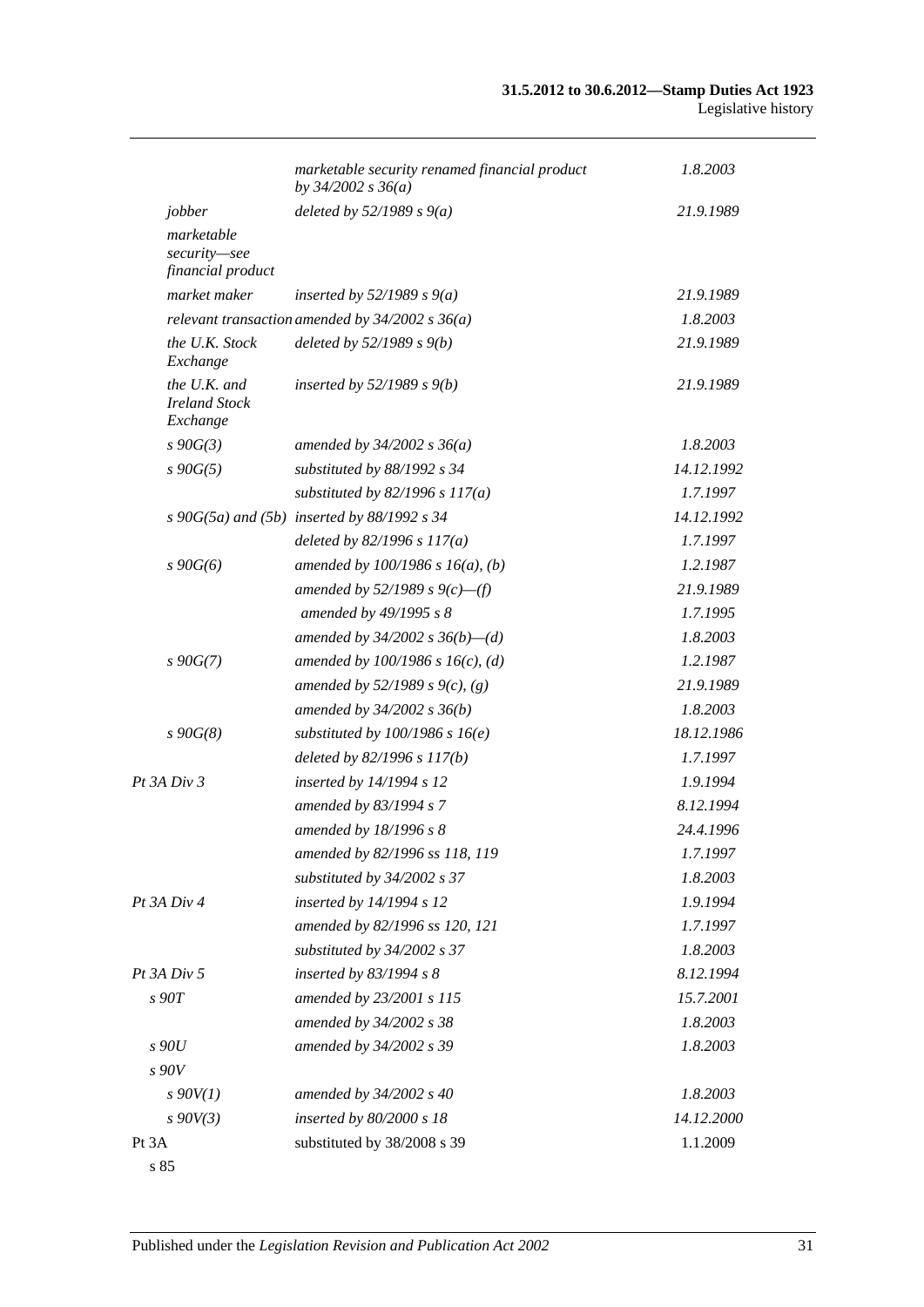## **Stamp Duties Act 1923—31.5.2012 to 30.6.2012**

Legislative history

| s 85(1)                                   | s 85 amended and redesignated as s 85(1) by<br>$26/2011$ s $6(1)$ , (2) | 1.7.2011   |
|-------------------------------------------|-------------------------------------------------------------------------|------------|
| s 85(2)                                   | inserted by $26/2011$ s $6(2)$                                          | 1.7.2011   |
| Pt 4 before substitution<br>by 26/2011    | inserted by 36/1990 s 7                                                 | 24.5.1990  |
|                                           | amended by 88/1992 ss 35-41                                             | 14.12.1992 |
|                                           | amended by 83/1994 s 9                                                  | 8.12.1994  |
|                                           | amended by 18/1996 s 9                                                  | 24.4.1996  |
|                                           | amended by 82/1996 ss 122-127                                           | 1.7.1997   |
|                                           | substituted by 80/2000 s 19                                             | 14.12.2000 |
| s 91                                      |                                                                         |            |
| $s \mathcal{Q}_I(I)$                      |                                                                         |            |
| close personal<br>relationship            | inserted by $43/2006$ s $204(1)$                                        | 1.6.2007   |
| executive officer                         | amended by $23/2001 s 116(a)$                                           | 15.7.2001  |
| land asset                                | land asset and local substituted by $27/2006$ s $4(1)$                  | 22.9.2006  |
| local primary<br>production land<br>asset | inserted by 27/2006 s $4(1)$                                            | 22.9.2006  |
| majority interest                         | deleted by $27/2006 s 4(2)$                                             | 22.9.2006  |
| entity                                    | primary production inserted by $27/2006$ s $4(3)$                       | 22.9.2006  |
| private company                           | substituted by $34/2002$ s 41                                           | 1.8.2003   |
| relative                                  | amended by 43/2006 s 204(2)                                             | 1.6.2007   |
|                                           | significant interest inserted by $27/2006$ s $4(4)$                     | 22.9.2006  |
| $s \, 9I(4)$                              | amended by 23/2001 s 116(b)                                             | 15.7.2001  |
|                                           | amended by 43/2006 s 204(3)                                             | 1.6.2007   |
| $s$ 91A                                   | inserted by $27/2006 s 5$                                               | 22.9.2006  |
| $s\,93$                                   |                                                                         |            |
| $s\,93(1)$                                | amended by $27/2006 s 6(1), (2)$                                        | 22.9.2006  |
| s 94                                      |                                                                         |            |
| s 94(1)                                   | amended by 27/2006 s 7(1)                                               | 22.9.2006  |
| $s\,94(2)$                                | amended by 27/2006 s 7(2)                                               | 22.9.2006  |
| $s\,94(5)$                                | inserted by $27/2006 s 7(3)$                                            | 22.9.2006  |
| s 95                                      |                                                                         |            |
| $s\,95(1)$ —(3)                           | amended by 27/2006 s 8                                                  | 22.9.2006  |
| $ss$ 95A and 95B                          | inserted by 27/2006 s 9                                                 | 22.9.2006  |
| s 96                                      |                                                                         |            |
| $s\,96(1)$ and (2)                        | amended by 27/2006 s 10                                                 | 22.9.2006  |
| s <sub>97</sub>                           |                                                                         |            |
| $s\,97(1)$                                | amended by $27/2006 s 11(1)$                                            | 22.9.2006  |
| $s\,97(2)$                                | amended by 34/2002 s 42                                                 | 1.8.2003   |
| $s\,97(3)$ and (4)                        | amended by $27/2006 s 11(1)$                                            | 22.9.2006  |
| $s\,97(5)$                                | amended by 34/2002 s 42                                                 | 1.8.2003   |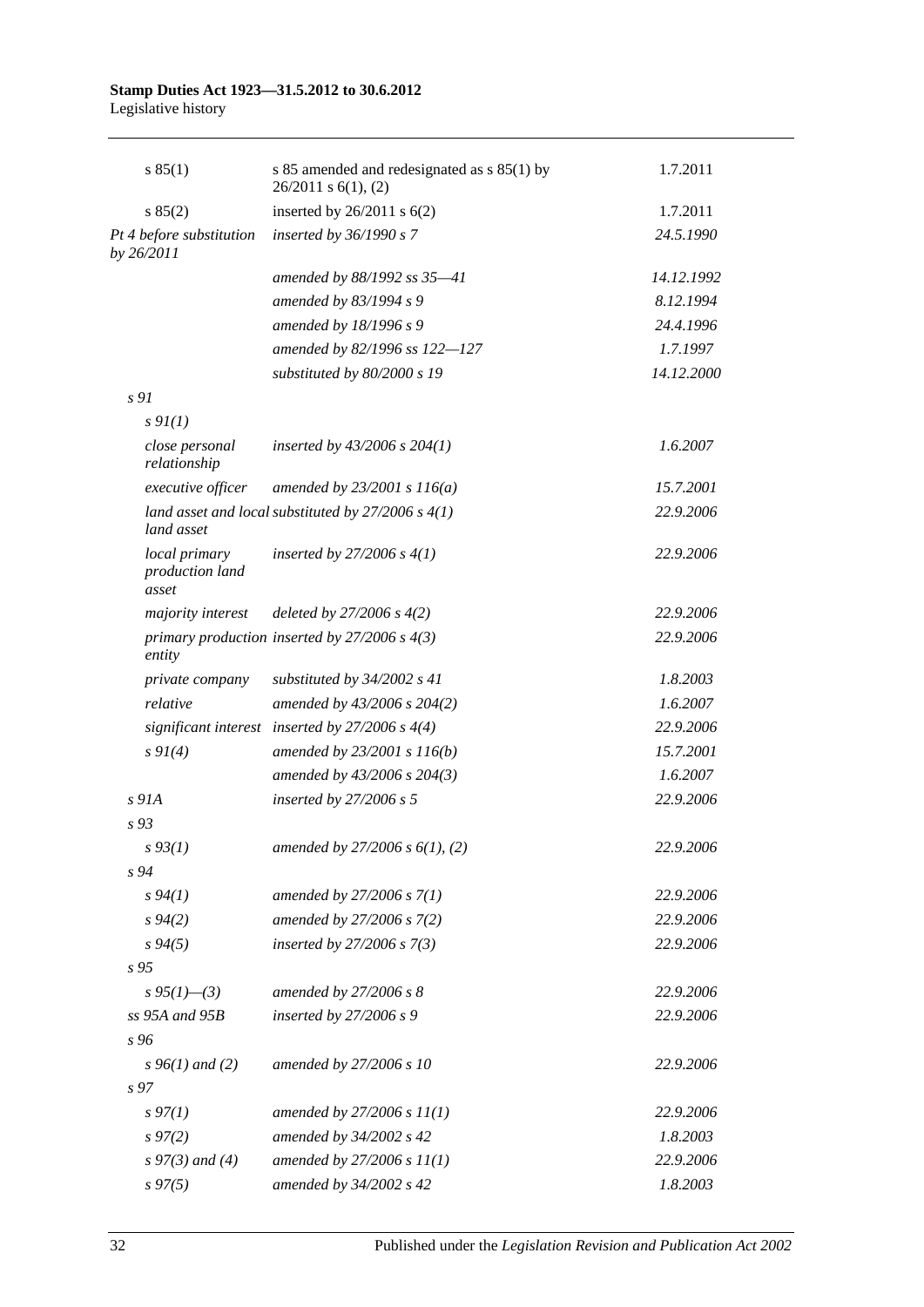|                                      | amended by 27/2006 s $11(1)$ —(3)               | 22.9.2006  |
|--------------------------------------|-------------------------------------------------|------------|
| s 98                                 |                                                 |            |
| $s\,98(1)$                           | amended by $27/2006$ s $12(1)$ , (2)            | 22.9.2006  |
| $s\,98(1a)$                          | inserted by $27/2006 s 12(3)$                   | 22.9.2006  |
| $s\,98(2)$                           | amended by 27/2006 s 12(1)                      | 22.9.2006  |
| s 101                                |                                                 |            |
| $s$ 101(2)                           | substituted by 27/2001 s 13                     | 26.7.2001  |
|                                      | amended by 34/2002 s 43                         | 1.8.2003   |
| s 102                                |                                                 |            |
| s $102(1)$ —(3)                      | amended by 27/2006 s 13                         | 22.9.2006  |
| Pt 4                                 | substituted by 26/2011 s 7                      | 1.7.2011   |
| s 91                                 |                                                 |            |
| $s\,91(1)$                           |                                                 |            |
| private unit trust                   | amended by 41/2015 s 20                         | 1.7.2011   |
| scheme                               |                                                 |            |
| Pt 4A                                | inserted by 24/2009 s 15                        | 4.6.2009   |
| $Pt\,5$                              |                                                 |            |
| s 106                                |                                                 |            |
| s 106(1)                             | s 106 amended by 50/1984 s 3(1) (Sch 6)         | 1.11.1984  |
|                                      | s 106 redesignated as s 106(1) by 82/1996 s 128 | 1.7.1997   |
| 106(2)                               | inserted by 82/1996 s 128                       | 1.7.1997   |
| $s\ 106(3)$                          | inserted by 38/2008 s 40                        | 1.1.2009   |
| s 106A before deletion<br>by 38/2008 |                                                 |            |
| $s$ 106A(1)                          | amended by $70/1981 s 11(a)$                    | 2.11.1981  |
|                                      | amended by 83/1994 s $10(a)$                    | 8.12.1994  |
|                                      | amended by $34/2002$ s $44(a)$ , (b)            | 1.8.2003   |
| $s$ 106A(1a)                         | inserted by $70/1981 s 11(b)$                   | 2.11.1981  |
|                                      | amended by 35/2002 s 25                         | 28.11.2002 |
|                                      | amended by $34/2002$ s $44(c)$                  | 1.8.2003   |
| $s$ 106A(1b)                         | inserted by $70/1981 s 11(b)$                   | 2.11.1981  |
| $s$ 106A(2)                          | amended by 14/1994 s 13                         | 1.9.1994   |
|                                      | amended by $83/1994 s 10(b)$                    | 8.12.1994  |
|                                      | amended by $34/2002$ s $44(d)$ —(f)             | 1.8.2003   |
| $s$ 106A(3)                          | amended by 83/1994 s $10(c)$                    | 8.12.1994  |
|                                      | amended by $82/1996 s 129(a)$                   | 1.7.1997   |
|                                      | amended by $34/2002 s 44(g)$                    | 1.8.2003   |
| $s$ 106A(4)                          | substituted by $83/1994$ s $10(d)$              | 8.12.1994  |
|                                      | amended by 82/1996 s 129(b)                     | 1.7.1997   |
| $s$ 106A(5)                          | amended by $83/1994 s 10(e)$                    | 8.12.1994  |
|                                      | amended by $34/2002$ s $44(h)$ , (i)            | 1.8.2003   |
| s 106A                               | deleted by 38/2008 s 41                         | 1.1.2009   |
| s 107                                | substituted by 14/1994 s 14                     | 1.9.1994   |
|                                      |                                                 |            |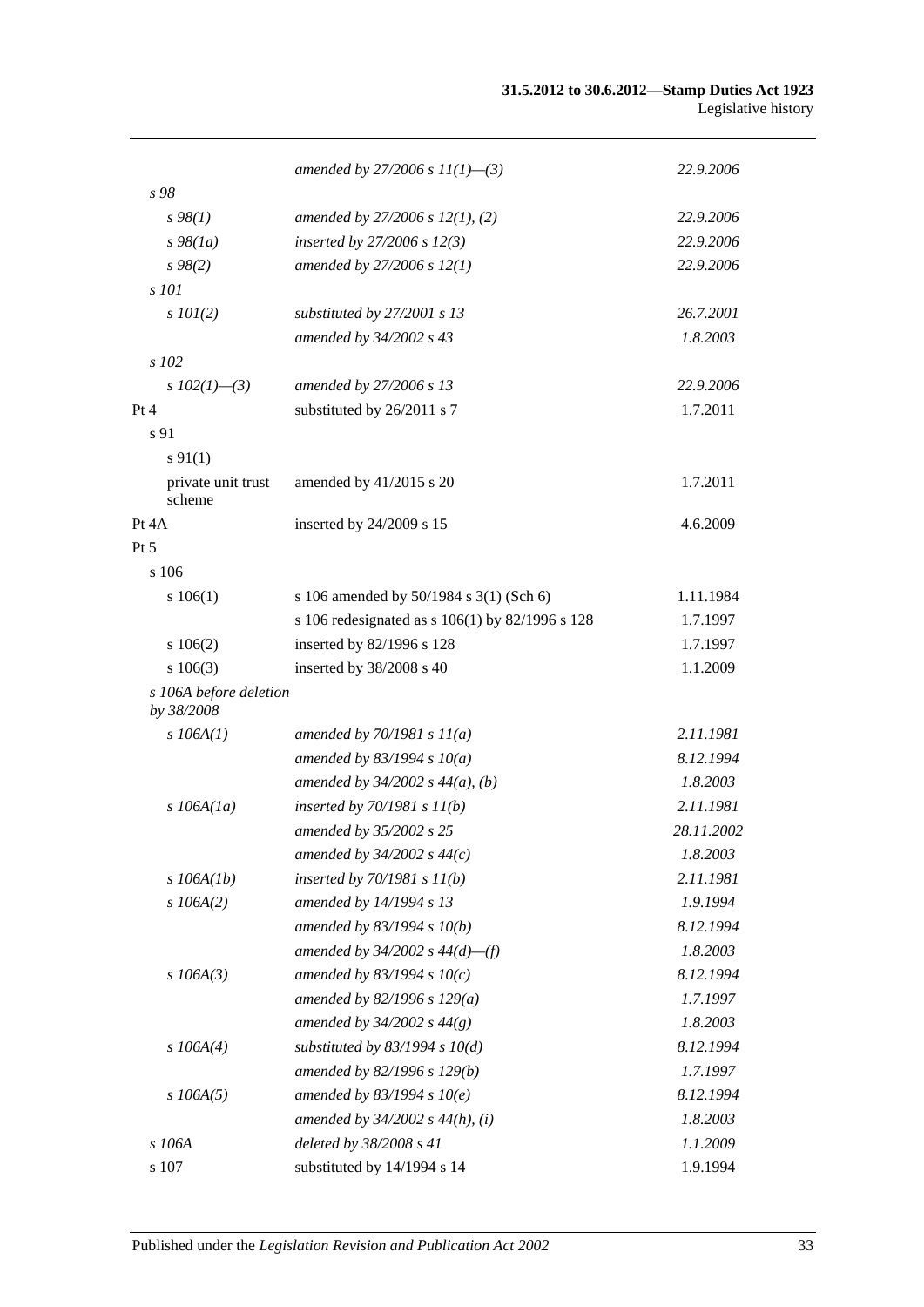|                                                 | deleted by 82/1996 s 130                                                                    | 1.7.1997                     |
|-------------------------------------------------|---------------------------------------------------------------------------------------------|------------------------------|
|                                                 | inserted by 35/2002 s 26                                                                    | 28.11.2002                   |
| $s\ 107(3)$                                     | amended by 24/2009 s 16                                                                     | 4.6.2009                     |
| s 108                                           |                                                                                             |                              |
| s 108(1)                                        | amended by 59/1994 Sch 2                                                                    | 1.1.1995                     |
|                                                 | amended by 44/2006 s 59                                                                     | 18.1.2007                    |
| s 109                                           | amended by 88/1992 s 42                                                                     | 14.12.1992                   |
|                                                 | deleted by 38/2008 s 42                                                                     | 1.1.2009                     |
| s 110                                           | deleted by 88/1992 s 43                                                                     | 14.12.1992                   |
| s 110A                                          | amended by 100/1986 s 17                                                                    | 18.12.1986                   |
|                                                 | deleted by 82/1996 s 131                                                                    | 1.7.1997                     |
| s 111                                           | amended by 82/1996 s 132                                                                    | 1.7.1997                     |
| s 112                                           |                                                                                             |                              |
| s 112(1)                                        | amended by 74/1991 s 13(a)                                                                  | 12.12.1991                   |
|                                                 | substituted by $38/2008$ s $43(1)$                                                          | 1.1.2009                     |
| $s\ 112(2)$                                     | inserted by $74/1991 s 13(b)$                                                               | 12.12.1991                   |
|                                                 | deleted by $38/2008 s 43(1)$                                                                | 1.1.2009                     |
| s112(2)                                         | s 112(5) amended and redesignated as s 112(2)<br>by $38/2008$ s $43(2)$ —(4)                | 1.1.2009                     |
| s $112(3)$ and (4)                              | deleted by $38/2008 s 43(1)$                                                                | 1.1.2009                     |
| s $112(5)$ —see<br>s 112(2)                     |                                                                                             |                              |
| $s$ 113                                         | deleted by $50/1984$ s $3(1)$ (Sch 6)                                                       | 1.11.1984                    |
| s 114                                           | inserted by $27/1978$ s 8                                                                   | 30.3.1978                    |
| Sch 1                                           | deleted in pursuance of the Acts Republication<br>Act 1967 as its function is now exhausted | 1.11.1984                    |
|                                                 | inserted by $41/1999$ s 22                                                                  | 1.12.1998                    |
| cl <sub>2</sub>                                 | inserted by 24/2009 s 17                                                                    | 4.6.2009                     |
| Sch 2                                           | heading substituted by $44/2003$ s 3(1) (Sch 1)                                             | 24.11.2003                   |
| Pt1                                             | heading inserted by $44/2003$ s 3(1) (Sch 1)                                                | 24.11.2003                   |
| <b>AGREEMENT</b> or<br>any<br><b>MEMORANDUM</b> | amended by $42/1992 s 6(a)$                                                                 | 1.9.1992                     |
|                                                 | deleted by $88/1992 s 44(a)$                                                                | 14.12.1992                   |
| <b>AFFIDAVIT OR</b><br><b>DECLARATION</b>       | amended by 50/1984 s 3(1) (Sch 6)                                                           | 1.11.1984                    |
|                                                 | deleted by $81/1985 s 11(a)$                                                                | 5.8.1985                     |
| by $10/11$                                      | cl 1 before deletion ANNUAL LICENCE amended by 27/1978<br>$s \, 9(a) - (d)$                 | uncommenced-not incorporated |
|                                                 | ANNUAL LICENCE amended by 65/1983 s 3                                                       | 1.1.1984                     |
|                                                 | ANNUAL LICENCE amended by $8/1986 s 7(a)$                                                   | 13.3.1986                    |
|                                                 | ANNUAL LICENCE amended by 100/1986<br>$s\,18(a), (b)$                                       | 18.12.1986                   |
|                                                 | ANNUAL LICENCE amended by 47/1990<br>$s \frac{5}{1}(a), (b), (d), (c)$                      | 1.7.1990                     |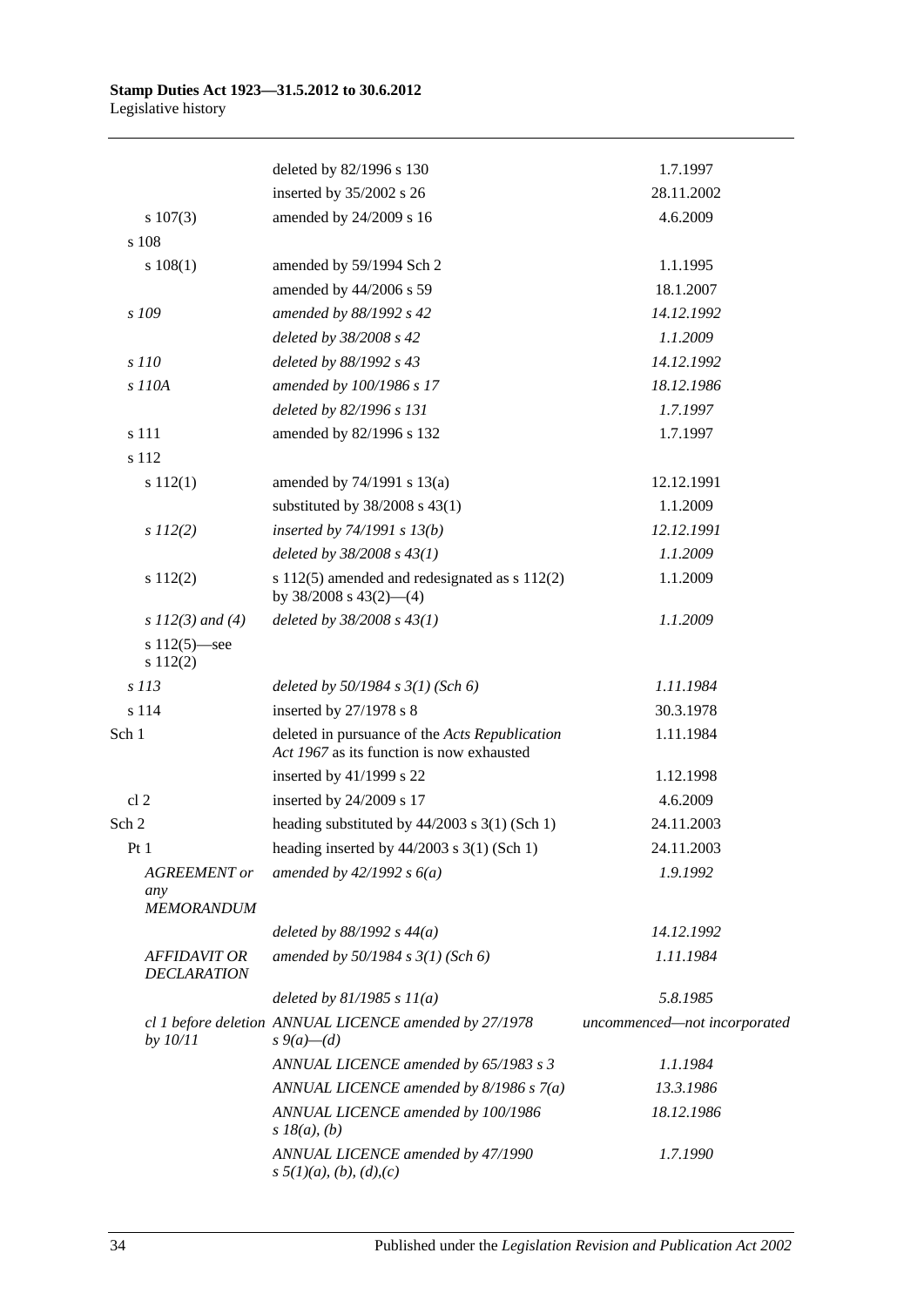|                 |                        | ANNUAL LICENCE paragraph (1) deleted by<br>47/1990 s 5(1)(c)                                                         | 1.7.1990   |
|-----------------|------------------------|----------------------------------------------------------------------------------------------------------------------|------------|
|                 |                        | ANNUAL LICENCE amended by 82/1996 s 133                                                                              | 1.7.1997   |
|                 |                        | ANNUAL LICENCE amended by $36/1998 s 3(a)$                                                                           | 1.6.1998   |
|                 |                        | ANNUAL LICENCE amended and redesignated<br>as cl 1 by $44/2003$ s $3(1)$ (Sch 1)                                     | 24.11.2003 |
|                 | $cl$ $I(3)$            |                                                                                                                      |            |
|                 |                        | Exemption No 2 amended by $41/1999$ s $23(a)$                                                                        | 1.12.1998  |
|                 |                        | Exemption No 3 inserted by $111/1980 s 15(a)$                                                                        | 6.11.1980  |
|                 |                        | substituted by $100/1986$ s $18(c)$                                                                                  | 18.12.1986 |
|                 |                        | Exemption No 4 inserted by $111/1980 s 15(a)$                                                                        | 6.11.1980  |
|                 | and 6                  | Exemption Nos 5 inserted by $81/1985 s 11(b)$                                                                        | 5.8.1985   |
|                 |                        | Exemption No 7 inserted by 8/1986 s 7(b)                                                                             | 13.3.1986  |
|                 |                        | Exemption No $8$ inserted by 100/1986 s 18(d)                                                                        | 18.12.1986 |
| cl1             |                        | deleted by $10/2011$ s $5(1)$                                                                                        | 1.5.2011   |
| cl <sub>2</sub> |                        | <b>APPLICATION</b> to Register a Motor Vehicle<br>amended by $64/1989$ s $4(a)$ , (b)                                | 28.3.1990  |
|                 |                        | <b>APPLICATION</b> to Register a Motor Vehicle<br>amended by $31/1994$ s $9(a)$                                      | 30.5.1994  |
|                 |                        | <b>APPLICATION</b> to Register a Motor Vehicle<br>amended and redesignated as cl 2 by 44/2003<br>$s \; 3(1)$ (Sch 1) | 24.11.2003 |
|                 | cl $2(1)$<br>cl $2(2)$ | amended by 28/2005 s 15(1)                                                                                           | 1.7.2006   |
|                 |                        | Exemption No 2 amended by $100/1986$ s $18(e)$                                                                       | 18.12.1986 |
|                 |                        | Exemption No 4 substituted by $64/1989$ s $4(c)$                                                                     | 28.3.1990  |
|                 |                        | substituted by $30/1996$ s $43(a)$                                                                                   | 1.7.1996   |
|                 |                        | Exemption No 5Ainserted by $8/1986$ s $7(c)$                                                                         | 13.3.1986  |
|                 |                        | deleted by $38/2008 s 44(1)$                                                                                         | 1.1.2009   |
|                 |                        | Exemption No 6 substituted by $41/2004$ s $10(1)$                                                                    | 24.2.2005  |
|                 | Exemption<br>No 10     | substituted by 83/1994 s 12 (Sch)                                                                                    | 8.12.1994  |
|                 |                        | amended by $41/2004$ s $10(2)$                                                                                       | 24.2.2005  |
|                 | Exemption<br>No 10A    | inserted by $76/1994$ s $7(a)$                                                                                       | 2.3.1995   |
|                 |                        | substituted by $77/1995$ s $17(a)$                                                                                   | 1.7.1996   |
|                 |                        | substituted by $30/1996$ s $43(b)$                                                                                   | 1.7.1996   |
|                 | Exemption<br>No 10B    | inserted by $77/1995 s 17(a)$                                                                                        | 1.7.1996   |
|                 |                        | deleted by $30/1996 s 43(b)$                                                                                         | 1.7.1996   |
|                 | Exemption<br>No 11     | substituted by $41/2004$ s $10(3)$                                                                                   | 24.2.2005  |
|                 | Exemption<br>No 11A    | inserted by $54/1991$ s $5(a)$                                                                                       | 3.2.1992   |
|                 |                        | deleted by $30/1996 s 43(c)$                                                                                         | 1.7.1996   |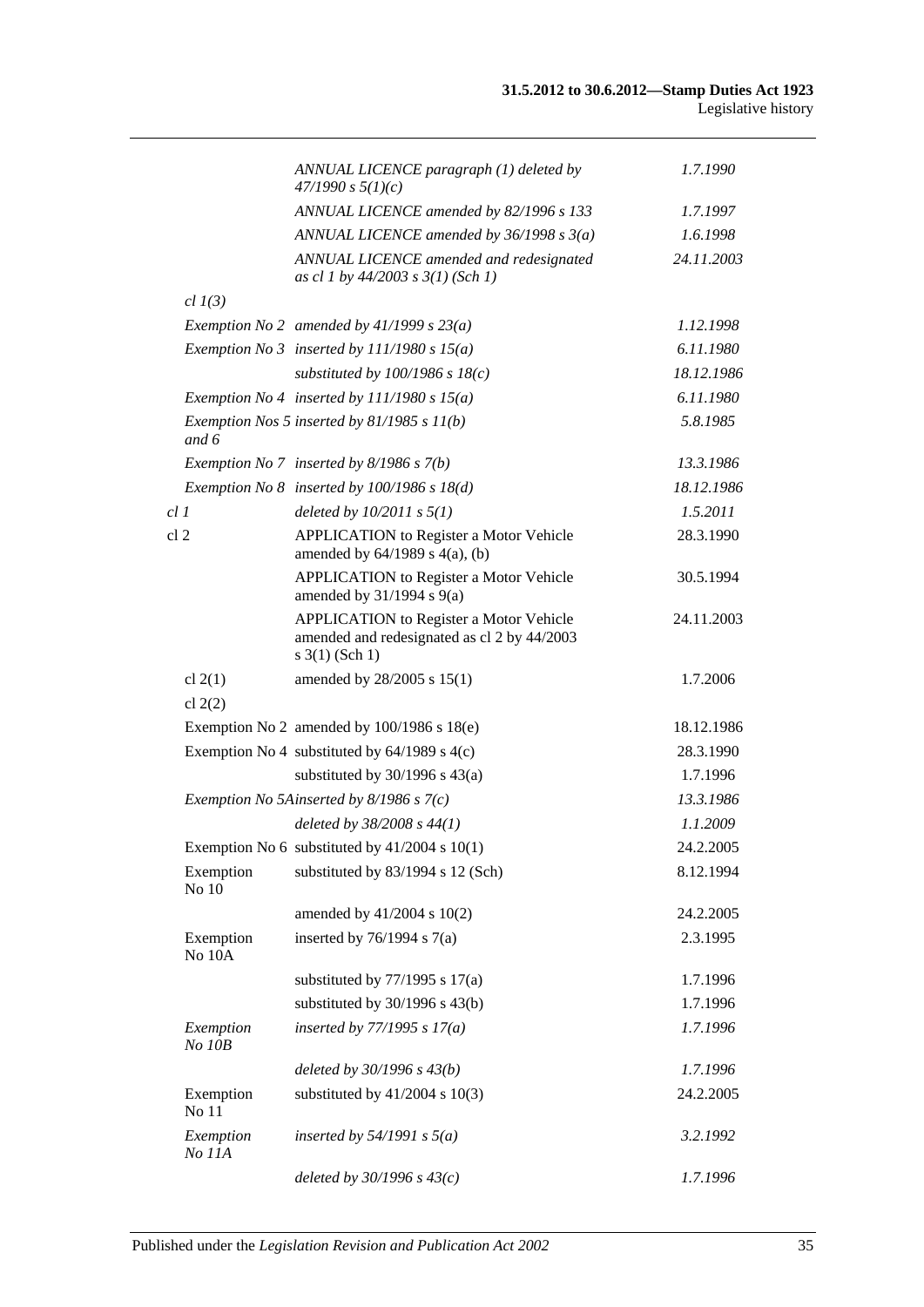| Exemption<br>No 12 | amended by $19/1991$ s $6(a)$                    | 18.4.1991  |
|--------------------|--------------------------------------------------|------------|
| Exemption<br>No 13 | amended by 19/1991 s 6(b)                        | 18.4.1991  |
| Exemption<br>No 14 | amended by $19/1991$ s $6(c)$                    | 18.4.1991  |
| Exemption<br>No 15 | substituted by $19/1991$ s $6(d)$                | 18.4.1991  |
|                    | amended by $72/1995$ s $6(a)$ —(c)               | 23.11.1995 |
|                    | (ab) deleted by $36/1998$ s $3(b)$               | 1.9.1998   |
|                    | amended by 41/2004 s 10(4)                       | 24.2.2005  |
| Exemption<br>No 16 | substituted by 28/1977 s 5                       | 28.7.1977  |
| Exemption<br>No 17 | inserted by 139/1982                             | 8.7.1982   |
|                    | substituted by $81/1985$ s $11(c)$               | 5.8.1985   |
| Exemption<br>No 18 | inserted by 31/1994 s 9(b)                       | 30.5.1994  |
|                    | amended by 41/2004 s 10(5)                       | 24.2.2005  |
| Exemption<br>No 19 | inserted by 28/2005 s 15(2)                      | 1.7.2006   |
| cl $2(3)$          | amended by 47/1990 s 5(2)                        | 1.1.1991   |
|                    | amended by 77/1995 s 17(b)                       | 1.7.1996   |
|                    | amended by 36/1998 s 3(c)                        | 27.7.1998  |
| cl $2(4)$          |                                                  |            |
|                    | Exemption No 2 substituted by $64/1989$ s $4(d)$ | 28.3.1990  |
|                    | substituted by $30/1996$ s $43(d)$               | 1.7.1996   |
|                    | Exemption No 3Ainserted by 8/1986 s 7(d)         | 13.3.1986  |
|                    | deleted by 38/2008 s 44(2)                       | 1.1.2009   |
|                    | Exemption No 5 substituted by 83/1994 s 12 (Sch) | 8.12.1994  |
|                    | amended by $41/2004$ s $10(6)$                   | 24.2.2005  |
| Exemption<br>No 5A | inserted by $76/1994$ s $7(b)$                   | 2.3.1995   |
|                    | substituted by $77/1995$ s $17(c)$               | 1.7.1996   |
|                    | substituted by $30/1996$ s $43(e)$               | 1.7.1996   |
|                    | Exemption No 5Binserted by 77/1995 s 17(c)       | 1.7.1996   |
|                    | deleted by $30/1996 s 43(e)$                     | 1.7.1996   |
|                    | Exemption No 6 substituted by 41/2004 s 10(7)    | 24.2.2005  |
|                    | Exemption No 6Ainserted by 54/1991 s 5(b)        | 3.2.1992   |
|                    | deleted by $30/1996 s 43(f)$                     | 1.7.1996   |
|                    | Exemption No 8 amended by 89/1978 s 3            | 18.1.1979  |
|                    | (c) deleted by 89/1978 s 3                       | 18.1.1979  |
|                    | amended by 84/2009 s 333                         | 1.2.2010   |
| <b>BANK NOTE</b>   | deleted by $111/1980 s 15(b)$                    | 6.11.1980  |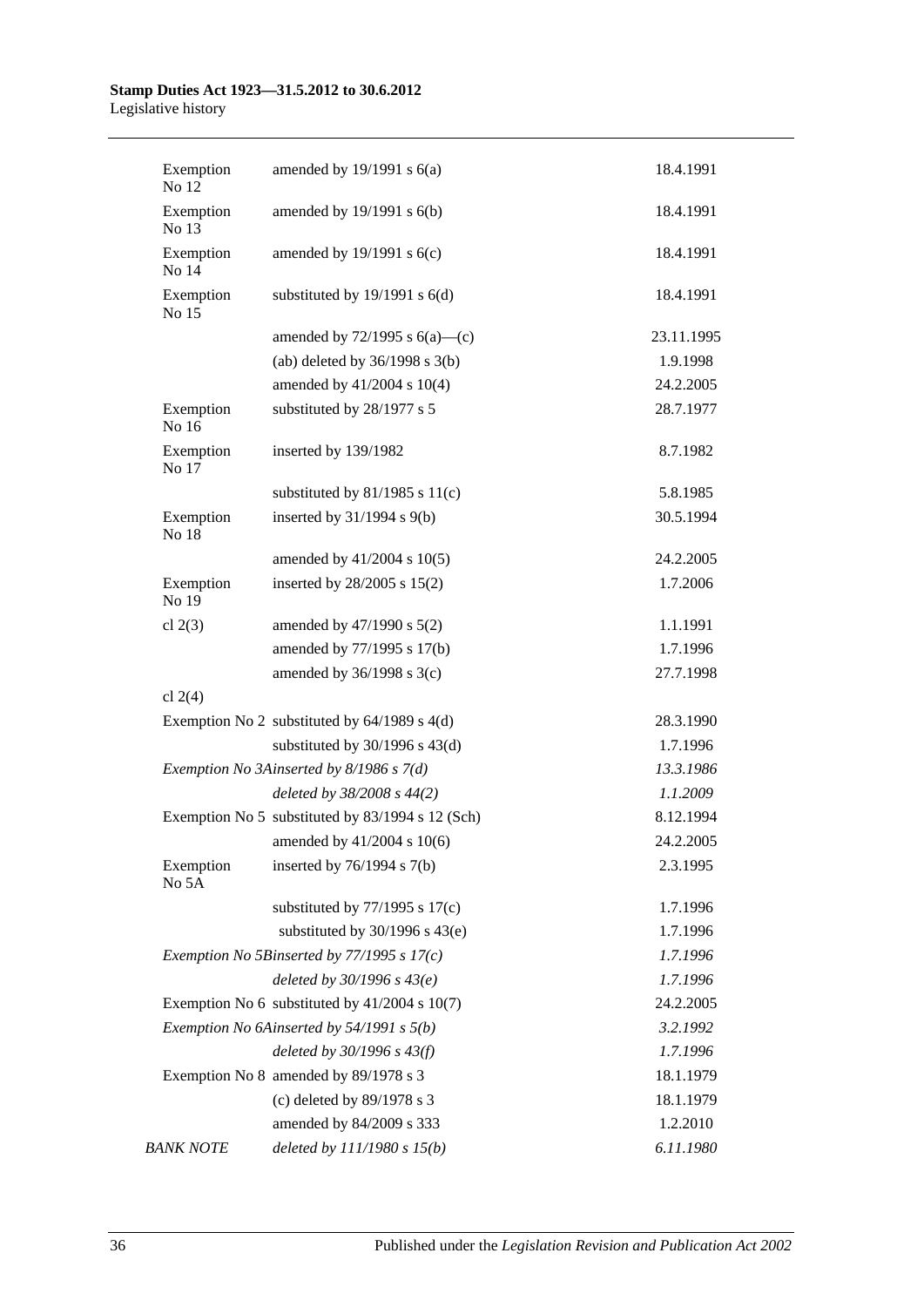| <b>BILL OF</b><br><b>EXCHANGE</b><br>payable on<br>demand                                                       | amended by $70/1981 s 12(a)$                                    | 2.11.1981  |
|-----------------------------------------------------------------------------------------------------------------|-----------------------------------------------------------------|------------|
|                                                                                                                 | substituted by $89/1983$ s $10(a)$                              | 1.1.1984   |
|                                                                                                                 | substituted by 19/1991 s $6(e)$                                 | 18.4.1991  |
|                                                                                                                 | deleted by $82/1997 s 7(a)$                                     | 1.1.1998   |
| <b>BILL OF</b><br>EXCHANGE, being<br>a cheque                                                                   | inserted by $89/1983$ s $10(a)$                                 | 1.1.1984   |
|                                                                                                                 | amended by $50/1984$ s $3(1)$ (Sch 6)                           | 1.11.1984  |
|                                                                                                                 | deleted by $82/1997 s 7(a)$                                     | 1.1.1998   |
| <b>BILL OF</b><br>EXCHANGE, being<br>a payment order                                                            | inserted by $19/1991 s 6(f)$                                    | 18.4.1991  |
|                                                                                                                 | deleted by $82/1997 s 7(a)$                                     | 1.1.1998   |
| <b>BILL OF</b><br><b>EXCHANGE</b> and<br><b>PROMISSORY</b><br>NOTE drawn or<br>made                             | amended by $70/1981 s 12(b)$                                    | 2.11.1981  |
|                                                                                                                 | deleted by $82/1997 s 7(a)$                                     | 1.1.1998   |
| <b>BILL OF</b><br><b>EXCHANGE</b> and<br><b>PROMISSORY</b><br>NOTE (not being a<br>bill or note                 | deleted by $82/1997 s 7(a)$                                     | 1.1.1998   |
| <b>BILL OF</b><br><b>EXCHANGE</b> and<br><b>PROMISSORY</b><br>NOTE of any other<br>kind (except a bank<br>note) | amended by 19/1991 s $6(g)$                                     | 18.4.1991  |
|                                                                                                                 | amended by 83/1994 s 12 (Sch)                                   | 8.12.1994  |
|                                                                                                                 | deleted by $82/1997 s 7(a)$                                     | 1.1.1998   |
| OR SHIPPING<br><b>NOTE</b>                                                                                      | BILL OF LADING deleted by 81/1985 s 11(d)                       | 5.8.1985   |
| (not otherwise<br>charged)                                                                                      | CONTRACT NOTE deleted by 50/1984 s 3(1) (Sch 6)                 | 1.11.1984  |
|                                                                                                                 | CONTRACT NOTE deleted by 50/1984 s 3(1) (Sch 6)                 | 1.11.1984  |
| <b>CONTRACT</b>                                                                                                 | deleted by $50/1984$ s $3(1)$ (Sch 6)                           | 1.11.1984  |
| cl <sub>3</sub>                                                                                                 | CONVEYANCE or TRANSFER amended by<br>$101/1976$ s 7             | 16.12.1976 |
|                                                                                                                 | CONVEYANCE or TRANSFER amended by<br>$111/1980$ s $15(c)$ , (d) | 6.11.1980  |
|                                                                                                                 | CONVEYANCE or TRANSFER amended by<br>$95/1982$ s $17(a)$ —(d)   | 23.12.1982 |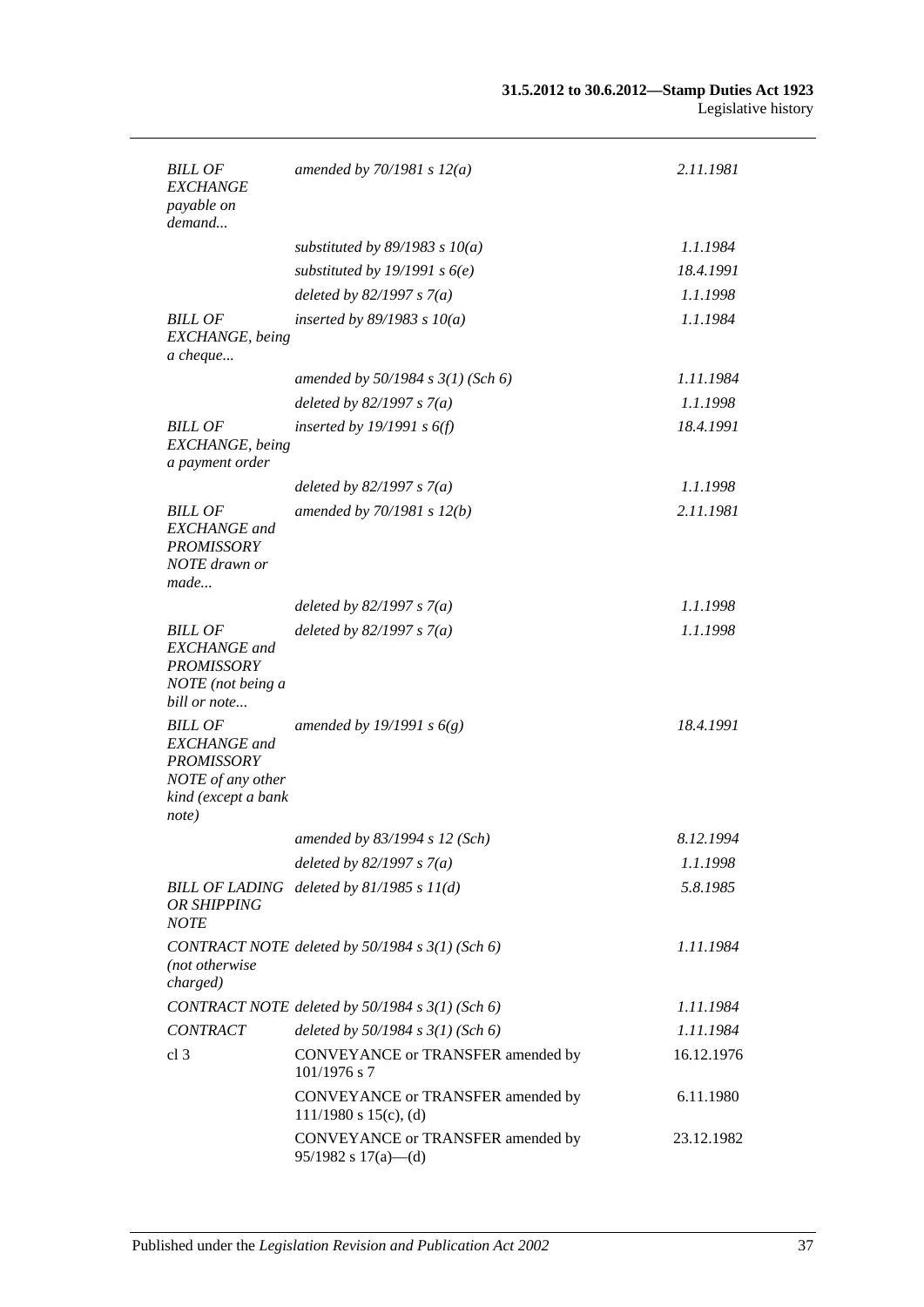|                        | CONVEYANCE or TRANSFER (ab) deleted by<br>89/1983 s 10(b)                                  | 1.1.1984   |
|------------------------|--------------------------------------------------------------------------------------------|------------|
|                        | CONVEYANCE or TRANSFER amended by<br>89/1983 s 10(c)                                       | 1.1.1984   |
|                        | CONVEYANCE or TRANSFER amended by<br>$50/1984$ s 3(1) (Sch 6)                              | 1.11.1984  |
|                        | CONVEYANCE or TRANSFER amended by<br>$81/1985$ s $11(e)$ , (g)                             | 5.8.1985   |
|                        | <b>CONVEYANCE or TRANSFER (aab) deleted</b><br>by $81/1985$ s $11(f)$                      | 5.8.1985   |
|                        | CONVEYANCE or TRANSFER amended by<br>$8/1986$ s 7(e)                                       | 13.3.1986  |
|                        | CONVEYANCE or TRANSFER amended by<br>$42/1992$ s $6(b)$                                    | 1.9.1992   |
|                        | CONVEYANCE or TRANSFER amended by<br>88/1992 s 44(b), (c)                                  | 14.12.1992 |
|                        | CONVEYANCE or TRANSFER amended by<br>49/1995 s 9(a)                                        | 1.7.1995   |
|                        | CONVEYANCE or TRANSFER amended by<br>40/1999 s $2(a)$                                      | 5.8.1999   |
|                        | CONVEYANCE or TRANSFER amended by<br>$15/2002$ s 7(a)                                      | 5.9.2002   |
|                        | CONVEYANCE or TRANSFER amended by<br>$34/2002$ s $45(a)$ , (b)                             | 1.8.2003   |
|                        | CONVEYANCE or TRANSFER amended and<br>redesignated as cl $3$ by $44/2003$ s $3(1)$ (Sch 1) | 24.11.2003 |
| cl $3(1)$<br>cl $3(2)$ | amended by 38/2008 s 44(3)                                                                 | 1.1.2009   |
|                        | Exemption No 1 substituted by 81/1985 s 11(h)                                              | 5.8.1985   |
|                        | substituted by $80/2000$ s $20(a)$                                                         | 14.12.2000 |
|                        | Exemption No 2 inserted by $81/1985$ s $11(h)$                                             | 5.8.1985   |
|                        | amended by $34/2002$ s $45(c)$                                                             | 1.8.2003   |
|                        | amended by 41/2004 s 10(8)                                                                 | 4.11.2004  |
|                        | Exemption No 3 inserted by $100/1986$ s $18(f)$                                            | 18.12.1986 |
|                        | amended by $34/2002$ s $45(d)$                                                             | 1.8.2003   |
|                        | deleted by 38/2008 s 44(4)                                                                 | 1.1.2009   |
|                        | Exemption No 4 inserted by $100/1986$ s $18(f)$                                            | 18.12.1986 |
|                        | amended by 83/1994 s 12 (Sch)                                                              | 8.12.1994  |
|                        | amended by 38/2008 s 44(5)                                                                 | 1.1.2009   |
|                        | Exemption No 5 inserted by $100/1986$ s $18(f)$                                            | 18.12.1986 |
|                        | substituted by 83/1994 s 12 (Sch)                                                          | 8.12.1994  |
|                        | amended by 38/2008 s 44(6)                                                                 | 1.1.2009   |
|                        | amended by 58/2009 s 42(1)                                                                 | 1.1.2010   |
| cl <sub>4</sub>        | CONVEYANCE operating substituted by<br>$101/1976$ s 8                                      | 16.12.1976 |
|                        | CONVEYANCE operating amended by 81/1985<br>$s\ 11(i)$                                      | 5.8.1985   |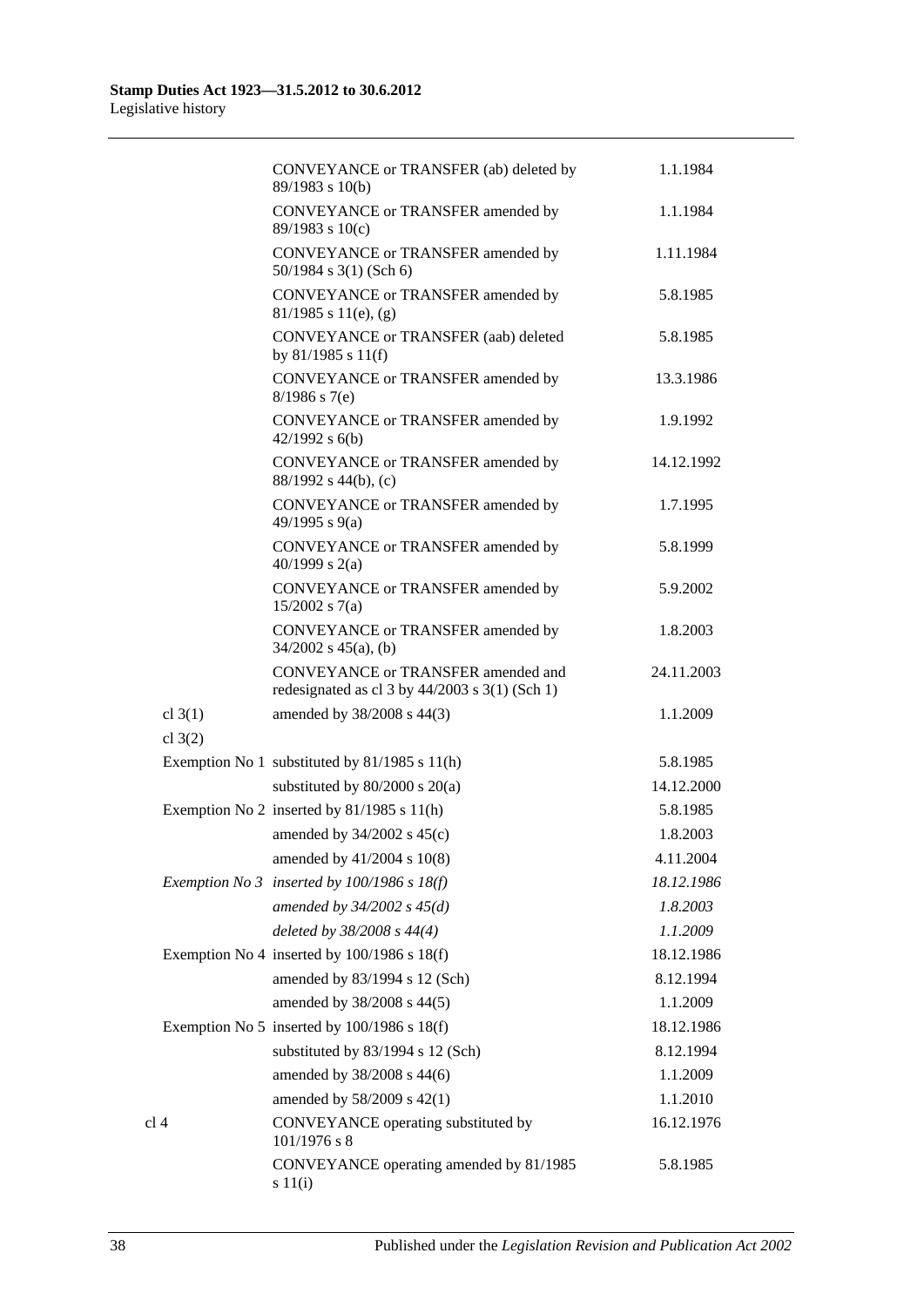|                 | CONVEYANCE operating amended by 36/1990<br>s 8                                       | 24.5.1990  |
|-----------------|--------------------------------------------------------------------------------------|------------|
|                 | CONVEYANCE operating amended by 88/1992<br>$s\ 44(d), (e)$                           | 14.12.1992 |
|                 | CONVEYANCE operating amended by 14/1994<br>s 15(a)                                   | 1.9.1994   |
|                 | CONVEYANCE operating amended by 49/1995<br>$s \theta(b)$                             | 1.7.1995   |
|                 | CONVEYANCE operating amended by 42/1997<br>s <sub>4</sub>                            | 17.7.1997  |
|                 | CONVEYANCE operating amended by 40/1999<br>s(2(b)                                    | 5.8.1999   |
|                 | CONVEYANCE operating amended by 15/2002<br>s(7(b)                                    | 5.9.2002   |
|                 | CONVEYANCE operating amended by 34/2002<br>$s\,45(e)$                                | 1.8.2003   |
|                 | CONVEYANCE operating amended and<br>redesignated as cl 4 by $44/2003$ s 3(1) (Sch 1) | 24.11.2003 |
| cl 4(1)         | amended by 38/2008 s 44(7)                                                           | 1.1.2009   |
|                 | (aa) deleted by 38/2008 s 44(7)                                                      | 1.1.2009   |
| cl $4(2)$       |                                                                                      |            |
|                 | Exemption No 2 inserted by $81/1985$ s $11(j)$                                       | 5.8.1985   |
|                 | substituted by 80/2000 s 20(b)                                                       | 14.12.2000 |
|                 | Exemption No 3 inserted by $100/1986$ s $18(g)$                                      | 18.12.1986 |
|                 | amended by $34/2002$ s $45(f)$                                                       | 1.8.2003   |
|                 | deleted by 38/2008 s 44(8)                                                           | 1.1.2009   |
|                 | Exemption No 4 inserted by $100/1986$ s $18(g)$                                      | 18.12.1986 |
|                 | amended by 83/1994 s 12 (Sch)                                                        | 8.12.1994  |
|                 | amended by 38/2008 s 44(9)                                                           | 1.1.2009   |
|                 | Exemption No 5 inserted by $100/1986$ s $18(g)$                                      | 18.12.1986 |
|                 | substituted by 83/1994 s 12 (Sch)                                                    | 8.12.1994  |
|                 | amended by 38/2008 s 44(10)                                                          | 1.1.2009   |
|                 | amended by 58/2009 s 42(2)                                                           | 1.1.2010   |
| cl <sub>5</sub> | CONVEYANCE for the partition amended by<br>95/1982 s 17(e)                           | 23.12.1982 |
|                 | CONVEYANCE for the partition amended by<br>42/1992 s6(c)                             | 1.9.1992   |
|                 | CONVEYANCE for the partition redesignated as<br>cl 5 by $44/2003$ s $3(1)$ (Sch 1)   | 24.11.2003 |
|                 | deleted by $28/2005 s 15(3)$                                                         | 1.7.2006   |
| cl 6            | CONVEYANCE for effectuating amended by<br>111/1980 s 15(e)                           | 6.11.1980  |
|                 | CONVEYANCE for effectuating amended by<br>42/1992 s 6(d)                             | 1.9.1992   |
|                 | CONVEYANCE for effectuating redesignated as<br>cl 6 by $44/2003$ s $3(1)$ (Sch 1)    | 24.11.2003 |
|                 | deleted by $28/2005 s 15(3)$                                                         | 1.7.2006   |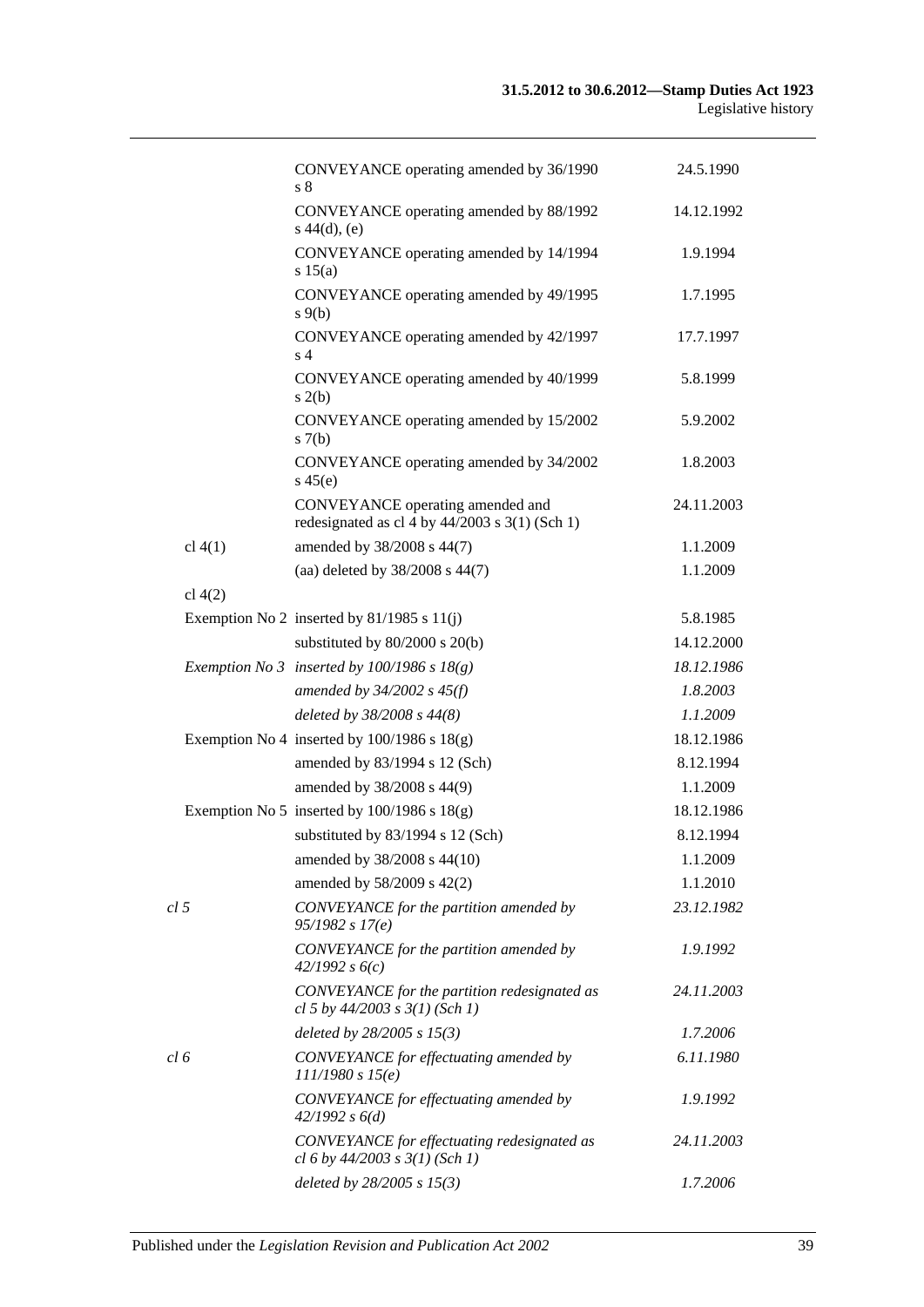| which s 71D applies                                      | CONVEYANCE to inserted by $111/1980 s 15(f)$                                   | 6.11.1980  |
|----------------------------------------------------------|--------------------------------------------------------------------------------|------------|
|                                                          | deleted by $19/1991 s 6(h)$                                                    | 18.4.1991  |
| cl 7                                                     | CONVEYANCE of any other kind amended by<br>42/1992 s6(e)                       | 1.9.1992   |
|                                                          | CONVEYANCE of any other kind redesignated<br>as cl 7 by 44/2003 s 3(1) (Sch 1) | 24.11.2003 |
|                                                          | deleted by $28/2005 s 15(3)$                                                   | 1.7.2006   |
| cl 8                                                     | DEED substituted by $42/1992 s 6(f)$                                           | 1.9.1992   |
|                                                          | DEED redesignated as cl 8 by $44/2003$ s $3(1)$<br>(Sch 1)                     | 24.11.2003 |
|                                                          | deleted by 28/2005 s 15(2)                                                     | 1.7.2006   |
| <b>DOCUMENT</b> or<br>other<br><b>INSTRUMENT</b>         | deleted by $95/1982 s 17(f)$                                                   | 23.12.1982 |
| <b>INSTALMENT</b><br><b>PURCHASE</b><br><b>AGREEMENT</b> | deleted by $50/1984$ s $3(1)$ (Sch 6)                                          | 1.11.1984  |
| by 28/2005                                               | cl 9 before deletion INSTRUMENT amended by $42/1992 s 6(g)$                    | 1.9.1992   |
|                                                          | INSTRUMENT redesignated as cl 9 by 44/2003<br>$s \frac{3}{1} (Sch 1)$          | 24.11.2003 |
| cl <sub>9</sub>                                          | deleted by $28/2005$ s $15(3)$                                                 | 1.7.2006   |
| $lease$ )                                                | LEASE (not being a amended by $111/1980 s 15(g)$ )                             | 6.11.1980  |
|                                                          | amended by $81/1985 s 11(k)$                                                   | 5.8.1985   |
|                                                          | deleted by $72/1995 s 6(d)$                                                    | 23.11.1995 |
| cl 10 before<br>deletion by 24/2009 by 72/1995 s 6(d)    | <b>LEASE or AGREEMENT FOR LEASE inserted</b>                                   | 23.11.1995 |
|                                                          | amended and redesignated as cl 10 by 44/2003<br>$s \frac{3}{1} (Sch 1)$        | 24.11.2003 |
| $cl$ 10(2)                                               |                                                                                |            |
|                                                          | Exemption No 1 substituted by 27/2001 s 14                                     | 1.1.2002   |
| <b>LEASE</b> made<br>subsequently                        | deleted by $72/1995 s6(e)$                                                     | 23.11.1995 |
| <b>LETTER OF</b><br><b>ALLOTMENT</b>                     | deleted by $81/1985 s 11(l)$                                                   | 5.8.1985   |
| <i>cl 10</i>                                             | deleted by 24/2009 18(1)                                                       | 4.6.2009   |
| cl 11                                                    | may be repealed by proclamation: s 82A                                         |            |
|                                                          | MORTGAGE amended by 101/1976 s 9                                               | 16.12.1976 |
|                                                          | MORTGAGE amended by 88/1992 s 44(f)(i)                                         | 14.12.1992 |
|                                                          | MORTGAGE amended by 31/2003 s 13                                               | 1.10.2003  |
|                                                          | MORTGAGE amended and redesignated as cl 11<br>by $44/2003$ s 3(1) (Sch 1)      | 24.11.2003 |
| cl $11(1)$                                               | amended by 28/2005 s 12(1)                                                     | 1.7.2005   |
|                                                          | (a)(iii) deleted by $28/2005$ s $12(1)$                                        | 1.7.2005   |
|                                                          | amended by 28/2005 s 17                                                        | 1.7.2007   |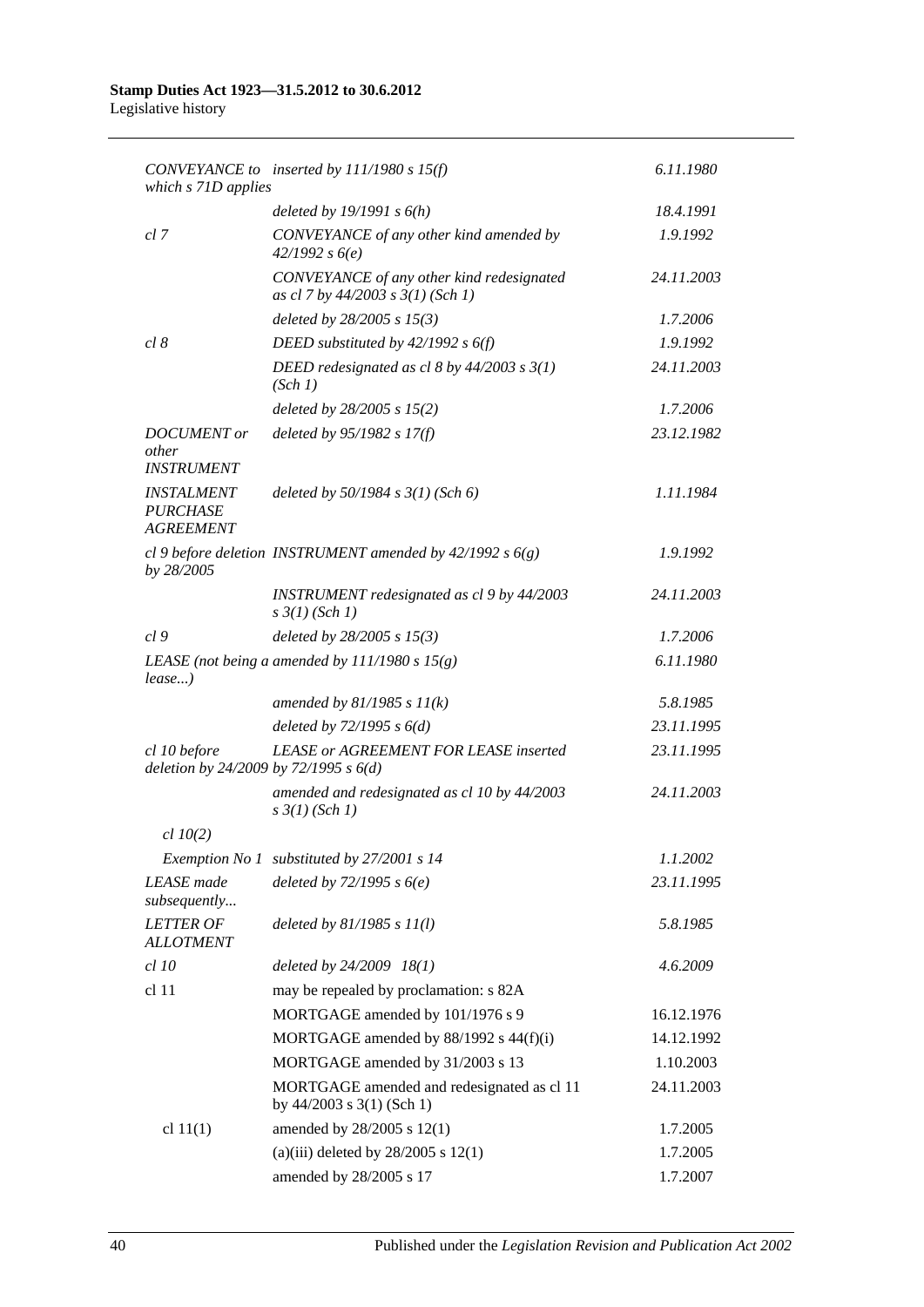|                                    | amended by 28/2005 s 20                                                                                                                         | 1.7.2008   |
|------------------------------------|-------------------------------------------------------------------------------------------------------------------------------------------------|------------|
| cl $11(2)$                         |                                                                                                                                                 |            |
| Exemption<br>Nos 2a and 2b         | inserted by $28/2005$ s $12(2)$                                                                                                                 | 1.7.2005   |
|                                    | Exemption No 3 inserted by $88/1992$ s $44(f)(ii)$                                                                                              | 14.12.1992 |
|                                    | amended by 23/2001 s 117(a)                                                                                                                     | 15.7.2001  |
|                                    | Exemption No 4 inserted by $72/1995$ s 6(f)                                                                                                     | 23.11.1995 |
|                                    | cl 11(3) and (4) inserted by $28/2005$ s 12(3)                                                                                                  | 1.7.2005   |
| <b>POWER OF</b><br><b>ATTORNEY</b> | deleted by $42/1992 s 6(h)$                                                                                                                     | 1.9.1992   |
| <b>RECEIPTS</b>                    | deleted by $50/1984$ s $3(1)$ (Sch 6)                                                                                                           | 1.11.1984  |
| cl 12 before                       | RETURN lodged with the Commissioner by a<br>deletion by $10/2011$ company redesignated as cl 12 by $44/2003$ s $3(1)$<br>(Sch 1)                | 24.11.2003 |
| <i>cl</i> 12                       | deleted by $10/2011$ s $5(2)$                                                                                                                   | 1.5.2011   |
| cl 13 before                       | RETURN lodged with the Commissioner by a<br>deletion by 24/2009 financial institution under s 44 inserted by<br>82/1997 s 7(b)                  | 1.1.1998   |
|                                    | RETURN lodged with the Commissioner by a<br>financial institution under s 44 amended by<br>41/1999 s 23(b)                                      | 1.12.1998  |
|                                    | RETURN lodged with the Commissioner by a<br>financial institution under s 44 amended and<br>redesignated as cl 13 by $44/2003$ s $3(1)$ (Sch 1) | 24.11.2003 |
| cl 13(2)                           |                                                                                                                                                 |            |
|                                    | Exemption No 1 amended by $41/1999$ s $23(c)$ , (d)                                                                                             | 1.12.1998  |
|                                    | Exemption No 2 amended by $41/1999 s 23(e)$                                                                                                     | 1.12.1998  |
|                                    | Exemption No 3 amended by $41/1999$ s $23(f)$ , (g)                                                                                             | 1.12.1998  |
| $cl$ 13                            | deleted by 24/2009 s 18(2)                                                                                                                      | 4.6.2009   |
| cl 14 before                       | RETURN lodged with the Commissioner by a<br>deletion by $38/2008$ dealer amended by $111/1980$ s $15(h)$                                        | 6.11.1980  |
|                                    | RETURN lodged with the Commissioner by a<br>dealer amended by $42/1992 s 6(i)$                                                                  | 1.9.1992   |
|                                    | RETURN lodged with the Commissioner by a<br>dealer amended by $49/1995$ s $9(c)$ , (d)                                                          | 1.7.1995   |
|                                    | RETURN lodged with the Commissioner by a<br>dealer amended by $34/2002$ s $44(g)$                                                               | 1.8.2003   |
|                                    | RETURN lodged with the Commissioner by a<br>dealer amended and redesignated as cl 14 by<br>$44/2003$ s $3(1)$ (Sch 1)                           | 24.11.2003 |
| cl 14(2)                           |                                                                                                                                                 |            |
|                                    | Exemption No 1 amended by $100/1986$ s $18(h)$                                                                                                  | 1.2.1987   |
|                                    | substituted by $34/2002$ s $45(h)$                                                                                                              | 1.8.2003   |
|                                    | Exemption No 2 amended by $100/1986$ s $18(i)$                                                                                                  | 1.2.1987   |
|                                    | substituted by $34/2002$ s $45(h)$                                                                                                              | 1.8.2003   |
| cl 14                              | deleted by 38/2008 s 44(11)                                                                                                                     | 1.1.2009   |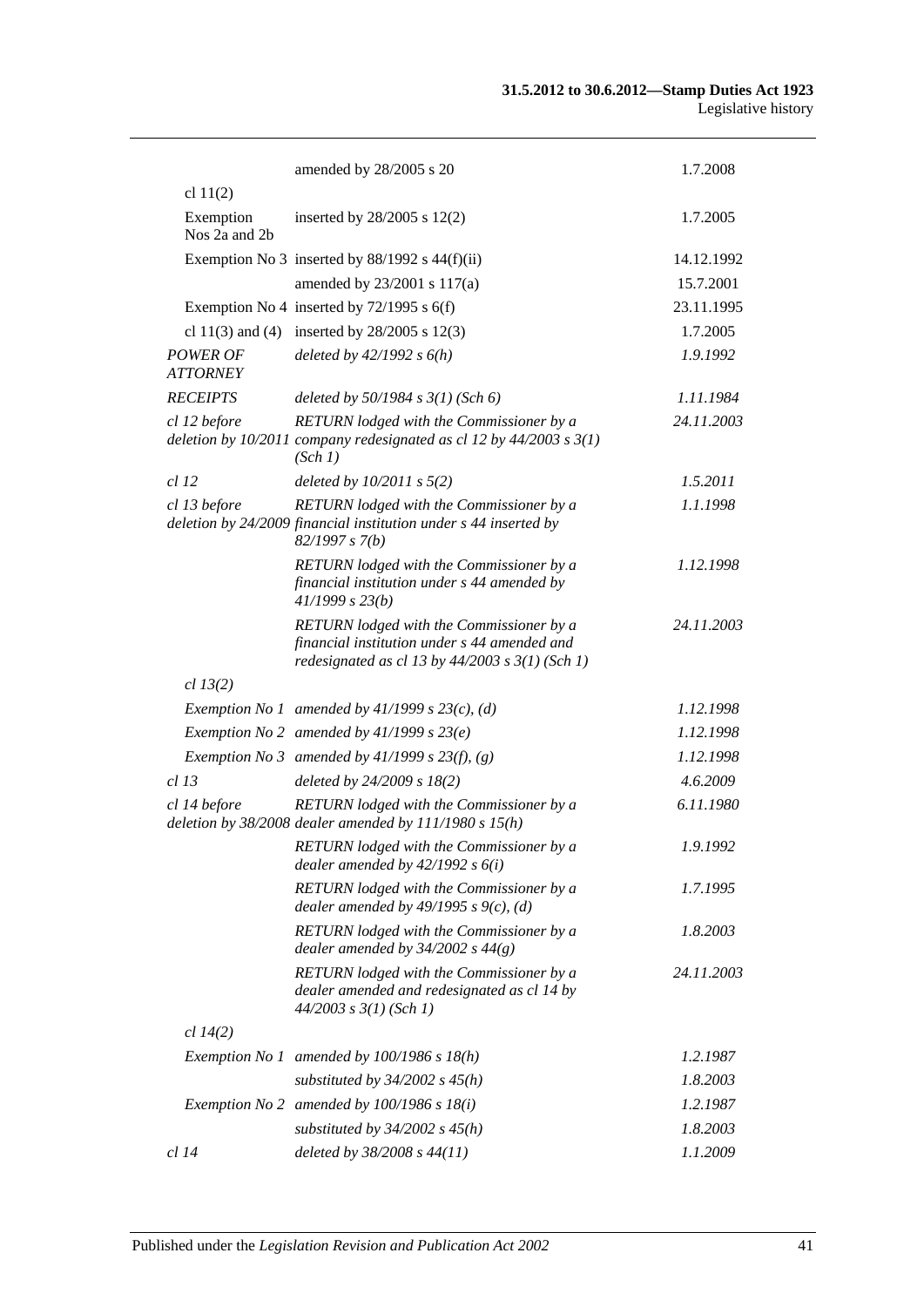| cl 15 before<br>deletion by 38/2008       | RETURN under $s$ 90G inserted by 8/1986 $s$ 7(f)                                                                  | 13.3.1986  |
|-------------------------------------------|-------------------------------------------------------------------------------------------------------------------|------------|
|                                           | RETURN under s 90G substituted by 42/1992<br>s(6j)                                                                | 1.9.1992   |
|                                           | RETURN under s 90G amended by 49/1995<br>$s \theta(e)$                                                            | 1.7.1995   |
|                                           | RETURN under s 90G amended by 34/2002<br>$s\,45(i)$                                                               | 1.8.2003   |
|                                           | RETURN under s 90G redesignated as cl 15 by<br>$44/2003$ s $3(1)$ (Sch 1)                                         | 24.11.2003 |
| $cl$ 15                                   | deleted by 38/2008 s 44(11)                                                                                       | 1.1.2009   |
| <b>TOTALIZATOR</b>                        | deleted by 104/1976 s 4(2) (Sch 2)                                                                                | 1.1.1977   |
| <b>TOTALIZATOR</b><br><b>AGENCY BOARD</b> | deleted by $104/1976$ s $4(2)$ (Sch 2)                                                                            | 1.1.1977   |
| Pt 2                                      | heading inserted by $44/2003$ s 3(1) (Sch 1)                                                                      | 24.11.2003 |
| cl 16                                     | <b>GENERAL EXEMPTIONS FROM ALL</b><br>STAMP DUTIES amended and redesignated as<br>cl 16 by 44/2003 s 3(1) (Sch 1) | 24.11.2003 |
|                                           | Exemption No 1 substituted by $111/1980$ s $15(i)$                                                                | 6.11.1980  |
| Exemption<br>No 1A                        | inserted by $88/1992$ s $44(g)$                                                                                   | 14.12.1992 |
|                                           | Exemption No 6 substituted by 101/1976 s 10                                                                       | 16.12.1976 |
|                                           | substituted by 30/1982 s 4                                                                                        | 19.8.1982  |
|                                           | substituted by $95/1982$ s $17(g)$                                                                                | 23.12.1982 |
| Exemption<br>No 13                        | substituted by $42/1992$ s $6(k)$                                                                                 | 1.9.1992   |
| Exemption<br>No 13C                       | inserted by $8/1986$ s $7(g)$                                                                                     | 13.3.1986  |
|                                           | deleted by $38/2008$ s $44(12)$                                                                                   | 1.1.2009   |
|                                           | Exemption No 14 deleted by $38/2008$ s $44(12)$                                                                   | 1.1.2009   |
| Exemption<br>Nos 14A and 14B              | deleted by $50/1984$ s $3(1)$ (Sch 6)                                                                             | 1.11.1984  |
| Exemption<br>No 19                        | substituted by $14/1994$ s $15(b)$                                                                                | 1.9.1994   |
|                                           | amended by $34/2002$ s $45(j)$                                                                                    | 1.8.2003   |
| Exemption<br>No 20                        | amended by 14/1994 s 15(c)                                                                                        | 1.9.1994   |
|                                           | amended by $34/2002$ s $45(k)$                                                                                    | 1.8.2003   |
| Exemption<br>No 20A                       | inserted by $11/1999 s 4$                                                                                         | 18.3.1999  |
|                                           | amended by 23/2001 s 117(b)                                                                                       | 15.7.2001  |
|                                           | deleted by 38/2008 s 44(13)                                                                                       | 1.1.2009   |
| Exemption<br>No 21                        | amended by 14/1994 s 15(c)                                                                                        | 1.9.1994   |
|                                           | amended by 34/2002 s 45(l)                                                                                        | 1.8.2003   |
|                                           | Exemption No 22 inserted by 83/1994 s 11                                                                          | 8.12.1994  |
|                                           | amended by $18/1996 s 10(a)$                                                                                      | 24.4.1996  |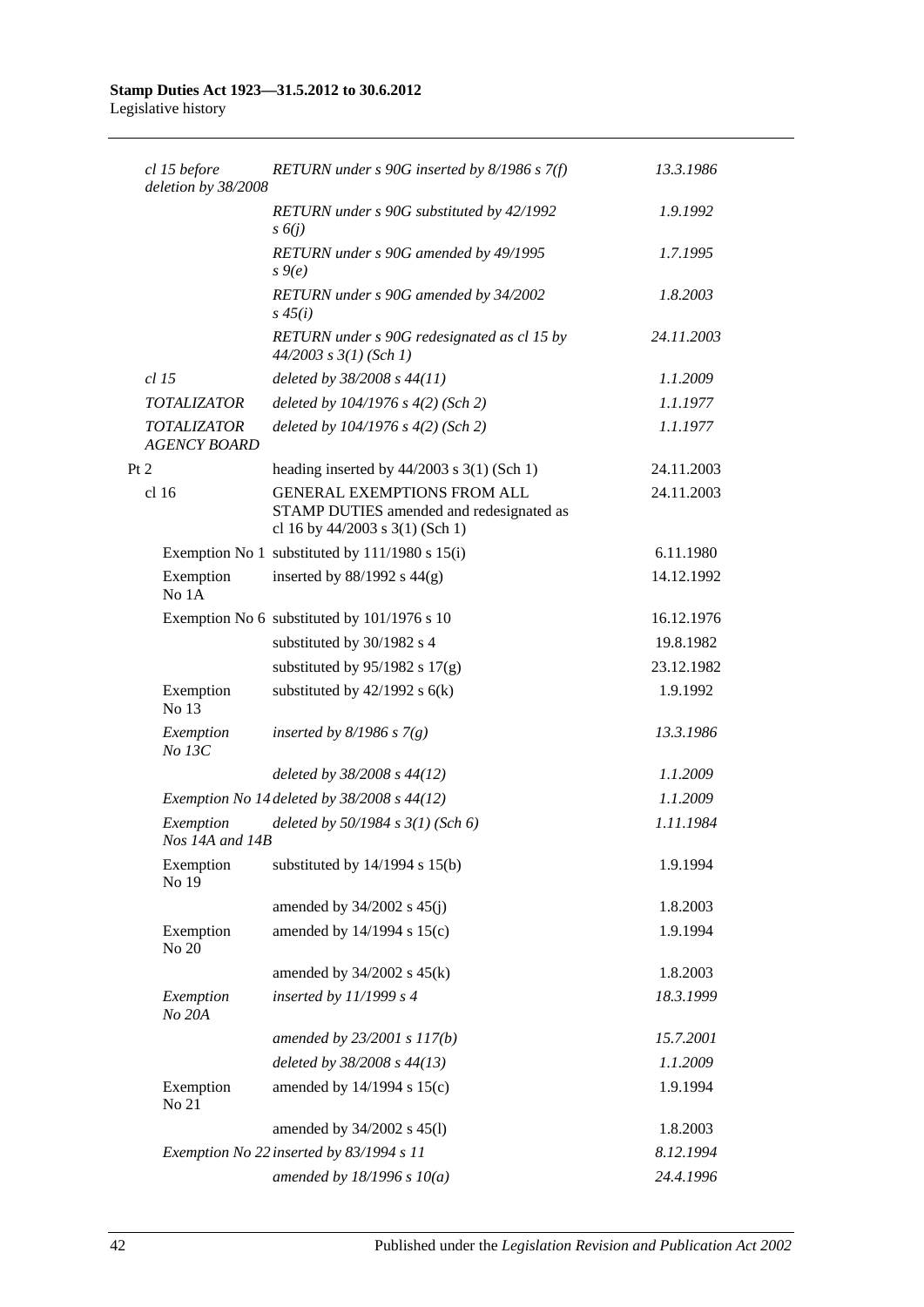|       |                            | amended by $23/2001 s 117(c)$                      | 15.7.2001                 |
|-------|----------------------------|----------------------------------------------------|---------------------------|
|       |                            | amended by $34/2002 s 45(m)$                       | 1.8.2003                  |
|       |                            | deleted by 38/2008 s 44(14)                        | 1.1.2009                  |
|       | Exemption<br>No 23         | amended by 50/1984 s 3(1) (Sch 6)                  | 1.11.1984                 |
|       |                            | prescribed personamended by 50/1984 s 3(1) (Sch 6) | 1.11.1984                 |
|       |                            | Exemption No 24 inserted by 52/1989 s 10           | 21.9.1989                 |
|       |                            | substituted by $14/1994 s 15(d)$                   | 1.9.1994                  |
|       |                            | amended by $49/1995 s 9(f)$                        | 1.7.1995                  |
|       |                            | substituted by $34/2002$ s $45(n)$                 | 1.8.2003                  |
|       |                            | deleted by 38/2008 s 44(15)                        | 1.1.2009                  |
|       | Exemption<br>No 24AA       | inserted by $18/1996 s 10(b)$                      | 24.4.1996                 |
|       |                            | amended by $34/2002 s 45(0)$                       | 1.8.2003                  |
|       |                            | deleted by 38/2008 s 44(15)                        | 1.1.2009                  |
|       | Exemption<br>No 24A        | inserted by $14/1994$ s $15(d)$                    | 1.9.1994                  |
|       |                            | amended by $34/2002 s 45(p)$                       | 1.8.2003                  |
|       |                            | deleted by 38/2008 s 44(15)                        | 1.1.2009                  |
|       | Exemption<br><b>No 24B</b> | inserted by $14/1994$ s $15(d)$                    | 1.9.1994                  |
|       |                            | amended by $34/2002$ s $45(q)$                     | 1.8.2003                  |
|       | Exemption<br>No 24C        | inserted by $72/1995 s 6(g)$                       | 23.11.1995                |
|       |                            | amended by $34/2002$ s $45(r)$                     | 1.8.2003                  |
|       |                            | deleted by 38/2008 s 44(16)                        | 1.1.2009                  |
|       | Exemption<br>No 24D        | inserted by $21/2000$ s $28(d)$                    | 8.6.2000                  |
|       |                            | amended by $34/2002$ s $45(s)$                     | 1.8.2003                  |
|       |                            | deleted by 38/2008 s 44(16)                        | 1.1.2009                  |
|       | Exemption<br>No 25         | inserted by 74/1991 s 14                           | 12.12.1991                |
|       |                            | amended by 58/2001 Sch 2 cl 6                      | 1.1.2003                  |
|       | Exemption<br>No 26         | inserted by $80/2000$ s $20(c)$                    | 14.12.2000                |
|       |                            | substituted by 23/2008 s 4                         | 26.6.2008                 |
|       | Exemption<br>No 27         | inserted by $28/2005$ s $12(4)$                    | 1.7.2005                  |
|       | Exemption<br>Nos 28-30     | inserted by $28/2005$ s $15(4)$                    | 1.7.2006                  |
|       | Exemption<br>Nos 31 and 32 | inserted by $54/2012$ s 36                         | 1.7.2012-not incorporated |
|       | Form A                     | deleted by $72/1995 s 6(h)$                        | 23.11.1995                |
| Sch 3 |                            | deleted by 47/1990 s 6                             | 1.7.1990                  |
|       |                            |                                                    |                           |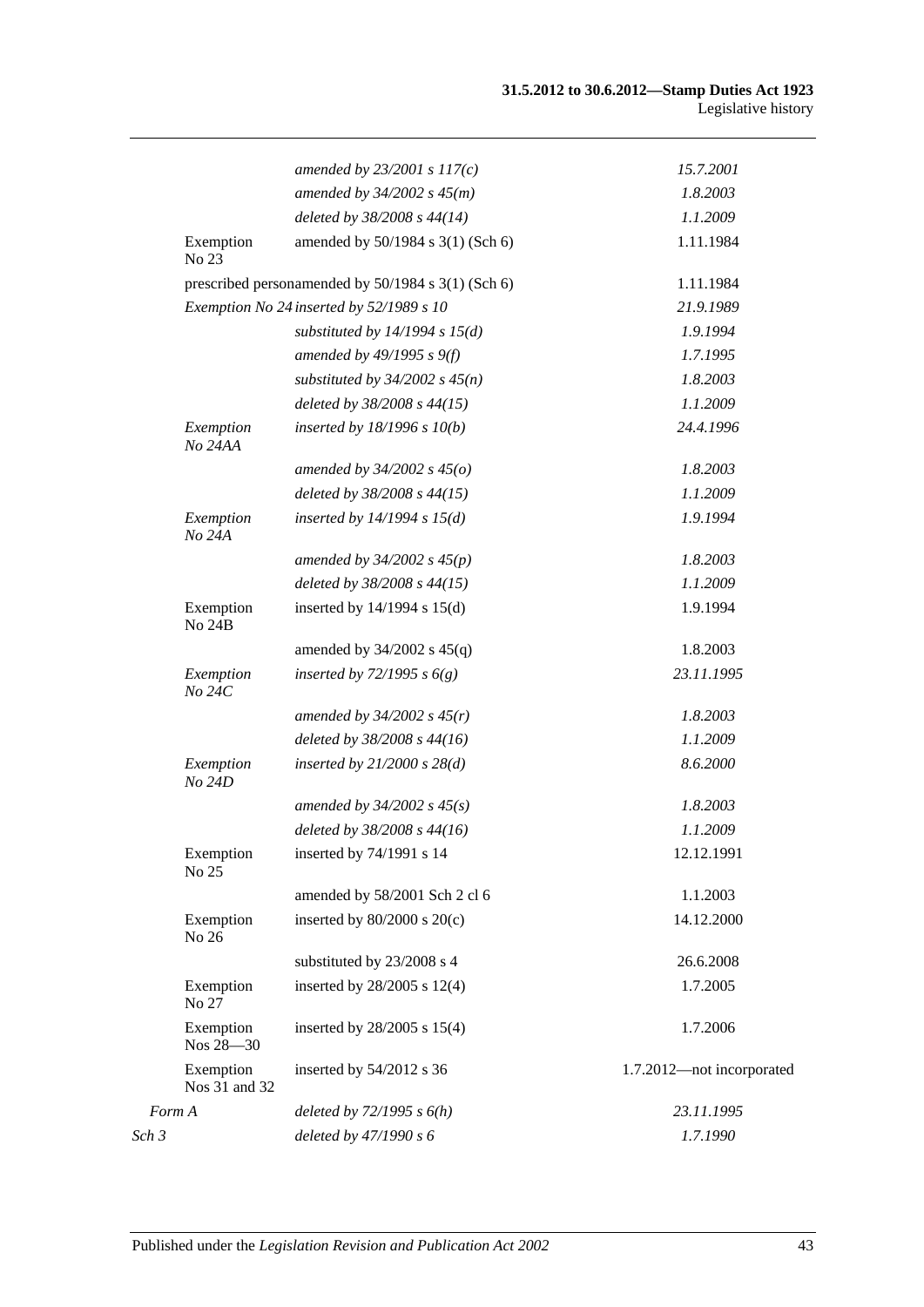# **Transitional etc provisions associated with Act or amendments**

### *Stamp Duties Act Amendment Act 1988*

### **9—Transitional provision**

Section 71E of the principal Act applies in relation to transactions entered into on or after 7th December, 1987, but no offence arises under subsection (6)(a) of that section in relation to a transaction entered into before the date of assent to this Act if the required statement is lodged with the Commissioner within two months after assent.

### *Stamp Duties Act Amendment Act 1989*

### **4—Application of Act**

The amendments effected by this Act apply to conveyances lodged with the Commissioner of Stamps for stamping on or after 1 February, 1988.

### *Stamp Duties Act Amendment Act (No. 4) 1990*

### **7—Transitional provisions**

Where a company, person or firm of persons carried on general insurance business before the enactment of this Act, the company, person or firm—

- (a) is required to lodge monthly returns only in relation to general insurance business carried on by it on or after 1 July, 1990; and
- (b) will be taken to have complied with the requirements of section 36(1) of the principal Act, as amended by this Act, in relation to the period from 1 July, 1990, until the enactment of this Act if the monthly returns required in relation to that period are lodged with the Commissioner not later than the fifteenth day of the month commencing after the enactment of this Act.

## *Stamp Duties (Rates) Amendment Act 1992*

## **7—Application of amendments**

The amendments made by sections 5 and 6 of this Act apply to instruments executed on or after the commencement of this Act (with the effect that instruments executed before that commencement will be chargeable with duty as if those provisions had not been enacted).

### *Stamp Duties (Penalties, Reassessments and Securities) Amendment Act 1992*

## **45—Transitional provision**

- (1) Subject to this section, the amendments made by this Act do not affect the amount of duty chargeable on an instrument executed, or a transaction completed, before the commencement of this Act.
- $(2)$  If—
	- (a) a mortgage executed before the commencement of this Act is extended or renewed after the commencement of this Act; or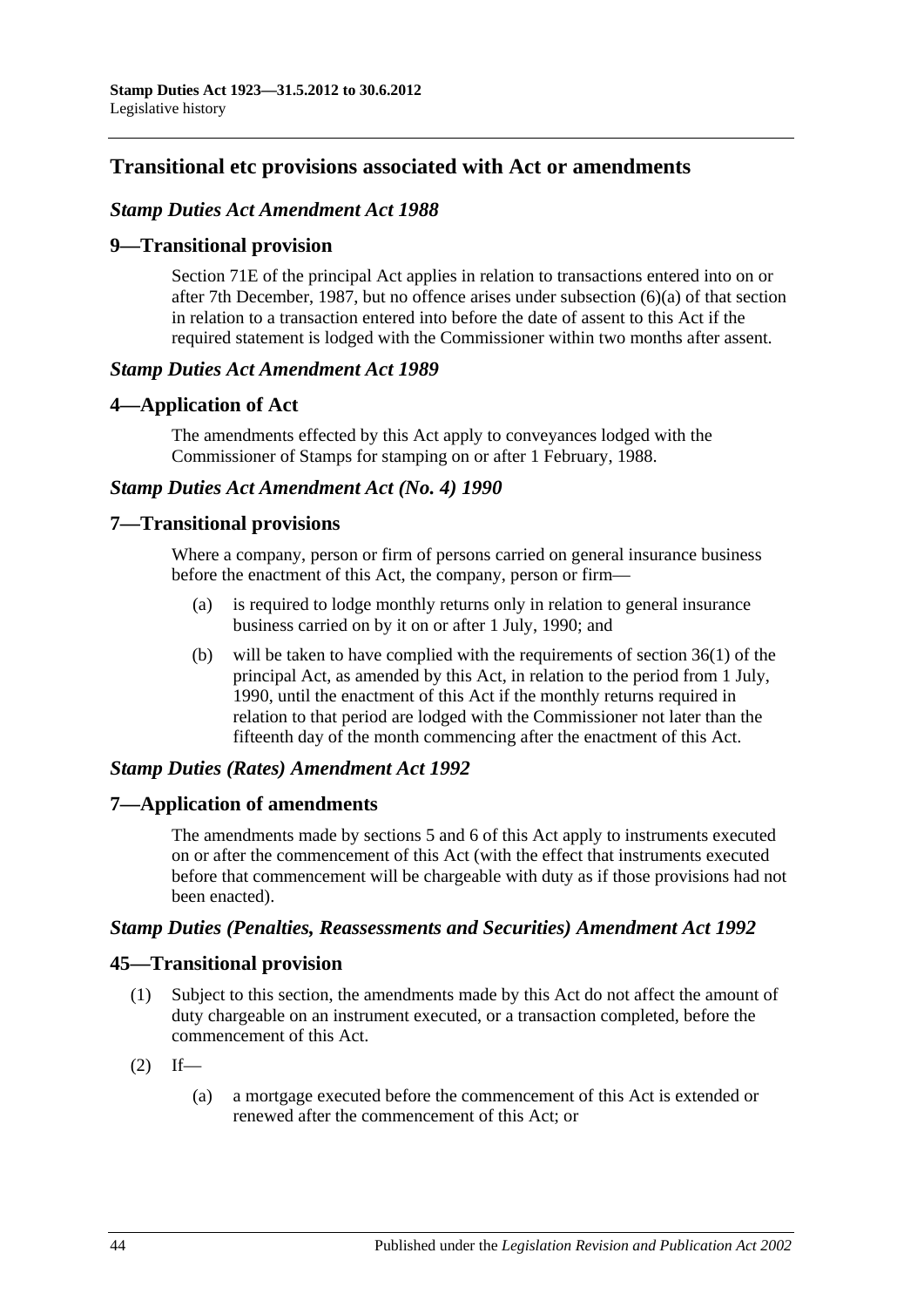- (b) a liability that is secured by a mortgage executed before the commencement of this Act is incurred after the commencement of this Act (except a liability that accrues in respect of a liability that was incurred before the commencement of this Act, or a liability that takes effect in substitution for an earlier liability and does not-when incurred-exceed the amount of the earlier liability); or
- (c) after the commencement of this Act the time for payment or repayment of a liability secured by a mortgage executed before the commencement of this Act is extended or deferred,

duty is chargeable under the principal Act as amended by this Act as if the mortgage were a new and separate instrument executed on the date of the extension or renewal, the date when the fresh liability was incurred, or the date when the time for payment or repayment of the liability was extended or deferred (as the case requires), but allowance must be made for duty paid on the mortgage before that date.

### *Stamp Duties (Concessions) Amendment Act 1994*

### **10—Transitional provision**

The amendments made by sections 5 and 6 of this Act apply in relation to rental business transacted on or after 1 June 1994.

### *Stamp Duties (Miscellaneous) Amendment Act 1996*

### **11—Transitional provision**

The amendments made by this Act do not affect the amount of duty chargeable on an instrument executed before the commencement of this Act.

### *Stamp Duties (Miscellaneous No. 2) Amendment Act 1997*

### **8—Transitional provision**

A bank is not required to pay duty on a cheque form or cheque under the principal Act as amended by this Act if duty has already been paid in relation to the cheque form or cheque under the repealed provisions of the principal Act.

### *Stamp Duties (Miscellaneous) Amendment Act 1998*

### **4—Transitional provision**

- (1) The amendment made by section 3(a) of this Act does not apply in relation to—
	- (a) insurance premiums received or charged in account (whether directly or by agents) before 1 June 1998; or
	- (b) insurance premiums received or charged in account (whether directly or by agents) before 1 August 1998 relating to policies to be in force for 12 months or less commencing before 1 September 1998,

with the effect that those insurance premiums will be chargeable with duty as if section 3(a) had not been enacted.

(2) The amendment made by section 3(b) of this Act does not apply in relation to applications made before the commencement of section 3(b).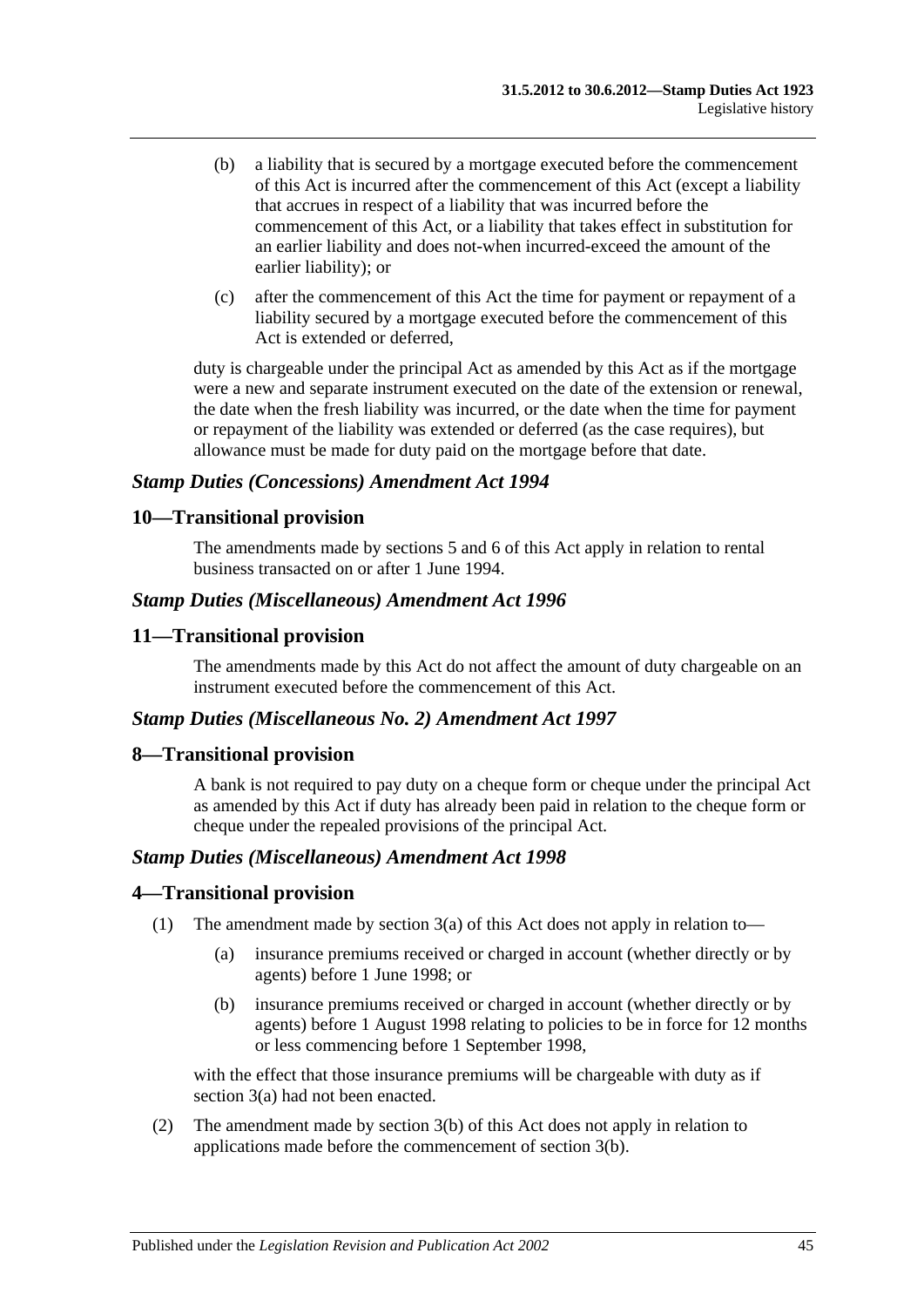(3) The amendment made by section 3(c) of this Act does not apply in relation to applications where the term of the registration is to take effect before 1 September 1998, with the effect that those applications will be charged with duty as if section 3(c) had not been enacted.

### *Stamp Duties (Conveyance Rates) Amendment Act 1999*

### **3—Application of amendments**

- (1) The amendments made by section 2 of this Act apply to instruments first lodged with the Commissioner of State Taxation for stamping on or after the commencement of this Act.
- (2) However, if on application under this subsection the Commissioner of State Taxation is satisfied that an instrument lodged for stamping gives effect to a written agreement entered into before 27 May 1999, the amendments made by section 2 of this Act will not apply to the instrument (and the instrument will be chargeable with duty as if those amendments had not been enacted).

# *Commonwealth Places (Mirror Taxes Administration) (Modification of State Taxing Laws) Regulations 2000 (No. 8 of 2000)*

### **4—Prescribed modification of State taxing laws (s. 7(1))**

Each State taxing law is modified under section  $7(1)$  of the Act by the addition of a provision to the following effect:

- (1) "This State taxing law is to be read together with its corresponding applied law as a single body of law.".
- (2) The principle in subregulation (1) is subject to any express exceptions and qualifications prescribed under the Act and the *Commonwealth Places (Mirror Taxes) Act 1998* of the Commonwealth.

## *Stamp Duties (Land Rich Entities and Redemption) Amendment Act 2000*

## **21—Amendments relating to redemption to operate retrospectively and prospectively**

- (1) The MSP amendments operate both prospectively and retrospectively.
- (2) However—
	- (a) the MSP amendments do not operate retrospectively in respect of an instrument or transaction made or occurring before the relevant date but on or after 30 September 1999; and
	- (b) the MSP amendments only operate to impose a liability in respect of an instrument or transaction made or occurring before 30 September 1999 if—
		- (i) no assessment of duty in respect of the instrument or transaction had been made before the relevant date; or
		- (ii) an assessment of duty in respect of the instrument or transaction had been made before the relevant date but—
			- no objection to the assessment was made within 60 days after the date of the assessment; or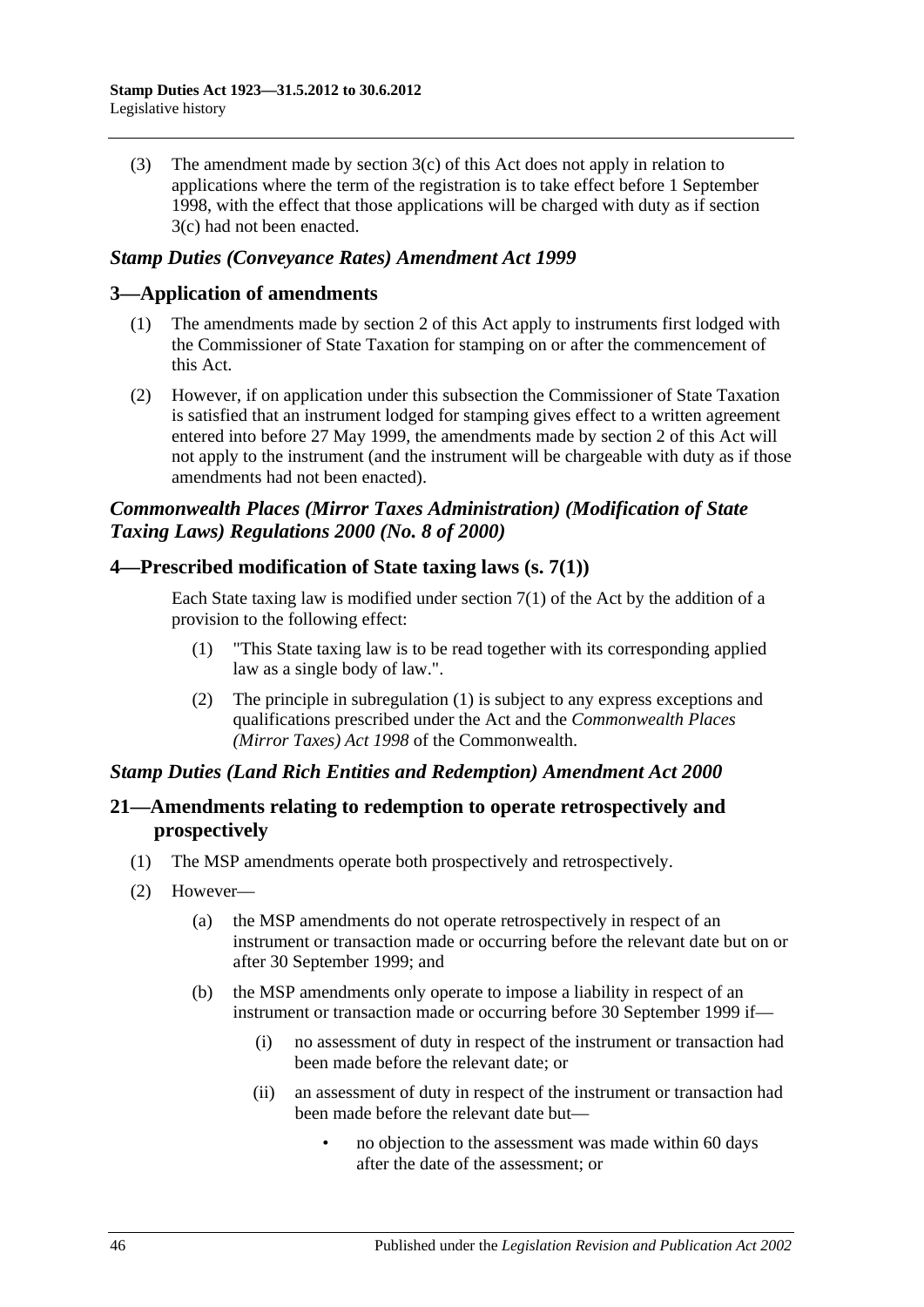- an objection to the assessment was made and the objection was disallowed; and
- (c) the MSP amendments do not validate the assessment of duty made in relation to the transaction that was the subject of the High Court's judgment in the case of MSP Nominees Pty Ltd and another v Commissioner of Stamps<sup>1</sup> or authorise a reassessment of duty in that case.
- (3) In this section—

*MSP amendments* means the amendments made by sections 5, 6, 7 and 12 of this Act insofar as they are applicable to the redemption, cancellation or extinguishment of an interest in a unit trust scheme;

*relevant date* means the date of the introduction of the Bill for this Act into the Parliament.

**Note—**

1 (1999) 166 ALR 149.

### *Stamp Duties (Rental Business and Conveyance Rates) Amendment Act 2002*

### **8—Application of amendments**

- (1) The amendments made by section 7 of this Act apply to instruments first lodged with the Commissioner of State Taxation for stamping on or after the commencement of that section.
- (2) However, if on application under this subsection the Commissioner of State Taxation is satisfied that an instrument lodged for stamping gives effect to a written agreement entered into on or before 11 July 2002, the amendments made by section 7 of this Act will not apply to the instrument (and the instrument will be chargeable with duty as if those amendments had not been enacted).

#### *Statutes Amendment (Stamp Duties and Other Measures) Act 2002*

#### **27—Transitional provision**

The amendment made to the principal Act by section 21(c) of this Act does not apply in relation to stamp duty paid before the commencement of that section.

### *Stamp Duties (Gaming Machine Surcharge) Amendment Act 2002*

#### **4—Application of amendments**

The amendments made by this Act do not apply to a transaction entered into before the commencement of this Act.

### *Statutes Amendment (Corporations—Financial Services Reform) Act 2002*

#### **46—Transitional provisions**

(1) The Australian Stock Exchange Limited will, on the commencement of this section, be taken to be a registered market licensee under Part 3A of the principal Act without the need for an application under Division 4 of that Part (as enacted by this Act).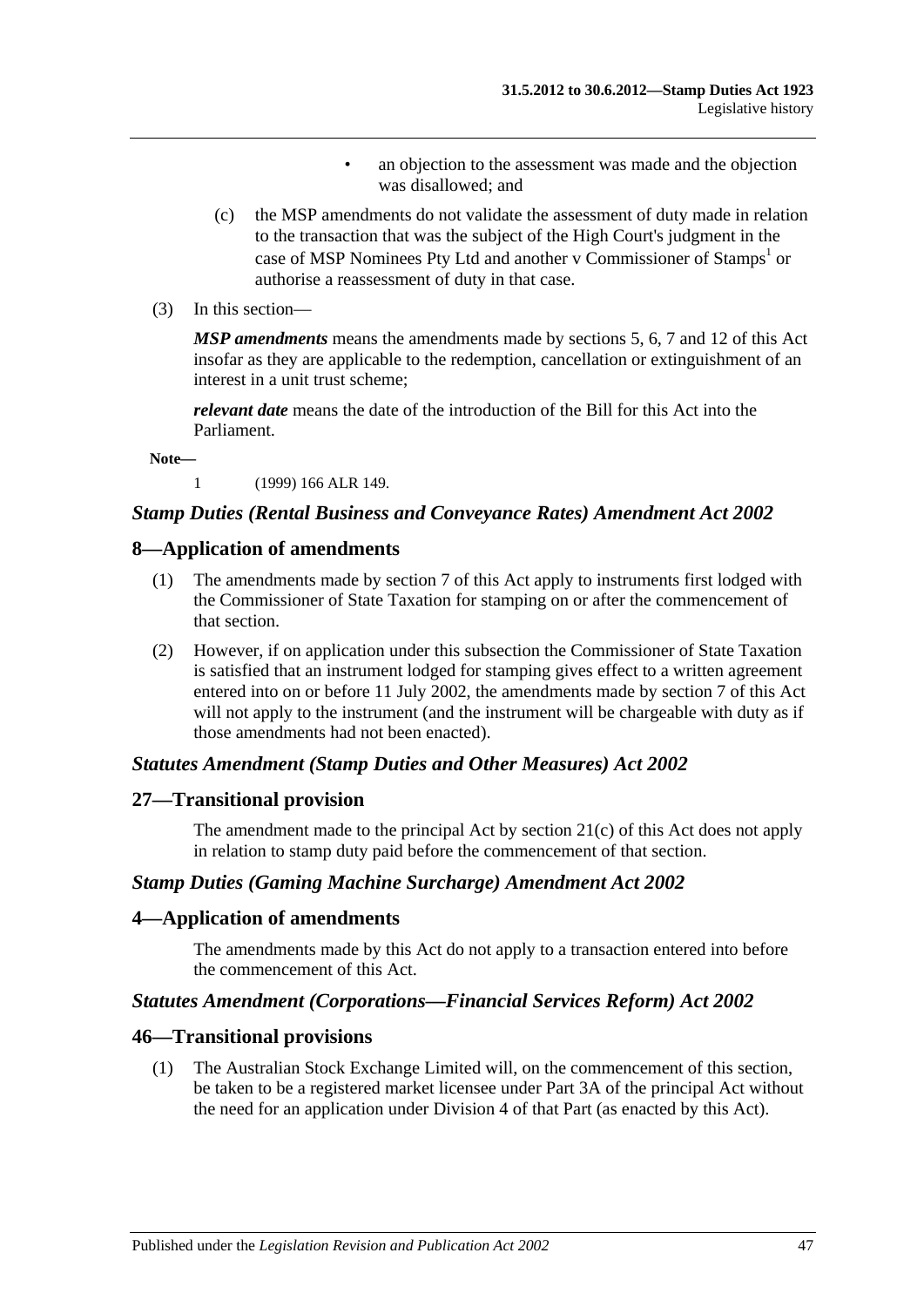(2) The body registered by the Commissioner of State Taxation under Division 4 of Part 3A of the principal Act immediately before the commencement of this section will, on that commencement, be taken to be a registered CS facility licensee under Part 3A of the principal Act without the need for an application under Division 4 of that Part (as enacted by this Act).

# *Stamp Duties (Rental and Mortgage Duty) Amendment Act 2003, Sch—Transitional provision*

1 Part 3 Division 2 of the *[Stamp Duties Act](http://www.legislation.sa.gov.au/index.aspx?action=legref&type=act&legtitle=Stamp%20Duties%20Act%201923) 1923* (the Act) is to be read subject to the following qualification:

> An amount received under or in respect of a contract, agreement or arrangement entered into before 1 October 2003 is required to be included in a statement to be lodged under section 31F of the Act if (and only if) it was required to be brought into account for the calculation of rental duty under the relevant provisions of the Act, as in force immediately before 1 October 2003.

## *Stamp Duties (Land Rich Entities) Amendment Act 2006, Sch 1*

# **1—Transitional provision**

- (1) The amendments made by this Act to the *[Stamp Duties Act](http://www.legislation.sa.gov.au/index.aspx?action=legref&type=act&legtitle=Stamp%20Duties%20Act%201923) 1923* apply only in relation to transactions entered into after the commencement of this clause.
- (2) Section 98(1) of the *[Stamp Duties Act](http://www.legislation.sa.gov.au/index.aspx?action=legref&type=act&legtitle=Stamp%20Duties%20Act%201923) 1923*, as amended by this Act, applies to a transaction entered into after the commencement of this clause but before the day on which this Act is assented to by the Governor (the *day of assent*) as if the period of 2 months referred to in that provision ends 2 months after the day of assent.

## *Statutes Amendment (Domestic Partners) Act 2006*

## **205—Transitional provision**

An amendment made by this Act to the *[Stamp Duties Act](http://www.legislation.sa.gov.au/index.aspx?action=legref&type=act&legtitle=Stamp%20Duties%20Act%201923) 1923* applies only in relation to instruments executed after the commencement of the amendment.

### *Stamp Duties (Trusts) Amendment Act 2008, Sch 1*

## **1—Transitional provision**

The amendment made by section 3(2) of this Act to section 71 of the *[Stamp Duties](http://www.legislation.sa.gov.au/index.aspx?action=legref&type=act&legtitle=Stamp%20Duties%20Act%201923)  Act [1923](http://www.legislation.sa.gov.au/index.aspx?action=legref&type=act&legtitle=Stamp%20Duties%20Act%201923)* operates both prospectively and retrospectively.

## *Statutes Amendment (Budget 2008) Act 2008, Sch 1*

### **1—Transitional provisions**

- $(1)$  If—
	- (a) a person is entitled to a first home bonus grant under section 18B of the *[First](http://www.legislation.sa.gov.au/index.aspx?action=legref&type=act&legtitle=First%20Home%20Owner%20Grant%20Act%202000)  [Home Owner Grant Act](http://www.legislation.sa.gov.au/index.aspx?action=legref&type=act&legtitle=First%20Home%20Owner%20Grant%20Act%202000) 2000*, as enacted by this Act (the *relevant entitlement*); and
	- (b) the person has—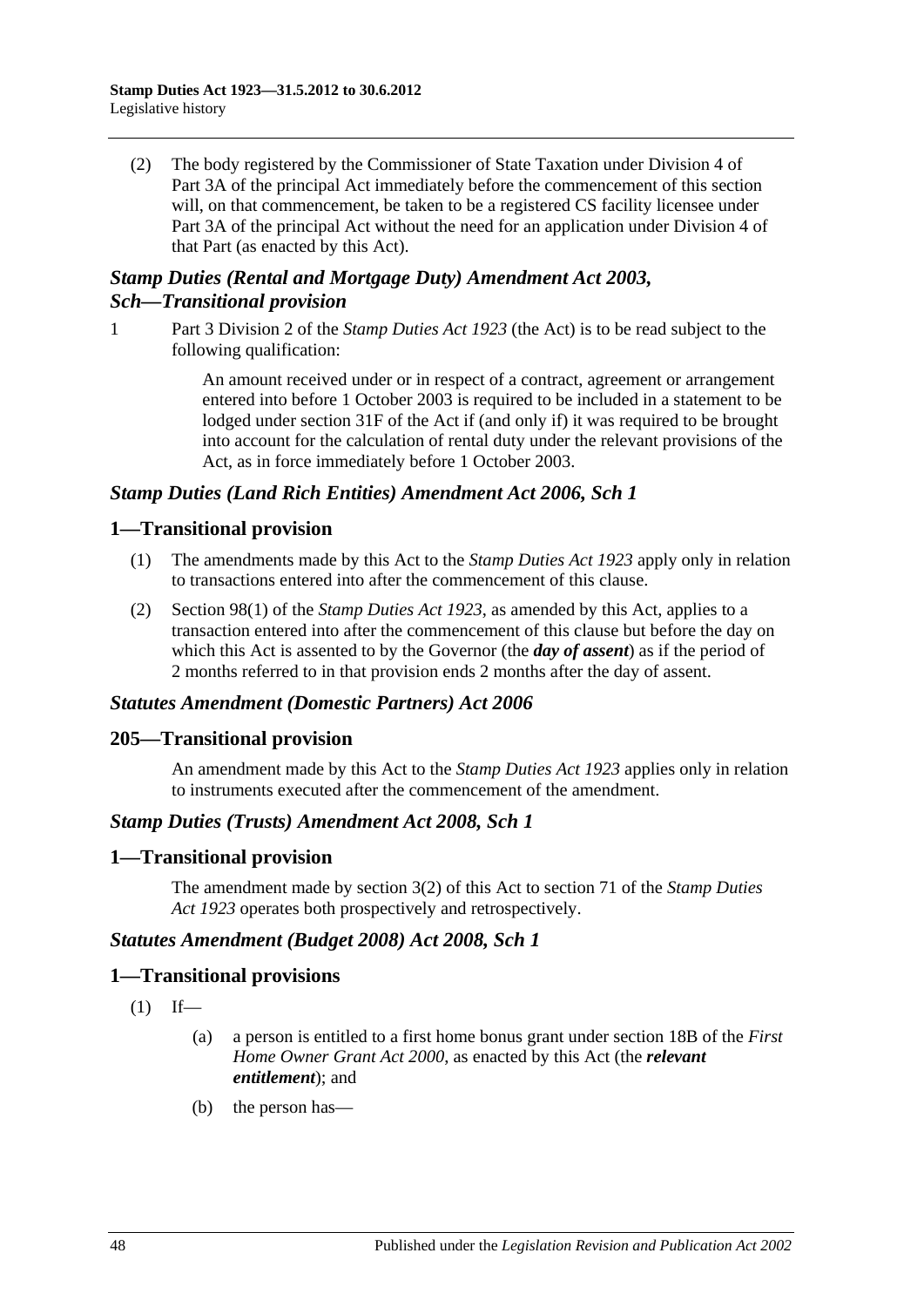- (i) in respect of a conveyance that relates to the land on which the home under that Act is situated or is to be built (as the case may be), received a benefit under section 71C of the *[Stamp Duties Act](http://www.legislation.sa.gov.au/index.aspx?action=legref&type=act&legtitle=Stamp%20Duties%20Act%201923) 1923*; or
- (ii) received a benefit constituted by an *ex gratia* payment by the State in order to provide for the first home bonus grant envisaged by this Act for the period between 5 June 2008 and the date of enactment of this Act,

the amount of the relevant entitlement will be reduced by the amount of the benefit provided under section 71C of the *[Stamp Duties Act](http://www.legislation.sa.gov.au/index.aspx?action=legref&type=act&legtitle=Stamp%20Duties%20Act%201923) 1923* or by the amount of the *ex gratia* payment, or both (including so as to fully set off the amount of the relevant entitlement).

- $(2)$  If—
	- (a) a person has received a benefit constituted by an *ex gratia* payment by the State in order to provide for the first home bonus grant envisaged by this Act for the period between 5 June 2008 and the date of the enactment of this Act; and
	- (b) the person has also, in respect of a conveyance that relates to the land on which the home that is relevant to the *ex gratia* payment is situated, or is to be built, (as the case may be), received a benefit under section 71C of the *[Stamp](http://www.legislation.sa.gov.au/index.aspx?action=legref&type=act&legtitle=Stamp%20Duties%20Act%201923)  [Duties Act](http://www.legislation.sa.gov.au/index.aspx?action=legref&type=act&legtitle=Stamp%20Duties%20Act%201923) 1923* (the *relevant benefit*),

the Commissioner of State Taxation may recover the amount of the relevant benefit from any person who claimed that benefit as a debt due to the Crown.

- $(3)$  If—
	- (a) a person has received a benefit under section 71C of the *[Stamp Duties](http://www.legislation.sa.gov.au/index.aspx?action=legref&type=act&legtitle=Stamp%20Duties%20Act%201923)  Act [1923](http://www.legislation.sa.gov.au/index.aspx?action=legref&type=act&legtitle=Stamp%20Duties%20Act%201923)* (the *relevant benefit*); and
	- (b) the conveyance on which the benefit is based falls within the ambit of subsection (8) of section 71C of the *[Stamp Duties Act](http://www.legislation.sa.gov.au/index.aspx?action=legref&type=act&legtitle=Stamp%20Duties%20Act%201923) 1923* (as enacted by this Act),

the Commissioner of State Taxation may recover the amount of the relevant benefit from any person who claimed that benefit as a debt due to the Crown.

(4) To avoid doubt, any set off or right of recovery under this clause extends to a benefit obtained before the commencement of this clause.

### *Stamp Duties (Insurance) Amendment Act 2011, Sch 1*

### **1—Transitional provision**

- (1) An insurer that is licensed under Part 3 Division 3 of the *[Stamp Duties Act](http://www.legislation.sa.gov.au/index.aspx?action=legref&type=act&legtitle=Stamp%20Duties%20Act%201923) 1923* immediately before the repeal of that Division by section 4 of this Act will be taken to be registered for the purposes of Part 3 Division 3 of the Act as inserted by that section.
- (2) In this clause—

*insurer* has the same meaning as in the *[Stamp Duties Act](http://www.legislation.sa.gov.au/index.aspx?action=legref&type=act&legtitle=Stamp%20Duties%20Act%201923) 1923* (as amended by this Act).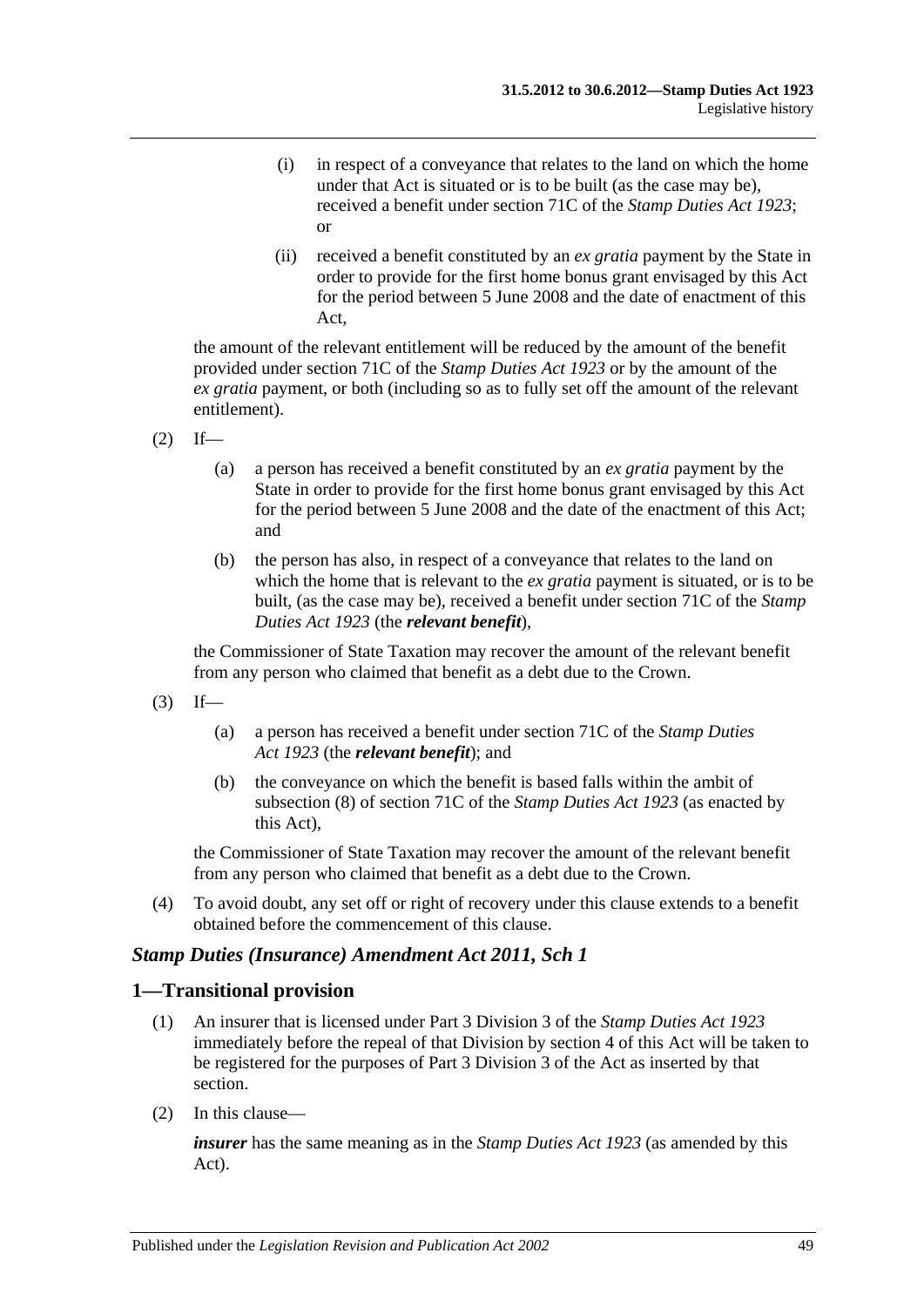# *Statutes Amendment (Land Holding Entities and Tax Avoidance Schemes) Act 2011*

## **8—Transitional provision**

(1) In this section—

*new Part 4* means Part 4 inserted into the principal Act by this Part;

*old Part 4* means Part 4 of the principal Act as in force immediately before the commencement of this Act;

*principal Act* means the *[Stamp Duties Act](http://www.legislation.sa.gov.au/index.aspx?action=legref&type=act&legtitle=Stamp%20Duties%20Act%201923) 1923*.

- (2) Unless the contrary intention appears, a term used in this section and also in new Part 4 has the same meaning in this section as it has in that Part.
- (3) The duty chargeable under new Part 4 is chargeable on any acquisition of a prescribed interest, or any increase of a prescribed interest, in a land holding entity occurring on or after 1 July 2011.
- (4) If a person acquires an interest in a land holding entity on or after 1 July 2011, acquisitions made before that date are to be counted for the purpose of determining whether the person has a prescribed interest in the entity under new Part 4.
- (5) The enactment of new Part 4 does not affect a liability to duty arising under the principal Act with respect to the acquisition of a significant interest, or an increase in a significant interest, in a private entity (as those terms are defined for the purposes of old Part 4) occurring before 1 July 2011 (and accordingly old Part 4 will continue to apply with respect to the assessment and imposition of duty in such a case as if this Act had not been enacted).
- (6) An interest acquired in a land holding entity on or after 1 July 2011 as a result of an agreement entered into, or option executed, before 1 July 2011 is to be treated, for the purposes of this section, as if it were acquired before 1 July 2011 (and accordingly old Part 4 will apply to the relevant acquisition but the acquisition may still be counted for the purposes of determining whether a prescribed interest is acquired or held under new Part 4 on or after 1 July 2011).

# **Historical versions**

Reprint—1.11.1984 Reprint No 1—12.12.1991 Reprint No 2—3.2.1992 Reprint No 3—1.9.1992 Reprint No 4—14.12.1992 Reprint No 5—1.3.1993 Reprint No 6—1.6.1994 Reprint No 7—1.9.1994 Reprint No 8—1.1.1995 Reprint No 9—2.3.1995 Reprint No 10—13.7.1995 Reprint No 11—30.11.1995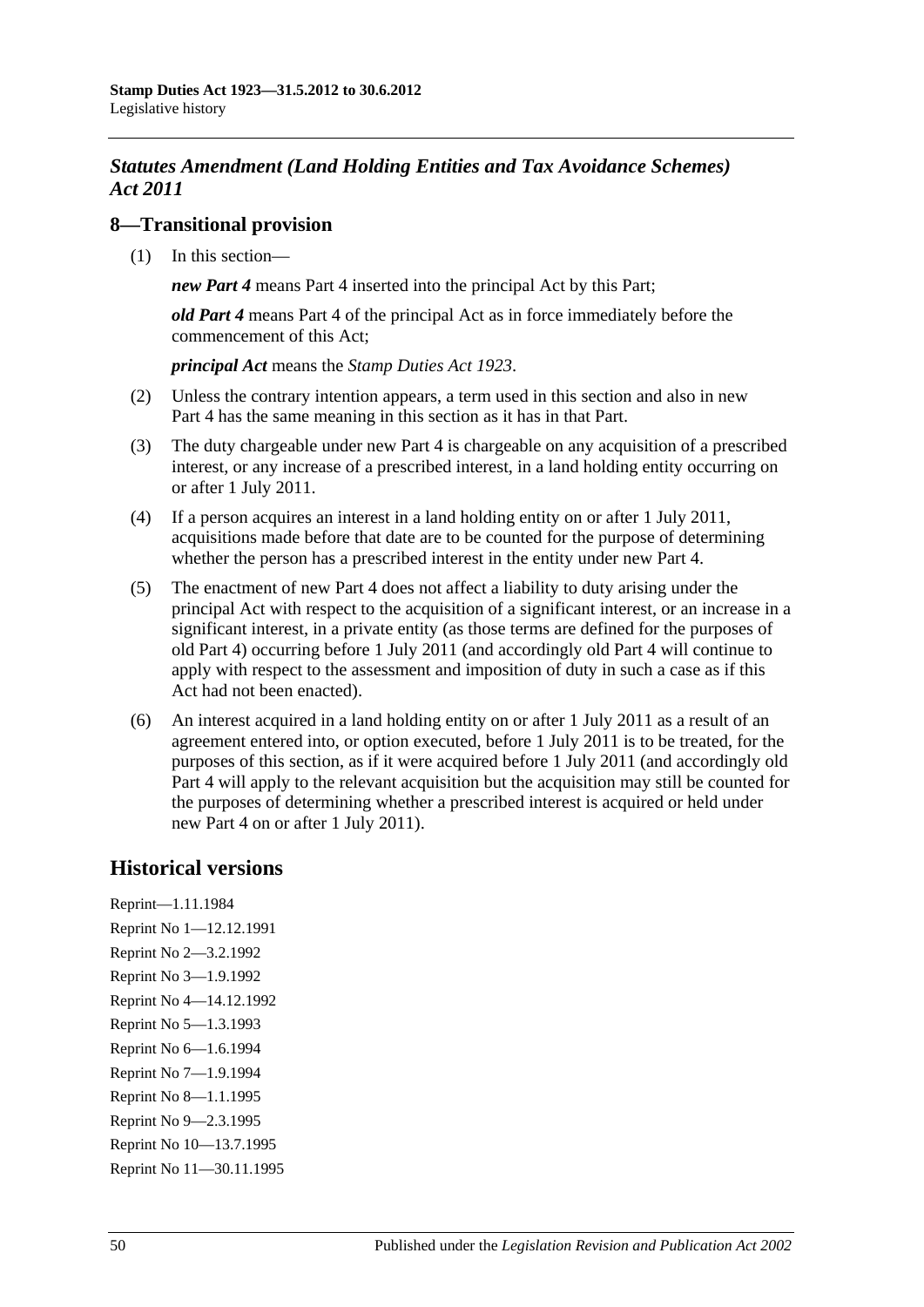Reprint No 12—24.4.1996 Reprint No 13—1.7.1996 Reprint No 14—4.11.1996 Reprint No 15—27.3.1997 Reprint No 16—1.7.1997 Reprint No 17—17.7.1997 Reprint No 18—1.1.1998 Reprint No 19—27.7.1998 Reprint No 20—1.9.1998 Reprint No 21—3.12.1998 Reprint No 22—18.3.1999 Reprint No 23—5.8.1999 Reprint No 24—8.6.2000 Reprint No 25—14.12.2000 Reprint No 26—15.7.2001 Reprint No 27—26.7.2001 Reprint No 28—1.1.2002 Reprint No 29—4.5.2002 Reprint No 30—5.9.2002 Reprint No 31—28.11.2002 Reprint No 32—1.1.2003 Reprint No 33—1.8.2003 Reprint No 34—1.10.2003 Reprint No 35—24.11.2003 1.7.2004 4.11.2004 24.2.2005 1.7.2005 1.7.2006 22.9.2006 18.1.2007 1.6.2007 1.7.2007 5.6.2008 (electronic only) 26.6.2008 (electronic only) 1.7.2008 1.1.2009 4.6.2009 1.7.2009 1.1.2010 1.2.2010 1.7.2010 1.5.2011